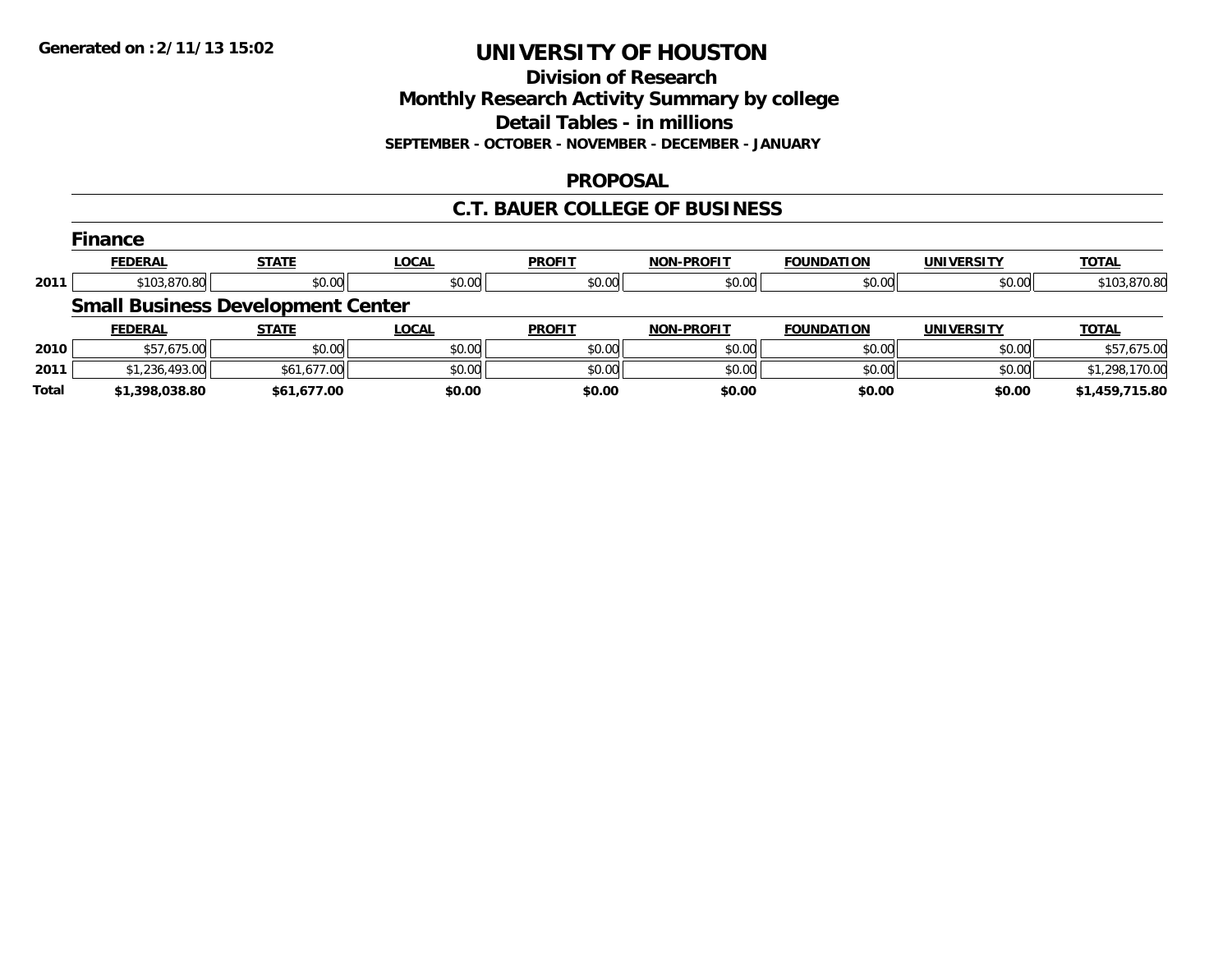### **Division of Research Monthly Research Activity Summary by college Detail Tables - in millions SEPTEMBER - OCTOBER - NOVEMBER - DECEMBER - JANUARY**

#### **PROPOSAL**

### **COLLEGE OF ARCHITECTURE**

|       | Architecture   |              |              |               |                   |                   |                   |                |  |  |  |
|-------|----------------|--------------|--------------|---------------|-------------------|-------------------|-------------------|----------------|--|--|--|
|       | <b>FEDERAL</b> | <b>STATE</b> | <b>LOCAL</b> | <b>PROFIT</b> | <b>NON-PROFIT</b> | <b>FOUNDATION</b> | <b>UNIVERSITY</b> | <b>TOTAL</b>   |  |  |  |
| 2009  | \$0.00         | \$0.00       | \$0.00       | \$47,500.00   | \$0.00            | \$0.00            | \$0.00            | \$47,500.00    |  |  |  |
| 2010  | \$2,599,739.00 | \$0.00       | \$0.00       | \$0.00        | \$0.00            | \$0.00            | \$0.00            | \$2,599,739.00 |  |  |  |
| 2011  | \$1,339,596.30 | \$0.00       | \$0.00       | \$5,000.00    | \$0.00            | \$0.00            | \$0.00            | \$1,344,596.30 |  |  |  |
| 2012  | \$140,758.05   | \$0.00       | \$0.00       | \$0.00        | \$0.00            | \$0.00            | \$0.00            | \$140,758.05   |  |  |  |
| 2013  | \$89,843.25    | \$0.00       | \$0.00       | \$0.00        | \$0.00            | \$0.00            | \$0.00            | \$89,843.25    |  |  |  |
| Total | \$4,169,936.60 | \$0.00       | \$0.00       | \$52,500.00   | \$0.00            | \$0.00            | \$0.00            | \$4,222,436.60 |  |  |  |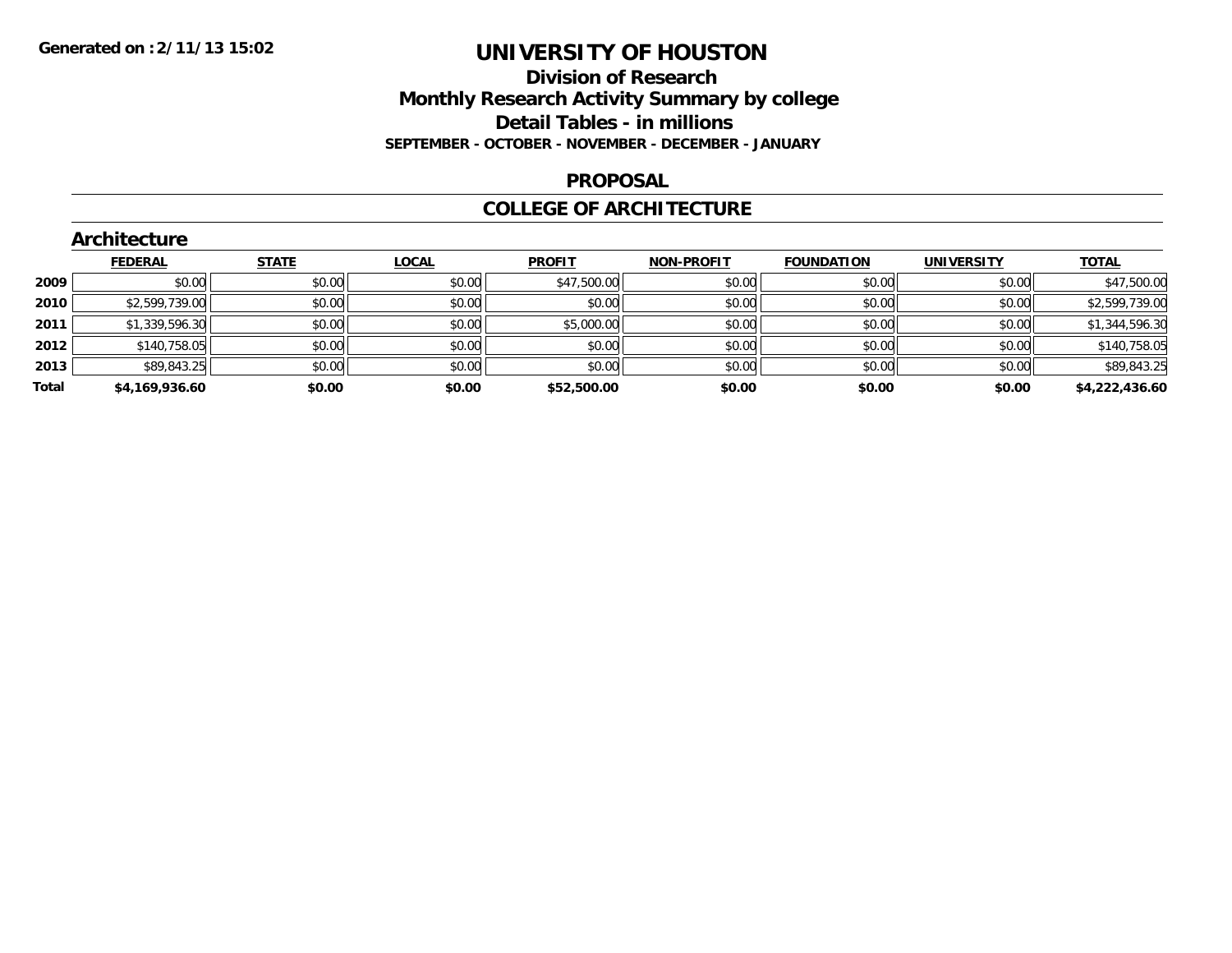### **Division of Research Monthly Research Activity Summary by college Detail Tables - in millions SEPTEMBER - OCTOBER - NOVEMBER - DECEMBER - JANUARY**

#### **PROPOSAL**

#### **COLLEGE OF EDUCATION**

|       |                                   | <b>Consistency Mgmt and Coop Disc</b>                |              |               |                   |                   |                   |                 |
|-------|-----------------------------------|------------------------------------------------------|--------------|---------------|-------------------|-------------------|-------------------|-----------------|
|       | <b>FEDERAL</b>                    | <b>STATE</b>                                         | <b>LOCAL</b> | <b>PROFIT</b> | <b>NON-PROFIT</b> | <b>FOUNDATION</b> | <b>UNIVERSITY</b> | <b>TOTAL</b>    |
| 2010  | \$0.00                            | \$0.00                                               | \$0.00       | \$0.00        | \$0.00            | \$0.00            | \$0.00            | \$0.00          |
| 2011  | \$0.00                            | \$0.00                                               | \$0.00       | \$0.00        | \$0.00            | \$0.00            | \$0.00            | \$0.00          |
|       | <b>Curriculum and Instruction</b> |                                                      |              |               |                   |                   |                   |                 |
|       | <b>FEDERAL</b>                    | <b>STATE</b>                                         | <b>LOCAL</b> | <b>PROFIT</b> | <b>NON-PROFIT</b> | <b>FOUNDATION</b> | <b>UNIVERSITY</b> | <b>TOTAL</b>    |
| 2009  | \$884,166.00                      | \$50,000.00                                          | \$0.00       | \$0.00        | \$164,342.00      | \$15,465.00       | \$0.00            | \$1,113,973.00  |
| 2010  | \$5,607,288.25                    | \$322,538.00                                         | \$37,786.00  | \$0.00        | \$115,778.00      | \$39,952.00       | \$0.00            | \$6,123,342.25  |
| 2011  | \$4,713,291.90                    | \$1,192,734.00                                       | \$295,410.00 | \$0.00        | \$268,868.00      | \$0.00            | \$246,279.00      | \$6,716,582.90  |
| 2012  | \$6,337,442.55                    | \$499,993.00                                         | \$150,000.00 | \$0.00        | \$141,878.00      | \$0.00            | \$1,012,174.00    | \$8,141,487.55  |
| 2013  | \$3,135,504.64                    | \$0.00                                               | \$0.00       | \$0.00        | \$0.00            | \$0.00            | \$258,964.50      | \$3,394,469.14  |
|       |                                   | <b>Educational Leadership &amp; Cultural Studies</b> |              |               |                   |                   |                   |                 |
|       | <b>FEDERAL</b>                    | <b>STATE</b>                                         | <b>LOCAL</b> | <b>PROFIT</b> | <b>NON-PROFIT</b> | <b>FOUNDATION</b> | <b>UNIVERSITY</b> | <b>TOTAL</b>    |
| 2010  | \$0.00                            | \$0.00                                               | \$0.00       | \$0.00        | \$0.00            | \$169,377.00      | \$0.00            | \$169,377.00    |
|       | <b>Educational Psychology</b>     |                                                      |              |               |                   |                   |                   |                 |
|       | <b>FEDERAL</b>                    | <b>STATE</b>                                         | <b>LOCAL</b> | <b>PROFIT</b> | <b>NON-PROFIT</b> | <b>FOUNDATION</b> | <b>UNIVERSITY</b> | <b>TOTAL</b>    |
| 2009  | \$154,743.70                      | \$49,999.00                                          | \$0.00       | \$0.00        | \$0.00            | \$0.00            | \$389,000.00      | \$593,742.70    |
| 2010  | \$1,598,020.05                    | \$1,197,233.90                                       | \$0.00       | \$43,282.00   | \$0.00            | \$0.00            | \$201,757.00      | \$3,040,292.95  |
| 2011  | \$4,226,415.00                    | \$485,699.60                                         | \$0.00       | \$0.00        | \$0.00            | \$510,310.65      | \$0.00            | \$5,222,425.25  |
| 2012  | \$4,897,201.76                    | \$1,544,564.00                                       | \$0.00       | \$0.00        | \$32,160.00       | \$87,667.00       | \$1,518,602.74    | \$8,080,195.50  |
| 2013  | \$2,616,263.90                    | \$71,610.00                                          | \$0.00       | \$0.00        | \$0.00            | \$300,318.00      | \$366,960.50      | \$3,355,152.40  |
| Total | \$34,170,337.75                   | \$5,414,371.50                                       | \$483,196.00 | \$43,282.00   | \$723,026.00      | \$1,123,089.65    | \$3,993,737.74    | \$45,951,040.64 |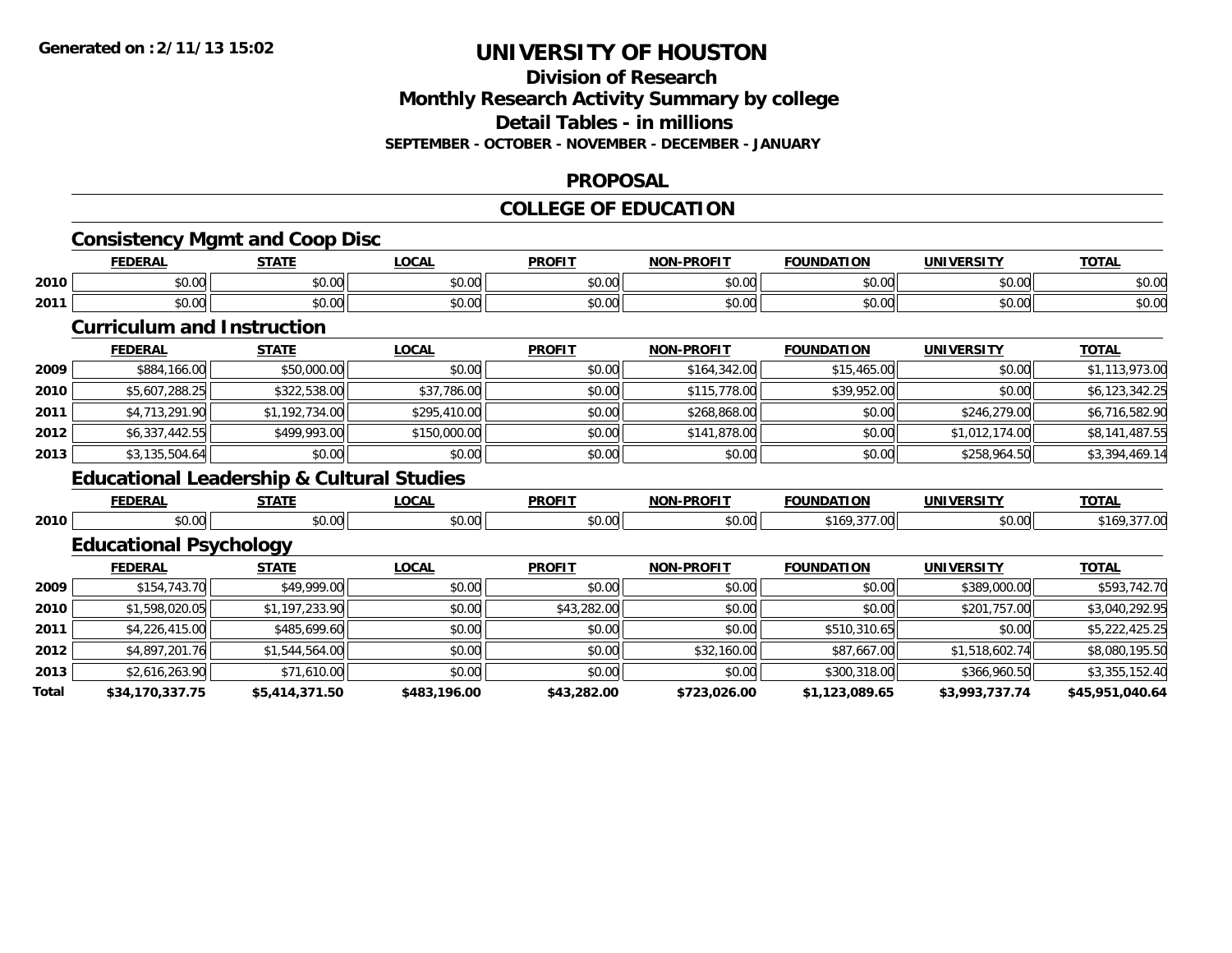**Division of Research**

**Monthly Research Activity Summary by college**

**Detail Tables - in millions**

**SEPTEMBER - OCTOBER - NOVEMBER - DECEMBER - JANUARY**

#### **PROPOSAL**

**COLLEGE OF LIBERAL ARTS AND SOCIAL SCIENCES**

|      | Art                                               |              |              |               |                   |                   |                   |                |  |  |
|------|---------------------------------------------------|--------------|--------------|---------------|-------------------|-------------------|-------------------|----------------|--|--|
|      | <b>FEDERAL</b>                                    | <b>STATE</b> | <b>LOCAL</b> | <b>PROFIT</b> | <b>NON-PROFIT</b> | <b>FOUNDATION</b> | <b>UNIVERSITY</b> | <b>TOTAL</b>   |  |  |
| 2012 | \$199,887.00                                      | \$0.00       | \$0.00       | \$0.00        | \$0.00            | \$0.00            | \$0.00            | \$199,887.00   |  |  |
|      | <b>Arte Publico Press</b>                         |              |              |               |                   |                   |                   |                |  |  |
|      | <b>FEDERAL</b>                                    | <b>STATE</b> | <b>LOCAL</b> | <b>PROFIT</b> | <b>NON-PROFIT</b> | <b>FOUNDATION</b> | <b>UNIVERSITY</b> | <b>TOTAL</b>   |  |  |
| 2010 | \$0.00                                            | \$120,000.00 | \$0.00       | \$0.00        | \$0.00            | \$0.00            | \$0.00            | \$120,000.00   |  |  |
| 2011 | \$0.00                                            | \$0.00       | \$0.00       | \$0.00        | \$0.00            | \$120,000.00      | \$0.00            | \$120,000.00   |  |  |
| 2012 | \$198,497.00                                      | \$0.00       | \$0.00       | \$0.00        | \$0.00            | \$0.00            | \$0.00            | \$198,497.00   |  |  |
| 2013 | \$0.00                                            | \$10,000.00  | \$0.00       | \$0.00        | \$30,000.00       | \$150,000.00      | \$0.00            | \$190,000.00   |  |  |
|      | <b>Blaffer Gallery</b>                            |              |              |               |                   |                   |                   |                |  |  |
|      | <b>FEDERAL</b>                                    | <b>STATE</b> | <b>LOCAL</b> | <b>PROFIT</b> | <b>NON-PROFIT</b> | <b>FOUNDATION</b> | <b>UNIVERSITY</b> | <b>TOTAL</b>   |  |  |
| 2010 | \$10,000.00                                       | \$0.00       | \$0.00       | \$0.00        | \$0.00            | \$0.00            | \$0.00            | \$10,000.00    |  |  |
| 2013 | \$0.00                                            | \$0.00       | \$0.00       | \$0.00        | \$1,500.00        | \$0.00            | \$0.00            | \$1,500.00     |  |  |
|      | <b>Center for Public History</b>                  |              |              |               |                   |                   |                   |                |  |  |
|      | <b>FEDERAL</b>                                    | <b>STATE</b> | <b>LOCAL</b> | <b>PROFIT</b> | NON-PROFIT        | <b>FOUNDATION</b> | <b>UNIVERSITY</b> | <b>TOTAL</b>   |  |  |
| 2011 | \$0.00                                            | \$0.00       | \$0.00       | \$0.00        | \$369,000.00      | \$0.00            | \$0.00            | \$369,000.00   |  |  |
|      | <b>Communication Disorders</b>                    |              |              |               |                   |                   |                   |                |  |  |
|      | <b>FEDERAL</b>                                    | <b>STATE</b> | <b>LOCAL</b> | <b>PROFIT</b> | <b>NON-PROFIT</b> | <b>FOUNDATION</b> | <b>UNIVERSITY</b> | <b>TOTAL</b>   |  |  |
| 2009 | \$0.00                                            | \$254,377.00 | \$1,500.00   | \$0.00        | \$247,668.00      | \$40,278.00       | \$131,248.00      | \$675,071.00   |  |  |
| 2010 | \$797,623.00                                      | \$227,907.00 | \$0.00       | \$0.00        | \$227,284.00      | \$0.00            | \$0.00            | \$1,252,814.00 |  |  |
| 2012 | \$447,207.00                                      | \$11,723.40  | \$0.00       | \$0.00        | \$58,248.00       | \$22,770.00       | \$0.00            | \$539,948.40   |  |  |
| 2013 | \$535,125.00                                      | \$13,290.00  | \$0.00       | \$0.00        | \$54,922.00       | \$0.00            | \$396,469.00      | \$999,806.00   |  |  |
|      | <b>Comparative Cultural Studies</b>               |              |              |               |                   |                   |                   |                |  |  |
|      | <b>FEDERAL</b>                                    | <b>STATE</b> | <b>LOCAL</b> | <b>PROFIT</b> | <b>NON-PROFIT</b> | <b>FOUNDATION</b> | <b>UNIVERSITY</b> | <b>TOTAL</b>   |  |  |
| 2009 | \$74,500.00                                       | \$0.00       | \$0.00       | \$0.00        | \$40,000.00       | \$24,590.00       | \$0.00            | \$139,090.00   |  |  |
|      | <b>Cynthia Woods Mitchell Center for the Arts</b> |              |              |               |                   |                   |                   |                |  |  |
|      | <b>FEDERAL</b>                                    | <b>STATE</b> | <b>LOCAL</b> | <b>PROFIT</b> | <b>NON-PROFIT</b> | <b>FOUNDATION</b> | <b>UNIVERSITY</b> | <b>TOTAL</b>   |  |  |
| 2013 | \$0.00                                            | \$0.00       | \$0.00       | \$0.00        | \$10,000.00       | \$0.00            | \$0.00            | \$10,000.00    |  |  |
|      | Dean, Liberal Arts and Social Sciences            |              |              |               |                   |                   |                   |                |  |  |
|      | <b>FEDERAL</b>                                    | <b>STATE</b> | <b>LOCAL</b> | <b>PROFIT</b> | <b>NON-PROFIT</b> | <b>FOUNDATION</b> | <b>UNIVERSITY</b> | <b>TOTAL</b>   |  |  |
| 2009 | \$1,372,512.00                                    | \$0.00       | \$0.00       | \$0.00        | \$0.00            | \$0.00            | \$0.00            | \$1,372,512.00 |  |  |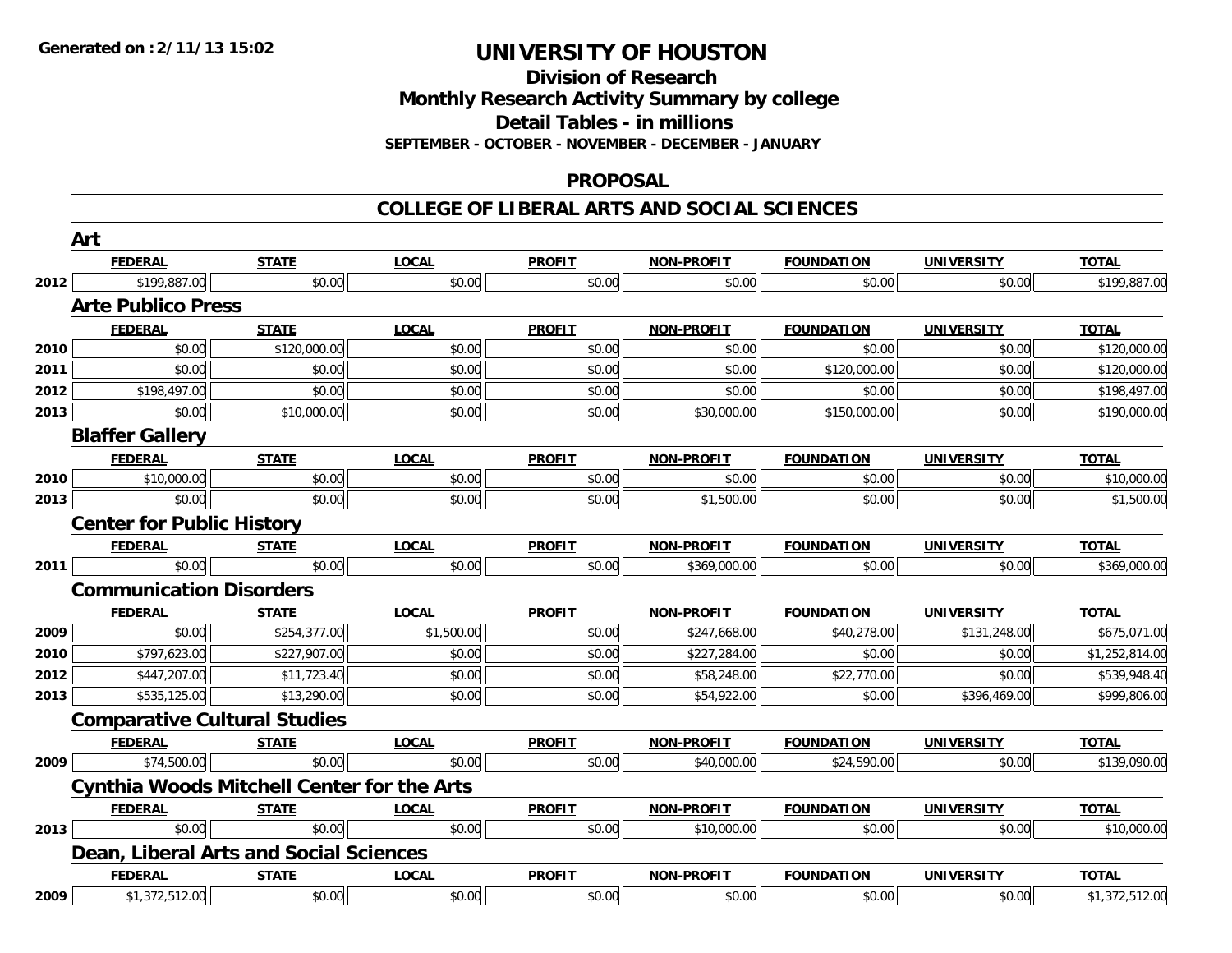**Division of Research**

**Monthly Research Activity Summary by college**

**Detail Tables - in millions**

**SEPTEMBER - OCTOBER - NOVEMBER - DECEMBER - JANUARY**

#### **PROPOSAL**

#### **COLLEGE OF LIBERAL ARTS AND SOCIAL SCIENCES**

# **Dean, Liberal Arts and Social Sciences**

|      | <b>FEDERAL</b>          | <b>STATE</b>                        | <b>LOCAL</b> | <b>PROFIT</b> | <b>NON-PROFIT</b> | <b>FOUNDATION</b> | <b>UNIVERSITY</b> | <b>TOTAL</b>    |
|------|-------------------------|-------------------------------------|--------------|---------------|-------------------|-------------------|-------------------|-----------------|
| 2011 | \$0.00                  | \$0.00                              | \$0.00       | \$0.00        | \$0.00            | \$0.00            | \$0.00            | \$0.00          |
|      | <b>Economics</b>        |                                     |              |               |                   |                   |                   |                 |
|      | <b>FEDERAL</b>          | <b>STATE</b>                        | <b>LOCAL</b> | <b>PROFIT</b> | <b>NON-PROFIT</b> | <b>FOUNDATION</b> | <b>UNIVERSITY</b> | <b>TOTAL</b>    |
| 2009 | \$229,871.00            | \$0.00                              | \$0.00       | \$0.00        | \$0.00            | \$0.00            | \$0.00            | \$229,871.00    |
| 2010 | \$0.00                  | \$0.00                              | \$0.00       | \$0.00        | \$0.00            | \$0.00            | \$227,082.00      | \$227,082.00    |
| 2011 | \$0.00                  | \$0.00                              | \$0.00       | \$0.00        | \$0.00            | \$234,719.00      | \$0.00            | \$234,719.00    |
| 2012 | \$0.00                  | \$0.00                              | \$0.00       | \$0.00        | \$198,396.00      | \$120,000.00      | \$0.00            | \$318,396.00    |
| 2013 | \$133,160.00            | \$0.00                              | \$0.00       | \$0.00        | \$0.00            | \$34,967.00       | \$0.00            | \$168,127.00    |
|      | <b>English</b>          |                                     |              |               |                   |                   |                   |                 |
|      | <b>FEDERAL</b>          | <b>STATE</b>                        | <b>LOCAL</b> | <b>PROFIT</b> | <b>NON-PROFIT</b> | <b>FOUNDATION</b> | <b>UNIVERSITY</b> | <b>TOTAL</b>    |
| 2010 | \$190,000.00            | \$0.00                              | \$0.00       | \$0.00        | \$1,000.00        | \$0.00            | \$0.00            | \$191,000.00    |
| 2011 | \$0.00                  | \$0.00                              | \$0.00       | \$0.00        | \$1,500.00        | \$0.00            | \$0.00            | \$1,500.00      |
| 2012 | \$932,888.40            | \$0.00                              | \$0.00       | \$0.00        | \$0.00            | \$0.00            | \$0.00            | \$932,888.40    |
|      |                         | <b>Health and Human Performance</b> |              |               |                   |                   |                   |                 |
|      | <b>FEDERAL</b>          | <b>STATE</b>                        | <b>LOCAL</b> | <b>PROFIT</b> | <b>NON-PROFIT</b> | <b>FOUNDATION</b> | <b>UNIVERSITY</b> | <b>TOTAL</b>    |
| 2009 | \$134,886.60            | \$50,500.00                         | \$0.00       | \$398,180.00  | \$1,067,321.00    | \$235,035.00      | \$483,032.00      | \$2,368,954.60  |
| 2010 | \$7,899,308.00          | \$1,338,353.75                      | \$0.00       | \$825,429.00  | \$80,000.00       | \$249,999.00      | \$0.00            | \$10,393,089.75 |
| 2011 | \$6,441,428.15          | \$0.00                              | \$0.00       | \$71,901.00   | \$0.00            | \$162,069.30      | \$5,000.00        | \$6,680,398.45  |
| 2012 | \$4,762,352.05          | \$302,818.00                        | \$0.00       | \$619,217.00  | \$141,879.20      | \$0.00            | \$904,422.00      | \$6,730,688.25  |
| 2013 | \$4,992,221.52          | \$0.00                              | \$0.00       | \$0.00        | \$472,354.00      | \$19,976.00       | \$133,652.00      | \$5,618,203.52  |
|      | <b>Hispanic Studies</b> |                                     |              |               |                   |                   |                   |                 |
|      | <b>FEDERAL</b>          | <b>STATE</b>                        | <b>LOCAL</b> | <b>PROFIT</b> | <b>NON-PROFIT</b> | <b>FOUNDATION</b> | <b>UNIVERSITY</b> | <b>TOTAL</b>    |
| 2012 | \$0.00                  | \$0.00                              | \$0.00       | \$0.00        | \$0.00            | \$0.00            | \$0.00            | \$0.00          |
| 2013 | \$0.00                  | \$0.00                              | \$0.00       | \$0.00        | \$0.00            | \$0.00            | \$11,992.50       | \$11,992.50     |
|      | <b>History</b>          |                                     |              |               |                   |                   |                   |                 |
|      | <b>FEDERAL</b>          | <b>STATE</b>                        | <b>LOCAL</b> | <b>PROFIT</b> | <b>NON-PROFIT</b> | <b>FOUNDATION</b> | <b>UNIVERSITY</b> | <b>TOTAL</b>    |
| 2010 | \$569,406.00            | \$0.00                              | \$0.00       | \$0.00        | \$0.00            | \$0.00            | \$0.00            | \$569,406.00    |
| 2011 | \$0.00                  | \$0.00                              | \$0.00       | \$0.00        | \$14,000.00       | \$0.00            | \$0.00            | \$14,000.00     |
| 2012 | \$24,193.00             | \$0.00                              | \$0.00       | \$0.00        | \$0.00            | \$0.00            | \$0.00            | \$24,193.00     |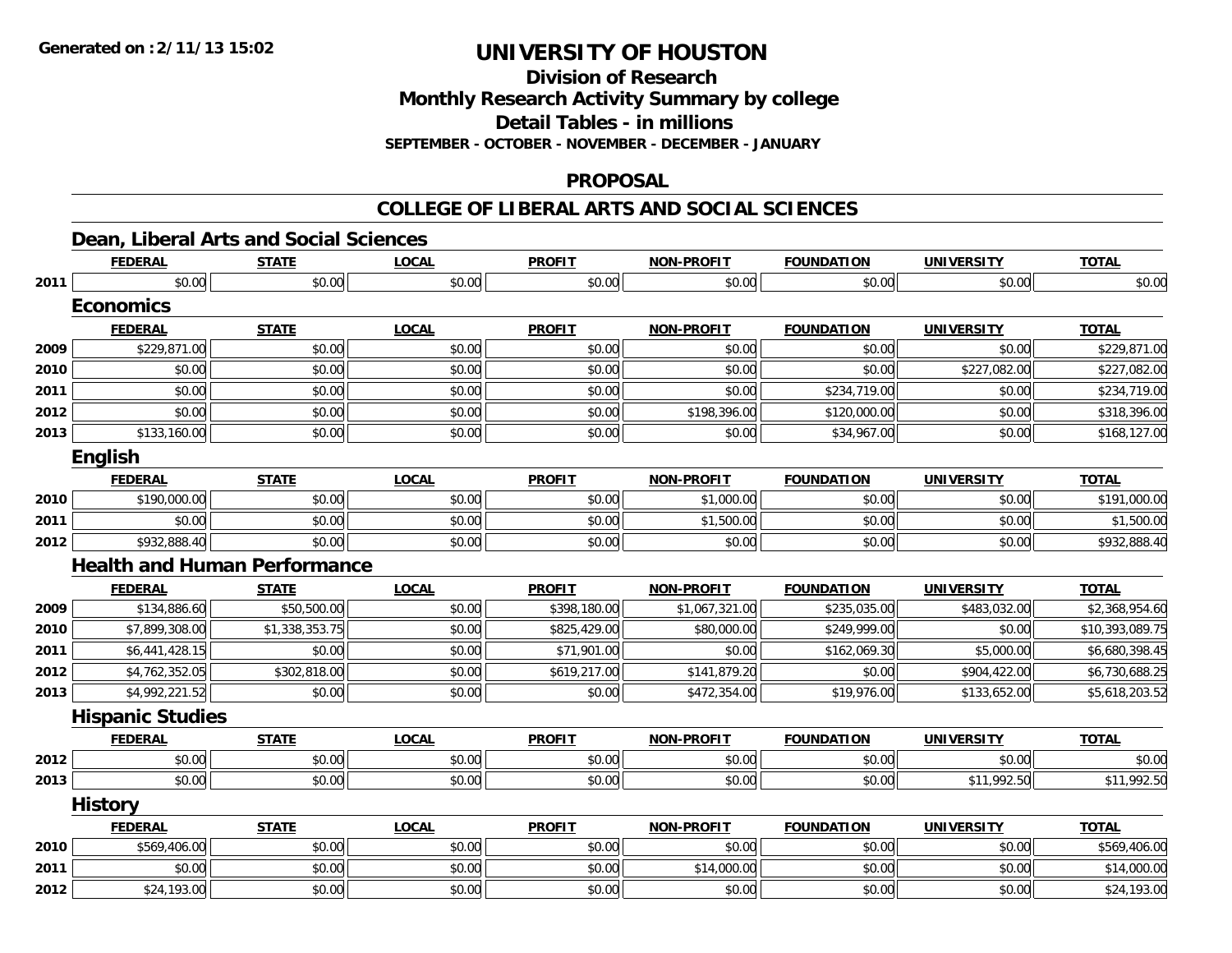**2013**

# **UNIVERSITY OF HOUSTON**

# **Division of ResearchMonthly Research Activity Summary by college Detail Tables - in millions SEPTEMBER - OCTOBER - NOVEMBER - DECEMBER - JANUARY**

### **PROPOSAL**

### **COLLEGE OF LIBERAL ARTS AND SOCIAL SCIENCES**

# **Hobby Center for Public Policy**

| \$24,750.00<br>\$0.00<br>\$0.00<br>2009<br>\$0.00<br>\$0.00<br>\$0.00<br>\$0.00<br>\$0.00<br>2010<br>\$399,791.20<br>\$0.00<br>\$0.00<br>\$0.00<br>\$0.00<br>\$0.00<br>2011<br>\$8,435.00<br>\$0.00<br>\$0.00<br>\$0.00<br>\$0.00<br>\$0.00<br>\$0.00<br>2013<br>\$164,250.00<br>\$0.00<br>\$0.00<br>\$0.00<br>\$0.00<br>\$0.00<br>\$0.00<br><b>Modern/Classical Languages</b><br><b>FEDERAL</b><br><b>LOCAL</b><br><b>PROFIT</b><br><b>NON-PROFIT</b><br><b>FOUNDATION</b><br><b>UNIVERSITY</b><br><b>TOTAL</b><br><b>STATE</b><br>\$0.00<br>\$0.00<br>\$0.00<br>\$0.00<br>\$4,899.50<br>2009<br>\$0.00<br>\$0.00<br>\$0.00<br>\$0.00<br>\$7,000.00<br>2010<br>\$0.00<br>\$0.00<br>\$0.00<br>\$0.00<br>2011<br>\$0.00<br>\$0.00<br>\$0.00<br>\$0.00<br>\$0.00<br>\$0.00<br>\$0.00<br>\$0.00<br>\$0.00<br>2012<br>\$396,977.00<br>\$0.00<br>\$0.00<br>\$0.00<br>\$0.00<br>\$0.00<br>\$0.00<br>2013<br>\$0.00<br>\$0.00<br>\$0.00<br>\$0.00<br>\$99,251.00<br><b>Philosophy</b><br><b>FEDERAL</b><br><b>STATE</b><br><b>LOCAL</b><br><b>PROFIT</b><br><b>NON-PROFIT</b><br><b>FOUNDATION</b><br><b>UNIVERSITY</b><br><b>TOTAL</b><br>\$23,229.00<br>\$0.00<br>\$0.00<br>\$0.00<br>2012<br>\$0.00<br>\$0.00<br>\$0.00<br>\$0.00<br>\$24,897.00<br>\$0.00<br>\$0.00<br>\$0.00<br>\$0.00<br>\$0.00<br>2013<br><b>Political Science</b><br><b>FEDERAL</b><br><b>STATE</b><br><b>LOCAL</b><br><b>PROFIT</b><br><b>NON-PROFIT</b><br><b>FOUNDATION</b><br><b>TOTAL</b><br><b>UNIVERSITY</b><br>\$12,000.00<br>\$0.00<br>\$0.00<br>\$0.00<br>\$0.00<br>2009<br>\$0.00<br>\$0.00<br>\$0.00<br>2010<br>\$144,701.00<br>\$0.00<br>\$0.00<br>\$0.00<br>\$0.00<br>\$0.00<br>\$315,129.00<br>\$0.00<br>\$0.00<br>2011<br>\$0.00<br>\$0.00<br>\$0.00<br>\$0.00<br>\$0.00<br>\$0.00<br>2012<br>\$371,429.00<br>\$0.00<br>\$0.00<br>\$0.00<br>\$0.00<br>\$293,986.00<br>\$0.00<br>\$0.00<br>\$0.00<br>\$0.00<br>\$0.00<br>\$0.00<br>2013<br><b>Psychology</b><br><b>FEDERAL</b><br><b>PROFIT</b><br><b>FOUNDATION</b><br><b>STATE</b><br><b>LOCAL</b><br><b>NON-PROFIT</b><br><b>UNIVERSITY</b><br><b>TOTAL</b><br>\$658,804.36<br>\$1,613,319.06<br>\$0.00<br>\$213,595.00<br>\$239,064.00<br>\$619,863.00<br>2009<br>\$462,236.00<br>2010<br>\$10,125,515.06<br>\$4,933,217.40<br>\$0.00<br>\$22,000.00<br>\$14,672.00<br>\$23,000.00<br>\$1,630,471.00<br>2011<br>\$2,232,049.80<br>\$1,811,351.00<br>\$189,193.60<br>\$275,000.00<br>\$174,672.00<br>\$0.00<br>\$29,000.00<br>2012<br>\$0.00<br>\$0.00<br>\$1,744,352.60<br>\$13,431.15<br>\$344,793.00<br>\$0.00<br>\$605,404.00 | <b>FEDERAL</b> | <b>STATE</b> | <b>LOCAL</b> | <b>PROFIT</b> | <b>NON-PROFIT</b> | <b>FOUNDATION</b> | <b>UNIVERSITY</b> | <b>TOTAL</b>    |
|----------------------------------------------------------------------------------------------------------------------------------------------------------------------------------------------------------------------------------------------------------------------------------------------------------------------------------------------------------------------------------------------------------------------------------------------------------------------------------------------------------------------------------------------------------------------------------------------------------------------------------------------------------------------------------------------------------------------------------------------------------------------------------------------------------------------------------------------------------------------------------------------------------------------------------------------------------------------------------------------------------------------------------------------------------------------------------------------------------------------------------------------------------------------------------------------------------------------------------------------------------------------------------------------------------------------------------------------------------------------------------------------------------------------------------------------------------------------------------------------------------------------------------------------------------------------------------------------------------------------------------------------------------------------------------------------------------------------------------------------------------------------------------------------------------------------------------------------------------------------------------------------------------------------------------------------------------------------------------------------------------------------------------------------------------------------------------------------------------------------------------------------------------------------------------------------------------------------------------------------------------------------------------------------------------------------------------------------------------------------------------------------------------------------------------------------------------------------------------------------------------------------------------------------------------------------|----------------|--------------|--------------|---------------|-------------------|-------------------|-------------------|-----------------|
|                                                                                                                                                                                                                                                                                                                                                                                                                                                                                                                                                                                                                                                                                                                                                                                                                                                                                                                                                                                                                                                                                                                                                                                                                                                                                                                                                                                                                                                                                                                                                                                                                                                                                                                                                                                                                                                                                                                                                                                                                                                                                                                                                                                                                                                                                                                                                                                                                                                                                                                                                                      |                |              |              |               |                   |                   |                   | \$24,750.00     |
|                                                                                                                                                                                                                                                                                                                                                                                                                                                                                                                                                                                                                                                                                                                                                                                                                                                                                                                                                                                                                                                                                                                                                                                                                                                                                                                                                                                                                                                                                                                                                                                                                                                                                                                                                                                                                                                                                                                                                                                                                                                                                                                                                                                                                                                                                                                                                                                                                                                                                                                                                                      |                |              |              |               |                   |                   |                   | \$399,791.20    |
|                                                                                                                                                                                                                                                                                                                                                                                                                                                                                                                                                                                                                                                                                                                                                                                                                                                                                                                                                                                                                                                                                                                                                                                                                                                                                                                                                                                                                                                                                                                                                                                                                                                                                                                                                                                                                                                                                                                                                                                                                                                                                                                                                                                                                                                                                                                                                                                                                                                                                                                                                                      |                |              |              |               |                   |                   |                   | \$8,435.00      |
|                                                                                                                                                                                                                                                                                                                                                                                                                                                                                                                                                                                                                                                                                                                                                                                                                                                                                                                                                                                                                                                                                                                                                                                                                                                                                                                                                                                                                                                                                                                                                                                                                                                                                                                                                                                                                                                                                                                                                                                                                                                                                                                                                                                                                                                                                                                                                                                                                                                                                                                                                                      |                |              |              |               |                   |                   |                   | \$164,250.00    |
|                                                                                                                                                                                                                                                                                                                                                                                                                                                                                                                                                                                                                                                                                                                                                                                                                                                                                                                                                                                                                                                                                                                                                                                                                                                                                                                                                                                                                                                                                                                                                                                                                                                                                                                                                                                                                                                                                                                                                                                                                                                                                                                                                                                                                                                                                                                                                                                                                                                                                                                                                                      |                |              |              |               |                   |                   |                   |                 |
|                                                                                                                                                                                                                                                                                                                                                                                                                                                                                                                                                                                                                                                                                                                                                                                                                                                                                                                                                                                                                                                                                                                                                                                                                                                                                                                                                                                                                                                                                                                                                                                                                                                                                                                                                                                                                                                                                                                                                                                                                                                                                                                                                                                                                                                                                                                                                                                                                                                                                                                                                                      |                |              |              |               |                   |                   |                   |                 |
|                                                                                                                                                                                                                                                                                                                                                                                                                                                                                                                                                                                                                                                                                                                                                                                                                                                                                                                                                                                                                                                                                                                                                                                                                                                                                                                                                                                                                                                                                                                                                                                                                                                                                                                                                                                                                                                                                                                                                                                                                                                                                                                                                                                                                                                                                                                                                                                                                                                                                                                                                                      |                |              |              |               |                   |                   |                   | \$4,899.50      |
|                                                                                                                                                                                                                                                                                                                                                                                                                                                                                                                                                                                                                                                                                                                                                                                                                                                                                                                                                                                                                                                                                                                                                                                                                                                                                                                                                                                                                                                                                                                                                                                                                                                                                                                                                                                                                                                                                                                                                                                                                                                                                                                                                                                                                                                                                                                                                                                                                                                                                                                                                                      |                |              |              |               |                   |                   |                   | \$7,000.00      |
|                                                                                                                                                                                                                                                                                                                                                                                                                                                                                                                                                                                                                                                                                                                                                                                                                                                                                                                                                                                                                                                                                                                                                                                                                                                                                                                                                                                                                                                                                                                                                                                                                                                                                                                                                                                                                                                                                                                                                                                                                                                                                                                                                                                                                                                                                                                                                                                                                                                                                                                                                                      |                |              |              |               |                   |                   |                   | \$0.00          |
|                                                                                                                                                                                                                                                                                                                                                                                                                                                                                                                                                                                                                                                                                                                                                                                                                                                                                                                                                                                                                                                                                                                                                                                                                                                                                                                                                                                                                                                                                                                                                                                                                                                                                                                                                                                                                                                                                                                                                                                                                                                                                                                                                                                                                                                                                                                                                                                                                                                                                                                                                                      |                |              |              |               |                   |                   |                   | \$396,977.00    |
|                                                                                                                                                                                                                                                                                                                                                                                                                                                                                                                                                                                                                                                                                                                                                                                                                                                                                                                                                                                                                                                                                                                                                                                                                                                                                                                                                                                                                                                                                                                                                                                                                                                                                                                                                                                                                                                                                                                                                                                                                                                                                                                                                                                                                                                                                                                                                                                                                                                                                                                                                                      |                |              |              |               |                   |                   |                   | \$99,251.00     |
|                                                                                                                                                                                                                                                                                                                                                                                                                                                                                                                                                                                                                                                                                                                                                                                                                                                                                                                                                                                                                                                                                                                                                                                                                                                                                                                                                                                                                                                                                                                                                                                                                                                                                                                                                                                                                                                                                                                                                                                                                                                                                                                                                                                                                                                                                                                                                                                                                                                                                                                                                                      |                |              |              |               |                   |                   |                   |                 |
|                                                                                                                                                                                                                                                                                                                                                                                                                                                                                                                                                                                                                                                                                                                                                                                                                                                                                                                                                                                                                                                                                                                                                                                                                                                                                                                                                                                                                                                                                                                                                                                                                                                                                                                                                                                                                                                                                                                                                                                                                                                                                                                                                                                                                                                                                                                                                                                                                                                                                                                                                                      |                |              |              |               |                   |                   |                   |                 |
|                                                                                                                                                                                                                                                                                                                                                                                                                                                                                                                                                                                                                                                                                                                                                                                                                                                                                                                                                                                                                                                                                                                                                                                                                                                                                                                                                                                                                                                                                                                                                                                                                                                                                                                                                                                                                                                                                                                                                                                                                                                                                                                                                                                                                                                                                                                                                                                                                                                                                                                                                                      |                |              |              |               |                   |                   |                   | \$23,229.00     |
|                                                                                                                                                                                                                                                                                                                                                                                                                                                                                                                                                                                                                                                                                                                                                                                                                                                                                                                                                                                                                                                                                                                                                                                                                                                                                                                                                                                                                                                                                                                                                                                                                                                                                                                                                                                                                                                                                                                                                                                                                                                                                                                                                                                                                                                                                                                                                                                                                                                                                                                                                                      |                |              |              |               |                   |                   |                   | \$24,897.00     |
|                                                                                                                                                                                                                                                                                                                                                                                                                                                                                                                                                                                                                                                                                                                                                                                                                                                                                                                                                                                                                                                                                                                                                                                                                                                                                                                                                                                                                                                                                                                                                                                                                                                                                                                                                                                                                                                                                                                                                                                                                                                                                                                                                                                                                                                                                                                                                                                                                                                                                                                                                                      |                |              |              |               |                   |                   |                   |                 |
|                                                                                                                                                                                                                                                                                                                                                                                                                                                                                                                                                                                                                                                                                                                                                                                                                                                                                                                                                                                                                                                                                                                                                                                                                                                                                                                                                                                                                                                                                                                                                                                                                                                                                                                                                                                                                                                                                                                                                                                                                                                                                                                                                                                                                                                                                                                                                                                                                                                                                                                                                                      |                |              |              |               |                   |                   |                   |                 |
|                                                                                                                                                                                                                                                                                                                                                                                                                                                                                                                                                                                                                                                                                                                                                                                                                                                                                                                                                                                                                                                                                                                                                                                                                                                                                                                                                                                                                                                                                                                                                                                                                                                                                                                                                                                                                                                                                                                                                                                                                                                                                                                                                                                                                                                                                                                                                                                                                                                                                                                                                                      |                |              |              |               |                   |                   |                   | \$12,000.00     |
|                                                                                                                                                                                                                                                                                                                                                                                                                                                                                                                                                                                                                                                                                                                                                                                                                                                                                                                                                                                                                                                                                                                                                                                                                                                                                                                                                                                                                                                                                                                                                                                                                                                                                                                                                                                                                                                                                                                                                                                                                                                                                                                                                                                                                                                                                                                                                                                                                                                                                                                                                                      |                |              |              |               |                   |                   |                   | \$144,701.00    |
|                                                                                                                                                                                                                                                                                                                                                                                                                                                                                                                                                                                                                                                                                                                                                                                                                                                                                                                                                                                                                                                                                                                                                                                                                                                                                                                                                                                                                                                                                                                                                                                                                                                                                                                                                                                                                                                                                                                                                                                                                                                                                                                                                                                                                                                                                                                                                                                                                                                                                                                                                                      |                |              |              |               |                   |                   |                   | \$315,129.00    |
|                                                                                                                                                                                                                                                                                                                                                                                                                                                                                                                                                                                                                                                                                                                                                                                                                                                                                                                                                                                                                                                                                                                                                                                                                                                                                                                                                                                                                                                                                                                                                                                                                                                                                                                                                                                                                                                                                                                                                                                                                                                                                                                                                                                                                                                                                                                                                                                                                                                                                                                                                                      |                |              |              |               |                   |                   |                   | \$371,429.00    |
|                                                                                                                                                                                                                                                                                                                                                                                                                                                                                                                                                                                                                                                                                                                                                                                                                                                                                                                                                                                                                                                                                                                                                                                                                                                                                                                                                                                                                                                                                                                                                                                                                                                                                                                                                                                                                                                                                                                                                                                                                                                                                                                                                                                                                                                                                                                                                                                                                                                                                                                                                                      |                |              |              |               |                   |                   |                   | \$293,986.00    |
|                                                                                                                                                                                                                                                                                                                                                                                                                                                                                                                                                                                                                                                                                                                                                                                                                                                                                                                                                                                                                                                                                                                                                                                                                                                                                                                                                                                                                                                                                                                                                                                                                                                                                                                                                                                                                                                                                                                                                                                                                                                                                                                                                                                                                                                                                                                                                                                                                                                                                                                                                                      |                |              |              |               |                   |                   |                   |                 |
|                                                                                                                                                                                                                                                                                                                                                                                                                                                                                                                                                                                                                                                                                                                                                                                                                                                                                                                                                                                                                                                                                                                                                                                                                                                                                                                                                                                                                                                                                                                                                                                                                                                                                                                                                                                                                                                                                                                                                                                                                                                                                                                                                                                                                                                                                                                                                                                                                                                                                                                                                                      |                |              |              |               |                   |                   |                   |                 |
|                                                                                                                                                                                                                                                                                                                                                                                                                                                                                                                                                                                                                                                                                                                                                                                                                                                                                                                                                                                                                                                                                                                                                                                                                                                                                                                                                                                                                                                                                                                                                                                                                                                                                                                                                                                                                                                                                                                                                                                                                                                                                                                                                                                                                                                                                                                                                                                                                                                                                                                                                                      |                |              |              |               |                   |                   |                   | \$3,806,881.42  |
|                                                                                                                                                                                                                                                                                                                                                                                                                                                                                                                                                                                                                                                                                                                                                                                                                                                                                                                                                                                                                                                                                                                                                                                                                                                                                                                                                                                                                                                                                                                                                                                                                                                                                                                                                                                                                                                                                                                                                                                                                                                                                                                                                                                                                                                                                                                                                                                                                                                                                                                                                                      |                |              |              |               |                   |                   |                   | \$16,748,875.46 |
|                                                                                                                                                                                                                                                                                                                                                                                                                                                                                                                                                                                                                                                                                                                                                                                                                                                                                                                                                                                                                                                                                                                                                                                                                                                                                                                                                                                                                                                                                                                                                                                                                                                                                                                                                                                                                                                                                                                                                                                                                                                                                                                                                                                                                                                                                                                                                                                                                                                                                                                                                                      |                |              |              |               |                   |                   |                   | \$4,711,266.40  |
|                                                                                                                                                                                                                                                                                                                                                                                                                                                                                                                                                                                                                                                                                                                                                                                                                                                                                                                                                                                                                                                                                                                                                                                                                                                                                                                                                                                                                                                                                                                                                                                                                                                                                                                                                                                                                                                                                                                                                                                                                                                                                                                                                                                                                                                                                                                                                                                                                                                                                                                                                                      |                |              |              |               |                   |                   |                   | \$2,707,980.75  |

3 | \$7,061,298.51|| \$936,366.00|| \$0.00|| \$43,240.00|| \$128,520.00|| \$0.00|| \$1,524,925.50|| \$9,694,350.01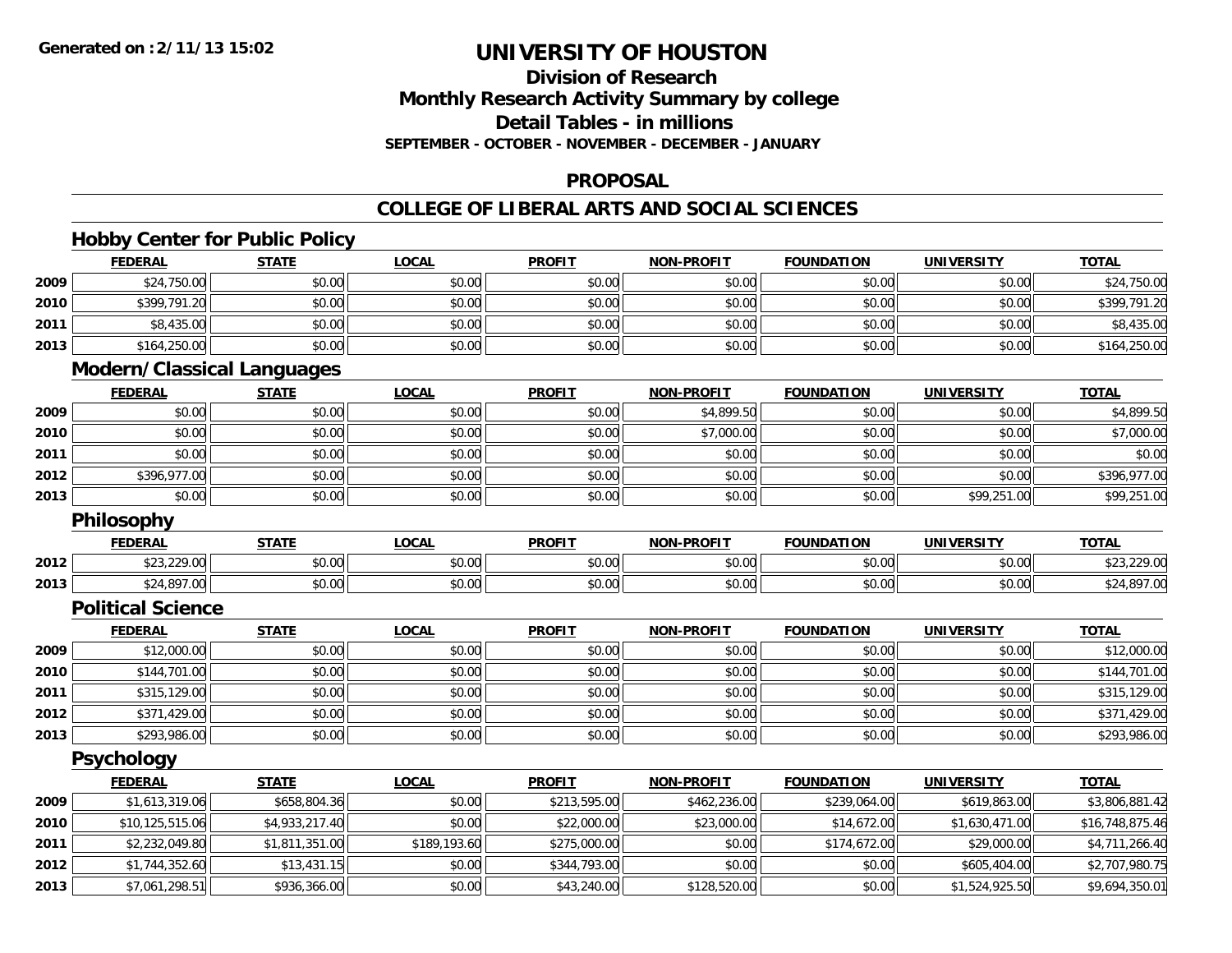### **Division of Research Monthly Research Activity Summary by college Detail Tables - in millions SEPTEMBER - OCTOBER - NOVEMBER - DECEMBER - JANUARY**

#### **PROPOSAL**

#### **COLLEGE OF LIBERAL ARTS AND SOCIAL SCIENCES**

|       | <b>School of Communication</b> |                 |              |                |                   |                   |                   |                 |
|-------|--------------------------------|-----------------|--------------|----------------|-------------------|-------------------|-------------------|-----------------|
|       | <b>FEDERAL</b>                 | <b>STATE</b>    | <b>LOCAL</b> | <b>PROFIT</b>  | <b>NON-PROFIT</b> | <b>FOUNDATION</b> | <b>UNIVERSITY</b> | <b>TOTAL</b>    |
| 2011  | \$294,900.00                   | \$0.00          | \$0.00       | \$0.00         | \$0.00            | \$0.00            | \$0.00            | \$294,900.00    |
| 2012  | \$336,545.00                   | \$0.00          | \$0.00       | \$0.00         | \$0.00            | \$0.00            | \$0.00            | \$336,545.00    |
| 2013  | \$0.00                         | \$0.00          | \$0.00       | \$0.00         | \$9,800.00        | \$0.00            | \$76,763.00       | \$86,563.00     |
|       | <b>School of Music</b>         |                 |              |                |                   |                   |                   |                 |
|       | <b>FEDERAL</b>                 | <b>STATE</b>    | <b>LOCAL</b> | <b>PROFIT</b>  | <b>NON-PROFIT</b> | <b>FOUNDATION</b> | <b>UNIVERSITY</b> | <b>TOTAL</b>    |
| 2011  | \$0.00                         | \$1,500.00      | \$0.00       | \$0.00         | \$0.00            | \$0.00            | \$0.00            | \$1,500.00      |
|       | <b>Sociology</b>               |                 |              |                |                   |                   |                   |                 |
|       | <b>FEDERAL</b>                 | <b>STATE</b>    | <b>LOCAL</b> | <b>PROFIT</b>  | <b>NON-PROFIT</b> | <b>FOUNDATION</b> | <b>UNIVERSITY</b> | <b>TOTAL</b>    |
| 2009  | \$1,442,468.50                 | \$0.00          | \$60,000.00  | \$0.00         | \$0.00            | \$14,997.00       | \$0.00            | \$1,517,465.50  |
| 2010  | \$1,415,674.00                 | \$0.00          | \$0.00       | \$0.00         | \$0.00            | \$0.00            | \$0.00            | \$1,415,674.00  |
| 2011  | \$796,309.80                   | \$0.00          | \$0.00       | \$0.00         | \$0.00            | \$0.00            | \$0.00            | \$796,309.80    |
| 2012  | \$0.00                         | \$0.00          | \$0.00       | \$0.00         | \$0.00            | \$16,808.00       | \$508,467.30      | \$525,275.30    |
| 2013  | \$160,063.00                   | \$0.00          | \$18,000.00  | \$0.00         | \$0.00            | \$0.00            | \$0.00            | \$178,063.00    |
|       | <b>Theatre</b>                 |                 |              |                |                   |                   |                   |                 |
|       | <b>FEDERAL</b>                 | <b>STATE</b>    | <b>LOCAL</b> | <b>PROFIT</b>  | <b>NON-PROFIT</b> | <b>FOUNDATION</b> | <b>UNIVERSITY</b> | <b>TOTAL</b>    |
| 2010  | \$50,000.00                    | \$0.00          | \$0.00       | \$0.00         | \$0.00            | \$0.00            | \$0.00            | \$50,000.00     |
| 2013  | \$0.00                         | \$0.00          | \$0.00       | \$100,027.00   | \$0.00            | \$0.00            | \$0.00            | \$100,027.00    |
| Total | \$59,397,135.25                | \$10,683,639.06 | \$268,693.60 | \$2,913,382.00 | \$3,650,527.70    | \$1,874,616.30    | \$7,387,042.30    | \$86,175,036.21 |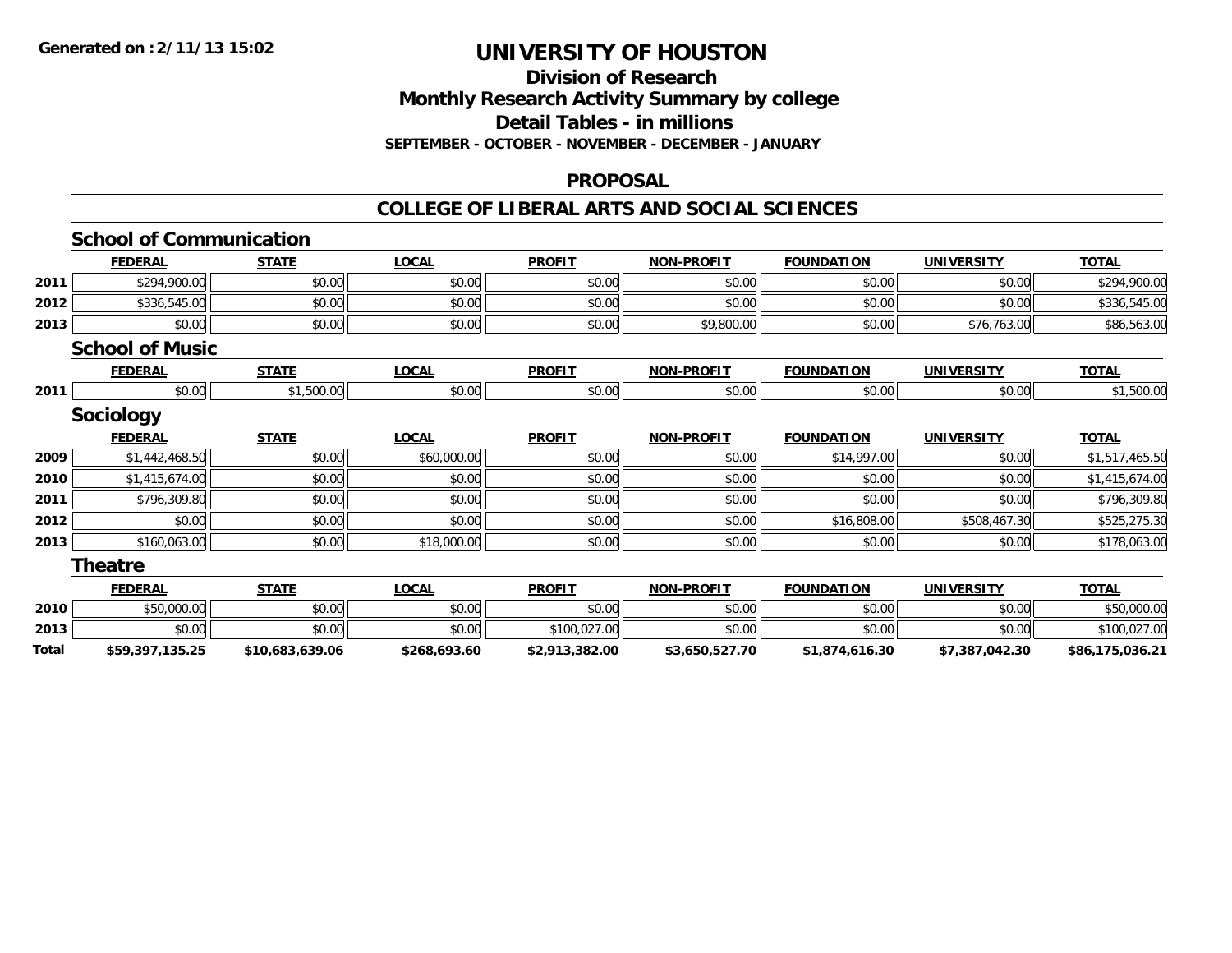**Division of Research**

**Monthly Research Activity Summary by college**

**Detail Tables - in millions**

**SEPTEMBER - OCTOBER - NOVEMBER - DECEMBER - JANUARY**

### **PROPOSAL**

### **COLLEGE OF NATURAL SCIENCES AND MATHEMATICS**

# **Allied Geophysical Laboratories**

|      | <u>FEDERAL</u>                                         | <b>STATE</b>   | <u>LOCAL</u> | <b>PROFIT</b>  | <u>NON-PROFIT</u> | <u>FOUNDATION</u> | <u>UNIVERSITY</u> | <u>TOTAL</u>    |
|------|--------------------------------------------------------|----------------|--------------|----------------|-------------------|-------------------|-------------------|-----------------|
| 2011 | \$0.00                                                 | \$0.00         | \$0.00       | \$70,000.00    | \$0.00            | \$0.00            | \$0.00            | \$70,000.00     |
|      | <b>Biology/Biochemistry</b>                            |                |              |                |                   |                   |                   |                 |
|      | <b>FEDERAL</b>                                         | <b>STATE</b>   | <b>LOCAL</b> | <b>PROFIT</b>  | <b>NON-PROFIT</b> | <b>FOUNDATION</b> | <b>UNIVERSITY</b> | <b>TOTAL</b>    |
| 2009 | \$19,649,560.25                                        | \$100,000.00   | \$0.00       | \$1,400,523.00 | \$0.00            | \$1,170,000.00    | \$193,096.00      | \$22,513,179.25 |
| 2010 | \$11,680,979.35                                        | \$8,778,644.50 | \$0.00       | \$1,314,639.00 | \$1,471,402.00    | \$1,595,000.00    | \$2,437,940.00    | \$27,278,604.85 |
| 2011 | \$20,744,607.20                                        | \$225,000.00   | \$0.00       | \$336,596.57   | \$747,996.00      | \$100,000.00      | \$833,857.00      | \$22,988,056.77 |
| 2012 | \$13,905,345.12                                        | \$1,239,930.00 | \$0.00       | \$60,000.00    | \$517,474.80      | \$1,024,822.00    | \$1,023,765.58    | \$17,771,337.50 |
| 2013 | \$7,973,587.85                                         | \$99,999.80    | \$0.00       | \$83,325.00    | \$0.00            | \$43,994.60       | \$249,872.00      | \$8,450,779.25  |
|      | <b>Center for Nuclear Receptors and Cell Signaling</b> |                |              |                |                   |                   |                   |                 |
|      | <b>FEDERAL</b>                                         | <b>STATE</b>   | <b>LOCAL</b> | <b>PROFIT</b>  | <b>NON-PROFIT</b> | <b>FOUNDATION</b> | <b>UNIVERSITY</b> | <b>TOTAL</b>    |
| 2009 | \$3,199,993.00                                         | \$0.00         | \$0.00       | \$0.00         | \$0.00            | \$0.00            | \$0.00            | \$3,199,993.00  |
| 2010 | \$3,942,626.00                                         | \$8,778,690.50 | \$0.00       | \$58,989.00    | \$190,000.00      | \$4,409,025.00    | \$0.00            | \$17,379,330.50 |
| 2011 | \$427,658.00                                           | \$7,420,923.00 | \$0.00       | \$240,000.00   | \$200,126.00      | \$450,000.00      | \$312,401.00      | \$9,051,108.00  |
| 2012 | \$3,563,740.00                                         | \$0.00         | \$0.00       | \$0.00         | \$403,096.00      | \$300,000.00      | \$0.00            | \$4,266,836.00  |
| 2013 | \$8,118,980.00                                         | \$0.00         | \$0.00       | \$60,000.00    | \$40,000.00       | \$550,000.00      | \$0.00            | \$8,768,980.00  |
|      | Chemistry                                              |                |              |                |                   |                   |                   |                 |
|      | <b>FEDERAL</b>                                         | <b>STATE</b>   | <b>LOCAL</b> | <b>PROFIT</b>  | <b>NON-PROFIT</b> | <b>FOUNDATION</b> | <b>UNIVERSITY</b> | <b>TOTAL</b>    |
| 2009 | \$7,512,712.32                                         | \$0.00         | \$0.00       | \$12,009.00    | \$200,000.00      | \$1,760,000.00    | \$1,411,369.00    | \$10,896,090.32 |
| 2010 | \$15,345,147.25                                        | \$8,014,617.00 | \$0.00       | \$211,699.50   | \$2,930,116.26    | \$1,342,156.99    | \$685,992.00      | \$28,529,729.00 |
| 2011 | \$10,950,491.95                                        | \$217,519.00   | \$0.00       | \$130,000.00   | \$100,000.00      | \$100,000.00      | \$669,942.00      | \$12,167,952.95 |
| 2012 | \$9,763,199.38                                         | \$2,914,220.00 | \$0.00       | \$80,000.00    | \$118,840.00      | \$0.00            | \$170,000.00      | \$13,046,259.38 |
| 2013 | \$10,446,664.44                                        | \$1,678,546.00 | \$0.00       | \$0.00         | \$0.00            | \$100,000.00      | \$0.00            | \$12,225,210.44 |
|      | <b>Computer Science</b>                                |                |              |                |                   |                   |                   |                 |
|      | <b>FEDERAL</b>                                         | <b>STATE</b>   | <b>LOCAL</b> | <b>PROFIT</b>  | <b>NON-PROFIT</b> | <b>FOUNDATION</b> | <b>UNIVERSITY</b> | <b>TOTAL</b>    |
| 2009 | \$11,121,523.44                                        | \$0.00         | \$0.00       | \$100,818.00   | \$839,637.50      | \$0.00            | \$0.00            | \$12,061,978.94 |
| 2010 | \$10,499,088.30                                        | \$3,589,593.00 | \$0.00       | \$2,971,921.00 | \$196,490.00      | \$0.00            | \$597,403.00      | \$17,854,495.30 |
| 2011 | \$10,485,165.64                                        | \$433,402.00   | \$0.00       | \$777,408.00   | \$212,696.00      | \$302,606.25      | \$0.00            | \$12,211,277.89 |
| 2012 | \$17,680,509.65                                        | \$1,396,932.00 | \$0.00       | \$139,721.00   | \$10,000.00       | \$75,940.00       | \$1,094,208.70    | \$20,397,311.35 |
| 2013 | \$13,407,359.99                                        | \$0.00         | \$0.00       | \$416,482.83   | \$320,000.00      | \$0.00            | \$592,552.00      | \$14,736,394.82 |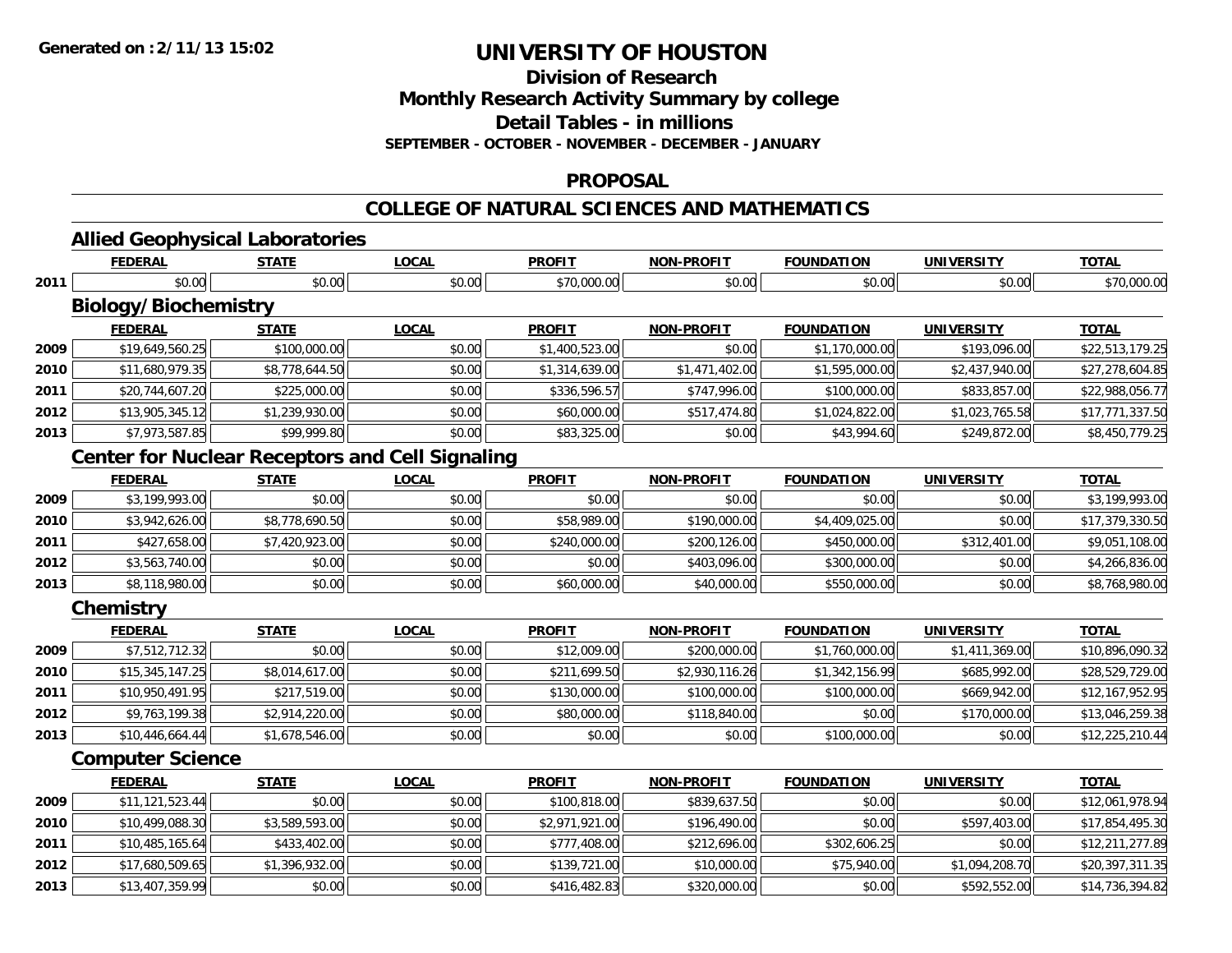# **Division of ResearchMonthly Research Activity Summary by college Detail Tables - in millionsSEPTEMBER - OCTOBER - NOVEMBER - DECEMBER - JANUARY**

### **PROPOSAL**

# **COLLEGE OF NATURAL SCIENCES AND MATHEMATICS**

# **Dean, Natural Sciences and Mathematics**

|      | <b>FEDERAL</b> | <b>STATE</b> | <u>LOCAL</u> | <b>PROFIT</b> | <b>NON-PROFIT</b> | <b>FOUNDATION</b> | <b>UNIVERSITY</b> | <b>TOTAL</b>   |
|------|----------------|--------------|--------------|---------------|-------------------|-------------------|-------------------|----------------|
| 2009 | \$3,500,000.00 | \$0.00       | \$0.00       | \$0.00        | \$0.00            | \$0.00            | \$0.00            | \$3,500,000.00 |
| 2010 | \$4,999.95     | \$0.00       | \$0.00       | \$0.00        | \$0.00            | \$0.00            | \$0.00            | \$4,999.95     |
| 2011 | \$1,795,698.00 | \$0.00       | \$0.00       | \$0.00        | \$0.00            | \$0.00            | \$0.00            | \$1,795,698.00 |
| 2012 | \$2,048,718.76 | \$0.00       | \$0.00       | \$0.00        | \$0.00            | \$0.00            | \$44,591.00       | \$2,093,309.76 |
| 2013 | \$76,661.20    | \$0.00       | \$0.00       | \$0.00        | \$0.00            | \$0.00            | \$0.00            | \$76,661.20    |

# **Earth & Atmospheric Sciences**

|      | <b>FEDERAL</b> | <b>STATE</b> | <u>LOCAL</u> | <b>PROFIT</b> | <b>NON-PROFIT</b> | <b>FOUNDATION</b> | <b>UNIVERSITY</b> | <b>TOTAL</b>   |
|------|----------------|--------------|--------------|---------------|-------------------|-------------------|-------------------|----------------|
| 2009 | \$1,371,895.00 | \$0.00       | \$0.00       | \$852,770.88  | \$0.00            | \$0.00            | \$0.00            | \$2,224,665.88 |
| 2010 | \$1,119,845.50 | \$525,000.00 | \$0.00       | \$112,096.00  | \$254,734.00      | \$0.00            | \$675,122.00      | \$2,686,797.50 |
| 2011 | \$1,000,228.00 | \$990,980.20 | \$0.00       | \$87,000.00   | \$2,426,934.80    | \$0.00            | \$562,415.00      | \$5,067,558.00 |
| 2012 | \$2,835,224.50 | \$58,305.00  | \$0.00       | \$892,654.00  | \$0.00            | \$0.00            | \$355,768.00      | \$4,141,951.50 |
| 2013 | \$3,085,639.00 | \$0.00       | \$0.00       | \$414,775.00  | \$0.00            | \$0.00            | \$388,758.00      | \$3,889,172.00 |

# **Institute for Climate and Atmospheric Science**

|      | <b>FEDERAL</b> | <b>CTATE</b>         | .OCAI              | <b>PROFIT</b>                  | <b>-PROFIT</b><br><b>AIOR</b>                                                                                                                                                                                                                                                                                                                                                                                                                                        | лом<br>המוווחה:                          | UNIVERSITY     | <b>TOTAL</b> |
|------|----------------|----------------------|--------------------|--------------------------------|----------------------------------------------------------------------------------------------------------------------------------------------------------------------------------------------------------------------------------------------------------------------------------------------------------------------------------------------------------------------------------------------------------------------------------------------------------------------|------------------------------------------|----------------|--------------|
| 2009 | 0000<br>90.UU  | ሖ へ<br>וטט.          | $\sim$ 00<br>JU.UU | $\rightarrow$<br>∩∩ ،<br>JU.UU | $\mathsf{A}\cap\mathsf{A}\cap\mathsf{A}\cap\mathsf{A}\cap\mathsf{A}\cap\mathsf{A}\cap\mathsf{A}\cap\mathsf{A}\cap\mathsf{A}\cap\mathsf{A}\cap\mathsf{A}\cap\mathsf{A}\cap\mathsf{A}\cap\mathsf{A}\cap\mathsf{A}\cap\mathsf{A}\cap\mathsf{A}\cap\mathsf{A}\cap\mathsf{A}\cap\mathsf{A}\cap\mathsf{A}\cap\mathsf{A}\cap\mathsf{A}\cap\mathsf{A}\cap\mathsf{A}\cap\mathsf{A}\cap\mathsf{A}\cap\mathsf{A}\cap\mathsf{A}\cap\mathsf{A}\cap\mathsf{A}\cap\mathsf$<br>JU.UL | \$0.00                                   | 0000<br>JU.UU  | \$0.00       |
| 2011 | 0000<br>pv.uu  | $\sim$ $\sim$<br>υU. | 0000<br>vu.vu      | 40.00<br>v.vu                  | 0 <sup>n</sup><br>\$U.UC                                                                                                                                                                                                                                                                                                                                                                                                                                             | $\uparrow$ $\uparrow$ $\uparrow$<br>∪.∪∪ | 0000<br>⊸∪.∪∪⊪ | \$0.00       |

**Mathematics**

|      | <b>FEDERAL</b> | <b>STATE</b>   | <u>LOCAL</u> | <b>PROFIT</b> | <b>NON-PROFIT</b> | <b>FOUNDATION</b> | <b>UNIVERSITY</b> | <b>TOTAL</b>   |
|------|----------------|----------------|--------------|---------------|-------------------|-------------------|-------------------|----------------|
| 2009 | \$2,546,154.78 | \$0.00         | \$0.00       | \$0.00        | \$0.00            | \$0.00            | \$0.00            | \$2,546,154.78 |
| 2010 | \$6,542,517.80 | \$1,431,437.00 | \$0.00       | \$511,699.50  | \$0.00            | \$0.00            | \$0.00            | \$8,485,654.30 |
| 2011 | \$5,620,828.00 | \$645,077.00   | \$0.00       | \$150,000.00  | \$22,622.00       | \$0.00            | \$31,958.00       | \$6,470,485.00 |
| 2012 | \$3,475,426.52 | \$0.00         | \$0.00       | \$210,000.00  | \$0.00            | \$152,725.00      | \$703,825.00      | \$4,541,976.52 |
| 2013 | \$3,877,796.55 | \$0.00         | \$0.00       | \$169,348.17  | \$0.00            | \$80,000.00       | \$0.00            | \$4,127,144.72 |

**Physics**

|      | <b>FEDERAL</b>  | <u>STATE</u>   | <u>LOCAL</u> | <b>PROFIT</b>  | <b>NON-PROFIT</b> | <b>FOUNDATION</b> | UNIVERSITY     | <u>TOTAL</u>    |
|------|-----------------|----------------|--------------|----------------|-------------------|-------------------|----------------|-----------------|
| 2009 | \$9,340,777.59  | \$556,454.50   | \$0.00       | \$815,419.00   | \$42,500.00       | \$1,529,793.00    | \$4,357,660.00 | \$16,642,604.09 |
| 2010 | \$13,939,347.60 | \$3,307,000.00 | \$0.00       | \$1,812,004.00 | \$2,657,368.74    | \$601,046.01      | \$24,160.00    | \$22,340,926.35 |
| 2011 | \$9,956,872.18  | \$0.00         | \$0.00       | \$1,115,199.00 | \$0.00            | \$358,356.00      | \$0.00         | \$11,430,427.18 |
| 2012 | \$10,417,838.07 | \$177,557.00   | \$0.00       | \$535,517,00   | \$258,667.00      | \$254,851.80      | \$1,060,600.00 | \$12,705,030.87 |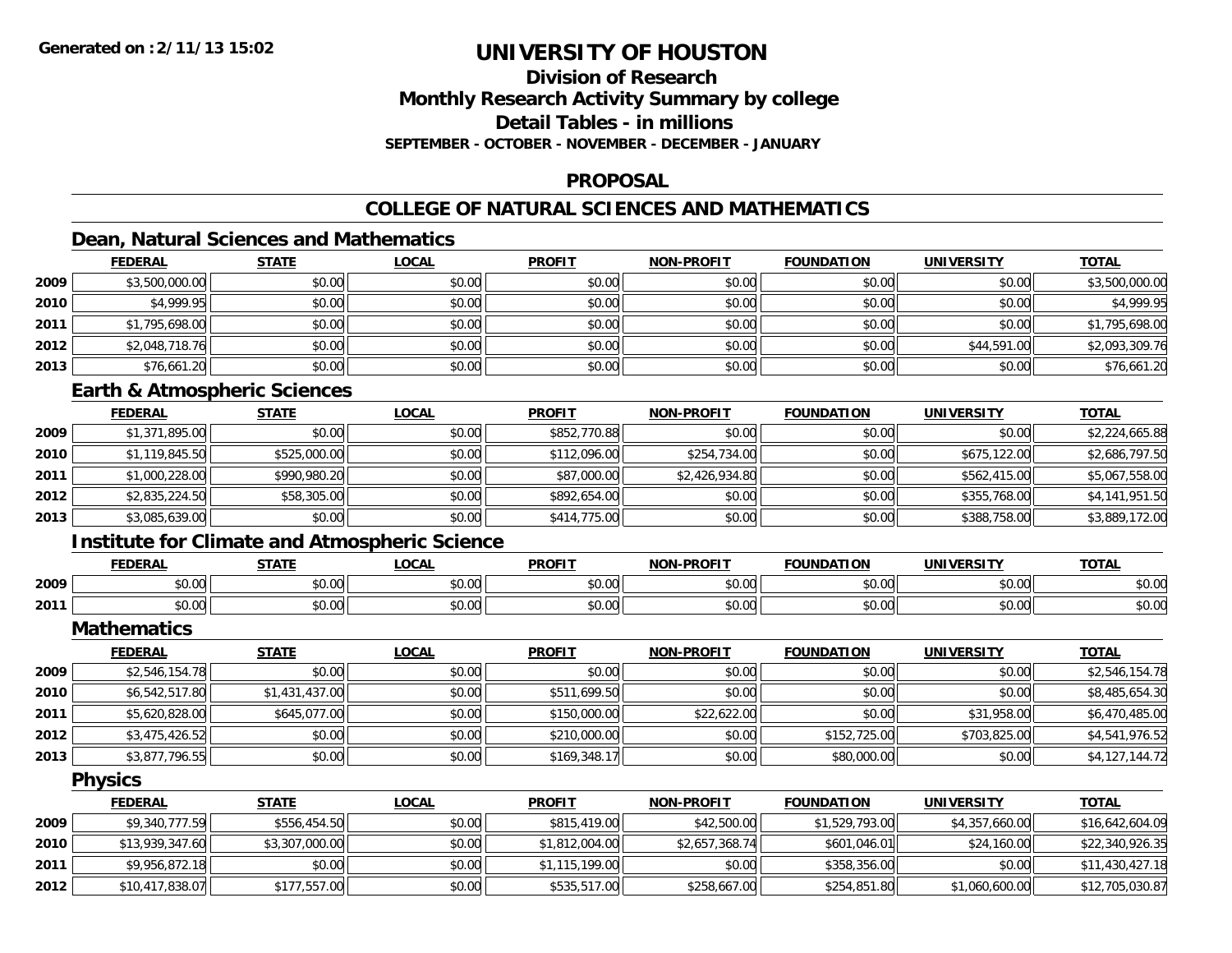### **Division of Research Monthly Research Activity Summary by college Detail Tables - in millions SEPTEMBER - OCTOBER - NOVEMBER - DECEMBER - JANUARY**

### **PROPOSAL**

### **COLLEGE OF NATURAL SCIENCES AND MATHEMATICS**

|              | <b>Physics</b>   |                 |              |                 |                   |                   |                 |                  |  |  |  |
|--------------|------------------|-----------------|--------------|-----------------|-------------------|-------------------|-----------------|------------------|--|--|--|
|              | <b>FEDERAL</b>   | <b>STATE</b>    | <u>_OCAL</u> | <b>PROFIT</b>   | <b>NON-PROFIT</b> | <b>FOUNDATION</b> | UNIVERSITY      | <b>TOTAL</b>     |  |  |  |
| 2013         | \$10.154.446.49  | \$97,607.00     | \$0.00       | \$50,000.00     | \$2,365,165.60    | \$0.00            | \$24,480.00     | \$12,691,699.09  |  |  |  |
| <b>Total</b> | \$303,129,854.62 | \$52,677,434.50 | \$0.00       | \$16,192,614.45 | \$16,525,866.70   | \$16,300,316.65   | \$18,501,735.28 | \$423,327,822.20 |  |  |  |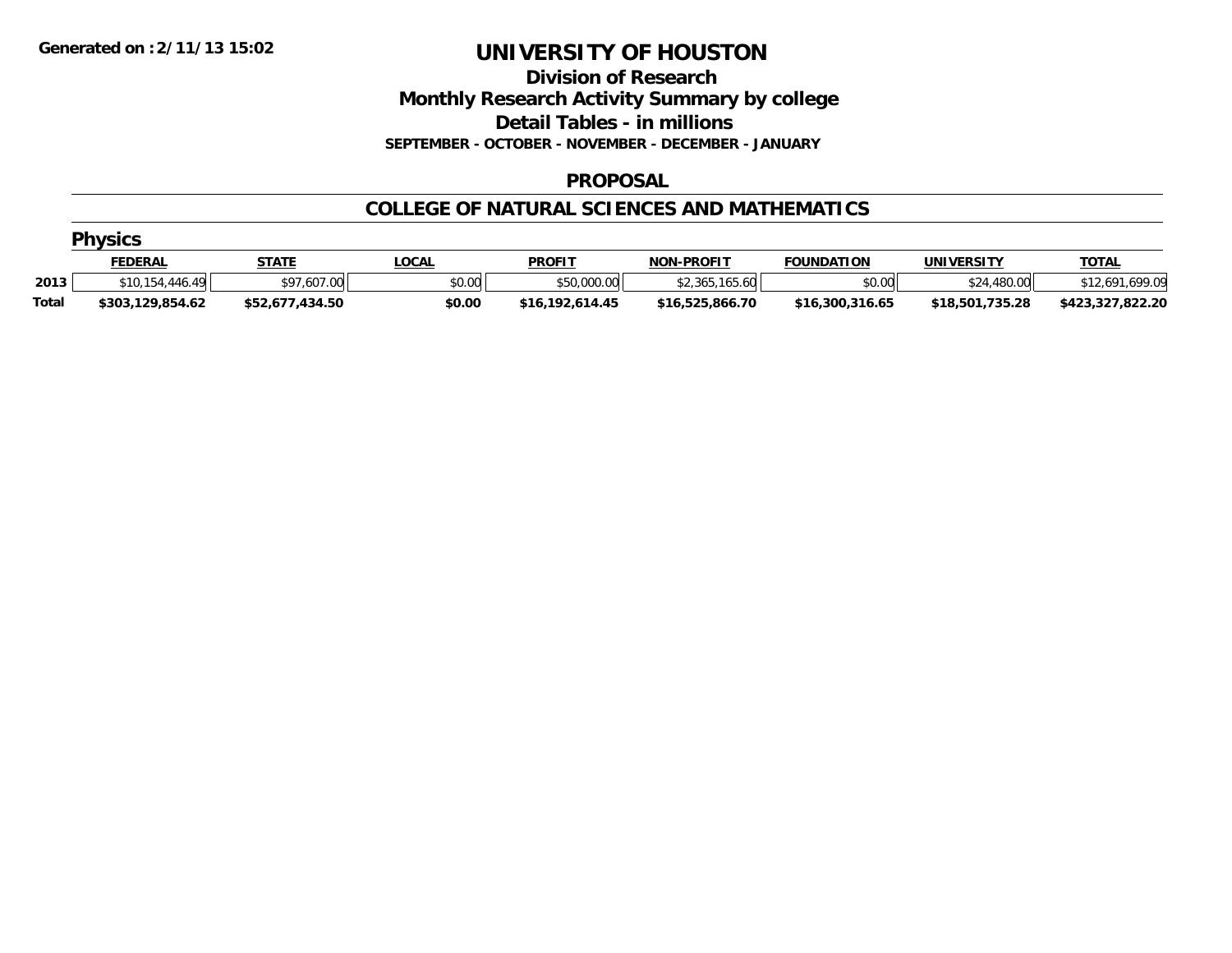### **Division of Research Monthly Research Activity Summary by college Detail Tables - in millions SEPTEMBER - OCTOBER - NOVEMBER - DECEMBER - JANUARY**

#### **PROPOSAL**

### **COLLEGE OF OPTOMETRY**

# **Optometry, Community**

|       | <b>FEDERAL</b>  | <b>STATE</b> | <b>LOCAL</b> | <b>PROFIT</b>  | <b>NON-PROFIT</b> | <b>FOUNDATION</b> | <b>UNIVERSITY</b> | <b>TOTAL</b>    |
|-------|-----------------|--------------|--------------|----------------|-------------------|-------------------|-------------------|-----------------|
| 2009  | \$2,685,210.00  | \$73,713.52  | \$0.00       | \$0.00         | \$0.00            | \$140,000.00      | \$57,250.00       | \$2,956,173.52  |
| 2010  | \$2,640,558.00  | \$795,562.00 | \$0.00       | \$427,914.40   | \$0.00            | \$0.00            | \$714,314.00      | \$4,578,348.40  |
| 2011  | \$9,558,059.25  | \$29,460.00  | \$0.00       | \$88,569.00    | \$308,567.00      | \$180,000.00      | \$0.00            | \$10,164,655.25 |
| 2012  | \$7,596,261.00  | \$74,750.00  | \$0.00       | \$91,600.00    | \$0.00            | \$0.00            | \$965,294.00      | \$8,727,905.00  |
| 2013  | \$7,625,790.00  | \$0.00       | \$0.00       | \$972,086.00   | \$0.00            | \$0.00            | \$321,274.00      | \$8,919,150.00  |
| Total | \$30,105,878.25 | \$973,485.52 | \$0.00       | \$1,580,169.40 | \$308,567.00      | \$320,000.00      | \$2,058,132.00    | \$35,346,232.17 |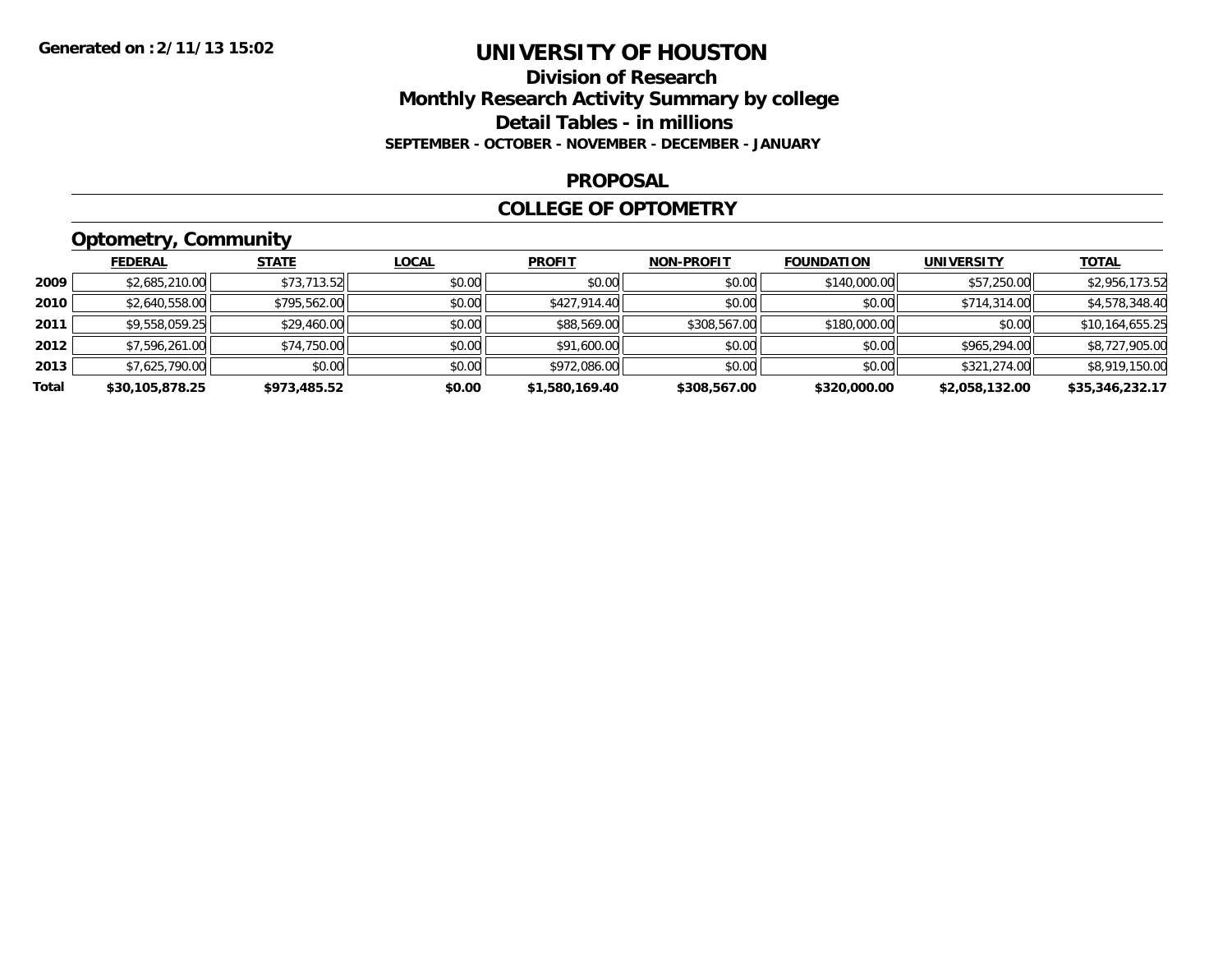# **Division of ResearchMonthly Research Activity Summary by college Detail Tables - in millions SEPTEMBER - OCTOBER - NOVEMBER - DECEMBER - JANUARY**

#### **PROPOSAL**

# **COLLEGE OF PHARMACY**

# **Clinical Sciences and Administration**

|              | <b>FEDERAL</b>  | <b>STATE</b>                                       | <b>LOCAL</b> | <b>PROFIT</b>  | <b>NON-PROFIT</b> | <b>FOUNDATION</b> | <b>UNIVERSITY</b> | <b>TOTAL</b>    |
|--------------|-----------------|----------------------------------------------------|--------------|----------------|-------------------|-------------------|-------------------|-----------------|
| 2009         | \$1,600,817.00  | \$137,075.00                                       | \$0.00       | \$166,606.00   | \$40,000.00       | \$5,000.00        | \$1,485.00        | \$1,950,983.00  |
| 2010         | \$3,083,489.58  | \$500,026.80                                       | \$0.00       | \$424,682.57   | \$589,500.00      | \$5,000.00        | \$49,809.00       | \$4,652,507.95  |
| 2011         | \$1,221,149.40  | \$0.00                                             | \$0.00       | \$190,756.80   | \$0.00            | \$25,000.00       | \$20,062.00       | \$1,456,968.20  |
| 2012         | \$2,197,657.10  | \$35,547.00                                        | \$0.00       | \$272,734.00   | \$21,000.00       | \$142,630.00      | \$567,654.72      | \$3,237,222.82  |
| 2013         | \$5,451,756.40  | \$0.00                                             | \$144,311.00 | \$339,271.00   | \$70,000.00       | \$0.00            | \$528,418.00      | \$6,533,756.40  |
|              | Dean, Pharmacy  |                                                    |              |                |                   |                   |                   |                 |
|              | <b>FEDERAL</b>  | <b>STATE</b>                                       | <b>LOCAL</b> | <b>PROFIT</b>  | <b>NON-PROFIT</b> | <b>FOUNDATION</b> | <b>UNIVERSITY</b> | <b>TOTAL</b>    |
| 2009         | \$0.00          | \$0.00                                             | \$0.00       | \$0.00         | \$0.00            | \$0.00            | \$0.00            | \$0.00          |
| 2010         | \$0.00          | \$0.00                                             | \$0.00       | \$0.00         | \$0.00            | \$0.00            | \$0.00            | \$0.00          |
| 2012         | \$0.00          | \$0.00                                             | \$0.00       | \$0.00         | \$0.00            | \$0.00            | \$0.00            | \$0.00          |
|              |                 | <b>Institute for Community Health</b>              |              |                |                   |                   |                   |                 |
|              | <b>FEDERAL</b>  | <b>STATE</b>                                       | <b>LOCAL</b> | <b>PROFIT</b>  | <b>NON-PROFIT</b> | <b>FOUNDATION</b> | <b>UNIVERSITY</b> | <b>TOTAL</b>    |
| 2011         | \$2,547,618.00  | \$0.00                                             | \$0.00       | \$0.00         | \$0.00            | \$0.00            | \$0.00            | \$2,547,618.00  |
|              |                 | <b>Pharmacological and Pharmaceutical Sciences</b> |              |                |                   |                   |                   |                 |
|              | <b>FEDERAL</b>  | <b>STATE</b>                                       | <b>LOCAL</b> | <b>PROFIT</b>  | <b>NON-PROFIT</b> | <b>FOUNDATION</b> | <b>UNIVERSITY</b> | <b>TOTAL</b>    |
| 2009         | \$5,614,011.00  | \$100,000.00                                       | \$0.00       | \$104,700.00   | \$280,000.00      | \$600,000.00      | \$0.00            | \$6,698,711.00  |
| 2010         | \$12,727,663.68 | \$5,495,115.20                                     | \$0.00       | \$71,200.00    | \$1,020,560.00    | \$75,000.00       | \$0.00            | \$19,389,538.88 |
| 2011         | \$11,458,202.60 | \$0.00                                             | \$0.00       | \$25,760.00    | \$317,513.00      | \$1,204,169.00    | \$0.00            | \$13,005,644.60 |
| 2012         | \$14,478,171.90 | \$172,389.00                                       | \$0.00       | \$282,500.00   | \$1,107,999.20    | \$74,822.00       | \$240,000.00      | \$16,355,882.10 |
| 2013         | \$9,265,678.94  | \$295,560.00                                       | \$0.00       | \$228,590.00   | \$321,995.00      | \$185,000.00      | \$1,916,860.00    | \$12,213,683.94 |
| <b>Total</b> | \$69,646,215.60 | \$6,735,713.00                                     | \$144,311.00 | \$2,106,800.37 | \$3,768,567.20    | \$2,316,621.00    | \$3,324,288.72    | \$88,042,516.89 |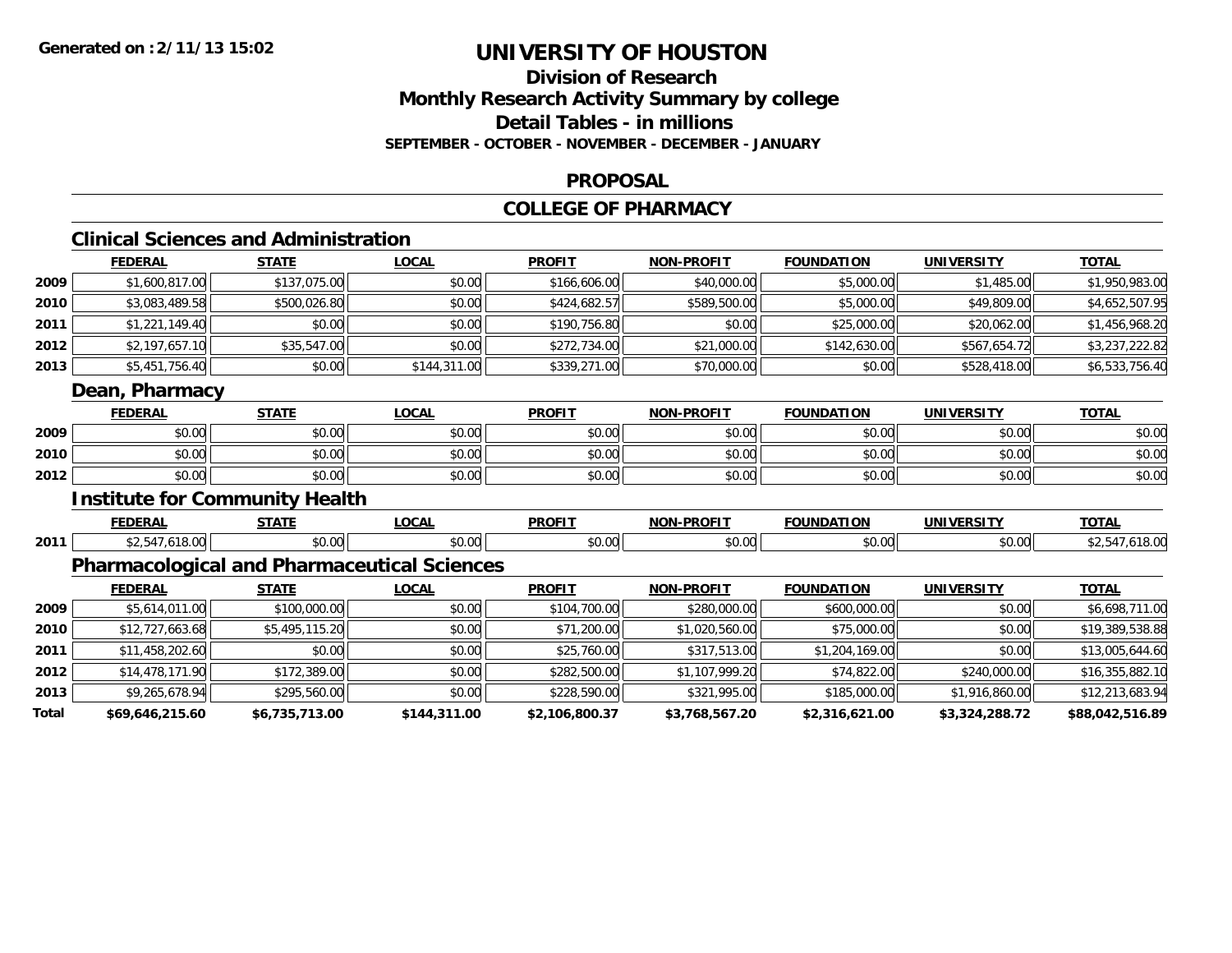**2011**

**2012**

**2013**

# **UNIVERSITY OF HOUSTON**

# **Division of ResearchMonthly Research Activity Summary by college Detail Tables - in millions SEPTEMBER - OCTOBER - NOVEMBER - DECEMBER - JANUARY**

#### **PROPOSAL**

#### **COLLEGE OF TECHNOLOGY**

|      | <b>Center for Technology Literacy</b>         |                |                                               |               |                   |                   |                   |                |
|------|-----------------------------------------------|----------------|-----------------------------------------------|---------------|-------------------|-------------------|-------------------|----------------|
|      | <b>FEDERAL</b>                                | <b>STATE</b>   | <b>LOCAL</b>                                  | <b>PROFIT</b> | <b>NON-PROFIT</b> | <b>FOUNDATION</b> | <b>UNIVERSITY</b> | <b>TOTAL</b>   |
| 2010 | \$2,499,903.90                                | \$0.00         | \$0.00                                        | \$0.00        | \$0.00            | \$0.00            | \$0.00            | \$2,499,903.90 |
| 2011 | \$59,903.20                                   | \$0.00         | \$0.00                                        | \$0.00        | \$0.00            | \$0.00            | \$0.00            | \$59,903.20    |
| 2013 | \$0.00                                        | \$994,528.00   | \$0.00                                        | \$0.00        | \$0.00            | \$0.00            | \$0.00            | \$994,528.00   |
|      | Dean, Technology                              |                |                                               |               |                   |                   |                   |                |
|      | <b>FEDERAL</b>                                | <b>STATE</b>   | <b>LOCAL</b>                                  | <b>PROFIT</b> | <b>NON-PROFIT</b> | <b>FOUNDATION</b> | <b>UNIVERSITY</b> | <b>TOTAL</b>   |
| 2009 | \$0.00                                        | \$761,051.00   | \$0.00                                        | \$0.00        | \$318,769.50      | \$0.00            | \$0.00            | \$1,079,820.50 |
| 2010 | \$0.00                                        | \$1,460,115.00 | \$0.00                                        | \$0.00        | \$0.00            | \$0.00            | \$0.00            | \$1,460,115.00 |
| 2011 | \$501,908.50                                  | \$1,153,800.00 | \$0.00                                        | \$0.00        | \$0.00            | \$0.00            | \$31,415.00       | \$1,687,123.50 |
| 2012 | \$499,922.50                                  | \$409,910.00   | \$0.00                                        | \$0.00        | \$100,000.00      | \$0.00            | \$0.00            | \$1,009,832.50 |
| 2013 | \$0.00                                        | \$0.00         | \$0.00                                        | \$0.00        | \$0.00            | \$0.00            | \$50,633.00       | \$50,633.00    |
|      | <b>Engineering Technology</b>                 |                |                                               |               |                   |                   |                   |                |
|      | <b>FEDERAL</b>                                | <b>STATE</b>   | <b>LOCAL</b>                                  | <b>PROFIT</b> | <b>NON-PROFIT</b> | <b>FOUNDATION</b> | <b>UNIVERSITY</b> | <b>TOTAL</b>   |
| 2009 | \$3,458,331.96                                | \$341,958.00   | \$0.00                                        | \$125,264.00  | \$12,500.00       | \$0.00            | \$0.00            | \$3,938,053.96 |
| 2010 | \$3,597,052.10                                | \$3,426,559.00 | \$0.00                                        | \$0.00        | \$566,570.00      | \$0.00            | \$13,854.00       | \$7,604,035.10 |
| 2011 | \$2,672,218.60                                | \$1,443,594.00 | \$0.00                                        | \$0.00        | \$99,948.00       | \$55,473.30       | \$0.00            | \$4,271,233.90 |
| 2012 | \$3,912,985.80                                | \$0.00         | \$0.00                                        | \$100,000.00  | \$0.00            | \$150,000.00      | \$101,655.00      | \$4,264,640.80 |
| 2013 | \$3,399,932.90                                | \$0.00         | \$0.00                                        | \$83,821.00   | \$182,815.00      | \$0.00            | \$3,705,895.00    | \$7,372,463.90 |
|      |                                               |                | <b>Human Development and Consumer Science</b> |               |                   |                   |                   |                |
|      | <b>FEDERAL</b>                                | <b>STATE</b>   | <b>LOCAL</b>                                  | <b>PROFIT</b> | <b>NON-PROFIT</b> | <b>FOUNDATION</b> | <b>UNIVERSITY</b> | <b>TOTAL</b>   |
| 2009 | \$67,020.40                                   | \$0.00         | \$0.00                                        | \$0.00        | \$0.00            | \$0.00            | \$0.00            | \$67,020.40    |
| 2010 | \$13,498.75                                   | \$0.00         | \$0.00                                        | \$62,704.00   | \$0.00            | \$0.00            | \$0.00            | \$76,202.75    |
| 2011 | \$115,500.00                                  | \$0.00         | \$0.00                                        | \$0.00        | \$0.00            | \$0.00            | \$0.00            | \$115,500.00   |
| 2012 | \$882,933.40                                  | \$0.00         | \$0.00                                        | \$0.00        | \$0.00            | \$0.00            | \$0.00            | \$882,933.40   |
|      | <b>Information &amp; Logistics Technology</b> |                |                                               |               |                   |                   |                   |                |
|      | <b>FEDERAL</b>                                | <b>STATE</b>   | <b>LOCAL</b>                                  | <b>PROFIT</b> | <b>NON-PROFIT</b> | <b>FOUNDATION</b> | <b>UNIVERSITY</b> | <b>TOTAL</b>   |
| 2009 | \$60,000.00                                   | \$0.00         | \$0.00                                        | \$0.00        | \$12,500.00       | \$0.00            | \$0.00            | \$72,500.00    |
| 2010 | \$3,497,135.00                                | \$200,000.00   | \$0.00                                        | \$0.00        | \$0.00            | \$0.00            | \$0.00            | \$3,697,135.00 |

\$464,749.40 \$0.00 \$0.00 \$0.00 \$0.00 \$0.00 \$0.00 \$464,749.40

\$0.00 \$0.00 \$0.00 \$0.00 \$0.00 \$0.00 \$111,934.00 \$111,934.00

\$299,913.00 \$0.00 \$0.00 \$0.00 \$50,000.00 \$0.00 \$0.00 \$349,913.00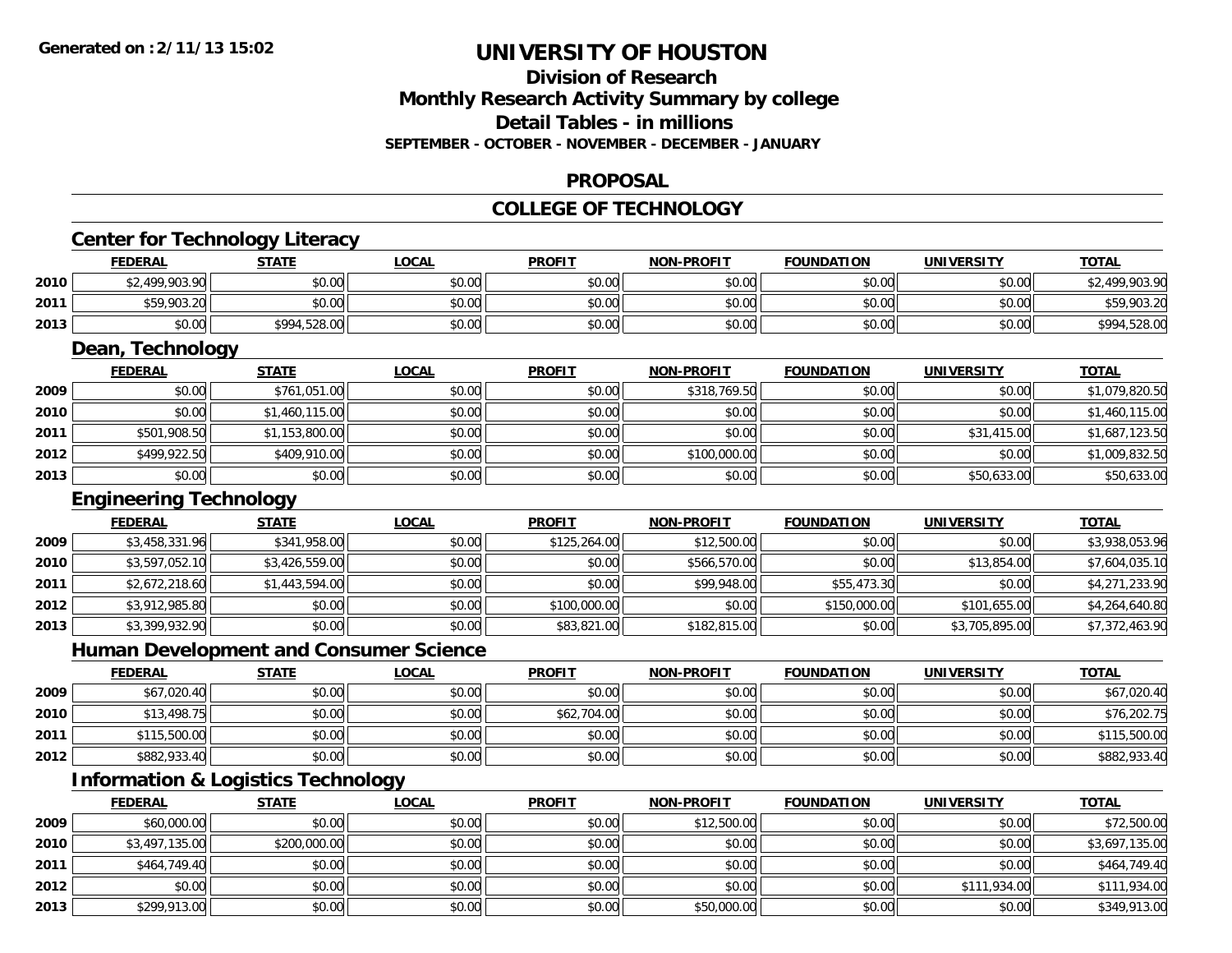### **Division of Research Monthly Research Activity Summary by college Detail Tables - in millions SEPTEMBER - OCTOBER - NOVEMBER - DECEMBER - JANUARY**

### **PROPOSAL**

### **COLLEGE OF TECHNOLOGY**

# **Texas Manufacturing Assistance Center**

|       | <b>FEDERAL</b>  | <b>STATE</b>    | <u>LOCAL</u> | <b>PROFIT</b> | <b>NON-PROFIT</b> | <b>FOUNDATION</b> | UNIVERSITY     | <u>TOTAL</u>    |
|-------|-----------------|-----------------|--------------|---------------|-------------------|-------------------|----------------|-----------------|
| 2009  | \$1,132,551.00  | \$0.00          | \$0.00       | \$0.00        | \$0.00            | \$0.00            | \$0.00         | \$1,132,551.00  |
| 2010  | \$0.00          | \$0.00          | \$0.00       | \$0.00        | \$0.00            | \$0.00            | \$0.00         | \$0.00          |
| 2011  | \$0.00          | \$0.00          | \$0.00       | \$0.00        | \$0.00            | \$0.00            | \$0.00         | \$0.00          |
| 2012  | \$0.00          | \$0.00          | \$0.00       | \$0.00        | \$0.00            | \$0.00            | \$0.00         | \$0.00          |
| Total | \$27,135,460.41 | \$10,191,515.00 | \$0.00       | \$371,789.00  | \$1,343,102.50    | \$205,473.30      | \$4,015,386.00 | \$43,262,726.21 |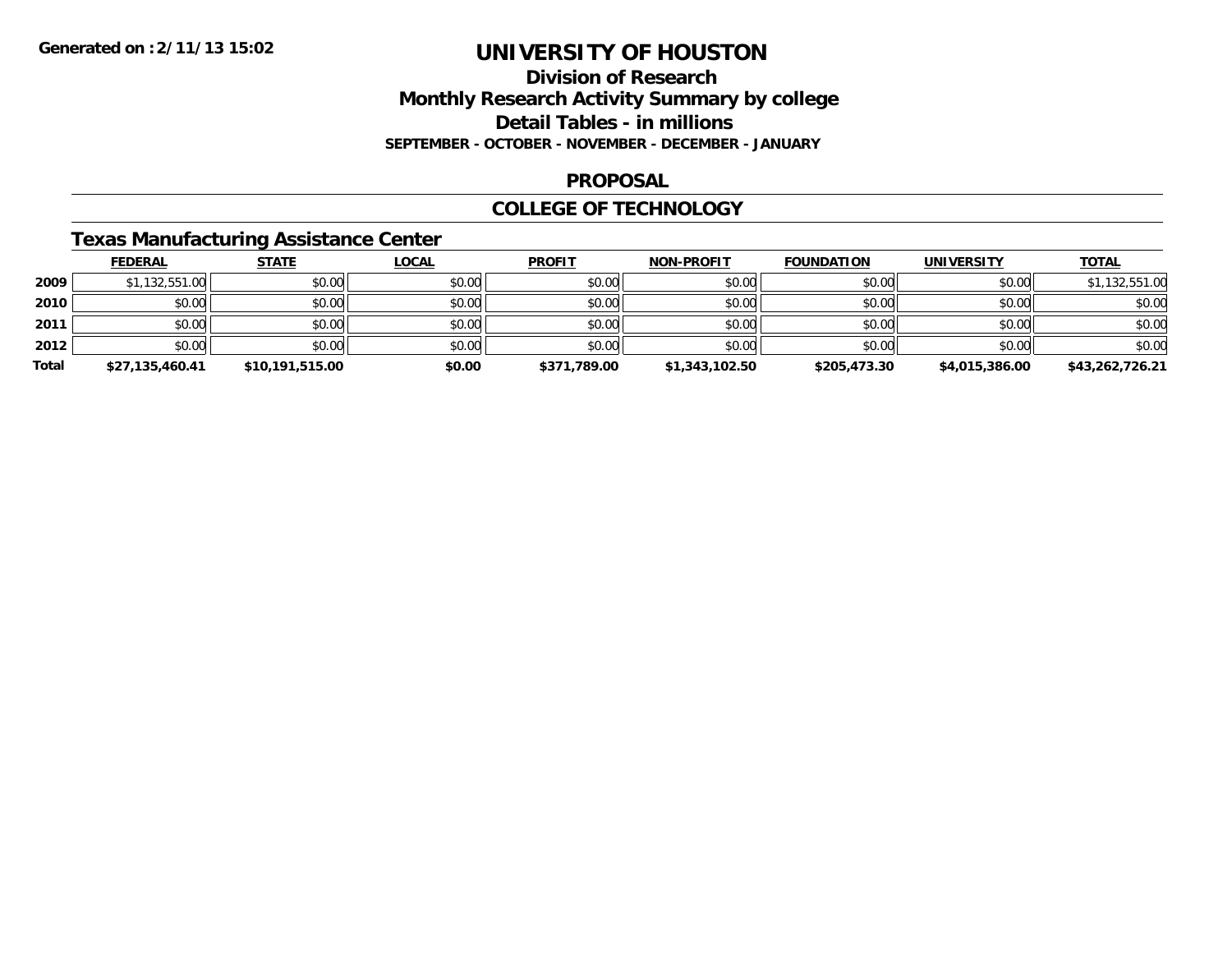# **Division of ResearchMonthly Research Activity Summary by college Detail Tables - in millionsSEPTEMBER - OCTOBER - NOVEMBER - DECEMBER - JANUARY**

### **PROPOSAL**

# **CULLEN COLLEGE OF ENGINEERING**

# **Biomedical Engineering**

|      | <b>FEDERAL</b> | <b>STATE</b> | <u>LOCAL</u> | <b>PROFIT</b> | <b>NON-PROFIT</b> | <b>FOUNDATION</b> | <b>UNIVERSITY</b> | <b>TOTAL</b>   |
|------|----------------|--------------|--------------|---------------|-------------------|-------------------|-------------------|----------------|
| 2009 | \$1,027,842.70 | \$0.00       | \$0.00       | \$0.00        | \$75,000.00       | \$139,900.36      | \$750,000.00      | \$1,992,743.06 |
| 2010 | \$465,833.32   | \$0.00       | \$0.00       | \$0.00        | \$525,000.00      | \$0.00            | \$0.00            | \$990,833.32   |
| 2011 | \$2,755,645.95 | \$0.00       | \$0.00       | \$0.00        | \$0.00            | \$0.00            | \$686,250.00      | \$3,441,895.95 |
| 2012 | \$312,712.60   | \$672,750.00 | \$0.00       | \$0.00        | \$0.00            | \$0.00            | \$840,625.00      | \$1,826,087.60 |
| 2013 | \$3,514,596.39 | \$202,500.00 | \$0.00       | \$66,477.00   | \$0.00            | \$250,003.00      | \$562,500.00      | \$4,596,076.39 |

#### **Chemical Engineering**

|      | <b>FEDERAL</b>  | <b>STATE</b>   | <b>LOCAL</b> | <b>PROFIT</b>  | <b>NON-PROFIT</b> | <b>FOUNDATION</b> | UNIVERSITY     | <b>TOTAL</b>    |
|------|-----------------|----------------|--------------|----------------|-------------------|-------------------|----------------|-----------------|
| 2009 | \$9,338,127.10  | \$2,403,188.65 | \$0.00       | \$620,609.12   | \$1,556,092.00    | \$535,230.00      | \$1,176,431.00 | \$15,629,677.87 |
| 2010 | \$8,923,244.02  | \$4,102,954.00 | \$59,400.00  | \$487,076.43   | \$200,000.00      | \$624,140.00      | \$0.00         | \$14,396,814.45 |
| 2011 | \$10,493,916.50 | \$222,012.00   | \$0.00       | \$2,894,961.21 | \$2,383,651.00    | \$700,000.00      | \$411,805,00   | \$17,106,345.70 |
| 2012 | \$4,238,586.94  | \$1,649,348.10 | \$0.00       | \$1,023,140.00 | \$732,000.00      | \$200,000.00      | \$170,000.00   | \$8,013,075.04  |
| 2013 | \$8,774,170.12  | \$610,919.30   | \$0.00       | \$1,817,175.00 | \$225,000.00      | \$288,668.40      | \$39,909.00    | \$11,755,841.82 |

# **Civil Engineering**

|      | <b>FEDERAL</b>  | <u>STATE</u>   | <u>LOCAL</u> | <b>PROFIT</b> | <b>NON-PROFIT</b> | <b>FOUNDATION</b> | <b>UNIVERSITY</b> | <b>TOTAL</b>    |
|------|-----------------|----------------|--------------|---------------|-------------------|-------------------|-------------------|-----------------|
| 2009 | \$6,789,772.00  | \$450,394.73   | \$165,000.00 | \$370,823.00  | \$0.00            | \$0.00            | \$83,750.00       | \$7,859,739.73  |
| 2010 | \$2,519,962.20  | \$1,820,770.00 | \$0.00       | \$119,769.20  | \$12,000.00       | \$0.00            | \$0.00            | \$4,472,501.40  |
| 2011 | \$11,547,907.20 | \$1,121,409.20 | \$100,000.00 | \$38,500.00   | \$660,000.00      | \$112,854.25      | \$240,299.00      | \$13,820,969.65 |
| 2012 | \$2.619.025.35  | \$507,549.00   | \$0.00       | \$117,678.10  | \$13,308.00       | \$0.00            | \$2,173,776.00    | \$5,431,336.45  |
| 2013 | \$4,681,915.57  | \$523,896.00   | \$0.00       | \$163,590.00  | \$1,173,474.40    | \$2,802,335.00    | \$1,468,164.00    | \$10,813,374.97 |

# **Composites Engineering and Applications Center**

|      | <b>FEDERAL</b>                               | <b>STATE</b>   | <b>LOCAL</b> | <b>PROFIT</b> | <b>NON-PROFIT</b> | <b>FOUNDATION</b> | <b>UNIVERSITY</b> | <b>TOTAL</b>    |
|------|----------------------------------------------|----------------|--------------|---------------|-------------------|-------------------|-------------------|-----------------|
| 2010 | \$0.00                                       | \$0.00         | \$0.00       | \$0.00        | \$0.00            | \$0.00            | \$0.00            | \$0.00          |
|      | Dean, Engineering                            |                |              |               |                   |                   |                   |                 |
|      | <b>FEDERAL</b>                               | <b>STATE</b>   | <b>LOCAL</b> | <b>PROFIT</b> | <b>NON-PROFIT</b> | <b>FOUNDATION</b> | <b>UNIVERSITY</b> | <b>TOTAL</b>    |
| 2009 | \$0.00                                       | \$0.00         | \$0.00       | \$0.00        | \$0.00            | \$0.00            | \$0.00            | \$0.00          |
| 2012 | \$882,933.40                                 | \$0.00         | \$0.00       | \$0.00        | \$0.00            | \$0.00            | \$0.00            | \$882,933.40    |
|      | <b>Electrical &amp; Computer Engineering</b> |                |              |               |                   |                   |                   |                 |
|      | <b>FEDERAL</b>                               | <b>STATE</b>   | <b>LOCAL</b> | <b>PROFIT</b> | <b>NON-PROFIT</b> | <b>FOUNDATION</b> | <b>UNIVERSITY</b> | <b>TOTAL</b>    |
| 2009 | \$5,874,421.83                               | \$409,999.00   | \$0.00       | \$189,757.00  | \$82,000.00       | \$349,786.00      | \$299,932.00      | \$7,205,895.83  |
| 2010 | \$8.767.134.07                               | \$4,259,485,20 | \$204,000.00 | \$204,990,00  | \$758.835.00      | \$269.199.56      | \$0.00            | \$14.463.643.83 |

0 | \$8,767,134.07|| \$4,259,485.20| \$204,000.00|| \$204,090.00|| \$758,835.00|| \$269,199.56|| \$0.00|| \$14,463,643.83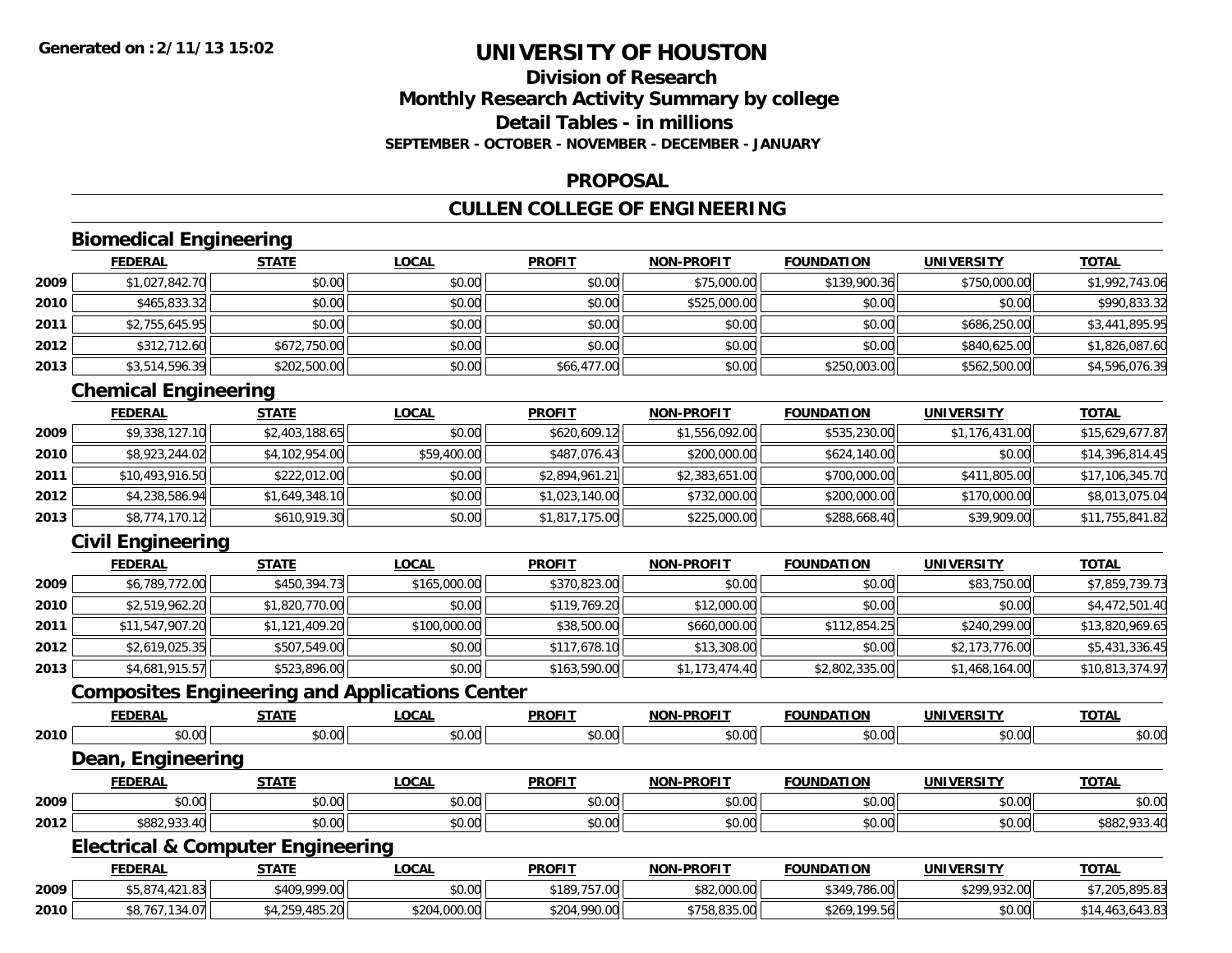# **Division of ResearchMonthly Research Activity Summary by college Detail Tables - in millionsSEPTEMBER - OCTOBER - NOVEMBER - DECEMBER - JANUARY**

#### **PROPOSAL**

# **CULLEN COLLEGE OF ENGINEERING**

# **Electrical & Computer Engineering**

|      | <u>FEDERAL</u>  | <b>STATE</b> | <u>LOCAL</u> | <b>PROFIT</b>             | <b>NON-PROFIT</b> | <b>FOUNDATION</b> | <b>UNIVERSITY</b> | <b>TOTAL</b>    |
|------|-----------------|--------------|--------------|---------------------------|-------------------|-------------------|-------------------|-----------------|
| 2011 | \$12.899.900.13 | \$0.00       | \$0.00       | <sup>1</sup> ,217,976.81∥ | \$260,012.00      | \$220,524.00      | \$1,243,616.00    | \$15,842,028.94 |
| 2012 | \$11,766,884.67 | \$950,254.85 | \$0.00       | \$927,852.00              | \$27,500.00       | \$115,800.00      | \$2,089,413.00    | \$15,877,704.52 |
| 2013 | \$12,991,084.27 | \$704,998.90 | \$0.00       | 170,814.00                | \$481,250.00      | \$519,750.00      | \$281,253.00      | \$16,149,150.17 |

<u> 1989 - Johann Stoff, amerikansk politiker (d. 1989)</u>

# **Industrial Engineering**

|      | <b>FEDERAL</b> | <b>STATE</b> | <u>LOCAL</u> | <b>PROFIT</b> | <b>NON-PROFIT</b> | <b>FOUNDATION</b> | UNIVERSITY     | <b>TOTAL</b>   |
|------|----------------|--------------|--------------|---------------|-------------------|-------------------|----------------|----------------|
| 2009 | \$1,781,277.30 | \$60,734.00  | \$0.00       | \$0.00        | \$549,945.00      | \$0.00            | \$1,056,426.00 | \$3,448,382.30 |
| 2010 | \$709,746.50   | \$409,080.00 | \$404,701.00 | \$0.00        | \$0.00            | \$0.00            | \$0.00         | \$1,523,527.50 |
| 2011 | \$300,148.00   | \$0.00       | \$0.00       | \$0.00        | \$0.00            | \$336,822,00      | \$0.00         | \$636,970.00   |
| 2012 | \$3,254,816.80 | \$397,915.60 | \$0.00       | \$0.00        | \$0.00            | \$0.00            | \$0.00         | \$3,652,732.40 |
| 2013 | \$89,843.25    | \$113,001.00 | \$0.00       | \$0.00        | \$0.00            | \$413,072.00      | \$0.00         | \$615,916.25   |

### **Mechanical Engineering**

|      | <b>FEDERAL</b>  | <b>STATE</b>   | <u>LOCAL</u> | <b>PROFIT</b>  | <b>NON-PROFIT</b> | <b>FOUNDATION</b> | <b>UNIVERSITY</b> | <b>TOTAL</b>    |
|------|-----------------|----------------|--------------|----------------|-------------------|-------------------|-------------------|-----------------|
| 2009 | \$4,234,505.40  | \$2,219,597.00 | \$0.00       | \$174,834.00   | \$717,199.00      | \$242,453.64      | \$1,561,006.00    | \$9,149,595.04  |
| 2010 | \$6,619,481.80  | \$7,487,558.00 | \$0.00       | \$361,630.80   | \$292,498.00      | \$981,457.44      | \$230,000.00      | \$15,972,626.04 |
| 2011 | \$15,930,516.51 | \$226,312.00   | \$0.00       | \$652,132.50   | \$1,000,000.00    | \$1,338,678.20    | \$1,120,283.00    | \$20,267,922.21 |
| 2012 | \$22,395,713.91 | \$367,485.00   | \$0.00       | \$1,251,646.90 | \$1,019,270.76    | \$828,637.00      | \$700,244.00      | \$26,562,997.57 |
| 2013 | \$2,516,675.25  | \$660,530.00   | \$0.00       | \$492,500.00   | \$100,000.00      | \$480,546.16      | \$227,394.00      | \$4,477,645.41  |

### **National Wind Energy Center**

|       | FEDERAL          | STATE           | LOCAL        | <b>PROFIT</b>   | <b>NON-PROFIT</b> | <b>FOUNDATION</b>         | <b>UNIVERSITY</b> | <b>TOTAL</b>     |
|-------|------------------|-----------------|--------------|-----------------|-------------------|---------------------------|-------------------|------------------|
| 2010  | ሶስ ሰሰ<br>pu.uu   | \$0.00          | \$0.00       | \$0.00          | \$0.00            | \$0.00                    | \$0.00            | \$0.00           |
| Total | \$189,018,341.05 | \$32,554,641.53 | \$933,101.00 | \$14,363,933,06 | \$12,844,035.16   | .749.857.01<br><b>411</b> | 413.076.00        | \$278.876.984.81 |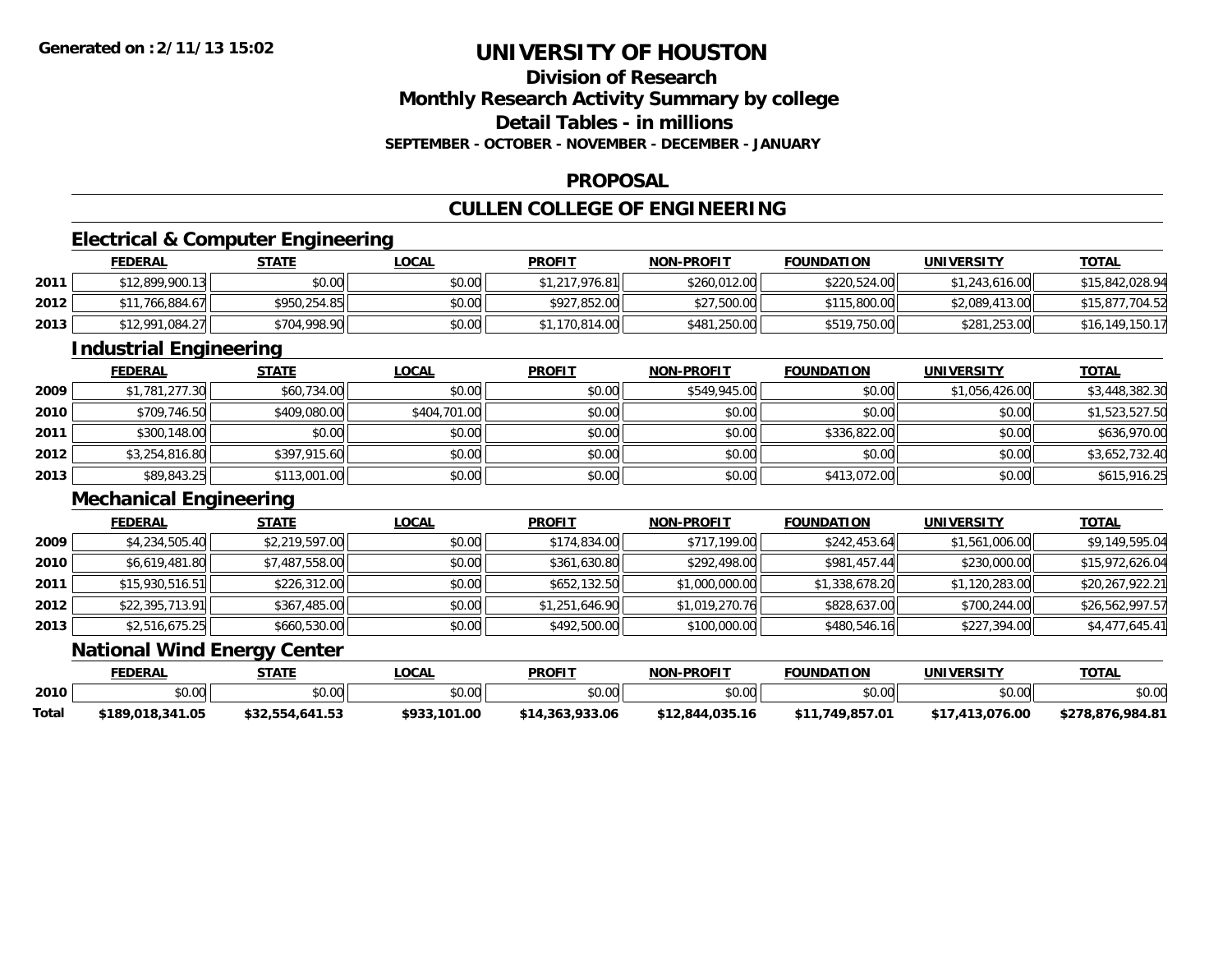### **Division of Research Monthly Research Activity Summary by college Detail Tables - in millions SEPTEMBER - OCTOBER - NOVEMBER - DECEMBER - JANUARY**

#### **PROPOSAL**

# **DIVISION OF RESEARCH**

|      | <b>Animal Care Operations</b>                             |              |              |               |                   |                   |                   |                |
|------|-----------------------------------------------------------|--------------|--------------|---------------|-------------------|-------------------|-------------------|----------------|
|      | <b>FEDERAL</b>                                            | <b>STATE</b> | <b>LOCAL</b> | <b>PROFIT</b> | <b>NON-PROFIT</b> | <b>FOUNDATION</b> | <b>UNIVERSITY</b> | <b>TOTAL</b>   |
| 2010 | \$7,546,514.00                                            | \$0.00       | \$0.00       | \$0.00        | \$0.00            | \$0.00            | \$0.00            | \$7,546,514.00 |
|      | <b>Center for Advanced Materials</b>                      |              |              |               |                   |                   |                   |                |
|      | <b>FEDERAL</b>                                            | <b>STATE</b> | <b>LOCAL</b> | <b>PROFIT</b> | <b>NON-PROFIT</b> | <b>FOUNDATION</b> | <b>UNIVERSITY</b> | <b>TOTAL</b>   |
| 2009 | \$428,866.00                                              | \$0.00       | \$0.00       | \$0.00        | \$0.00            | \$0.00            | \$0.00            | \$428,866.00   |
| 2010 | \$0.00                                                    | \$485,594.19 | \$0.00       | \$10,000.00   | \$0.00            | \$0.00            | \$0.00            | \$495,594.19   |
| 2011 | \$840,000.00                                              | \$0.00       | \$0.00       | \$409,411.00  | \$0.00            | \$0.00            | \$0.00            | \$1,249,411.00 |
| 2012 | \$96,647.50                                               | \$0.00       | \$0.00       | \$0.00        | \$0.00            | \$109,222.20      | \$0.00            | \$205,869.70   |
|      | <b>Center for Biomedical &amp; Environmental Genomics</b> |              |              |               |                   |                   |                   |                |
|      | <b>FEDERAL</b>                                            | <b>STATE</b> | <b>LOCAL</b> | <b>PROFIT</b> | <b>NON-PROFIT</b> | <b>FOUNDATION</b> | <b>UNIVERSITY</b> | <b>TOTAL</b>   |
| 2009 | \$0.00                                                    | \$0.00       | \$0.00       | \$0.00        | \$0.00            | \$0.00            | \$0.00            | \$0.00         |
| 2010 | \$0.00                                                    | \$0.00       | \$0.00       | \$0.00        | \$0.00            | \$0.00            | \$0.00            | \$0.00         |
| 2011 | \$0.00                                                    | \$0.00       | \$0.00       | \$0.00        | \$0.00            | \$0.00            | \$0.00            | \$0.00         |
| 2012 | \$0.00                                                    | \$0.00       | \$0.00       | \$0.00        | \$0.00            | \$0.00            | \$0.00            | \$0.00         |
|      | <b>Center for Industrial Partnerships</b>                 |              |              |               |                   |                   |                   |                |
|      | <b>FEDERAL</b>                                            | <b>STATE</b> | <b>LOCAL</b> | <b>PROFIT</b> | <b>NON-PROFIT</b> | <b>FOUNDATION</b> | <b>UNIVERSITY</b> | <b>TOTAL</b>   |
| 2009 | \$7,493.70                                                | \$0.00       | \$0.00       | \$50,250.00   | \$0.00            | \$0.00            | \$0.00            | \$57,743.70    |
| 2011 | \$160,371.95                                              | \$0.00       | \$0.00       | \$0.00        | \$0.00            | \$0.00            | \$0.00            | \$160,371.95   |
| 2012 | \$0.00                                                    | \$0.00       | \$0.00       | \$100,500.00  | \$0.00            | \$0.00            | \$0.00            | \$100,500.00   |
| 2013 | \$574,253.00                                              | \$0.00       | \$0.00       | \$0.00        | \$0.00            | \$0.00            | \$0.00            | \$574,253.00   |
|      | <b>Center for Neuromotor &amp; Biomechanics Research</b>  |              |              |               |                   |                   |                   |                |
|      | <b>FEDERAL</b>                                            | <b>STATE</b> | <b>LOCAL</b> | <b>PROFIT</b> | <b>NON-PROFIT</b> | <b>FOUNDATION</b> | <b>UNIVERSITY</b> | <b>TOTAL</b>   |
| 2012 | \$0.00                                                    | \$0.00       | \$0.00       | \$0.00        | \$0.00            | \$0.00            | \$0.00            | \$0.00         |
|      | <b>Institute for Nanoenergy</b>                           |              |              |               |                   |                   |                   |                |
|      |                                                           |              |              |               |                   |                   |                   |                |
|      | <b>FEDERAL</b>                                            | <b>STATE</b> | <b>LOCAL</b> | <b>PROFIT</b> | <b>NON-PROFIT</b> | <b>FOUNDATION</b> | <b>UNIVERSITY</b> | <b>TOTAL</b>   |
| 2011 | \$0.00                                                    | \$0.00       | \$0.00       | \$0.00        | \$0.00            | \$0.00            | \$0.00            | \$0.00         |
| 2012 | \$0.00                                                    | \$0.00       | \$0.00       | \$0.00        | \$0.00            | \$0.00            | \$0.00            | \$0.00         |
|      | <b>TcSUH</b>                                              |              |              |               |                   |                   |                   |                |
|      | <b>FEDERAL</b>                                            | <b>STATE</b> | <b>LOCAL</b> | <b>PROFIT</b> | <b>NON-PROFIT</b> | <b>FOUNDATION</b> | <b>UNIVERSITY</b> | <b>TOTAL</b>   |
| 2009 | \$2,532,835.68                                            | \$556,454.50 | \$0.00       | \$50,000.00   | \$45,440.00       | \$311,313.00      | \$0.00            | \$3,496,043.18 |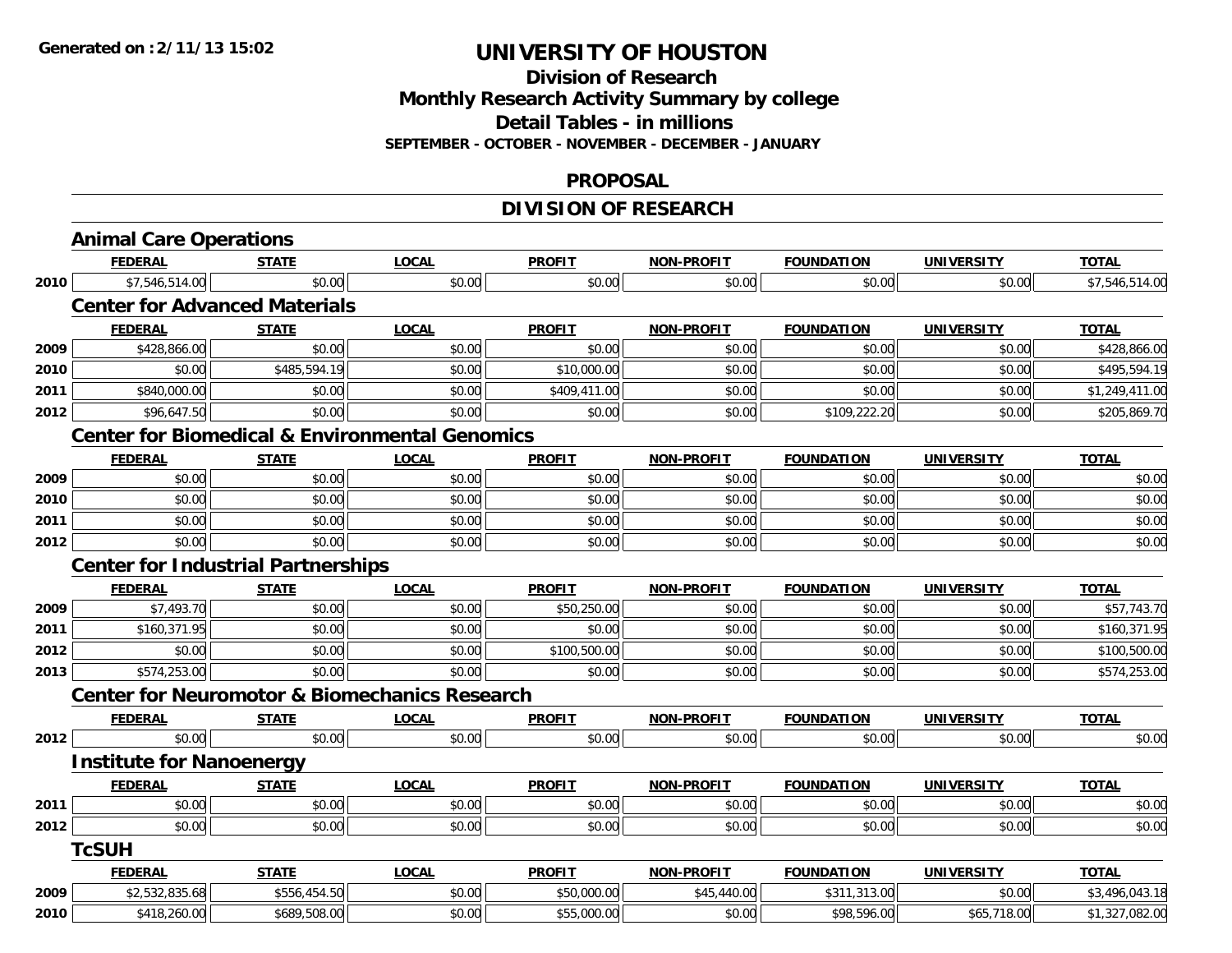### **Division of Research Monthly Research Activity Summary by college Detail Tables - in millions SEPTEMBER - OCTOBER - NOVEMBER - DECEMBER - JANUARY**

### **PROPOSAL**

# **DIVISION OF RESEARCH**

|       | <b>TcSUH</b>                             |                 |              |                |                   |                   |                   |                 |
|-------|------------------------------------------|-----------------|--------------|----------------|-------------------|-------------------|-------------------|-----------------|
|       | <b>FEDERAL</b>                           | <b>STATE</b>    | <b>LOCAL</b> | <b>PROFIT</b>  | <b>NON-PROFIT</b> | <b>FOUNDATION</b> | <b>UNIVERSITY</b> | <b>TOTAL</b>    |
| 2011  | \$241,919.76                             | \$0.00          | \$0.00       | \$52,320.00    | \$0.00            | \$0.00            | \$0.00            | \$294,239.76    |
| 2012  | \$1,615,959.15                           | \$124,768.05    | \$0.00       | \$70,000.00    | \$0.00            | \$0.00            | \$80,077.00       | \$1,890,804.20  |
| 2013  | \$646,173.70                             | \$50,000.00     | \$0.00       | \$178,821.00   | \$0.00            | \$0.00            | \$0.00            | \$874,994.70    |
|       | <b>Texas Learning/Computation Center</b> |                 |              |                |                   |                   |                   |                 |
|       | <b>FEDERAL</b>                           | <b>STATE</b>    | <b>LOCAL</b> | <b>PROFIT</b>  | <b>NON-PROFIT</b> | <b>FOUNDATION</b> | <b>UNIVERSITY</b> | <b>TOTAL</b>    |
| 2009  | \$0.00                                   | \$0.00          | \$0.00       | \$0.00         | \$0.00            | \$0.00            | \$0.00            | \$0.00          |
| 2010  | \$0.00                                   | \$0.00          | \$0.00       | \$0.00         | \$0.00            | \$0.00            | \$0.00            | \$0.00          |
| 2011  | \$0.00                                   | \$0.00          | \$0.00       | \$0.00         | \$0.00            | \$0.00            | \$0.00            | \$0.00          |
| 2012  | \$0.00                                   | \$0.00          | \$0.00       | \$0.00         | \$0.00            | \$0.00            | \$0.00            | \$0.00          |
|       | <b>Texas Obesity Research Center</b>     |                 |              |                |                   |                   |                   |                 |
|       | <b>FEDERAL</b>                           | <b>STATE</b>    | <b>LOCAL</b> | <b>PROFIT</b>  | <b>NON-PROFIT</b> | <b>FOUNDATION</b> | <b>UNIVERSITY</b> | <b>TOTAL</b>    |
| 2010  | \$0.00                                   | \$0.00          | \$0.00       | \$0.00         | \$0.00            | \$0.00            | \$0.00            | \$0.00          |
| 2011  | \$0.00                                   | \$0.00          | \$0.00       | \$0.00         | \$0.00            | \$0.00            | \$0.00            | \$0.00          |
| 2012  | \$0.00                                   | \$0.00          | \$0.00       | \$0.00         | \$0.00            | \$0.00            | \$0.00            | \$0.00          |
|       | <b>TIMES</b>                             |                 |              |                |                   |                   |                   |                 |
|       | <b>FEDERAL</b>                           | <b>STATE</b>    | <b>LOCAL</b> | <b>PROFIT</b>  | <b>NON-PROFIT</b> | <b>FOUNDATION</b> | <b>UNIVERSITY</b> | <b>TOTAL</b>    |
| 2009  | \$176,818.00                             | \$4,288,349.40  | \$0.00       | \$0.00         | \$0.00            | \$0.00            | \$0.00            | \$4,465,167.40  |
| 2010  | \$5,360,371.00                           | \$4,123,458.95  | \$630,307.00 | \$408,000.00   | \$753,191.00      | \$0.00            | \$0.00            | \$11,275,327.95 |
| 2011  | \$2,961,229.00                           | \$1,081,238.00  | \$283,790.40 | \$0.00         | \$254,256.00      | \$0.00            | \$352,023.00      | \$4,932,536.40  |
| 2012  | \$1,194,418.00                           | \$0.00          | \$0.00       | \$0.00         | \$119,028.00      | \$0.00            | \$1,172,245.00    | \$2,485,691.00  |
| 2013  | \$1,331,763.80                           | \$29,908.00     | \$0.00       | \$0.00         | \$0.00            | \$0.00            | \$816,252.00      | \$2,177,923.80  |
| Total | \$26,133,894.24                          | \$11,429,279.09 | \$914,097.40 | \$1,384,302.00 | \$1,171,915.00    | \$519,131.20      | \$2,486,315.00    | \$44,038,933.93 |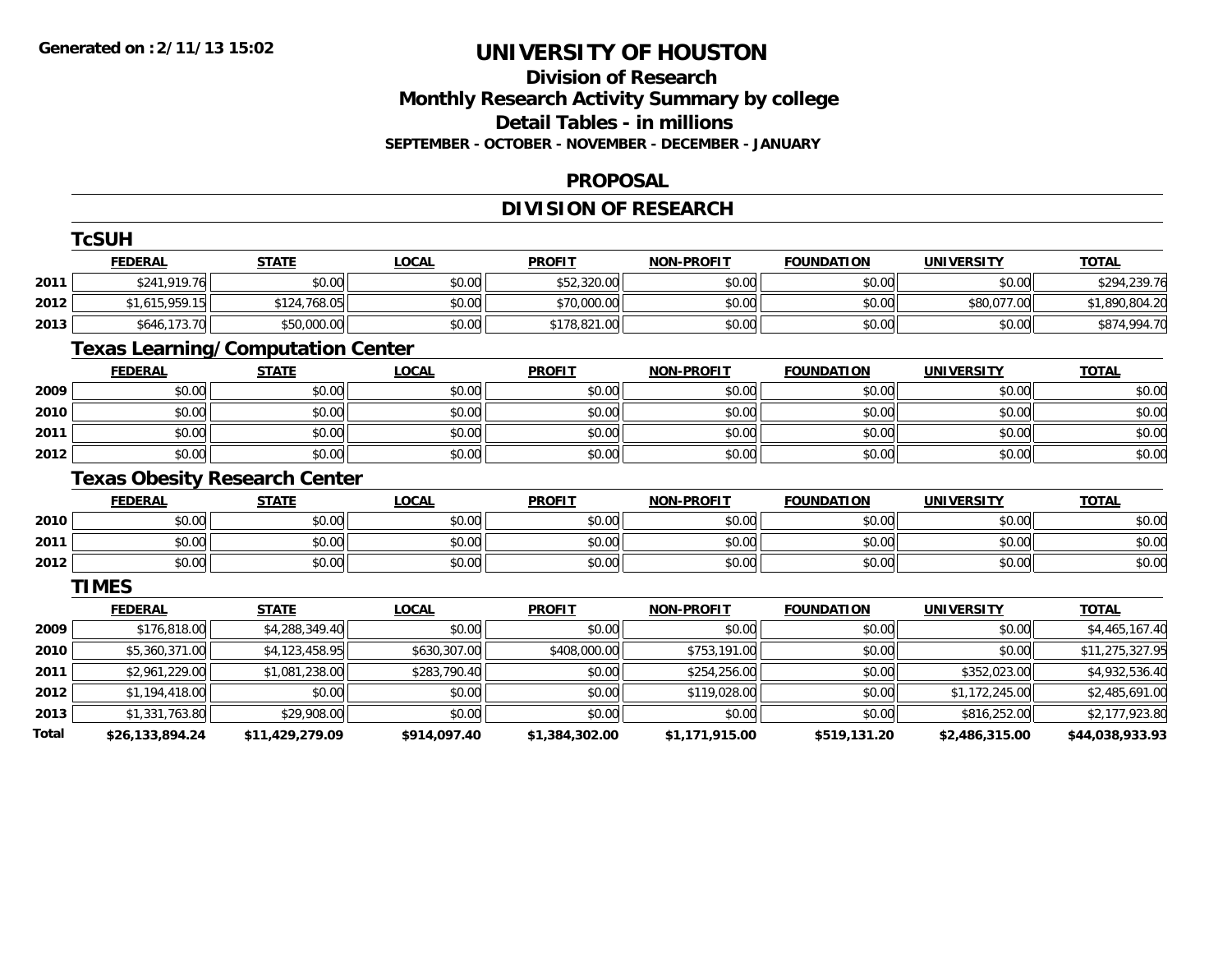### **Division of Research Monthly Research Activity Summary by college Detail Tables - in millions SEPTEMBER - OCTOBER - NOVEMBER - DECEMBER - JANUARY**

#### **PROPOSAL**

### **GRADUATE COLLEGE OF SOCIAL WORK**

|       |                            | <b>Child &amp; Family for Innovative Research</b> |              |               |                   |                   |                   |                 |
|-------|----------------------------|---------------------------------------------------|--------------|---------------|-------------------|-------------------|-------------------|-----------------|
|       | <b>FEDERAL</b>             | <b>STATE</b>                                      | <b>LOCAL</b> | <b>PROFIT</b> | <b>NON-PROFIT</b> | <b>FOUNDATION</b> | <b>UNIVERSITY</b> | <b>TOTAL</b>    |
| 2009  | \$0.00                     | \$0.00                                            | \$0.00       | \$0.00        | \$25,000.00       | \$0.00            | \$0.00            | \$25,000.00     |
| 2010  | \$0.00                     | \$0.00                                            | \$0.00       | \$0.00        | \$41,440.00       | \$0.00            | \$0.00            | \$41,440.00     |
| 2011  | \$0.00                     | \$0.00                                            | \$0.00       | \$0.00        | \$25,000.00       | \$0.00            | \$0.00            | \$25,000.00     |
| 2012  | \$0.00                     | \$0.00                                            | \$0.00       | \$0.00        | \$0.00            | \$28,560.00       | \$0.00            | \$28,560.00     |
|       |                            | <b>Community Projects - Social Work</b>           |              |               |                   |                   |                   |                 |
|       | <b>FEDERAL</b>             | <b>STATE</b>                                      | <b>LOCAL</b> | <b>PROFIT</b> | <b>NON-PROFIT</b> | <b>FOUNDATION</b> | <b>UNIVERSITY</b> | <b>TOTAL</b>    |
| 2011  | \$2,420,245.00             | \$0.00                                            | \$0.00       | \$0.00        | \$0.00            | \$0.00            | \$0.00            | \$2,420,245.00  |
|       | Dean, Social Work          |                                                   |              |               |                   |                   |                   |                 |
|       | <b>FEDERAL</b>             | <b>STATE</b>                                      | <b>LOCAL</b> | <b>PROFIT</b> | <b>NON-PROFIT</b> | <b>FOUNDATION</b> | <b>UNIVERSITY</b> | <b>TOTAL</b>    |
| 2009  | \$5,575,789.50             | \$1,192,410.60                                    | \$0.00       | \$104,417.00  | \$0.00            | \$87,626.00       | \$46,660.00       | \$7,006,903.10  |
| 2010  | \$2,123,511.00             | \$99,420.00                                       | \$0.00       | \$104,417.00  | \$756,354.00      | \$137,829.00      | \$0.00            | \$3,221,531.00  |
| 2011  | \$6,032,911.80             | \$0.00                                            | \$0.00       | \$100,982.00  | \$0.00            | \$0.05            | \$150,609.00      | \$6,284,502.85  |
| 2012  | \$466,787.74               | \$0.00                                            | \$0.00       | \$230,559.00  | \$35,469.80       | \$17,500.00       | \$190,477.00      | \$940,793.54    |
| 2013  | \$1,252,168.07             | \$10,000.00                                       | \$0.00       | \$0.00        | \$285,910.00      | \$0.00            | \$6,928.00        | \$1,555,006.07  |
|       |                            | Drug and Social Policy Research                   |              |               |                   |                   |                   |                 |
|       | <b>FEDERAL</b>             | <b>STATE</b>                                      | <b>LOCAL</b> | <b>PROFIT</b> | <b>NON-PROFIT</b> | <b>FOUNDATION</b> | <b>UNIVERSITY</b> | <b>TOTAL</b>    |
| 2009  | \$0.00                     | \$0.00                                            | \$0.00       | \$0.00        | \$0.00            | \$0.00            | \$0.00            | \$0.00          |
| 2013  | \$0.00                     | \$0.00                                            | \$0.00       | \$0.00        | \$0.00            | \$19,250.00       | \$0.00            | \$19,250.00     |
|       | <b>Office for Drug SPR</b> |                                                   |              |               |                   |                   |                   |                 |
|       | <b>FEDERAL</b>             | <b>STATE</b>                                      | <b>LOCAL</b> | <b>PROFIT</b> | <b>NON-PROFIT</b> | <b>FOUNDATION</b> | <b>UNIVERSITY</b> | <b>TOTAL</b>    |
| 2009  | \$0.00                     | \$0.00                                            | \$0.00       | \$0.00        | \$0.00            | \$0.00            | \$0.00            | \$0.00          |
| Total | \$17,871,413.11            | \$1,301,830.60                                    | \$0.00       | \$540,375.00  | \$1,169,173.80    | \$290,765.05      | \$394,674.00      | \$21,568,231.56 |
|       |                            |                                                   |              |               |                   |                   |                   |                 |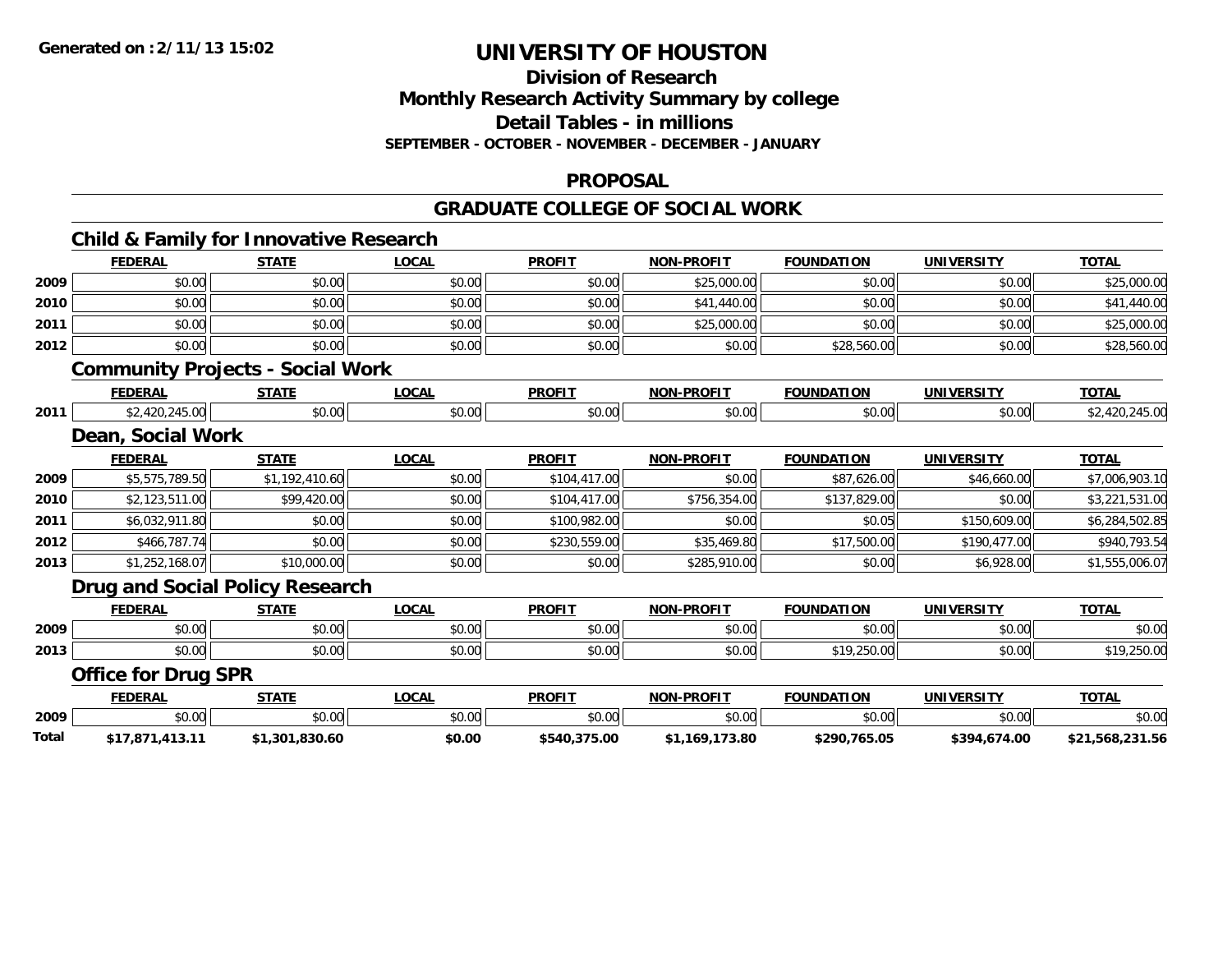### **Division of Research Monthly Research Activity Summary by college Detail Tables - in millions**

**SEPTEMBER - OCTOBER - NOVEMBER - DECEMBER - JANUARY**

### **PROPOSAL**

# **HILTON COLLEGE OF HOTEL AND RESTAURANT MANAGEMENT**

### **Hotel and Restaurant Management**

|       | <b>FEDERAL</b> | <b>STATE</b> | <u>LOCAL</u> | <b>PROFIT</b> | <b>NON-PROFIT</b> | <b>FOUNDATION</b> | <b>UNIVERSITY</b> | <b>TOTAL</b>   |
|-------|----------------|--------------|--------------|---------------|-------------------|-------------------|-------------------|----------------|
| 2009  | \$0.00         | \$0.00       | \$60,000.00  | \$9,047.50    | \$135,002.00      | \$0.00            | \$0.00            | \$204,049.50   |
| 2010  | \$560,802.00   | \$178,158.00 | \$70,000.00  | \$0.00        | \$82,548.00       | \$0.00            | \$163,662.00      | \$1,055,170.00 |
| 2011  | \$0.00         | \$0.00       | \$0.00       | \$0.00        | \$27,280.00       | \$0.00            | \$0.00            | \$27,280.00    |
| 2012  | \$0.00         | \$103,763.00 | \$0.00       | \$0.00        | \$118,422.00      | \$0.00            | \$0.00            | \$222,185.00   |
| 2013  | \$304,163.00   | \$0.00       | \$16,154.00  | \$0.00        | \$10,987.00       | \$55,874.00       | \$143,232.00      | \$530,410.00   |
| Total | \$864,965.00   | \$281,921.00 | \$146,154.00 | \$9,047.50    | \$374,239.00      | \$55,874.00       | \$306,894.00      | \$2,039,094.50 |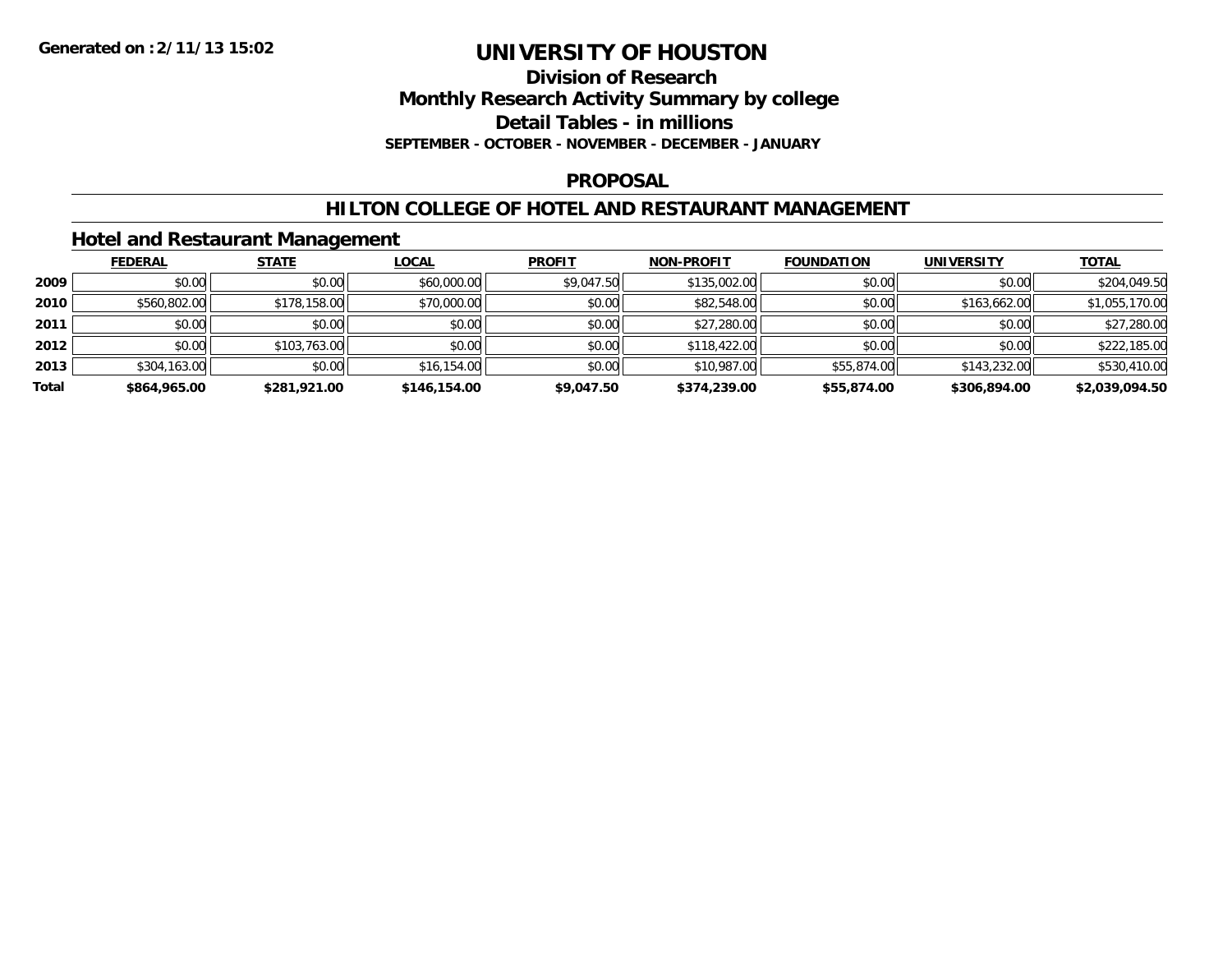# **Division of Research Monthly Research Activity Summary by college Detail Tables - in millions SEPTEMBER - OCTOBER - NOVEMBER - DECEMBER - JANUARY**

### **PROPOSAL**

#### **HONORS COLLEGE**

#### **Houston Teachers Institute**

|       | <b>FEDERAL</b> | <u>STATE</u> | <u>LOCAL</u> | <b>PROFIT</b> | <b>NON-PROFIT</b> | <b>FOUNDATION</b> | <b>UNIVERSITY</b> | <b>TOTAL</b> |
|-------|----------------|--------------|--------------|---------------|-------------------|-------------------|-------------------|--------------|
| 2009  | \$0.00         | \$0.00       | \$0.00       | \$0.00        | \$4,899.50        | \$0.00            | \$0.00            | \$4,899.50   |
| 2010  | \$500,851.00   | \$25,000.00  | \$0.00       | \$0.00        | \$0.00            | \$0.00            | \$0.00            | \$525,851.00 |
| 2011  | \$0.00         | \$0.00       | \$0.00       | \$0.00        | \$53,185.20       | \$0.00            | \$0.00            | \$53,185.20  |
| Total | \$500,851.00   | \$25,000.00  | \$0.00       | \$0.00        | \$58,084.70       | \$0.00            | \$0.00            | \$583,935.70 |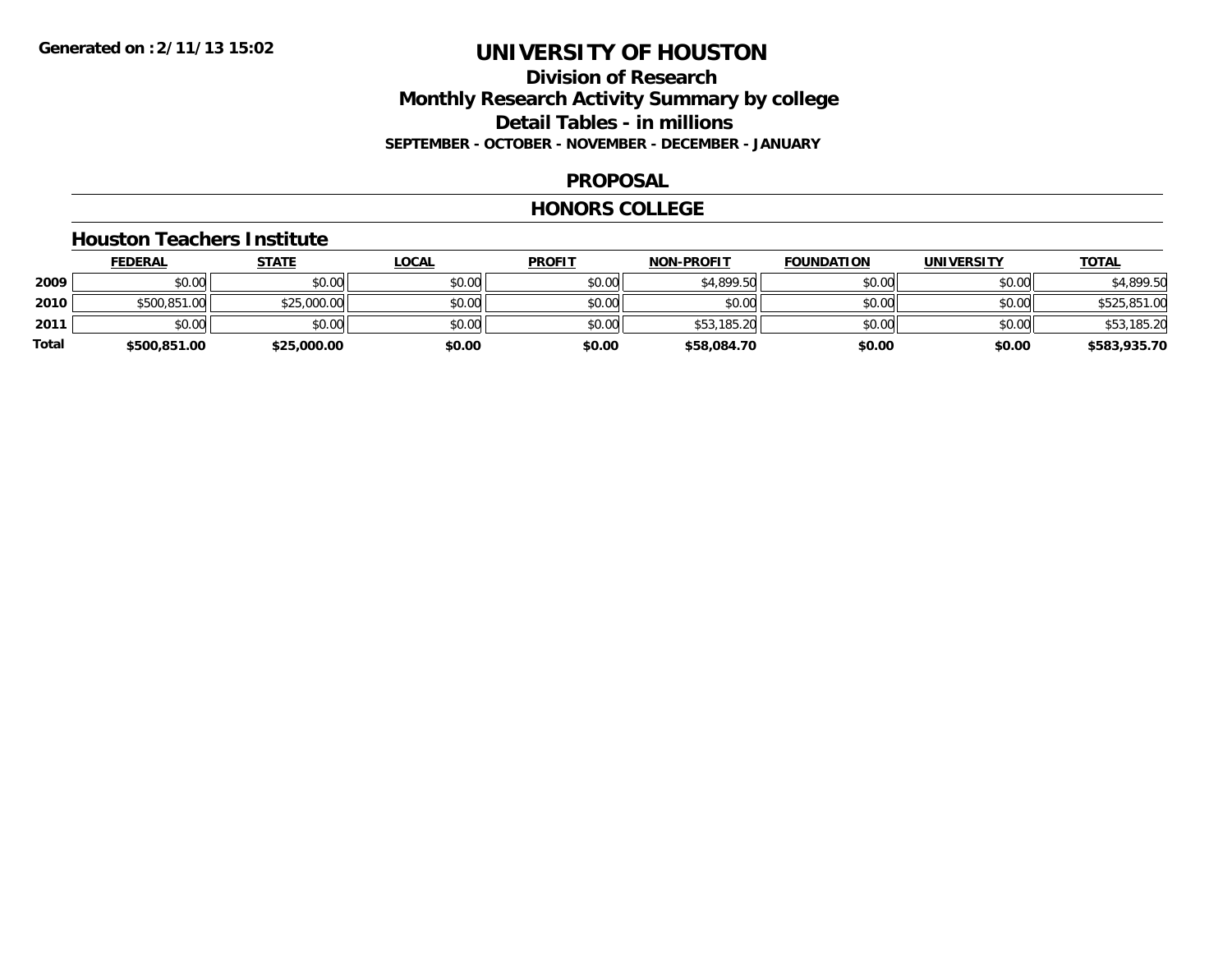# **Division of Research Monthly Research Activity Summary by college Detail Tables - in millions SEPTEMBER - OCTOBER - NOVEMBER - DECEMBER - JANUARY**

#### **PROPOSAL**

#### **LIBRARY**

# **Administration, Library**

|       | <b>FEDERAL</b> | STATE  | LOCAL  | <b>PROFIT</b> | <b>NON-PROFIT</b> | <b>FOUNDATION</b> | <b>UNIVERSITY</b> | <b>TOTAL</b> |
|-------|----------------|--------|--------|---------------|-------------------|-------------------|-------------------|--------------|
| 2009  | \$0.00         | \$0.00 | \$0.00 | \$0.00        | \$0.00            | \$0.00            | \$0.00            | \$0.00       |
| 2010  | \$0.00         | \$0.00 | \$0.00 | \$0.00        | \$0.00            | \$0.00            | \$0.00            | \$0.00       |
| Total | \$0.00         | \$0.00 | \$0.00 | \$0.00        | \$0.00            | \$0.00            | \$0.00            | \$0.00       |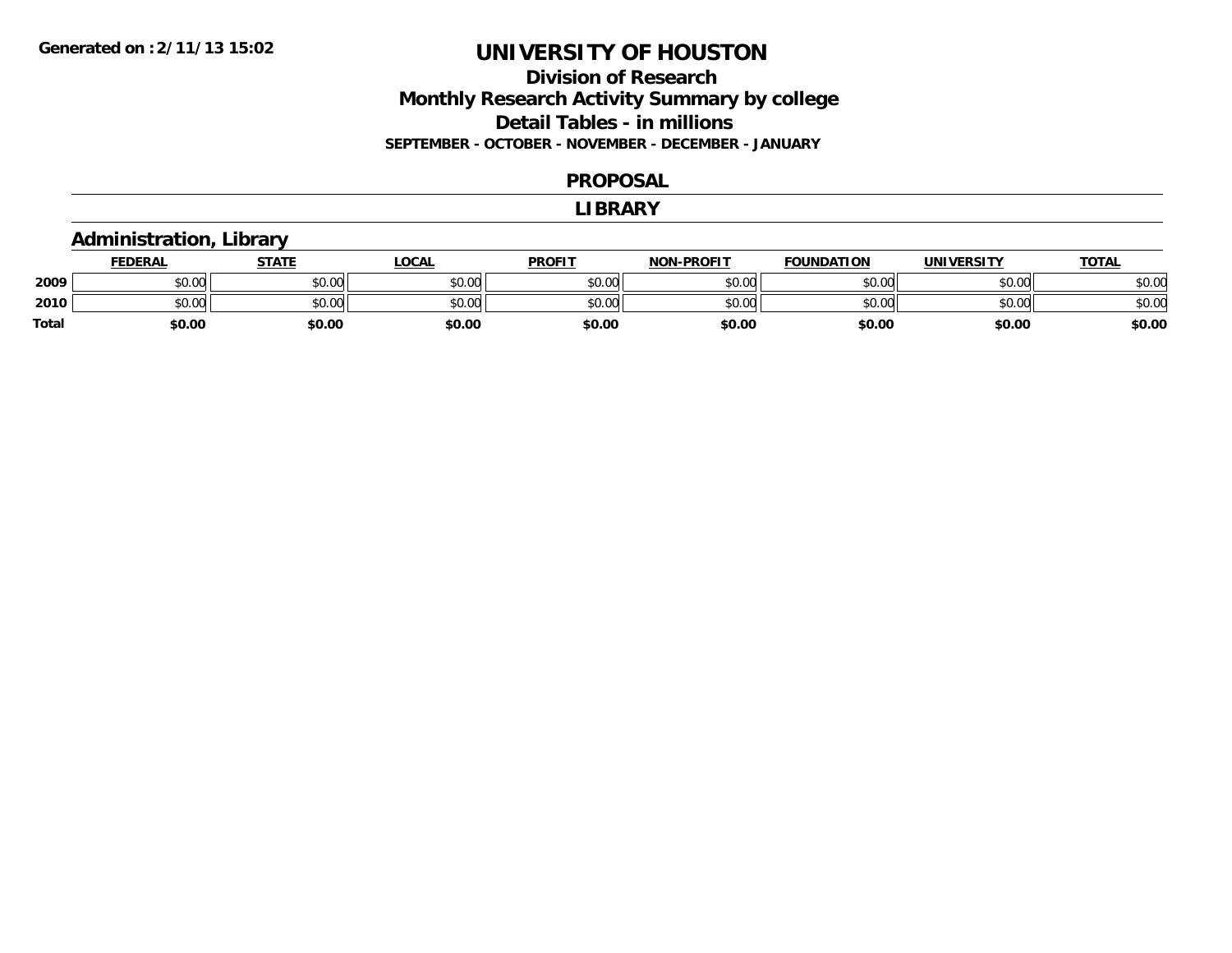# **Division of Research Monthly Research Activity Summary by college Detail Tables - in millions SEPTEMBER - OCTOBER - NOVEMBER - DECEMBER - JANUARY**

#### **PROPOSAL**

### **PRESIDENT**

#### **Office of the President**

|       | EDERAL               | <b>STATE</b>  | <b>LOCAL</b>  | <b>PROFIT</b> | -PROFIT<br>NON | <b>FOUNDATION</b> | <b>'INIVEDSITY</b> | <b>TOTAL</b> |
|-------|----------------------|---------------|---------------|---------------|----------------|-------------------|--------------------|--------------|
| 2009  | 0.00<br><b>DU.UU</b> | 0000<br>vu.vu | 0000<br>PU.UU | 0000<br>ט.טע  | \$0.00         | $\sim$ 00         | 0000<br>DU.UU      | \$0.00       |
| Total | \$0.00               | \$0.00        | \$0.00        | \$0.00        | \$0.00         | \$0.00            | \$0.00             | \$0.00       |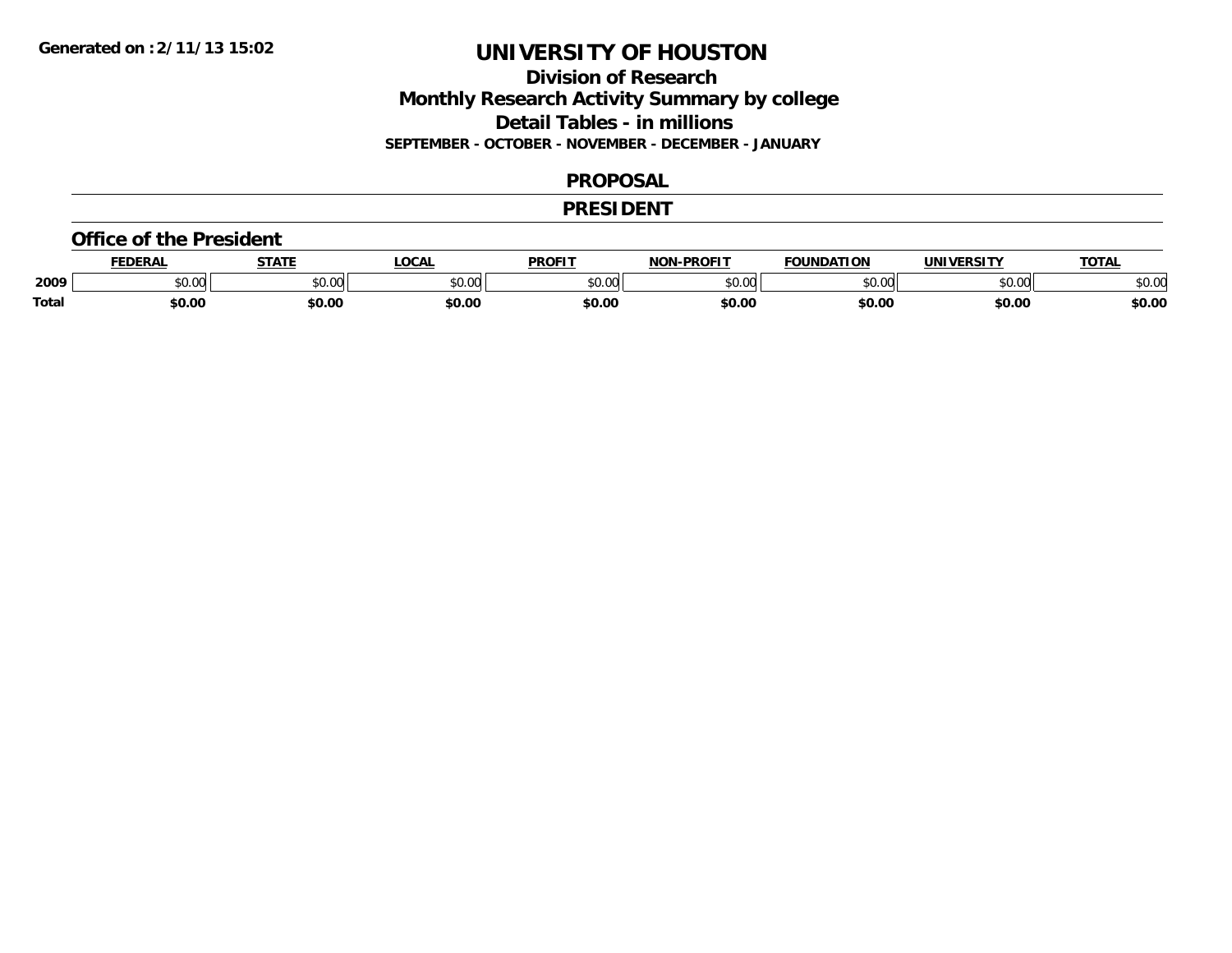# **Division of ResearchMonthly Research Activity Summary by college Detail Tables - in millions SEPTEMBER - OCTOBER - NOVEMBER - DECEMBER - JANUARY**

#### **PROPOSAL**

### **SENIOR V.P. FOR ACADEMIC AFFAIRS AND PROVOST**

|      | <b>KUHF - Radio</b>             |                                                     |              |               |                   |                   |                   |                |
|------|---------------------------------|-----------------------------------------------------|--------------|---------------|-------------------|-------------------|-------------------|----------------|
|      | <b>FEDERAL</b>                  | <b>STATE</b>                                        | <b>LOCAL</b> | <b>PROFIT</b> | <b>NON-PROFIT</b> | <b>FOUNDATION</b> | <b>UNIVERSITY</b> | <b>TOTAL</b>   |
| 2009 | \$101,338.00                    | \$0.00                                              | \$0.00       | \$0.00        | \$455,086.00      | \$0.00            | \$0.00            | \$556,424.00   |
| 2010 | \$25,000.00                     | \$0.00                                              | \$0.00       | \$0.00        | \$544,969.00      | \$0.00            | \$0.00            | \$569,969.00   |
| 2011 | \$0.00                          | \$0.00                                              | \$0.00       | \$0.00        | \$613,146.00      | \$0.00            | \$0.00            | \$613,146.00   |
| 2012 | \$0.00                          | \$0.00                                              | \$0.00       | \$0.00        | \$2,261,596.00    | \$0.00            | \$0.00            | \$2,261,596.00 |
| 2013 | \$0.00                          | \$0.00                                              | \$0.00       | \$0.00        | \$2,044,710.00    | \$0.00            | \$0.00            | \$2,044,710.00 |
|      |                                 | <b>Learning and Assessment Services</b>             |              |               |                   |                   |                   |                |
|      | <b>FEDERAL</b>                  | <b>STATE</b>                                        | <b>LOCAL</b> | <b>PROFIT</b> | <b>NON-PROFIT</b> | <b>FOUNDATION</b> | <b>UNIVERSITY</b> | <b>TOTAL</b>   |
| 2009 | \$0.00                          | \$18,016.00                                         | \$0.00       | \$0.00        | \$0.00            | \$0.00            | \$0.00            | \$18,016.00    |
| 2010 | \$1,869,569.00                  | \$0.00                                              | \$0.00       | \$0.00        | \$0.00            | \$10,000.00       | \$0.00            | \$1,879,569.00 |
| 2011 | \$0.00                          | \$0.00                                              | \$0.00       | \$0.00        | \$115,096.00      | \$0.00            | \$0.00            | \$115,096.00   |
|      |                                 | <b>Senior V.P. for Academic Affairs and Provost</b> |              |               |                   |                   |                   |                |
|      | <b>FEDERAL</b>                  | <b>STATE</b>                                        | <b>LOCAL</b> | <b>PROFIT</b> | <b>NON-PROFIT</b> | <b>FOUNDATION</b> | <b>UNIVERSITY</b> | <b>TOTAL</b>   |
| 2012 | \$882,933.40                    | \$75,000.00                                         | \$0.00       | \$0.00        | \$0.00            | \$0.00            | \$0.00            | \$957,933.40   |
| 2013 | \$0.00                          | \$0.00                                              | \$0.00       | \$0.00        | \$149,488.00      | \$0.00            | \$0.00            | \$149,488.00   |
|      | <b>Student Support Services</b> |                                                     |              |               |                   |                   |                   |                |
|      | <b>FEDERAL</b>                  | <b>STATE</b>                                        | <b>LOCAL</b> | <b>PROFIT</b> | <b>NON-PROFIT</b> | <b>FOUNDATION</b> | <b>UNIVERSITY</b> | <b>TOTAL</b>   |
| 2012 | \$198,944.00                    | \$0.00                                              | \$0.00       | \$0.00        | \$0.00            | \$0.00            | \$0.00            | \$198,944.00   |
|      | <b>UH Charter School</b>        |                                                     |              |               |                   |                   |                   |                |
|      | <b>FEDERAL</b>                  | <b>STATE</b>                                        | <b>LOCAL</b> | <b>PROFIT</b> | <b>NON-PROFIT</b> | <b>FOUNDATION</b> | <b>UNIVERSITY</b> | <b>TOTAL</b>   |
| 2012 | \$0.00                          | \$7,150.00                                          | \$0.00       | \$0.00        | \$0.00            | \$0.00            | \$0.00            | \$7,150.00     |
| 2013 | \$0.00                          | \$1,489.55                                          | \$0.00       | \$0.00        | \$0.00            | \$0.00            | \$0.00            | \$1,489.55     |
|      | <b>Undergraduate Scholars</b>   |                                                     |              |               |                   |                   |                   |                |
|      | <b>FEDERAL</b>                  | <b>STATE</b>                                        | <b>LOCAL</b> | <b>PROFIT</b> | <b>NON-PROFIT</b> | <b>FOUNDATION</b> | <b>UNIVERSITY</b> | <b>TOTAL</b>   |
| 2010 | \$0.00                          | \$15,000.00                                         | \$0.00       | \$0.00        | \$0.00            | \$0.00            | \$0.00            | \$15,000.00    |
| 2011 | \$0.00                          | \$29,456.00                                         | \$0.00       | \$0.00        | \$0.00            | \$0.00            | \$0.00            | \$29,456.00    |
| 2012 | \$0.00                          | \$19,051.00                                         | \$0.00       | \$0.00        | \$0.00            | \$0.00            | \$0.00            | \$19,051.00    |
|      | <b>Undergraduate Studies</b>    |                                                     |              |               |                   |                   |                   |                |
|      | <b>FEDERAL</b>                  | <b>STATE</b>                                        | <b>LOCAL</b> | <b>PROFIT</b> | <b>NON-PROFIT</b> | <b>FOUNDATION</b> | <b>UNIVERSITY</b> | <b>TOTAL</b>   |
| 2010 | \$0.00                          | \$10,000.00                                         | \$0.00       | \$0.00        | \$0.00            | \$0.00            | \$0.00            | \$10,000.00    |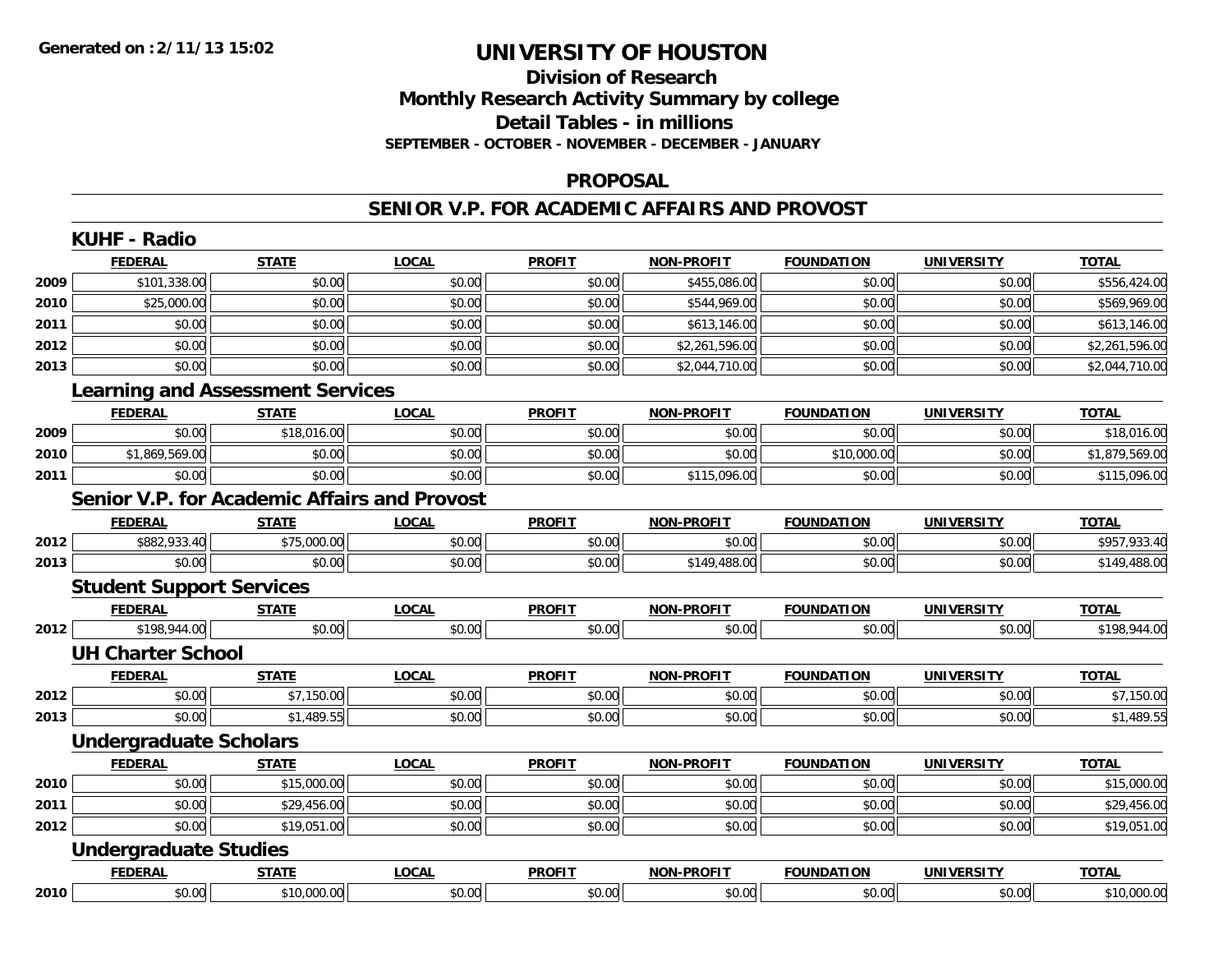**Division of Research Monthly Research Activity Summary by college Detail Tables - in millions SEPTEMBER - OCTOBER - NOVEMBER - DECEMBER - JANUARY**

# **PROPOSAL**

# **SENIOR V.P. FOR ACADEMIC AFFAIRS AND PROVOST**

# **Undergraduate Studies**

|              | <b>FEDERAL</b> | <b>STATE</b> | _OCAL  | <b>PROFIT</b>  | <b>NON-PROFIT</b> | <b>FOUNDATION</b> | UNIVERSITY | <b>TOTAL</b>         |
|--------------|----------------|--------------|--------|----------------|-------------------|-------------------|------------|----------------------|
| 2013         | \$0.00         | \$30,000.00  | \$0.00 | 40.00<br>JU.UU | \$0.00            | \$0.00            | \$0.00     | \$30,000.00          |
| <b>Total</b> | \$3,077,784.40 | \$205,162.55 | \$0.00 | \$0.00         | \$6.184.091.00    | \$10,000.00       | \$0.00     | 77,037.95<br>\$9,477 |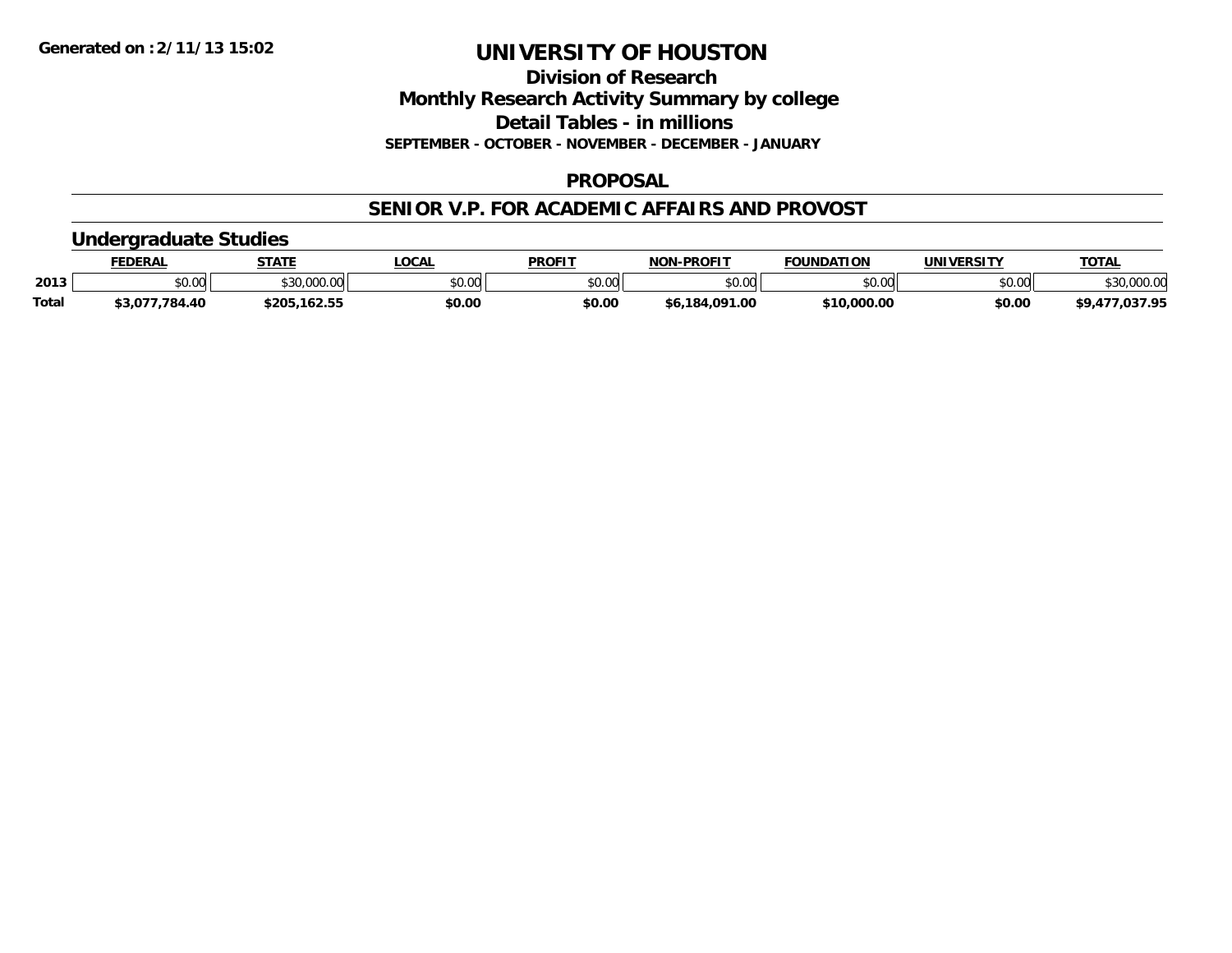### **Division of Research Monthly Research Activity Summary by college Detail Tables - in millions SEPTEMBER - OCTOBER - NOVEMBER - DECEMBER - JANUARY**

#### **PROPOSAL**

#### **UH LAW CENTER**

|              | Dean, Law      |              |              |               |                   |                   |                   |                |
|--------------|----------------|--------------|--------------|---------------|-------------------|-------------------|-------------------|----------------|
|              | <b>FEDERAL</b> | <b>STATE</b> | <b>LOCAL</b> | <b>PROFIT</b> | <b>NON-PROFIT</b> | <b>FOUNDATION</b> | <b>UNIVERSITY</b> | <b>TOTAL</b>   |
| 2009         | \$564,057.00   | \$0.00       | \$0.00       | \$0.00        | \$0.00            | \$0.00            | \$0.00            | \$564,057.00   |
|              | Law-UH         |              |              |               |                   |                   |                   |                |
|              | <b>FEDERAL</b> | <b>STATE</b> | <b>LOCAL</b> | <b>PROFIT</b> | <b>NON-PROFIT</b> | <b>FOUNDATION</b> | <b>UNIVERSITY</b> | <u>TOTAL</u>   |
| 2009         | \$1,050,565.28 | \$0.00       | \$0.00       | \$0.00        | \$0.00            | \$0.00            | \$0.00            | \$1,050,565.28 |
| 2010         | \$0.00         | \$200,000.00 | \$0.00       | \$0.00        | \$0.00            | \$0.00            | \$0.00            | \$200,000.00   |
| 2011         | \$0.00         | \$103,966.00 | \$0.00       | \$0.00        | \$0.00            | \$0.00            | \$0.00            | \$103,966.00   |
| 2012         | \$0.00         | \$160,000.00 | \$0.00       | \$0.00        | \$0.00            | \$0.00            | \$0.00            | \$160,000.00   |
| <b>Total</b> | \$1,614,622.28 | \$463,966.00 | \$0.00       | \$0.00        | \$0.00            | \$0.00            | \$0.00            | \$2,078,588.28 |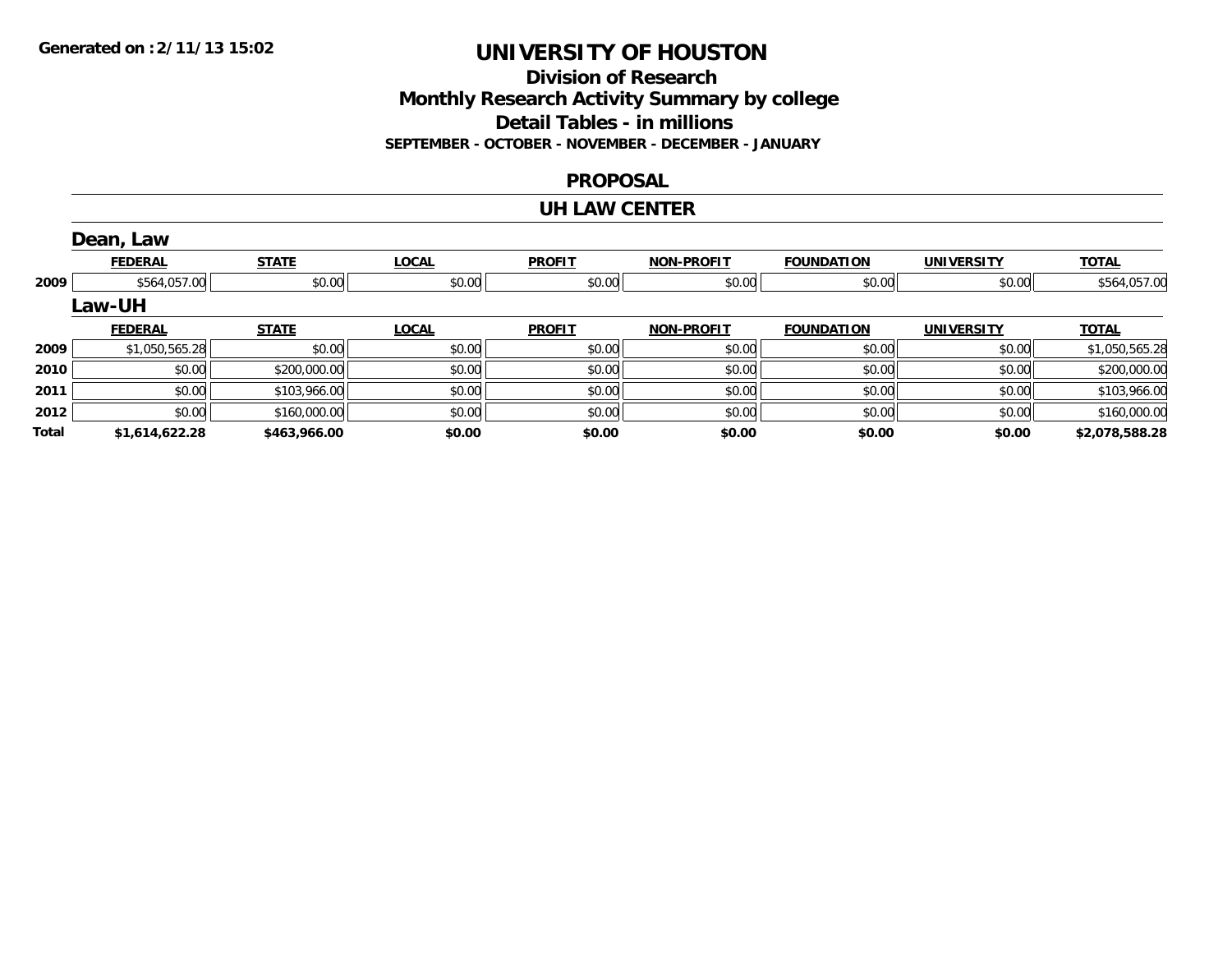# **Division of Research Monthly Research Activity Summary by college Detail Tables - in millions SEPTEMBER - OCTOBER - NOVEMBER - DECEMBER - JANUARY**

#### **PROPOSAL**

#### **UH SYSTEM**

|       | <b>KUHT-TV</b> |              |              |               |                   |                   |                   |                |
|-------|----------------|--------------|--------------|---------------|-------------------|-------------------|-------------------|----------------|
|       | <b>FEDERAL</b> | <b>STATE</b> | <b>LOCAL</b> | <b>PROFIT</b> | <b>NON-PROFIT</b> | <b>FOUNDATION</b> | <b>UNIVERSITY</b> | <b>TOTAL</b>   |
| 2009  | \$0.00         | \$0.00       | \$0.00       | \$0.00        | \$1,675,919.00    | \$0.00            | \$0.00            | \$1,675,919.00 |
| 2010  | \$0.00         | \$0.00       | \$0.00       | \$0.00        | \$1,427,262.00    | \$0.00            | \$0.00            | \$1,427,262.00 |
| 2011  | \$0.00         | \$0.00       | \$0.00       | \$0.00        | \$1,606,903.00    | \$0.00            | \$0.00            | \$1,606,903.00 |
| 2012  | \$0.00         | \$0.00       | \$0.00       | \$0.00        | \$14,132.00       | \$0.00            | \$0.00            | \$14,132.00    |
| Total | \$0.00         | \$0.00       | \$0.00       | \$0.00        | \$4,724,216.00    | \$0.00            | \$0.00            | \$4,724,216.00 |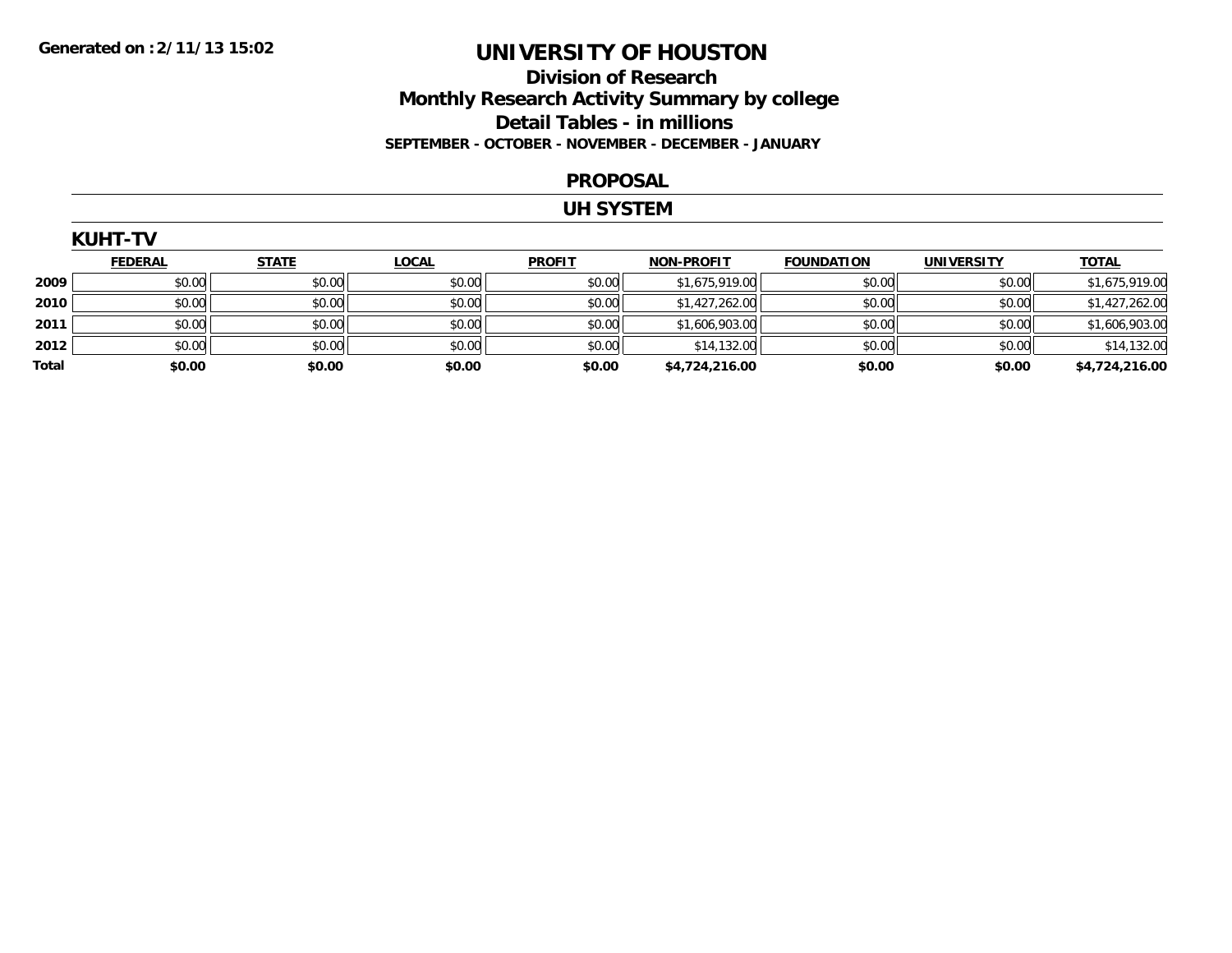# **Division of Research Monthly Research Activity Summary by college Detail Tables - in millions SEPTEMBER - OCTOBER - NOVEMBER - DECEMBER - JANUARY**

#### **PROPOSAL**

#### **UKNOWN COLLEGE**

# **Unknown Department**

|       | <b>FEDERAL</b> | <b>STATE</b> | <b>LOCAL</b> | <b>PROFIT</b> | <b>NON-PROFIT</b> | <b>FOUNDATION</b> | <b>UNIVERSITY</b> | <b>TOTAL</b> |
|-------|----------------|--------------|--------------|---------------|-------------------|-------------------|-------------------|--------------|
| 2009  | \$0.00         | \$0.00       | \$0.00       | \$0.00        | \$0.00            | \$0.00            | \$0.00            | \$0.00       |
| 2010  | \$0.00         | \$0.00       | \$0.00       | \$0.00        | \$0.00            | \$0.00            | \$0.00            | \$0.00       |
| 2011  | \$0.00         | \$0.00       | \$0.00       | \$0.00        | \$0.00            | \$0.00            | \$0.00            | \$0.00       |
| 2012  | \$0.00         | \$0.00       | \$0.00       | \$0.00        | \$0.00            | \$0.00            | \$0.00            | \$0.00       |
| Total | \$0.00         | \$0.00       | \$0.00       | \$0.00        | \$0.00            | \$0.00            | \$0.00            | \$0.00       |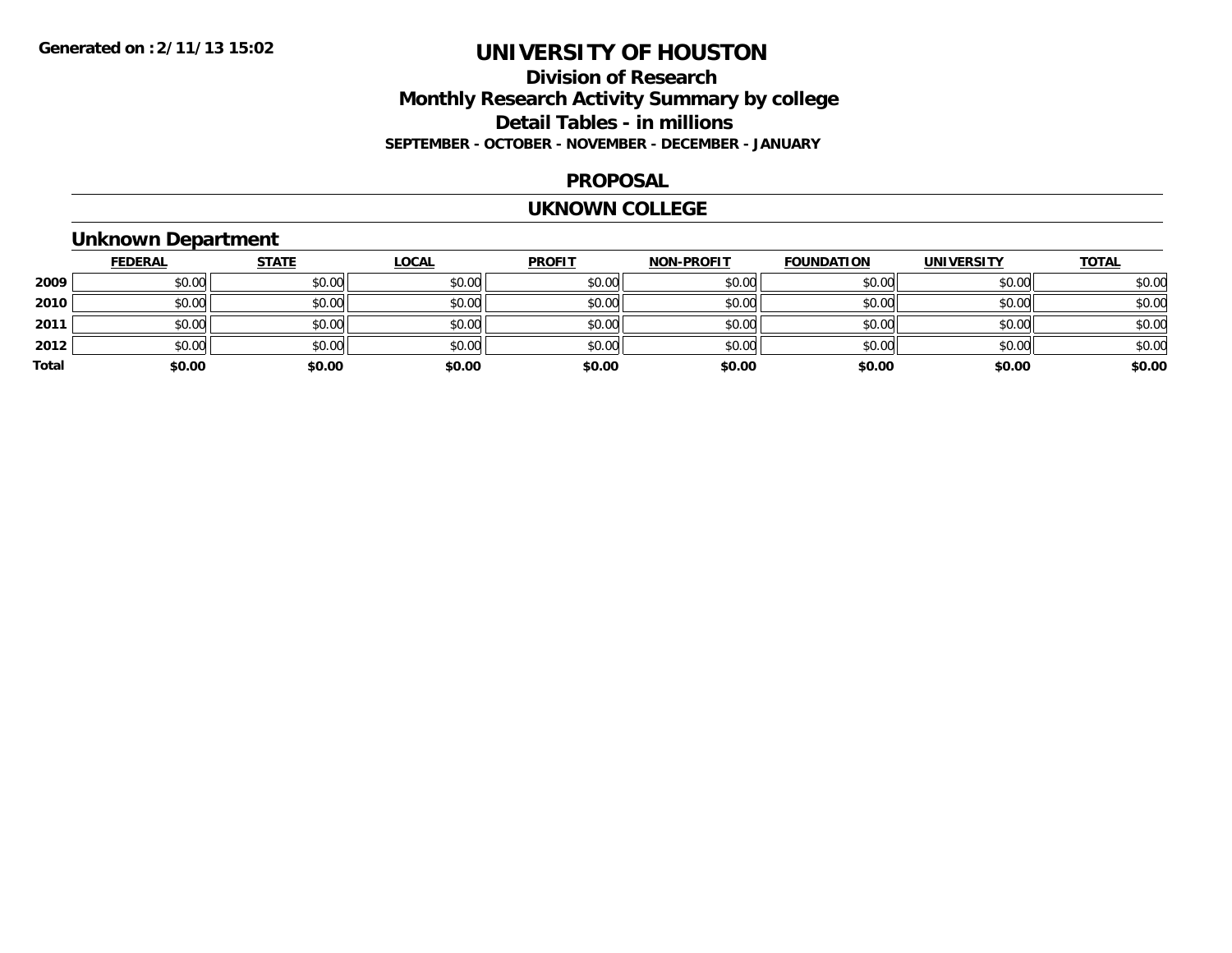### **Division of Research Monthly Research Activity Summary by college Detail Tables - in millions SEPTEMBER - OCTOBER - NOVEMBER - DECEMBER - JANUARY**

### **PROPOSAL**

# **VICE PRESIDENT FOR ADMINISTRATION**

# **UH Police Department**

|              | <b>FEDERAL</b>    | <b>STATE</b>      | <u>LOCAL</u> | <b>PROFIT</b> | <b>NON-PROFIT</b> | <b>FOUNDATION</b> | <b>UNIVERSITY</b> | <b>TOTAL</b> |
|--------------|-------------------|-------------------|--------------|---------------|-------------------|-------------------|-------------------|--------------|
| 2009         | \$0.00            | 7.432.50<br>\$227 | \$0.00       | \$0.00        | \$0.00            | \$0.00            | \$0.00            | .432.50      |
| 2010         | \$88,917<br>17.00 | \$0.00            | \$0.00       | \$0.00        | \$0.00            | \$0.00            | \$0.00            | \$88,917.00  |
| <b>Total</b> | \$88,917.00       | 432.50<br>\$227.  | \$0.00       | \$0.00        | \$0.00            | \$0.00            | \$0.00            | \$316,349.50 |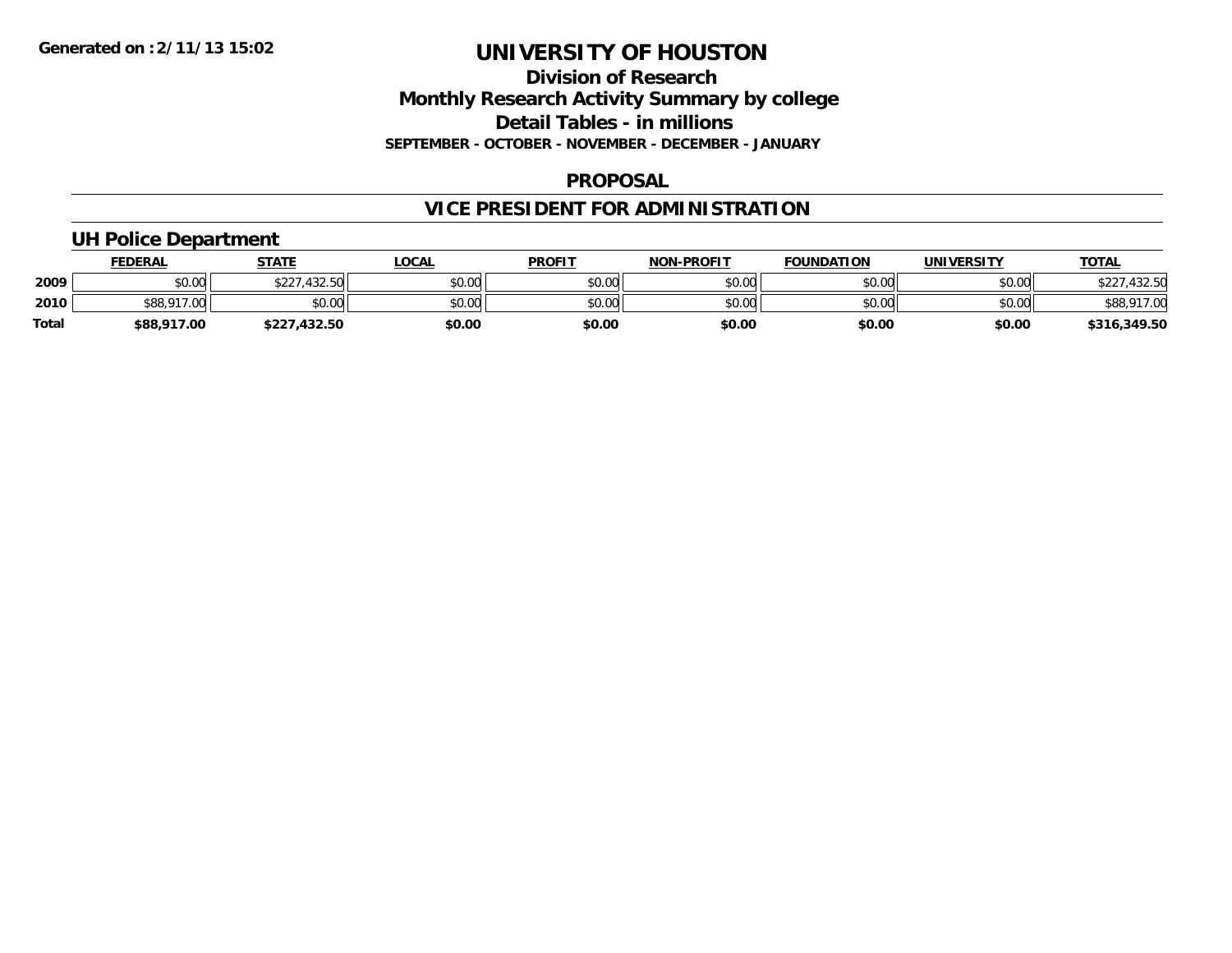### **Division of Research Monthly Research Activity Summary by college Detail Tables - in millions SEPTEMBER - OCTOBER - NOVEMBER - DECEMBER - JANUARY**

### **PROPOSAL**

# **VICE PRESIDENT FOR COMPUTING**

# **Central Computing Services**

|       | <b>FEDERAL</b> | <b>STATE</b>                        | <b>LOCAL</b> | <b>PROFIT</b> | <b>I-PROFIT</b><br><b>NON</b> | <b>FOUNDATION</b> | UNIVERSITY | <b>TOTAL</b>             |
|-------|----------------|-------------------------------------|--------------|---------------|-------------------------------|-------------------|------------|--------------------------|
| 2009  | \$0.00         | 122 E<br>$\wedge$ $\wedge$ $\wedge$ | \$0.00       | 0000<br>JU.UU | \$0.00                        | \$0.00            | \$0.00     | 122 F<br>, JZ.JM         |
| Total | \$0.00         | $\sim$<br>$\cdots$<br>.432.30       | \$0.00       | \$0.00        | \$0.00                        | \$0.00            | \$0.00     | $\sim$<br>ホワワク<br>132.JL |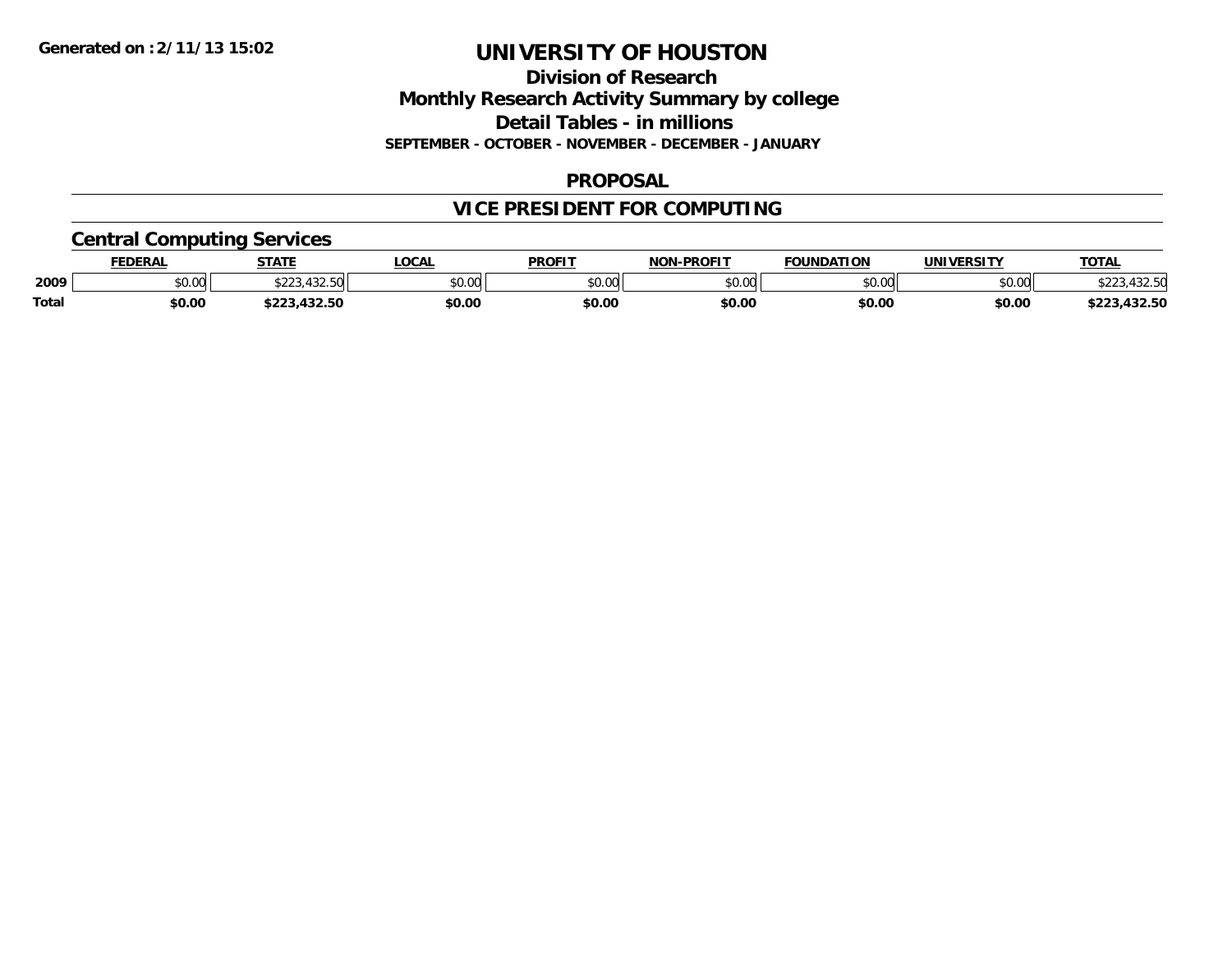### **Division of Research Monthly Research Activity Summary by college Detail Tables - in millions SEPTEMBER - OCTOBER - NOVEMBER - DECEMBER - JANUARY**

### **PROPOSAL**

# **VICE PRESIDENT FOR STUDENT AFFAIRS**

# **Dean, Student Affairs**

|              | <b>FEDERAL</b> | <b>STATE</b> | _OCAL  | <b>PROFIT</b> | <b>NON-PROFIT</b> | <b>FOUNDATION</b> | UNIVERSITY | <u>TOTAL</u> |
|--------------|----------------|--------------|--------|---------------|-------------------|-------------------|------------|--------------|
| 2010         | \$0.00         | \$17,755.00  | \$0.00 | \$0.00        | \$0.00            | \$0.00            | \$0.00     | \$17,755.00  |
| 2012         | 578,438.00     | \$0.00       | \$0.00 | \$0.00        | \$0.00            | \$0.00            | \$0.00     | \$78,438.00  |
| <b>Total</b> | \$78,438.00    | 755.00       | \$0.00 | \$0.00        | \$0.00            | \$0.00            | \$0.00     | \$96,193.00  |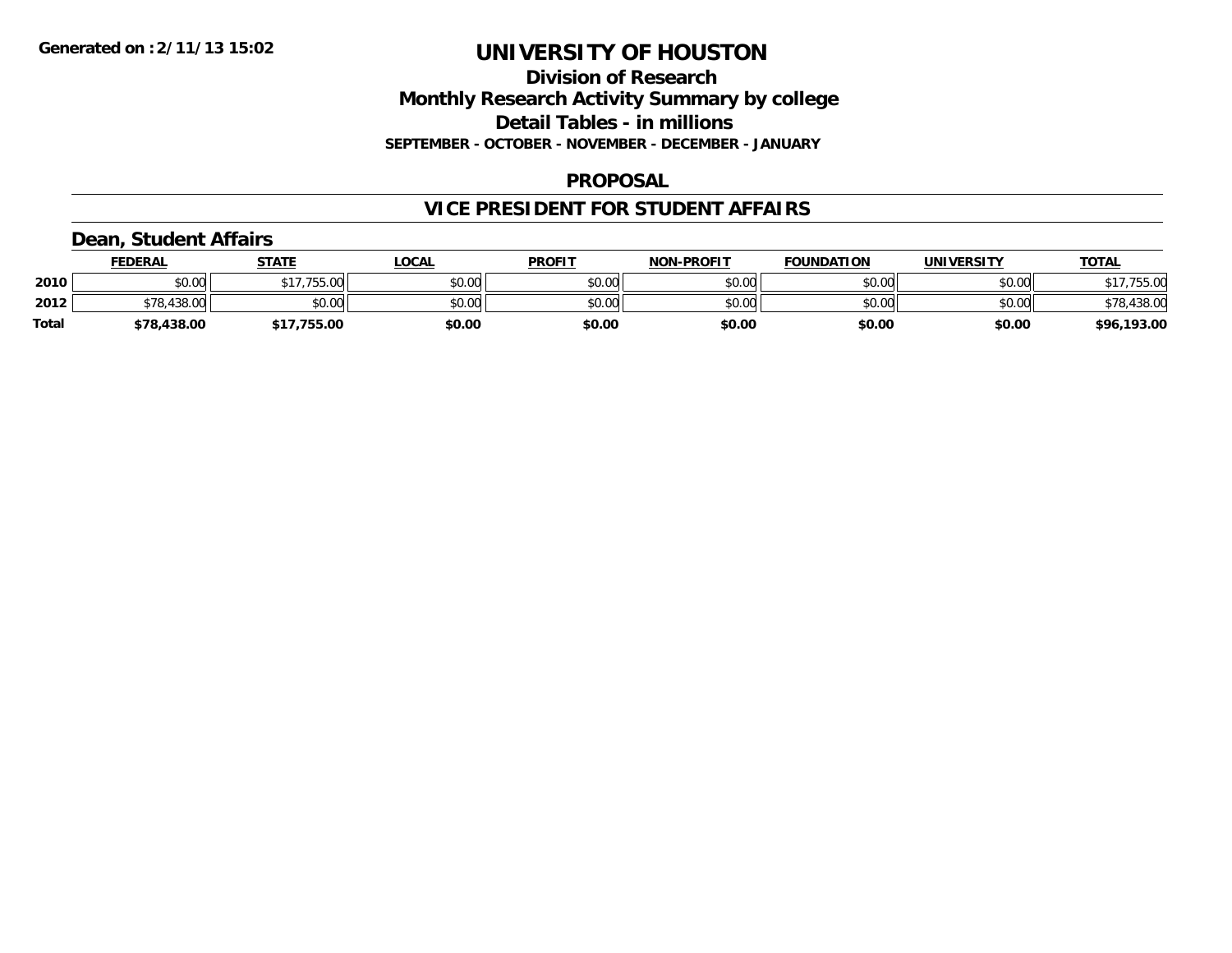### **Division of Research Monthly Research Activity Summary by college Detail Tables - in millions SEPTEMBER - OCTOBER - NOVEMBER - DECEMBER - JANUARY**

### **AWARD**

# **C.T. BAUER COLLEGE OF BUSINESS**

|      | --<br>Finance  |              |              |               |                   |                   |                   |              |
|------|----------------|--------------|--------------|---------------|-------------------|-------------------|-------------------|--------------|
|      | <b>FEDERAL</b> | <u>STATE</u> | <b>LOCAL</b> | <b>PROFIT</b> | <b>NON-PROFIT</b> | <b>FOUNDATION</b> | <b>UNIVERSITY</b> | <b>TOTAL</b> |
| 2010 | \$100,000.00   | \$0.00       | \$0.00       | \$0.00        | \$0.00            | \$0.00            | \$0.00            | \$100,000.00 |
| 2011 | \$198,870.80   | \$0.00       | \$0.00       | \$0.00        | \$0.00            | \$0.00            | \$0.00            | \$198,870.80 |
|      | ___<br>$\sim$  | $-$          |              |               |                   |                   |                   |              |

#### **Small Business Development Center**

|       | <b>FEDERAL</b> | <b>STATE</b> | <b>LOCAL</b> | <b>PROFIT</b> | <b>NON-PROFIT</b> | <b>FOUNDATION</b> | UNIVERSITY | <b>TOTAL</b>   |
|-------|----------------|--------------|--------------|---------------|-------------------|-------------------|------------|----------------|
| 2009  | \$300,000.00   | \$0.00       | \$0.00       | \$0.00        | \$0.00            | \$0.00            | \$0.00     | \$300,000.00   |
| 2010  | \$1,398,104.00 | \$0.00       | \$0.00       | \$0.00        | \$0.00            | \$0.00            | \$0.00     | \$1,398,104.00 |
| 2011  | \$30,274.00    | \$61,677.00  | \$0.00       | \$0.00        | \$0.00            | \$0.00            | \$0.00     | \$91,951.00    |
| 2012  | \$476,857.00   | \$0.00       | \$0.00       | \$0.00        | \$0.00            | \$0.00            | \$0.00     | \$476,857.00   |
| 2013  | \$885,781.00   | \$0.00       | \$0.00       | \$0.00        | \$0.00            | \$0.00            | \$0.00     | \$885,781.00   |
| Total | \$3,389,886.80 | \$61,677.00  | \$0.00       | \$0.00        | \$0.00            | \$0.00            | \$0.00     | \$3,451,563.80 |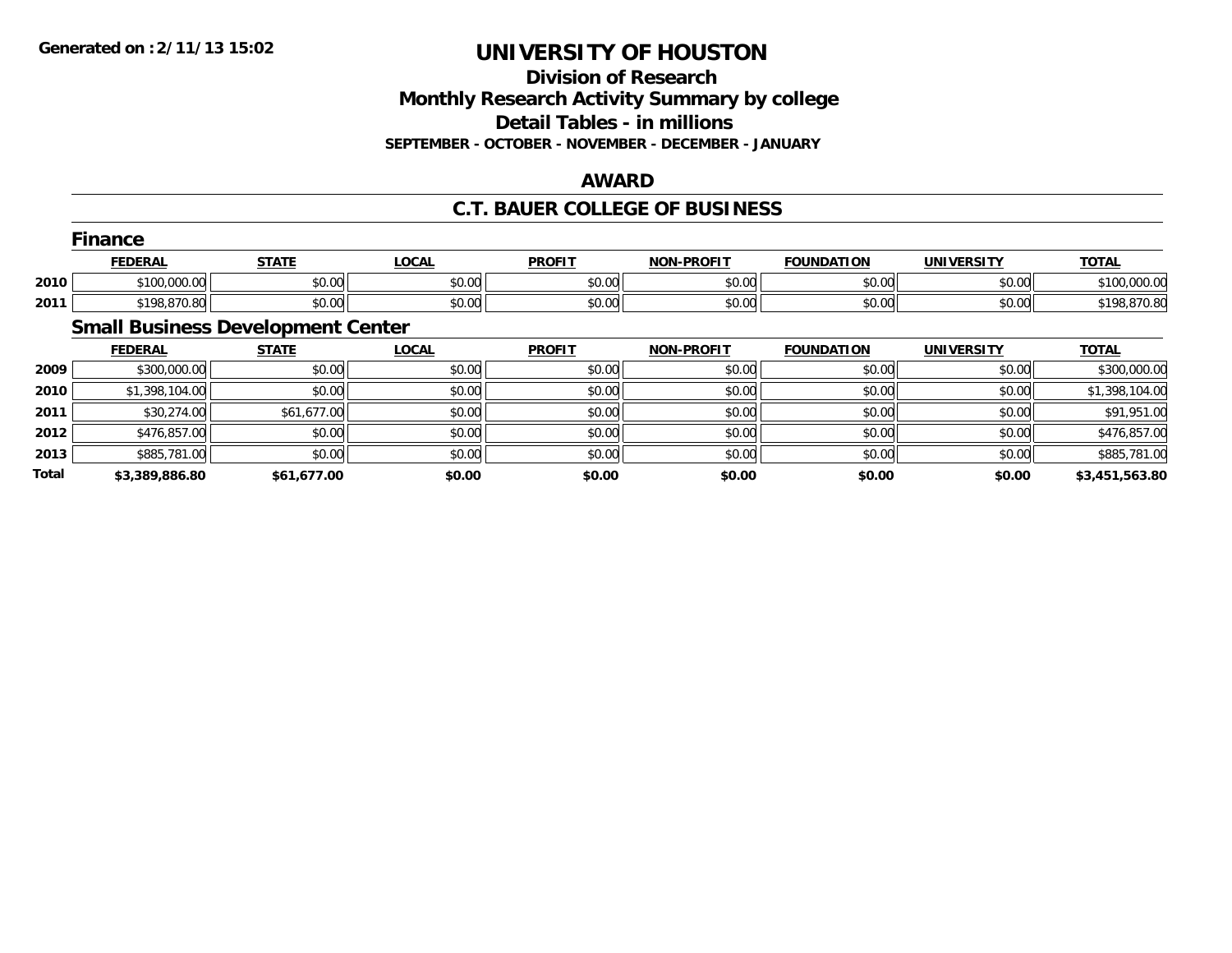### **Division of Research Monthly Research Activity Summary by college Detail Tables - in millions SEPTEMBER - OCTOBER - NOVEMBER - DECEMBER - JANUARY**

#### **AWARD**

### **COLLEGE OF ARCHITECTURE**

|       | Architecture   |              |              |               |                   |                   |                   |              |
|-------|----------------|--------------|--------------|---------------|-------------------|-------------------|-------------------|--------------|
|       | <b>FEDERAL</b> | <b>STATE</b> | <u>LOCAL</u> | <b>PROFIT</b> | <b>NON-PROFIT</b> | <b>FOUNDATION</b> | <b>UNIVERSITY</b> | <b>TOTAL</b> |
| 2009  | \$0.00         | \$0.00       | \$0.00       | \$40,000.00   | \$0.00            | \$0.00            | \$0.00            | \$40,000.00  |
| 2011  | \$0.00         | \$0.00       | \$0.00       | \$7,500.00    | \$0.00            | \$0.00            | \$0.00            | \$7,500.00   |
| 2012  | \$0.00         | \$0.00       | \$0.00       | \$0.00        | \$5,000.00        | \$0.00            | \$0.00            | \$5,000.00   |
| Total | \$0.00         | \$0.00       | \$0.00       | \$47,500.00   | \$5,000.00        | \$0.00            | \$0.00            | \$52,500.00  |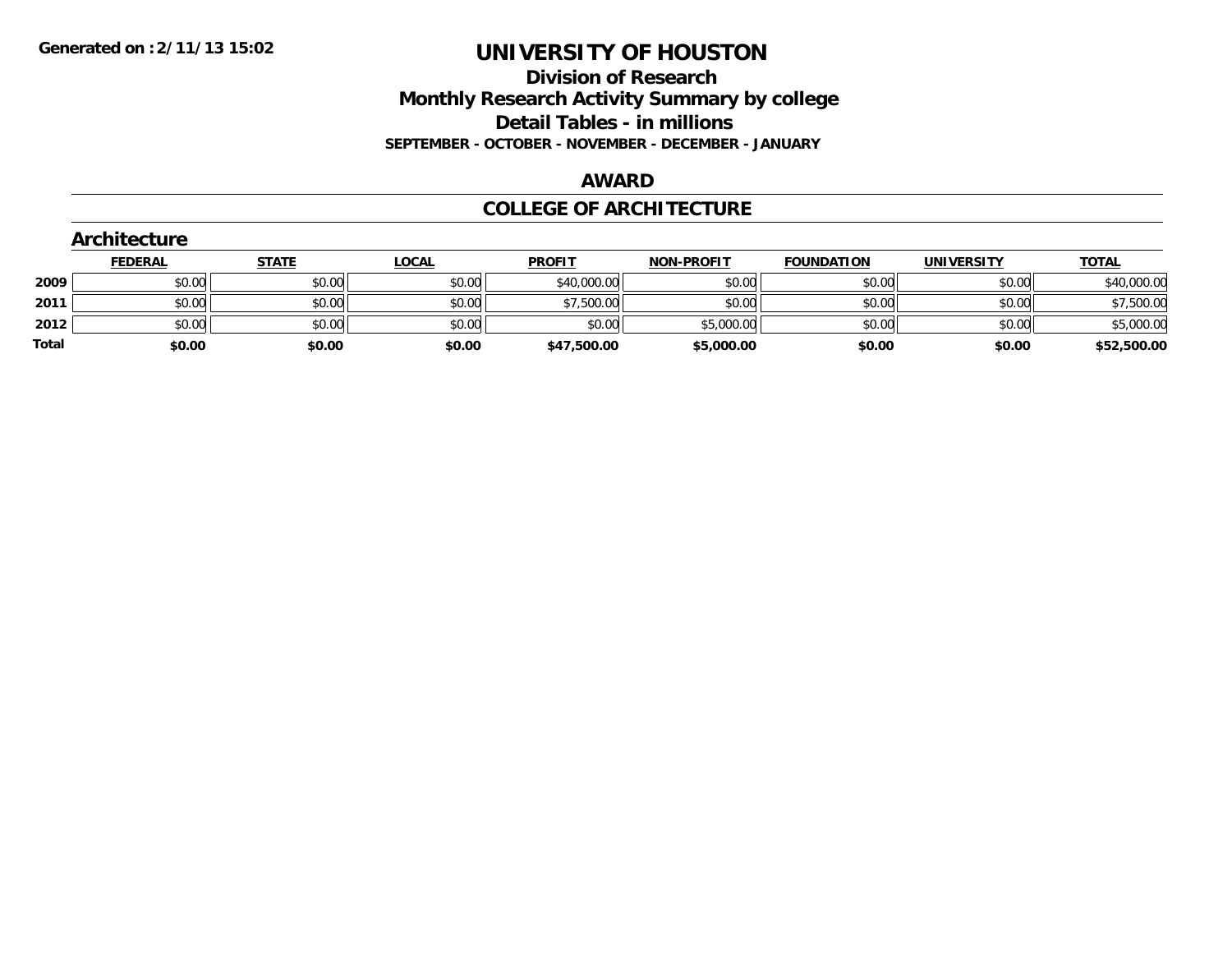### **Division of Research Monthly Research Activity Summary by college Detail Tables - in millions SEPTEMBER - OCTOBER - NOVEMBER - DECEMBER - JANUARY**

#### **AWARD**

#### **COLLEGE OF EDUCATION**

|       | <b>Consistency Mgmt and Coop Disc</b>                |              |              |               |                   |                   |                   |                |
|-------|------------------------------------------------------|--------------|--------------|---------------|-------------------|-------------------|-------------------|----------------|
|       | <b>FEDERAL</b>                                       | <b>STATE</b> | <b>LOCAL</b> | <b>PROFIT</b> | <b>NON-PROFIT</b> | <b>FOUNDATION</b> | <b>UNIVERSITY</b> | <b>TOTAL</b>   |
| 2010  | \$0.00                                               | \$0.00       | \$0.00       | \$0.00        | \$0.00            | \$0.00            | \$0.00            | \$0.00         |
| 2011  | \$0.00                                               | \$0.00       | \$0.00       | \$0.00        | \$0.00            | \$0.00            | \$0.00            | \$0.00         |
|       | <b>Curriculum and Instruction</b>                    |              |              |               |                   |                   |                   |                |
|       | <b>FEDERAL</b>                                       | <b>STATE</b> | <b>LOCAL</b> | <b>PROFIT</b> | <b>NON-PROFIT</b> | <b>FOUNDATION</b> | <b>UNIVERSITY</b> | <b>TOTAL</b>   |
| 2009  | \$679,932.50                                         | \$55,000.00  | \$0.00       | \$0.00        | \$196,544.15      | \$0.00            | \$0.00            | \$931,476.65   |
| 2010  | \$306,743.20                                         | \$50,000.00  | \$36,536.06  | \$120.61      | \$116,095.00      | \$0.00            | \$0.00            | \$509,494.87   |
| 2011  | \$772,915.19                                         | \$50,000.00  | \$0.00       | \$0.00        | \$199,154.00      | \$0.00            | \$0.00            | \$1,022,069.19 |
| 2012  | \$140,430.20                                         | \$0.00       | \$0.00       | \$0.00        | \$0.00            | \$18,400.00       | \$0.00            | \$158,830.20   |
| 2013  | \$507,025.58                                         | \$15,999.00  | \$0.00       | \$4.26        | \$3,500.00        | \$0.00            | \$0.00            | \$526,528.84   |
|       | <b>Educational Leadership &amp; Cultural Studies</b> |              |              |               |                   |                   |                   |                |
|       | <b>FEDERAL</b>                                       | <b>STATE</b> | <b>LOCAL</b> | <b>PROFIT</b> | <b>NON-PROFIT</b> | <b>FOUNDATION</b> | <b>UNIVERSITY</b> | <b>TOTAL</b>   |
| 2009  | \$39,988.00                                          | \$0.00       | \$0.00       | \$0.00        | \$0.00            | \$0.00            | \$0.00            | \$39,988.00    |
|       | <b>Educational Psychology</b>                        |              |              |               |                   |                   |                   |                |
|       | <b>FEDERAL</b>                                       | <b>STATE</b> | <b>LOCAL</b> | <b>PROFIT</b> | <b>NON-PROFIT</b> | <b>FOUNDATION</b> | <b>UNIVERSITY</b> | <b>TOTAL</b>   |
| 2009  | \$0.00                                               | \$49,999.00  | \$0.00       | \$0.00        | \$0.00            | \$126,000.00      | \$0.00            | \$175,999.00   |
| 2010  | \$0.00                                               | \$0.00       | \$0.00       | \$0.00        | \$0.00            | \$0.00            | \$0.00            | \$0.00         |
| 2011  | \$0.00                                               | \$49,995.00  | \$0.00       | \$0.00        | \$0.00            | \$14,901.90       | \$0.00            | \$64,896.90    |
| 2012  | \$32,875.40                                          | \$0.00       | \$0.00       | \$0.00        | \$12,718.04       | \$0.00            | \$0.00            | \$45,593.44    |
| 2013  | \$337,092.50                                         | \$0.00       | \$0.00       | \$0.00        | \$31,863.00       | \$0.00            | \$11,689.00       | \$380,644.50   |
|       | <b>Institute for Urban Education</b>                 |              |              |               |                   |                   |                   |                |
|       | <b>FEDERAL</b>                                       | <b>STATE</b> | <b>LOCAL</b> | <b>PROFIT</b> | <b>NON-PROFIT</b> | <b>FOUNDATION</b> | <b>UNIVERSITY</b> | <b>TOTAL</b>   |
| 2009  | \$0.00                                               | \$0.00       | \$0.00       | \$0.00        | \$0.00            | \$0.00            | \$0.00            | \$0.00         |
| 2010  | \$0.00                                               | \$0.00       | \$0.00       | \$0.00        | \$0.00            | \$0.00            | \$0.00            | \$0.00         |
| 2011  | \$0.00                                               | \$0.00       | \$0.00       | \$0.00        | \$0.00            | \$0.00            | \$0.00            | \$0.00         |
| 2012  | \$0.00                                               | \$0.00       | \$0.00       | \$0.00        | \$0.00            | \$0.00            | \$0.00            | \$0.00         |
| Total | \$2,817,002.57                                       | \$270,993.00 | \$36,536.06  | \$124.87      | \$559,874.19      | \$159,301.90      | \$11,689.00       | \$3,855,521.59 |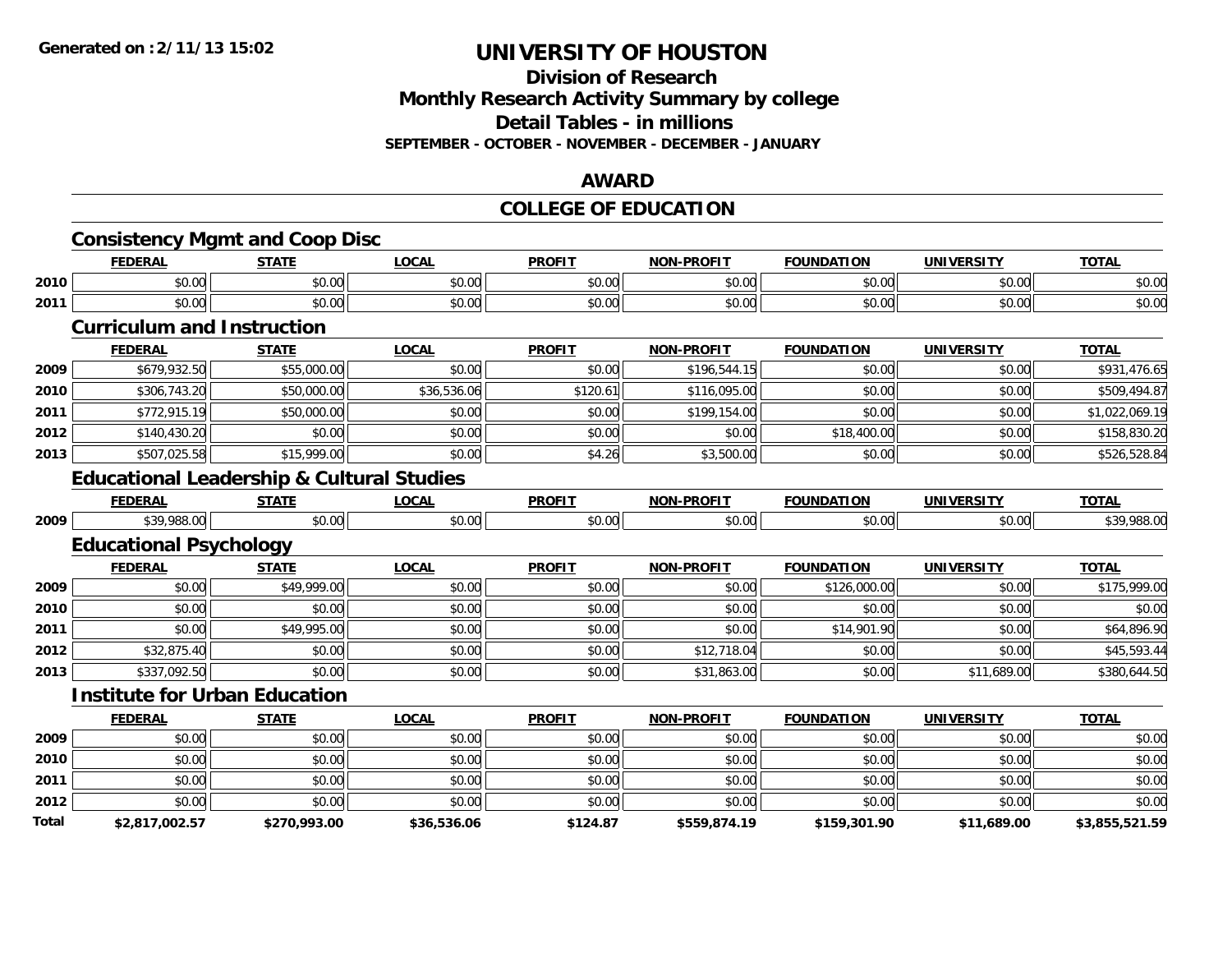**Division of Research Monthly Research Activity Summary by college**

**Detail Tables - in millions**

**SEPTEMBER - OCTOBER - NOVEMBER - DECEMBER - JANUARY**

#### **AWARD**

#### **COLLEGE OF LIBERAL ARTS AND SOCIAL SCIENCES**

|      | Art                                               |              |              |               |                   |                   |                   |              |
|------|---------------------------------------------------|--------------|--------------|---------------|-------------------|-------------------|-------------------|--------------|
|      | <b>FEDERAL</b>                                    | <b>STATE</b> | <b>LOCAL</b> | <b>PROFIT</b> | <b>NON-PROFIT</b> | <b>FOUNDATION</b> | <b>UNIVERSITY</b> | <b>TOTAL</b> |
| 2012 | \$14,979.30                                       | \$0.00       | \$0.00       | \$0.00        | \$0.00            | \$0.00            | \$0.00            | \$14,979.30  |
|      | <b>Arte Publico Press</b>                         |              |              |               |                   |                   |                   |              |
|      | <b>FEDERAL</b>                                    | <b>STATE</b> | <b>LOCAL</b> | <b>PROFIT</b> | <b>NON-PROFIT</b> | <b>FOUNDATION</b> | <b>UNIVERSITY</b> | <b>TOTAL</b> |
| 2011 | \$0.00                                            | \$9,500.00   | \$0.00       | \$0.00        | \$56,600.00       | \$0.00            | \$0.00            | \$66,100.00  |
| 2012 | \$0.00                                            | \$0.00       | \$0.00       | \$0.00        | \$39,100.00       | \$0.00            | \$0.00            | \$39,100.00  |
|      | <b>Blaffer Gallery</b>                            |              |              |               |                   |                   |                   |              |
|      | <b>FEDERAL</b>                                    | <b>STATE</b> | <b>LOCAL</b> | <b>PROFIT</b> | <b>NON-PROFIT</b> | <b>FOUNDATION</b> | <b>UNIVERSITY</b> | <b>TOTAL</b> |
| 2009 | \$0.00                                            | \$4,007.00   | \$0.00       | \$0.00        | \$0.00            | \$0.00            | \$0.00            | \$4,007.00   |
| 2010 | \$60,000.00                                       | \$8,500.00   | \$0.00       | \$0.00        | \$67,300.00       | \$0.00            | \$0.00            | \$135,800.00 |
| 2011 | \$0.00                                            | \$11,500.00  | \$0.00       | \$0.00        | \$70,200.00       | \$0.00            | \$0.00            | \$81,700.00  |
| 2012 | \$20,000.00                                       | \$0.00       | \$0.00       | \$0.00        | \$50,800.00       | \$0.00            | \$0.00            | \$70,800.00  |
|      | <b>Center for Public History</b>                  |              |              |               |                   |                   |                   |              |
|      | <b>FEDERAL</b>                                    | <b>STATE</b> | <b>LOCAL</b> | <b>PROFIT</b> | <b>NON-PROFIT</b> | <b>FOUNDATION</b> | <b>UNIVERSITY</b> | <b>TOTAL</b> |
| 2012 | \$100,000.00                                      | \$0.00       | \$0.00       | \$0.00        | \$0.00            | \$0.00            | \$0.00            | \$100,000.00 |
|      | <b>Communication Disorders</b>                    |              |              |               |                   |                   |                   |              |
|      | <b>FEDERAL</b>                                    | <b>STATE</b> | <b>LOCAL</b> | <b>PROFIT</b> | <b>NON-PROFIT</b> | <b>FOUNDATION</b> | <b>UNIVERSITY</b> | <b>TOTAL</b> |
| 2009 | \$0.00                                            | \$0.00       | \$1,500.00   | \$0.00        | \$0.00            | \$0.00            | \$0.00            | \$1,500.00   |
| 2010 | \$0.00                                            | \$0.00       | \$0.00       | \$0.00        | \$56,821.00       | \$0.00            | \$0.00            | \$56,821.00  |
| 2011 | \$0.00                                            | \$0.00       | \$0.00       | \$0.00        | \$56,693.00       | \$0.00            | \$0.00            | \$56,693.00  |
| 2012 | \$2,942.90                                        | \$0.00       | \$0.00       | \$0.00        | \$58,428.00       | \$0.00            | \$0.00            | \$61,370.90  |
| 2013 | \$0.00                                            | \$0.00       | \$0.00       | \$0.00        | \$0.00            | \$10,000.00       | \$0.00            | \$10,000.00  |
|      | <b>Cynthia Woods Mitchell Center for the Arts</b> |              |              |               |                   |                   |                   |              |
|      | <b>FEDERAL</b>                                    | <u>STATE</u> | <b>LOCAL</b> | <b>PROFIT</b> | <b>NON-PROFIT</b> | <b>FOUNDATION</b> | <b>UNIVERSITY</b> | <b>TOTAL</b> |
| 2011 | \$0.00                                            | \$0.00       | \$0.00       | \$0.00        | \$15,000.00       | \$0.00            | \$0.00            | \$15,000.00  |
| 2013 | \$0.00                                            | \$6,000.00   | \$0.00       | \$0.00        | \$0.00            | \$0.00            | \$0.00            | \$6,000.00   |
|      | Dean, Liberal Arts and Social Sciences            |              |              |               |                   |                   |                   |              |
|      | <b>FEDERAL</b>                                    | <b>STATE</b> | <b>LOCAL</b> | <b>PROFIT</b> | <b>NON-PROFIT</b> | <b>FOUNDATION</b> | <b>UNIVERSITY</b> | <b>TOTAL</b> |
| 2010 | \$8,250.00                                        | \$0.00       | \$0.00       | \$0.00        | \$0.00            | \$0.00            | \$0.00            | \$8,250.00   |
| 2012 | \$0.00                                            | \$0.00       | \$0.00       | \$0.00        | \$0.00            | \$0.00            | \$0.00            | \$0.00       |
| 2013 | \$0.00                                            | \$0.00       | \$0.00       | \$0.00        | \$0.00            | \$0.00            | \$0.00            | \$0.00       |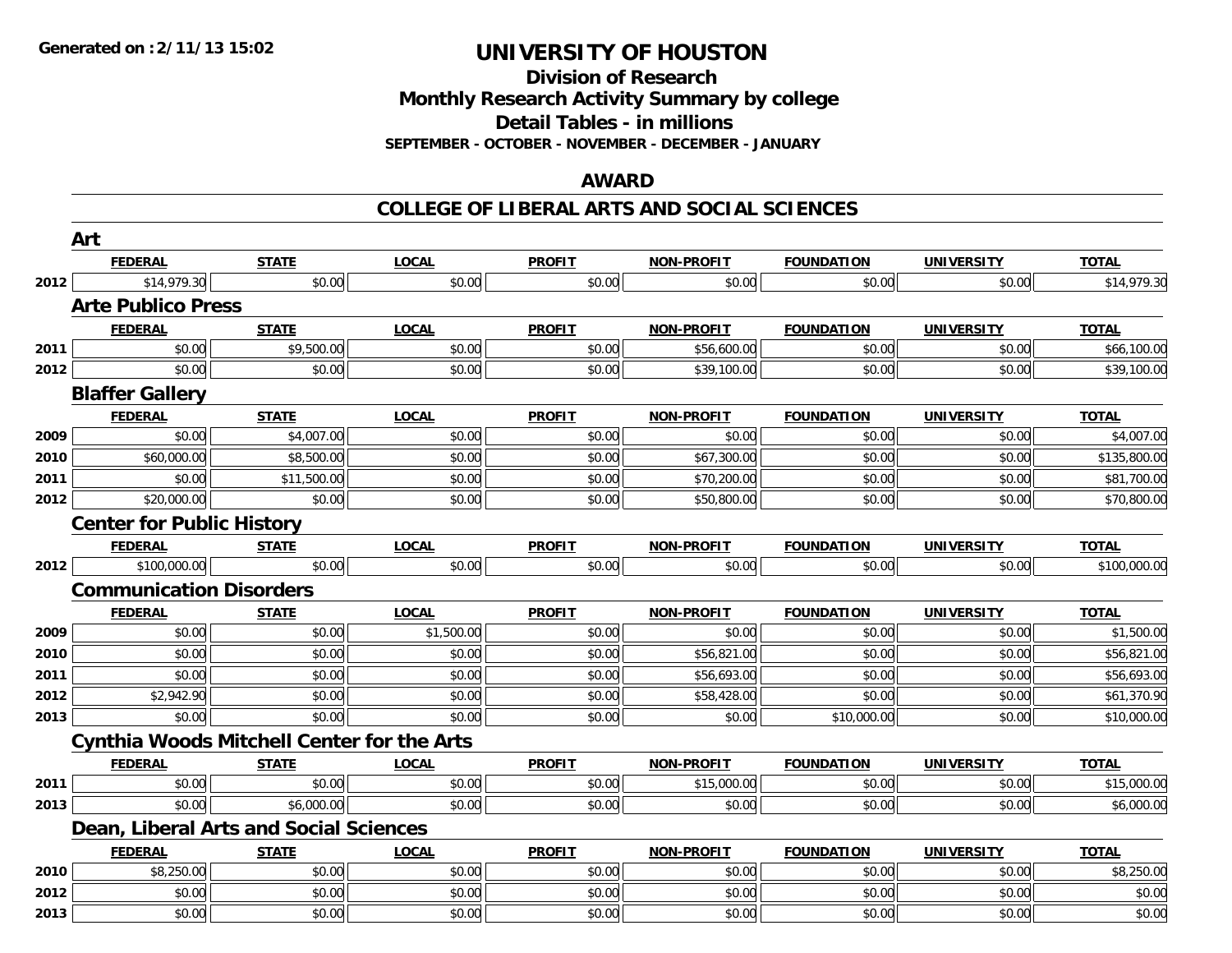# **Division of ResearchMonthly Research Activity Summary by college Detail Tables - in millions SEPTEMBER - OCTOBER - NOVEMBER - DECEMBER - JANUARY**

### **AWARD**

#### **COLLEGE OF LIBERAL ARTS AND SOCIAL SCIENCES**

|      | <b>Economics</b>        |                                       |              |               |                   |                   |                   |                |
|------|-------------------------|---------------------------------------|--------------|---------------|-------------------|-------------------|-------------------|----------------|
|      | <b>FEDERAL</b>          | <b>STATE</b>                          | <b>LOCAL</b> | <b>PROFIT</b> | <b>NON-PROFIT</b> | <b>FOUNDATION</b> | <b>UNIVERSITY</b> | <b>TOTAL</b>   |
| 2009 | \$24,750.00             | \$0.00                                | \$0.00       | \$0.00        | \$0.00            | \$0.00            | \$0.00            | \$24,750.00    |
| 2011 | \$0.00                  | \$0.00                                | \$0.00       | \$0.00        | \$55,000.00       | \$0.00            | \$0.00            | \$55,000.00    |
| 2012 | \$124,999.88            | \$0.00                                | \$0.00       | \$0.00        | \$0.00            | \$38,500.00       | \$0.00            | \$163,499.88   |
| 2013 | \$124,999.88            | \$0.00                                | \$0.00       | \$0.00        | \$0.00            | \$25,000.00       | \$0.00            | \$149,999.88   |
|      | English                 |                                       |              |               |                   |                   |                   |                |
|      | <b>FEDERAL</b>          | <b>STATE</b>                          | <b>LOCAL</b> | <b>PROFIT</b> | <b>NON-PROFIT</b> | <b>FOUNDATION</b> | <b>UNIVERSITY</b> | <b>TOTAL</b>   |
| 2009 | \$7,500.00              | \$0.00                                | \$0.00       | \$0.00        | \$0.00            | \$0.00            | \$0.00            | \$7,500.00     |
| 2010 | \$1,000.00              | \$0.00                                | \$0.00       | \$14,264.60   | \$0.00            | \$0.00            | \$0.00            | \$15,264.60    |
| 2011 | \$1,000.00              | \$0.00                                | \$0.00       | \$0.00        | \$0.00            | \$0.00            | \$0.00            | \$1,000.00     |
|      |                         | <b>Health and Human Performance</b>   |              |               |                   |                   |                   |                |
|      | <b>FEDERAL</b>          | <b>STATE</b>                          | <b>LOCAL</b> | <b>PROFIT</b> | <b>NON-PROFIT</b> | <b>FOUNDATION</b> | <b>UNIVERSITY</b> | <b>TOTAL</b>   |
| 2009 | \$930,300.37            | \$0.00                                | \$0.00       | \$0.00        | \$0.00            | \$0.00            | \$0.00            | \$930,300.37   |
| 2010 | \$1,575,767.76          | \$0.00                                | \$0.00       | \$0.00        | \$0.00            | \$0.00            | \$0.00            | \$1,575,767.76 |
| 2011 | \$855,302.38            | \$0.00                                | \$0.00       | \$69,495.00   | \$0.00            | \$6,877.80        | \$0.00            | \$931,675.18   |
| 2012 | \$1,434,942.38          | \$0.00                                | \$0.00       | \$506,934.00  | \$0.00            | \$0.00            | \$0.00            | \$1,941,876.38 |
| 2013 | \$1,788,305.89          | \$0.00                                | \$0.00       | \$6,759.60    | \$0.00            | \$8,000.00        | \$0.00            | \$1,803,065.49 |
|      | <b>Hispanic Studies</b> |                                       |              |               |                   |                   |                   |                |
|      | <b>FEDERAL</b>          | <b>STATE</b>                          | <b>LOCAL</b> | <b>PROFIT</b> | <b>NON-PROFIT</b> | <b>FOUNDATION</b> | <b>UNIVERSITY</b> | <b>TOTAL</b>   |
| 2011 | \$0.00                  | \$0.00                                | \$0.00       | \$0.00        | \$0.00            | \$72,400.00       | \$0.00            | \$72,400.00    |
| 2012 | \$0.00                  | \$0.00                                | \$0.00       | \$0.00        | \$0.00            | \$55,200.00       | \$0.00            | \$55,200.00    |
|      | <b>History</b>          |                                       |              |               |                   |                   |                   |                |
|      | <b>FEDERAL</b>          | <b>STATE</b>                          | <b>LOCAL</b> | <b>PROFIT</b> | NON-PROFIT        | <b>FOUNDATION</b> | <b>UNIVERSITY</b> | <b>TOTAL</b>   |
| 2010 | \$16,750.00             | \$0.00                                | \$0.00       | \$47,990.42   | \$0.00            | \$0.00            | \$0.00            | \$64,740.42    |
| 2011 | \$14,000.00             | \$0.00                                | \$0.00       | \$19,256.96   | \$0.00            | \$0.00            | \$0.00            | \$33,256.96    |
| 2012 | \$0.00                  | \$0.00                                | \$0.00       | \$16,965.60   | \$0.00            | \$0.00            | \$0.00            | \$16,965.60    |
| 2013 | \$0.00                  | \$0.00                                | \$0.00       | \$73,662.21   | \$0.00            | \$0.00            | \$0.00            | \$73,662.21    |
|      |                         | <b>Hobby Center for Public Policy</b> |              |               |                   |                   |                   |                |
|      | <b>FEDERAL</b>          | <b>STATE</b>                          | <b>LOCAL</b> | <b>PROFIT</b> | <b>NON-PROFIT</b> | <b>FOUNDATION</b> | <b>UNIVERSITY</b> | <b>TOTAL</b>   |
| 2009 | \$24,750.00             | \$0.00                                | \$0.00       | \$0.00        | \$0.00            | \$0.00            | \$0.00            | \$24,750.00    |
| 2010 | \$249,989.00            | \$0.00                                | \$0.00       | \$0.00        | \$0.00            | \$0.00            | \$0.00            | \$249,989.00   |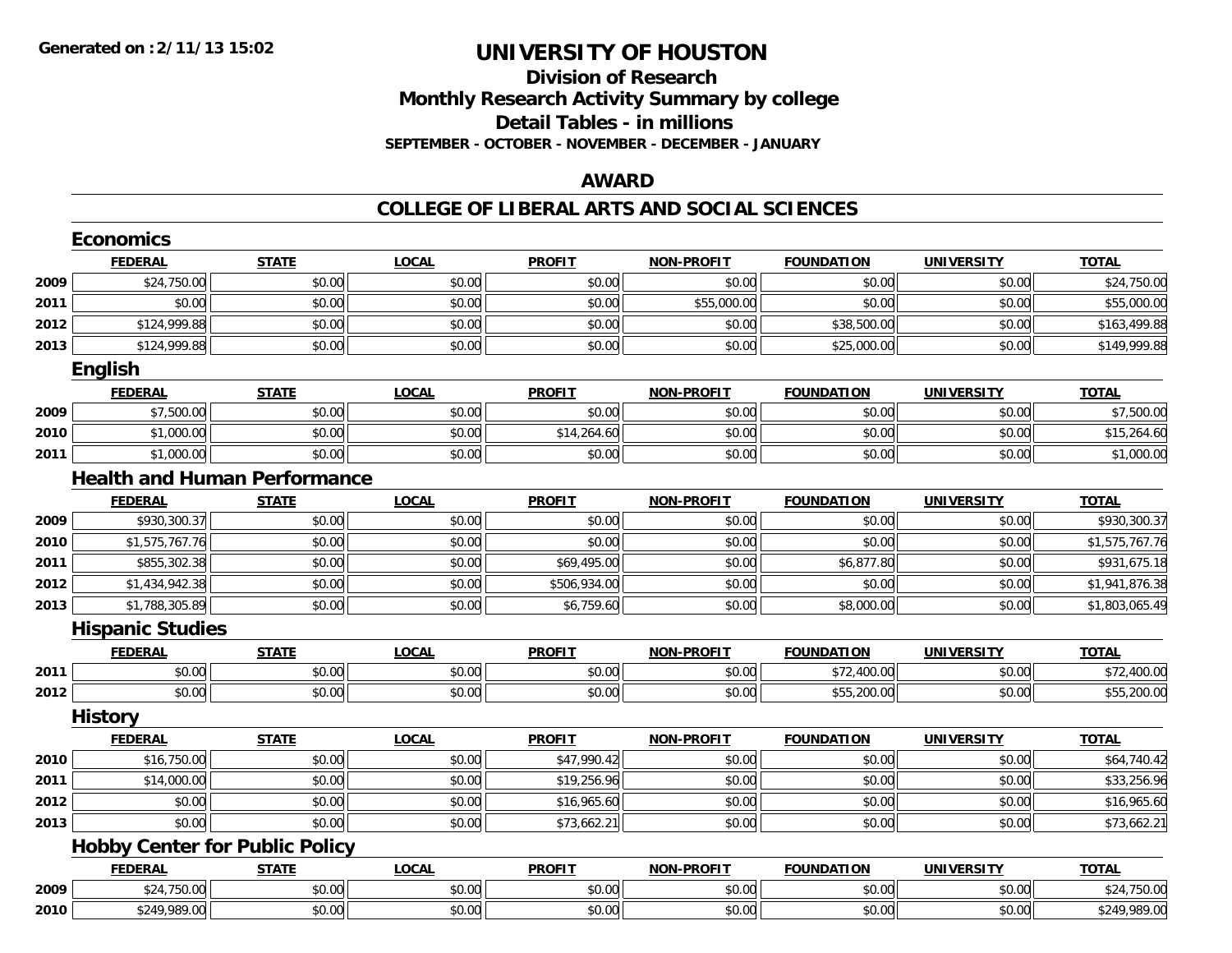**Division of Research**

**Monthly Research Activity Summary by college**

**Detail Tables - in millions**

**SEPTEMBER - OCTOBER - NOVEMBER - DECEMBER - JANUARY**

### **AWARD**

### **COLLEGE OF LIBERAL ARTS AND SOCIAL SCIENCES**

|      | <b>FEDERAL</b>                 | <b>STATE</b> | <b>LOCAL</b> | <b>PROFIT</b> | <b>NON-PROFIT</b> | <b>FOUNDATION</b> | <b>UNIVERSITY</b> | <b>TOTAL</b>   |
|------|--------------------------------|--------------|--------------|---------------|-------------------|-------------------|-------------------|----------------|
| 2011 | \$0.00                         | \$0.00       | \$0.00       | \$0.00        | \$0.00            | \$0.00            | \$0.00            | \$0.00         |
|      | <b>Philosophy</b>              |              |              |               |                   |                   |                   |                |
|      | <b>FEDERAL</b>                 | <b>STATE</b> | <b>LOCAL</b> | <b>PROFIT</b> | <b>NON-PROFIT</b> | <b>FOUNDATION</b> | <b>UNIVERSITY</b> | <b>TOTAL</b>   |
| 2009 | \$0.00                         | \$0.00       | \$0.00       | \$0.00        | \$0.00            | \$0.00            | \$0.00            | \$0.00         |
| 2012 | \$29,932.50                    | \$0.00       | \$0.00       | \$0.00        | \$0.00            | \$0.00            | \$0.00            | \$29,932.50    |
|      | <b>Political Science</b>       |              |              |               |                   |                   |                   |                |
|      | <b>FEDERAL</b>                 | <b>STATE</b> | <b>LOCAL</b> | <b>PROFIT</b> | <b>NON-PROFIT</b> | <b>FOUNDATION</b> | <b>UNIVERSITY</b> | <b>TOTAL</b>   |
| 2009 | \$34,995.00                    | \$0.00       | \$0.00       | \$0.00        | \$0.00            | \$0.00            | \$19,200.00       | \$54,195.00    |
| 2010 | \$0.00                         | \$0.00       | \$0.00       | \$0.00        | \$0.00            | \$0.00            | \$0.00            | \$0.00         |
| 2011 | \$11,941.00                    | \$0.00       | \$0.00       | \$0.00        | \$0.00            | \$0.00            | \$0.00            | \$11,941.00    |
| 2012 | \$0.00                         | \$0.00       | \$0.00       | \$0.00        | \$0.00            | \$0.00            | \$0.00            | \$0.00         |
| 2013 | \$0.00                         | \$0.00       | \$0.00       | \$0.00        | \$0.00            | \$0.00            | \$0.00            | \$0.00         |
|      | <b>Psychology</b>              |              |              |               |                   |                   |                   |                |
|      | <b>FEDERAL</b>                 | <b>STATE</b> | <b>LOCAL</b> | <b>PROFIT</b> | <b>NON-PROFIT</b> | <b>FOUNDATION</b> | <b>UNIVERSITY</b> | <b>TOTAL</b>   |
| 2009 | \$1,082,625.06                 | \$58,847.31  | \$0.00       | \$28,000.00   | \$134,730.00      | \$0.00            | \$44,523.00       | \$1,348,725.37 |
| 2010 | \$1,479,177.28                 | \$607,301.00 | \$0.00       | \$58,067.00   | \$48,852.00       | \$0.00            | \$36,067.00       | \$2,229,464.28 |
| 2011 | \$1,636,637.31                 | \$553,857.00 | \$0.00       | \$153,430.00  | \$105,759.00      | \$114,753.05      | \$18,852.00       | \$2,583,288.36 |
| 2012 | \$1,953,765.15                 | \$61,089.16  | \$0.00       | \$38,168.00   | \$303,141.00      | \$4,100.00        | \$36,531.00       | \$2,396,794.31 |
| 2013 | \$889,842.00                   | \$17,656.00  | \$0.00       | \$25,723.00   | \$79,810.00       | \$55,818.00       | \$0.00            | \$1,068,849.00 |
|      | <b>School of Communication</b> |              |              |               |                   |                   |                   |                |
|      | <b>FEDERAL</b>                 | <b>STATE</b> | <b>LOCAL</b> | <b>PROFIT</b> | <b>NON-PROFIT</b> | <b>FOUNDATION</b> | <b>UNIVERSITY</b> | <b>TOTAL</b>   |
| 2009 | \$0.00                         | \$0.00       | \$0.00       | \$0.00        | \$0.00            | \$0.00            | \$0.00            | \$0.00         |
| 2011 | \$0.00                         | \$0.00       | \$0.00       | \$0.00        | \$0.00            | \$0.00            | \$0.00            | \$0.00         |
| 2012 | \$0.00                         | \$0.00       | \$0.00       | \$0.00        | \$0.00            | \$0.00            | \$0.00            | \$0.00         |
| 2013 | \$0.00                         | \$0.00       | \$0.00       | \$0.00        | \$8,000.00        | \$0.00            | \$0.00            | \$8,000.00     |
|      | <b>School of Music</b>         |              |              |               |                   |                   |                   |                |
|      |                                |              |              |               |                   |                   |                   |                |
|      | <b>FEDERAL</b>                 | <b>STATE</b> | <b>LOCAL</b> | <b>PROFIT</b> | <b>NON-PROFIT</b> | <b>FOUNDATION</b> | <b>UNIVERSITY</b> | <b>TOTAL</b>   |
| 2010 | \$14,500.00                    | \$0.00       | \$0.00       | \$0.00        | \$0.00            | \$0.00            | \$0.00            | \$14,500.00    |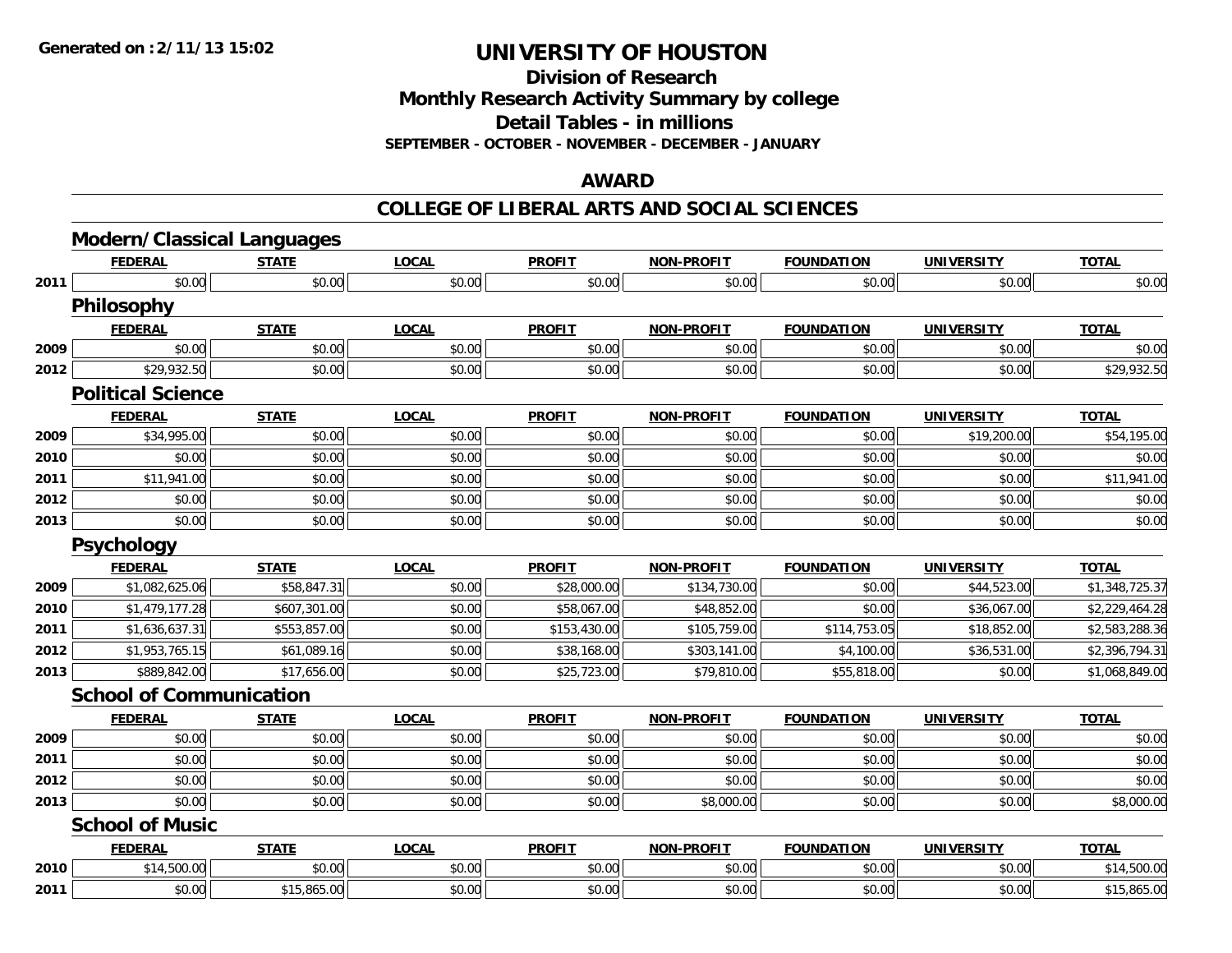## **Division of Research Monthly Research Activity Summary by college Detail Tables - in millions SEPTEMBER - OCTOBER - NOVEMBER - DECEMBER - JANUARY**

### **AWARD**

### **COLLEGE OF LIBERAL ARTS AND SOCIAL SCIENCES**

|       | <b>Sociology</b> |                |              |                |                   |                   |                   |                 |
|-------|------------------|----------------|--------------|----------------|-------------------|-------------------|-------------------|-----------------|
|       | <b>FEDERAL</b>   | <b>STATE</b>   | <b>LOCAL</b> | <b>PROFIT</b>  | <b>NON-PROFIT</b> | <b>FOUNDATION</b> | <b>UNIVERSITY</b> | <b>TOTAL</b>    |
| 2009  | \$132,051.20     | \$0.00         | \$60,000.00  | \$0.00         | \$0.00            | \$0.00            | \$0.00            | \$192,051.20    |
| 2011  | \$0.00           | \$0.00         | \$0.00       | \$0.00         | \$3,500.00        | \$0.00            | \$0.00            | \$3,500.00      |
| 2012  | \$54,502.40      | \$0.00         | \$0.00       | \$0.00         | \$0.00            | \$0.00            | \$0.00            | \$54,502.40     |
| 2013  | \$14,728.00      | \$0.00         | \$0.00       | \$0.00         | \$0.00            | \$0.00            | \$0.00            | \$14,728.00     |
|       | <b>Theatre</b>   |                |              |                |                   |                   |                   |                 |
|       | <b>FEDERAL</b>   | <b>STATE</b>   | <b>LOCAL</b> | <b>PROFIT</b>  | <b>NON-PROFIT</b> | <b>FOUNDATION</b> | <b>UNIVERSITY</b> | <b>TOTAL</b>    |
| 2011  | \$0.00           | \$0.00         | \$0.00       | \$47,990.37    | \$0.00            | \$0.00            | \$0.00            | \$47,990.37     |
| Total | \$14,715,226.63  | \$1,354,122.47 | \$61,500.00  | \$1,106,706.76 | \$1,209,734.00    | \$390,648.85      | \$155,173.00      | \$18,993,111.71 |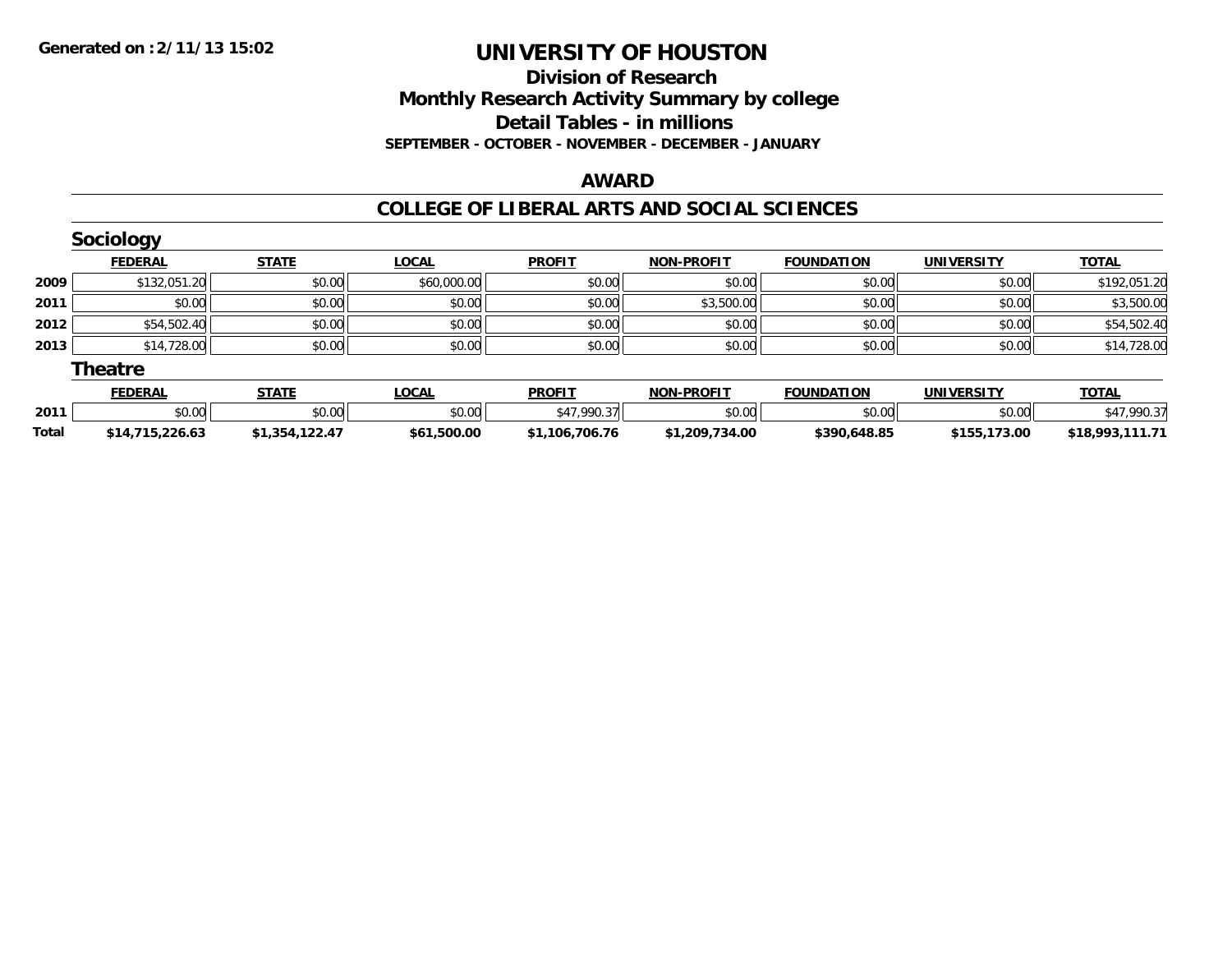**Division of Research**

**Monthly Research Activity Summary by college**

**Detail Tables - in millions**

**SEPTEMBER - OCTOBER - NOVEMBER - DECEMBER - JANUARY**

## **AWARD**

### **COLLEGE OF NATURAL SCIENCES AND MATHEMATICS**

|      | <b>Allied Geophysical Laboratories</b>                 |                |              |               |                   |                   |                   |                |
|------|--------------------------------------------------------|----------------|--------------|---------------|-------------------|-------------------|-------------------|----------------|
|      | <b>FEDERAL</b>                                         | <b>STATE</b>   | <b>LOCAL</b> | <b>PROFIT</b> | <b>NON-PROFIT</b> | <b>FOUNDATION</b> | <b>UNIVERSITY</b> | <b>TOTAL</b>   |
| 2011 | \$0.00                                                 | \$0.00         | \$0.00       | \$70,000.00   | \$0.00            | \$0.00            | \$0.00            | \$70,000.00    |
|      | <b>Biology/Biochemistry</b>                            |                |              |               |                   |                   |                   |                |
|      | <b>FEDERAL</b>                                         | <b>STATE</b>   | <b>LOCAL</b> | <b>PROFIT</b> | <b>NON-PROFIT</b> | <b>FOUNDATION</b> | <b>UNIVERSITY</b> | <b>TOTAL</b>   |
| 2009 | \$1,476,252.00                                         | \$0.00         | \$0.00       | \$0.00        | \$0.00            | \$166,871.42      | \$0.00            | \$1,643,123.42 |
| 2010 | \$1,823,399.00                                         | \$0.00         | \$0.00       | \$0.00        | \$2,000.00        | \$96,310.98       | \$0.00            | \$1,921,709.98 |
| 2011 | \$1,788,289.36                                         | \$199,977.00   | \$0.00       | \$0.00        | \$278,886.72      | \$84,378.25       | \$0.00            | \$2,351,531.33 |
| 2012 | \$822,302.76                                           | \$0.00         | \$0.00       | \$0.00        | \$70,000.00       | \$0.00            | \$0.00            | \$892,302.76   |
| 2013 | \$897,054.76                                           | \$0.00         | \$0.00       | \$478,412.00  | \$589,310.00      | \$0.00            | \$0.00            | \$1,964,776.76 |
|      | <b>Center for Applied Geoscience Excellence</b>        |                |              |               |                   |                   |                   |                |
|      | <b>FEDERAL</b>                                         | <b>STATE</b>   | <b>LOCAL</b> | <b>PROFIT</b> | <b>NON-PROFIT</b> | <b>FOUNDATION</b> | <b>UNIVERSITY</b> | <b>TOTAL</b>   |
| 2009 | \$0.00                                                 | \$0.00         | \$0.00       | \$0.00        | \$0.00            | \$0.00            | \$0.00            | \$0.00         |
|      | <b>Center for Nuclear Receptors and Cell Signaling</b> |                |              |               |                   |                   |                   |                |
|      | <b>FEDERAL</b>                                         | <b>STATE</b>   | <b>LOCAL</b> | <b>PROFIT</b> | <b>NON-PROFIT</b> | <b>FOUNDATION</b> | <b>UNIVERSITY</b> | <b>TOTAL</b>   |
| 2009 | \$0.00                                                 | \$0.00         | \$0.00       | \$0.00        | \$0.00            | \$0.00            | \$0.00            | \$0.00         |
| 2010 | \$587,863.00                                           | \$0.00         | \$0.00       | \$0.00        | \$0.00            | \$20,000.00       | \$0.00            | \$607,863.00   |
| 2011 | \$493,954.00                                           | \$45,000.00    | \$0.00       | \$0.00        | \$0.00            | \$50,000.00       | \$0.00            | \$588,954.00   |
| 2012 | \$301,722.00                                           | \$1,035,286.00 | \$0.00       | \$0.00        | \$0.00            | \$50,000.00       | \$0.00            | \$1,387,008.00 |
| 2013 | \$202,124.00                                           | \$0.00         | \$0.00       | \$0.00        | \$0.00            | \$0.00            | \$0.00            | \$202,124.00   |
|      | Chemistry                                              |                |              |               |                   |                   |                   |                |
|      | <b>FEDERAL</b>                                         | <b>STATE</b>   | <b>LOCAL</b> | <b>PROFIT</b> | <b>NON-PROFIT</b> | <b>FOUNDATION</b> | <b>UNIVERSITY</b> | <b>TOTAL</b>   |
| 2009 | \$1,478,650.00                                         | \$22,222.00    | \$0.00       | \$30,634.40   | \$121,100.00      | \$0.00            | \$159,770.00      | \$1,812,376.40 |
| 2010 | \$1,884,077.60                                         | \$22,422.00    | \$0.00       | \$0.00        | \$0.00            | \$100,000.00      | \$226,934.00      | \$2,233,433.60 |
| 2011 | \$2,491,636.39                                         | \$0.00         | \$0.00       | \$0.00        | \$0.00            | \$100,000.60      | \$200,000.00      | \$2,791,636.99 |
| 2012 | \$764,370.88                                           | \$0.00         | \$0.00       | \$0.00        | \$30,000.00       | \$0.00            | \$0.00            | \$794,370.88   |
| 2013 | \$726,338.94                                           | \$0.00         | \$0.00       | \$0.00        | \$0.00            | \$0.00            | \$13,000.00       | \$739,338.94   |
|      | <b>Computer Science</b>                                |                |              |               |                   |                   |                   |                |
|      | <b>FEDERAL</b>                                         | <b>STATE</b>   | <b>LOCAL</b> | <b>PROFIT</b> | <b>NON-PROFIT</b> | <b>FOUNDATION</b> | <b>UNIVERSITY</b> | <b>TOTAL</b>   |
| 2009 | \$4,118,357.56                                         | \$0.00         | \$0.00       | \$0.00        | \$127,262.00      | \$0.00            | \$0.00            | \$4,245,619.56 |
| 2010 | \$1,984,886.92                                         | \$37,250.00    | \$0.00       | \$152,865.00  | \$74,719.00       | \$0.00            | \$0.00            | \$2,249,720.92 |
| 2011 | \$1,364,666.50                                         | \$9,392.00     | \$0.00       | \$313,576.00  | \$39,269.12       | \$0.00            | \$0.00            | \$1,726,903.62 |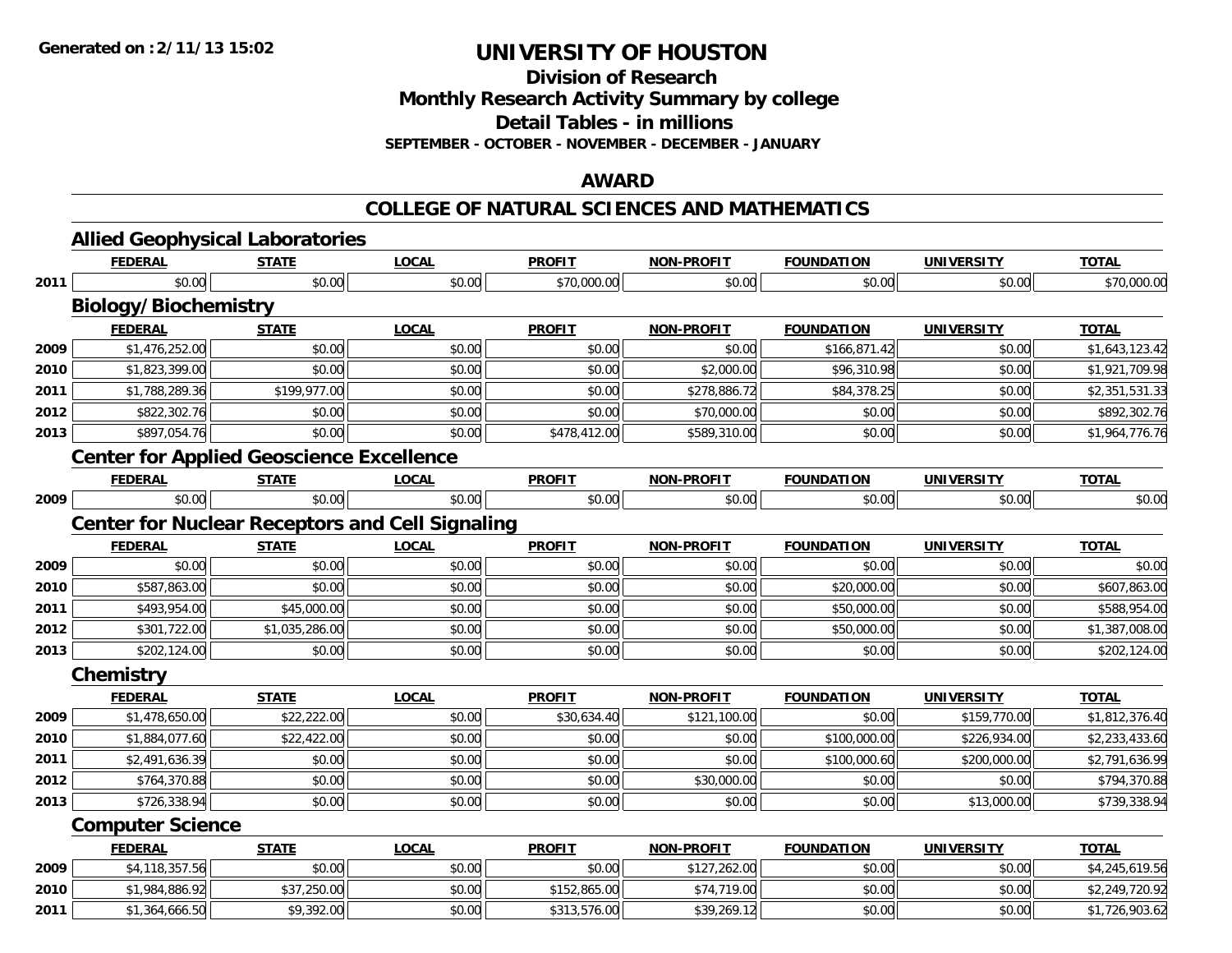**Division of ResearchMonthly Research Activity Summary by college Detail Tables - in millions**

**SEPTEMBER - OCTOBER - NOVEMBER - DECEMBER - JANUARY**

## **AWARD**

### **COLLEGE OF NATURAL SCIENCES AND MATHEMATICS**

|      | <b>Computer Science</b>                              |              |              |                |                   |                   |                   |                |
|------|------------------------------------------------------|--------------|--------------|----------------|-------------------|-------------------|-------------------|----------------|
|      | <b>FEDERAL</b>                                       | <b>STATE</b> | <b>LOCAL</b> | <b>PROFIT</b>  | <b>NON-PROFIT</b> | <b>FOUNDATION</b> | <b>UNIVERSITY</b> | <b>TOTAL</b>   |
| 2012 | \$1,008,658.38                                       | \$0.00       | \$0.00       | \$60,000.00    | \$170,961.00      | \$65,940.00       | \$0.00            | \$1,305,559.38 |
| 2013 | \$2,522,032.00                                       | \$0.00       | \$0.00       | \$139,975.00   | \$10,000.00       | \$0.00            | \$25,000.00       | \$2,697,007.00 |
|      | Dean, Natural Sciences and Mathematics               |              |              |                |                   |                   |                   |                |
|      | <b>FEDERAL</b>                                       | <b>STATE</b> | <b>LOCAL</b> | <b>PROFIT</b>  | <b>NON-PROFIT</b> | <b>FOUNDATION</b> | <b>UNIVERSITY</b> | <b>TOTAL</b>   |
| 2009 | \$0.00                                               | \$0.00       | \$0.00       | \$0.00         | \$0.00            | \$0.00            | \$0.00            | \$0.00         |
| 2010 | \$0.00                                               | \$0.00       | \$0.00       | \$0.00         | \$0.00            | \$0.00            | \$0.00            | \$0.00         |
| 2011 | \$1,400,000.00                                       | \$0.00       | \$0.00       | \$0.00         | \$0.00            | \$0.00            | \$0.00            | \$1,400,000.00 |
| 2012 | \$119,730.00                                         | \$0.00       | \$0.00       | \$0.00         | \$0.00            | \$0.00            | \$0.00            | \$119,730.00   |
| 2013 | \$113,412.00                                         | \$0.00       | \$0.00       | \$0.00         | \$0.00            | \$0.00            | \$0.00            | \$113,412.00   |
|      | <b>Earth &amp; Atmospheric Sciences</b>              |              |              |                |                   |                   |                   |                |
|      | <b>FEDERAL</b>                                       | <b>STATE</b> | <b>LOCAL</b> | <b>PROFIT</b>  | <b>NON-PROFIT</b> | <b>FOUNDATION</b> | <b>UNIVERSITY</b> | <b>TOTAL</b>   |
| 2009 | \$960,900.00                                         | \$0.00       | \$0.00       | \$999,238.00   | \$1,244,876.00    | \$0.00            | \$0.00            | \$3,205,014.00 |
| 2010 | \$546,691.00                                         | \$0.00       | \$0.00       | \$488,314.00   | \$0.00            | \$0.00            | \$0.00            | \$1,035,005.00 |
| 2011 | \$1,132,273.00                                       | \$11,400.00  | \$0.00       | \$545,974.00   | \$0.00            | \$0.00            | \$0.00            | \$1,689,647.00 |
| 2012 | \$515,342.00                                         | \$142,000.00 | \$0.00       | \$2,242,213.68 | \$262,752.00      | \$0.00            | \$0.00            | \$3,162,307.68 |
| 2013 | \$824,910.80                                         | \$0.00       | \$0.00       | \$848,000.00   | \$0.00            | \$0.00            | \$0.00            | \$1,672,910.80 |
|      | <b>Institute for Climate and Atmospheric Science</b> |              |              |                |                   |                   |                   |                |
|      | <b>FEDERAL</b>                                       | <b>STATE</b> | <b>LOCAL</b> | <b>PROFIT</b>  | <b>NON-PROFIT</b> | <b>FOUNDATION</b> | <b>UNIVERSITY</b> | <b>TOTAL</b>   |
| 2010 | \$0.00                                               | \$0.00       | \$0.00       | \$0.00         | \$0.00            | \$0.00            | \$0.00            | \$0.00         |
|      | <b>Mathematics</b>                                   |              |              |                |                   |                   |                   |                |
|      | <b>FEDERAL</b>                                       | <b>STATE</b> | <b>LOCAL</b> | <b>PROFIT</b>  | <b>NON-PROFIT</b> | <b>FOUNDATION</b> | <b>UNIVERSITY</b> | <b>TOTAL</b>   |
| 2009 | \$412,537.50                                         | \$396,181.00 | \$0.00       | \$0.00         | \$169,637.00      | \$57,563.53       | \$0.00            | \$1,035,919.03 |
| 2010 | \$419,829.08                                         | \$0.00       | \$0.00       | \$300,000.00   | \$44,000.00       | \$47,436.75       | \$0.00            | \$811,265.83   |
| 2011 | \$281,993.00                                         | \$100,036.00 | \$0.00       | \$150,000.00   | \$0.00            | \$31,708.69       | \$10,000.00       | \$573,737.69   |
| 2012 | \$728,425.92                                         | \$139,739.00 | \$0.00       | \$210,000.00   | \$75,518.00       | \$0.00            | \$10,000.00       | \$1,163,682.92 |
| 2013 | \$353,938.00                                         | \$0.00       | \$0.00       | \$90,000.00    | \$0.00            | \$21,000.00       | \$0.00            | \$464,938.00   |
|      | <b>Physics</b>                                       |              |              |                |                   |                   |                   |                |
|      | <b>FEDERAL</b>                                       | <b>STATE</b> | <b>LOCAL</b> | <b>PROFIT</b>  | <b>NON-PROFIT</b> | <b>FOUNDATION</b> | <b>UNIVERSITY</b> | <b>TOTAL</b>   |
| 2009 | \$193,119.00                                         | \$0.00       | \$0.00       | \$590,400.00   | \$68,792.00       | \$0.00            | \$0.00            | \$852,311.00   |
| 2010 | \$1,698,829.00                                       | \$0.00       | \$0.00       | \$775,457.88   | \$23,911.00       | \$0.00            | \$0.00            | \$2,498,197.88 |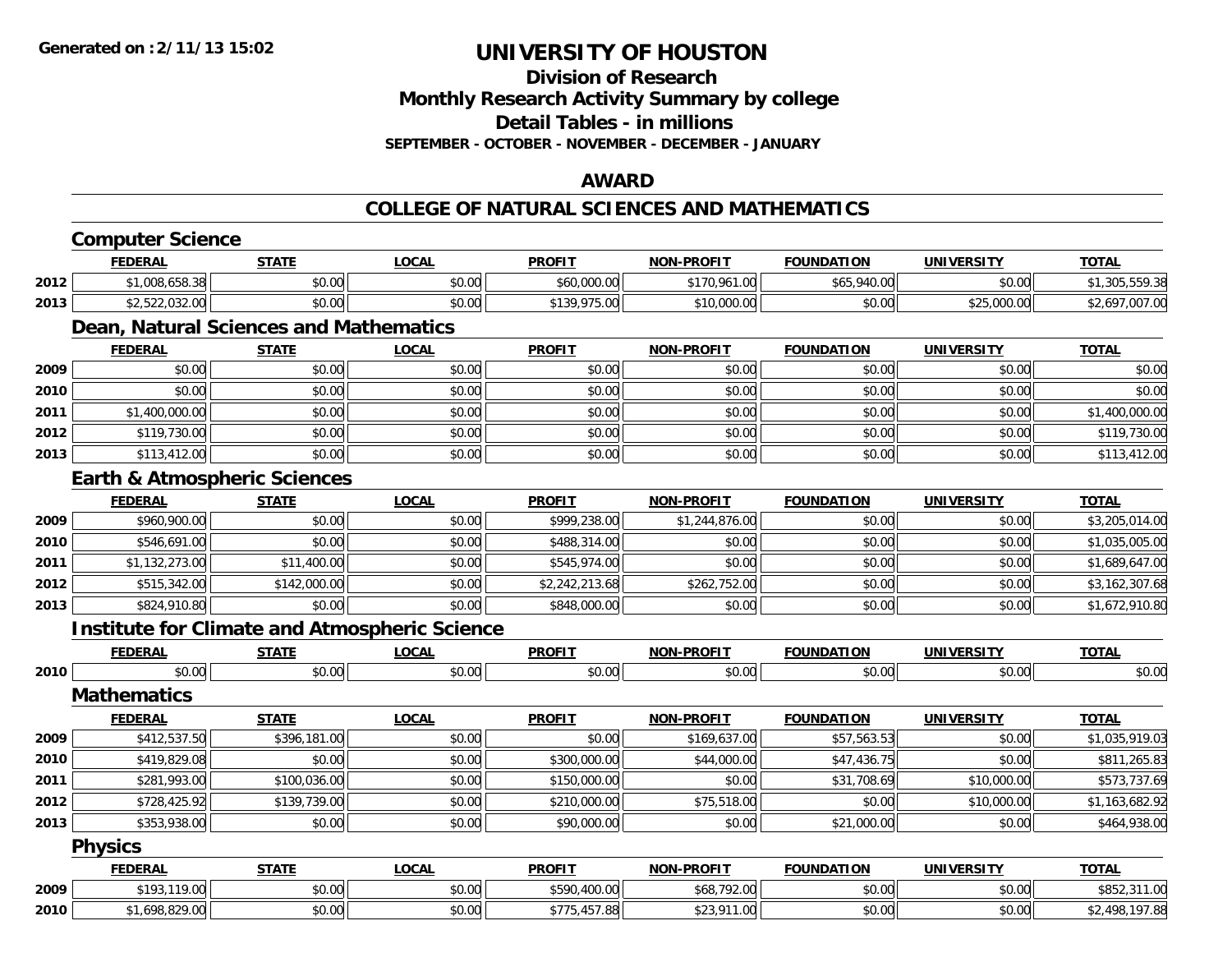## **Division of Research Monthly Research Activity Summary by college Detail Tables - in millions SEPTEMBER - OCTOBER - NOVEMBER - DECEMBER - JANUARY**

### **AWARD**

### **COLLEGE OF NATURAL SCIENCES AND MATHEMATICS**

|       | <b>Physics</b>  |                |              |                 |                   |                   |                   |                 |
|-------|-----------------|----------------|--------------|-----------------|-------------------|-------------------|-------------------|-----------------|
|       | <b>FEDERAL</b>  | <b>STATE</b>   | <u>LOCAL</u> | <b>PROFIT</b>   | <b>NON-PROFIT</b> | <b>FOUNDATION</b> | <b>UNIVERSITY</b> | <b>TOTAL</b>    |
| 2011  | \$2,276,056.75  | \$0.00         | \$0.00       | \$777,300.00    | \$5,333.00        | \$0.00            | \$0.00            | \$3,058,689.75  |
| 2012  | \$1,525,545.94  | \$0.00         | \$0.00       | \$677,300.00    | \$49,225.00       | \$0.00            | \$0.00            | \$2,252,070.94  |
| 2013  | \$1,907,699.98  | \$0.00         | \$0.00       | \$357,900.00    | \$56,040.00       | \$0.00            | \$0.00            | \$2,321,639.98  |
| Total | \$42,147,869.02 | \$2,160,905.00 | \$0.00       | \$10,297,559.96 | \$3,513,591.84    | \$891,210.22      | \$644,704.00      | \$59,655,840.04 |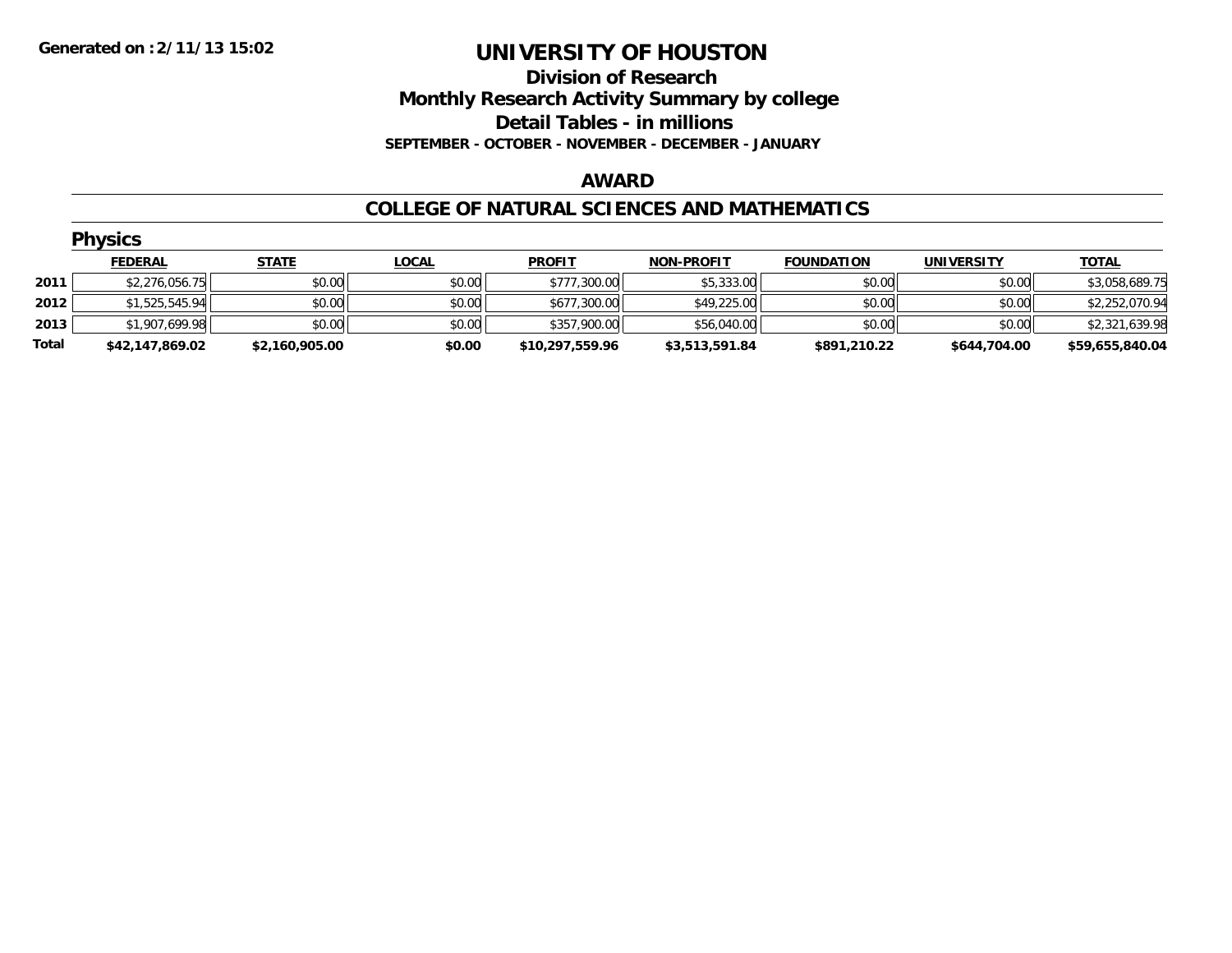## **Division of Research Monthly Research Activity Summary by college Detail Tables - in millions SEPTEMBER - OCTOBER - NOVEMBER - DECEMBER - JANUARY**

## **AWARD**

### **COLLEGE OF OPTOMETRY**

# **Optometry, Community**

|       | --              |              |              |                |                   |                   |                   |                 |
|-------|-----------------|--------------|--------------|----------------|-------------------|-------------------|-------------------|-----------------|
|       | <b>FEDERAL</b>  | <b>STATE</b> | <b>LOCAL</b> | <b>PROFIT</b>  | <b>NON-PROFIT</b> | <b>FOUNDATION</b> | <b>UNIVERSITY</b> | <u>TOTAL</u>    |
| 2009  | \$2,720,794.92  | \$0.00       | \$0.00       | \$110,650.00   | \$0.00            | \$0.00            | \$58,138.65       | \$2,889,583.57  |
| 2010  | \$2,281,104.00  | \$0.00       | \$0.00       | \$278,498.00   | \$2,100.00        | \$0.00            | \$55,050.58       | \$2,616,752.58  |
| 2011  | \$1,977,242.00  | \$0.00       | \$0.00       | \$129,301.70   | \$0.00            | \$0.00            | \$96,070.00       | \$2,202,613.70  |
| 2012  | \$2,038,591.80  | \$0.00       | \$0.00       | \$209,466.04   | \$0.00            | \$40,000.00       | \$102,280.00      | \$2,390,337.84  |
| 2013  | \$1,524,745.80  | \$0.00       | \$0.00       | \$1,033,428.00 | \$0.00            | \$0.00            | \$102,670.00      | \$2,660,843.80  |
| Total | \$10,542,478.52 | \$0.00       | \$0.00       | \$1,761,343.74 | \$2,100.00        | \$40,000.00       | \$414,209.23      | \$12,760,131.49 |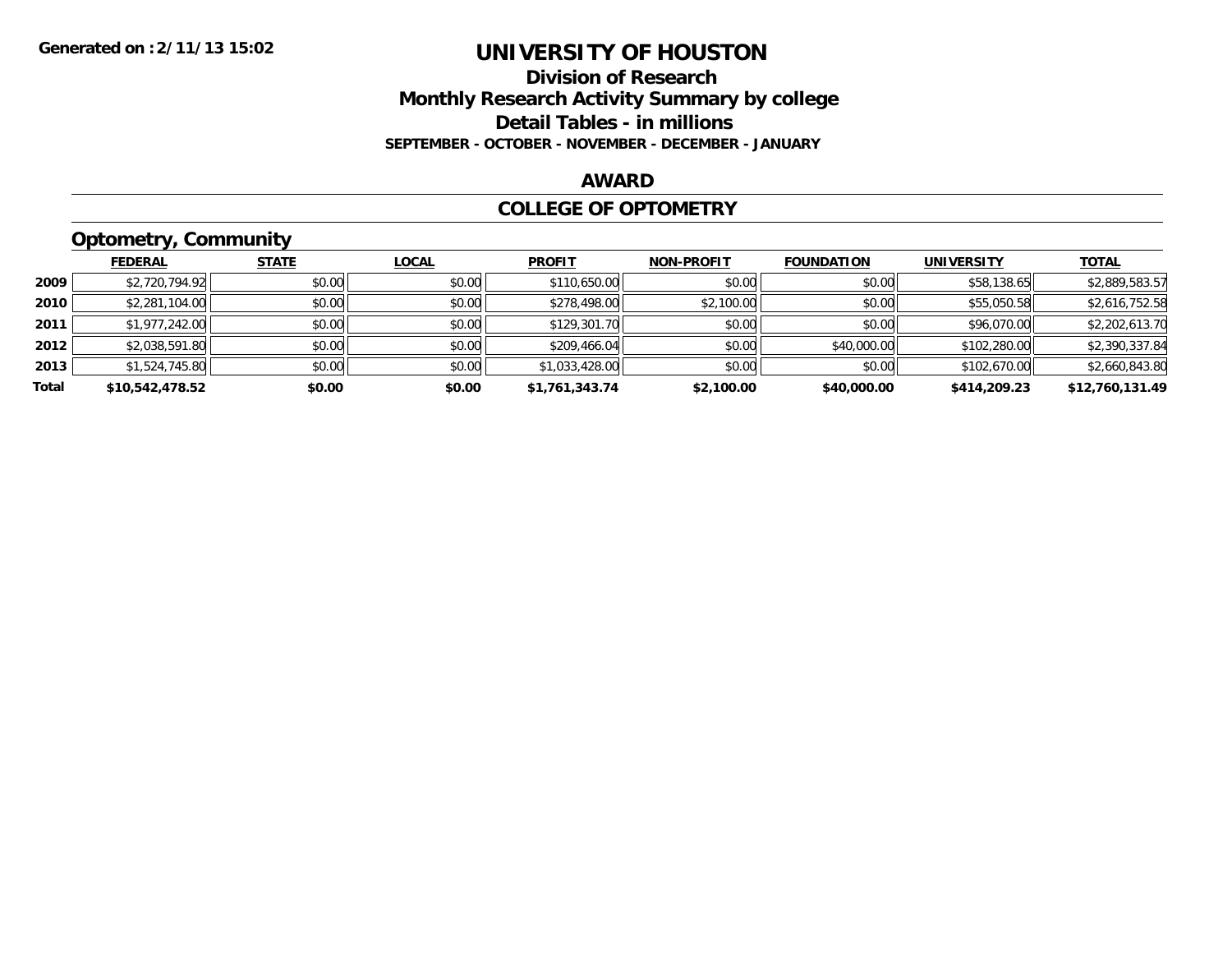## **Division of ResearchMonthly Research Activity Summary by college Detail Tables - in millionsSEPTEMBER - OCTOBER - NOVEMBER - DECEMBER - JANUARY**

### **AWARD**

# **COLLEGE OF PHARMACY**

# **Clinical Sciences and Administration**

|      | <b>FEDERAL</b> | <u>STATE</u> | <b>LOCAL</b> | <b>PROFIT</b> | <b>NON-PROFIT</b> | <b>FOUNDATION</b> | <b>UNIVERSITY</b> | <b>TOTAL</b> |
|------|----------------|--------------|--------------|---------------|-------------------|-------------------|-------------------|--------------|
| 2009 | \$0.00         | \$0.00       | \$0.00       | \$47,653.00   | \$398,160.00      | \$0.00            | \$1,485.00        | \$447,298.00 |
| 2010 | \$42,151.25    | \$0.00       | \$0.00       | \$85,140.00   | \$1.00            | \$0.00            | \$0.00            | \$127,292.25 |
| 2011 | \$73,572.60    | \$14,886.00  | \$0.00       | \$730.05      | \$324,968.00      | \$0.00            | \$0.00            | \$414,156.65 |
| 2012 | \$47,499.30    | \$17,618.62  | \$0.00       | \$167,750.00  | \$6,500.00        | \$0.00            | \$0.00            | \$239,367.92 |
| 2013 | \$225,015.00   | \$0.00       | \$0.00       | \$259,709.50  | \$10,000.00       | \$0.00            | \$0.00            | \$494,724.50 |

## **Dean, Pharmacy**

|      | <b>FEDERAL</b> | <b>STATE</b> | <u>LOCAL</u> | <b>PROFIT</b> | <b>NON-PROFIT</b> | <b>FOUNDATION</b> | <b>UNIVERSITY</b> | <b>TOTAL</b> |
|------|----------------|--------------|--------------|---------------|-------------------|-------------------|-------------------|--------------|
| 2009 | \$0.00         | \$0.00       | \$0.00       | \$0.00        | \$0.00            | \$0.00            | \$0.00            | \$0.00       |
| 2010 | \$0.00         | \$0.00       | \$0.00       | \$0.00        | \$0.00            | \$0.00            | \$0.00            | \$0.00       |
| 2011 | \$0.00         | \$0.00       | \$0.00       | \$0.00        | \$0.00            | \$0.00            | \$0.00            | \$0.00       |
| 2012 | \$0.00         | \$0.00       | \$0.00       | \$0.00        | \$0.00            | \$0.00            | \$0.00            | \$0.00       |

# **Pharmacological and Pharmaceutical Sciences**

|       | <b>FEDERAL</b> | <b>STATE</b> | <b>LOCAL</b> | <b>PROFIT</b> | <b>NON-PROFIT</b> | <b>FOUNDATION</b> | <b>UNIVERSITY</b> | <b>TOTAL</b>   |
|-------|----------------|--------------|--------------|---------------|-------------------|-------------------|-------------------|----------------|
| 2009  | \$710,806.31   | \$0.00       | \$0.00       | \$104,700.00  | \$99,970.00       | \$15,375.00       | \$0.00            | \$930,851.31   |
| 2010  | \$2,297,199.00 | \$0.00       | \$0.00       | \$0.00        | \$0.00            | \$0.00            | \$0.00            | \$2,297,199.00 |
| 2011  | \$957,537.40   | \$0.00       | \$0.00       | \$25,760.00   | \$0.00            | \$0.00            | \$0.00            | \$983,297.40   |
| 2012  | \$823,109.70   | \$0.00       | \$0.00       | \$16,000.00   | \$147,000.00      | \$0.00            | \$0.00            | \$986,109.70   |
| 2013  | \$837,486.00   | \$0.00       | \$0.00       | \$0.00        | \$0.00            | \$0.00            | \$0.00            | \$837,486.00   |
| Total | \$6,014,376.56 | \$32,504.62  | \$0.00       | \$707,442.55  | \$986,599.00      | \$15,375.00       | \$1,485.00        | \$7,757,782.73 |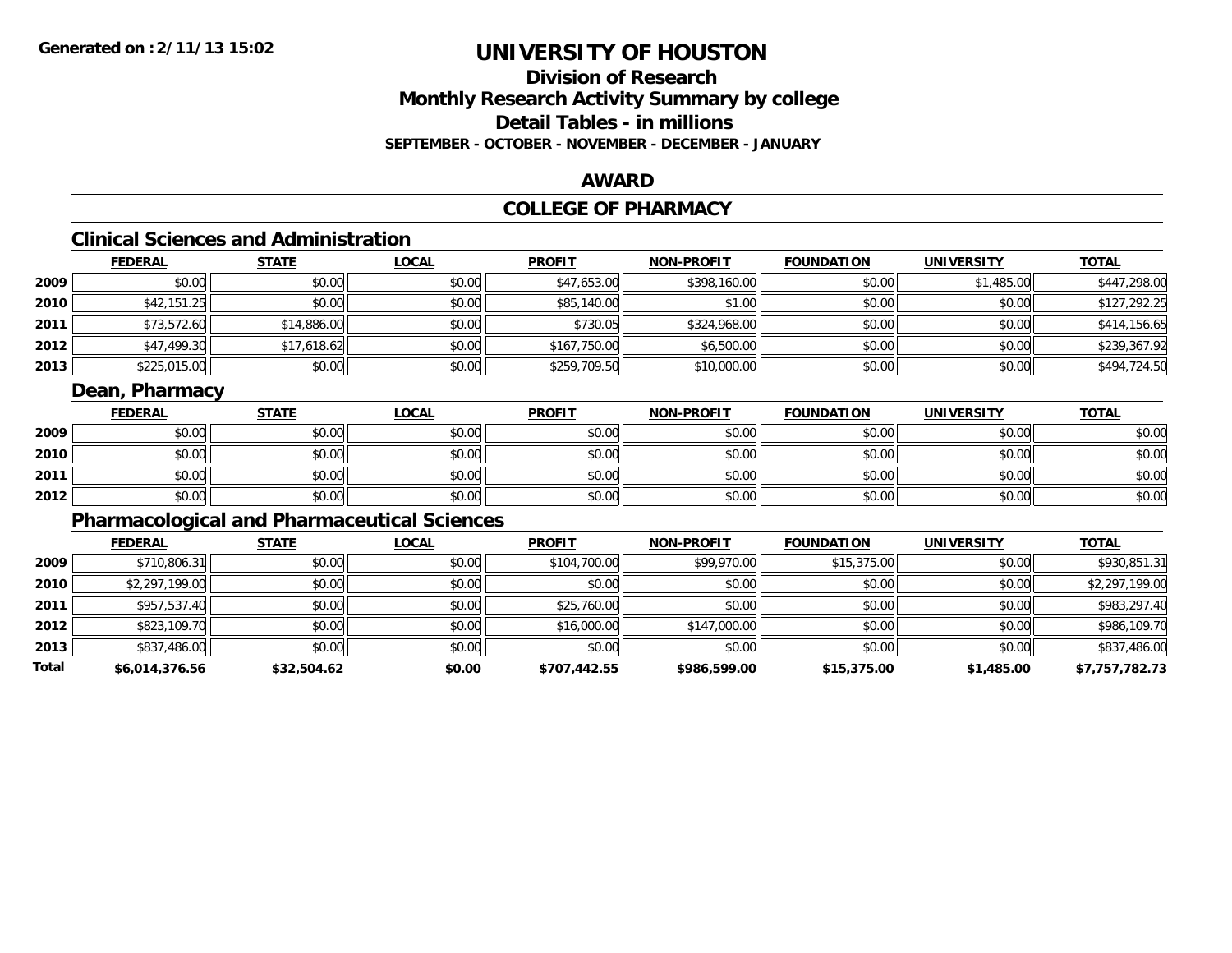**Division of Research**

**Monthly Research Activity Summary by college**

**Detail Tables - in millions**

**SEPTEMBER - OCTOBER - NOVEMBER - DECEMBER - JANUARY**

### **AWARD**

#### **COLLEGE OF TECHNOLOGY**

|      | <b>Center for Technology Literacy</b>         |              |              |               |                   |                   |                   |              |
|------|-----------------------------------------------|--------------|--------------|---------------|-------------------|-------------------|-------------------|--------------|
|      | <b>FEDERAL</b>                                | <b>STATE</b> | <b>LOCAL</b> | <b>PROFIT</b> | <b>NON-PROFIT</b> | <b>FOUNDATION</b> | <b>UNIVERSITY</b> | <b>TOTAL</b> |
| 2010 | \$16,800.00                                   | \$0.00       | \$0.00       | \$0.00        | \$0.00            | \$0.00            | \$0.00            | \$16,800.00  |
|      | Dean, Technology                              |              |              |               |                   |                   |                   |              |
|      | <b>FEDERAL</b>                                | <b>STATE</b> | <b>LOCAL</b> | <b>PROFIT</b> | <b>NON-PROFIT</b> | <b>FOUNDATION</b> | <b>UNIVERSITY</b> | <b>TOTAL</b> |
| 2009 | \$213,266.00                                  | \$0.00       | \$0.00       | \$0.00        | \$0.00            | \$0.00            | \$0.00            | \$213,266.00 |
| 2010 | \$178,336.10                                  | \$0.00       | \$0.00       | \$0.00        | \$0.00            | \$0.00            | \$0.00            | \$178,336.10 |
| 2011 | \$74,446.50                                   | \$0.00       | \$0.00       | \$0.00        | \$0.00            | \$0.00            | \$0.00            | \$74,446.50  |
| 2012 | \$342,089.00                                  | \$0.00       | \$0.00       | \$0.00        | \$0.00            | \$0.00            | \$0.00            | \$342,089.00 |
| 2013 | \$0.00                                        | \$59,654.40  | \$0.00       | \$0.00        | \$0.00            | \$0.00            | \$0.00            | \$59,654.40  |
|      | <b>Engineering Technology</b>                 |              |              |               |                   |                   |                   |              |
|      | <b>FEDERAL</b>                                | <b>STATE</b> | <b>LOCAL</b> | <b>PROFIT</b> | <b>NON-PROFIT</b> | <b>FOUNDATION</b> | <b>UNIVERSITY</b> | <b>TOTAL</b> |
| 2009 | \$49,595.00                                   | \$0.00       | \$0.00       | \$47,000.00   | \$55,603.00       | \$0.00            | \$0.00            | \$152,198.00 |
| 2010 | \$336,560.70                                  | \$0.00       | \$0.00       | \$10,000.00   | \$0.00            | \$0.00            | \$0.00            | \$346,560.70 |
| 2011 | \$78,161.50                                   | \$0.00       | \$0.00       | \$0.00        | \$0.00            | \$18,100.00       | \$0.00            | \$96,261.50  |
| 2012 | \$171,655.00                                  | \$0.00       | \$0.00       | \$0.00        | \$0.00            | \$18,400.00       | \$0.00            | \$190,055.00 |
| 2013 | \$261,215.00                                  | \$14,913.60  | \$0.00       | \$75,000.00   | \$0.00            | \$0.00            | \$0.00            | \$351,128.60 |
|      | <b>Human Development and Consumer Science</b> |              |              |               |                   |                   |                   |              |
|      | <b>FEDERAL</b>                                | <b>STATE</b> | <b>LOCAL</b> | <b>PROFIT</b> | <b>NON-PROFIT</b> | <b>FOUNDATION</b> | <b>UNIVERSITY</b> | <b>TOTAL</b> |
| 2010 | \$0.00                                        | \$0.00       | \$0.00       | \$0.00        | \$0.00            | \$0.00            | \$0.00            | \$0.00       |
| 2013 | \$5,000.00                                    | \$0.00       | \$0.00       | \$0.00        | \$0.00            | \$0.00            | \$0.00            | \$5,000.00   |
|      | <b>Information &amp; Logistics Technology</b> |              |              |               |                   |                   |                   |              |
|      | <b>FEDERAL</b>                                | <b>STATE</b> | <b>LOCAL</b> | <b>PROFIT</b> | <b>NON-PROFIT</b> | <b>FOUNDATION</b> | <b>UNIVERSITY</b> | <b>TOTAL</b> |
| 2009 | \$84,999.00                                   | \$0.00       | \$0.00       | \$0.00        | \$12,500.00       | \$0.00            | \$0.00            | \$97,499.00  |
| 2011 | \$65,000.00                                   | \$0.00       | \$0.00       | \$0.00        | \$4,500.00        | \$0.00            | \$0.00            | \$69,500.00  |
| 2012 | \$5,000.00                                    | \$0.00       | \$0.00       | \$0.00        | \$0.00            | \$0.00            | \$0.00            | \$5,000.00   |
|      | <b>Texas Manufacturing Assistance Center</b>  |              |              |               |                   |                   |                   |              |
|      | <b>FEDERAL</b>                                | <b>STATE</b> | <b>LOCAL</b> | <b>PROFIT</b> | <b>NON-PROFIT</b> | <b>FOUNDATION</b> | <b>UNIVERSITY</b> | <b>TOTAL</b> |
| 2009 | \$0.00                                        | \$0.00       | \$0.00       | \$0.00        | \$0.00            | \$0.00            | \$0.00            | \$0.00       |
| 2010 | \$0.00                                        | \$0.00       | \$0.00       | \$0.00        | \$0.00            | \$0.00            | \$0.00            | \$0.00       |
| 2011 | \$0.00                                        | \$0.00       | \$0.00       | \$0.00        | \$0.00            | \$0.00            | \$0.00            | \$0.00       |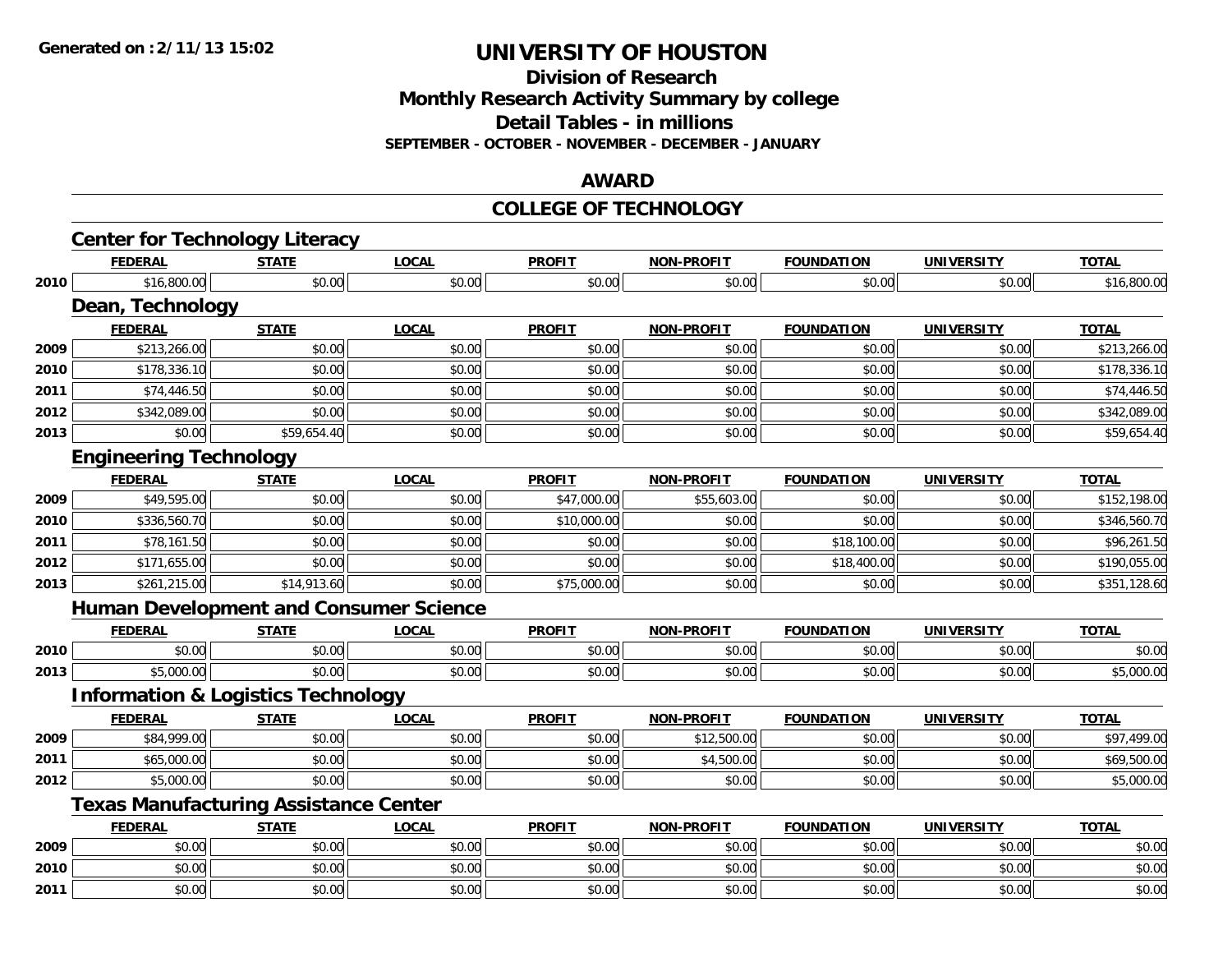**Division of Research Monthly Research Activity Summary by college Detail Tables - in millions SEPTEMBER - OCTOBER - NOVEMBER - DECEMBER - JANUARY**

### **AWARD**

## **COLLEGE OF TECHNOLOGY**

## **Texas Manufacturing Assistance Center**

|              | <b>EDERAL</b> | <b>STATE</b>           | <b>LOCAL</b>  | <b>PROFIT</b>  | -PROFIT<br><b>NON</b> | <b>FOUNDATION</b> | <b>UNIVERSITY</b> | <b>TOTAL</b> |
|--------------|---------------|------------------------|---------------|----------------|-----------------------|-------------------|-------------------|--------------|
| 2012         | \$0.00        | $\sim$ $\sim$<br>JU.UU | 0000<br>งบ.บบ | ልስ ሀህ<br>JU.UU | \$0.00                | nn nn<br>JU.UU    | \$0.00            | \$0.00       |
| <b>Total</b> | 882,123.80    | .568.00                | \$0.00        | ,000.00        | 72.603.00<br>ሖግጣ      | .500.00<br>よろん    | \$0.00            | .794.80      |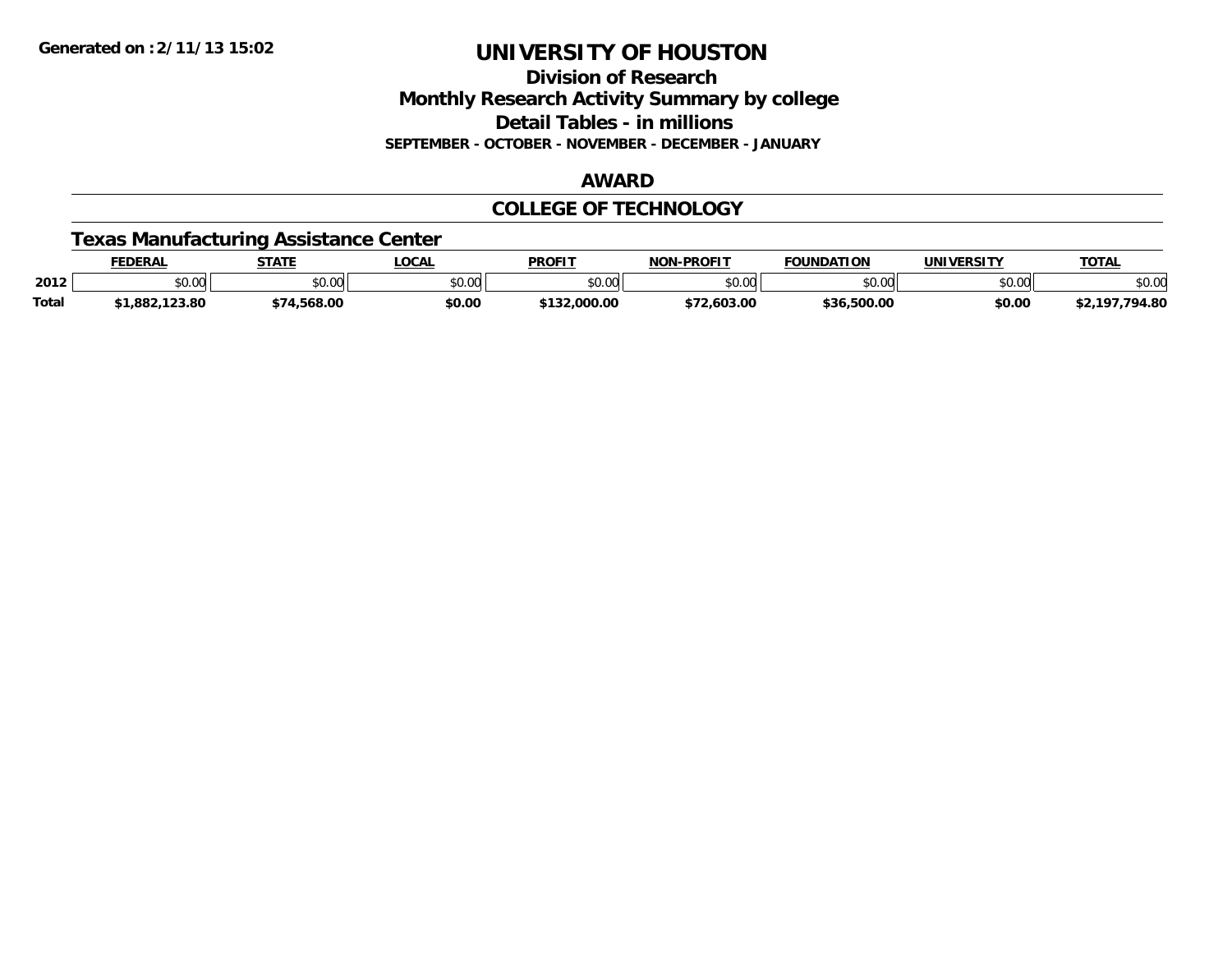# **Division of ResearchMonthly Research Activity Summary by college Detail Tables - in millions SEPTEMBER - OCTOBER - NOVEMBER - DECEMBER - JANUARY**

### **AWARD**

# **CULLEN COLLEGE OF ENGINEERING**

|      | <b>Biomedical Engineering</b>                            |                |              |                |                   |                   |                   |                |
|------|----------------------------------------------------------|----------------|--------------|----------------|-------------------|-------------------|-------------------|----------------|
|      | <b>FEDERAL</b>                                           | <b>STATE</b>   | <b>LOCAL</b> | <b>PROFIT</b>  | <b>NON-PROFIT</b> | <b>FOUNDATION</b> | <b>UNIVERSITY</b> | <b>TOTAL</b>   |
| 2009 | \$349,039.00                                             | \$0.00         | \$0.00       | \$0.00         | \$100,000.00      | \$0.00            | \$0.00            | \$449,039.00   |
| 2010 | \$174,330.00                                             | \$0.00         | \$0.00       | \$0.00         | \$0.00            | \$4,594.00        | \$0.00            | \$178,924.00   |
| 2011 | \$0.00                                                   | \$0.00         | \$0.00       | \$0.00         | \$0.00            | \$0.00            | \$0.00            | \$0.00         |
| 2013 | \$472,871.00                                             | \$0.00         | \$0.00       | \$0.00         | \$0.00            | \$0.00            | \$0.00            | \$472,871.00   |
|      | <b>Center for Innovative Grouting Materials and Tech</b> |                |              |                |                   |                   |                   |                |
|      | <b>FEDERAL</b>                                           | <b>STATE</b>   | <b>LOCAL</b> | <b>PROFIT</b>  | <b>NON-PROFIT</b> | <b>FOUNDATION</b> | <b>UNIVERSITY</b> | <b>TOTAL</b>   |
| 2010 | \$0.00                                                   | \$0.00         | \$0.00       | \$0.00         | \$0.00            | \$0.00            | \$0.00            | \$0.00         |
| 2011 | \$0.00                                                   | \$0.00         | \$0.00       | \$0.00         | \$0.00            | \$0.00            | \$0.00            | \$0.00         |
| 2012 | \$0.00                                                   | \$0.00         | \$0.00       | \$0.00         | \$0.00            | \$0.00            | \$0.00            | \$0.00         |
| 2013 | \$0.00                                                   | \$0.00         | \$0.00       | \$0.00         | \$0.00            | \$0.00            | \$0.00            | \$0.00         |
|      | <b>Chemical Engineering</b>                              |                |              |                |                   |                   |                   |                |
|      | <b>FEDERAL</b>                                           | <b>STATE</b>   | <b>LOCAL</b> | <b>PROFIT</b>  | <b>NON-PROFIT</b> | <b>FOUNDATION</b> | <b>UNIVERSITY</b> | <b>TOTAL</b>   |
| 2009 | \$930,336.50                                             | \$7,072,059.00 | \$0.00       | \$262,140.00   | \$40,000.00       | \$19,499.84       | \$10,200.00       | \$8,334,235.34 |
| 2010 | \$3,393,906.35                                           | \$37,500.00    | \$60,588.00  | \$210,116.79   | \$0.00            | \$0.00            | \$40,818.00       | \$3,742,929.14 |
| 2011 | \$3,138,470.21                                           | \$0.00         | \$0.00       | \$496,656.00   | \$0.00            | \$10,900.00       | \$0.00            | \$3,646,026.21 |
| 2012 | \$1,454,868.30                                           | \$0.00         | \$0.00       | \$787,221.57   | \$0.00            | \$10,900.00       | \$0.00            | \$2,252,989.87 |
| 2013 | \$1,543,921.72                                           | \$26,500.00    | \$0.00       | \$1,231,978.00 | \$200,000.00      | \$0.00            | \$0.00            | \$3,002,399.72 |
|      | <b>Civil Engineering</b>                                 |                |              |                |                   |                   |                   |                |
|      | <b>FEDERAL</b>                                           | <b>STATE</b>   | <b>LOCAL</b> | <b>PROFIT</b>  | <b>NON-PROFIT</b> | <b>FOUNDATION</b> | <b>UNIVERSITY</b> | <b>TOTAL</b>   |
| 2009 | \$1,142,785.60                                           | \$526,388.00   | \$0.00       | \$70,000.00    | \$0.00            | \$100,000.00      | \$0.00            | \$1,839,173.60 |
| 2010 | \$703,854.20                                             | \$584,367.00   | \$0.00       | \$0.00         | \$0.00            | \$0.00            | \$0.00            | \$1,288,221.20 |
| 2011 | \$725,154.00                                             | \$523,795.00   | \$100,000.00 | \$195,311.80   | \$75,623.00       | \$0.00            | \$0.00            | \$1,619,883.80 |
| 2012 | \$2,054,284.31                                           | \$572,633.00   | \$0.00       | \$57,091.00    | \$175,623.00      | \$66,667.00       | \$0.00            | \$2,926,298.31 |
| 2013 | \$2,554,859.63                                           | \$274,310.00   | \$0.00       | \$193,590.00   | \$39,170.70       | \$0.00            | \$0.00            | \$3,061,930.33 |
|      | <b>Composites Engineering and Applications Center</b>    |                |              |                |                   |                   |                   |                |
|      | <b>FEDERAL</b>                                           | <b>STATE</b>   | <b>LOCAL</b> | <b>PROFIT</b>  | <b>NON-PROFIT</b> | <b>FOUNDATION</b> | <b>UNIVERSITY</b> | <b>TOTAL</b>   |
| 2010 | \$0.00                                                   | \$0.00         | \$0.00       | \$0.00         | \$0.00            | \$0.00            | \$0.00            | \$0.00         |
|      | Dean, Engineering                                        |                |              |                |                   |                   |                   |                |
|      | <b>FEDERAL</b>                                           | <b>STATE</b>   | <b>LOCAL</b> | <b>PROFIT</b>  | <b>NON-PROFIT</b> | <b>FOUNDATION</b> | <b>UNIVERSITY</b> | <b>TOTAL</b>   |
| 2013 | \$39,999.10                                              | \$0.00         | \$0.00       | \$0.00         | \$0.00            | \$0.00            | \$0.00            | \$39,999.10    |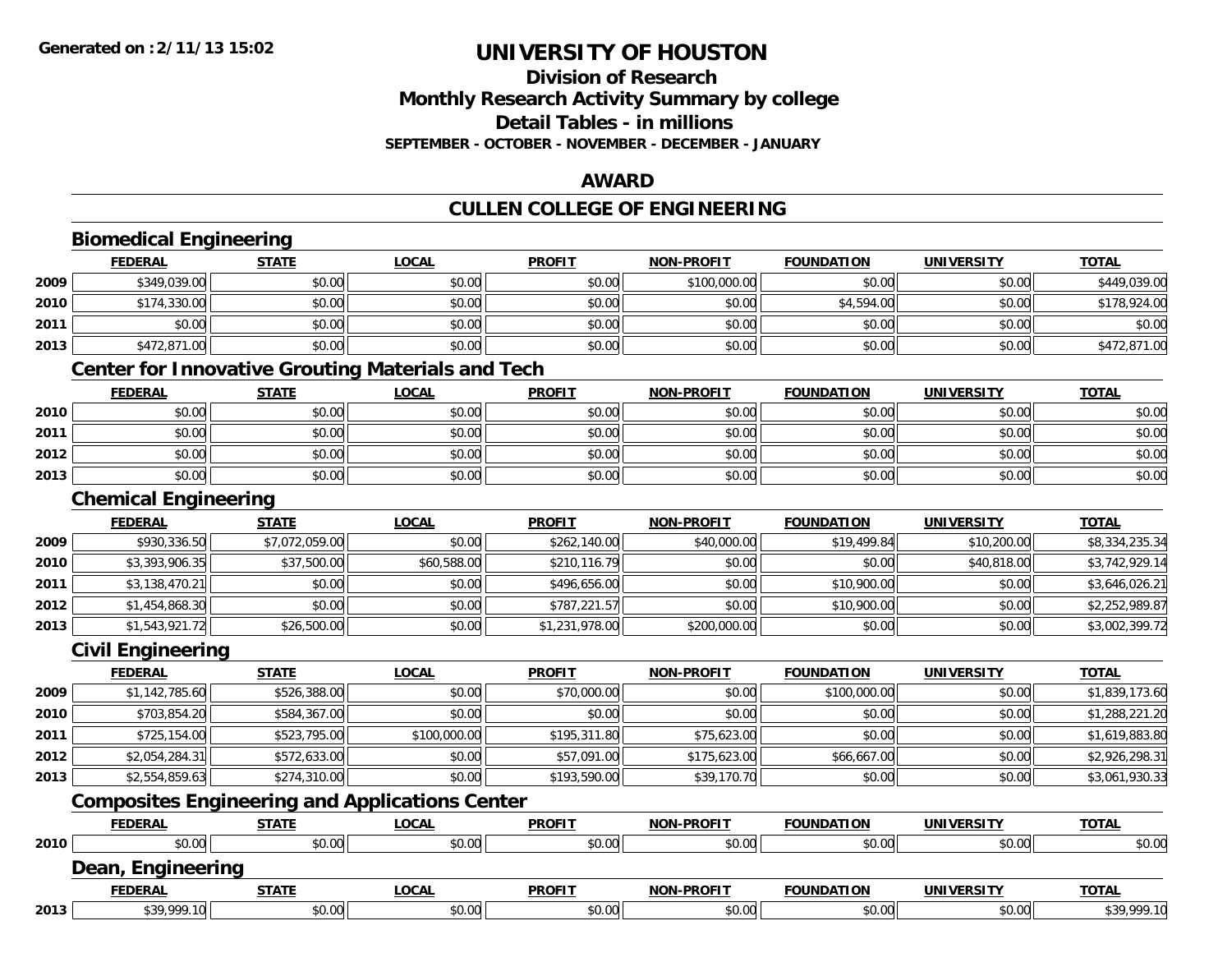## **Division of ResearchMonthly Research Activity Summary by college Detail Tables - in millionsSEPTEMBER - OCTOBER - NOVEMBER - DECEMBER - JANUARY**

### **AWARD**

# **CULLEN COLLEGE OF ENGINEERING**

# **Electrical & Computer Engineering**

|      | <b>FEDERAL</b> | <b>STATE</b> | <u>LOCAL</u> | <b>PROFIT</b> | <b>NON-PROFIT</b> | <b>FOUNDATION</b> | <b>UNIVERSITY</b> | <b>TOTAL</b>   |
|------|----------------|--------------|--------------|---------------|-------------------|-------------------|-------------------|----------------|
| 2009 | \$1,168,417.90 | \$59,985.00  | \$0.00       | \$275,485.00  | \$267,012.28      | \$0.00            | \$19,800.00       | \$1,790,700.18 |
| 2010 | \$1,868,377.58 | \$183,724.00 | \$0.00       | \$205,000.00  | \$31,500.00       | \$0.00            | \$0.00            | \$2,288,601.58 |
| 2011 | \$4,207,863.17 | \$23,391.24  | \$0.00       | \$249,195.00  | \$0.00            | \$0.00            | \$0.00            | \$4,480,449.41 |
| 2012 | \$1,378,319.85 | \$19,441.00  | \$0.00       | \$182,500.00  | \$0.00            | \$0.00            | \$0.00            | \$1,580,260.85 |
| 2013 | \$1,227,646.05 | \$10,000.00  | \$0.00       | \$415,698.00  | \$221,967.30      | \$0.00            | \$0.00            | \$1,875,311.35 |

# **Industrial Engineering**

|      | <b>FEDERAL</b> | <b>STATE</b> | <b>LOCAL</b> | <b>PROFIT</b> | <b>NON-PROFIT</b> | <b>FOUNDATION</b> | <b>UNIVERSITY</b> | <b>TOTAL</b> |
|------|----------------|--------------|--------------|---------------|-------------------|-------------------|-------------------|--------------|
| 2009 | \$260,381.00   | \$0.00       | \$0.00       | \$0.00        | \$0.00            | \$0.00            | \$0.00            | \$260,381.00 |
| 2010 | \$166,198.00   | \$45,741.00  | \$26,566.00  | \$0.00        | \$0.00            | \$0.00            | \$0.00            | \$238,505.00 |
| 2011 | \$0.00         | \$16,828.00  | \$0.00       | \$0.00        | \$0.00            | \$0.00            | \$0.00            | \$16,828.00  |
| 2012 | \$0.00         | \$0.00       | \$0.00       | \$0.00        | \$0.00            | \$0.00            | \$0.00            | \$0.00       |
| 2013 | \$0.00         | \$39,855.00  | \$0.00       | \$0.00        | \$0.00            | \$0.00            | \$0.00            | \$39,855.00  |

# **Mechanical Engineering**

|      | <b>FEDERAL</b> | <b>STATE</b> | <u>LOCAL</u> | <b>PROFIT</b> | <b>NON-PROFIT</b> | <b>FOUNDATION</b> | <b>UNIVERSITY</b> | <b>TOTAL</b>   |
|------|----------------|--------------|--------------|---------------|-------------------|-------------------|-------------------|----------------|
| 2009 | \$2,153,940.21 | \$0.00       | \$0.00       | \$166,458.00  | \$16,200.00       | \$0.00            | \$0.00            | \$2,336,598.21 |
| 2010 | \$867,549.40   | \$0.00       | \$0.00       | \$149,210.00  | \$0.00            | \$0.00            | \$0.00            | \$1,016,759.40 |
| 2011 | \$216,260.00   | \$0.00       | \$0.00       | \$224,005.20  | \$0.00            | \$0.00            | \$0.00            | \$440,265.20   |
| 2012 | \$1,672,449.40 | \$133,096.00 | \$0.00       | \$42,000.00   | \$0.00            | \$0.00            | \$0.00            | \$1,847,545.40 |
| 2013 | \$2,792,641.53 | \$122,500.00 | \$0.00       | \$250,232.00  | \$22,000.00       | \$124,784.00      | \$0.00            | \$3,312,157.53 |

## **SW Public Safety Technology Center**

|       | <b>FEDERAL</b>         | STATE                | _OCAL            | <b>PROFIT</b>  | <b>NON-PROFIT</b> | <b>FOUNDATION</b> | UNIVERSITY  | <b>TOTAL</b>    |
|-------|------------------------|----------------------|------------------|----------------|-------------------|-------------------|-------------|-----------------|
| 2009  | $\sim$<br>÷n.<br>vu.vu | \$0.00               | \$0.00           | \$0.00         | \$0.00            | \$0.00            | \$0.00      | \$0.00          |
| Total | \$36,658,724.00        | .113.24<br>\$10.272. | ,154.00<br>\$187 | \$5,663,888.36 | \$1,189,096.28    | \$337,344.84      | \$70,818.00 | \$54,379,138.72 |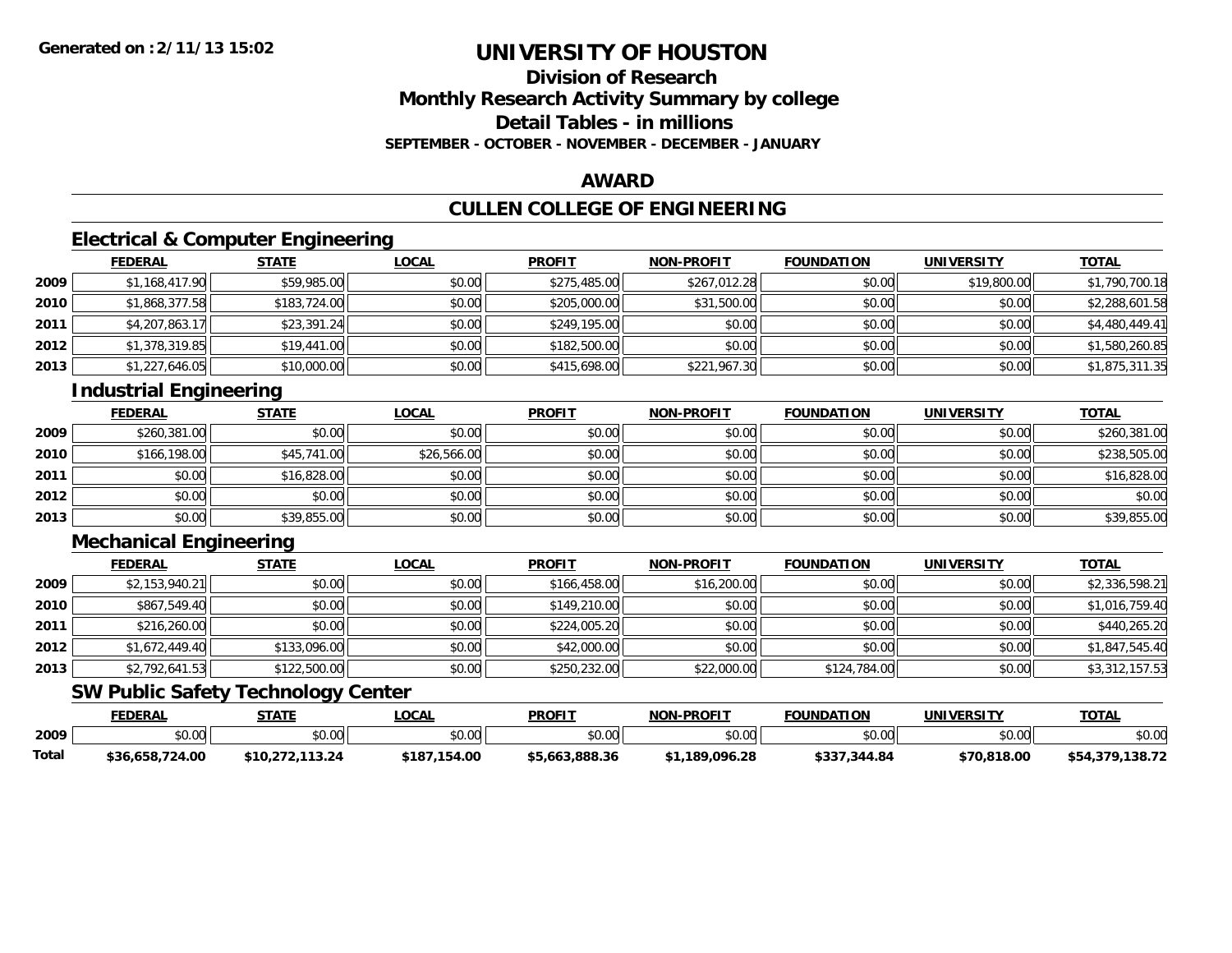# **Division of ResearchMonthly Research Activity Summary by college Detail Tables - in millions SEPTEMBER - OCTOBER - NOVEMBER - DECEMBER - JANUARY**

## **AWARD**

# **DIVISION OF RESEARCH**

|      | <b>FEDERAL</b>                                           | <b>STATE</b>                              | <b>LOCAL</b>                                              | <b>PROFIT</b> | <b>NON-PROFIT</b> | <b>FOUNDATION</b> | <b>UNIVERSITY</b> | <b>TOTAL</b> |  |  |
|------|----------------------------------------------------------|-------------------------------------------|-----------------------------------------------------------|---------------|-------------------|-------------------|-------------------|--------------|--|--|
| 2009 | \$0.00                                                   | \$0.00                                    | \$0.00                                                    | \$0.00        | \$0.00            | \$0.00            | \$0.00            | \$0.00       |  |  |
| 2011 | \$40,000.00                                              | \$2,229.90                                | \$0.00                                                    | \$0.00        | \$0.00            | \$0.00            | \$0.00            | \$42,229.90  |  |  |
| 2012 | \$0.00                                                   | \$0.00                                    | \$0.00                                                    | \$0.00        | \$0.00            | \$0.00            | \$0.00            | \$0.00       |  |  |
| 2013 | \$0.00                                                   | \$0.00                                    | \$0.00                                                    | \$0.00        | \$0.00            | \$0.00            | \$0.00            | \$0.00       |  |  |
|      |                                                          |                                           | <b>Center for Biomedical &amp; Environmental Genomics</b> |               |                   |                   |                   |              |  |  |
|      | <b>FEDERAL</b>                                           | <b>STATE</b>                              | <b>LOCAL</b>                                              | <b>PROFIT</b> | <b>NON-PROFIT</b> | <b>FOUNDATION</b> | <b>UNIVERSITY</b> | <b>TOTAL</b> |  |  |
| 2009 | \$0.00                                                   | \$0.00                                    | \$0.00                                                    | \$0.00        | \$0.00            | \$0.00            | \$0.00            | \$0.00       |  |  |
| 2010 | \$0.00                                                   | \$0.00                                    | \$0.00                                                    | \$0.00        | \$0.00            | \$0.00            | \$0.00            | \$0.00       |  |  |
| 2011 | \$0.00                                                   | \$0.00                                    | \$0.00                                                    | \$0.00        | \$0.00            | \$0.00            | \$0.00            | \$0.00       |  |  |
| 2012 | \$0.00                                                   | \$0.00                                    | \$0.00                                                    | \$0.00        | \$0.00            | \$0.00            | \$0.00            | \$0.00       |  |  |
| 2013 | \$0.00                                                   | \$0.00                                    | \$0.00                                                    | \$0.00        | \$0.00            | \$0.00            | \$0.00            | \$0.00       |  |  |
|      |                                                          | <b>Center for Industrial Partnerships</b> |                                                           |               |                   |                   |                   |              |  |  |
|      | <b>FEDERAL</b>                                           | <b>STATE</b>                              | <b>LOCAL</b>                                              | <b>PROFIT</b> | <b>NON-PROFIT</b> | <b>FOUNDATION</b> | <b>UNIVERSITY</b> | <b>TOTAL</b> |  |  |
| 2012 | \$10,571.52                                              | \$0.00                                    | \$0.00                                                    | \$100,500.00  | \$0.00            | \$0.00            | \$0.00            | \$111,071.52 |  |  |
| 2013 | \$9,370.49                                               | \$0.00                                    | \$0.00                                                    | \$0.00        | \$0.00            | \$0.00            | \$0.00            | \$9,370.49   |  |  |
|      | <b>Center for Neuromotor &amp; Biomechanics Research</b> |                                           |                                                           |               |                   |                   |                   |              |  |  |
|      | <b>FEDERAL</b>                                           | <b>STATE</b>                              | <b>LOCAL</b>                                              | <b>PROFIT</b> | <b>NON-PROFIT</b> | <b>FOUNDATION</b> | <b>UNIVERSITY</b> | <b>TOTAL</b> |  |  |
| 2012 | \$0.00                                                   | \$0.00                                    | \$0.00                                                    | \$0.00        | \$0.00            | \$0.00            | \$0.00            | \$0.00       |  |  |
| 2013 | \$0.00                                                   | \$0.00                                    | \$0.00                                                    | \$0.00        | \$0.00            | \$0.00            | \$0.00            | \$0.00       |  |  |
|      | <b>Division of Research</b>                              |                                           |                                                           |               |                   |                   |                   |              |  |  |
|      | <b>FEDERAL</b>                                           | <b>STATE</b>                              | <b>LOCAL</b>                                              | <b>PROFIT</b> | <b>NON-PROFIT</b> | <b>FOUNDATION</b> | <b>UNIVERSITY</b> | <b>TOTAL</b> |  |  |
| 2009 | \$49,134.96                                              | \$0.00                                    | \$0.00                                                    | \$0.00        | \$0.00            | \$0.00            | \$0.00            | \$49,134.96  |  |  |
|      | <b>Institute for Nanoenergy</b>                          |                                           |                                                           |               |                   |                   |                   |              |  |  |
|      | <b>FEDERAL</b>                                           | <b>STATE</b>                              | <b>LOCAL</b>                                              | <b>PROFIT</b> | <b>NON-PROFIT</b> | <b>FOUNDATION</b> | <b>UNIVERSITY</b> | <b>TOTAL</b> |  |  |
| 2011 | \$0.00                                                   | \$0.00                                    | \$0.00                                                    | \$0.00        | \$0.00            | \$0.00            | \$0.00            | \$0.00       |  |  |
|      |                                                          | <b>Office of Contracts and Grants</b>     |                                                           |               |                   |                   |                   |              |  |  |
|      | <b>FEDERAL</b>                                           | <b>STATE</b>                              | <b>LOCAL</b>                                              | <b>PROFIT</b> | NON-PROFIT        | <b>FOUNDATION</b> | <b>UNIVERSITY</b> | <b>TOTAL</b> |  |  |
| 2009 | \$0.00                                                   | \$0.00                                    | \$0.00                                                    | \$0.00        | \$0.00            | \$0.00            | \$0.00            | \$0.00       |  |  |
| 2010 | \$0.00                                                   | \$0.00                                    | \$0.00                                                    | \$0.00        | \$0.00            | \$767,050.25      | \$0.00            | \$767,050.25 |  |  |
| 2011 | \$0.00                                                   | \$0.00                                    | \$0.00                                                    | \$0.00        | \$0.00            | \$542,609.00      | \$0.00            | \$542,609.00 |  |  |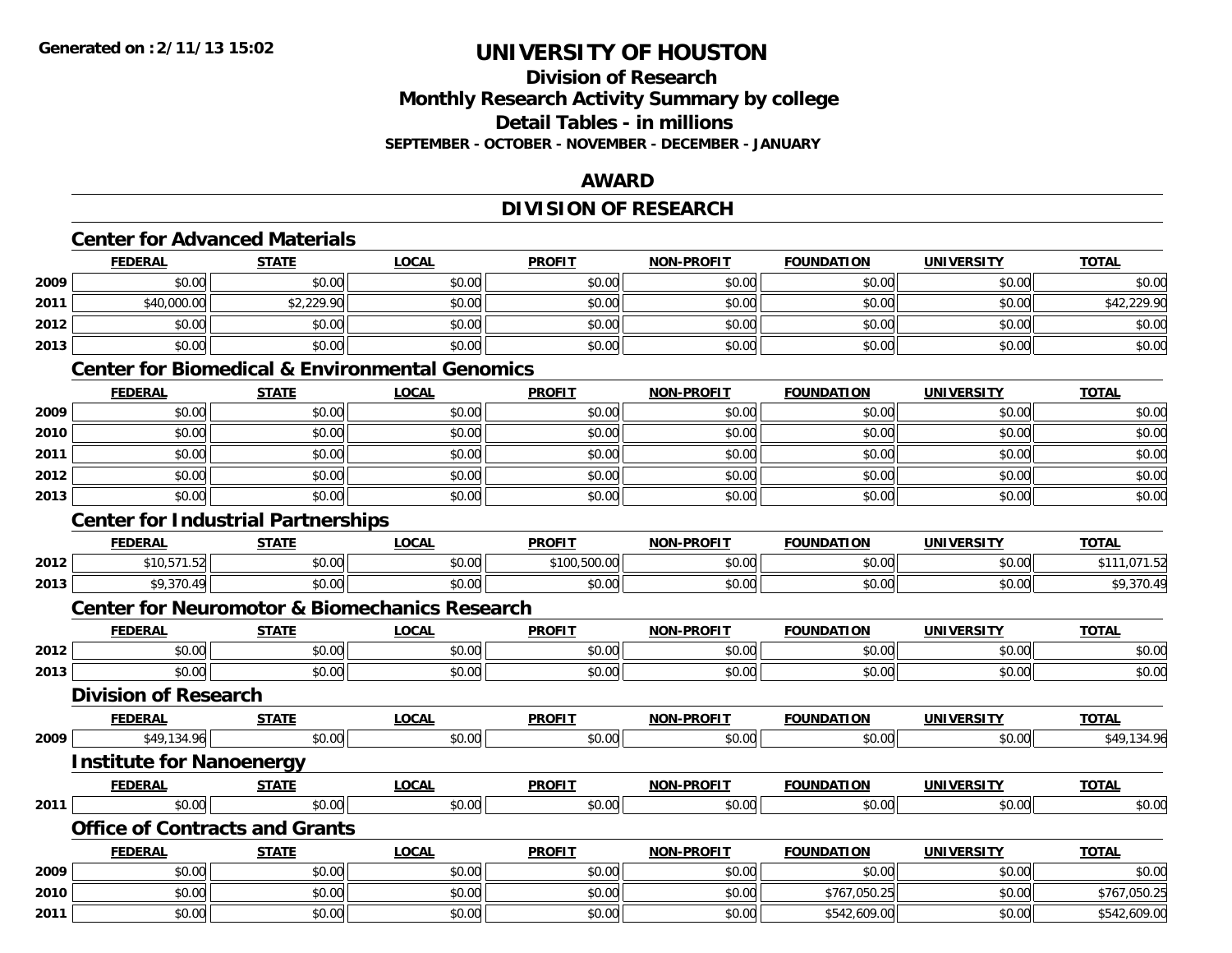**Division of Research Monthly Research Activity Summary by college Detail Tables - in millions SEPTEMBER - OCTOBER - NOVEMBER - DECEMBER - JANUARY**

### **AWARD**

# **DIVISION OF RESEARCH**

|      | <b>Office of Contracts and Grants</b>    |              |              |               |                   |                   |                   |              |
|------|------------------------------------------|--------------|--------------|---------------|-------------------|-------------------|-------------------|--------------|
|      | <b>FEDERAL</b>                           | <b>STATE</b> | <b>LOCAL</b> | <b>PROFIT</b> | NON-PROFIT        | <b>FOUNDATION</b> | <b>UNIVERSITY</b> | <b>TOTAL</b> |
| 2012 | \$0.00                                   | \$0.00       | \$0.00       | \$0.00        | \$0.00            | \$11,942.60       | \$0.00            | \$11,942.60  |
|      | <b>Research Financial Services</b>       |              |              |               |                   |                   |                   |              |
|      | <b>FEDERAL</b>                           | <b>STATE</b> | <b>LOCAL</b> | <b>PROFIT</b> | <b>NON-PROFIT</b> | <b>FOUNDATION</b> | <b>UNIVERSITY</b> | <b>TOTAL</b> |
| 2009 | \$0.00                                   | \$0.00       | \$0.00       | \$0.00        | \$0.00            | \$0.00            | \$0.00            | \$0.00       |
| 2010 | \$0.00                                   | \$0.00       | \$0.00       | \$0.00        | \$0.00            | \$0.00            | \$0.00            | \$0.00       |
| 2011 | \$0.00                                   | \$0.00       | \$0.00       | \$0.00        | \$0.00            | \$0.00            | \$0.00            | \$0.00       |
| 2012 | \$0.00                                   | \$0.00       | \$0.00       | \$0.00        | \$0.00            | \$0.00            | \$0.00            | \$0.00       |
|      | <b>TcSAM</b>                             |              |              |               |                   |                   |                   |              |
|      | <b>FEDERAL</b>                           | <b>STATE</b> | <b>LOCAL</b> | <b>PROFIT</b> | NON-PROFIT        | <b>FOUNDATION</b> | <b>UNIVERSITY</b> | <b>TOTAL</b> |
| 2009 | \$0.00                                   | \$0.00       | \$0.00       | \$0.00        | \$0.00            | \$0.00            | \$0.00            | \$0.00       |
| 2010 | \$0.00                                   | \$0.00       | \$0.00       | \$0.00        | \$0.00            | \$0.00            | \$0.00            | \$0.00       |
|      | <b>TcSUH</b>                             |              |              |               |                   |                   |                   |              |
|      | <b>FEDERAL</b>                           | <b>STATE</b> | <b>LOCAL</b> | <b>PROFIT</b> | <b>NON-PROFIT</b> | <b>FOUNDATION</b> | <b>UNIVERSITY</b> | <b>TOTAL</b> |
| 2009 | \$13,139.00                              | \$0.00       | \$0.00       | \$0.00        | \$35,780.00       | \$0.00            | \$0.00            | \$48,919.00  |
| 2010 | \$0.00                                   | \$0.00       | \$0.00       | \$0.00        | \$0.00            | \$0.00            | \$0.00            | \$0.00       |
| 2011 | \$40,000.00                              | \$0.00       | \$0.00       | \$224,562.00  | \$0.00            | \$0.00            | \$0.00            | \$264,562.00 |
| 2012 | \$70,000.00                              | \$0.00       | \$0.00       | \$106,554.00  | \$0.00            | \$0.00            | \$0.00            | \$176,554.00 |
| 2013 | \$95,000.00                              | \$0.00       | \$0.00       | \$99,321.00   | \$0.00            | \$0.00            | \$0.00            | \$194,321.00 |
|      | <b>Texas Learning/Computation Center</b> |              |              |               |                   |                   |                   |              |
|      | <b>FEDERAL</b>                           | <b>STATE</b> | <b>LOCAL</b> | <b>PROFIT</b> | NON-PROFIT        | <b>FOUNDATION</b> | <b>UNIVERSITY</b> | <b>TOTAL</b> |
| 2009 | \$0.00                                   | \$0.00       | \$0.00       | \$0.00        | \$0.00            | \$0.00            | \$0.00            | \$0.00       |
| 2010 | \$0.00                                   | \$0.00       | \$0.00       | \$0.00        | \$0.00            | \$0.00            | \$0.00            | \$0.00       |
| 2011 | \$38,806.50                              | \$0.00       | \$0.00       | \$0.00        | \$0.00            | \$0.00            | \$0.00            | \$38,806.50  |
| 2012 | \$33,185.70                              | \$0.00       | \$0.00       | \$0.00        | \$0.00            | \$0.00            | \$0.00            | \$33,185.70  |
| 2013 | \$0.00                                   | \$0.00       | \$0.00       | \$0.00        | \$0.00            | \$0.00            | \$0.00            | \$0.00       |
|      | <b>Texas Obesity Research Center</b>     |              |              |               |                   |                   |                   |              |
|      | <b>FEDERAL</b>                           | <b>STATE</b> | <b>LOCAL</b> | <b>PROFIT</b> | <b>NON-PROFIT</b> | <b>FOUNDATION</b> | <b>UNIVERSITY</b> | <b>TOTAL</b> |
| 2010 | \$0.00                                   | \$0.00       | \$0.00       | \$0.00        | \$0.00            | \$0.00            | \$0.00            | \$0.00       |
| 2011 | \$0.00                                   | \$0.00       | \$0.00       | \$0.00        | \$0.00            | \$0.00            | \$0.00            | \$0.00       |
| 2012 | \$0.00                                   | \$0.00       | \$0.00       | \$0.00        | \$0.00            | \$0.00            | \$0.00            | \$0.00       |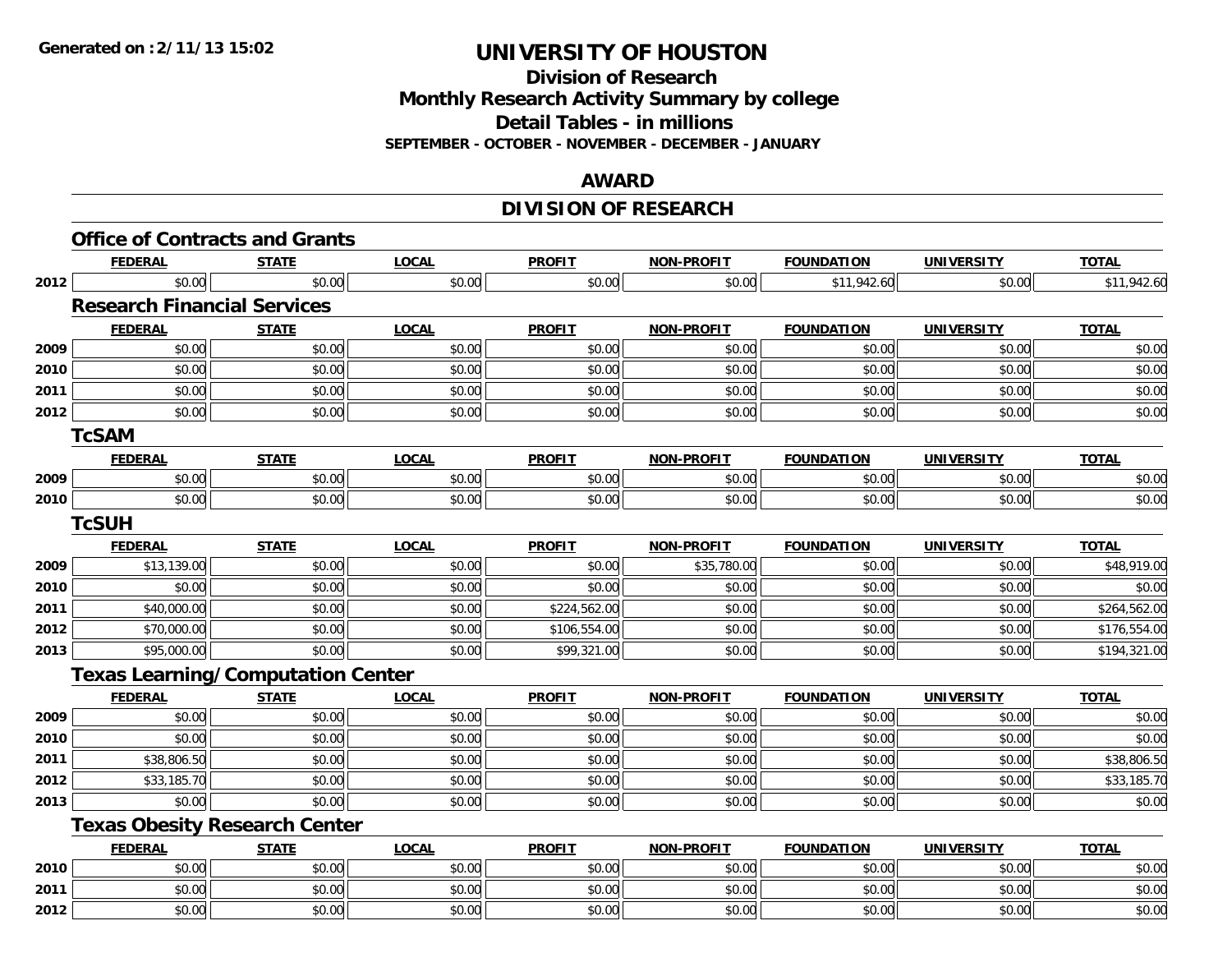### **Division of Research Monthly Research Activity Summary by college Detail Tables - in millions**

**SEPTEMBER - OCTOBER - NOVEMBER - DECEMBER - JANUARY**

### **AWARD**

# **DIVISION OF RESEARCH**

# **Texas Obesity Research Center**

|       | <b>FEDERAL</b>  | <b>STATE</b> | <b>LOCAL</b> | <b>PROFIT</b> | <b>NON-PROFIT</b> | <b>FOUNDATION</b> | <b>UNIVERSITY</b> | <b>TOTAL</b>    |
|-------|-----------------|--------------|--------------|---------------|-------------------|-------------------|-------------------|-----------------|
| 2013  | \$0.00          | \$0.00       | \$0.00       | \$0.00        | \$0.00            | \$0.00            | \$0.00            | \$0.00          |
|       | <b>TIMES</b>    |              |              |               |                   |                   |                   |                 |
|       | <b>FEDERAL</b>  | <b>STATE</b> | <b>LOCAL</b> | <b>PROFIT</b> | <b>NON-PROFIT</b> | <b>FOUNDATION</b> | <b>UNIVERSITY</b> | <b>TOTAL</b>    |
| 2009  | \$1,300,055.48  | \$0.00       | \$0.00       | \$0.00        | \$0.00            | \$0.00            | \$45,259.00       | \$1,345,314.48  |
| 2010  | \$3,862,454.20  | \$0.00       | \$0.00       | \$0.00        | \$0.00            | \$0.00            | \$0.00            | \$3,862,454.20  |
| 2011  | \$1,252,715.54  | \$8,000.00   | \$0.00       | \$0.00        | \$0.00            | \$0.00            | \$0.00            | \$1,260,715.54  |
| 2012  | \$2,632,729.56  | \$0.00       | \$0.00       | \$0.00        | \$0.00            | \$0.00            | \$0.00            | \$2,632,729.56  |
| 2013  | \$3,206,017.20  | \$0.00       | \$0.00       | \$0.00        | \$0.00            | \$0.00            | \$0.00            | \$3,206,017.20  |
| Total | \$12,653,180.15 | \$10,229.90  | \$0.00       | \$530,937.00  | \$35,780.00       | \$1,321,601.85    | \$45,259.00       | \$14,596,987.90 |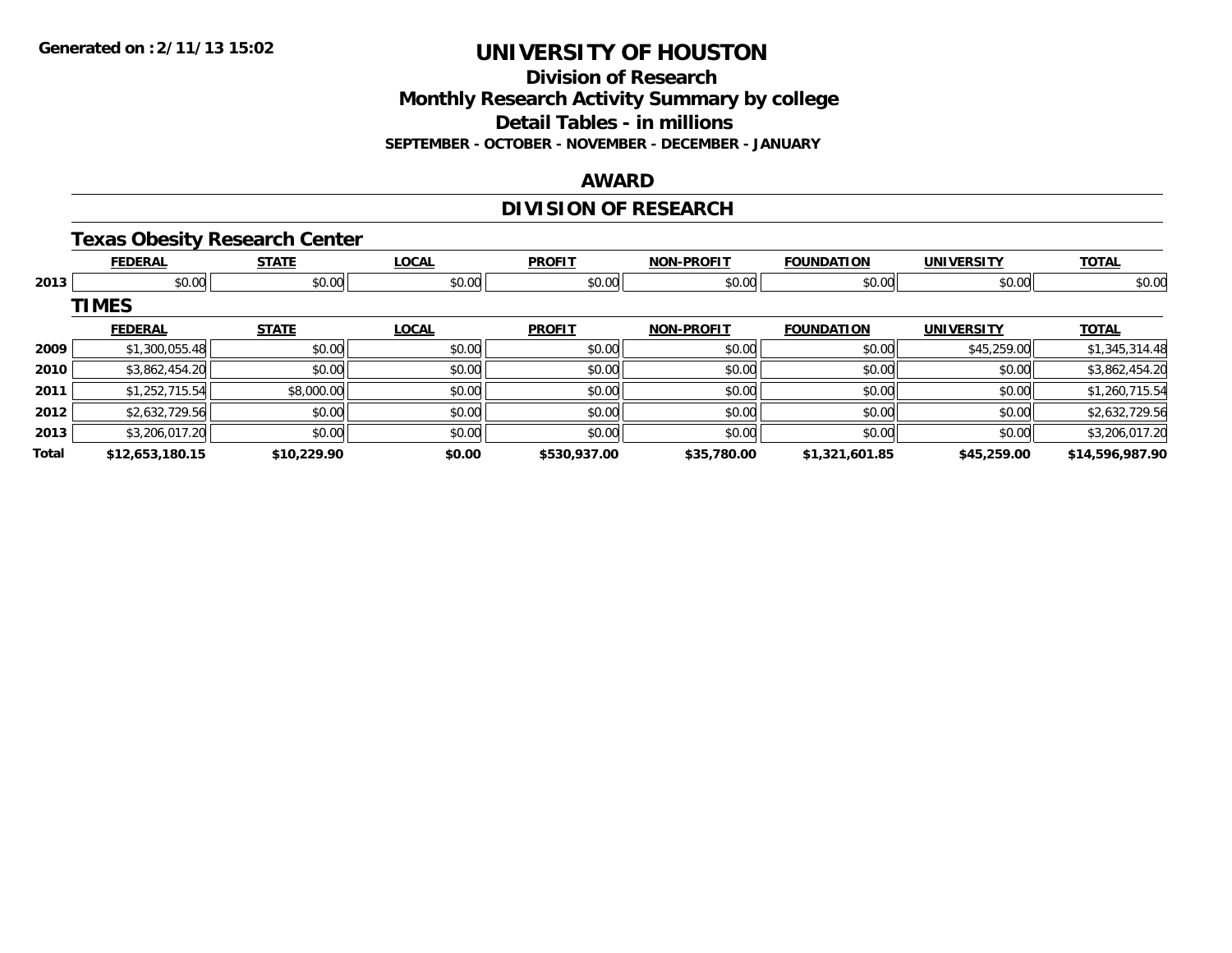**Division of Research**

**Monthly Research Activity Summary by college**

**Detail Tables - in millions**

**SEPTEMBER - OCTOBER - NOVEMBER - DECEMBER - JANUARY**

### **AWARD**

### **GRADUATE COLLEGE OF SOCIAL WORK**

|      | <b>FEDERAL</b>                                    | <b>STATE</b> | <b>LOCAL</b> | <b>PROFIT</b> | <b>NON-PROFIT</b> | <b>FOUNDATION</b> | <b>UNIVERSITY</b> | <b>TOTAL</b> |
|------|---------------------------------------------------|--------------|--------------|---------------|-------------------|-------------------|-------------------|--------------|
| 2013 | \$99,000.00                                       | \$0.00       | \$0.00       | \$0.00        | \$0.00            | \$0.00            | \$0.00            | \$99,000.00  |
|      | <b>Child &amp; Family for Innovative Research</b> |              |              |               |                   |                   |                   |              |
|      | <b>FEDERAL</b>                                    | <b>STATE</b> | <b>LOCAL</b> | <b>PROFIT</b> | <b>NON-PROFIT</b> | <b>FOUNDATION</b> | <b>UNIVERSITY</b> | <b>TOTAL</b> |
| 2009 | \$24,262.21                                       | \$0.00       | \$0.00       | \$0.00        | \$32,073.00       | \$0.00            | \$0.00            | \$56,335.21  |
| 2010 | \$25,000.00                                       | \$0.00       | \$0.00       | \$0.00        | \$17,000.00       | \$0.00            | \$0.00            | \$42,000.00  |
| 2011 | \$25,000.00                                       | \$0.00       | \$0.00       | \$0.00        | \$0.00            | \$0.00            | \$0.00            | \$25,000.00  |
| 2012 | \$2,942.90                                        | \$0.00       | \$0.00       | \$176,507.00  | \$0.00            | \$0.00            | \$0.00            | \$179,449.90 |
| 2013 | \$0.00                                            | \$110,342.00 | \$0.00       | \$0.00        | \$0.00            | \$0.00            | \$0.00            | \$110,342.00 |
|      | <b>Community Projects - Social Work</b>           |              |              |               |                   |                   |                   |              |
|      | <b>FEDERAL</b>                                    | <b>STATE</b> | <b>LOCAL</b> | <b>PROFIT</b> | <b>NON-PROFIT</b> | <b>FOUNDATION</b> | <b>UNIVERSITY</b> | <b>TOTAL</b> |
| 2009 | \$36,900.00                                       | \$0.00       | \$0.00       | \$0.00        | \$0.00            | \$0.00            | \$0.00            | \$36,900.00  |
| 2012 | \$2,942.90                                        | \$0.00       | \$0.00       | \$0.00        | \$0.00            | \$0.00            | \$0.00            | \$2,942.90   |
|      | Dean, Social Work                                 |              |              |               |                   |                   |                   |              |
|      | <b>FEDERAL</b>                                    | <b>STATE</b> | <b>LOCAL</b> | <b>PROFIT</b> | <b>NON-PROFIT</b> | <b>FOUNDATION</b> | <b>UNIVERSITY</b> | <b>TOTAL</b> |
| 2009 | \$816,473.80                                      | \$0.00       | \$0.00       | \$0.00        | \$0.00            | \$0.00            | \$0.00            | \$816,473.80 |
| 2010 | \$334,132.68                                      | \$0.00       | \$0.00       | \$0.00        | \$0.00            | \$0.00            | \$0.00            | \$334,132.68 |
| 2011 | \$376,122.62                                      | \$0.00       | \$0.00       | \$0.00        | \$0.00            | \$1,146.30        | \$0.00            | \$377,268.92 |
| 2012 | \$237,215.94                                      | \$0.00       | \$0.00       | \$0.00        | \$0.00            | \$0.00            | \$0.00            | \$237,215.94 |
| 2013 | \$651,623.28                                      | \$0.00       | \$0.00       | \$100,000.00  | \$0.00            | \$0.00            | \$0.00            | \$751,623.28 |
|      | <b>Drug and Social Policy Research</b>            |              |              |               |                   |                   |                   |              |
|      | <b>FEDERAL</b>                                    | <b>STATE</b> | <b>LOCAL</b> | <b>PROFIT</b> | <b>NON-PROFIT</b> | <b>FOUNDATION</b> | <b>UNIVERSITY</b> | <b>TOTAL</b> |
| 2009 | \$0.00                                            | \$0.00       | \$0.00       | \$0.00        | \$0.00            | \$0.00            | \$0.00            | \$0.00       |
| 2010 | \$0.00                                            | \$0.00       | \$0.00       | \$0.00        | \$0.00            | \$0.00            | \$0.00            | \$0.00       |
| 2011 | \$0.00                                            | \$0.00       | \$0.00       | \$0.00        | \$0.00            | \$0.00            | \$0.00            | \$0.00       |
| 2013 | \$0.00                                            | \$0.00       | \$0.00       | \$0.00        | \$0.00            | \$0.00            | \$0.00            | \$0.00       |
|      | <b>Office for Drug SPR</b>                        |              |              |               |                   |                   |                   |              |
|      | <b>FEDERAL</b>                                    | <b>STATE</b> | <b>LOCAL</b> | <b>PROFIT</b> | <b>NON-PROFIT</b> | <b>FOUNDATION</b> | <b>UNIVERSITY</b> | <b>TOTAL</b> |
|      |                                                   |              |              |               |                   |                   |                   |              |
| 2009 | \$0.00                                            | \$0.00       | \$0.00       | \$0.00        | \$0.00            | \$0.00            | \$0.00            | \$0.00       |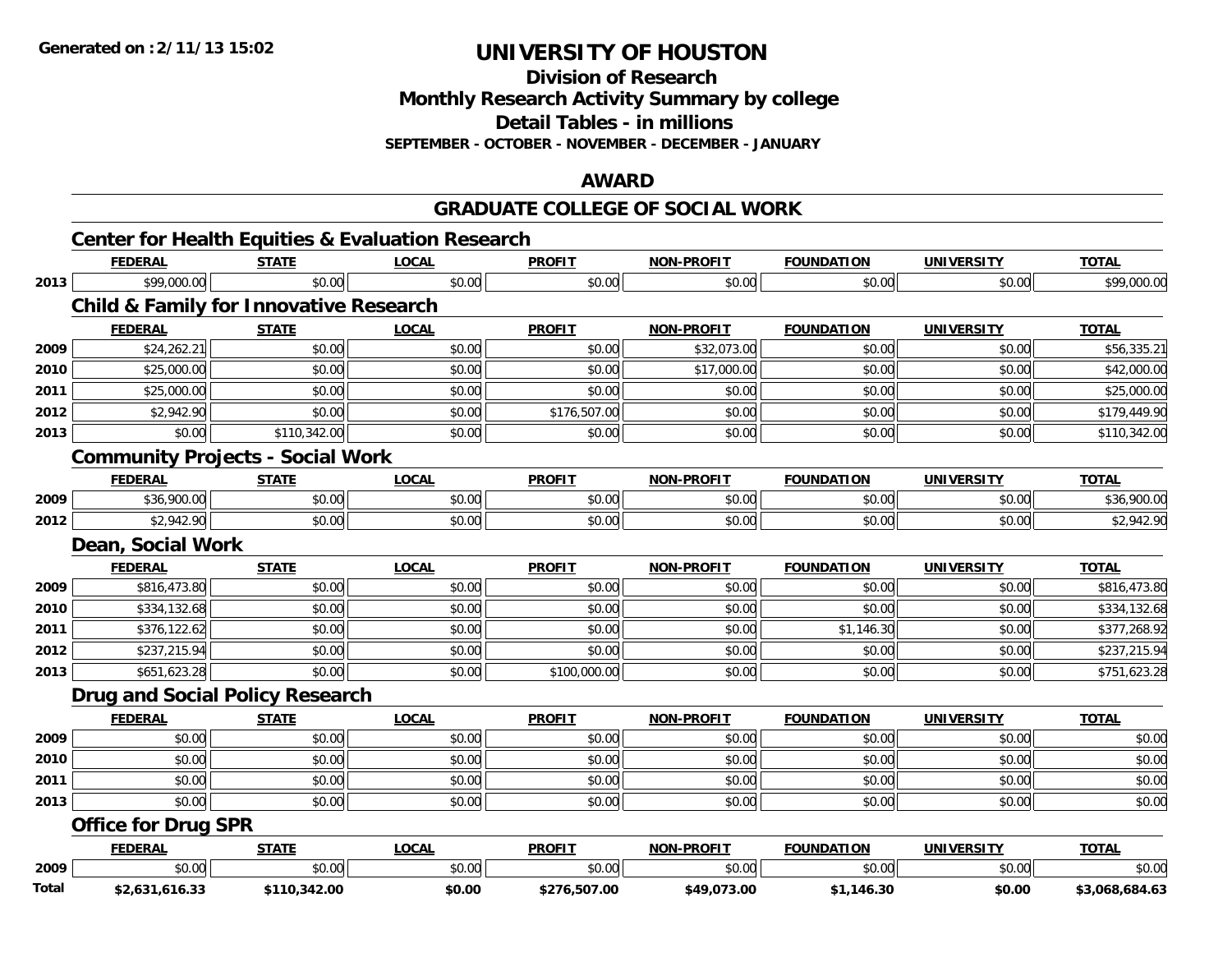# **Division of Research Monthly Research Activity Summary by college Detail Tables - in millions**

**SEPTEMBER - OCTOBER - NOVEMBER - DECEMBER - JANUARY**

### **AWARD**

## **HILTON COLLEGE OF HOTEL AND RESTAURANT MANAGEMENT**

## **Hotel and Restaurant Management**

|       | <b>FEDERAL</b> | <b>STATE</b> | <u>LOCAL</u> | <b>PROFIT</b> | <b>NON-PROFIT</b> | <b>FOUNDATION</b> | <b>UNIVERSITY</b> | <b>TOTAL</b> |
|-------|----------------|--------------|--------------|---------------|-------------------|-------------------|-------------------|--------------|
| 2009  | \$60,000.00    | \$0.00       | \$0.00       | \$9,047.50    | \$0.00            | \$0.00            | \$0.00            | \$69,047.50  |
| 2010  | \$70,000.00    | \$0.00       | \$0.00       | \$0.00        | \$0.00            | \$0.00            | \$0.00            | \$70,000.00  |
| 2011  | \$173,995.00   | \$0.00       | \$0.00       | \$0.00        | \$27,280.00       | \$0.00            | \$0.00            | \$201,275.00 |
| 2012  | \$0.00         | \$103,763.44 | \$0.00       | \$1,500.00    | \$10,887.00       | \$0.00            | \$0.00            | \$116,150.44 |
| Total | \$303,995.00   | \$103,763.44 | \$0.00       | \$10,547.50   | \$38,167.00       | \$0.00            | \$0.00            | \$456,472.94 |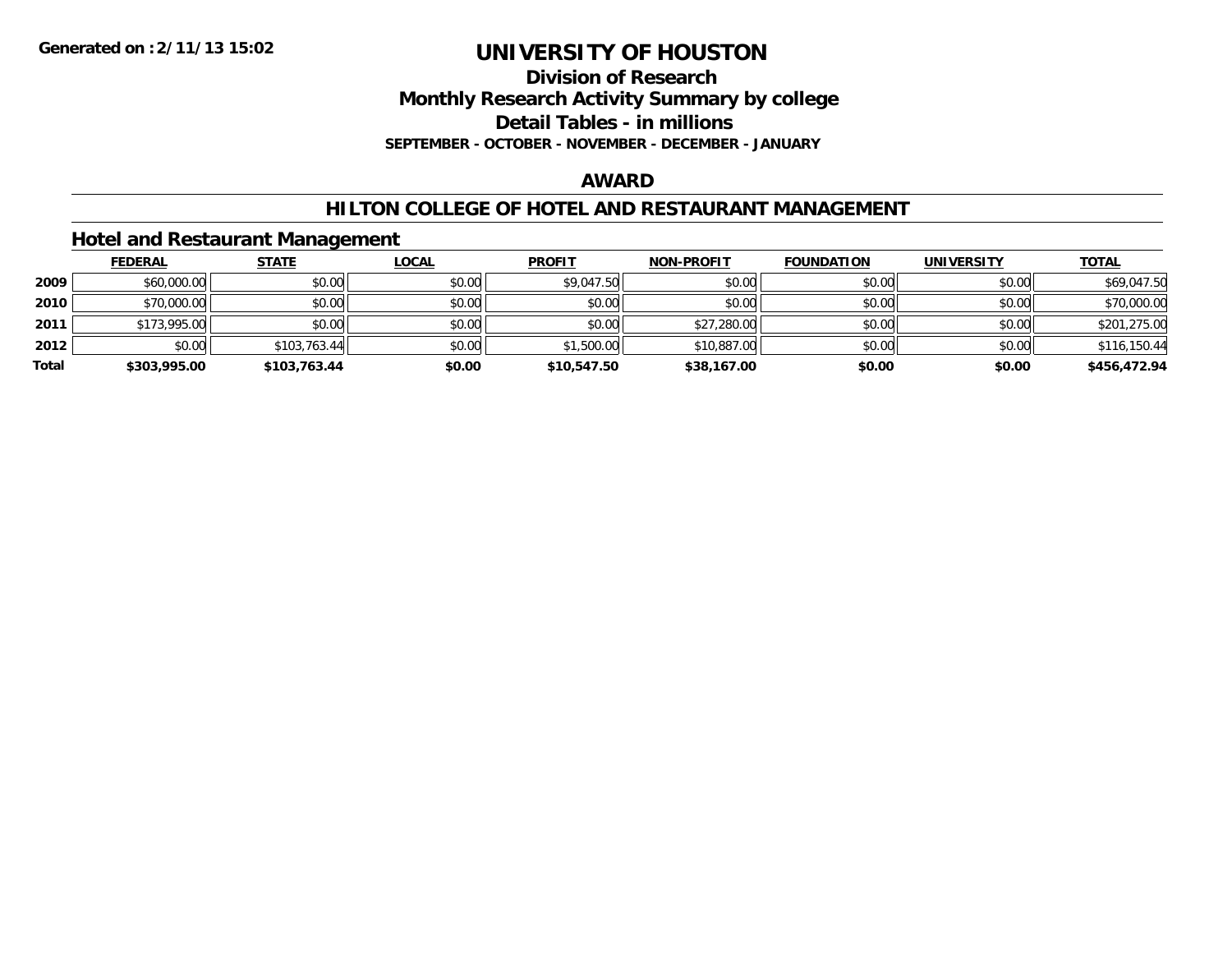## **Division of Research Monthly Research Activity Summary by college Detail Tables - in millions SEPTEMBER - OCTOBER - NOVEMBER - DECEMBER - JANUARY**

## **AWARD**

### **HONORS COLLEGE**

#### **Houston Teachers Institute**

|       | <b>FEDERAL</b> | STATE  | LOCAL  | <b>PROFIT</b> | <b>NON-PROFIT</b> | <b>FOUNDATION</b> | UNIVERSITY | <u> ΤΟΤΑL</u> |
|-------|----------------|--------|--------|---------------|-------------------|-------------------|------------|---------------|
| 2009  | \$126,000.00   | \$0.00 | \$0.00 | \$0.00        | \$0.00            | \$0.00            | \$0.00     | .000.00       |
| 2012  | \$34.951<br>70 | \$0.00 | \$0.00 | \$0.00        | \$0.00            | \$0.00            | \$0.00     | \$34,951.70   |
| Total | \$160,951.70   | \$0.00 | \$0.00 | \$0.00        | \$0.00            | \$0.00            | \$0.00     | \$160,951.70  |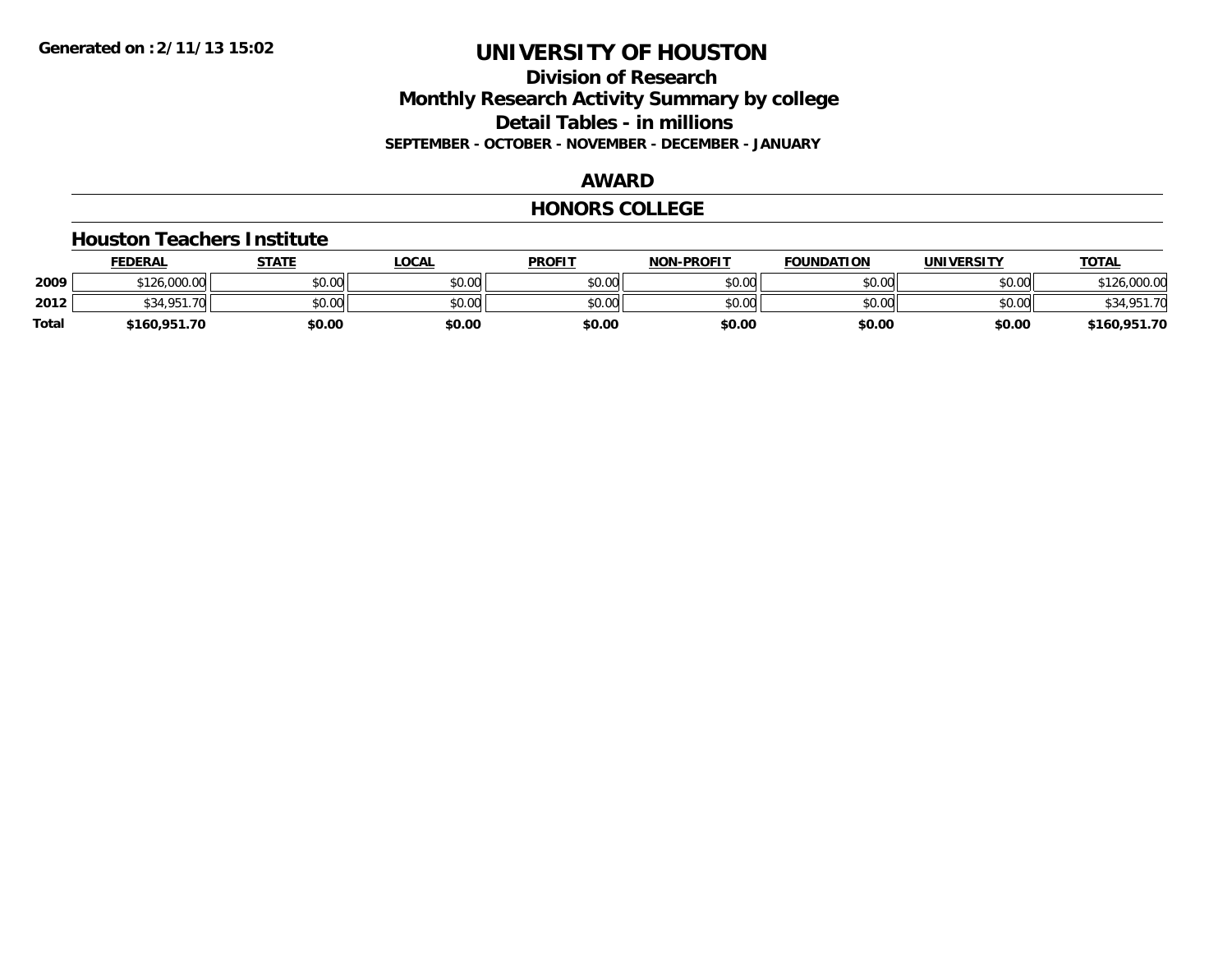## **Division of Research Monthly Research Activity Summary by college Detail Tables - in millions SEPTEMBER - OCTOBER - NOVEMBER - DECEMBER - JANUARY**

## **AWARD**

### **INSTITUTIONAL**

#### **Associate Vice Chancellor**

|              | <b>FEDERA</b>             | CTATE         | ne N<br>uun | <b>PROFIT</b> | <b>-PROFIT</b><br>៱ោស | <b>FOUNDATION</b> | JNI\<br><b>JEDCITY</b> | TOTA.  |
|--------------|---------------------------|---------------|-------------|---------------|-----------------------|-------------------|------------------------|--------|
| 2010         | $\sqrt{2}$<br>2. <b>.</b> | 0000<br>PO.OO | JU.UU       | \$0.00        | ტი იი<br>vv.vv        | 0000<br>10.V      | \$0.00                 |        |
| <b>Total</b> |                           | \$0.00        | \$0.00      | \$0.00        | \$0.00                | \$0.00            | \$0.00                 | 492.36 |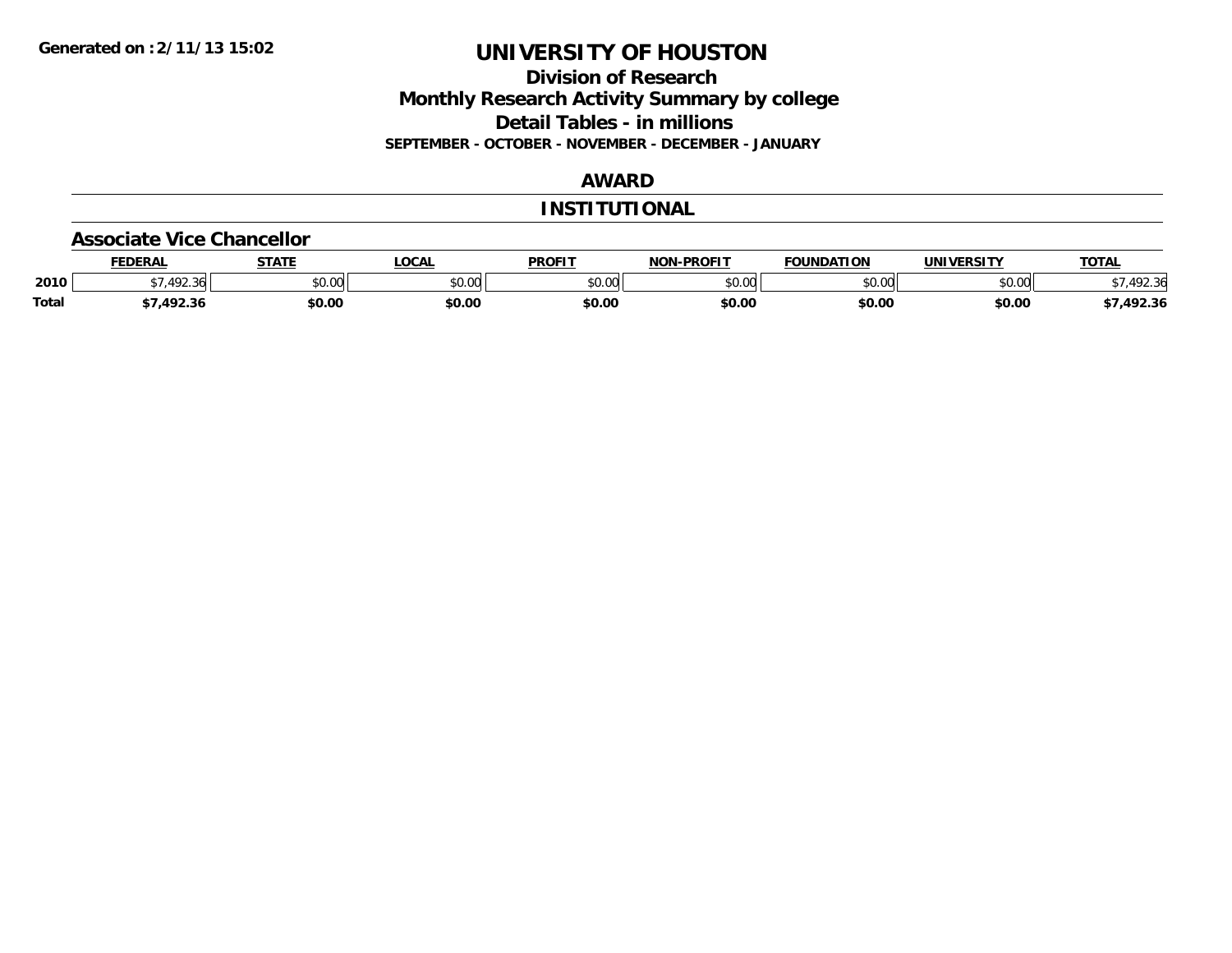## **Division of Research Monthly Research Activity Summary by college Detail Tables - in millions SEPTEMBER - OCTOBER - NOVEMBER - DECEMBER - JANUARY**

#### **AWARD**

#### **LIBRARY**

## **Administration, Library**

|       | <b>FEDERAL</b> | <u>STATE</u> | <u>LOCAL</u> | <b>PROFIT</b> | <b>NON-PROFIT</b> | <b>FOUNDATION</b> | <b>UNIVERSITY</b> | <b>TOTAL</b> |
|-------|----------------|--------------|--------------|---------------|-------------------|-------------------|-------------------|--------------|
| 2009  | \$33,605.00    | \$0.00       | \$0.00       | \$0.00        | \$0.00            | \$0.00            | \$0.00            | \$33,605.00  |
| 2010  | \$34,475.00    | \$0.00       | \$0.00       | \$0.00        | \$0.00            | \$0.00            | \$0.00            | \$34,475.00  |
| 2011  | \$19,863.00    | \$0.00       | \$0.00       | \$0.00        | \$0.00            | \$0.00            | \$0.00            | \$19,863.00  |
| Total | \$87,943.00    | \$0.00       | \$0.00       | \$0.00        | \$0.00            | \$0.00            | \$0.00            | \$87,943.00  |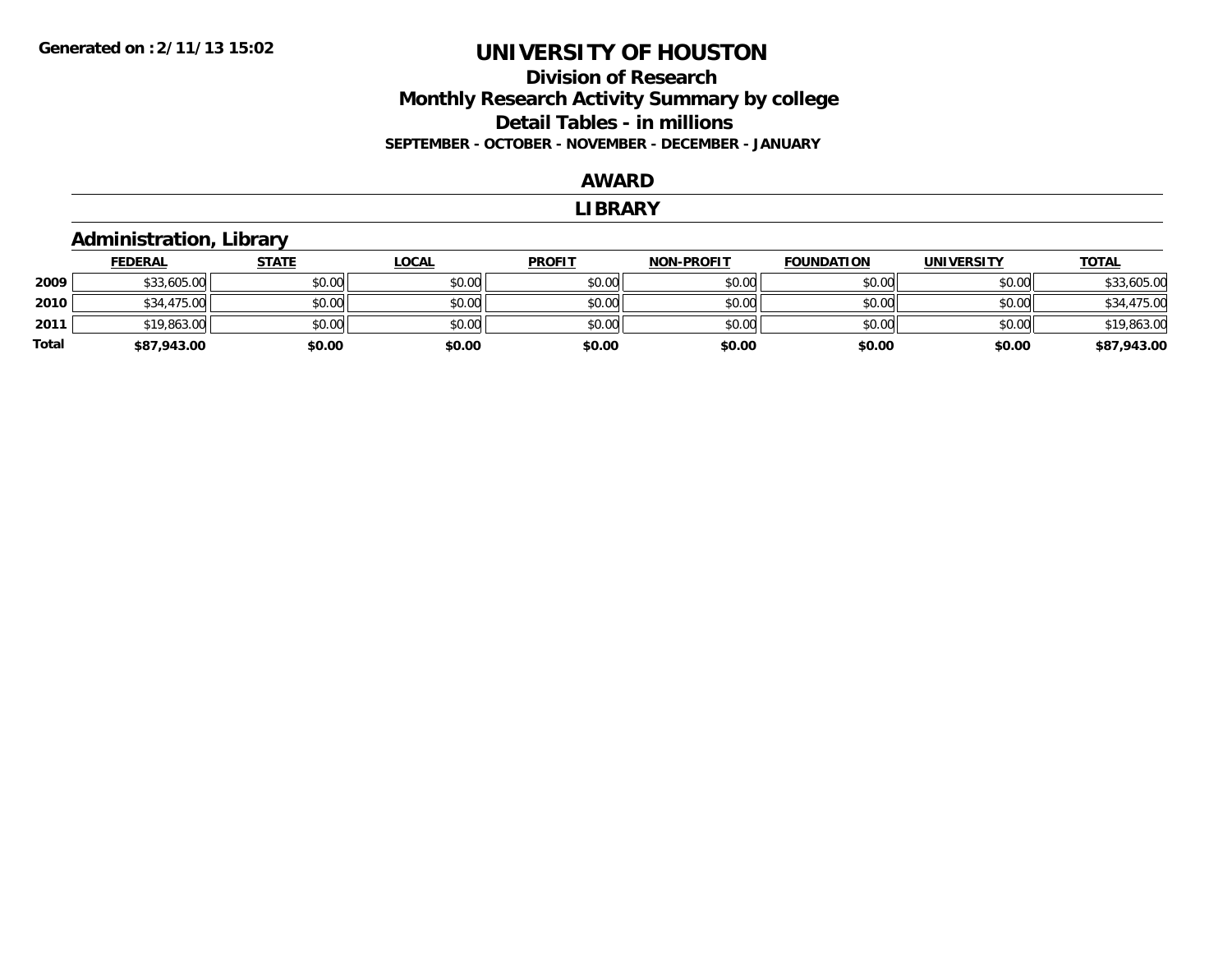**Division of Research Monthly Research Activity Summary by college Detail Tables - in millions SEPTEMBER - OCTOBER - NOVEMBER - DECEMBER - JANUARY**

## **AWARD**

### **PRESIDENT**

#### **Office of the President**

|       | <b>EDERAL</b> | <b>STATE</b>           | <b>OCAL</b> | <b>PROFIT</b> | -PROFIT<br>וחרות | <b>FOUNDATION</b> | UNIVERSITY | <b>TOTAL</b> |
|-------|---------------|------------------------|-------------|---------------|------------------|-------------------|------------|--------------|
| 2011  | 0000<br>JU.UU | $\sim$ $\sim$<br>vu.vu | \$0.00      | 0000<br>JU.UU | 40.00<br>, UU O  | \$0.00            | \$0.00     | \$0.00       |
| Total | \$0.00        | \$0.00                 | \$0.00      | \$0.00        | \$0.00           | \$0.00            | \$0.00     | \$0.00       |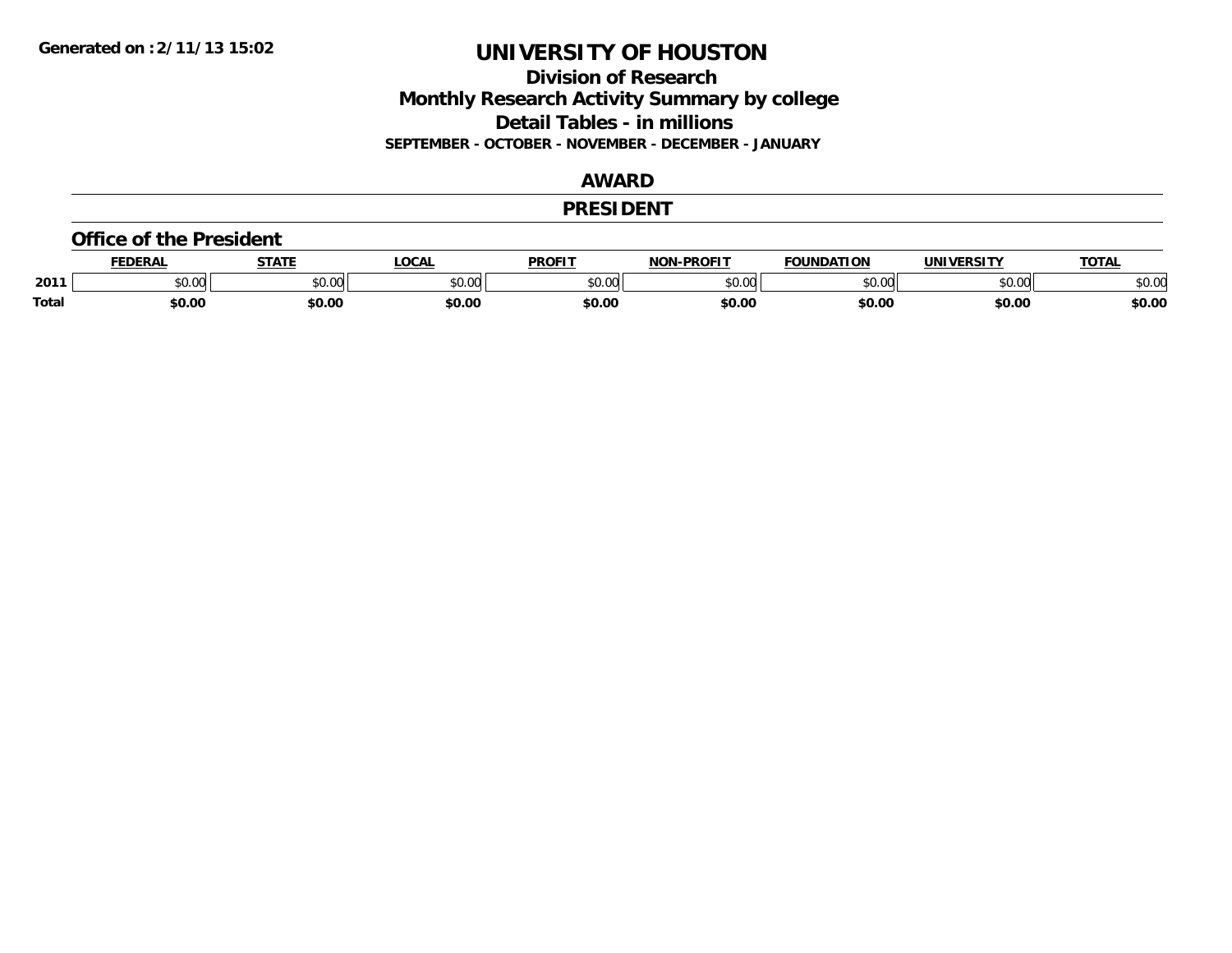# **Division of ResearchMonthly Research Activity Summary by college Detail Tables - in millions SEPTEMBER - OCTOBER - NOVEMBER - DECEMBER - JANUARY**

### **AWARD**

### **SENIOR V.P. FOR ACADEMIC AFFAIRS AND PROVOST**

|      | <b>KUHF - Radio</b>                     |              |                                              |               |                   |                   |                   |                |
|------|-----------------------------------------|--------------|----------------------------------------------|---------------|-------------------|-------------------|-------------------|----------------|
|      | <b>FEDERAL</b>                          | <b>STATE</b> | <b>LOCAL</b>                                 | <b>PROFIT</b> | <b>NON-PROFIT</b> | <b>FOUNDATION</b> | <b>UNIVERSITY</b> | <b>TOTAL</b>   |
| 2009 | \$38,352.00                             | \$0.00       | \$0.00                                       | \$0.00        | \$455,086.00      | \$0.00            | \$0.00            | \$493,438.00   |
| 2010 | \$0.00                                  | \$0.00       | \$0.00                                       | \$0.00        | \$544,969.00      | \$0.00            | \$0.00            | \$544,969.00   |
| 2011 | \$38,616.00                             | \$0.00       | \$0.00                                       | \$0.00        | \$578,146.00      | \$0.00            | \$0.00            | \$616,762.00   |
| 2012 | \$0.00                                  | \$0.00       | \$0.00                                       | \$0.00        | \$2,266,596.00    | \$0.00            | \$0.00            | \$2,266,596.00 |
| 2013 | \$0.00                                  | \$0.00       | \$0.00                                       | \$0.00        | \$2,044,710.00    | \$0.00            | \$0.00            | \$2,044,710.00 |
|      | <b>Learning and Assessment Services</b> |              |                                              |               |                   |                   |                   |                |
|      | <b>FEDERAL</b>                          | <b>STATE</b> | <b>LOCAL</b>                                 | <b>PROFIT</b> | <b>NON-PROFIT</b> | <b>FOUNDATION</b> | <b>UNIVERSITY</b> | <b>TOTAL</b>   |
| 2009 | \$301,959.00                            | \$132,735.00 | \$0.00                                       | \$0.00        | \$67,500.00       | \$0.00            | \$0.00            | \$502,194.00   |
| 2010 | \$227,609.00                            | \$148,027.00 | \$0.00                                       | \$0.00        | \$67,500.00       | \$10,000.00       | \$0.00            | \$453,136.00   |
| 2011 | \$311,018.00                            | \$0.00       | \$0.00                                       | \$0.00        | \$67,500.00       | \$0.00            | \$0.00            | \$378,518.00   |
| 2012 | \$301,376.00                            | \$130,000.00 | \$0.00                                       | \$0.00        | \$77,158.00       | \$0.00            | \$0.00            | \$508,534.00   |
| 2013 | \$378,534.00                            | \$134,767.00 | \$0.00                                       | \$0.00        | \$0.00            | \$0.00            | \$0.00            | \$513,301.00   |
|      | <b>Learning Support Services</b>        |              |                                              |               |                   |                   |                   |                |
|      | <b>FEDERAL</b>                          | <b>STATE</b> | <b>LOCAL</b>                                 | <b>PROFIT</b> | <b>NON-PROFIT</b> | <b>FOUNDATION</b> | <b>UNIVERSITY</b> | <b>TOTAL</b>   |
| 2009 | \$124,000.00                            | \$0.00       | \$0.00                                       | \$0.00        | \$0.00            | \$0.00            | \$0.00            | \$124,000.00   |
|      |                                         |              | Senior V.P. for Academic Affairs and Provost |               |                   |                   |                   |                |
|      | <b>FEDERAL</b>                          | <b>STATE</b> | <b>LOCAL</b>                                 | <b>PROFIT</b> | <b>NON-PROFIT</b> | <b>FOUNDATION</b> | <b>UNIVERSITY</b> | <b>TOTAL</b>   |
| 2012 | \$0.00                                  | \$0.00       | \$0.00                                       | \$75,000.00   | \$0.00            | \$0.00            | \$0.00            | \$75,000.00    |
| 2013 | \$0.00                                  | \$0.00       | \$0.00                                       | \$0.00        | \$0.00            | \$0.00            | \$0.00            | \$0.00         |
|      | <b>UH Charter School</b>                |              |                                              |               |                   |                   |                   |                |
|      | <b>FEDERAL</b>                          | <b>STATE</b> | <b>LOCAL</b>                                 | <b>PROFIT</b> | NON-PROFIT        | <b>FOUNDATION</b> | <b>UNIVERSITY</b> | <b>TOTAL</b>   |
| 2012 | \$43,744.00                             | \$974,797.00 | \$0.00                                       | \$0.00        | \$0.00            | \$0.00            | \$0.00            | \$1,018,541.00 |
| 2013 | \$3,084.60                              | \$982,028.93 | \$0.00                                       | \$0.00        | \$0.00            | \$0.00            | \$0.00            | \$985,113.53   |
|      | <b>Undergraduate Scholars</b>           |              |                                              |               |                   |                   |                   |                |
|      | <b>FEDERAL</b>                          | <b>STATE</b> | <b>LOCAL</b>                                 | <b>PROFIT</b> | <b>NON-PROFIT</b> | <b>FOUNDATION</b> | <b>UNIVERSITY</b> | <b>TOTAL</b>   |
| 2010 | \$0.00                                  | \$15,000.00  | \$0.00                                       | \$0.00        | \$0.00            | \$0.00            | \$0.00            | \$15,000.00    |
| 2011 | \$0.00                                  | \$29,456.00  | \$0.00                                       | \$0.00        | \$0.00            | \$0.00            | \$0.00            | \$29,456.00    |
| 2012 | \$0.00                                  | \$19,051.00  | \$0.00                                       | \$0.00        | \$0.00            | \$0.00            | \$0.00            | \$19,051.00    |
| 2013 | \$0.00                                  | \$19,050.00  | \$0.00                                       | \$0.00        | \$0.00            | \$0.00            | \$0.00            | \$19,050.00    |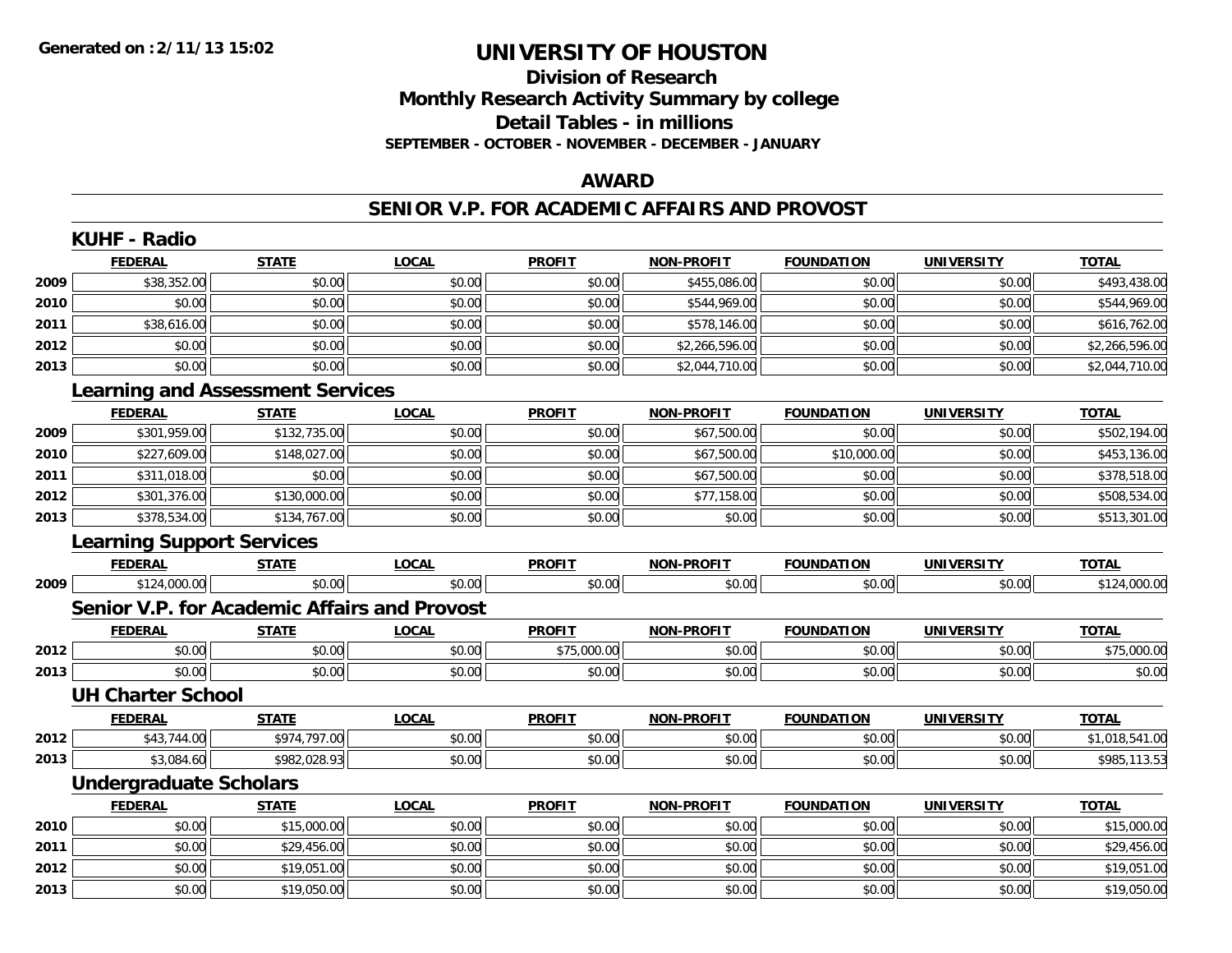## **Division of Research Monthly Research Activity Summary by college Detail Tables - in millions SEPTEMBER - OCTOBER - NOVEMBER - DECEMBER - JANUARY**

### **AWARD**

### **SENIOR V.P. FOR ACADEMIC AFFAIRS AND PROVOST**

## **Undergraduate Studies**

|       | <b>FEDERAL</b> | <u>STATE</u>   | <u>LOCAL</u> | <b>PROFIT</b> | <b>NON-PROFIT</b> | <b>FOUNDATION</b> | <b>UNIVERSITY</b> | <b>TOTAL</b>    |
|-------|----------------|----------------|--------------|---------------|-------------------|-------------------|-------------------|-----------------|
| 2009  | \$0.00         | \$30,000.00    | \$0.00       | \$0.00        | \$0.00            | \$0.00            | \$0.00            | \$30,000.00     |
| 2010  | \$0.00         | \$210,000.00   | \$0.00       | \$0.00        | \$0.00            | \$0.00            | \$0.00            | \$210,000.00    |
| 2011  | \$0.00         | \$140,000.00   | \$0.00       | \$0.00        | \$0.00            | \$0.00            | \$0.00            | \$140,000.00    |
| 2013  | \$0.00         | \$130,000.00   | \$0.00       | \$0.00        | \$0.00            | \$0.00            | \$0.00            | \$130,000.00    |
| Total | \$1,768,292.60 | \$3,094,911.93 | \$0.00       | \$75,000.00   | \$6,169,165.00    | \$10,000.00       | \$0.00            | \$11,117,369.53 |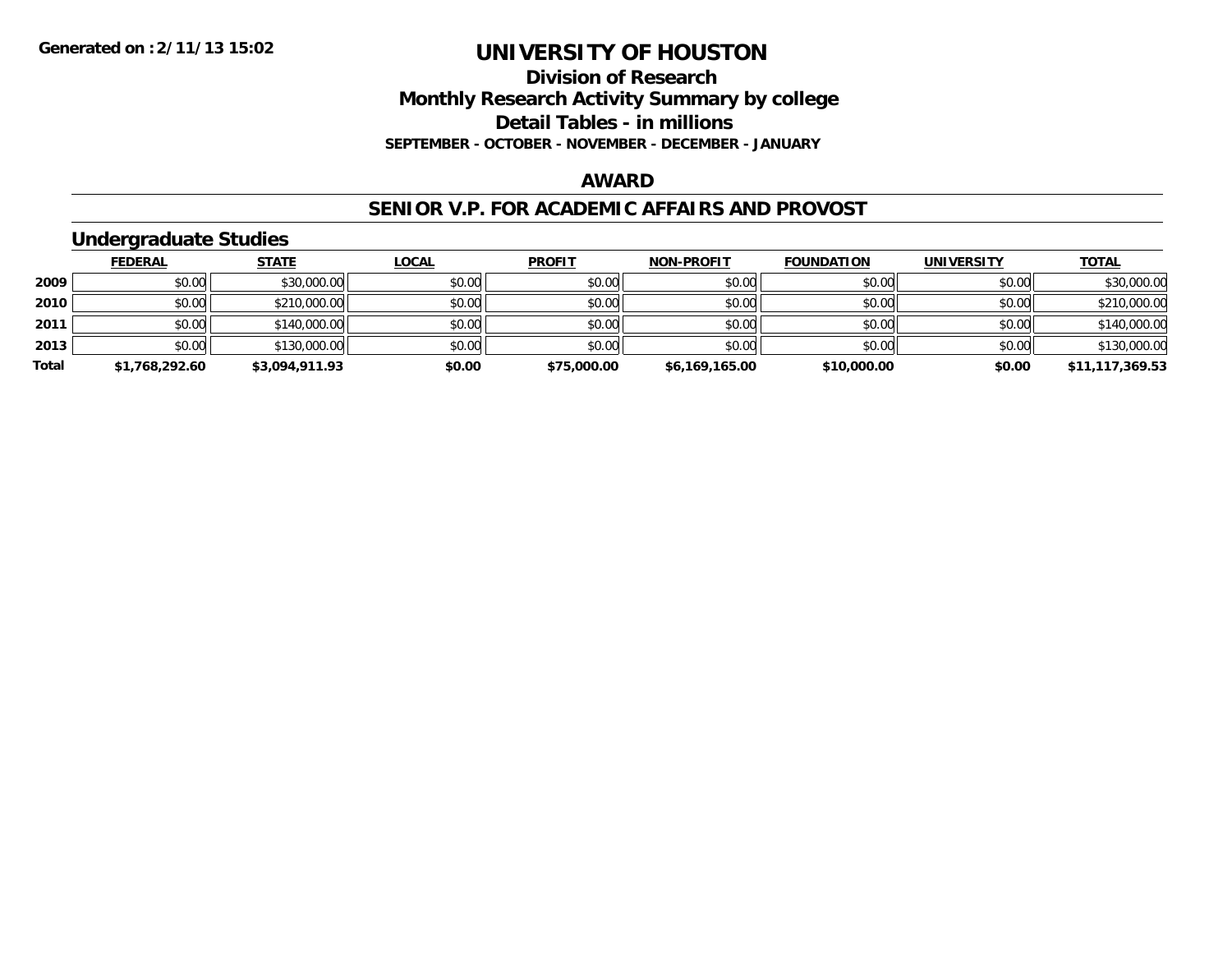**Total**

# **UNIVERSITY OF HOUSTON**

# **Division of ResearchMonthly Research Activity Summary by college Detail Tables - in millions SEPTEMBER - OCTOBER - NOVEMBER - DECEMBER - JANUARY**

## **AWARD**

### **UH LAW CENTER**

|      | Dean, Law      |              |              |               |                   |                   |                   |              |
|------|----------------|--------------|--------------|---------------|-------------------|-------------------|-------------------|--------------|
|      | <b>FEDERAL</b> | <b>STATE</b> | <b>LOCAL</b> | <b>PROFIT</b> | <b>NON-PROFIT</b> | <b>FOUNDATION</b> | <b>UNIVERSITY</b> | <b>TOTAL</b> |
| 2009 | \$178,220.00   | \$0.00       | \$0.00       | \$0.00        | \$0.00            | \$0.00            | \$0.00            | \$178,220.00 |
| 2013 | \$0.00         | \$0.00       | \$0.00       | \$0.00        | \$0.00            | \$0.00            | \$0.00            | \$0.00       |
|      | Law-UH         |              |              |               |                   |                   |                   |              |
|      | <b>FEDERAL</b> | <b>STATE</b> | <b>LOCAL</b> | <b>PROFIT</b> | <b>NON-PROFIT</b> | <b>FOUNDATION</b> | <b>UNIVERSITY</b> | <b>TOTAL</b> |
| 2009 | \$0.00         | \$45,717.00  | \$0.00       | \$0.00        | \$0.00            | \$0.00            | \$0.00            | \$45,717.00  |
| 2010 | \$20,000.00    | \$200,000.00 | \$0.00       | \$0.00        | \$0.00            | \$21.72           | \$0.00            | \$220,021.72 |
| 2011 | \$14,137.00    | \$0.00       | \$0.00       | \$0.00        | \$0.00            | \$0.00            | \$0.00            | \$14,137.00  |
|      |                |              |              |               |                   |                   |                   |              |
| 2012 | \$2,942.90     | \$160,000.00 | \$0.00       | \$0.00        | \$0.00            | \$0.00            | \$0.00            | \$162,942.90 |

**\$325,299.90 \$519,717.00 \$0.00 \$0.00 \$0.00 \$21.72 \$0.00 \$845,038.62**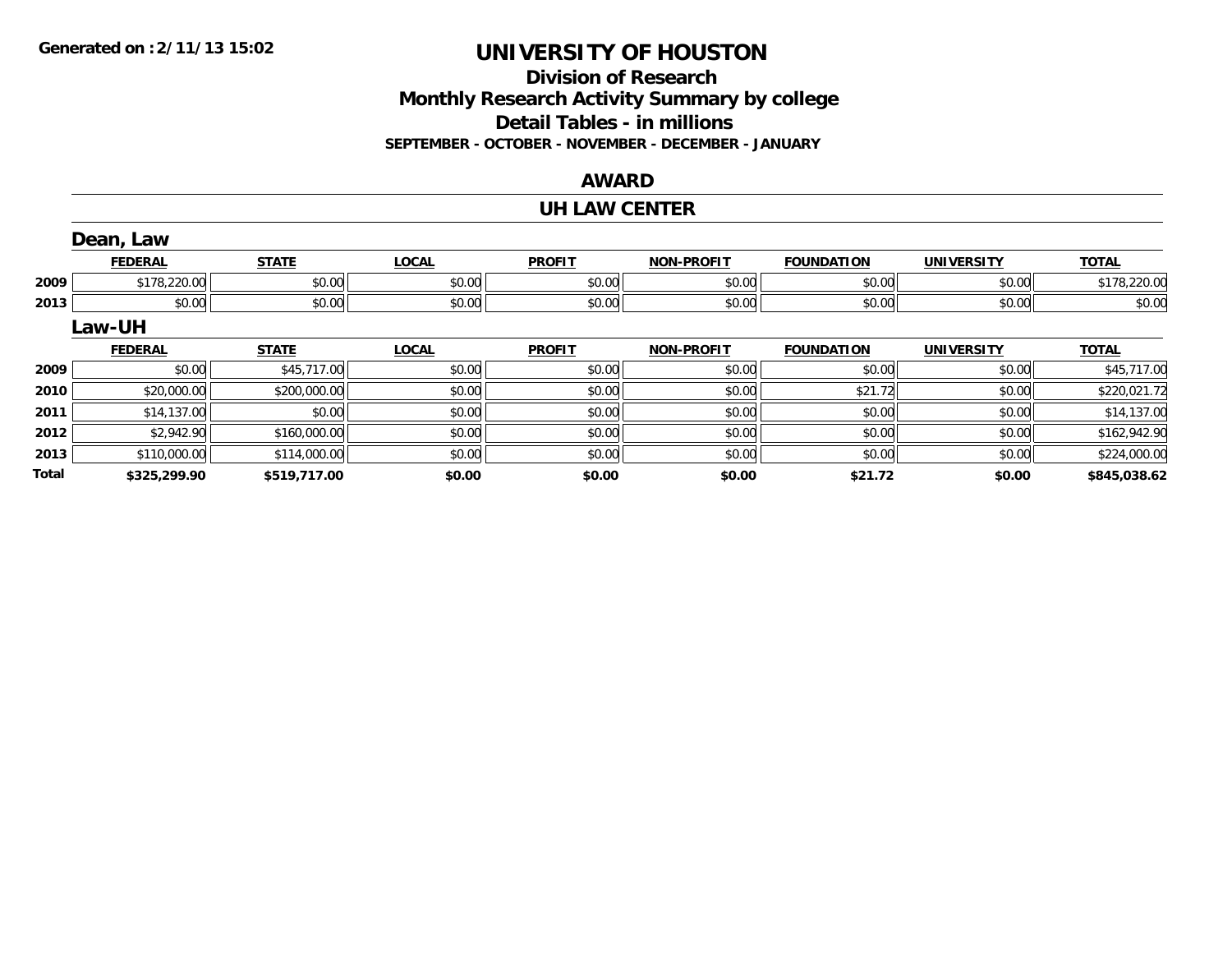## **Division of Research Monthly Research Activity Summary by college Detail Tables - in millions SEPTEMBER - OCTOBER - NOVEMBER - DECEMBER - JANUARY**

#### **AWARD**

## **UH SYSTEM**

|       | <b>KUHT-TV</b> |              |              |               |                   |                   |                   |                |  |  |  |
|-------|----------------|--------------|--------------|---------------|-------------------|-------------------|-------------------|----------------|--|--|--|
|       | <b>FEDERAL</b> | <b>STATE</b> | <b>LOCAL</b> | <b>PROFIT</b> | <b>NON-PROFIT</b> | <b>FOUNDATION</b> | <b>UNIVERSITY</b> | <b>TOTAL</b>   |  |  |  |
| 2009  | \$0.00         | \$0.00       | \$0.00       | \$0.00        | \$1,361,093.00    | \$0.00            | \$0.00            | \$1,361,093.00 |  |  |  |
| 2010  | \$0.00         | \$0.00       | \$0.00       | \$0.00        | \$1,427,262.00    | \$0.00            | \$0.00            | \$1,427,262.00 |  |  |  |
| 2011  | \$0.00         | \$0.00       | \$0.00       | \$0.00        | \$1,606,903.00    | \$0.00            | \$0.00            | \$1,606,903.00 |  |  |  |
| 2012  | \$0.00         | \$0.00       | \$0.00       | \$0.00        | \$14,132.00       | \$0.00            | \$0.00            | \$14,132.00    |  |  |  |
| Total | \$0.00         | \$0.00       | \$0.00       | \$0.00        | \$4,409,390.00    | \$0.00            | \$0.00            | \$4,409,390.00 |  |  |  |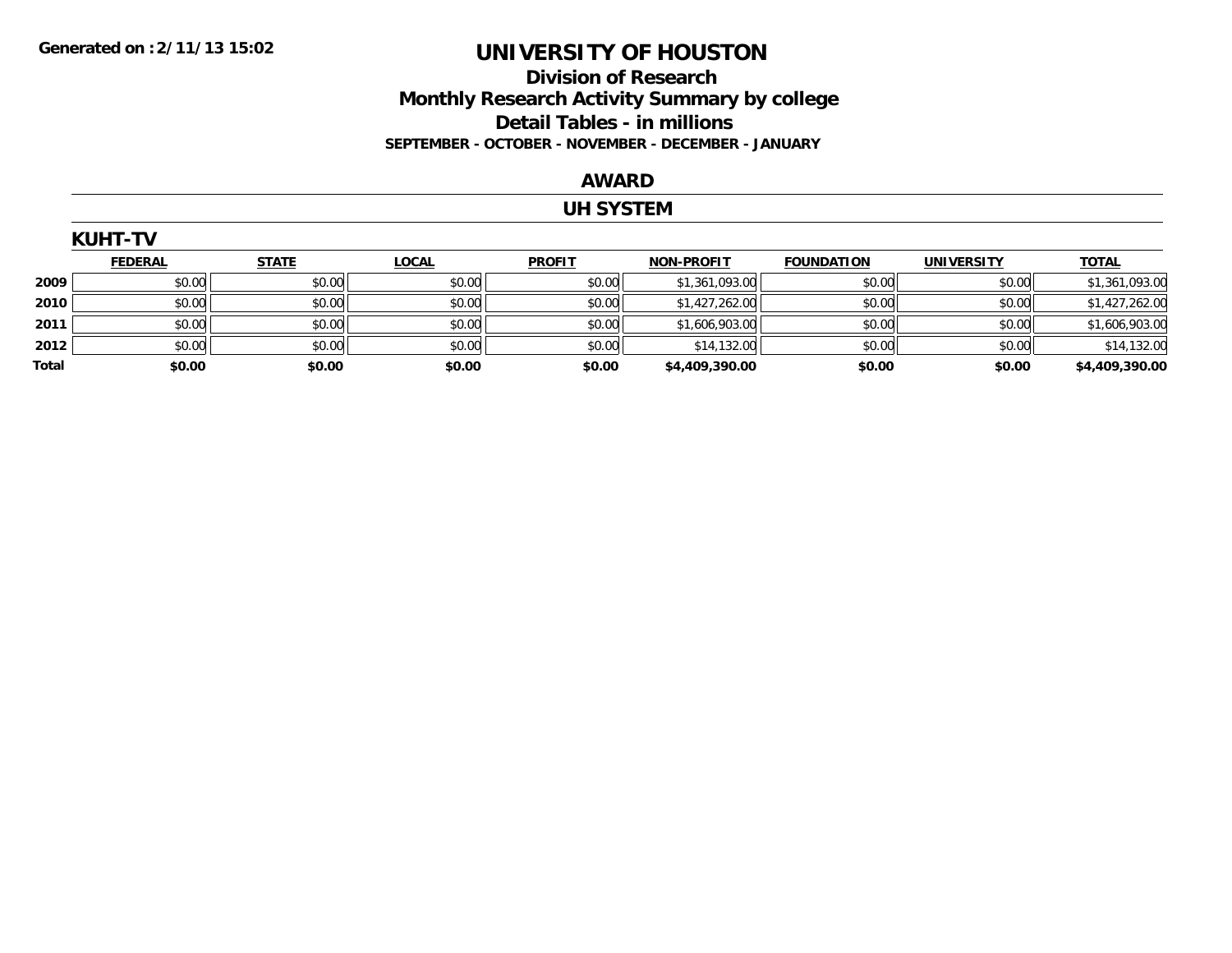## **Division of Research Monthly Research Activity Summary by college Detail Tables - in millions SEPTEMBER - OCTOBER - NOVEMBER - DECEMBER - JANUARY**

### **AWARD**

#### **UKNOWN COLLEGE**

# **Unknown Department**

|       | <b>FEDERAL</b> | <b>STATE</b> | <b>LOCAL</b> | <b>PROFIT</b> | <b>NON-PROFIT</b> | <b>FOUNDATION</b> | <b>UNIVERSITY</b> | <b>TOTAL</b> |
|-------|----------------|--------------|--------------|---------------|-------------------|-------------------|-------------------|--------------|
| 2009  | \$0.00         | \$0.00       | \$0.00       | \$0.00        | \$0.00            | \$0.00            | \$0.00            | \$0.00       |
| 2010  | \$0.00         | \$0.00       | \$0.00       | \$0.00        | \$0.00            | \$0.00            | \$0.00            | \$0.00       |
| 2011  | \$0.00         | \$0.00       | \$0.00       | \$0.00        | \$0.00            | \$0.00            | \$0.00            | \$0.00       |
| 2012  | \$0.00         | \$0.00       | \$0.00       | \$0.00        | \$0.00            | \$0.00            | \$0.00            | \$0.00       |
| 2013  | \$0.00         | \$0.00       | \$0.00       | \$0.00        | \$0.00            | \$0.00            | \$0.00            | \$0.00       |
| Total | \$0.00         | \$0.00       | \$0.00       | \$0.00        | \$0.00            | \$0.00            | \$0.00            | \$0.00       |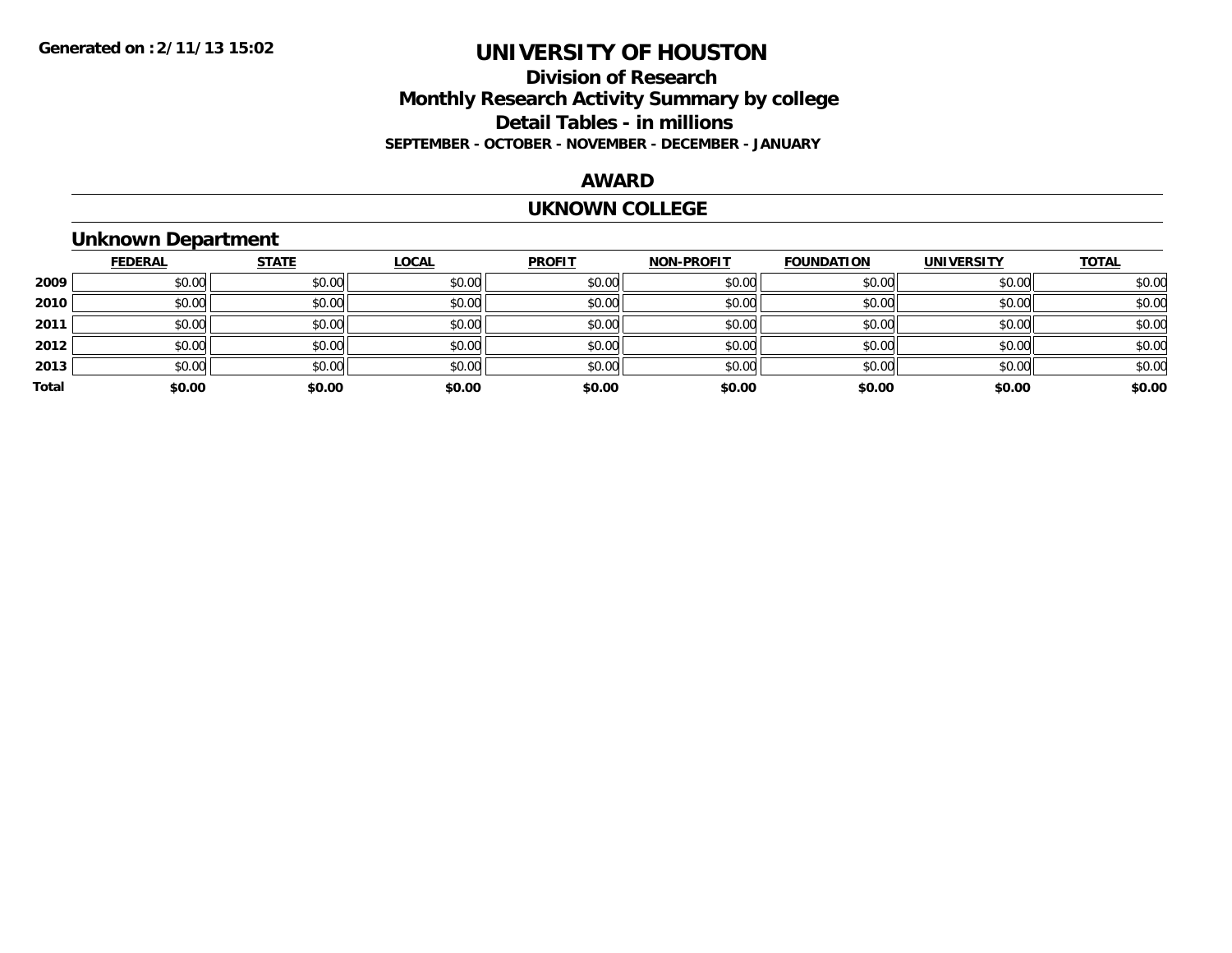## **Division of Research Monthly Research Activity Summary by college Detail Tables - in millions SEPTEMBER - OCTOBER - NOVEMBER - DECEMBER - JANUARY**

## **AWARD**

# **VICE PRESIDENT FOR ADMINISTRATION**

## **UH Police Department**

|              | <b>FEDERAL</b> | <b>STATE</b>   | <b>LOCAL</b>  | <b>PROFIT</b> | <b>LPROFIT</b><br>NON | <b>FOUNDATION</b> | UNIVERSITY | <b>TOTAL</b>      |
|--------------|----------------|----------------|---------------|---------------|-----------------------|-------------------|------------|-------------------|
| 2009         | vv.vv          | 0.100<br>uuu.u | 0000<br>PO.OO | 0000<br>JU.UU | 0000<br>vu.uu -       | \$0.00            | \$0.00     | 00000<br>4,000.00 |
| <b>Total</b> | \$0.00         | .000.00        | \$0.00        | \$0.00        | \$0.00                | \$0.00            | \$0.00     | 4,000.00          |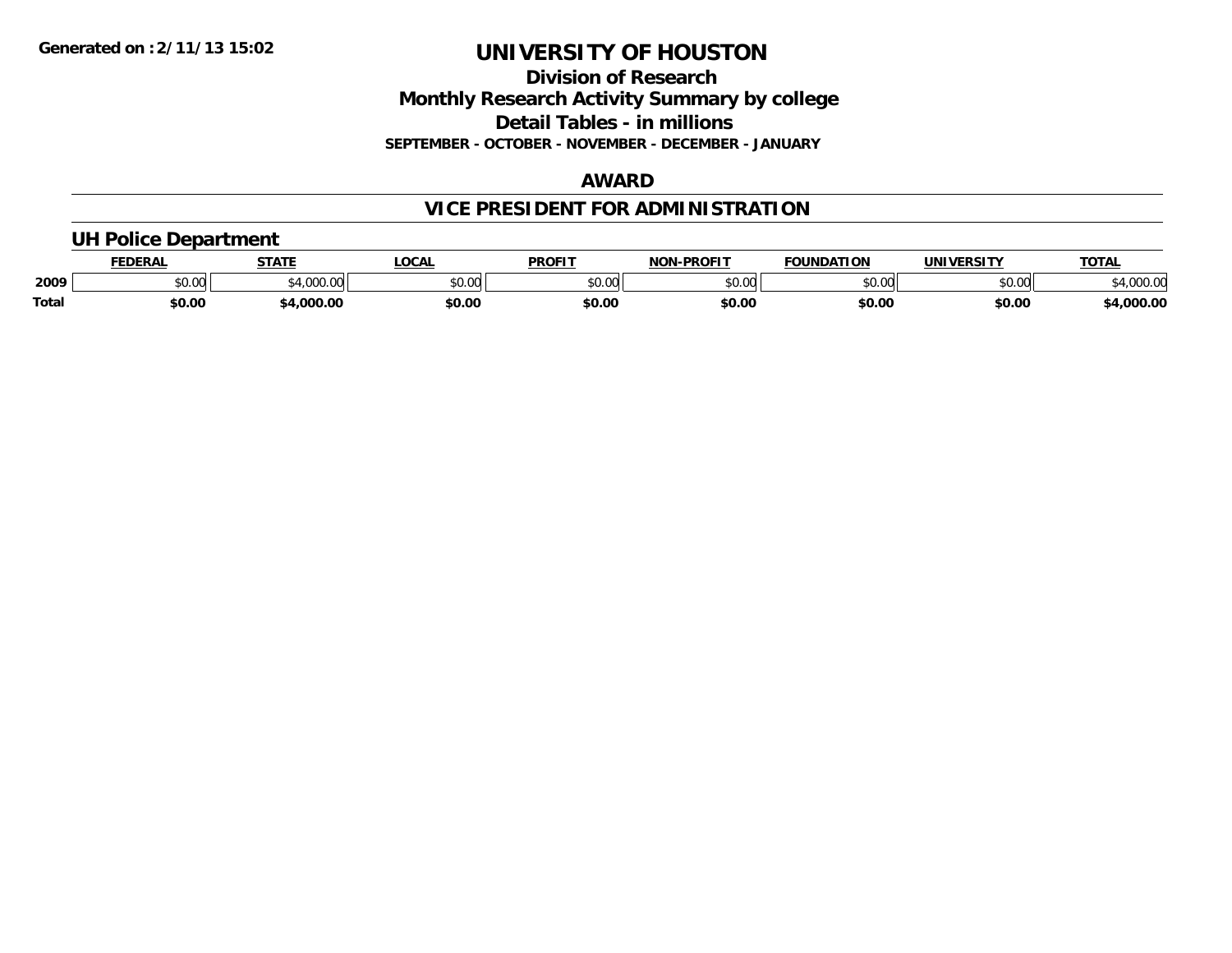## **Division of Research Monthly Research Activity Summary by college Detail Tables - in millions SEPTEMBER - OCTOBER - NOVEMBER - DECEMBER - JANUARY**

### **AWARD**

## **VICE PRESIDENT FOR STUDENT AFFAIRS**

### **Vice President, Student Affairs**

|       | <b>FEDERAL</b> | <u>STATE</u> | <b>LOCAL</b> | <b>PROFIT</b> | <b>NON-PROFIT</b> | <b>FOUNDATION</b> | <b>UNIVERSITY</b> | <b>TOTAL</b> |
|-------|----------------|--------------|--------------|---------------|-------------------|-------------------|-------------------|--------------|
| 2009  | \$236,300.00   | \$0.00       | \$0.00       | \$0.00        | \$0.00            | \$0.00            | \$0.00            | \$236,300.00 |
| 2010  | \$236,300.00   | \$0.00       | \$0.00       | \$0.00        | \$0.00            | \$0.00            | \$0.00            | \$236,300.00 |
| 2011  | \$236,300.00   | \$0.00       | \$0.00       | \$0.00        | \$0.00            | \$0.00            | \$0.00            | \$236,300.00 |
| Total | \$708,900.00   | \$0.00       | \$0.00       | \$0.00        | \$0.00            | \$0.00            | \$0.00            | \$708,900.00 |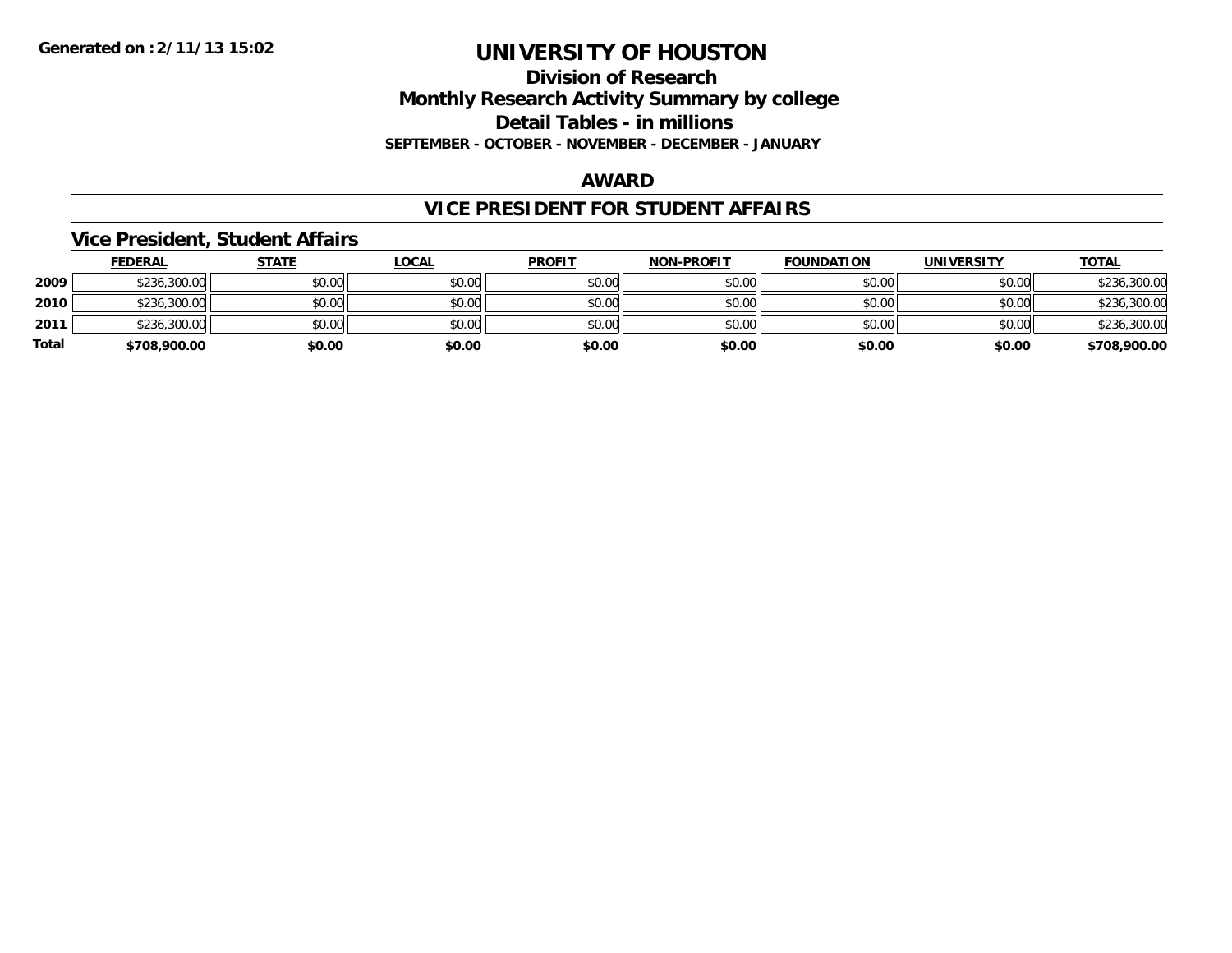## **Division of Research Monthly Research Activity Summary by college Detail Tables - in millions SEPTEMBER - OCTOBER - NOVEMBER - DECEMBER - JANUARY**

## **TOTAL EXPENDITURE**

### **C.T. BAUER COLLEGE OF BUSINESS**

|       | <b>Finance</b>   |                                          |              |               |                   |                   |                   |                |
|-------|------------------|------------------------------------------|--------------|---------------|-------------------|-------------------|-------------------|----------------|
|       | <b>FEDERAL</b>   | <b>STATE</b>                             | <b>LOCAL</b> | <b>PROFIT</b> | <b>NON-PROFIT</b> | <b>FOUNDATION</b> | <b>UNIVERSITY</b> | <b>TOTAL</b>   |
| 2009  | \$30,388.12      | \$0.00                                   | \$0.00       | \$0.00        | \$0.00            | \$0.00            | \$0.00            | \$30,388.12    |
| 2010  | \$144,844.14     | \$0.00                                   | \$0.00       | \$0.00        | \$0.00            | \$0.00            | \$0.00            | \$144,844.14   |
| 2011  | \$127,593.49     | \$0.00                                   | \$0.00       | \$0.00        | \$0.00            | \$0.00            | \$0.00            | \$127,593.49   |
| 2012  | \$2,558.36       | \$0.00                                   | \$0.00       | \$0.00        | \$0.00            | \$0.00            | \$0.00            | \$2,558.36     |
| 2013  | \$6,200.00       | \$0.00                                   | \$0.00       | \$0.00        | \$0.00            | \$0.00            | \$0.00            | \$6,200.00     |
|       | Management       |                                          |              |               |                   |                   |                   |                |
|       | <b>FEDERAL</b>   | <b>STATE</b>                             | <b>LOCAL</b> | <b>PROFIT</b> | <b>NON-PROFIT</b> | <b>FOUNDATION</b> | <b>UNIVERSITY</b> | <b>TOTAL</b>   |
| 2009  | \$0.00           | \$0.00                                   | \$0.00       | \$0.00        | \$0.00            | \$0.00            | \$0.00            | \$0.00         |
| 2010  | \$0.00           | \$0.00                                   | \$0.00       | \$0.00        | \$0.00            | \$0.00            | \$0.00            | \$0.00         |
| 2011  | \$0.00           | \$0.00                                   | \$0.00       | \$0.00        | \$0.00            | \$0.00            | \$0.00            | \$0.00         |
| 2012  | \$0.00           | \$0.00                                   | \$0.00       | \$0.00        | \$0.00            | \$0.00            | \$0.00            | \$0.00         |
| 2013  | \$0.00           | \$0.00                                   | \$0.00       | \$0.00        | \$0.00            | \$0.00            | \$0.00            | \$0.00         |
|       | <b>Marketing</b> |                                          |              |               |                   |                   |                   |                |
|       | <b>FEDERAL</b>   | <b>STATE</b>                             | <b>LOCAL</b> | <b>PROFIT</b> | <b>NON-PROFIT</b> | <b>FOUNDATION</b> | <b>UNIVERSITY</b> | <b>TOTAL</b>   |
| 2013  | \$0.00           | \$0.00                                   | \$0.00       | \$0.00        | \$0.00            | \$0.00            | \$0.00            | \$0.00         |
|       |                  | <b>Small Business Development Center</b> |              |               |                   |                   |                   |                |
|       | <b>FEDERAL</b>   | <b>STATE</b>                             | <b>LOCAL</b> | <b>PROFIT</b> | <b>NON-PROFIT</b> | <b>FOUNDATION</b> | <b>UNIVERSITY</b> | <b>TOTAL</b>   |
| 2009  | \$784,144.88     | \$0.00                                   | \$0.00       | \$0.00        | \$0.00            | \$0.00            | \$0.00            | \$784,144.88   |
| 2010  | \$1,079,921.92   | \$0.00                                   | \$0.00       | \$0.00        | \$0.00            | \$0.00            | \$0.00            | \$1,079,921.92 |
| 2011  | \$1,231,531.64   | \$40,550.19                              | \$0.00       | \$0.00        | \$0.00            | \$0.00            | \$0.00            | \$1,272,081.83 |
| 2012  | \$1,568,975.96   | \$0.00                                   | \$0.00       | \$0.00        | \$0.00            | \$0.00            | \$0.00            | \$1,568,975.96 |
| 2013  | \$2,213,433.47   | \$0.00                                   | \$0.00       | \$0.00        | \$0.00            | ( \$5,835.81)     | \$0.00            | \$2,207,597.66 |
| Total | \$7,189,591.98   | \$40,550.19                              | \$0.00       | \$0.00        | \$0.00            | (\$5,835.81)      | \$0.00            | \$7,224,306.36 |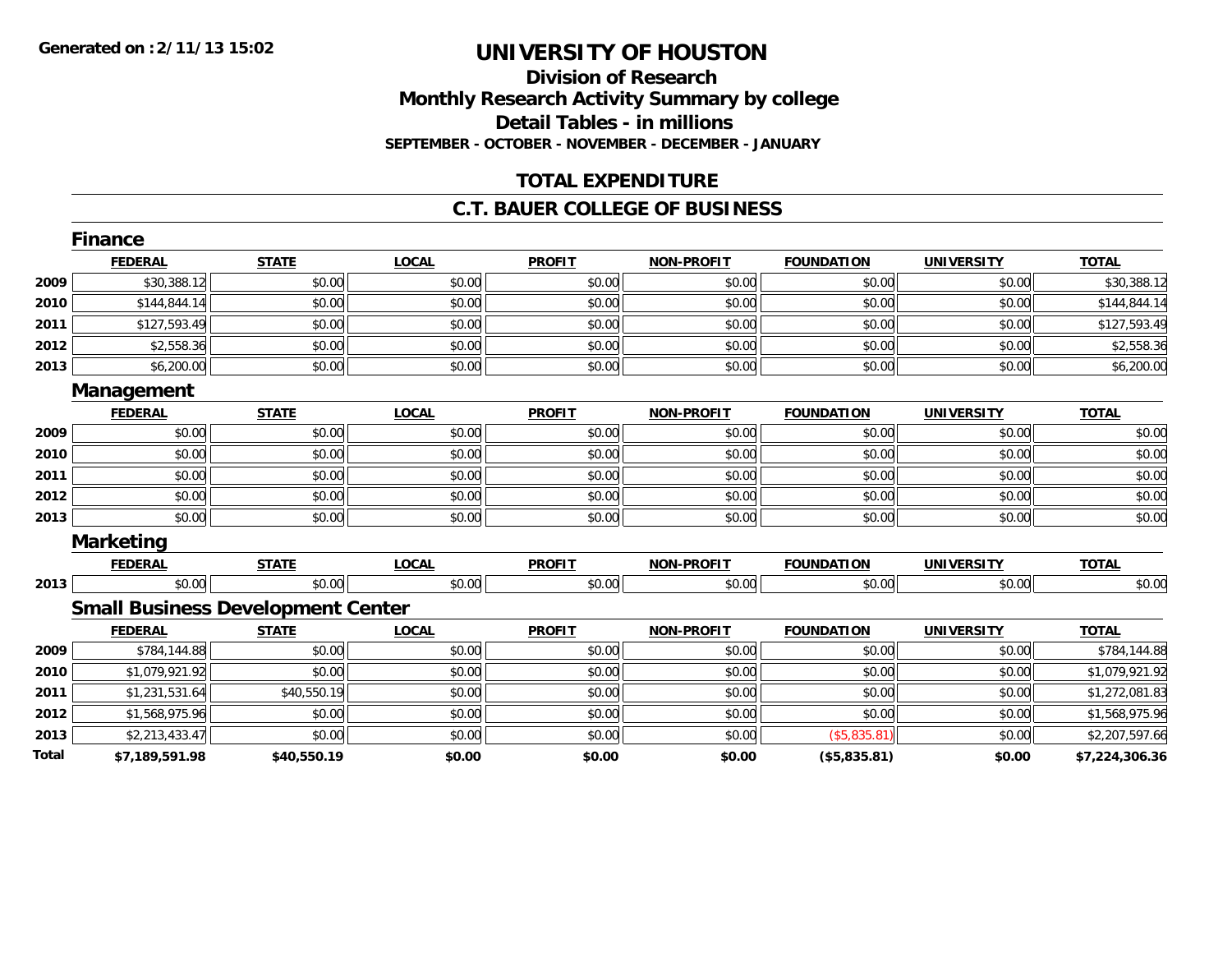## **Division of Research Monthly Research Activity Summary by college Detail Tables - in millions SEPTEMBER - OCTOBER - NOVEMBER - DECEMBER - JANUARY**

## **TOTAL EXPENDITURE**

### **COLLEGE OF ARCHITECTURE**

|       | Architecture   |              |              |               |                   |                   |                   |              |  |  |  |  |
|-------|----------------|--------------|--------------|---------------|-------------------|-------------------|-------------------|--------------|--|--|--|--|
|       | <b>FEDERAL</b> | <b>STATE</b> | <b>LOCAL</b> | <b>PROFIT</b> | <b>NON-PROFIT</b> | <b>FOUNDATION</b> | <b>UNIVERSITY</b> | <b>TOTAL</b> |  |  |  |  |
| 2009  | \$0.00         | \$0.00       | \$0.00       | \$22,594.05   | \$0.00            | \$0.00            | \$0.00            | \$22,594.05  |  |  |  |  |
| 2010  | \$0.00         | \$0.00       | \$0.00       | \$0.00        | \$0.00            | \$19,665.69       | \$0.00            | \$19,665.69  |  |  |  |  |
| 2011  | \$0.00         | \$0.00       | \$0.00       | \$0.00        | \$0.00            | \$30,930.77       | \$0.00            | \$30,930.77  |  |  |  |  |
| 2012  | \$2,318.31     | \$0.00       | \$0.00       | \$0.00        | \$4,508.64        | \$155.11          | \$0.00            | \$6,982.06   |  |  |  |  |
| 2013  | \$0.00         | \$0.00       | \$0.00       | \$0.00        | \$0.00            | \$2,243.39        | \$2,624.79        | \$4,868.18   |  |  |  |  |
| Total | \$2,318.31     | \$0.00       | \$0.00       | \$22,594.05   | \$4,508.64        | \$52,994.97       | \$2,624.79        | \$85,040.76  |  |  |  |  |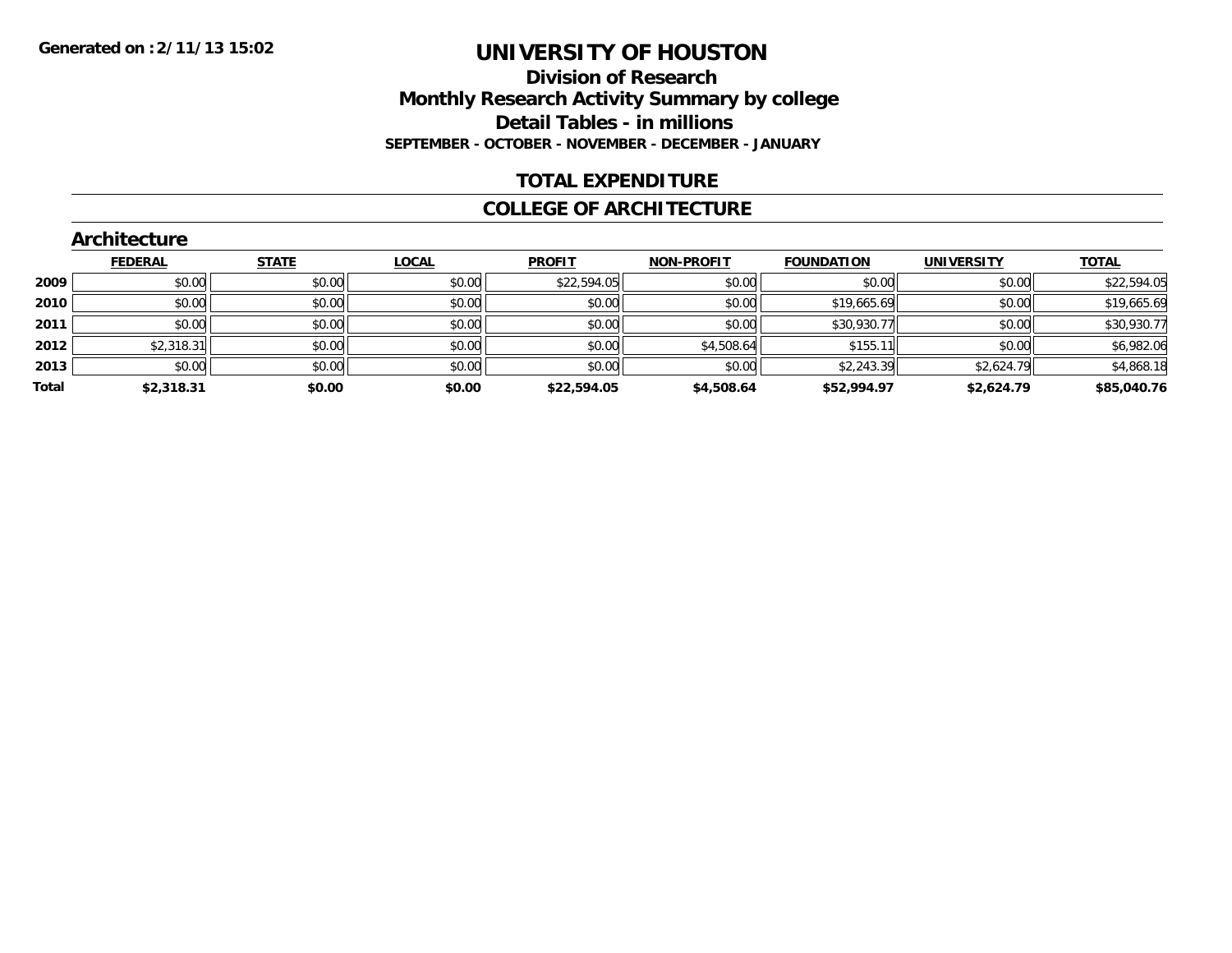## **Division of ResearchMonthly Research Activity Summary by college Detail Tables - in millionsSEPTEMBER - OCTOBER - NOVEMBER - DECEMBER - JANUARY**

## **TOTAL EXPENDITURE**

## **COLLEGE OF EDUCATION**

# **Consistency Mgmt and Coop Disc**

|      | CONSISTENCY INQUITE AND COOP DISC                    |              |              |               |                   |                   |                   |              |
|------|------------------------------------------------------|--------------|--------------|---------------|-------------------|-------------------|-------------------|--------------|
|      | <b>FEDERAL</b>                                       | <b>STATE</b> | <b>LOCAL</b> | <b>PROFIT</b> | <b>NON-PROFIT</b> | <b>FOUNDATION</b> | <b>UNIVERSITY</b> | <b>TOTAL</b> |
| 2011 | \$0.00                                               | \$0.00       | \$0.00       | \$0.00        | \$0.00            | \$0.00            | \$0.00            | \$0.00       |
| 2012 | \$0.00                                               | \$0.00       | \$0.00       | \$0.00        | \$0.00            | \$0.00            | \$0.00            | \$0.00       |
|      | <b>Curriculum and Instruction</b>                    |              |              |               |                   |                   |                   |              |
|      | <b>FEDERAL</b>                                       | <b>STATE</b> | <b>LOCAL</b> | <b>PROFIT</b> | <b>NON-PROFIT</b> | <b>FOUNDATION</b> | <b>UNIVERSITY</b> | <b>TOTAL</b> |
| 2009 | \$517,606.59                                         | \$36,732.29  | \$2,178.89   | \$0.00        | \$285,473.35      | \$0.00            | \$0.00            | \$841,991.12 |
| 2010 | \$394,920.20                                         | \$11,801.65  | \$5,593.80   | \$0.00        | \$269,951.36      | \$20,227.00       | \$0.00            | \$702,494.01 |
| 2011 | \$407,595.18                                         | \$12,613.59  | \$0.00       | \$0.00        | \$82,343.18       | \$111,515.27      | \$0.00            | \$614,067.22 |
| 2012 | \$520,050.98                                         | \$150,148.75 | \$0.00       | \$0.00        | \$111,344.67      | \$175,081.56      | \$0.00            | \$956,625.96 |
| 2013 | \$379,248.58                                         | \$52,188.66  | \$0.00       | \$0.00        | \$45,309.75       | \$171,335.98      | \$0.00            | \$648,082.97 |
|      | Dean, Education                                      |              |              |               |                   |                   |                   |              |
|      | <b>FEDERAL</b>                                       | <b>STATE</b> | <b>LOCAL</b> | <b>PROFIT</b> | <b>NON-PROFIT</b> | <b>FOUNDATION</b> | <b>UNIVERSITY</b> | <b>TOTAL</b> |
| 2010 | \$0.00                                               | \$0.00       | \$0.00       | \$0.00        | \$0.00            | \$0.00            | \$0.00            | \$0.00       |
| 2011 | \$0.00                                               | \$0.00       | \$0.00       | \$0.00        | \$0.00            | \$0.00            | \$0.00            | \$0.00       |
| 2012 | \$0.00                                               | \$0.00       | \$0.00       | \$0.00        | \$0.00            | \$0.00            | \$0.00            | \$0.00       |
| 2013 | \$0.00                                               | \$0.00       | \$0.00       | \$0.00        | \$0.00            | \$0.00            | \$0.00            | \$0.00       |
|      | <b>Educational Leadership &amp; Cultural Studies</b> |              |              |               |                   |                   |                   |              |
|      |                                                      |              |              |               |                   |                   |                   |              |

|      |        | ----- | $\sim$ $\sim$ $\sim$ | <b>DDOEIT</b> | ימות   |                   |                        | $- - -$ |
|------|--------|-------|----------------------|---------------|--------|-------------------|------------------------|---------|
| 2011 | $\sim$ |       |                      | ^^            | $\sim$ | $\sim$ 00<br>u.uu | $\sim$ $\sim$<br>JU.UU |         |

## **Educational Psychology**

|      | <b>FEDERAL</b> | <b>STATE</b> | <u>LOCAL</u> | <b>PROFIT</b> | <b>NON-PROFIT</b> | <b>FOUNDATION</b> | <b>UNIVERSITY</b> | <b>TOTAL</b> |
|------|----------------|--------------|--------------|---------------|-------------------|-------------------|-------------------|--------------|
| 2009 | \$47,386.72    | \$8,450.30   | \$0.00       | \$0.00        | \$0.00            | \$68,479.16       | \$0.00            | \$124,316.18 |
| 2010 | \$0.00         | \$1,493.95   | \$0.00       | \$0.00        | \$6,779.49        | \$53,340.91       | \$0.00            | \$61,614.35  |
| 2011 | \$20,492.82    | \$66,908.35  | \$0.00       | \$0.00        | \$1,211.79        | \$36,626.95       | \$0.00            | \$125,239.91 |
| 2012 | \$74,903.65    | \$49,242.07  | \$0.00       | \$0.00        | \$3,856.94        | \$1,656.63        | \$0.00            | \$129,659.29 |
| 2013 | \$108,442.21   | \$119.78     | \$0.00       | \$0.00        | \$17,955.12       | (\$214.71)        | \$9,311.83        | \$135,614.23 |

# **Institute for Urban Education**

|      | <b>FEDERAL</b>            | <b>STATE</b> | <b>LOCAL</b> | <b>PROFIT</b> | <b>NON-PROFIT</b> | <b>FOUNDATION</b> | UNIVERSITY                    | <b>TOTAL</b> |
|------|---------------------------|--------------|--------------|---------------|-------------------|-------------------|-------------------------------|--------------|
| 2009 | ስስ ስስ<br>וטטוע            | \$0.00       | \$0.00       | \$0.00        | \$0.00            | \$0.00            | $n \cap \neg$<br>JU.UU        | \$0.00       |
| 2010 | ሰ ሳ<br>$\sim$<br>JU.UU    | \$0.00       | \$0.00       | \$0.00        | \$0.00            | \$0.00            | $n \cap \neg$<br><b>DU.UG</b> | \$0.00       |
| 2011 | $\sim$<br>$\sim$<br>JU.UU | \$0.00       | \$0.00       | \$0.00        | \$0.00            | \$0.00            | 0000<br><b>DU.UG</b>          | \$0.00       |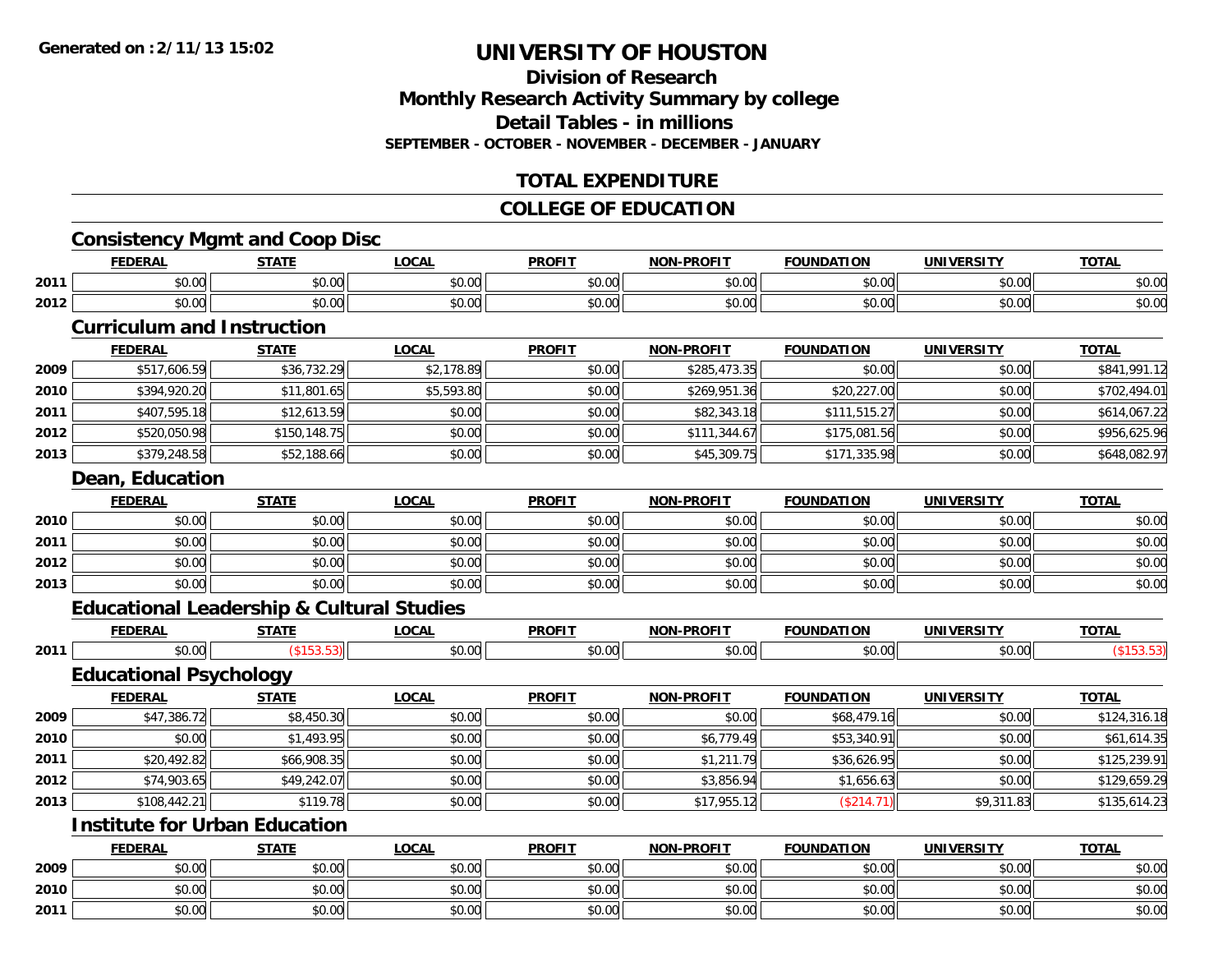## **Division of Research Monthly Research Activity Summary by college Detail Tables - in millions SEPTEMBER - OCTOBER - NOVEMBER - DECEMBER - JANUARY**

## **TOTAL EXPENDITURE**

## **COLLEGE OF EDUCATION**

#### **Institute for Urban Education**

|              | <u>FEDERAL</u> | <b>STATE</b> | <u>LOCAL</u> | <b>PROFIT</b> | <b>NON-PROFIT</b> | <b>FOUNDATION</b> | UNIVERSITY | <b>TOTAL</b>   |
|--------------|----------------|--------------|--------------|---------------|-------------------|-------------------|------------|----------------|
| 2012         | \$0.00         | \$0.00       | \$0.00       | \$0.00        | \$0.00            | \$0.00            | \$0.00     | \$0.00         |
| 2013         | \$0.00         | \$0.00       | \$0.00       | \$0.00        | \$0.00            | \$0.00            | \$0.00     | \$0.00         |
| <b>Total</b> | \$2,470,646.92 | \$389,545.86 | /,772.69     | \$0.00        | \$824,225.65      | \$638,048.74      | \$9,311.83 | \$4,339,551.70 |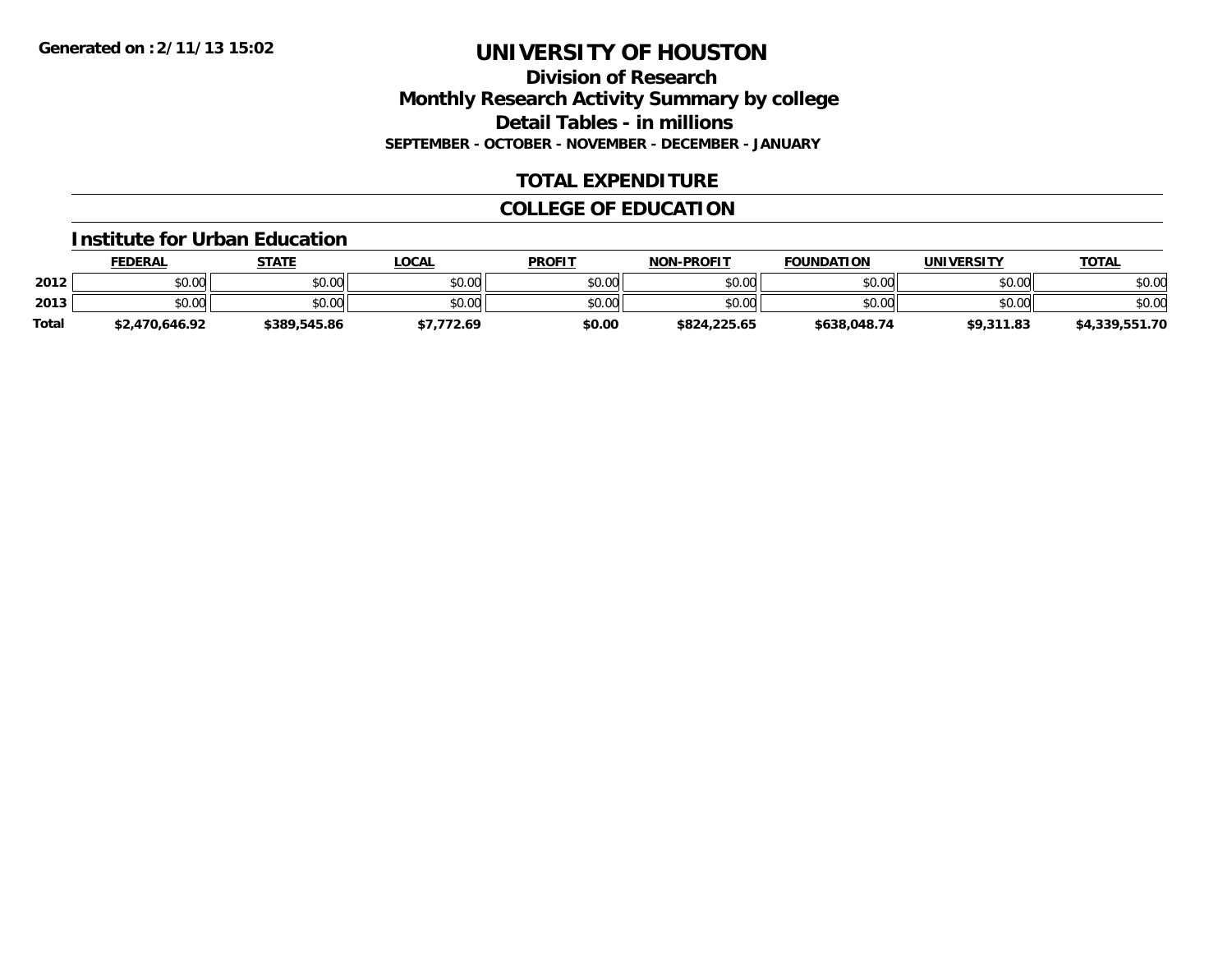# **Division of ResearchMonthly Research Activity Summary by college Detail Tables - in millions SEPTEMBER - OCTOBER - NOVEMBER - DECEMBER - JANUARY**

# **TOTAL EXPENDITURE**

### **COLLEGE OF LIBERAL ARTS AND SOCIAL SCIENCES**

|      | Art                              |              |              |               |                   |                   |                   |              |
|------|----------------------------------|--------------|--------------|---------------|-------------------|-------------------|-------------------|--------------|
|      | <b>FEDERAL</b>                   | <b>STATE</b> | <b>LOCAL</b> | <b>PROFIT</b> | <b>NON-PROFIT</b> | <b>FOUNDATION</b> | <b>UNIVERSITY</b> | <b>TOTAL</b> |
| 2009 | \$0.00                           | \$0.00       | \$0.00       | \$0.00        | \$8,800.00        | \$0.00            | \$0.00            | \$8,800.00   |
| 2012 | \$475.21                         | \$0.00       | \$0.00       | \$0.00        | \$0.00            | \$0.00            | \$0.00            | \$475.21     |
| 2013 | \$5,466.51                       | \$0.00       | \$0.00       | \$0.00        | \$0.00            | \$0.00            | \$0.00            | \$5,466.51   |
|      | <b>Arte Publico Press</b>        |              |              |               |                   |                   |                   |              |
|      | <b>FEDERAL</b>                   | <b>STATE</b> | <b>LOCAL</b> | <b>PROFIT</b> | <b>NON-PROFIT</b> | <b>FOUNDATION</b> | <b>UNIVERSITY</b> | <b>TOTAL</b> |
| 2009 | \$6,099.77                       | \$0.00       | \$0.00       | \$0.00        | \$29,448.97       | \$0.00            | \$0.00            | \$35,548.74  |
| 2010 | \$22,010.02                      | \$0.00       | \$0.00       | \$0.00        | \$4,178.34        | \$64,023.34       | \$0.00            | \$90,211.70  |
| 2011 | \$9,722.60                       | \$0.00       | \$0.00       | \$0.00        | \$25,261.12       | \$126,913.64      | \$0.00            | \$161,897.36 |
| 2012 | \$25,665.38                      | \$0.00       | \$0.00       | \$0.00        | \$21,936.99       | \$0.00            | \$0.00            | \$47,602.37  |
| 2013 | \$22,194.84                      | \$0.00       | \$0.00       | \$0.00        | \$20,731.45       | \$54,145.06       | \$0.00            | \$97,071.35  |
|      | <b>Blaffer Gallery</b>           |              |              |               |                   |                   |                   |              |
|      | <b>FEDERAL</b>                   | <b>STATE</b> | <b>LOCAL</b> | <b>PROFIT</b> | <b>NON-PROFIT</b> | <b>FOUNDATION</b> | <b>UNIVERSITY</b> | <b>TOTAL</b> |
| 2009 | \$3,819.54                       | \$0.00       | \$0.00       | \$0.00        | \$6,018.00        | \$0.00            | \$0.00            | \$9,837.54   |
| 2010 | \$42,062.95                      | \$0.00       | \$0.00       | \$0.00        | \$23,903.58       | \$0.00            | \$0.00            | \$65,966.53  |
| 2011 | \$9,418.06                       | \$970.76     | \$0.00       | \$0.00        | \$10,688.34       | \$0.00            | \$0.00            | \$21,077.16  |
| 2012 | \$1,043.58                       | \$959.97     | \$0.00       | \$0.00        | \$4,180.67        | \$0.00            | \$0.00            | \$6,184.22   |
| 2013 | \$5,356.06                       | \$0.00       | \$0.00       | \$0.00        | \$0.00            | \$0.00            | \$0.00            | \$5,356.06   |
|      | <b>Center for Public History</b> |              |              |               |                   |                   |                   |              |
|      | <b>FEDERAL</b>                   | <b>STATE</b> | <b>LOCAL</b> | <b>PROFIT</b> | <b>NON-PROFIT</b> | <b>FOUNDATION</b> | <b>UNIVERSITY</b> | <b>TOTAL</b> |
| 2012 | \$482.73                         | \$0.00       | \$0.00       | \$0.00        | \$0.00            | \$0.00            | \$0.00            | \$482.73     |
| 2013 | \$19,360.00                      | \$0.00       | \$0.00       | \$0.00        | \$0.00            | \$0.00            | \$0.00            | \$19,360.00  |
|      | <b>Communication Disorders</b>   |              |              |               |                   |                   |                   |              |
|      | <b>FEDERAL</b>                   | <b>STATE</b> | <b>LOCAL</b> | <b>PROFIT</b> | <b>NON-PROFIT</b> | <b>FOUNDATION</b> | <b>UNIVERSITY</b> | <b>TOTAL</b> |
| 2009 | (\$26,857.43)                    | \$0.00       | \$0.00       | \$0.00        | \$8,340.98        | \$0.00            | \$26,634.03       | \$8,117.58   |
| 2010 | \$0.00                           | \$0.00       | \$0.00       | \$0.00        | \$140,359.91      | \$0.00            | \$0.00            | \$140,359.91 |
| 2011 | \$3,082.62                       | \$0.00       | \$0.00       | \$0.00        | \$40,148.08       | \$0.00            | \$0.00            | \$43,230.70  |
| 2012 | \$3,759.47                       | \$0.00       | \$0.00       | \$0.00        | \$69,920.15       | \$0.00            | \$0.00            | \$73,679.62  |
| 2013 | (\$0.01)                         | \$0.00       | \$0.00       | \$0.00        | \$108,240.28      | \$3,100.00        | \$0.00            | \$111,340.27 |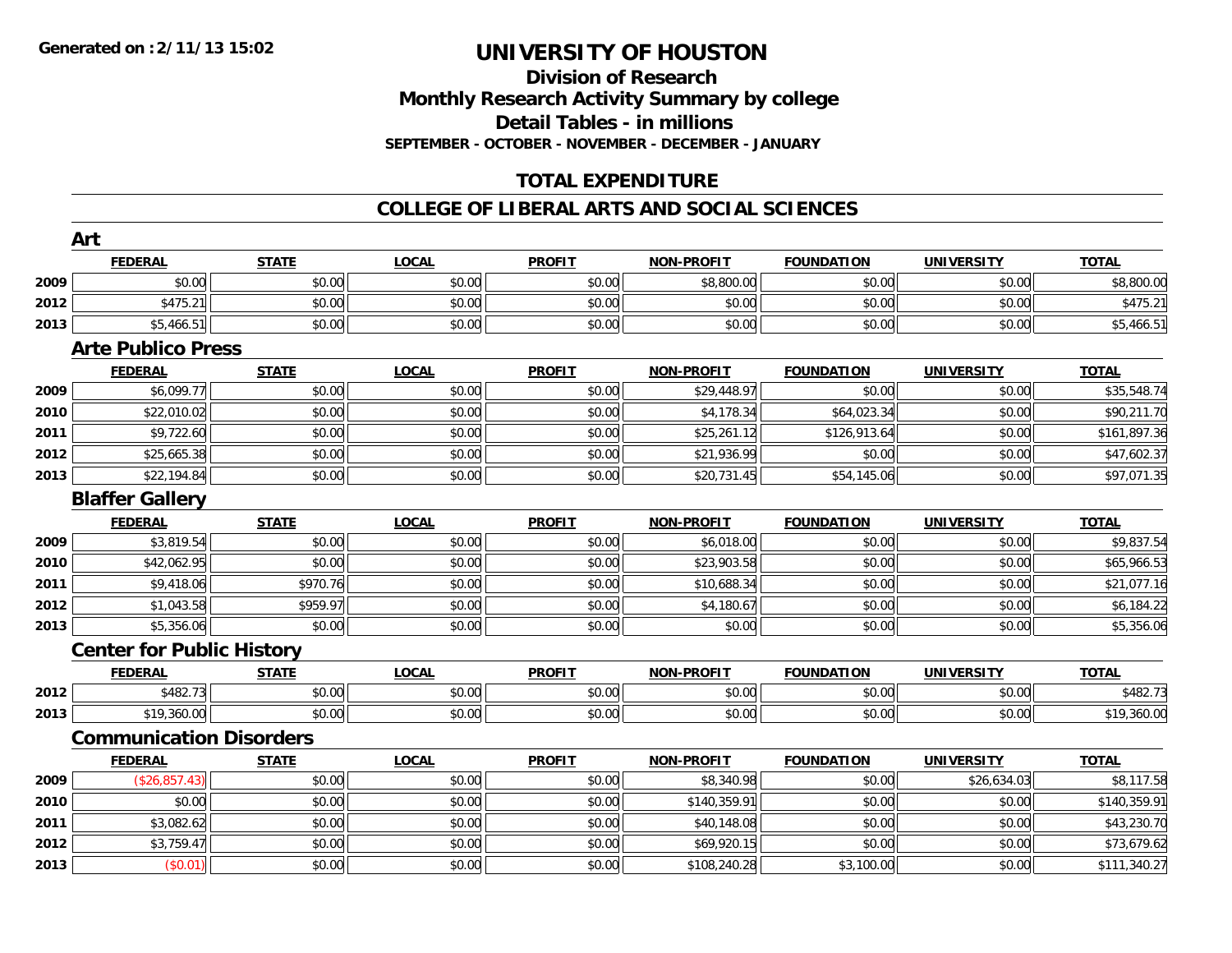**Division of Research Monthly Research Activity Summary by college Detail Tables - in millions SEPTEMBER - OCTOBER - NOVEMBER - DECEMBER - JANUARY**

# **TOTAL EXPENDITURE**

### **COLLEGE OF LIBERAL ARTS AND SOCIAL SCIENCES**

|      |                  | <b>Comparative Cultural Studies</b>               |              |               |                   |                   |                   |               |
|------|------------------|---------------------------------------------------|--------------|---------------|-------------------|-------------------|-------------------|---------------|
|      | <b>FEDERAL</b>   | <b>STATE</b>                                      | <b>LOCAL</b> | <b>PROFIT</b> | <b>NON-PROFIT</b> | <b>FOUNDATION</b> | <b>UNIVERSITY</b> | <b>TOTAL</b>  |
| 2010 | \$0.00           | \$0.00                                            | \$0.00       | \$0.00        | (\$88.94)         | \$0.00            | \$0.00            | (\$88.94)     |
| 2011 | \$0.00           | \$0.00                                            | \$0.00       | \$757.50      | \$0.00            | \$0.00            | \$0.00            | \$757.50      |
|      |                  | <b>Cynthia Woods Mitchell Center for the Arts</b> |              |               |                   |                   |                   |               |
|      | <b>FEDERAL</b>   | <b>STATE</b>                                      | <b>LOCAL</b> | <b>PROFIT</b> | <b>NON-PROFIT</b> | <b>FOUNDATION</b> | <b>UNIVERSITY</b> | <b>TOTAL</b>  |
| 2011 | \$0.00           | \$0.00                                            | \$0.00       | \$0.00        | \$15,000.00       | \$0.00            | \$0.00            | \$15,000.00   |
| 2013 | \$0.00           | \$6,000.00                                        | \$0.00       | \$0.00        | \$0.00            | \$0.00            | \$0.00            | \$6,000.00    |
|      |                  | Dean, Liberal Arts and Social Sciences            |              |               |                   |                   |                   |               |
|      | <b>FEDERAL</b>   | <b>STATE</b>                                      | <b>LOCAL</b> | <b>PROFIT</b> | <b>NON-PROFIT</b> | <b>FOUNDATION</b> | <b>UNIVERSITY</b> | <b>TOTAL</b>  |
| 2009 | \$68,800.42      | \$0.00                                            | \$0.00       | \$0.00        | \$0.00            | \$0.00            | \$0.00            | \$68,800.42   |
| 2010 | \$1,085.32       | \$0.00                                            | \$0.00       | \$0.00        | \$0.00            | \$0.00            | \$0.00            | \$1,085.32    |
| 2011 | \$1,486.73       | \$0.00                                            | \$0.00       | \$0.00        | \$0.00            | \$0.00            | \$0.00            | \$1,486.73    |
| 2012 | \$1,474.57       | \$0.00                                            | \$0.00       | \$0.00        | \$0.00            | \$0.00            | \$0.00            | \$1,474.57    |
| 2013 | \$0.00           | \$0.00                                            | \$0.00       | \$0.00        | \$0.00            | \$0.00            | \$0.00            | \$0.00        |
|      | <b>Economics</b> |                                                   |              |               |                   |                   |                   |               |
|      | <b>FEDERAL</b>   | <b>STATE</b>                                      | <b>LOCAL</b> | <b>PROFIT</b> | <b>NON-PROFIT</b> | <b>FOUNDATION</b> | <b>UNIVERSITY</b> | <b>TOTAL</b>  |
| 2009 | (\$18,138.09)    | \$0.00                                            | \$0.00       | \$0.00        | \$0.00            | \$0.00            | \$0.00            | (\$18,138.09) |
| 2010 | \$7,424.99       | \$0.00                                            | \$0.00       | \$0.00        | \$0.00            | \$0.00            | \$0.00            | \$7,424.99    |
| 2011 | \$0.00           | \$0.00                                            | \$0.00       | \$0.00        | \$5,000.00        | \$22,021.38       | \$0.00            | \$27,021.38   |
| 2012 | \$661.57         | \$0.00                                            | \$0.00       | \$11,817.13   | \$1,293.40        | \$12,498.54       | \$0.00            | \$26,270.64   |
| 2013 | \$62,279.59      | \$0.00                                            | \$0.00       | \$0.00        | \$203,526.34      | \$11,480.26       | \$0.00            | \$277,286.19  |
|      | <b>English</b>   |                                                   |              |               |                   |                   |                   |               |
|      | <b>FEDERAL</b>   | <b>STATE</b>                                      | <b>LOCAL</b> | <b>PROFIT</b> | NON-PROFIT        | <b>FOUNDATION</b> | <b>UNIVERSITY</b> | <b>TOTAL</b>  |
| 2009 | \$2,095.00       | \$0.00                                            | \$0.00       | \$0.00        | \$0.00            | \$0.00            | \$0.00            | \$2,095.00    |
| 2010 | \$0.00           | \$0.00                                            | \$0.00       | \$0.00        | \$0.00            | \$0.00            | \$0.00            | \$0.00        |
| 2011 | \$0.00           | \$0.00                                            | \$0.00       | \$0.00        | \$0.00            | \$0.00            | \$0.00            | \$0.00        |
| 2012 | \$397.50         | \$0.00                                            | \$0.00       | \$0.00        | \$0.00            | \$0.00            | \$0.00            | \$397.50      |
| 2013 | \$17,566.26      | \$0.00                                            | \$0.00       | \$0.00        | \$0.00            | \$0.00            | \$0.00            | \$17,566.26   |
|      |                  | <b>Health and Human Performance</b>               |              |               |                   |                   |                   |               |
|      | <b>FEDERAL</b>   | <b>STATE</b>                                      | <b>LOCAL</b> | <b>PROFIT</b> | <b>NON-PROFIT</b> | <b>FOUNDATION</b> | <b>UNIVERSITY</b> | <b>TOTAL</b>  |
| 2009 | \$639,467.17     | \$0.00                                            | \$0.00       | \$20,372.50   | \$0.00            | \$9,845.61        | \$0.00            | \$669,685.29  |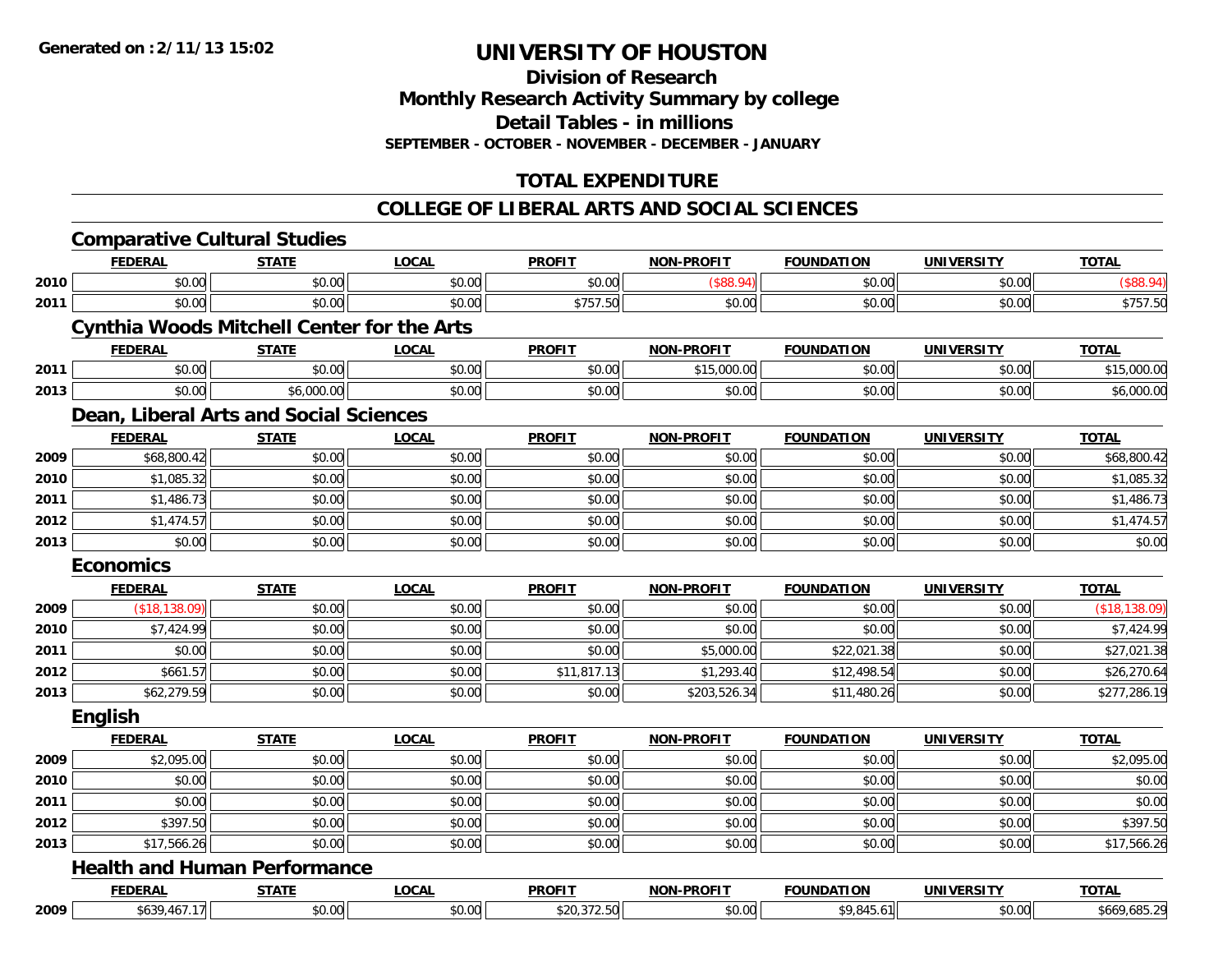**Division of Research Monthly Research Activity Summary by college Detail Tables - in millions SEPTEMBER - OCTOBER - NOVEMBER - DECEMBER - JANUARY**

## **TOTAL EXPENDITURE**

### **COLLEGE OF LIBERAL ARTS AND SOCIAL SCIENCES**

#### **Health and Human Performance**

| 2010<br>2011<br>2012<br>2013<br>2012<br>2013 | \$780,731.47<br>\$374,418.61<br>\$275,546.16<br>\$1,018,142.07<br><b>Hispanic Studies</b><br><b>FEDERAL</b><br>\$0.00<br>\$0.00<br><b>History</b><br><b>FEDERAL</b> | \$0.00<br>\$0.00<br>\$0.00<br>\$0.00<br><b>STATE</b><br>\$0.00<br>\$0.00 | \$0.00<br>\$0.00<br>\$0.00<br>\$0.00<br><b>LOCAL</b><br>\$0.00<br>\$0.00 | \$28,916.38<br>\$162,479.54<br>\$123,359.36<br>\$47,998.58<br><b>PROFIT</b><br>\$0.00<br>\$0.00 | \$0.00<br>\$0.00<br>\$0.00<br>\$0.00<br><b>NON-PROFIT</b><br>\$0.00 | \$7,215.45<br>\$6,081.29<br>\$9,680.80<br>(\$71.57)<br><b>FOUNDATION</b> | \$0.00<br>\$0.00<br>\$0.00<br>\$0.00<br><b>UNIVERSITY</b> | \$816,863.30<br><b>TOTAL</b>   |
|----------------------------------------------|---------------------------------------------------------------------------------------------------------------------------------------------------------------------|--------------------------------------------------------------------------|--------------------------------------------------------------------------|-------------------------------------------------------------------------------------------------|---------------------------------------------------------------------|--------------------------------------------------------------------------|-----------------------------------------------------------|--------------------------------|
|                                              |                                                                                                                                                                     |                                                                          |                                                                          |                                                                                                 |                                                                     |                                                                          |                                                           | \$542,979.44                   |
|                                              |                                                                                                                                                                     |                                                                          |                                                                          |                                                                                                 |                                                                     |                                                                          |                                                           | \$408,586.32<br>\$1,066,069.08 |
|                                              |                                                                                                                                                                     |                                                                          |                                                                          |                                                                                                 |                                                                     |                                                                          |                                                           |                                |
|                                              |                                                                                                                                                                     |                                                                          |                                                                          |                                                                                                 |                                                                     |                                                                          |                                                           |                                |
|                                              |                                                                                                                                                                     |                                                                          |                                                                          |                                                                                                 |                                                                     |                                                                          |                                                           |                                |
|                                              |                                                                                                                                                                     |                                                                          |                                                                          |                                                                                                 |                                                                     |                                                                          |                                                           |                                |
|                                              |                                                                                                                                                                     |                                                                          |                                                                          |                                                                                                 |                                                                     | \$56,060.31                                                              | \$0.00                                                    | \$56,060.31                    |
|                                              |                                                                                                                                                                     |                                                                          |                                                                          |                                                                                                 | \$0.00                                                              | \$13,442.31                                                              | \$0.00                                                    | \$13,442.31                    |
|                                              |                                                                                                                                                                     |                                                                          |                                                                          |                                                                                                 |                                                                     |                                                                          |                                                           |                                |
|                                              |                                                                                                                                                                     | <b>STATE</b>                                                             | <b>LOCAL</b>                                                             | <b>PROFIT</b>                                                                                   | <b>NON-PROFIT</b>                                                   | <b>FOUNDATION</b>                                                        | <b>UNIVERSITY</b>                                         | <b>TOTAL</b>                   |
| 2009                                         | \$0.00                                                                                                                                                              | \$0.00                                                                   | \$0.00                                                                   | \$15,629.23                                                                                     | \$0.00                                                              | \$0.00                                                                   | \$0.00                                                    | \$15,629.23                    |
| 2010                                         | \$0.00                                                                                                                                                              | \$0.00                                                                   | \$0.00                                                                   | \$30,644.03                                                                                     | \$0.00                                                              | \$41,250.00                                                              | \$0.00                                                    | \$71,894.03                    |
| 2011                                         | \$6,929.91                                                                                                                                                          | \$0.00                                                                   | \$0.00                                                                   | \$17,704.63                                                                                     | \$0.00                                                              | \$27,500.00                                                              | \$0.00                                                    | \$52,134.54                    |
| 2012                                         | \$2,993.81                                                                                                                                                          | \$0.00                                                                   | \$0.00                                                                   | \$5,397.46                                                                                      | (\$332.43)                                                          | \$27,500.00                                                              | \$0.00                                                    | \$35,558.84                    |
| 2013                                         | (\$6,756.75)                                                                                                                                                        | \$0.00                                                                   | \$0.00                                                                   | \$21,453.30                                                                                     | (\$13,302.61)                                                       | \$0.00                                                                   | \$0.00                                                    | \$1,393.94                     |
|                                              | <b>Hobby Center for Public Policy</b>                                                                                                                               |                                                                          |                                                                          |                                                                                                 |                                                                     |                                                                          |                                                           |                                |
|                                              | <b>FEDERAL</b>                                                                                                                                                      | <b>STATE</b>                                                             | <b>LOCAL</b>                                                             | <b>PROFIT</b>                                                                                   | <b>NON-PROFIT</b>                                                   | <b>FOUNDATION</b>                                                        | <b>UNIVERSITY</b>                                         | <b>TOTAL</b>                   |
| 2010                                         | \$12,872.17                                                                                                                                                         | \$0.00                                                                   | \$0.00                                                                   | \$0.00                                                                                          | \$0.00                                                              | \$0.00                                                                   | \$0.00                                                    | \$12,872.17                    |
| 2011                                         | \$5,134.65                                                                                                                                                          | \$0.00                                                                   | \$0.00                                                                   | \$0.00                                                                                          | \$0.00                                                              | \$0.00                                                                   | \$0.00                                                    | \$5,134.65                     |
| 2012                                         | \$47,797.83                                                                                                                                                         | \$0.00                                                                   | \$0.00                                                                   | \$0.00                                                                                          | \$0.00                                                              | \$0.00                                                                   | \$0.00                                                    | \$47,797.83                    |
| 2013                                         | \$30,029.37                                                                                                                                                         | \$0.00                                                                   | \$0.00                                                                   | \$0.00                                                                                          | \$0.00                                                              | \$0.00                                                                   | \$0.00                                                    | \$30,029.37                    |
|                                              | <b>Modern/Classical Languages</b>                                                                                                                                   |                                                                          |                                                                          |                                                                                                 |                                                                     |                                                                          |                                                           |                                |
|                                              | <b>FEDERAL</b>                                                                                                                                                      | <b>STATE</b>                                                             | <b>LOCAL</b>                                                             | <b>PROFIT</b>                                                                                   | <b>NON-PROFIT</b>                                                   | <b>FOUNDATION</b>                                                        | <b>UNIVERSITY</b>                                         | <b>TOTAL</b>                   |
| 2011                                         | \$0.00                                                                                                                                                              | \$0.00                                                                   | \$0.00                                                                   | \$0.00                                                                                          | \$0.00                                                              | \$0.00                                                                   | \$0.00                                                    | \$0.00                         |
| 2012                                         | \$0.00                                                                                                                                                              | \$0.00                                                                   | \$0.00                                                                   | \$0.00                                                                                          | \$0.00                                                              | \$0.00                                                                   | \$0.00                                                    | \$0.00                         |
| 2013                                         | \$18,027.81                                                                                                                                                         | \$0.00                                                                   | \$0.00                                                                   | \$0.00                                                                                          | \$0.00                                                              | \$0.00                                                                   | \$0.00                                                    | \$18,027.81                    |
|                                              | Philosophy                                                                                                                                                          |                                                                          |                                                                          |                                                                                                 |                                                                     |                                                                          |                                                           |                                |
|                                              | <b>FEDERAL</b>                                                                                                                                                      | <b>STATE</b>                                                             | <b>LOCAL</b>                                                             | <b>PROFIT</b>                                                                                   | <b>NON-PROFIT</b>                                                   | <b>FOUNDATION</b>                                                        | <b>UNIVERSITY</b>                                         | <b>TOTAL</b>                   |
| 2009                                         | \$0.00                                                                                                                                                              | \$0.00                                                                   | \$0.00                                                                   | \$0.00                                                                                          | \$0.00                                                              | \$0.00                                                                   | \$0.00                                                    | \$0.00                         |
| 2010                                         | \$0.00                                                                                                                                                              | \$0.00                                                                   | \$0.00                                                                   | \$0.00                                                                                          | \$0.00                                                              | \$0.00                                                                   | \$0.00                                                    | \$0.00                         |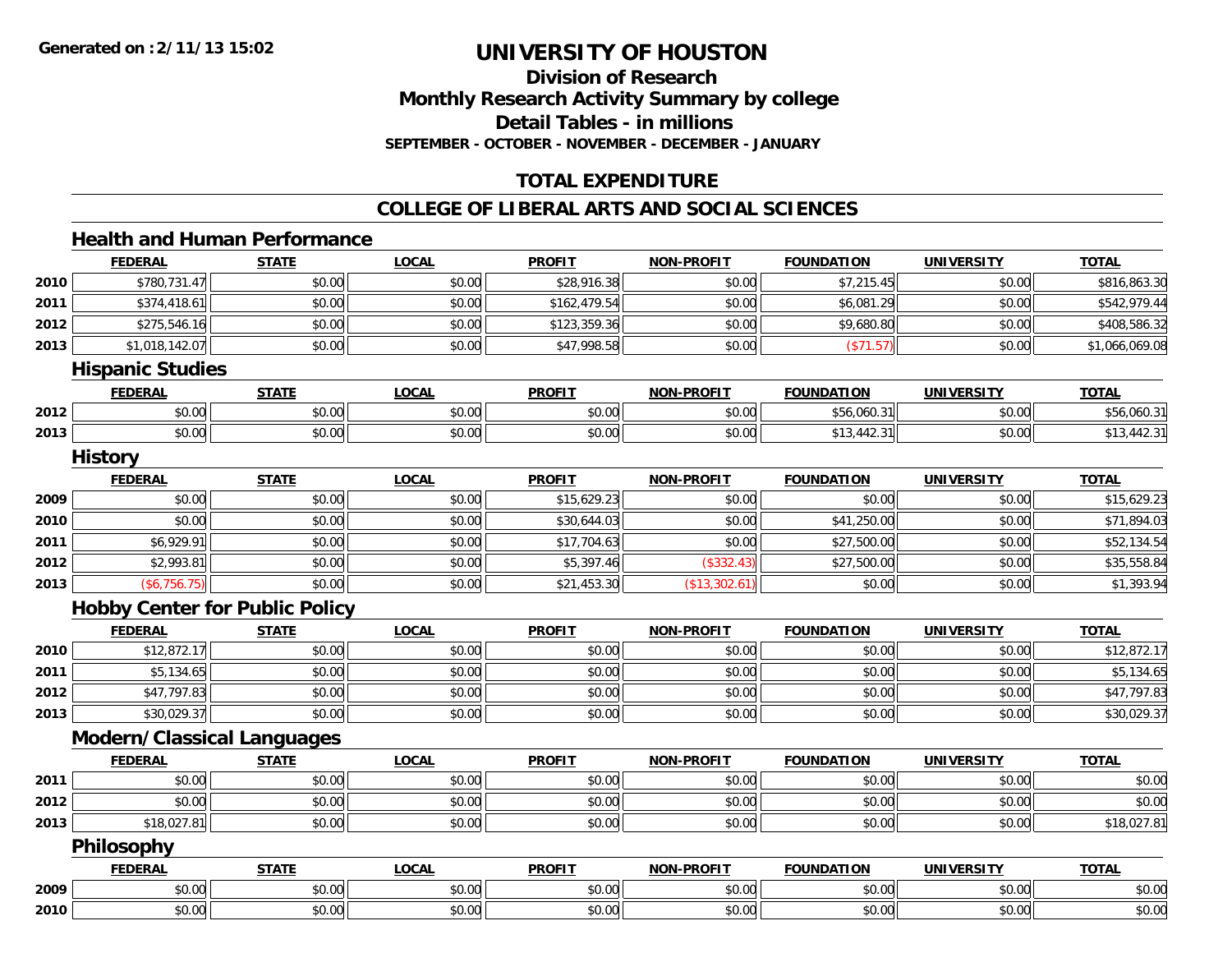# **Division of ResearchMonthly Research Activity Summary by college Detail Tables - in millions SEPTEMBER - OCTOBER - NOVEMBER - DECEMBER - JANUARY**

## **TOTAL EXPENDITURE**

### **COLLEGE OF LIBERAL ARTS AND SOCIAL SCIENCES**

|      | Philosophy                     |              |              |               |                   |                   |                   |                |
|------|--------------------------------|--------------|--------------|---------------|-------------------|-------------------|-------------------|----------------|
|      | <b>FEDERAL</b>                 | <b>STATE</b> | <b>LOCAL</b> | <b>PROFIT</b> | <b>NON-PROFIT</b> | <b>FOUNDATION</b> | <b>UNIVERSITY</b> | <b>TOTAL</b>   |
| 2011 | \$0.00                         | \$0.00       | \$0.00       | \$0.00        | \$0.00            | \$0.00            | \$0.00            | \$0.00         |
| 2012 | \$2,923.54                     | \$0.00       | \$0.00       | \$0.00        | \$0.00            | \$0.00            | \$0.00            | \$2,923.54     |
| 2013 | \$4,462.86                     | \$0.00       | \$0.00       | \$0.00        | \$0.00            | \$0.00            | \$0.00            | \$4,462.86     |
|      | <b>Political Science</b>       |              |              |               |                   |                   |                   |                |
|      | <b>FEDERAL</b>                 | <b>STATE</b> | <b>LOCAL</b> | <b>PROFIT</b> | <b>NON-PROFIT</b> | <b>FOUNDATION</b> | <b>UNIVERSITY</b> | <b>TOTAL</b>   |
| 2009 | \$112,324.43                   | \$0.00       | \$0.00       | \$0.00        | \$0.00            | \$0.00            | \$19,157.86       | \$131,482.29   |
| 2010 | \$1,831.33                     | \$0.00       | \$0.00       | \$0.00        | \$0.00            | \$0.00            | \$0.00            | \$1,831.33     |
| 2011 | \$0.00                         | \$0.00       | \$0.00       | (\$179.60)    | \$0.00            | \$0.00            | \$0.00            | (\$179.60)     |
| 2012 | \$0.00                         | \$0.00       | \$0.00       | \$0.00        | \$0.00            | \$0.00            | \$0.00            | \$0.00         |
| 2013 | \$6,585.31                     | \$0.00       | \$0.00       | \$0.00        | \$0.00            | \$2,000.00        | \$0.00            | \$8,585.31     |
|      | <b>Psychology</b>              |              |              |               |                   |                   |                   |                |
|      | <b>FEDERAL</b>                 | <b>STATE</b> | <b>LOCAL</b> | <b>PROFIT</b> | <b>NON-PROFIT</b> | <b>FOUNDATION</b> | <b>UNIVERSITY</b> | <b>TOTAL</b>   |
| 2009 | \$2,094,200.84                 | \$193,156.55 | \$0.00       | \$35,493.54   | \$18,733.31       | \$9,761.60        | \$34,866.45       | \$2,386,212.29 |
| 2010 | \$1,801,259.07                 | \$245,004.63 | \$0.00       | \$45,196.05   | \$39,479.35       | \$6,416.28        | \$24,135.42       | \$2,161,490.79 |
| 2011 | \$1,832,474.62                 | \$166,554.28 | \$0.00       | \$32,555.47   | \$92,644.44       | \$47,760.32       | \$6,569.09        | \$2,178,558.22 |
| 2012 | \$1,800,262.54                 | \$54,823.82  | \$0.00       | \$32,029.85   | \$103,763.52      | \$75,652.98       | (\$3,093.22)      | \$2,063,439.49 |
| 2013 | \$1,600,838.76                 | \$29,504.64  | \$0.00       | \$34,535.30   | \$97,861.14       | \$59,763.40       | \$0.00            | \$1,822,503.24 |
|      | <b>School of Communication</b> |              |              |               |                   |                   |                   |                |
|      | <b>FEDERAL</b>                 | <b>STATE</b> | <b>LOCAL</b> | <b>PROFIT</b> | <b>NON-PROFIT</b> | <b>FOUNDATION</b> | <b>UNIVERSITY</b> | <b>TOTAL</b>   |
| 2010 | \$0.00                         | \$0.00       | \$0.00       | \$0.00        | \$0.00            | \$0.00            | \$0.00            | \$0.00         |
| 2011 | \$0.00                         | \$0.00       | \$0.00       | \$0.00        | \$0.00            | \$0.00            | \$0.00            | \$0.00         |
| 2012 | \$0.00                         | \$0.00       | \$0.00       | \$0.00        | \$0.00            | \$0.00            | \$0.00            | \$0.00         |
| 2013 | \$0.00                         | \$0.00       | \$0.00       | \$0.00        | \$0.00            | \$0.00            | \$0.00            | \$0.00         |
|      | Sociology                      |              |              |               |                   |                   |                   |                |
|      | <b>FEDERAL</b>                 | <b>STATE</b> | <b>LOCAL</b> | <b>PROFIT</b> | <b>NON-PROFIT</b> | <b>FOUNDATION</b> | <b>UNIVERSITY</b> | <b>TOTAL</b>   |
| 2009 | \$35,915.92                    | \$0.00       | \$13,494.11  | \$0.00        | \$6.47            | \$0.00            | \$0.00            | \$49,416.50    |
| 2010 | \$76,348.37                    | \$0.00       | \$5,405.91   | \$0.00        | \$13,208.84       | \$0.00            | \$0.00            | \$94,963.12    |
| 2011 | \$62,904.90                    | \$0.00       | \$0.00       | \$0.00        | \$0.00            | \$0.00            | \$0.00            | \$62,904.90    |
| 2012 | \$4,306.32                     | \$0.00       | \$0.00       | \$0.00        | \$0.00            | \$0.00            | \$0.00            | \$4,306.32     |
| 2013 | \$1,235.80                     | \$0.00       | \$0.00       | \$0.00        | \$0.00            | \$0.00            | \$0.00            | \$1,235.80     |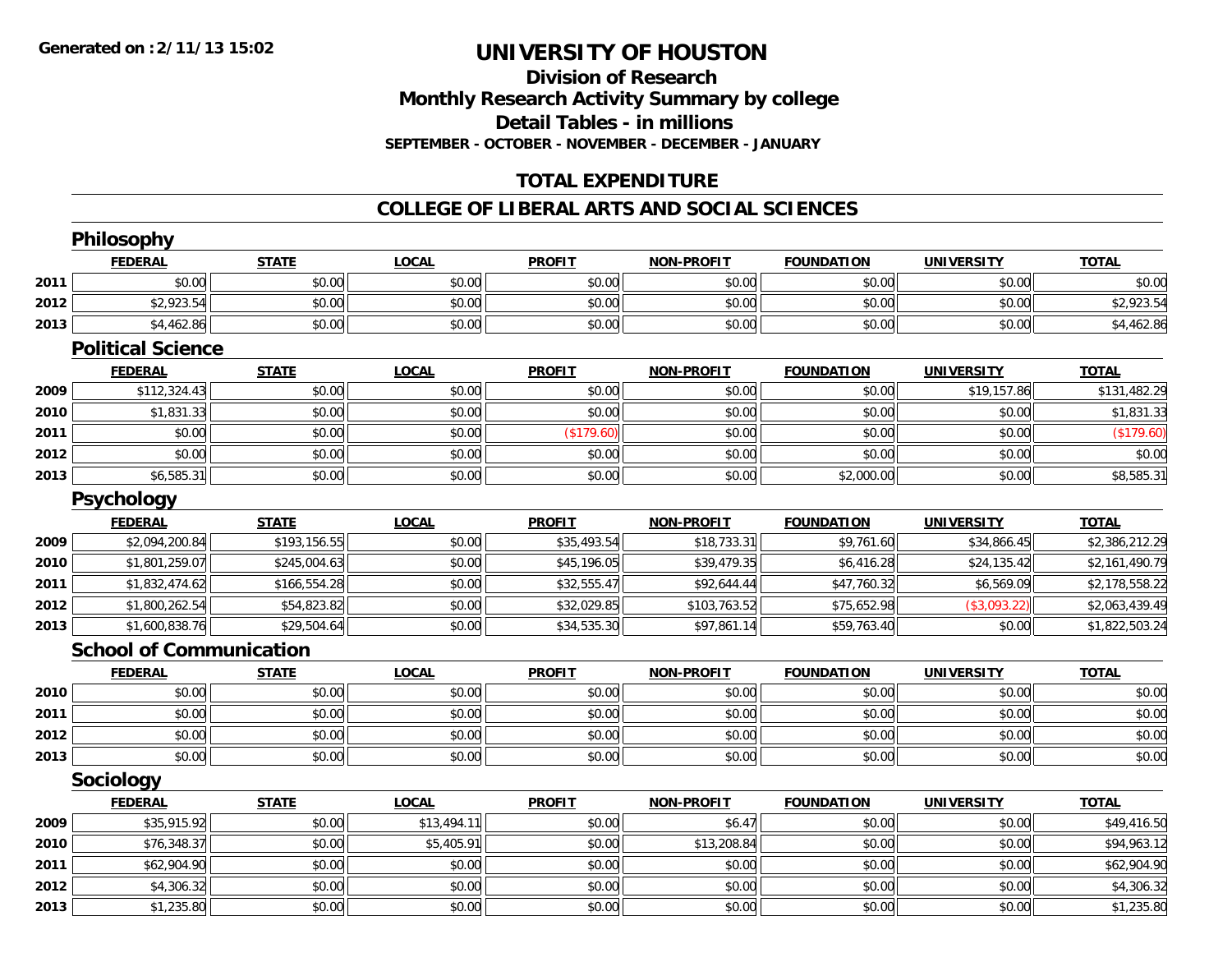**Division of Research Monthly Research Activity Summary by college Detail Tables - in millions SEPTEMBER - OCTOBER - NOVEMBER - DECEMBER - JANUARY**

## **TOTAL EXPENDITURE**

### **COLLEGE OF LIBERAL ARTS AND SOCIAL SCIENCES**

| Theatre |                 |              |              |               |                   |                   |              |                 |  |  |
|---------|-----------------|--------------|--------------|---------------|-------------------|-------------------|--------------|-----------------|--|--|
|         | <b>FEDERAL</b>  | <b>STATE</b> | <b>LOCAL</b> | <b>PROFIT</b> | <b>NON-PROFIT</b> | <b>FOUNDATION</b> | UNIVERSITY   | <b>TOTAL</b>    |  |  |
| 2011    | \$0.00          | \$0.00       | \$0.00       | \$47,993.40   | (\$962.31)        | \$0.00            | \$0.00       | \$47,031.09     |  |  |
| 2012    | \$0.00          | \$0.00       | \$0.00       | (\$8,884.27)  | \$0.00            | \$0.00            | \$0.00       | (\$8,884.27)    |  |  |
| 2013    | \$0.00          | \$0.00       | \$0.00       | \$101.00      | \$0.00            | \$0.00            | \$0.00       | \$101.00        |  |  |
| Total   | \$12,941,504.66 | \$696,974.65 | \$18,900.02  | \$705,370.38  | \$1,097,987.38    | \$694,041.00      | \$108,269.63 | \$16,263,047.71 |  |  |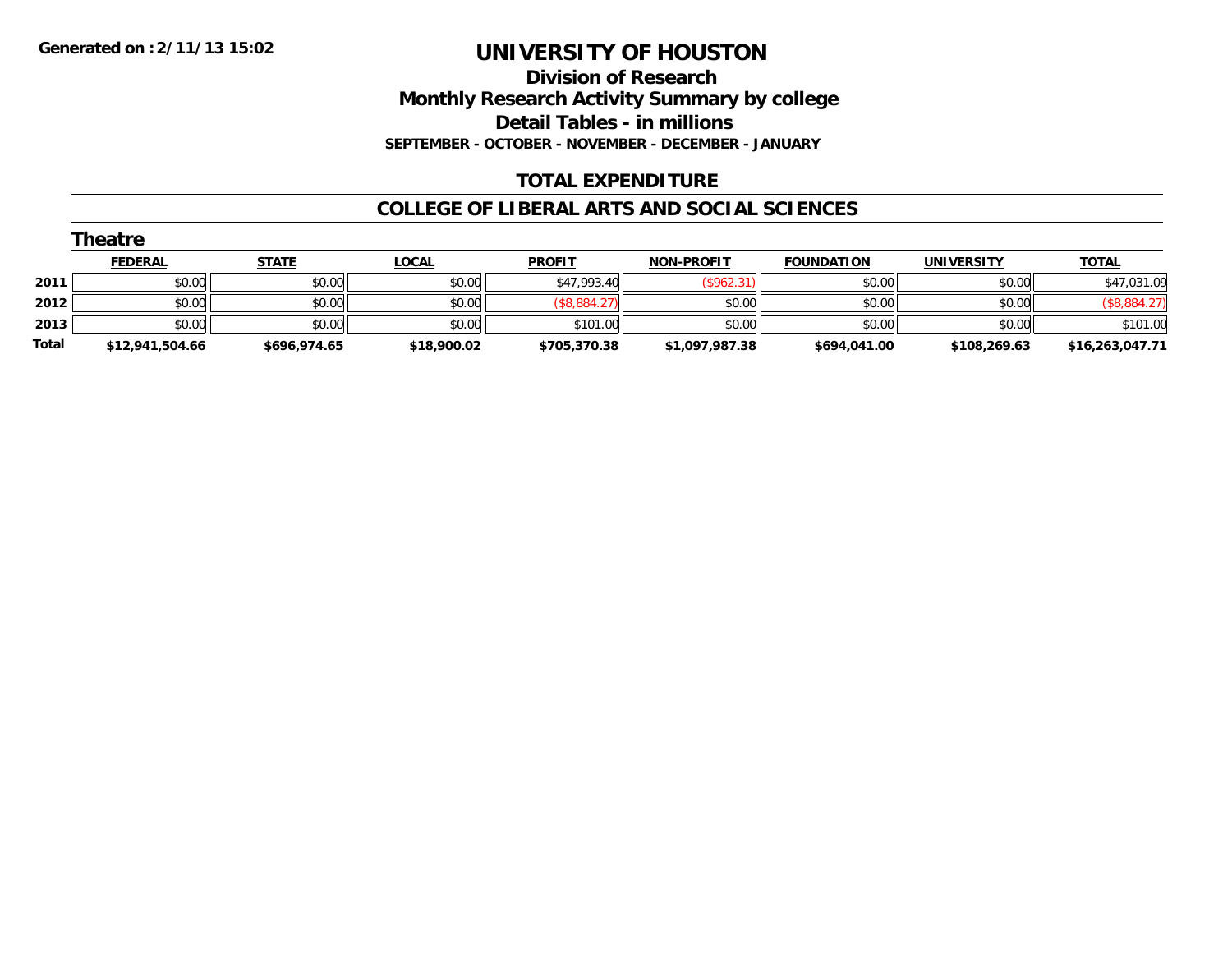## **Division of ResearchMonthly Research Activity Summary by college Detail Tables - in millionsSEPTEMBER - OCTOBER - NOVEMBER - DECEMBER - JANUARY**

## **TOTAL EXPENDITURE**

## **COLLEGE OF NATURAL SCIENCES AND MATHEMATICS**

## **Allied Geophysical Laboratories**

|      | <b>FEDERAL</b>                                  | <b>STATE</b> | <b>LOCAL</b> | <b>PROFIT</b> | <b>NON-PROFIT</b> | <b>FOUNDATION</b> | <b>UNIVERSITY</b> | <b>TOTAL</b>   |
|------|-------------------------------------------------|--------------|--------------|---------------|-------------------|-------------------|-------------------|----------------|
| 2011 | \$0.00                                          | \$0.00       | \$0.00       | \$1,133.96    | \$0.00            | \$0.00            | \$0.00            | \$1,133.96     |
| 2012 | \$0.00                                          | \$0.00       | \$0.00       | \$16,360.03   | \$0.00            | \$0.00            | \$0.00            | \$16,360.03    |
| 2013 | \$0.00                                          | \$0.00       | \$0.00       | \$12,978.00   | \$0.00            | \$0.00            | \$0.00            | \$12,978.00    |
|      | Biology/Biochemistry                            |              |              |               |                   |                   |                   |                |
|      | <b>FEDERAL</b>                                  | <b>STATE</b> | <b>LOCAL</b> | <b>PROFIT</b> | <b>NON-PROFIT</b> | <b>FOUNDATION</b> | <b>UNIVERSITY</b> | <b>TOTAL</b>   |
| 2009 | \$764,685.80                                    | \$58,883.30  | \$0.00       | \$0.00        | \$5,111.55        | \$233,032.92      | \$0.00            | \$1,061,713.57 |
| 2010 | \$1,360,107.25                                  | \$43,803.44  | \$0.00       | \$0.00        | \$85,489.38       | \$109,501.55      | \$0.00            | \$1,598,901.62 |
| 2011 | \$1,507,550.76                                  | \$205,725.22 | \$0.00       | \$0.00        | \$254,397.28      | \$102,984.98      | \$0.00            | \$2,070,658.23 |
| 2012 | \$1,241,094.60                                  | \$178,789.73 | \$0.00       | \$0.01        | \$344,598.91      | \$56,391.39       | \$0.00            | \$1,820,874.63 |
| 2013 | \$1,405,210.86                                  | \$90,876.97  | \$0.00       | \$33,587.59   | \$330,027.92      | \$92,409.64       | \$0.00            | \$1,952,112.98 |
|      | <b>Center for Applied Geoscience Excellence</b> |              |              |               |                   |                   |                   |                |
|      | <b>FEDERAL</b>                                  | <b>STATE</b> | <b>LOCAL</b> | <b>PROFIT</b> | <b>NON-PROFIT</b> | <b>FOUNDATION</b> | <b>UNIVERSITY</b> | <b>TOTAL</b>   |
| 2009 | \$0.00                                          | \$0.00       | \$0.00       | \$0.00        | \$0.00            | \$0.00            | \$0.00            | \$0.00         |

### **Center for Nuclear Receptors and Cell Signaling**

|      | <b>FEDERAL</b> | <b>STATE</b>   | <b>LOCAL</b> | <b>PROFIT</b> | <b>NON-PROFIT</b> | <b>FOUNDATION</b> | <b>UNIVERSITY</b> | <b>TOTAL</b>   |
|------|----------------|----------------|--------------|---------------|-------------------|-------------------|-------------------|----------------|
| 2009 | \$0.00         | \$0.00         | \$0.00       | \$0.00        | \$0.00            | \$0.00            | \$0.00            | \$0.00         |
| 2010 | \$244,216.65   | \$1,301,831.69 | \$0.00       | \$0.00        | \$0.00            | \$2,452.10        | \$0.00            | \$1,548,500.44 |
| 2011 | \$422,993.83   | \$47,882.02    | \$0.00       | \$0.00        | \$33,003.15       | \$18,574.71       | \$0.00            | \$522,453.71   |
| 2012 | \$929,446.54   | \$242,760.89   | \$0.00       | \$70,715.38   | $($ \$63.33) $ $  | \$206,713.22      | \$0.00            | \$1,449,572.70 |
| 2013 | \$713,662.50   | \$290,461.52   | \$0.00       | \$3,626.63    | \$150.00          | \$26,980.75       | \$0.00            | \$1,034,881.40 |

 $\, \mathsf{0} \, \vert \qquad \qquad \mathsf{0.00} \vert \qquad \qquad \mathsf{0.00} \vert \qquad \qquad \mathsf{0.00} \vert \qquad \qquad \mathsf{0.00} \vert \qquad \qquad \mathsf{0.00} \vert \qquad \qquad \mathsf{0.00} \vert \qquad \qquad \mathsf{0.00} \vert \qquad \qquad \mathsf{0.00} \vert \qquad \qquad \mathsf{0.00} \vert \qquad \qquad \mathsf{0.00} \vert \qquad \qquad \mathsf{0.01} \vert \qquad \qquad \mathsf{0.01} \vert \qquad \$ 

**Chemistry**

**2010**

|      | <b>FEDERAL</b> | <b>STATE</b>   | <u>LOCAL</u> | <b>PROFIT</b> | <b>NON-PROFIT</b> | <b>FOUNDATION</b> | <b>UNIVERSITY</b> | <b>TOTAL</b>   |
|------|----------------|----------------|--------------|---------------|-------------------|-------------------|-------------------|----------------|
| 2009 | \$2,141,051.86 | \$56,056.91    | \$0.00       | \$51,750.38   | \$106,521.06      | \$493,789.57      | \$54,845.02       | \$2,904,014.80 |
| 2010 | \$2,234,743.70 | \$1,369,762.42 | \$0.00       | \$36,793.78   | \$16,108.10       | \$444,558.78      | \$80,316.66       | \$4,182,283.44 |
| 2011 | \$1,258,621.71 | \$318,129.14   | \$0.00       | \$2,415.49    | \$28,555.56       | \$523,356.20      | \$2,379.21        | \$2,133,457.30 |
| 2012 | \$919,314.73   | \$563,923.56   | \$0.00       | \$15,027.61   | \$13,050.41       | \$874,975.39      | \$20,579.62       | \$2,406,871.32 |
| 2013 | \$798,536.37   | \$620,545.59   | \$0.00       | \$44,316.59   | \$6,902.20        | \$422,102.46      | (S44, 386.25)     | \$1,848,016.96 |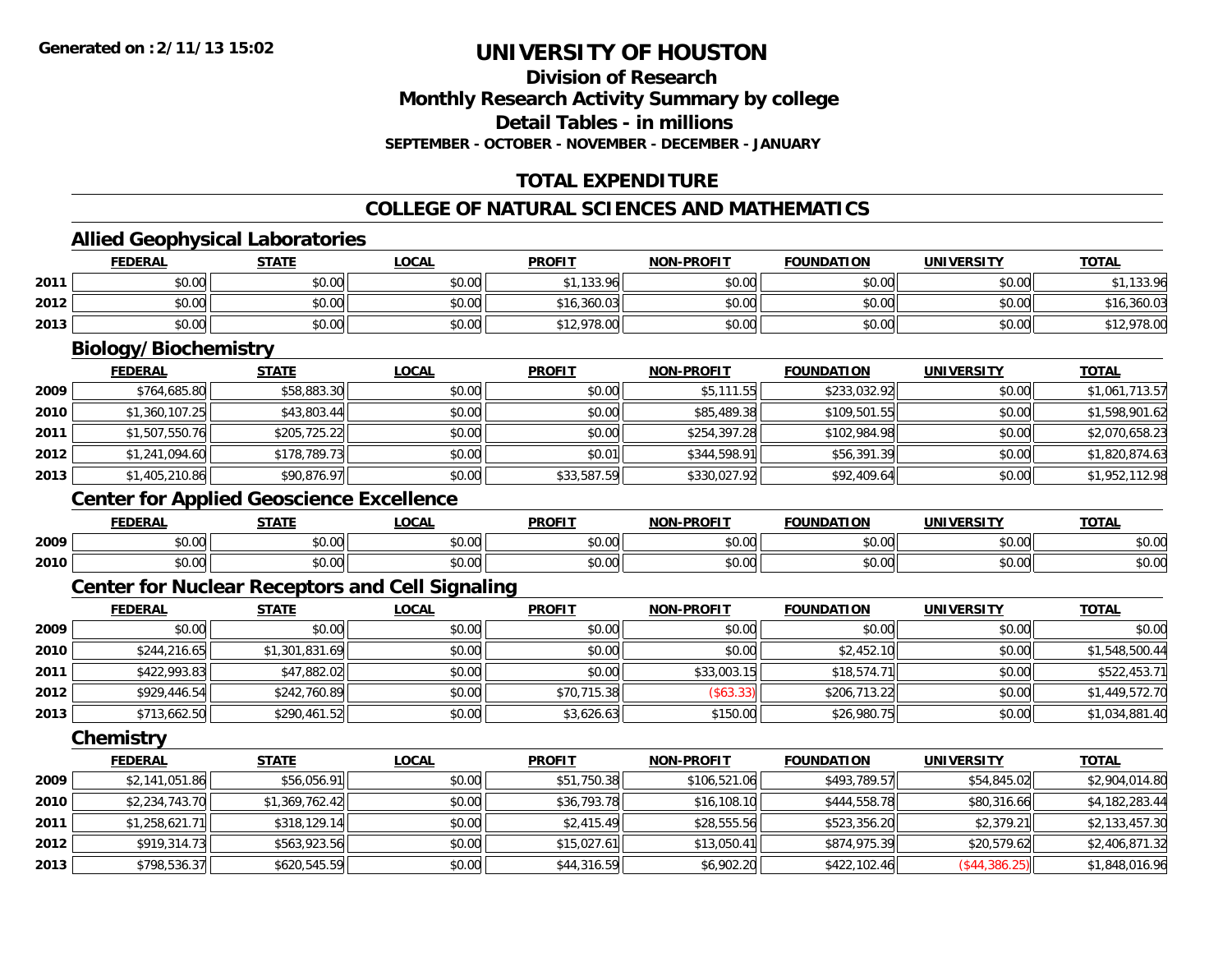## **Division of ResearchMonthly Research Activity Summary by college Detail Tables - in millionsSEPTEMBER - OCTOBER - NOVEMBER - DECEMBER - JANUARY**

## **TOTAL EXPENDITURE**

## **COLLEGE OF NATURAL SCIENCES AND MATHEMATICS**

## **Computer Science**

|      | <b>FEDERAL</b> | <b>STATE</b> | <u>LOCAL</u> | <b>PROFIT</b> | <b>NON-PROFIT</b> | <b>FOUNDATION</b> | <b>UNIVERSITY</b> | <u>TOTAL</u>   |
|------|----------------|--------------|--------------|---------------|-------------------|-------------------|-------------------|----------------|
| 2009 | \$1,169,994.28 | \$76,602.10  | \$0.00       | \$28,658.68   | \$78,888.59       | \$0.00            | \$0.00            | \$1,354,143.65 |
| 2010 | \$1,372,378.86 | \$82,129.67  | \$0.00       | \$66,653.40   | \$50,196.07       | \$0.00            | \$0.00            | \$1,571,358.00 |
| 2011 | \$2,152,200.13 | \$98,924.71  | \$0.00       | \$124,958.52  | \$153,047.84      | \$0.00            | \$0.00            | \$2,529,131.20 |
| 2012 | \$1,215,244.56 | \$11,764.73  | \$0.00       | \$225,776.25  | \$153,577.82      | \$16,222.39       | \$0.00            | \$1,622,585.75 |
| 2013 | \$1,064,937.15 | \$19,857.16  | \$0.00       | \$149,099.21  | \$55,041.86       | \$13,224.71       | \$23,739.08       | \$1,325,899.17 |

## **Dean, Natural Sciences and Mathematics**

|      | <b>FEDERAL</b> | <u>STATE</u> | <u>LOCAL</u> | <b>PROFIT</b> | <b>NON-PROFIT</b> | <b>FOUNDATION</b> | <b>UNIVERSITY</b> | <b>TOTAL</b> |
|------|----------------|--------------|--------------|---------------|-------------------|-------------------|-------------------|--------------|
| 2009 | \$0.00         | \$0.00       | \$0.00       | \$0.00        | \$0.00            | \$0.00            | \$0.00            | \$0.00       |
| 2010 | \$52,486.79    | \$0.00       | \$0.00       | \$0.00        | \$0.00            | \$0.00            | \$0.00            | \$52,486.79  |
| 2011 | \$308,529.10   | \$0.00       | \$0.00       | \$0.00        | \$0.00            | \$0.00            | \$0.00            | \$308,529.10 |
| 2012 | \$573,521.80   | \$0.00       | \$0.00       | \$0.00        | \$0.00            | \$0.00            | \$0.00            | \$573,521.80 |
| 2013 | \$324,765.47   | \$0.00       | \$0.00       | \$0.00        | \$0.00            | \$0.00            | \$0.00            | \$324,765.47 |

## **Earth & Atmospheric Sciences**

|      | <b>FEDERAL</b> | <b>STATE</b> | <b>LOCAL</b> | <b>PROFIT</b> | <b>NON-PROFIT</b> | <b>FOUNDATION</b> | <b>UNIVERSITY</b> | <b>TOTAL</b>   |
|------|----------------|--------------|--------------|---------------|-------------------|-------------------|-------------------|----------------|
| 2009 | \$627,995.47   | \$74,775.72  | \$0.00       | \$596,644.24  | \$213,676.78      | \$0.00            | \$52.00           | \$1,513,144.21 |
| 2010 | \$776,595.15   | \$256,632.52 | \$0.00       | \$797,288.06  | \$667,456.03      | \$0.00            | \$0.00            | \$2,497,971.76 |
| 2011 | \$380,509.66   | \$293,816.39 | \$0.00       | \$735,936.33  | \$88,752.23       | \$0.00            | \$0.00            | \$1,499,014.61 |
| 2012 | \$671,585.92   | \$342,024.71 | \$0.00       | \$651,423.34  | \$82,468.79       | \$0.00            | \$0.00            | \$1,747,502.77 |
| 2013 | \$471,504.34   | \$85,063.27  | \$0.00       | \$945,205.05  | \$81,900.23       | \$0.00            | \$0.00            | \$1,583,672.90 |

## **Institute for Climate and Atmospheric Science**

|      | <b>FEDERAL</b> | <b>STATE</b> | <u>LOCAL</u> | <b>PROFIT</b> | <b>NON-PROFIT</b> | <b>FOUNDATION</b> | <b>UNIVERSITY</b> | <b>TOTAL</b> |
|------|----------------|--------------|--------------|---------------|-------------------|-------------------|-------------------|--------------|
| 2009 | \$0.00         | \$0.00       | \$0.00       | \$0.00        | \$0.00            | \$0.00            | \$0.00            | \$0.00       |
| 2010 | \$0.00         | \$0.00       | \$0.00       | \$0.00        | \$0.00            | \$0.00            | \$0.00            | \$0.00       |
| 2011 | \$0.00         | \$0.00       | \$0.00       | \$0.00        | \$0.00            | \$0.00            | \$0.00            | \$0.00       |
| 2012 | \$0.00         | \$0.00       | \$0.00       | \$0.00        | \$0.00            | \$0.00            | \$0.00            | \$0.00       |
| 2013 | \$0.00         | \$0.00       | \$0.00       | \$0.00        | \$0.00            | \$0.00            | \$0.00            | \$0.00       |

### **Mathematics**

|      | <b>FEDERAL</b>                            | <u>STATE</u>              | LOCAI  | <b>PROFIT</b>    | <b>NON-PROFIT</b>             | <b>FOUNDATION</b>            | <b>UNIVERSITY</b> | <b>TOTAL</b> |
|------|-------------------------------------------|---------------------------|--------|------------------|-------------------------------|------------------------------|-------------------|--------------|
| 2009 | 007<br>$\sqrt{4}$<br>ا20. ا 24. ،<br>52 O | 772.05<br>ሖ へ<br>. 73.001 | \$0.00 | .186.85<br>1.186 | 0.10, 200, 00<br>5 18.350.831 | 1.287.81<br>$\sim$ $\sim$    | \$0.00            | \$413,020.15 |
| 2010 | \$429,899.09                              | 4.4.5<br>. 44<br>ÞО       | \$0.00 | \$0.00           | \$39.786<br>,786.09           | 2257<br><b>ЪІЧ.</b><br>10.OT | \$0.00            |              |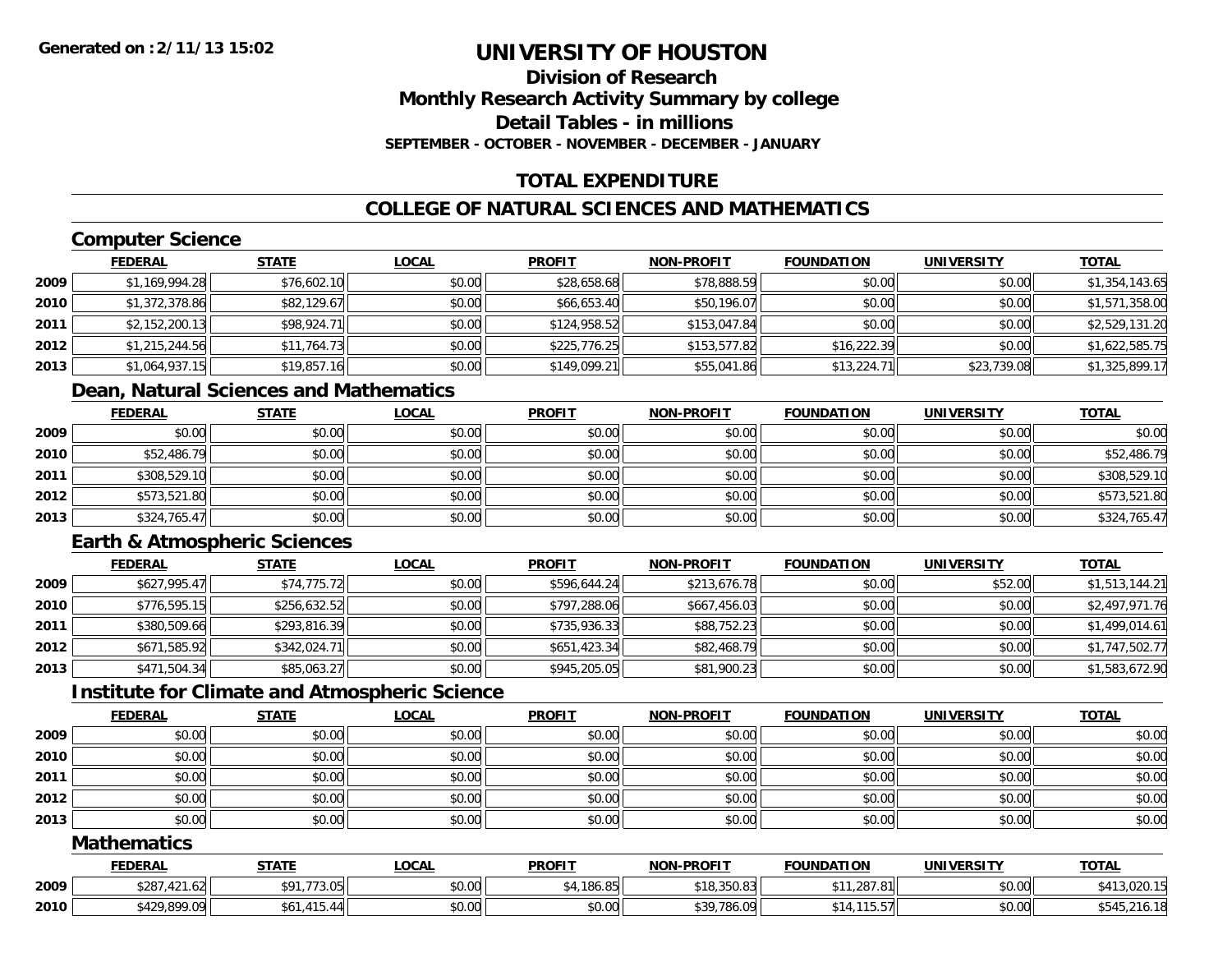## **Division of ResearchMonthly Research Activity Summary by college Detail Tables - in millions SEPTEMBER - OCTOBER - NOVEMBER - DECEMBER - JANUARY**

## **TOTAL EXPENDITURE**

#### **COLLEGE OF NATURAL SCIENCES AND MATHEMATICS**

|       | <b>Mathematics</b> |                |              |                |                   |                   |                   |                 |
|-------|--------------------|----------------|--------------|----------------|-------------------|-------------------|-------------------|-----------------|
|       | <b>FEDERAL</b>     | <b>STATE</b>   | <b>LOCAL</b> | <b>PROFIT</b>  | <b>NON-PROFIT</b> | <b>FOUNDATION</b> | <b>UNIVERSITY</b> | <b>TOTAL</b>    |
| 2011  | \$340,794.51       | \$142,505.49   | \$0.00       | \$33,908.64    | \$76,198.96       | \$10,788.64       | \$9,978.76        | \$614,175.00    |
| 2012  | \$301,181.33       | \$123,012.88   | \$7,488.83   | \$74,384.86    | \$70,298.77       | \$15,620.10       | \$10,713.11       | \$602,699.87    |
| 2013  | \$412,729.77       | \$53,755.09    | \$0.00       | \$56,345.98    | \$467.88          | \$28,221.88       | \$18,968.64       | \$570,489.24    |
|       | <b>Physics</b>     |                |              |                |                   |                   |                   |                 |
|       | <b>FEDERAL</b>     | <b>STATE</b>   | <b>LOCAL</b> | <b>PROFIT</b>  | <b>NON-PROFIT</b> | <b>FOUNDATION</b> | <b>UNIVERSITY</b> | <b>TOTAL</b>    |
| 2009  | \$562,239.38       | \$30,118.53    | \$0.00       | \$330,714.27   | \$84,349.46       | \$80,079.87       | \$0.00            | \$1,087,501.51  |
| 2010  | \$679,509.99       | \$28,930.88    | \$0.00       | \$388,173.83   | \$35,608.10       | \$94,700.19       | \$0.00            | \$1,226,922.99  |
| 2011  | \$904,984.41       | \$17,436.40    | \$0.00       | \$555,661.09   | \$13,984.29       | \$86,812.06       | \$0.00            | \$1,578,878.25  |
| 2012  | \$1,218,160.02     | (\$1,953.94)   | \$0.00       | \$441,830.93   | \$23,564.70       | \$108,745.14      | \$0.00            | \$1,790,346.86  |
| 2013  | \$1,167,951.67     | \$0.00         | \$0.00       | \$582,850.61   | \$26,797.67       | \$72,887.68       | \$0.00            | \$1,850,487.62  |
| Total | \$33,408,357.61    | \$7,278,017.19 | \$7,488.83   | \$7,078,405.58 | \$3,238,265.18    | \$4,160,529.70    | \$177,185.85      | \$55,348,249.95 |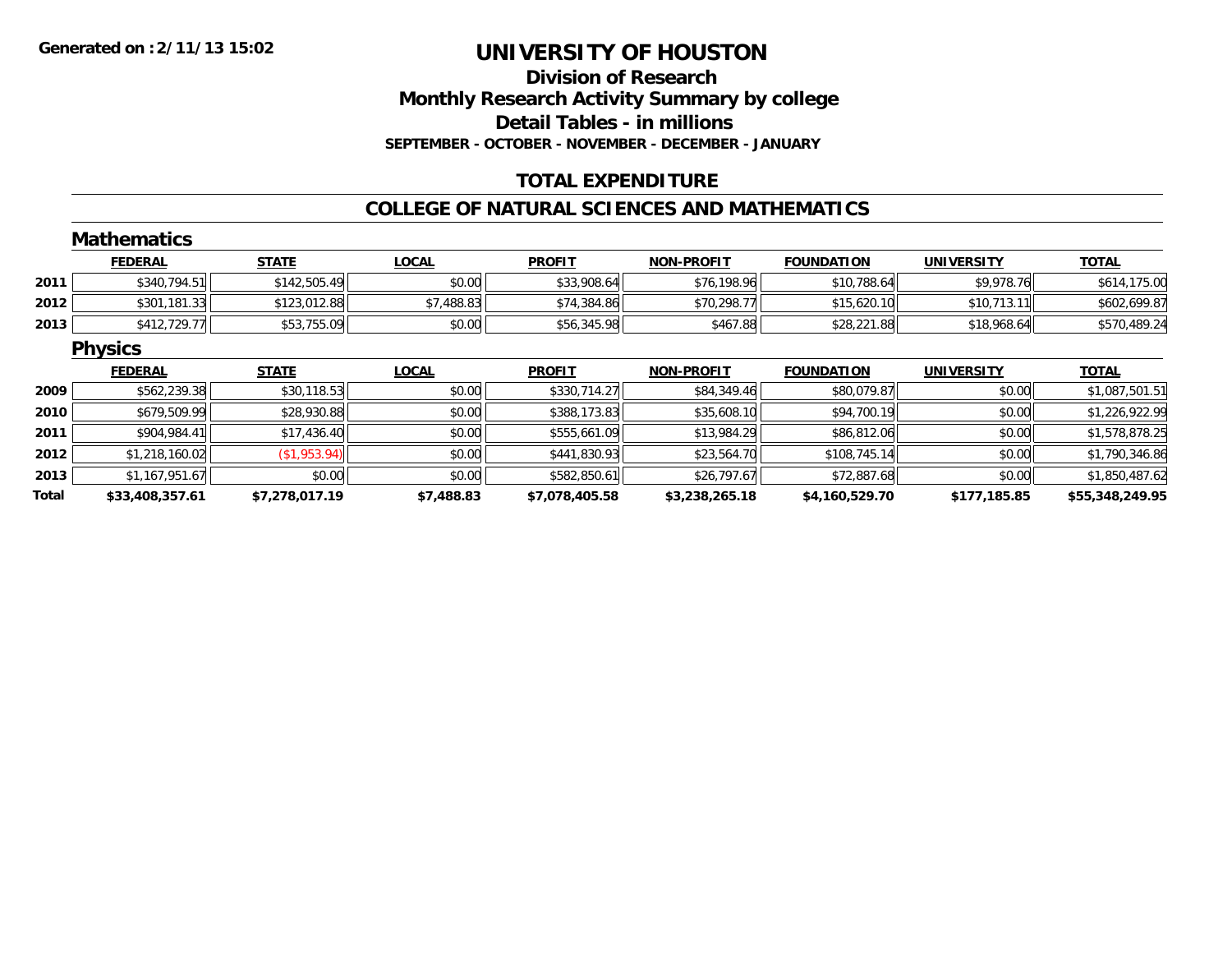### **Division of Research Monthly Research Activity Summary by college Detail Tables - in millions SEPTEMBER - OCTOBER - NOVEMBER - DECEMBER - JANUARY**

### **TOTAL EXPENDITURE**

#### **COLLEGE OF OPTOMETRY**

## **Optometry, Community**

|       | ___            |              |              |               |                   |                   |                   |                |
|-------|----------------|--------------|--------------|---------------|-------------------|-------------------|-------------------|----------------|
|       | <b>FEDERAL</b> | <b>STATE</b> | <u>LOCAL</u> | <b>PROFIT</b> | <b>NON-PROFIT</b> | <b>FOUNDATION</b> | <b>UNIVERSITY</b> | <b>TOTAL</b>   |
| 2009  | \$1,178,025.87 | \$41,681.35  | \$0.00       | \$74,091.11   | (S71.73)          | \$3,397.47        | \$113,625.95      | \$1,410,750.02 |
| 2010  | \$1,815,340.07 | \$83,411.66  | \$0.00       | \$190,501.98  | \$7.902.93        | \$18,057.30       | \$81,598.53       | \$2,196,812.47 |
| 2011  | \$1,308,323.77 | \$50,980.17  | \$0.00       | \$98,717.04   | (\$103.90)        | \$0.00            | \$84,843.46       | \$1,542,760.54 |
| 2012  | \$1,465,837.57 | \$1,922.24   | \$0.00       | \$149,435.62  | (S113.00)         | \$11,733.63       | \$139,064.50      | \$1,767,880.56 |
| 2013  | \$1,670,299.28 | \$27,031.92  | \$0.00       | \$340,096.10  | \$0.00            | \$15,557.86       | \$83,377.66       | \$2,136,362.82 |
| Total | \$7,437,826.56 | \$205,027.34 | \$0.00       | \$852,841.85  | \$7,614.30        | \$48,746.26       | \$502,510.10      | \$9,054,566.41 |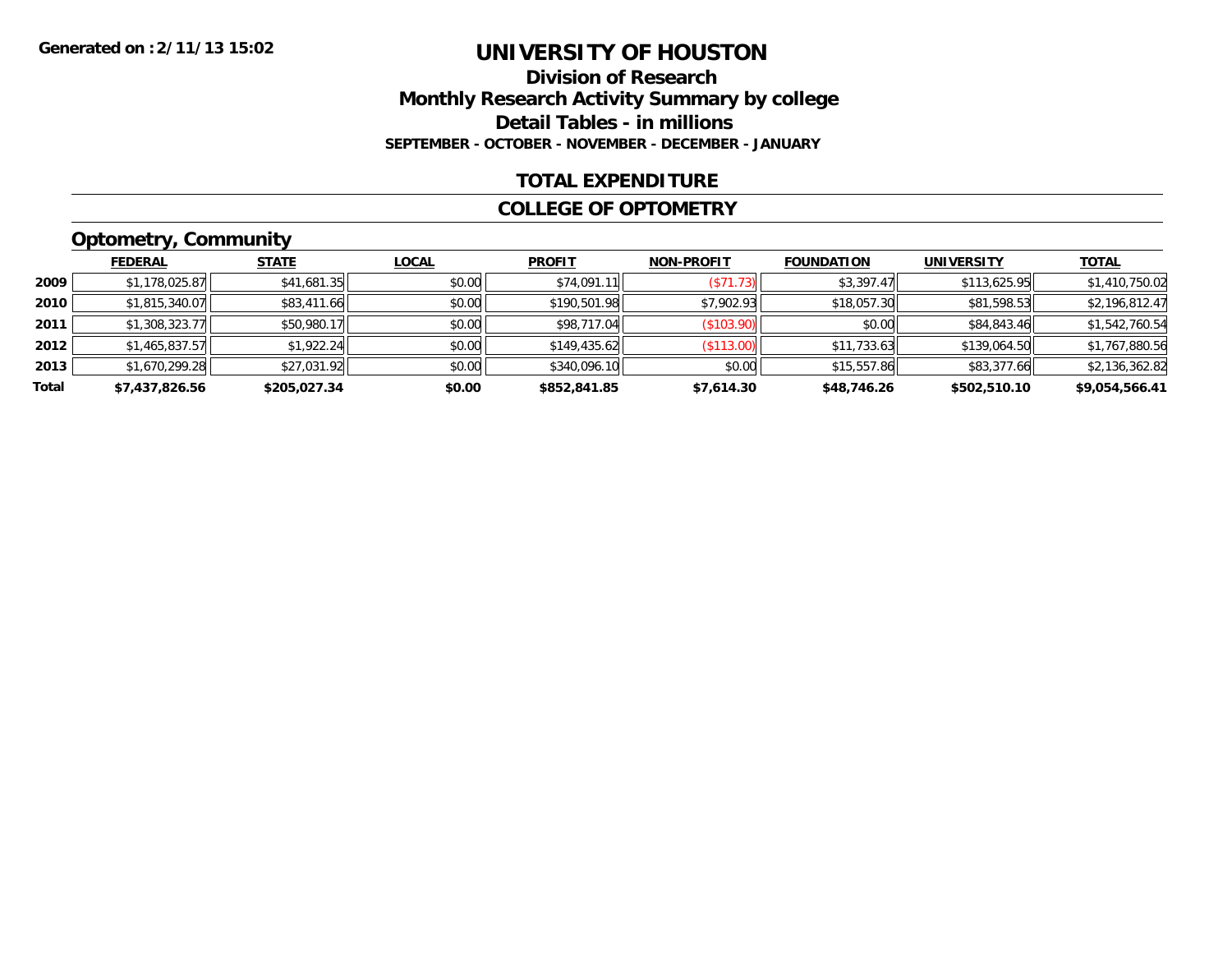## **Division of ResearchMonthly Research Activity Summary by college Detail Tables - in millionsSEPTEMBER - OCTOBER - NOVEMBER - DECEMBER - JANUARY**

### **TOTAL EXPENDITURE**

### **COLLEGE OF PHARMACY**

## **Clinical Sciences and Administration**

|      | <b>FEDERAL</b> | <b>STATE</b> | <b>LOCAL</b> | <b>PROFIT</b> | <b>NON-PROFIT</b> | <b>FOUNDATION</b> | <b>UNIVERSITY</b> | <u>TOTAL</u> |
|------|----------------|--------------|--------------|---------------|-------------------|-------------------|-------------------|--------------|
| 2009 | \$67,320.41    | \$0.00       | \$0.00       | \$171,858.44  | \$7,393.74        | \$27,205.41       | \$0.00            | \$273,778.00 |
| 2010 | \$42,402.10    | (\$4,040.57) | \$0.00       | \$154,045.64  | \$83,625.56       | \$4,319.59        | \$1,080.36        | \$281,432.68 |
| 2011 | \$92,615.15    | \$1,750.90   | \$0.00       | \$151,184.60  | \$111,226.08      | \$0.00            | \$24.85           | \$356,801.58 |
| 2012 | \$69,033.30    | \$14,931.88  | \$0.00       | \$140,928.03  | \$50,388.55       | \$0.00            | \$0.00            | \$275,281.76 |
| 2013 | \$169,428.47   | \$0.00       | \$0.00       | \$151,294.20  | \$0.00            | \$4,103.00        | \$0.00            | \$324,825.67 |

### **Dean, Pharmacy**

|      | <b>FEDERAL</b> | <b>STATE</b> | <b>LOCAL</b> | <b>PROFIT</b> | <b>NON-PROFIT</b> | <b>FOUNDATION</b> | <b>UNIVERSITY</b> | <b>TOTAL</b> |
|------|----------------|--------------|--------------|---------------|-------------------|-------------------|-------------------|--------------|
| 2009 | \$0.00         | \$0.00       | \$0.00       | \$0.00        | \$0.00            | \$0.00            | \$0.00            | \$0.00       |
| 2010 | \$0.00         | \$0.00       | \$0.00       | \$0.00        | \$0.00            | \$0.00            | \$0.00            | \$0.00       |
| 2011 | \$0.00         | \$0.00       | \$0.00       | \$0.00        | \$0.00            | \$0.00            | \$0.00            | \$0.00       |
| 2012 | \$0.00         | \$0.00       | \$0.00       | \$0.00        | \$0.00            | \$0.00            | \$0.00            | \$0.00       |
| 2013 | \$0.00         | \$0.00       | \$0.00       | \$0.00        | \$0.00            | \$0.00            | \$0.00            | \$0.00       |

## **Pharmacological and Pharmaceutical Sciences**

|       | <b>FEDERAL</b> | <b>STATE</b> | <b>LOCAL</b> | <b>PROFIT</b> | <b>NON-PROFIT</b> | <b>FOUNDATION</b> | <b>UNIVERSITY</b> | <u>TOTAL</u>   |
|-------|----------------|--------------|--------------|---------------|-------------------|-------------------|-------------------|----------------|
| 2009  | \$667,294.81   | \$30,693.55  | \$0.00       | \$31,022.78   | \$35,507.21       | \$28,861.34       | \$0.00            | \$793,379.69   |
| 2010  | \$977,859.20   | \$43,395.33  | \$0.00       | \$18,933.33   | \$96,070.44       | \$32,532.05       | \$0.00            | \$1,168,790.35 |
| 2011  | \$1,003,205.47 | \$70,913.06  | \$0.00       | \$11,742.79   | \$96,130.90       | \$27,528.18       | \$0.00            | \$1,209,520.40 |
| 2012  | \$674,530.69   | \$0.01       | \$0.00       | \$2,958.68    | \$49,201.09       | \$17,045.54       | \$0.00            | \$743,736.01   |
| 2013  | \$741,011.22   | \$0.00       | \$0.00       | \$8,142.24    | \$12,179.22       | \$21,291.98       | \$0.00            | \$782,624.66   |
| Total | \$4,504,700.83 | \$157,644.16 | \$0.00       | \$842,110.73  | \$541,722.79      | \$162,887.09      | \$1,105.21        | \$6,210,170.81 |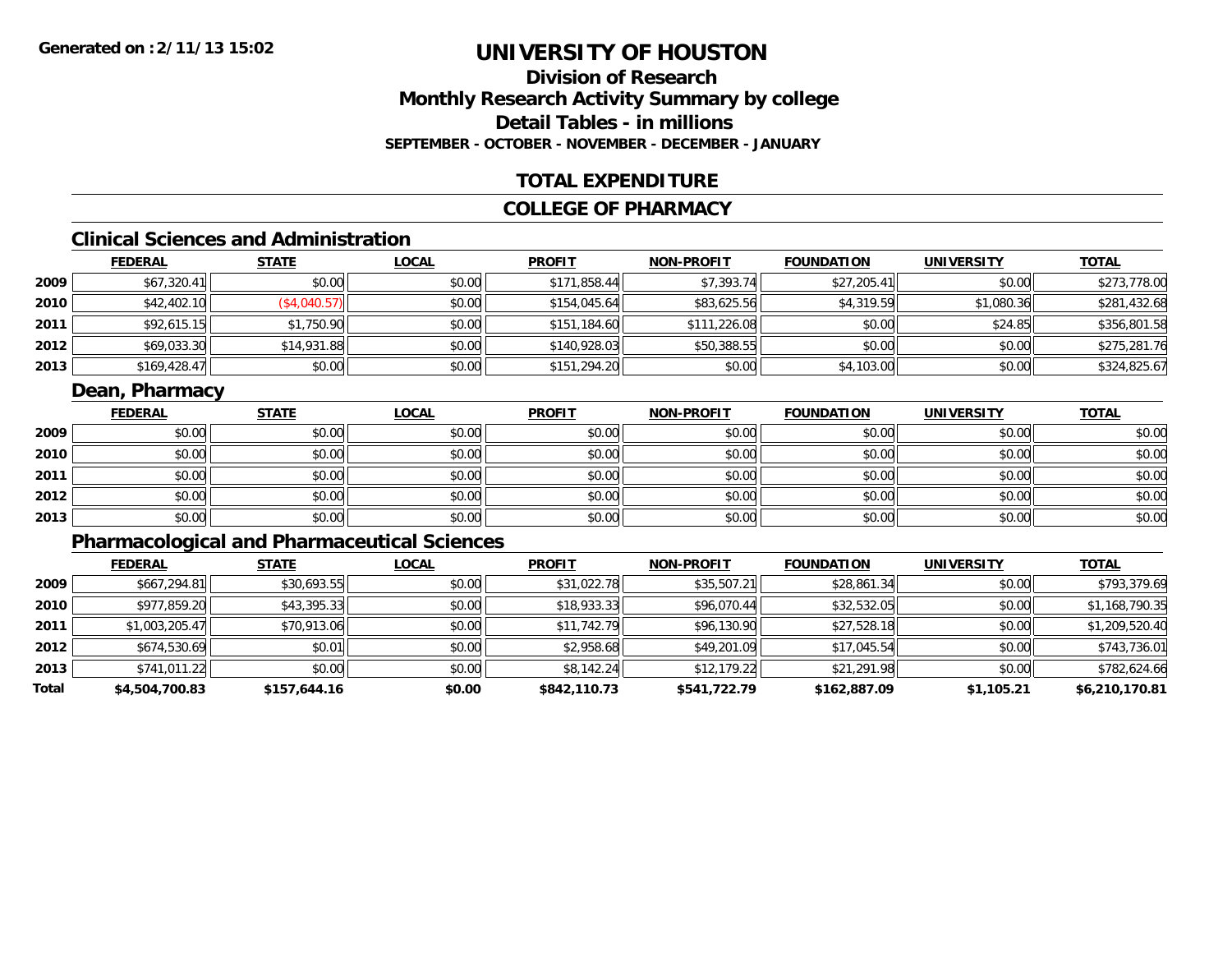## **Division of ResearchMonthly Research Activity Summary by college Detail Tables - in millionsSEPTEMBER - OCTOBER - NOVEMBER - DECEMBER - JANUARY**

## **TOTAL EXPENDITURE**

## **COLLEGE OF TECHNOLOGY**

## **Center for Life Sciences Technology**

|      | <b>FEDERAL</b> | <b>STATE</b> | <u>_OCAL</u> | <b>PROFIT</b> | <b>NON-PROFIT</b> | <b>FOUNDATION</b> | <b>UNIVERSITY</b> | <b>TOTAL</b> |
|------|----------------|--------------|--------------|---------------|-------------------|-------------------|-------------------|--------------|
| 2009 | \$0.00         | \$0.00       | \$0.00       | \$0.00        | \$0.00            | \$0.00            | \$0.00            | \$0.00       |
| 2010 | \$0.00         | \$0.00       | \$0.00       | \$0.00        | \$0.00            | \$0.00            | \$0.00            | \$0.00       |
| 2012 | \$0.00         | \$0.00       | \$0.00       | \$0.00        | \$0.00            | \$0.00            | \$0.00            | \$0.00       |

## **Center for Technology Literacy**

|      | <b>FEDERAL</b> | <b>STATE</b> | <u>LOCAL</u> | <b>PROFIT</b> | <b>NON-PROFIT</b> | <b>FOUNDATION</b> | <b>UNIVERSITY</b> | <b>TOTAL</b> |
|------|----------------|--------------|--------------|---------------|-------------------|-------------------|-------------------|--------------|
| 2009 | \$0.00         | \$0.00       | \$0.00       | \$0.00        | \$0.00            | \$0.00            | \$0.00            | \$0.00       |
| 2010 | \$4,582.13     | \$0.00       | \$0.00       | \$0.00        | \$0.00            | \$0.00            | \$0.00            | \$4,582.13   |
| 2011 | \$219,604.87   | \$0.00       | \$0.00       | \$0.00        | \$0.00            | \$0.00            | \$0.00            | \$219,604.87 |
| 2012 | \$484,418.46   | \$0.00       | \$0.00       | \$0.00        | \$0.00            | \$0.00            | \$0.00            | \$484,418.46 |
| 2013 | \$41,009.17    | \$0.00       | \$0.00       | \$0.00        | \$0.00            | \$0.00            | \$0.00            | \$41,009.17  |

### **Dean, Technology**

|      | <b>FEDERAL</b> | <b>STATE</b> | <b>LOCAL</b> | <b>PROFIT</b> | <b>NON-PROFIT</b> | <b>FOUNDATION</b> | <b>UNIVERSITY</b> | <b>TOTAL</b> |
|------|----------------|--------------|--------------|---------------|-------------------|-------------------|-------------------|--------------|
| 2009 | \$237,264.88   | \$0.00       | \$0.00       | \$0.00        | \$0.00            | \$0.00            | \$0.00            | \$237,264.88 |
| 2010 | \$114,623.44   | \$0.00       | \$0.00       | \$0.00        | \$0.00            | \$0.00            | \$0.00            | \$114,623.44 |
| 2011 | \$34,593.40    | \$0.00       | \$0.00       | \$0.00        | \$0.00            | \$0.00            | \$0.00            | \$34,593.40  |
| 2012 | \$85,834.78    | \$0.00       | \$0.00       | \$0.00        | \$0.00            | \$0.00            | \$0.00            | \$85,834.78  |
| 2013 | \$31,920.05    | \$6,831.31   | \$0.00       | \$0.00        | \$0.00            | \$0.00            | \$0.00            | \$38,751.36  |

#### **Engineering Technology**

|      | <u>FEDERAL</u> | <b>STATE</b> | <b>LOCAL</b> | <b>PROFIT</b> | <b>NON-PROFIT</b> | <b>FOUNDATION</b> | <b>UNIVERSITY</b> | <u>TOTAL</u> |
|------|----------------|--------------|--------------|---------------|-------------------|-------------------|-------------------|--------------|
| 2009 | \$309,848.69   | \$0.00       | \$0.00       | \$8,140.50    | \$32,421.36       | \$0.00            | \$13,515.08       | \$363,925.63 |
| 2010 | \$305,228.50   | \$0.00       | \$0.00       | \$15,602.52   | \$3,695.27        | \$35,755.50       | \$229.32          | \$360,511.11 |
| 2011 | \$142,286.99   | \$0.00       | \$0.00       | \$12,286.75   | \$0.00            | \$25,672.34       | \$0.00            | \$180,246.08 |
| 2012 | \$230,150.28   | \$0.00       | \$0.00       | \$19,901.82   | (\$3,366.00)      | \$20,223.21       | \$0.00            | \$266,909.31 |
| 2013 | \$274,805.61   | \$1,707.83   | \$0.00       | \$30,664.14   | \$4,785.05        | \$15,242.28       | \$0.00            | \$327,204.90 |

<u> 1989 - Johann Stoff, deutscher Stoffen und der Stoffen und der Stoffen und der Stoffen und der Stoffen und de</u>

## **Human Development and Consumer Science**

|      | <u>FEDERAL</u> | <b>STATE</b> | <u>LOCAL</u> | <b>PROFIT</b> | <b>NON-PROFIT</b> | <b>FOUNDATION</b> | <b>UNIVERSITY</b> | <b>TOTAL</b> |
|------|----------------|--------------|--------------|---------------|-------------------|-------------------|-------------------|--------------|
| 2009 | \$13,496.30    | \$9,472.96   | \$0.00       | \$1,811.46    | \$0.00            | \$0.00            | \$0.00            | \$24,780.71  |
| 2010 | \$2,637.52     | \$0.00       | \$0.00       | \$10,699.21   | \$0.00            | \$0.00            | \$0.00            | \$13,336.73  |
| 2011 | \$952.48       | \$0.00       | \$0.00       | \$1,085.93    | \$0.00            | \$0.00            | \$0.00            | \$2,038.41   |
| 2012 | \$372.10       | \$0.00       | \$0.00       | \$0.00        | \$0.00            | \$0.00            | \$0.00            | \$372.10     |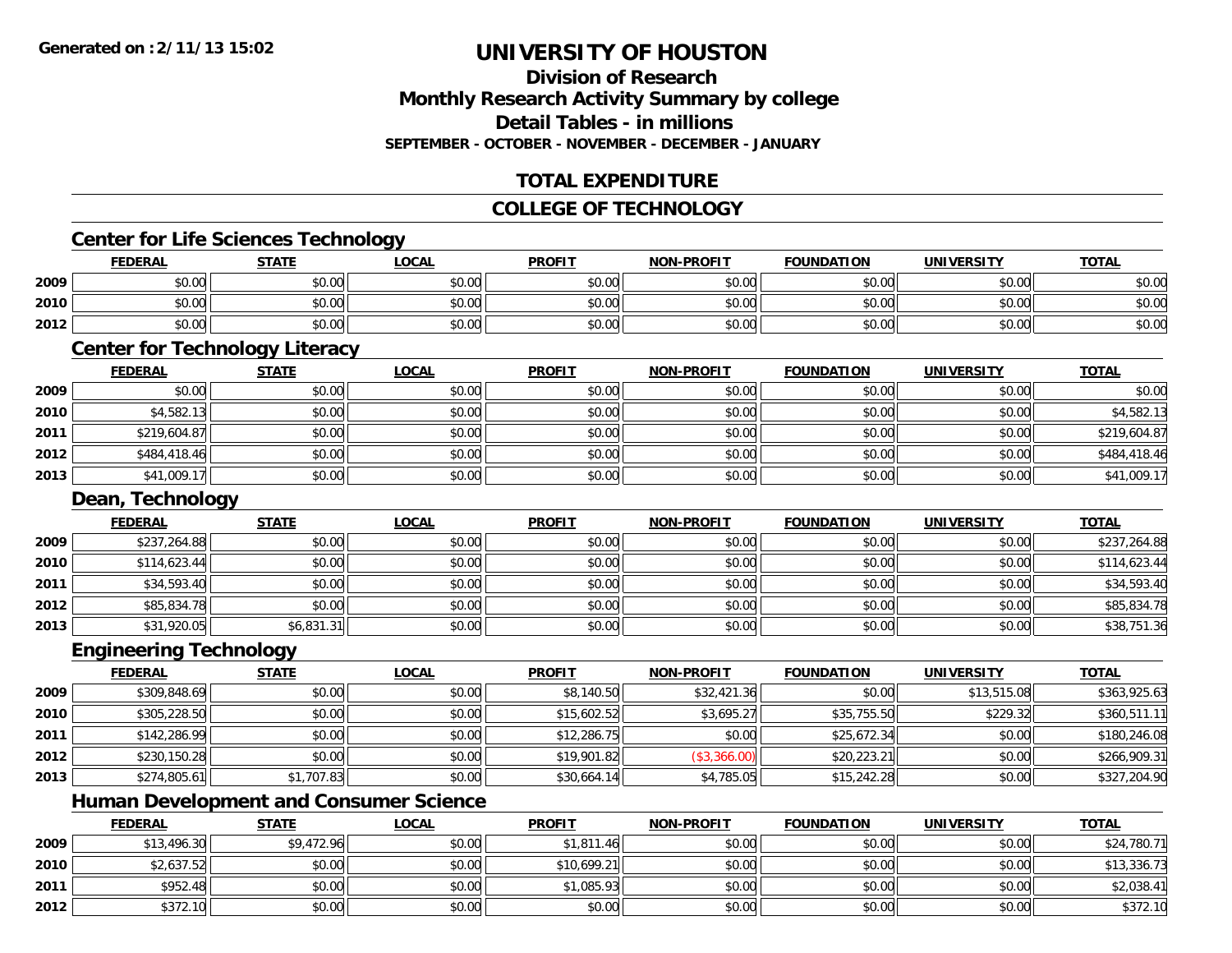**2013**

**Total**

## **UNIVERSITY OF HOUSTON**

**Division of Research**

**Monthly Research Activity Summary by college**

**Detail Tables - in millions**

**SEPTEMBER - OCTOBER - NOVEMBER - DECEMBER - JANUARY**

## **TOTAL EXPENDITURE**

#### **COLLEGE OF TECHNOLOGY**

|      |                |                                               | <b>Human Development and Consumer Science</b> |               |                   |                   |                   |               |
|------|----------------|-----------------------------------------------|-----------------------------------------------|---------------|-------------------|-------------------|-------------------|---------------|
|      | <b>FEDERAL</b> | <b>STATE</b>                                  | <b>LOCAL</b>                                  | <b>PROFIT</b> | <b>NON-PROFIT</b> | <b>FOUNDATION</b> | <b>UNIVERSITY</b> | <b>TOTAL</b>  |
| 2013 | \$460.68       | \$0.00                                        | \$0.00                                        | \$0.00        | \$0.00            | \$0.00            | \$0.00            | \$460.68      |
|      |                | <b>Information &amp; Logistics Technology</b> |                                               |               |                   |                   |                   |               |
|      | <b>FEDERAL</b> | <b>STATE</b>                                  | <b>LOCAL</b>                                  | <b>PROFIT</b> | <b>NON-PROFIT</b> | <b>FOUNDATION</b> | <b>UNIVERSITY</b> | <b>TOTAL</b>  |
| 2009 | \$53,005.35    | \$3,157.65                                    | \$0.00                                        | \$404.00      | \$3,047.68        | \$0.00            | \$0.00            | \$59,614.68   |
| 2010 | \$14,163.23    | \$0.00                                        | \$0.00                                        | \$0.00        | \$3,109.70        | \$0.00            | \$0.00            | \$17,272.93   |
| 2011 | \$10,033.48    | \$0.00                                        | \$0.00                                        | \$0.00        | \$3,209.10        | \$0.00            | \$0.00            | \$13,242.58   |
| 2012 | \$29,561.94    | \$0.00                                        | \$0.00                                        | \$0.00        | \$0.00            | \$0.00            | \$0.00            | \$29,561.94   |
| 2013 | (\$10,735.08)  | \$0.00                                        | \$0.00                                        | \$0.00        | \$0.00            | \$0.00            | \$0.00            | (\$10,735.08) |
|      |                | <b>Texas Manufacturing Assistance Center</b>  |                                               |               |                   |                   |                   |               |
|      | <b>FEDERAL</b> | <b>STATE</b>                                  | <b>LOCAL</b>                                  | <b>PROFIT</b> | <b>NON-PROFIT</b> | <b>FOUNDATION</b> | <b>UNIVERSITY</b> | <b>TOTAL</b>  |
| 2009 | \$0.00         | \$0.00                                        | \$0.00                                        | \$0.00        | \$0.00            | \$0.00            | \$0.00            | \$0.00        |
| 2010 | \$0.00         | \$0.00                                        | \$0.00                                        | \$0.00        | \$0.00            | \$0.00            | \$0.00            | \$0.00        |
| 2011 | \$0.00         | \$0.00                                        | \$0.00                                        | \$0.00        | \$0.00            | \$0.00            | \$0.00            | \$0.00        |
| 2012 | \$0.00         | \$0.00                                        | \$0.00                                        | \$0.00        | \$0.00            | \$0.00            | \$0.00            | \$0.00        |

\$0.00 \$0.00 \$0.00 \$0.00 \$0.00 \$0.00 \$0.00 \$0.00

**\$2,630,119.24 \$21,169.75 \$0.00 \$100,596.33 \$46,902.15 \$96,893.33 \$13,744.40 \$2,909,425.21**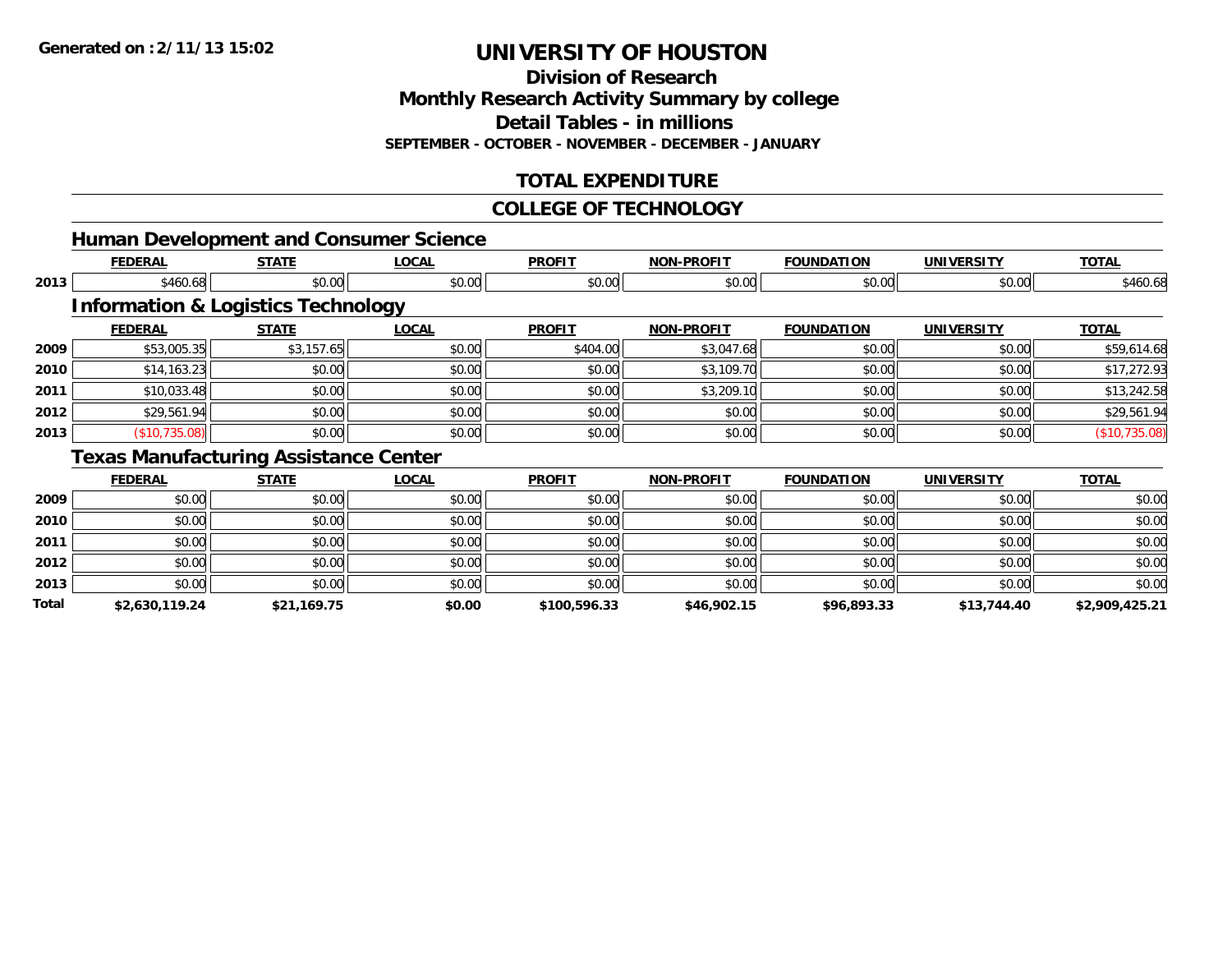## **Division of ResearchMonthly Research Activity Summary by college Detail Tables - in millions SEPTEMBER - OCTOBER - NOVEMBER - DECEMBER - JANUARY**

## **TOTAL EXPENDITURE**

## **CULLEN COLLEGE OF ENGINEERING**

## **Biomedical Engineering**

|      | <b>FEDERAL</b>                                                                                                                                               | <b>STATE</b> | <u>LOCAL</u> | <b>PROFIT</b> | <b>NON-PROFIT</b> | <b>FOUNDATION</b> | <b>UNIVERSITY</b> | <b>TOTAL</b> |
|------|--------------------------------------------------------------------------------------------------------------------------------------------------------------|--------------|--------------|---------------|-------------------|-------------------|-------------------|--------------|
| 2009 | \$34,578.76                                                                                                                                                  | \$0.00       | \$0.00       | \$0.00        | \$11,830.72       | \$3,268.70        | \$0.00            | \$49,678.18  |
| 2010 | \$101,600.74                                                                                                                                                 | \$0.00       | \$0.00       | \$0.00        | \$3,509.40        | \$0.00            | \$0.00            | \$105,110.14 |
| 2011 | \$106,882.63                                                                                                                                                 | \$0.00       | \$0.00       | \$0.00        | \$0.00            | \$0.00            | \$0.00            | \$106,882.63 |
| 2012 | \$115,655.43                                                                                                                                                 | \$0.00       | \$0.00       | \$0.00        | \$0.00            | \$0.00            | \$0.00            | \$115,655.43 |
| 2013 | \$311,128.12                                                                                                                                                 | \$0.00       | \$0.00       | \$0.00        | \$0.00            | \$0.00            | \$0.00            | \$311,128.12 |
|      | $\bigcap_{i=1}^n$ and $\bigcap_{i=1}^n$ is the set of $\bigcap_{i=1}^n$ in the set of $\bigcap_{i=1}^n$ is the set of $\bigcap_{i=1}^n$ in $\bigcap_{i=1}^n$ |              |              |               |                   |                   |                   |              |

#### **Center for Innovative Grouting Materials and Tech**

|      | <b>FEDERAL</b> | <b>STATE</b>   | <u>LOCAL</u>  | <b>PROFIT</b>                                        | <b>NON-PROFIT</b> | <b>FOUNDATION</b> | UNIVERSITY | <b>TOTAL</b> |
|------|----------------|----------------|---------------|------------------------------------------------------|-------------------|-------------------|------------|--------------|
| 2011 | 0000<br>DU.UU  | \$0.00         | 0000<br>JU.UU | ≮∩ ∩∩<br><b>SU.UU</b>                                | \$0.00            | \$0.00            | \$0.00     | \$0.00       |
| 2012 | \$0.00         | ≮N UU<br>PU.UU | \$0.00        | $\mathsf{A}\cap\mathsf{A}\cap\mathsf{A}$<br>$-40.06$ | \$0.00            | \$0.00            | \$0.00     | \$0.00       |
| 2013 | \$0.00         | \$0.00         | \$0.00        | ≮N UU<br><b>SU.UU</b>                                | \$0.00            | \$0.00            | \$0.00     | \$0.00       |

#### **Chemical Engineering**

|      | <b>FEDERAL</b> | <b>STATE</b>   | <b>LOCAL</b> | <b>PROFIT</b> | <b>NON-PROFIT</b> | <b>FOUNDATION</b> | <b>UNIVERSITY</b> | <b>TOTAL</b>   |
|------|----------------|----------------|--------------|---------------|-------------------|-------------------|-------------------|----------------|
| 2009 | \$632,204.25   | \$1,542,016.35 | \$9,421.31   | \$270,620.63  | \$41,794.56       | \$49,833.59       | \$0.00            | \$2,545,890.69 |
| 2010 | \$1,124,578.43 | \$1,651,198.15 | \$1,530.31   | \$162,609.37  | \$0.00            | \$32,892.68       | \$73,160.74       | \$3,045,969.68 |
| 2011 | \$1,775,537.10 | (\$34,928.32)  | \$0.00       | \$291,525.05  | \$0.00            | \$43,433.12       | \$60,122.35       | \$2,135,689.30 |
| 2012 | \$1,889,098.04 | \$93,756.97    | \$0.00       | \$386,555,79  | \$800.00          | \$48,714.49       | \$0.02            | \$2,418,925.31 |
| 2013 | \$1,133,095.89 | \$44,540.74    | \$0.00       | \$332,370.88  | \$28,154.80       | \$110,853.47      | (S15, 820.64)     | \$1,633,195.13 |

#### **Civil Engineering**

|      | <b>FEDERAL</b> | <b>STATE</b> | <u>LOCAL</u> | <b>PROFIT</b> | <b>NON-PROFIT</b> | <b>FOUNDATION</b> | <b>UNIVERSITY</b> | <b>TOTAL</b>   |
|------|----------------|--------------|--------------|---------------|-------------------|-------------------|-------------------|----------------|
| 2009 | \$801,159.34   | \$126,395.00 | \$2.492.24   | \$696.26      | \$9,734.85        | \$70,698.12       | \$0.00            | \$1,011,175.81 |
| 2010 | \$462,954.12   | \$148,543.41 | \$38,634.42  | \$35,277.01   | \$29,049.21       | \$94,708.16       | \$0.00            | \$809,166.33   |
| 2011 | \$528,493.29   | \$143,064.73 | \$0.00       | \$82,751.61   | \$28,330.38       | \$62,798.85       | \$15,995.64       | \$861,434.50   |
| 2012 | \$1,246,624.00 | \$167,393.41 | \$38,011.63  | \$35,814.21   | \$17,036.01       | \$11,901.41       | \$0.00            | \$1,516,780.67 |
| 2013 | \$931,355.04   | \$170,129.62 | \$9,644.18   | \$61,607.07   | \$30,317.40       | \$3,557.81        | \$12,990.98       | \$1,219,602.10 |

## **Composites Engineering and Applications Center**

|      | <b>FEDERAL</b> | <b>STATE</b> | <u>LOCAL</u>  | <b>PROFIT</b> | <b>NON-PROFIT</b> | <b>FOUNDATION</b> | UNIVERSITY | <b>TOTAL</b> |
|------|----------------|--------------|---------------|---------------|-------------------|-------------------|------------|--------------|
| 2011 | \$0.00         | \$0.00       | 0000<br>ง∪.∪บ | \$0.00        | \$0.00            | \$0.00            | \$0.00     | \$0.00       |
| 2012 | \$0.00         | \$0.00       | 0.00<br>ง∪.∪บ | \$0.00        | \$0.00            | \$0.00            | \$0.00     | \$0.00       |
| 2013 | \$0.00         | \$0.00       | 0000<br>ง∪.∪บ | \$0.00        | \$0.00            | \$0.00            | \$0.00     | \$0.00       |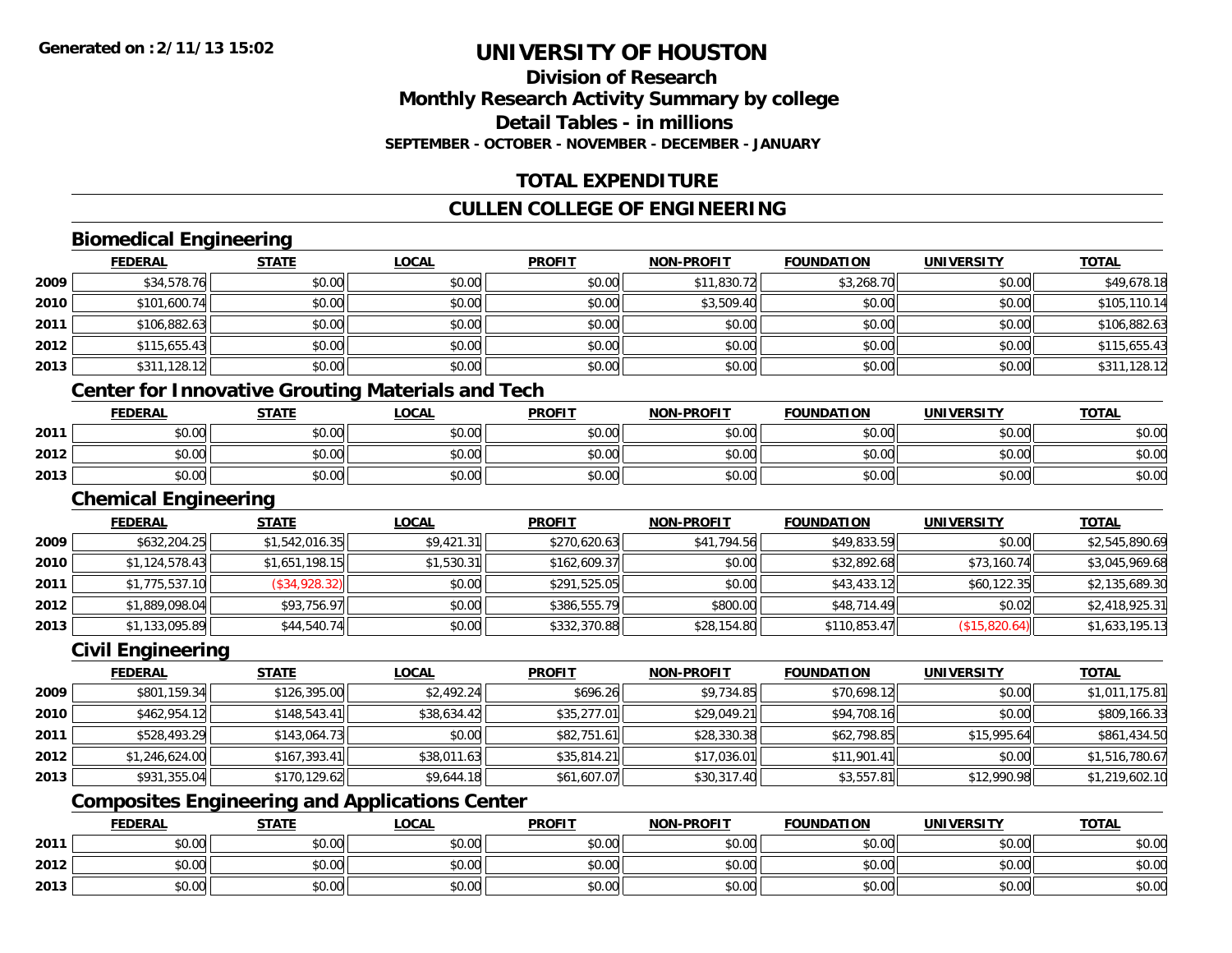## **Division of ResearchMonthly Research Activity Summary by college Detail Tables - in millionsSEPTEMBER - OCTOBER - NOVEMBER - DECEMBER - JANUARY**

## **TOTAL EXPENDITURE**

## **CULLEN COLLEGE OF ENGINEERING**

## **Dean, Engineering**

|      | <b>FEDERAL</b> | <b>STATE</b> | <b>LOCAL</b> | <b>PROFIT</b> | <b>NON-PROFIT</b> | <b>FOUNDATION</b> | <b>UNIVERSITY</b> | <b>TOTAL</b> |
|------|----------------|--------------|--------------|---------------|-------------------|-------------------|-------------------|--------------|
| 2009 | \$12,469.98    | $($ \$48.96) | \$0.00       | \$0.00        | \$0.00            | \$0.00            | \$0.00            | \$12,421.02  |
| 2010 | \$65,047.53    | \$0.00       | \$0.00       | \$0.00        | \$0.00            | \$0.00            | \$0.00            | \$65,047.53  |
| 2011 | \$74,092.50    | \$0.00       | \$0.00       | \$0.00        | \$0.00            | \$0.00            | \$0.00            | \$74,092.50  |
| 2012 | \$108,755.61   | \$0.00       | \$0.00       | \$0.00        | \$0.00            | \$0.00            | \$0.00            | \$108,755.61 |
| 2013 | \$11,819.76    | \$0.00       | \$0.00       | \$0.00        | \$0.00            | \$0.00            | \$0.00            | \$11,819.76  |

## **Electrical & Computer Engineering**

|      | <b>FEDERAL</b> | <b>STATE</b> | <b>LOCAL</b> | <b>PROFIT</b> | <b>NON-PROFIT</b> | <b>FOUNDATION</b> | <b>UNIVERSITY</b> | <u>TOTAL</u>   |
|------|----------------|--------------|--------------|---------------|-------------------|-------------------|-------------------|----------------|
| 2009 | \$805,023.25   | \$147,835.25 | \$0.00       | \$83,125.99   | \$130,893.91      | \$0.00            | \$31,535.20       | \$1,198,413.60 |
| 2010 | \$761,243.67   | \$139,440.24 | \$0.00       | \$239,122.96  | \$63,674.49       | \$0.00            | \$465.12          | \$1,203,946.48 |
| 2011 | \$1,198,719.29 | \$130,918.30 | \$0.00       | \$102,333.16  | \$38,129.87       | \$20,861.08       | \$5,124.78        | \$1,496,086.48 |
| 2012 | \$1,950,118.39 | \$44,156.02  | \$0.00       | \$198,020.34  | \$13,890.04       | (S17, 516.24)     | \$0.21            | \$2,188,668.76 |
| 2013 | \$1,486,665.79 | \$23,968.50  | \$0.00       | \$171,428.39  | \$14,556.47       | \$36,774.22       | \$0.00            | \$1,733,393.36 |

## **Industrial Engineering**

|      | <u>FEDERAL</u> | <u>STATE</u> | <u>LOCAL</u> | <b>PROFIT</b> | <b>NON-PROFIT</b> | <b>FOUNDATION</b> | <b>UNIVERSITY</b> | <b>TOTAL</b> |
|------|----------------|--------------|--------------|---------------|-------------------|-------------------|-------------------|--------------|
| 2009 | \$70,540.93    | \$0.00       | \$0.00       | \$2,158.44    | \$0.00            | \$0.00            | \$0.00            | \$72,699.37  |
| 2010 | \$80,786.38    | \$1,610.96   | \$0.00       | \$0.00        | \$0.00            | \$0.00            | \$0.00            | \$82,397.34  |
| 2011 | \$76,559.67    | \$25,646.15  | \$20,058.76  | \$0.00        | \$0.00            | \$0.00            | \$0.00            | \$122,264.58 |
| 2012 | \$45,436.67    | \$0.00       | \$24,268.53  | \$0.00        | \$0.00            | \$0.00            | \$0.00            | \$69,705.20  |
| 2013 | \$51,290.84    | \$41,074.08  | \$5,242.49   | \$0.00        | \$0.00            | \$0.00            | \$0.00            | \$97,607.41  |

#### **Mechanical Engineering**

|      | <b>FEDERAL</b> | <b>STATE</b> | <b>LOCAL</b> | <b>PROFIT</b> | <b>NON-PROFIT</b> | <b>FOUNDATION</b> | <b>UNIVERSITY</b> | <b>TOTAL</b>   |
|------|----------------|--------------|--------------|---------------|-------------------|-------------------|-------------------|----------------|
| 2009 | \$420,363.96   | \$31,504.63  | \$0.00       | \$179,754.91  | \$31,001.40       | \$0.00            | \$19,482.88       | \$682,107.78   |
| 2010 | \$880,621.93   | \$29,316.76  | \$0.00       | \$97,475.11   | \$100, 193.21     | \$0.00            | \$28,971.11       | \$1,136,578.12 |
| 2011 | \$1,077,442.37 | \$299,446.41 | \$0.00       | \$285,506.95  | \$48,266.56       | \$60.02           | \$0.00            | \$1,710,722.31 |
| 2012 | \$1,052,790.58 | \$281,506.16 | \$0.00       | \$166,985.60  | \$45,813.37       | \$0.00            | \$0.00            | \$1,547,095.70 |
| 2013 | \$1,328,768.43 | \$234,962.00 | \$0.00       | \$123,560.39  | \$7,247.60        | \$25,153.29       | \$0.00            | \$1,719,691.72 |

## **National Wind Energy Center**

|      | <b>FEDERAL</b> | <b>STATE</b>    | LOCAL              | <b>PROFIT</b> | <b>NON-DDOEIT</b> | <b>FOUNDATION</b> | <b>UNIVERSITY</b>    | <b>TOTA</b><br>UINI   |
|------|----------------|-----------------|--------------------|---------------|-------------------|-------------------|----------------------|-----------------------|
| 2011 | \$0.00         | ሖጣ<br>טט.       | $\sim$ 00<br>JU.UU | 0000<br>JU.UU | 0.00<br>DU.UU     | \$0.00            | 0.001<br>JU.UU       | 0000<br><b>JU.UU</b>  |
| 2012 | \$0.00         | $\sim$<br>טט.טע | $\sim$ 00<br>JU.UU | 0000<br>JU.UU | 0.00<br>JU.UU     | \$0.00            | 0000<br><b>JU.UU</b> | ልስ ሰሰ<br><b>JU.UU</b> |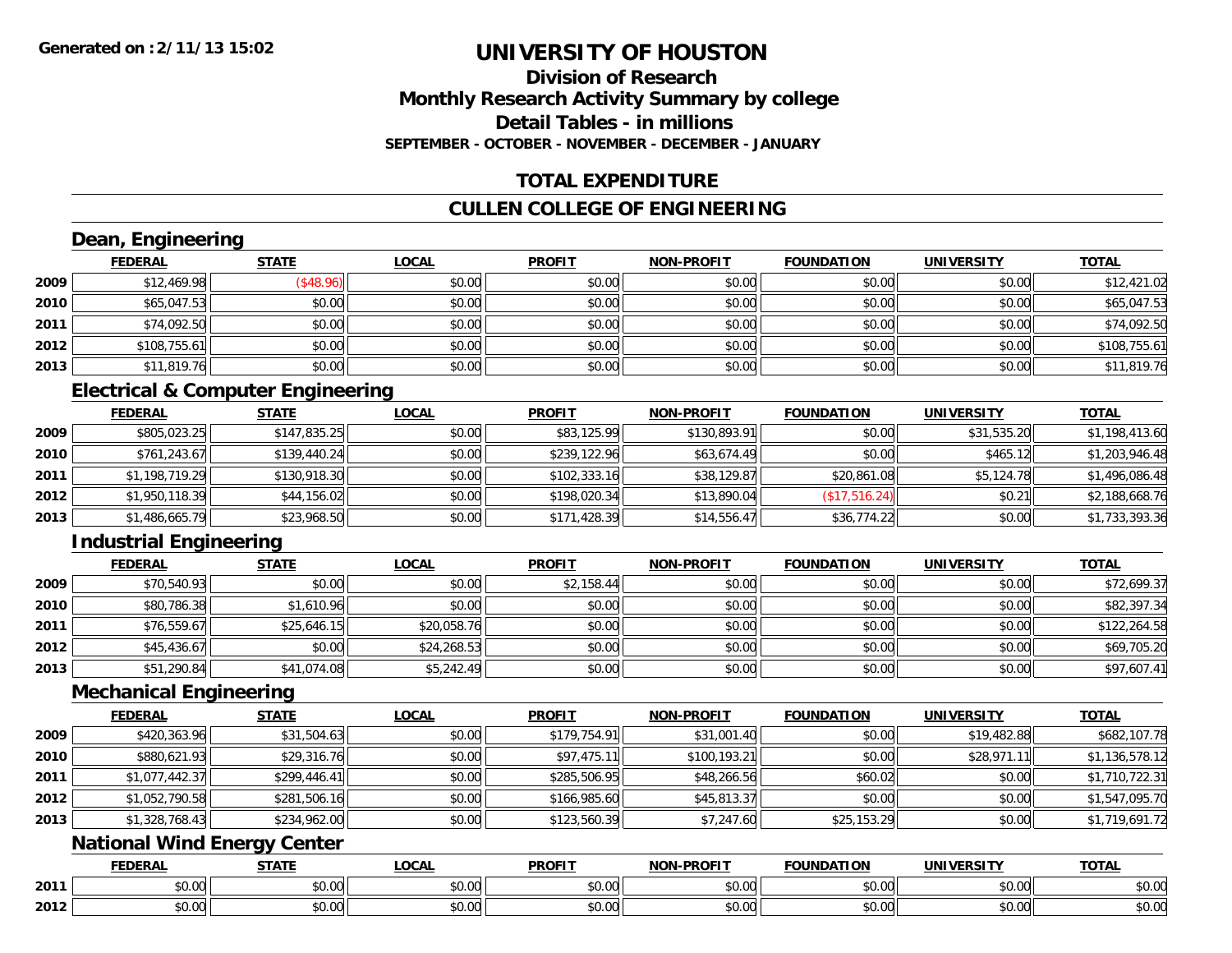**Division of Research Monthly Research Activity Summary by college Detail Tables - in millions SEPTEMBER - OCTOBER - NOVEMBER - DECEMBER - JANUARY**

## **TOTAL EXPENDITURE**

## **CULLEN COLLEGE OF ENGINEERING**

|              | <b>National Wind Energy Center</b>        |                |              |                |                   |                   |                   |                 |
|--------------|-------------------------------------------|----------------|--------------|----------------|-------------------|-------------------|-------------------|-----------------|
|              | <b>FEDERAL</b>                            | <b>STATE</b>   | <b>LOCAL</b> | <b>PROFIT</b>  | <b>NON-PROFIT</b> | <b>FOUNDATION</b> | <b>UNIVERSITY</b> | <b>TOTAL</b>    |
| 2013         | \$0.00                                    | \$0.00         | \$0.00       | \$0.00         | \$0.00            | \$0.00            | \$0.00            | \$0.00          |
|              | <b>SW Public Safety Technology Center</b> |                |              |                |                   |                   |                   |                 |
|              | <b>FEDERAL</b>                            | <b>STATE</b>   | <b>LOCAL</b> | <b>PROFIT</b>  | <b>NON-PROFIT</b> | <b>FOUNDATION</b> | <b>UNIVERSITY</b> | <b>TOTAL</b>    |
| 2009         | \$0.00                                    | \$0.00         | \$0.00       | \$0.00         | \$0.00            | \$0.00            | \$0.00            | \$0.00          |
| <b>Total</b> | \$22.753.502.72                           | \$5,483,446.54 | \$149,303.87 | \$3,309,300.14 | \$694,224.25      | \$597.992.77      | \$232,028.39      | \$33,219,798.67 |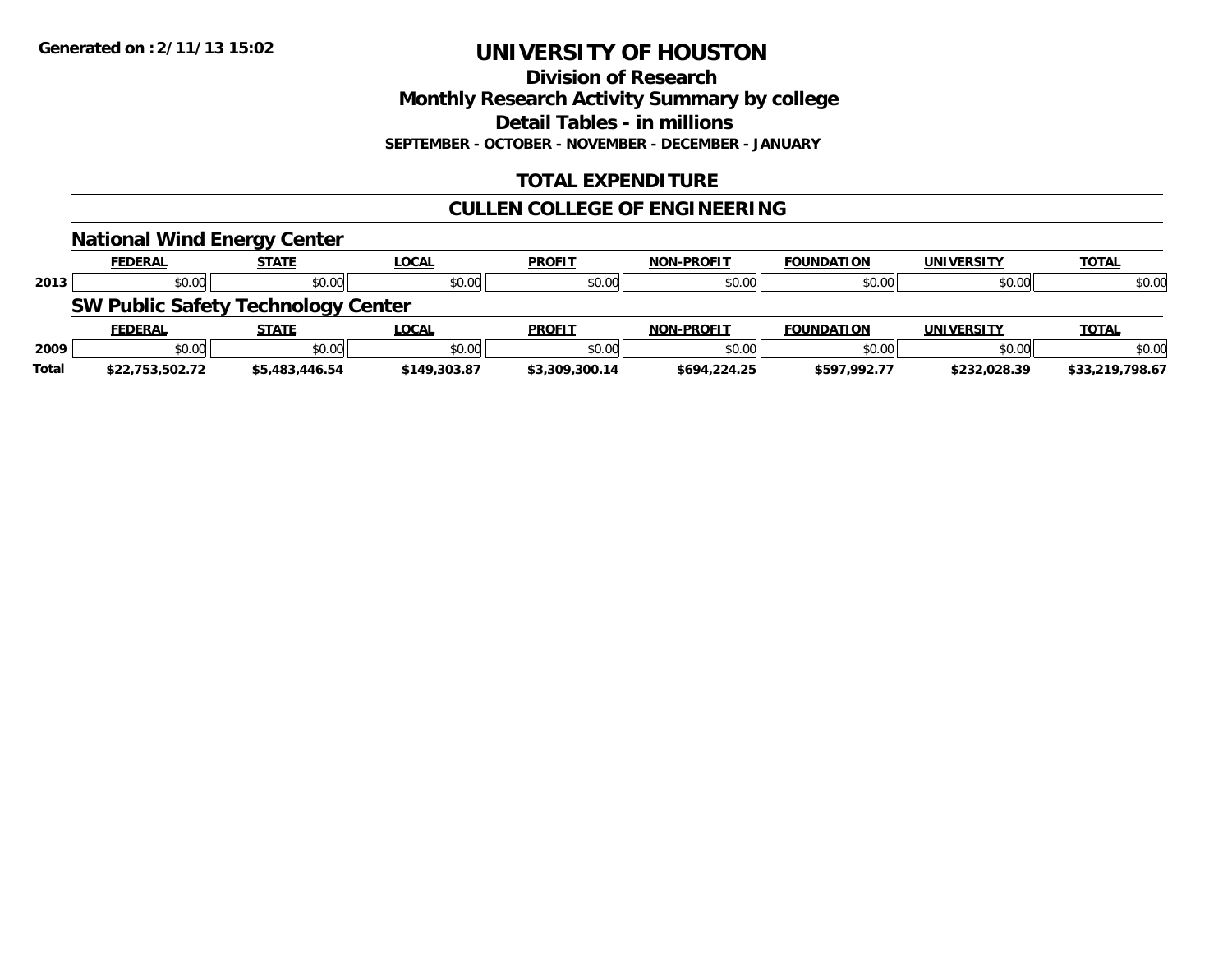## **Division of ResearchMonthly Research Activity Summary by college Detail Tables - in millionsSEPTEMBER - OCTOBER - NOVEMBER - DECEMBER - JANUARY**

## **TOTAL EXPENDITURE**

## **DIVISION OF RESEARCH**

#### **Center for Advanced Materials**

|      | <b>FEDERAL</b> | <b>STATE</b> | <u>LOCAL</u> | <b>PROFIT</b> | <b>NON-PROFIT</b> | <b>FOUNDATION</b> | <b>UNIVERSITY</b> | <b>TOTAL</b> |
|------|----------------|--------------|--------------|---------------|-------------------|-------------------|-------------------|--------------|
| 2009 | \$7,662.74     | \$0.00       | \$0.00       | \$0.00        | \$0.00            | \$0.00            | \$0.00            | \$7,662.74   |
| 2010 | \$1.03         | \$0.00       | \$0.00       | \$0.00        | \$0.00            | \$0.00            | \$0.00            | $(\$1.03)$   |
| 2011 | \$14,736.39    | \$22,916.24  | \$0.00       | \$8,529.75    | \$0.00            | \$0.00            | \$0.00            | \$46,182.38  |
| 2012 | \$3,915.87     | \$0.00       | \$0.00       | \$0.00        | \$0.00            | \$0.00            | \$0.00            | \$3,915.87   |
| 2013 | \$1,100.47     | \$0.00       | \$0.00       | \$0.00        | \$0.00            | \$0.00            | \$0.00            | \$1,100.47   |

#### **Center for Biomedical & Environmental Genomics**

|      | <u>FEDERAL</u> | <u>STATE</u> | <u>LOCAL</u> | <b>PROFIT</b> | <b>NON-PROFIT</b> | <b>FOUNDATION</b> | <b>UNIVERSITY</b> | <b>TOTAL</b> |
|------|----------------|--------------|--------------|---------------|-------------------|-------------------|-------------------|--------------|
| 2009 | \$0.00         | \$0.00       | \$0.00       | \$0.00        | \$0.00            | \$0.00            | \$0.00            | \$0.00       |
| 2010 | \$0.00         | \$0.00       | \$0.00       | \$0.00        | \$0.00            | \$0.00            | \$0.00            | \$0.00       |
| 2011 | \$0.00         | \$0.00       | \$0.00       | \$0.00        | \$0.00            | \$0.00            | \$0.00            | \$0.00       |
| 2012 | \$0.00         | \$0.00       | \$0.00       | \$0.00        | \$0.00            | \$0.00            | \$0.00            | \$0.00       |
| 2013 | \$0.00         | \$0.00       | \$0.00       | \$0.00        | \$0.00            | \$0.00            | \$0.00            | \$0.00       |

## **Center for Industrial Partnerships**

|      | <u>FEDERAL</u> | <b>STATE</b> | <b>LOCAL</b> | <b>PROFIT</b> | <b>NON-PROFIT</b> | <b>FOUNDATION</b> | <b>UNIVERSITY</b> | <b>TOTAL</b> |
|------|----------------|--------------|--------------|---------------|-------------------|-------------------|-------------------|--------------|
| 2009 | \$17,498.02    | \$0.00       | \$0.00       | \$9,678.81    | \$0.00            | \$0.00            | \$0.00            | \$27,176.83  |
| 2010 | \$38,070.72    | \$0.00       | \$0.00       | \$2,790.48    | \$0.00            | \$0.00            | \$0.00            | \$40,861.20  |
| 2011 | \$103,271.69   | \$0.00       | \$0.00       | \$21,871.17   | \$0.00            | \$0.00            | \$0.00            | \$125,142.86 |
| 2012 | \$20,876.49    | \$0.00       | \$0.00       | \$18,542.09   | \$0.00            | \$0.00            | \$0.00            | \$39,418.58  |
| 2013 | \$2,493.97     | \$0.00       | \$0.00       | \$12,421.68   | \$0.00            | \$0.00            | \$0.00            | \$14,915.65  |

## **Center for Neuromotor & Biomechanics Research**

|      | <b>FEDERAL</b> | <b>STATE</b> | <u>LOCAL</u> | <b>PROFIT</b> | <b>NON-PROFIT</b> | <b>FOUNDATION</b> | <b>UNIVERSITY</b> | <b>TOTAL</b> |
|------|----------------|--------------|--------------|---------------|-------------------|-------------------|-------------------|--------------|
| 2009 | \$0.00         | \$0.00       | \$0.00       | \$0.00        | \$0.00            | \$0.00            | \$0.00            | \$0.00       |
| 2010 | \$0.00         | \$0.00       | \$0.00       | \$0.00        | \$0.00            | \$0.00            | \$0.00            | \$0.00       |
| 2011 | \$0.00         | \$0.00       | \$0.00       | \$0.00        | \$0.00            | \$0.00            | \$0.00            | \$0.00       |
| 2012 | \$0.00         | \$0.00       | \$0.00       | \$0.00        | \$0.00            | \$0.00            | \$0.00            | \$0.00       |
| 2013 | \$0.00         | \$0.00       | \$0.00       | \$0.00        | \$0.00            | \$0.00            | \$0.00            | \$0.00       |

## **Division of Research**

|      | <b>FEDERAL</b>    | <b>CTATI</b><br>эIA.   | .OCAL              | <b>PROFIT</b> | J-PROFIT<br><b>NON</b> | TON<br><b>FOUNDAT</b> | JNIV           | <b>TOTAL</b> |
|------|-------------------|------------------------|--------------------|---------------|------------------------|-----------------------|----------------|--------------|
| 2009 | 1.0007<br>, , ∪ , | $\sim$ $\sim$<br>ง∪.∪บ | $\sim$ 00<br>PU.UU | 0000<br>DU.UG | 0.00<br>vu.vu          | \$0.00                | 0000<br>\$U.UU | - - -        |
| 2010 | \$10.596.         | $\sim$ $\sim$<br>vu.vu | $\sim$ 00<br>PU.UU | 0.00<br>DU.UG | 0.00<br><b>JU.UU</b>   | \$0.00                | 0000<br>\$U.UU | 10,596.      |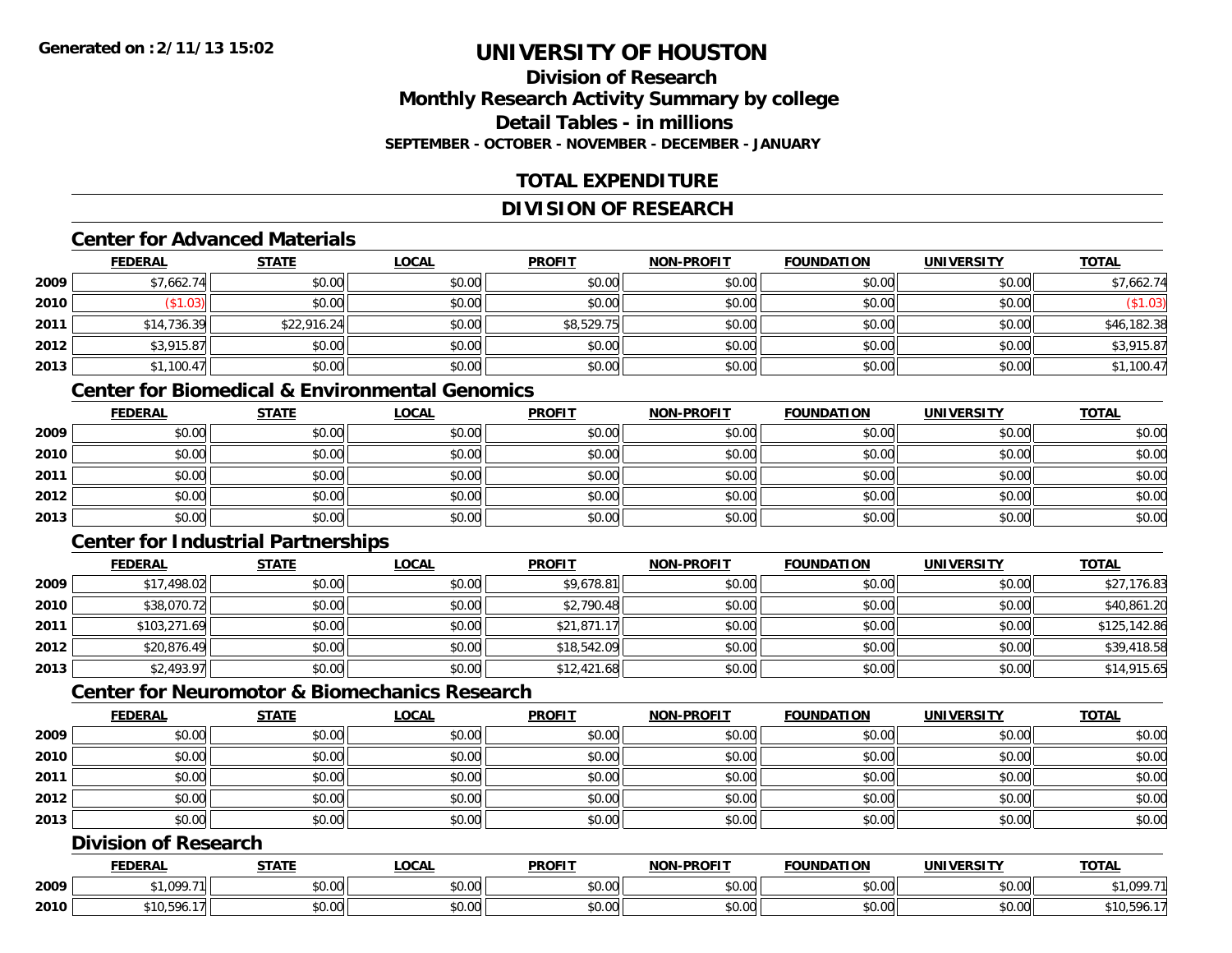### **Division of Research Monthly Research Activity Summary by college Detail Tables - in millions SEPTEMBER - OCTOBER - NOVEMBER - DECEMBER - JANUARY**

## **TOTAL EXPENDITURE**

## **DIVISION OF RESEARCH**

|      | <b>FEDERAL</b>                     | <b>STATE</b>                          | <b>LOCAL</b> | <b>PROFIT</b> | <b>NON-PROFIT</b> | <b>FOUNDATION</b> | <b>UNIVERSITY</b> | <b>TOTAL</b> |
|------|------------------------------------|---------------------------------------|--------------|---------------|-------------------|-------------------|-------------------|--------------|
| 2011 | (\$894.87)                         | \$0.00                                | \$0.00       | \$0.00        | \$0.00            | \$0.00            | \$0.00            | (\$894.87)   |
| 2012 | (\$0.00)                           | \$0.00                                | \$0.00       | \$0.00        | \$0.00            | \$0.00            | \$0.00            | (\$0.00)     |
|      |                                    | <b>Institute for Molecular Design</b> |              |               |                   |                   |                   |              |
|      | <b>FEDERAL</b>                     | <b>STATE</b>                          | <b>LOCAL</b> | <b>PROFIT</b> | <b>NON-PROFIT</b> | <b>FOUNDATION</b> | <b>UNIVERSITY</b> | <b>TOTAL</b> |
| 2012 | \$0.00                             | \$0.00                                | \$0.00       | \$0.00        | \$0.00            | \$0.00            | \$0.00            | \$0.00       |
|      | <b>Institute for Nanoenergy</b>    |                                       |              |               |                   |                   |                   |              |
|      | <b>FEDERAL</b>                     | <b>STATE</b>                          | <b>LOCAL</b> | <b>PROFIT</b> | <b>NON-PROFIT</b> | <b>FOUNDATION</b> | <b>UNIVERSITY</b> | <b>TOTAL</b> |
| 2009 | \$0.00                             | \$0.00                                | \$0.00       | \$0.00        | \$0.00            | \$0.00            | \$0.00            | \$0.00       |
| 2010 | \$0.00                             | \$0.00                                | \$0.00       | \$0.00        | \$0.00            | \$0.00            | \$0.00            | \$0.00       |
| 2011 | \$0.00                             | \$0.00                                | \$0.00       | \$0.00        | \$0.00            | \$0.00            | \$0.00            | \$0.00       |
| 2012 | \$0.00                             | \$0.00                                | \$0.00       | \$0.00        | \$0.00            | \$0.00            | \$0.00            | \$0.00       |
| 2013 | \$0.00                             | \$0.00                                | \$0.00       | \$0.00        | \$0.00            | \$0.00            | \$0.00            | \$0.00       |
|      |                                    | <b>Office of Contracts and Grants</b> |              |               |                   |                   |                   |              |
|      | <b>FEDERAL</b>                     | <b>STATE</b>                          | <b>LOCAL</b> | <b>PROFIT</b> | <b>NON-PROFIT</b> | <b>FOUNDATION</b> | <b>UNIVERSITY</b> | <b>TOTAL</b> |
| 2009 | \$0.00                             | \$0.00                                | \$0.00       | \$0.00        | \$0.00            | \$0.00            | \$0.00            | \$0.00       |
| 2010 | \$0.00                             | \$0.00                                | \$0.00       | \$0.00        | \$0.00            | \$0.00            | \$0.00            | \$0.00       |
| 2011 | \$0.00                             | \$0.00                                | \$0.00       | \$0.00        | \$0.00            | \$0.00            | \$0.00            | \$0.00       |
| 2012 | \$0.00                             | \$0.00                                | \$0.00       | \$0.00        | \$0.00            | \$0.00            | \$0.00            | \$0.00       |
| 2013 | \$0.00                             | \$0.00                                | \$0.00       | \$0.00        | \$0.00            | \$0.00            | \$0.00            | \$0.00       |
|      | <b>Research Financial Services</b> |                                       |              |               |                   |                   |                   |              |
|      | <b>FEDERAL</b>                     | <b>STATE</b>                          | <b>LOCAL</b> | <b>PROFIT</b> | <b>NON-PROFIT</b> | <b>FOUNDATION</b> | <b>UNIVERSITY</b> | <b>TOTAL</b> |
| 2009 | \$0.00                             | \$0.00                                | \$0.00       | \$0.00        | \$0.00            | \$0.00            | \$0.00            | \$0.00       |
| 2010 | \$0.00                             | \$0.00                                | \$0.00       | \$0.00        | \$0.00            | \$0.00            | \$0.00            | \$0.00       |
| 2011 | \$0.00                             | \$0.00                                | \$0.00       | \$0.00        | \$0.00            | \$0.00            | \$0.00            | \$0.00       |
| 2012 | \$0.00                             | \$0.00                                | \$0.00       | \$0.00        | \$0.00            | \$0.00            | \$0.00            | \$0.00       |
| 2013 | \$0.00                             | \$0.00                                | \$0.00       | \$0.00        | \$0.00            | \$0.00            | \$0.00            | \$0.00       |
|      | <b>TcSAM</b>                       |                                       |              |               |                   |                   |                   |              |
|      | <b>FEDERAL</b>                     | <b>STATE</b>                          | <b>LOCAL</b> | <b>PROFIT</b> | <b>NON-PROFIT</b> | <b>FOUNDATION</b> | <b>UNIVERSITY</b> | <b>TOTAL</b> |
| 2009 | \$0.00                             | \$0.00                                | \$0.00       | \$0.00        | \$0.00            | \$0.00            | \$0.00            | \$0.00       |
| 2010 | \$0.00                             | \$0.00                                | \$0.00       | \$0.00        | \$0.00            | \$0.00            | \$0.00            | \$0.00       |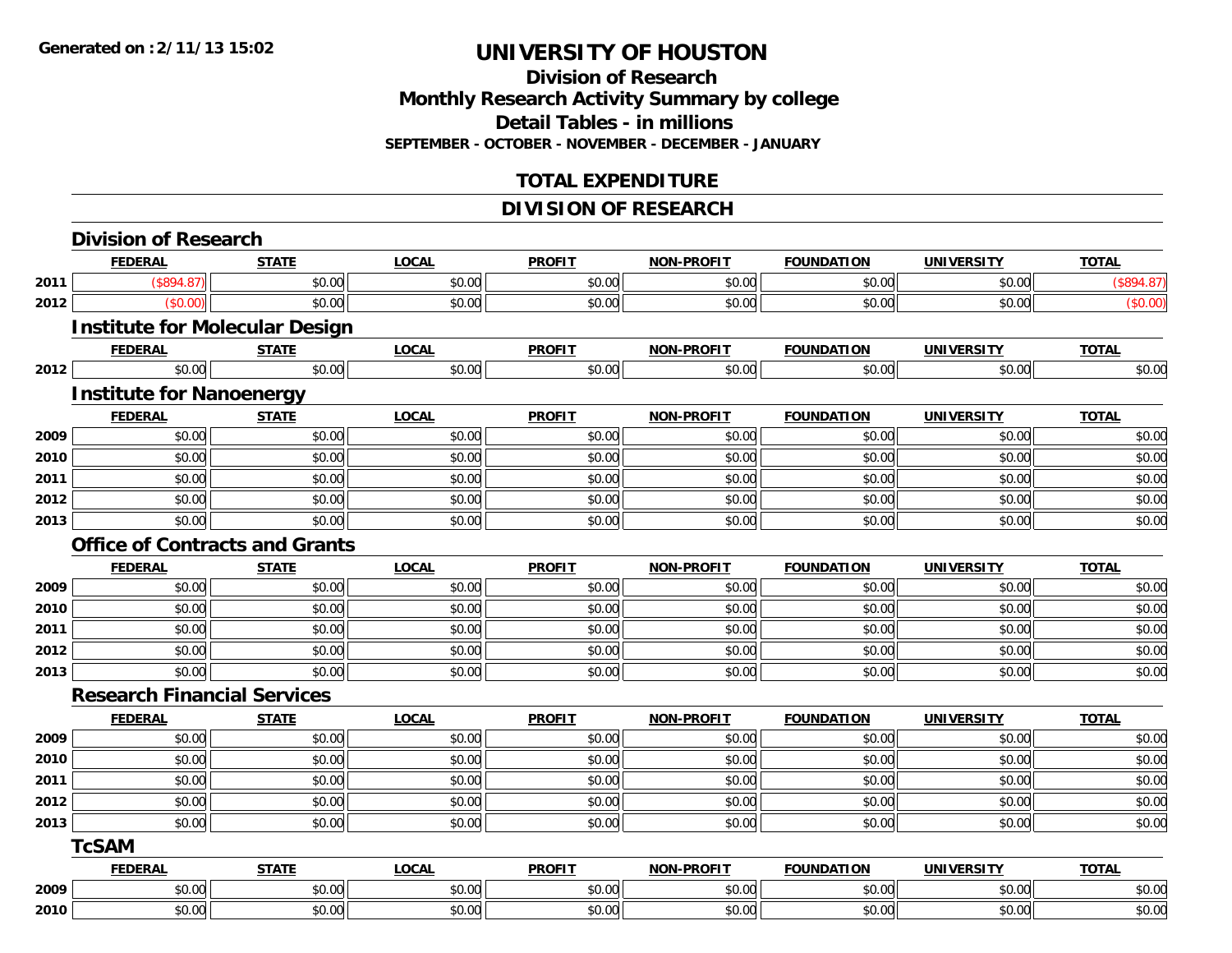### **Division of Research Monthly Research Activity Summary by college Detail Tables - in millions SEPTEMBER - OCTOBER - NOVEMBER - DECEMBER - JANUARY**

## **TOTAL EXPENDITURE**

## **DIVISION OF RESEARCH**

|       | <b>TcSAM</b>                             |                |              |               |                   |                   |                   |                |
|-------|------------------------------------------|----------------|--------------|---------------|-------------------|-------------------|-------------------|----------------|
|       | <b>FEDERAL</b>                           | <b>STATE</b>   | <b>LOCAL</b> | <b>PROFIT</b> | <b>NON-PROFIT</b> | <b>FOUNDATION</b> | <b>UNIVERSITY</b> | <b>TOTAL</b>   |
| 2011  | \$0.00                                   | \$0.00         | \$0.00       | \$0.00        | \$0.00            | \$0.00            | \$0.00            | \$0.00         |
| 2012  | \$0.00                                   | \$0.00         | \$0.00       | \$0.00        | \$0.00            | \$0.00            | \$0.00            | \$0.00         |
|       | <b>TcSUH</b>                             |                |              |               |                   |                   |                   |                |
|       | <b>FEDERAL</b>                           | <b>STATE</b>   | <b>LOCAL</b> | <b>PROFIT</b> | <b>NON-PROFIT</b> | <b>FOUNDATION</b> | <b>UNIVERSITY</b> | <b>TOTAL</b>   |
| 2009  | \$11,310.40                              | \$0.00         | \$0.00       | \$0.00        | \$1,196.51        | \$1,991.04        | \$0.00            | \$14,497.95    |
| 2010  | \$10,233.83                              | \$0.00         | \$0.00       | \$49,232.34   | \$0.00            | \$0.00            | \$0.00            | \$59,466.16    |
| 2011  | \$25,965.25                              | \$0.00         | \$0.00       | \$61,489.79   | \$0.00            | \$0.00            | \$0.00            | \$87,455.04    |
| 2012  | \$23,324.65                              | \$39,907.13    | \$0.00       | \$70,281.82   | \$0.00            | \$0.00            | \$0.00            | \$133,513.61   |
| 2013  | \$16,601.72                              | \$4,423.10     | \$0.00       | \$37,566.75   | \$0.00            | \$0.00            | \$0.00            | \$58,591.58    |
|       | <b>Texas Learning/Computation Center</b> |                |              |               |                   |                   |                   |                |
|       | <b>FEDERAL</b>                           | <b>STATE</b>   | <b>LOCAL</b> | <b>PROFIT</b> | <b>NON-PROFIT</b> | <b>FOUNDATION</b> | <b>UNIVERSITY</b> | <b>TOTAL</b>   |
| 2009  | \$0.00                                   | \$0.00         | \$0.00       | \$0.00        | \$0.00            | \$0.00            | \$0.00            | \$0.00         |
| 2010  | \$0.00                                   | \$0.00         | \$0.00       | \$0.00        | \$0.00            | \$0.00            | \$0.00            | \$0.00         |
| 2011  | \$6,672.13                               | \$0.00         | \$0.00       | \$0.00        | \$0.00            | \$0.00            | \$0.00            | \$6,672.13     |
| 2012  | \$19,208.49                              | \$0.00         | \$0.00       | \$0.00        | \$0.00            | \$0.00            | \$0.00            | \$19,208.49    |
| 2013  | \$901.01                                 | \$0.00         | \$0.00       | \$0.00        | \$0.00            | \$0.00            | \$0.00            | \$901.01       |
|       | <b>Texas Obesity Research Center</b>     |                |              |               |                   |                   |                   |                |
|       | <b>FEDERAL</b>                           | <b>STATE</b>   | <b>LOCAL</b> | <b>PROFIT</b> | <b>NON-PROFIT</b> | <b>FOUNDATION</b> | <b>UNIVERSITY</b> | <b>TOTAL</b>   |
| 2011  | \$0.00                                   | \$0.00         | \$0.00       | \$0.00        | \$0.00            | \$0.00            | \$0.00            | \$0.00         |
| 2012  | \$0.00                                   | \$0.00         | \$0.00       | \$0.00        | \$0.00            | \$0.00            | \$0.00            | \$0.00         |
| 2013  | \$0.00                                   | \$0.00         | \$0.00       | \$0.00        | \$0.00            | \$0.00            | \$0.00            | \$0.00         |
|       | <b>TIMES</b>                             |                |              |               |                   |                   |                   |                |
|       | <b>FEDERAL</b>                           | <b>STATE</b>   | <b>LOCAL</b> | <b>PROFIT</b> | <b>NON-PROFIT</b> | <b>FOUNDATION</b> | <b>UNIVERSITY</b> | <b>TOTAL</b>   |
| 2009  | \$1,274,505.84                           | \$790,489.55   | \$0.00       | \$0.00        | \$0.00            | \$0.00            | \$7,471.50        | \$2,072,466.89 |
| 2010  | \$1,278,443.39                           | \$1,361,971.87 | \$0.00       | \$0.00        | \$0.00            | \$0.00            | (\$530.24)        | \$2,639,885.03 |
| 2011  | \$1,051,583.91                           | \$9,462.97     | \$0.00       | \$0.00        | \$0.00            | \$0.00            | \$0.00            | \$1,061,046.88 |
| 2012  | \$1,445,299.76                           | (\$12.88)      | \$0.00       | \$0.00        | \$0.00            | \$0.00            | \$0.00            | \$1,445,286.87 |
| 2013  | \$2,042,739.80                           | (\$759.74)     | \$0.00       | \$0.00        | \$0.00            | \$0.00            | \$0.00            | \$2,041,980.06 |
| Total | \$7,427,216.51                           | \$2,228,398.25 | \$0.00       | \$292,404.69  | \$1,196.51        | \$1,991.04        | \$6,941.26        | \$9,958,148.26 |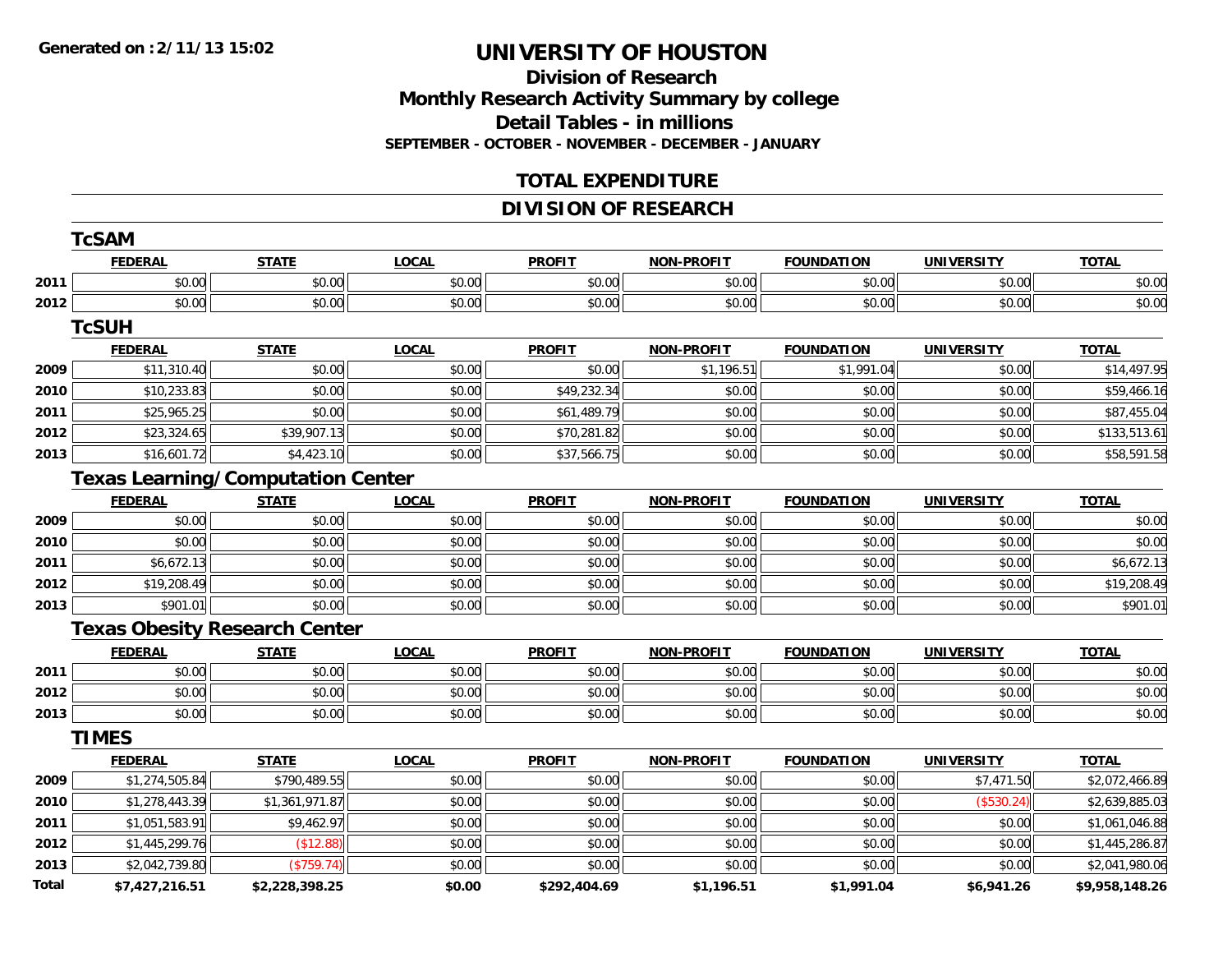**Division of Research**

**Monthly Research Activity Summary by college**

**Detail Tables - in millions**

**SEPTEMBER - OCTOBER - NOVEMBER - DECEMBER - JANUARY**

## **TOTAL EXPENDITURE**

### **GRADUATE COLLEGE OF SOCIAL WORK**

## **Center for Health Equities & Evaluation Research**

|      | <b>FEDERAL</b>    | <b>STATE</b>                                      | <b>LOCAL</b> | <b>PROFIT</b> | <b>NON-PROFIT</b> | <b>FOUNDATION</b> | <b>UNIVERSITY</b> | <b>TOTAL</b>   |
|------|-------------------|---------------------------------------------------|--------------|---------------|-------------------|-------------------|-------------------|----------------|
| 2013 | \$148,396.68      | \$0.00                                            | \$0.00       | \$0.00        | \$0.00            | \$0.00            | \$42,000.00       | \$190,396.68   |
|      |                   | <b>Child &amp; Family for Innovative Research</b> |              |               |                   |                   |                   |                |
|      | <b>FEDERAL</b>    | <b>STATE</b>                                      | <b>LOCAL</b> | <b>PROFIT</b> | <b>NON-PROFIT</b> | <b>FOUNDATION</b> | <b>UNIVERSITY</b> | <b>TOTAL</b>   |
| 2009 | \$4,737.95        | \$91,986.54                                       | \$0.00       | \$0.00        | \$25,298.55       | \$0.00            | \$0.00            | \$122,023.04   |
| 2010 | \$14,885.60       | \$10,737.19                                       | \$0.00       | \$0.00        | \$6,060.47        | \$0.00            | \$0.00            | \$31,683.26    |
| 2011 | \$10,192.37       | \$0.00                                            | \$0.00       | \$0.00        | \$0.00            | \$0.00            | \$0.00            | \$10,192.37    |
| 2012 | \$2,388.90        | \$0.00                                            | \$0.00       | \$21,369.00   | \$0.00            | \$0.00            | \$0.00            | \$23,757.90    |
| 2013 | (\$0.01)          | \$27,824.54                                       | \$27,185.20  | (\$1,781.27)  | \$0.00            | \$0.00            | \$0.00            | \$53,228.46    |
|      |                   | <b>Community Projects - Social Work</b>           |              |               |                   |                   |                   |                |
|      | <b>FEDERAL</b>    | <b>STATE</b>                                      | <b>LOCAL</b> | <b>PROFIT</b> | <b>NON-PROFIT</b> | <b>FOUNDATION</b> | <b>UNIVERSITY</b> | <b>TOTAL</b>   |
| 2009 | \$51,522.25       | \$0.00                                            | \$0.00       | \$0.00        | \$5,866.16        | \$0.00            | \$0.00            | \$57,388.41    |
| 2010 | \$0.00            | \$0.00                                            | \$0.00       | \$0.00        | \$0.00            | \$0.00            | \$0.00            | \$0.00         |
| 2011 | \$0.00            | \$0.00                                            | \$0.00       | \$0.00        | \$0.00            | \$0.00            | \$0.00            | \$0.00         |
| 2012 | \$333.94          | \$0.00                                            | \$0.00       | \$0.00        | \$0.00            | \$0.00            | \$0.00            | \$333.94       |
| 2013 | (\$0.01)          | \$0.00                                            | \$0.00       | \$0.00        | \$0.00            | \$0.00            | \$0.00            | (\$0.01)       |
|      | Dean, Social Work |                                                   |              |               |                   |                   |                   |                |
|      | <b>FEDERAL</b>    | <b>STATE</b>                                      | <b>LOCAL</b> | <b>PROFIT</b> | <b>NON-PROFIT</b> | <b>FOUNDATION</b> | <b>UNIVERSITY</b> | <b>TOTAL</b>   |
| 2009 | \$640,959.22      | \$367,204.41                                      | \$0.00       | \$0.00        | \$2,118.69        | \$0.00            | \$0.00            | \$1,010,282.32 |
| 2010 | \$1,071,157.12    | \$307,601.44                                      | \$0.00       | \$0.00        | \$0.00            | \$754.76          | \$0.00            | \$1,379,513.32 |
| 2011 | \$910,763.11      | \$14,066.62                                       | \$0.00       | \$0.00        | \$0.00            | \$34,043.25       | \$0.00            | \$958,872.98   |
| 2012 | \$637,373.74      | (\$107.66)                                        | \$0.00       | \$0.00        | \$0.00            | \$40,117.95       | \$2,109.33        | \$679,493.36   |
| 2013 | \$531,521.58      | \$0.00                                            | \$0.00       | \$0.00        | \$9.17            | \$9,278.00        | \$1,021.48        | \$541,830.23   |
|      |                   | <b>Drug and Social Policy Research</b>            |              |               |                   |                   |                   |                |
|      | <b>FEDERAL</b>    | <b>STATE</b>                                      | <b>LOCAL</b> | <b>PROFIT</b> | <b>NON-PROFIT</b> | <b>FOUNDATION</b> | <b>UNIVERSITY</b> | <b>TOTAL</b>   |
| 2009 | \$0.00            | \$0.00                                            | \$0.00       | \$0.00        | \$0.00            | \$0.00            | \$0.00            | \$0.00         |
| 2010 | \$0.00            | \$0.00                                            | \$0.00       | \$0.00        | \$0.00            | \$0.00            | \$0.00            | \$0.00         |
| 2011 | \$0.00            | \$0.00                                            | \$0.00       | \$0.00        | \$0.00            | \$0.00            | \$0.00            | \$0.00         |
| 2012 | \$0.00            | \$0.00                                            | \$0.00       | \$0.00        | \$0.00            | \$0.00            | \$0.00            | \$0.00         |
| 2013 | \$0.00            | \$0.00                                            | \$0.00       | \$0.00        | \$0.00            | \$0.00            | \$0.00            | \$0.00         |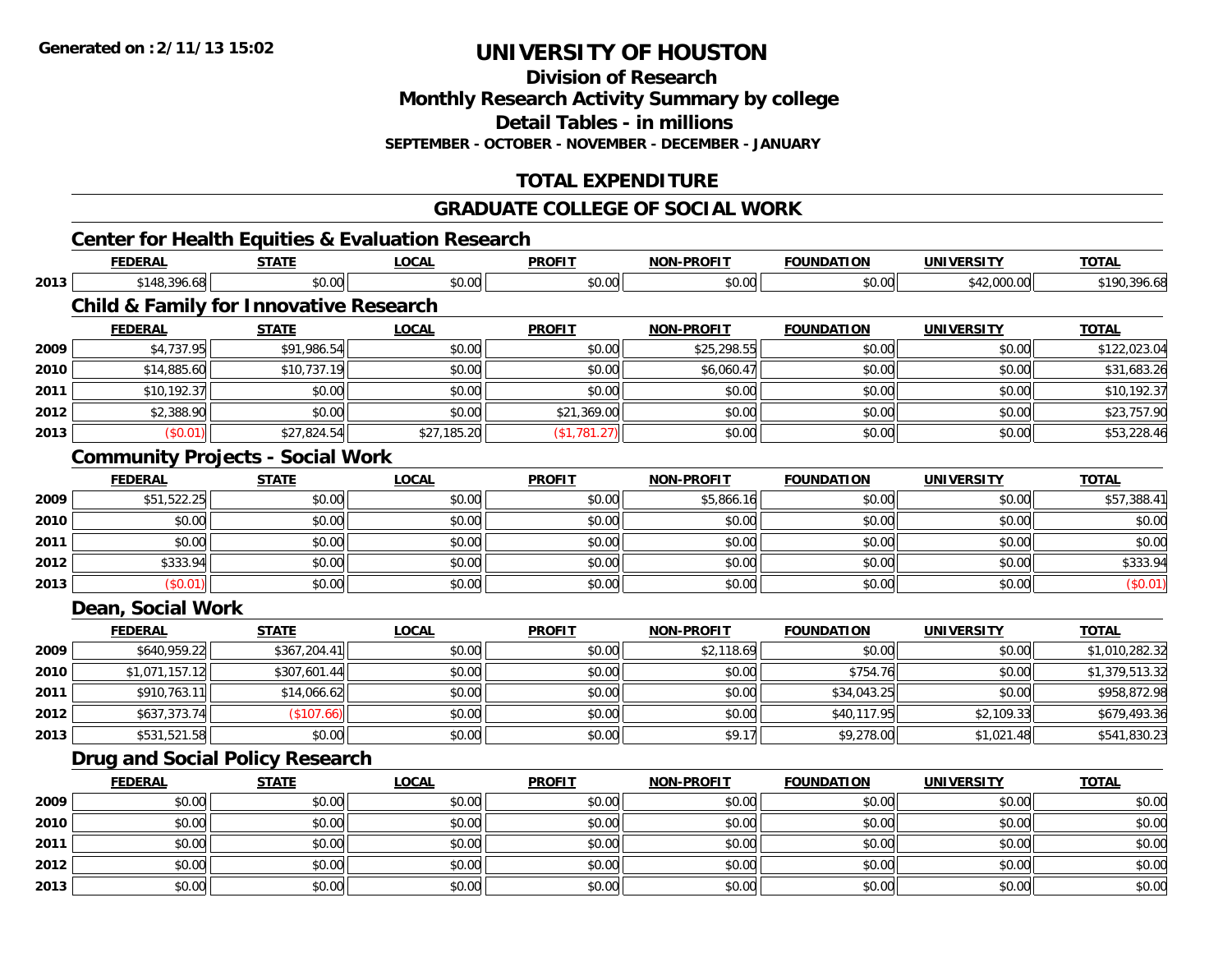### **Division of Research Monthly Research Activity Summary by college Detail Tables - in millions SEPTEMBER - OCTOBER - NOVEMBER - DECEMBER - JANUARY**

### **TOTAL EXPENDITURE**

#### **GRADUATE COLLEGE OF SOCIAL WORK**

## **Office for Drug SPR**

|       | <b>FEDERAL</b> | <b>STATE</b> | <u>LOCAL</u> | <b>PROFIT</b> | <b>NON-PROFIT</b> | <b>FOUNDATION</b> | <b>UNIVERSITY</b> | <b>TOTAL</b>   |
|-------|----------------|--------------|--------------|---------------|-------------------|-------------------|-------------------|----------------|
| 2009  | \$0.00         | \$0.00       | \$0.00       | \$0.00        | \$0.00            | \$0.00            | \$0.00            | \$0.00         |
| 2010  | \$0.00         | \$0.00       | \$0.00       | \$0.00        | \$0.00            | \$0.00            | \$0.00            | \$0.00         |
| 2011  | \$0.00         | \$0.00       | \$0.00       | \$0.00        | \$0.00            | \$0.00            | \$0.00            | \$0.00         |
| 2012  | \$0.00         | \$0.00       | \$0.00       | \$0.00        | \$0.00            | \$0.00            | \$0.00            | \$0.00         |
| 2013  | \$0.00         | \$0.00       | \$0.00       | \$0.00        | \$0.00            | \$0.00            | \$0.00            | \$0.00         |
| Total | \$4,024,232.43 | \$819,313.08 | \$27,185.20  | \$19,587.73   | \$39,353.04       | \$84,193.95       | \$45,130.81       | \$5,058,996.25 |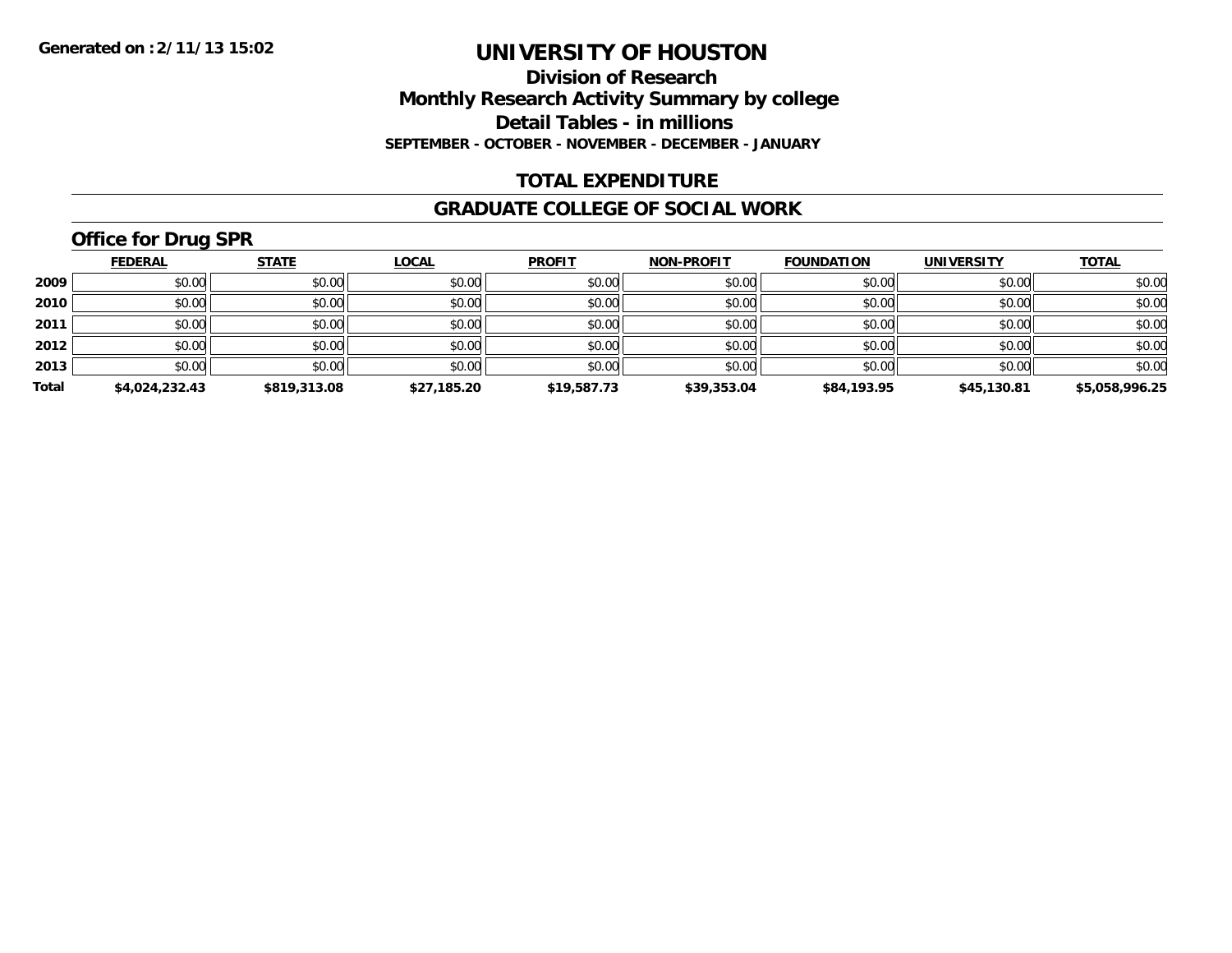### **Division of Research Monthly Research Activity Summary by college Detail Tables - in millions SEPTEMBER - OCTOBER - NOVEMBER - DECEMBER - JANUARY**

## **TOTAL EXPENDITURE**

## **HILTON COLLEGE OF HOTEL AND RESTAURANT MANAGEMENT**

### **Hotel and Restaurant Management**

|              | <u>FEDERAL</u> | <u>STATE</u> | <u>LOCAL</u> | <b>PROFIT</b> | <b>NON-PROFIT</b> | <b>FOUNDATION</b> | UNIVERSITY | <b>TOTAL</b> |
|--------------|----------------|--------------|--------------|---------------|-------------------|-------------------|------------|--------------|
| 2011         | \$3,212.24     | \$0.00       | \$0.00       | \$0.00        | \$1,449.08        | \$0.00            | \$0.00     | \$4,661.32   |
| 2012         | \$9,151.94     | \$9,657.51   | \$0.00       | \$25.76       | \$6,258.96        | \$0.00            | \$0.00     | \$25,094.17  |
| 2013         | \$18,516.82    | \$2,429.38   | \$0.00       | \$0.00        | \$0.00            | \$0.00            | \$0.00     | \$20,946.20  |
| <b>Total</b> | \$30,881.00    | \$12,086.89  | \$0.00       | \$25.76       | \$7,708.04        | \$0.00            | \$0.00     | \$50,701.69  |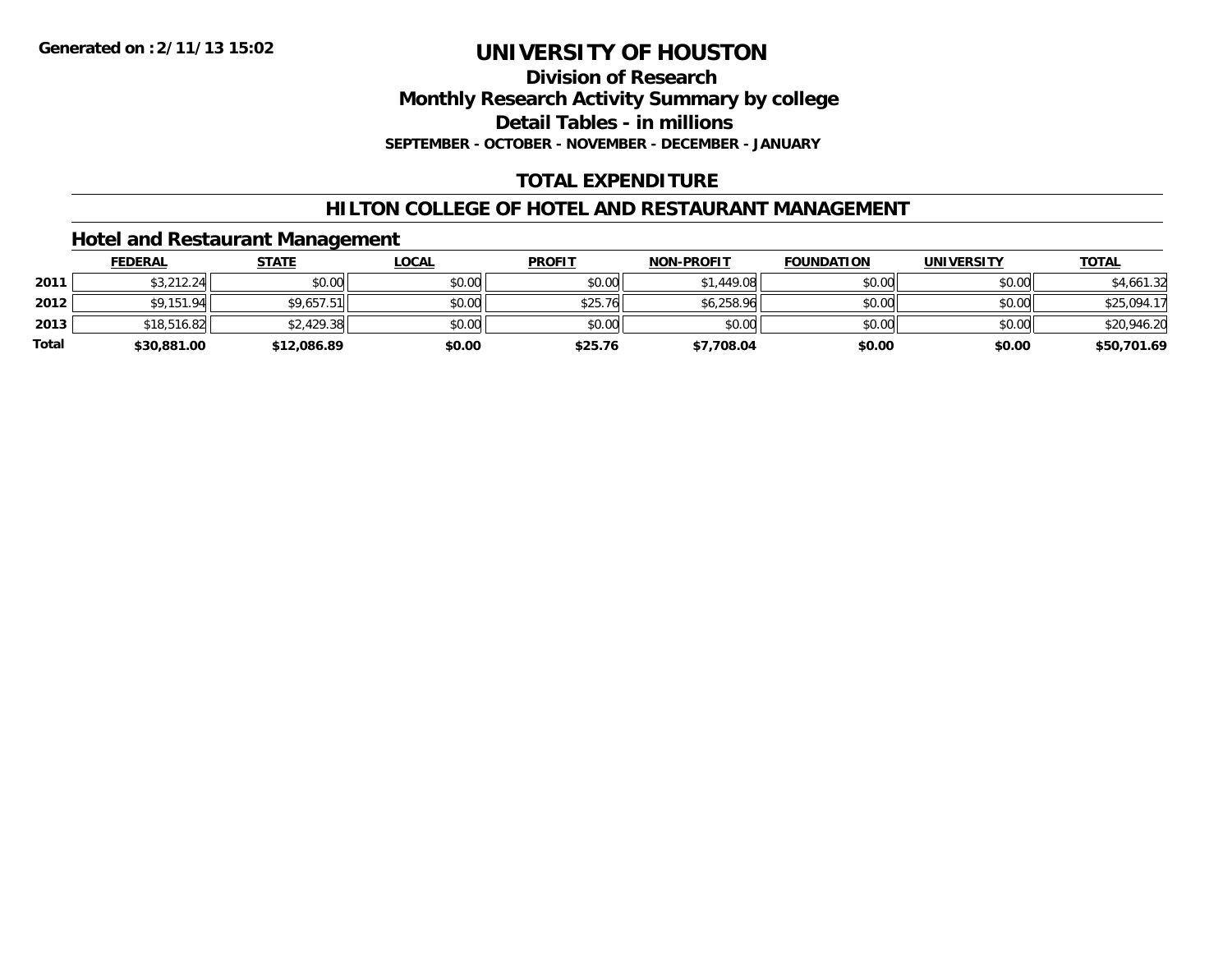### **Division of Research Monthly Research Activity Summary by college Detail Tables - in millions SEPTEMBER - OCTOBER - NOVEMBER - DECEMBER - JANUARY**

### **TOTAL EXPENDITURE**

#### **HONORS COLLEGE**

#### **Houston Teachers Institute**

|       | <b>FEDERAL</b> | <b>STATE</b> | <b>LOCAL</b> | <b>PROFIT</b> | <b>NON-PROFIT</b> | <b>FOUNDATION</b> | <b>UNIVERSITY</b> | <b>TOTAL</b> |
|-------|----------------|--------------|--------------|---------------|-------------------|-------------------|-------------------|--------------|
| 2010  | \$21,600.34    | \$0.00       | \$0.00       | \$0.00        | \$0.00            | \$0.00            | \$0.00            | \$21,600.34  |
| 2011  | \$3,665.12     | \$0.00       | \$0.00       | \$0.00        | \$0.00            | \$0.00            | \$0.00            | \$3,665.12   |
| 2012  | \$12,093.37    | \$0.00       | \$0.00       | \$0.00        | \$6,534.32        | \$0.00            | \$0.00            | \$18,627.69  |
| 2013  | \$12,579.75    | \$0.00       | \$0.00       | \$0.00        | \$8,393.42        | \$0.00            | \$0.00            | \$20,973.17  |
| Total | \$49,938.58    | \$0.00       | \$0.00       | \$0.00        | \$14,927.74       | \$0.00            | \$0.00            | \$64,866.31  |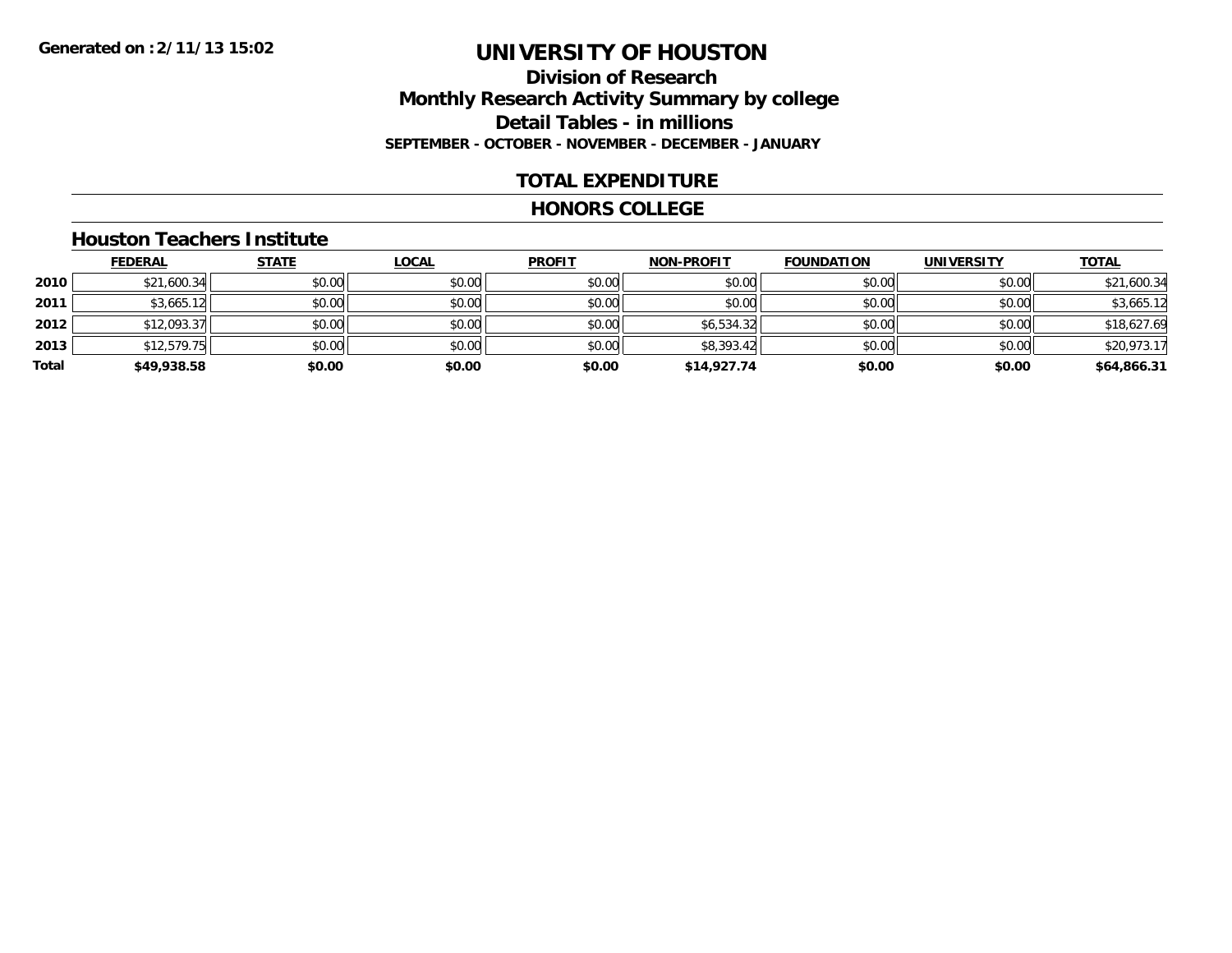### **Division of Research Monthly Research Activity Summary by college Detail Tables - in millions SEPTEMBER - OCTOBER - NOVEMBER - DECEMBER - JANUARY**

#### **TOTAL EXPENDITURE**

#### **LIBRARY**

## **Administration, Library**

|       | <b>FEDERAL</b> | <b>STATE</b> | <b>LOCAL</b> | <b>PROFIT</b> | <b>NON-PROFIT</b> | <b>FOUNDATION</b> | <b>UNIVERSITY</b> | <b>TOTAL</b> |
|-------|----------------|--------------|--------------|---------------|-------------------|-------------------|-------------------|--------------|
| 2009  | \$14,877.40    | \$0.00       | \$0.00       | \$0.00        | \$0.00            | \$0.00            | \$0.00            | \$14,877.40  |
| 2010  | \$11,096.20    | \$0.00       | \$0.00       | \$0.00        | \$0.00            | \$0.00            | \$0.00            | \$11,096.20  |
| 2011  | \$5,245.19     | \$0.00       | \$0.00       | \$0.00        | \$0.00            | \$0.00            | \$0.00            | \$5,245.19   |
| 2012  | \$43.40        | \$0.00       | \$0.00       | \$0.00        | \$0.00            | \$0.00            | \$0.00            | \$43.40      |
| 2013  | \$0.00         | \$0.00       | \$0.00       | \$0.00        | \$0.00            | \$0.00            | \$0.00            | \$0.00       |
| Total | \$31,262.19    | \$0.00       | \$0.00       | \$0.00        | \$0.00            | \$0.00            | \$0.00            | \$31,262.19  |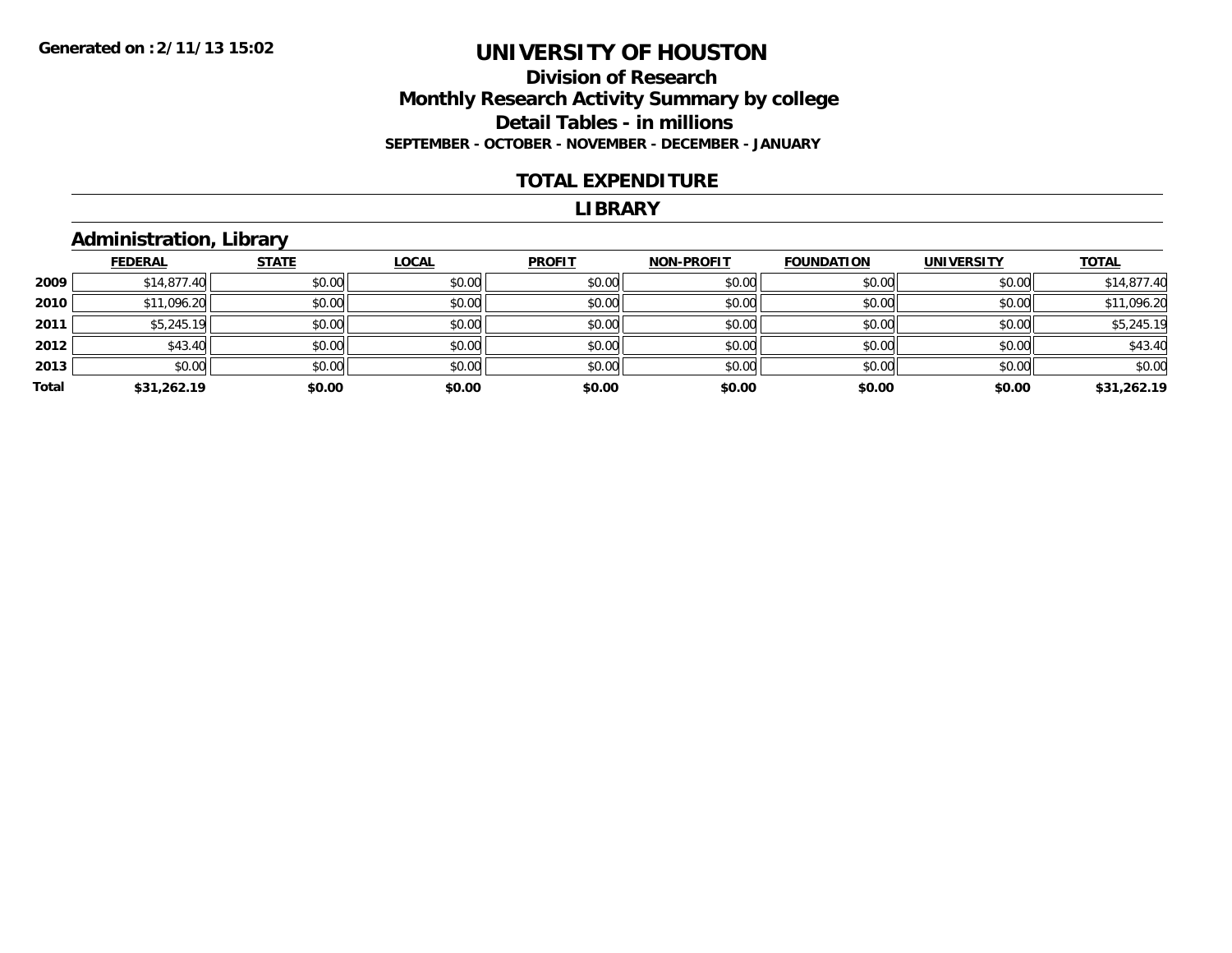## **Division of Research Monthly Research Activity Summary by college Detail Tables - in millions SEPTEMBER - OCTOBER - NOVEMBER - DECEMBER - JANUARY**

### **TOTAL EXPENDITURE**

#### **PRESIDENT**

### **Office of the President**

|       | <b>FEDERAL</b> | <b>STATE</b> | <b>LOCAL</b> | <b>PROFIT</b> | <b>NON-PROFIT</b> | <b>FOUNDATION</b> | <b>UNIVERSITY</b> | <b>TOTAL</b> |
|-------|----------------|--------------|--------------|---------------|-------------------|-------------------|-------------------|--------------|
| 2010  | \$0.00         | \$0.00       | \$0.00       | \$0.00        | \$0.00            | \$0.00            | \$0.00            | \$0.00       |
| 2011  | \$0.00         | \$0.00       | \$0.00       | \$0.00        | \$0.00            | \$0.00            | \$0.00            | \$0.00       |
| 2012  | \$0.00         | \$0.00       | \$0.00       | \$0.00        | \$0.00            | \$0.00            | \$0.00            | \$0.00       |
| 2013  | \$0.00         | \$0.00       | \$0.00       | \$0.00        | \$0.00            | \$0.00            | \$0.00            | \$0.00       |
| Total | \$0.00         | \$0.00       | \$0.00       | \$0.00        | \$0.00            | \$0.00            | \$0.00            | \$0.00       |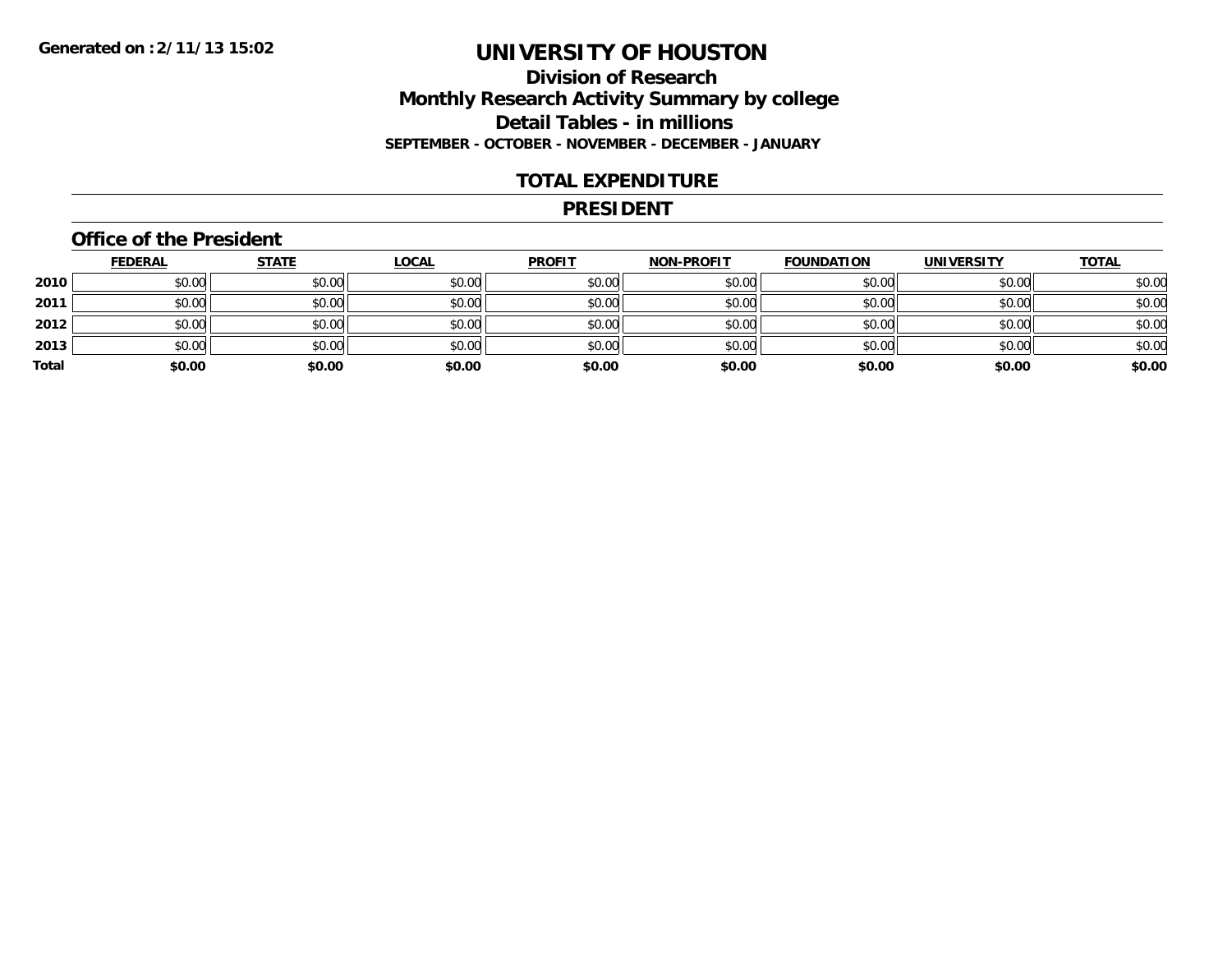**Division of Research**

**Monthly Research Activity Summary by college**

**Detail Tables - in millions**

**SEPTEMBER - OCTOBER - NOVEMBER - DECEMBER - JANUARY**

## **TOTAL EXPENDITURE**

#### **SENIOR V.P. FOR ACADEMIC AFFAIRS AND PROVOST**

|      | <b>Continuing Education</b>      |                                                     |              |               |                   |                   |                   |                |
|------|----------------------------------|-----------------------------------------------------|--------------|---------------|-------------------|-------------------|-------------------|----------------|
|      | <b>FEDERAL</b>                   | <b>STATE</b>                                        | <b>LOCAL</b> | <b>PROFIT</b> | <b>NON-PROFIT</b> | <b>FOUNDATION</b> | <b>UNIVERSITY</b> | <b>TOTAL</b>   |
| 2011 | \$0.00                           | \$1,068.06                                          | \$0.00       | \$0.00        | \$0.00            | \$0.00            | \$0.00            | \$1,068.06     |
|      | <b>KUHF - Radio</b>              |                                                     |              |               |                   |                   |                   |                |
|      | <b>FEDERAL</b>                   | <b>STATE</b>                                        | <b>LOCAL</b> | <b>PROFIT</b> | <b>NON-PROFIT</b> | <b>FOUNDATION</b> | <b>UNIVERSITY</b> | <b>TOTAL</b>   |
| 2009 | \$0.00                           | \$0.00                                              | \$0.00       | \$0.00        | \$455,086.00      | \$0.00            | \$0.00            | \$455,086.00   |
| 2010 | \$11,640.00                      | \$0.00                                              | \$0.00       | \$0.00        | \$544,968.70      | \$0.00            | \$0.00            | \$556,608.70   |
| 2011 | \$0.00                           | \$0.00                                              | \$0.00       | \$0.00        | \$578,146.29      | \$0.00            | \$0.00            | \$578,146.29   |
| 2012 | \$8,449.00                       | \$10,153.66                                         | \$0.00       | \$0.00        | \$2,261,362.61    | \$0.00            | \$0.00            | \$2,279,965.27 |
| 2013 | \$0.00                           | \$0.00                                              | \$0.00       | \$0.00        | \$2,044,710.28    | \$0.00            | \$0.00            | \$2,044,710.28 |
|      |                                  | <b>Learning and Assessment Services</b>             |              |               |                   |                   |                   |                |
|      | <b>FEDERAL</b>                   | <b>STATE</b>                                        | <b>LOCAL</b> | <b>PROFIT</b> | <b>NON-PROFIT</b> | <b>FOUNDATION</b> | <b>UNIVERSITY</b> | <b>TOTAL</b>   |
| 2009 | \$124,758.39                     | \$37,254.26                                         | \$0.00       | \$0.00        | \$21,616.11       | \$980.68          | \$0.00            | \$184,609.44   |
| 2010 | \$157,589.30                     | \$39,014.71                                         | \$0.00       | \$0.00        | \$26,948.51       | \$1,214.81        | \$0.00            | \$224,767.33   |
| 2011 | \$138,926.99                     | \$52,024.93                                         | \$0.00       | \$0.00        | \$28,238.77       | \$4,444.86        | \$0.00            | \$223,635.55   |
| 2012 | \$135,421.45                     | \$54,402.75                                         | \$0.00       | \$0.00        | \$30,253.46       | \$0.00            | \$0.00            | \$220,077.66   |
| 2013 | \$160,854.88                     | \$53,793.69                                         | \$0.00       | \$0.00        | (\$539.58)        | \$0.00            | \$0.00            | \$214,108.99   |
|      | <b>Learning Support Services</b> |                                                     |              |               |                   |                   |                   |                |
|      | <b>FEDERAL</b>                   | <b>STATE</b>                                        | <b>LOCAL</b> | <b>PROFIT</b> | NON-PROFIT        | <b>FOUNDATION</b> | <b>UNIVERSITY</b> | <b>TOTAL</b>   |
| 2009 | \$29,646.17                      | \$0.00                                              | \$0.00       | \$0.00        | \$0.00            | \$0.00            | \$0.00            | \$29,646.17    |
| 2010 | \$36,332.47                      | \$0.00                                              | \$0.00       | \$0.00        | \$0.00            | \$0.00            | \$0.00            | \$36,332.47    |
|      | <b>Office of Admissions</b>      |                                                     |              |               |                   |                   |                   |                |
|      | <b>FEDERAL</b>                   | <b>STATE</b>                                        | <b>LOCAL</b> | <b>PROFIT</b> | <b>NON-PROFIT</b> | <b>FOUNDATION</b> | <b>UNIVERSITY</b> | <b>TOTAL</b>   |
| 2012 | \$0.00                           | \$0.00                                              | \$0.00       | \$0.00        | \$0.00            | \$0.00            | \$0.00            | \$0.00         |
|      |                                  | <b>Senior V.P. for Academic Affairs and Provost</b> |              |               |                   |                   |                   |                |
|      | <b>FEDERAL</b>                   | <b>STATE</b>                                        | <b>LOCAL</b> | <b>PROFIT</b> | <b>NON-PROFIT</b> | <b>FOUNDATION</b> | <b>UNIVERSITY</b> | <b>TOTAL</b>   |
| 2009 | (\$110.11)                       | \$0.00                                              | \$0.00       | \$0.00        | \$0.00            | \$0.00            | \$0.00            | (\$110.11)     |
| 2012 | \$0.00                           | \$0.00                                              | \$0.00       | \$0.00        | \$0.00            | \$0.00            | \$0.00            | \$0.00         |
| 2013 | \$0.00                           | \$0.00                                              | \$0.00       | \$0.00        | \$0.00            | \$0.00            | \$0.00            | \$0.00         |
|      | <b>UH Charter School</b>         |                                                     |              |               |                   |                   |                   |                |
|      | <b>FEDERAL</b>                   | <b>STATE</b>                                        | <b>LOCAL</b> | <b>PROFIT</b> | <b>NON-PROFIT</b> | <b>FOUNDATION</b> | <b>UNIVERSITY</b> | <b>TOTAL</b>   |
| 2012 | \$30,560.70                      | \$339,730.76                                        | \$0.00       | \$0.00        | \$0.00            | \$0.00            | \$0.00            | \$370,291.46   |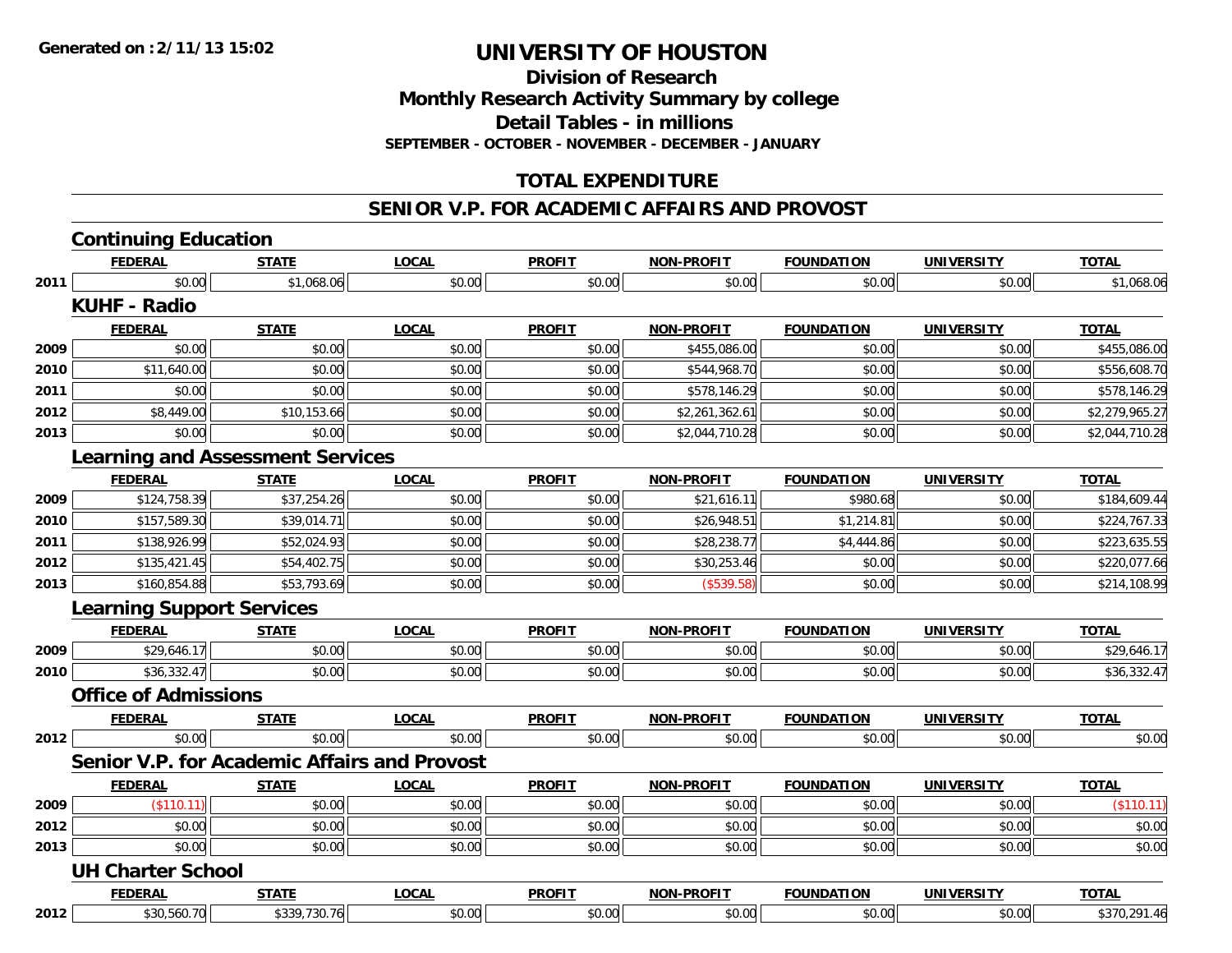**Division of Research**

**Monthly Research Activity Summary by college**

**Detail Tables - in millions**

**SEPTEMBER - OCTOBER - NOVEMBER - DECEMBER - JANUARY**

## **TOTAL EXPENDITURE**

### **SENIOR V.P. FOR ACADEMIC AFFAIRS AND PROVOST**

## **UH Charter School**

**2013**

**Total**

|      | <b>FEDERAL</b>                | <b>STATE</b> | <b>LOCAL</b> | <b>PROFIT</b> | <b>NON-PROFIT</b> | <b>FOUNDATION</b> | <b>UNIVERSITY</b> | <b>TOTAL</b> |
|------|-------------------------------|--------------|--------------|---------------|-------------------|-------------------|-------------------|--------------|
| 2013 | \$12,611.08                   | \$385,414.75 | \$0.00       | \$0.00        | \$0.00            | \$0.00            | \$0.00            | \$398,025.83 |
|      | <b>Undergraduate Scholars</b> |              |              |               |                   |                   |                   |              |
|      | <b>FEDERAL</b>                | <b>STATE</b> | <b>LOCAL</b> | <b>PROFIT</b> | <b>NON-PROFIT</b> | <b>FOUNDATION</b> | <b>UNIVERSITY</b> | <b>TOTAL</b> |
| 2009 | \$0.00                        | \$50.00      | \$0.00       | \$0.00        | \$0.00            | \$0.00            | \$0.00            | \$50.00      |
| 2010 | \$0.00                        | \$998.25     | \$0.00       | \$0.00        | \$0.00            | \$0.00            | \$0.00            | \$998.25     |
| 2011 | \$0.00                        | \$5,708.31   | \$0.00       | \$0.00        | \$0.00            | \$0.00            | \$0.00            | \$5,708.31   |
| 2012 | \$0.00                        | \$2,747.39   | \$0.00       | \$0.00        | \$0.00            | \$0.00            | \$0.00            | \$2,747.39   |
| 2013 | \$0.00                        | \$487.81     | \$0.00       | \$0.00        | \$0.00            | \$0.00            | \$0.00            | \$487.81     |
|      | <b>Undergraduate Studies</b>  |              |              |               |                   |                   |                   |              |
|      | <b>FEDERAL</b>                | <b>STATE</b> | <b>LOCAL</b> | <b>PROFIT</b> | <b>NON-PROFIT</b> | <b>FOUNDATION</b> | <b>UNIVERSITY</b> | <b>TOTAL</b> |
| 2010 | \$0.00                        | \$34,542.63  | \$0.00       | \$0.00        | \$0.00            | \$0.00            | \$0.00            | \$34,542.63  |
| 2011 | \$0.00                        | \$32,202.70  | \$0.00       | \$0.00        | \$0.00            | \$0.00            | \$0.00            | \$32,202.70  |
| 2012 | \$0.00                        | \$79,805.77  | \$0.00       | \$0.00        | \$0.00            | \$0.00            | \$0.00            | \$79,805.77  |

\$0.00 \$29,056.79 \$0.00 \$0.00 \$0.00 \$0.00 \$0.00 \$29,056.79

**\$846,680.32 \$1,158,457.22 \$0.00 \$0.00 \$5,990,791.15 \$6,640.35 \$0.00 \$8,002,569.04**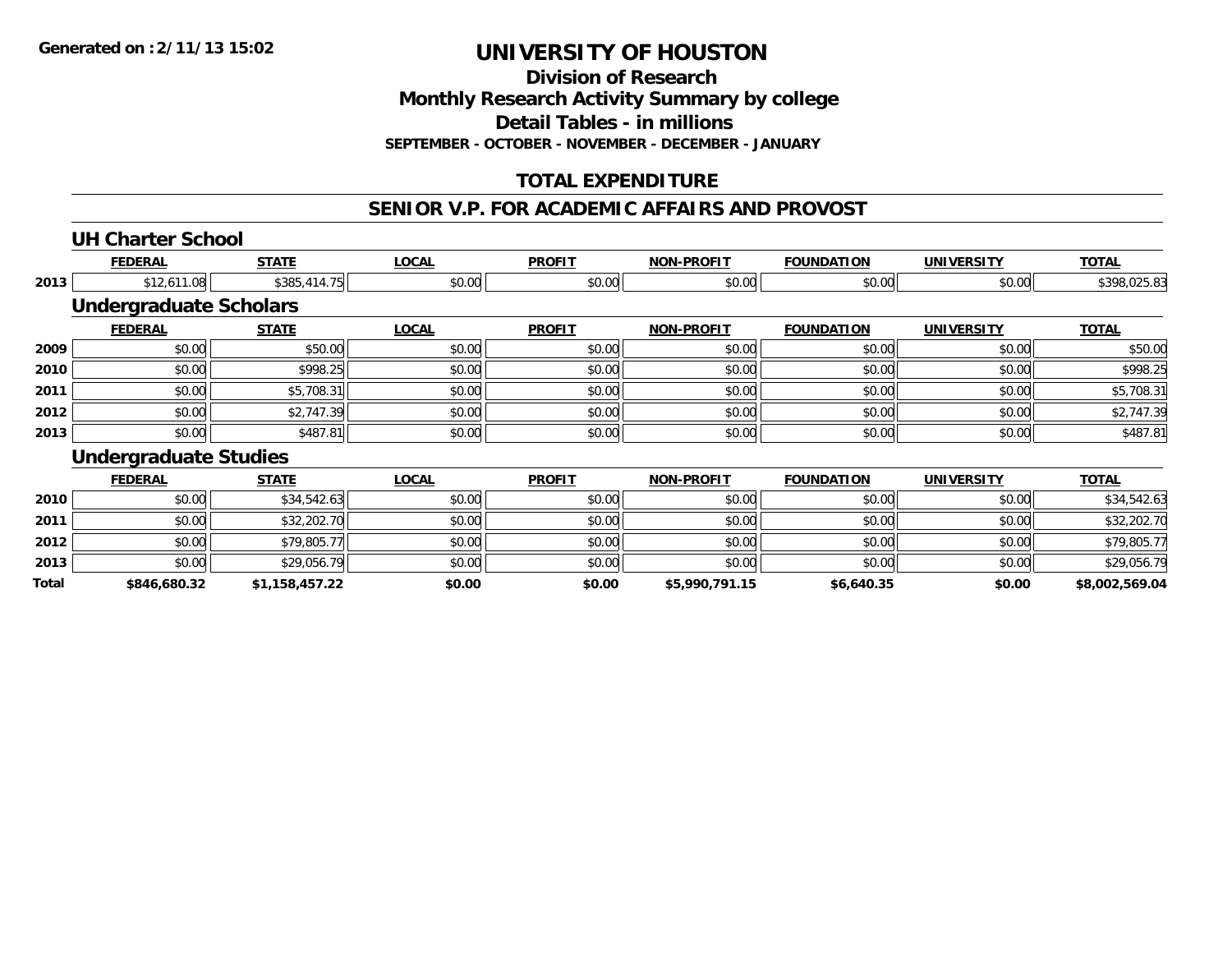### **Division of Research Monthly Research Activity Summary by college Detail Tables - in millions SEPTEMBER - OCTOBER - NOVEMBER - DECEMBER - JANUARY**

### **TOTAL EXPENDITURE**

#### **UH LAW CENTER**

|       | Dean, Law      |              |              |               |                   |                   |                   |                |
|-------|----------------|--------------|--------------|---------------|-------------------|-------------------|-------------------|----------------|
|       | <b>FEDERAL</b> | <b>STATE</b> | <b>LOCAL</b> | <b>PROFIT</b> | <b>NON-PROFIT</b> | <b>FOUNDATION</b> | <b>UNIVERSITY</b> | <b>TOTAL</b>   |
| 2009  | \$21,425.12    | \$0.00       | \$0.00       | \$0.00        | \$0.00            | \$0.00            | \$0.00            | \$21,425.12    |
| 2010  | \$93,222.75    | \$0.00       | \$0.00       | \$0.00        | \$0.00            | \$0.00            | \$0.00            | \$93,222.75    |
| 2011  | \$13,206.60    | \$0.00       | \$0.00       | \$0.00        | \$0.00            | \$0.00            | \$0.00            | \$13,206.60    |
| 2012  | (\$217,937.72) | \$0.00       | \$0.00       | \$0.00        | \$0.00            | \$0.00            | \$0.00            | (\$217,937.72) |
| 2013  | \$0.00         | \$0.00       | \$0.00       | \$0.00        | \$0.00            | \$0.00            | \$0.00            | \$0.00         |
|       | <b>Law-UH</b>  |              |              |               |                   |                   |                   |                |
|       | <b>FEDERAL</b> | <b>STATE</b> | <b>LOCAL</b> | <b>PROFIT</b> | <b>NON-PROFIT</b> | <b>FOUNDATION</b> | <b>UNIVERSITY</b> | <b>TOTAL</b>   |
| 2009  | \$42,597.86    | \$15,436.63  | \$0.00       | \$0.00        | \$0.00            | \$0.00            | \$0.00            | \$58,034.49    |
| 2010  | \$709.58       | \$197,954.06 | \$0.00       | \$0.00        | \$0.00            | \$0.00            | \$0.00            | \$198,663.64   |
| 2011  | \$13,613.97    | \$63,134.07  | \$0.00       | \$0.00        | \$0.00            | \$32,747.83       | \$0.00            | \$109,495.87   |
| 2012  | \$6,616.03     | \$92,491.43  | \$0.00       | \$0.00        | \$0.00            | \$27,528.08       | \$0.00            | \$126,635.54   |
| 2013  | \$116,650.44   | \$49,051.06  | \$0.00       | \$0.00        | \$0.00            | \$29,168.60       | \$0.00            | \$194,870.10   |
| Total | \$90,104.63    | \$418,067.25 | \$0.00       | \$0.00        | \$0.00            | \$89,444.51       | \$0.00            | \$597,616.39   |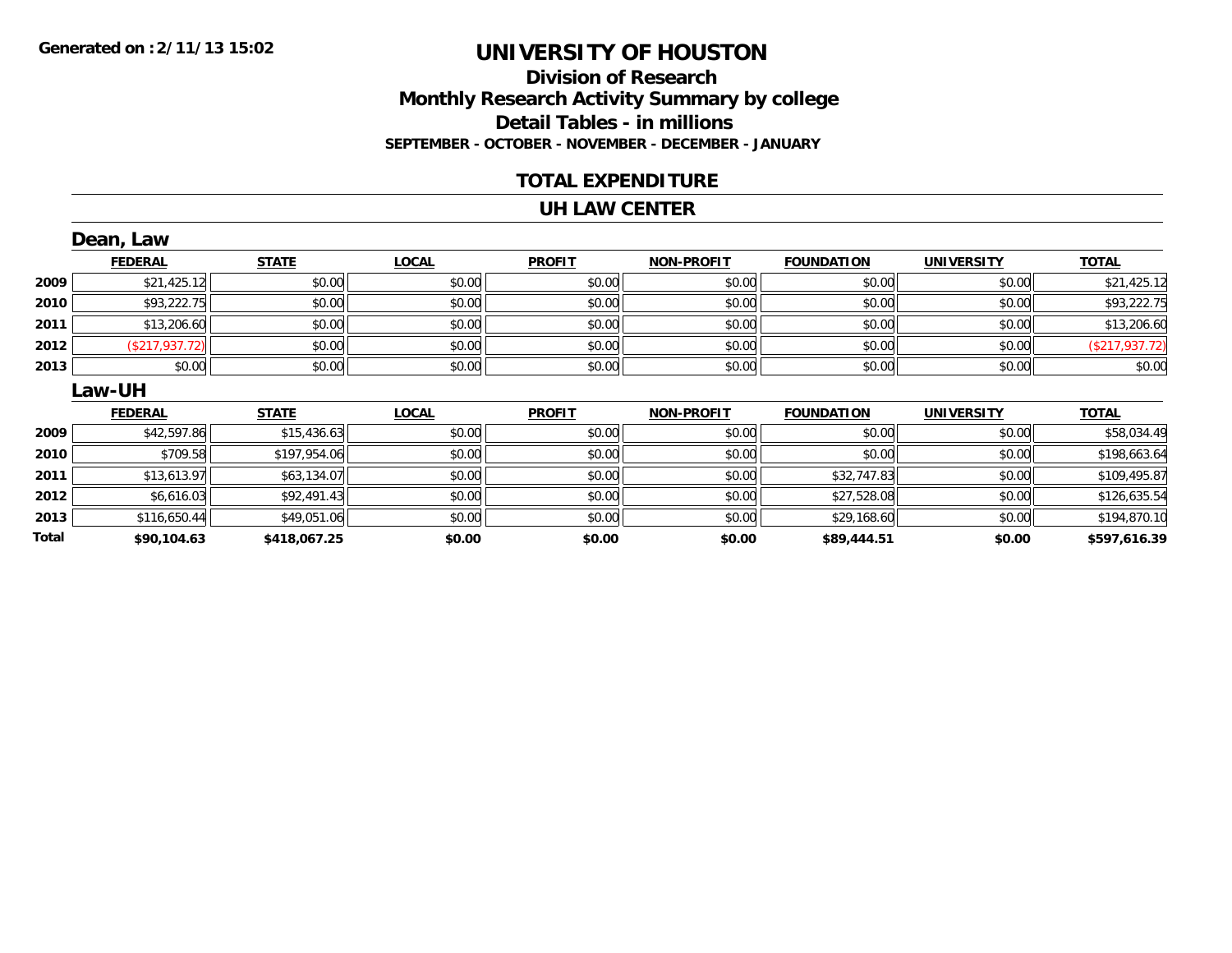### **Division of Research Monthly Research Activity Summary by college Detail Tables - in millions SEPTEMBER - OCTOBER - NOVEMBER - DECEMBER - JANUARY**

#### **TOTAL EXPENDITURE**

#### **UH SYSTEM**

|       | <b>KUHT-TV</b> |              |              |               |                   |                   |                   |                |  |  |  |
|-------|----------------|--------------|--------------|---------------|-------------------|-------------------|-------------------|----------------|--|--|--|
|       | <b>FEDERAL</b> | <b>STATE</b> | <u>LOCAL</u> | <b>PROFIT</b> | <b>NON-PROFIT</b> | <b>FOUNDATION</b> | <b>UNIVERSITY</b> | <b>TOTAL</b>   |  |  |  |
| 2009  | \$297,368.39   | \$0.00       | \$0.00       | \$0.00        | \$1,479,105.43    | \$0.00            | \$0.00            | \$1,776,473.82 |  |  |  |
| 2010  | (\$2,503.85)   | \$0.00       | \$0.00       | \$0.00        | \$1,452,729.00    | \$0.00            | \$0.00            | \$1,450,225.15 |  |  |  |
| 2011  | \$0.00         | \$0.00       | \$0.00       | \$0.00        | \$1,606,903.00    | \$0.00            | \$0.00            | \$1,606,903.00 |  |  |  |
| 2012  | \$0.00         | \$0.00       | \$0.00       | \$0.00        | \$0.02            | \$0.00            | \$0.00            | \$0.02         |  |  |  |
| Total | \$294,864.54   | \$0.00       | \$0.00       | \$0.00        | \$4,538,737.45    | \$0.00            | \$0.00            | \$4,833,601.99 |  |  |  |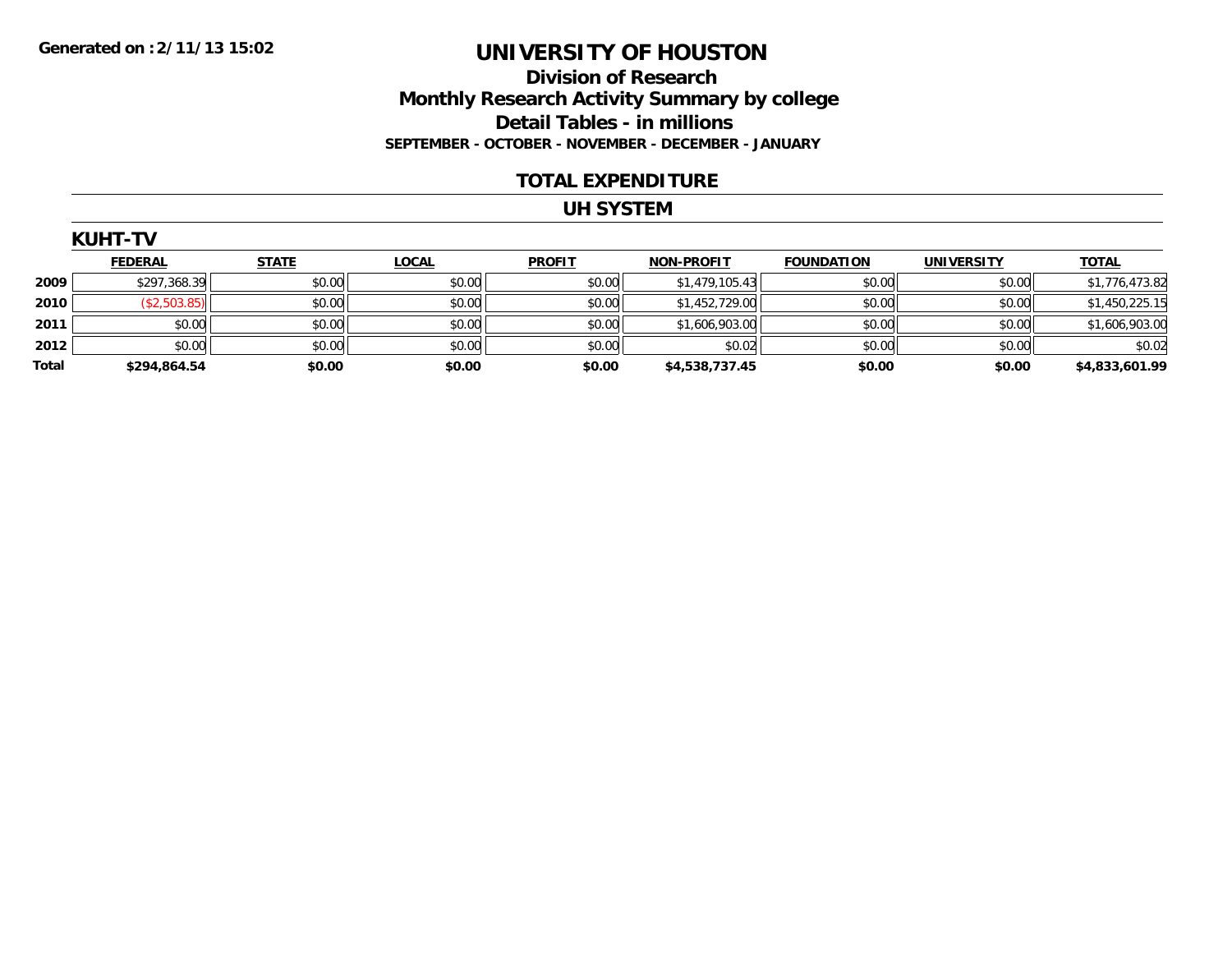### **Division of Research Monthly Research Activity Summary by college Detail Tables - in millions SEPTEMBER - OCTOBER - NOVEMBER - DECEMBER - JANUARY**

### **TOTAL EXPENDITURE**

#### **UKNOWN COLLEGE**

## **Unknown Department**

|       | <b>FEDERAL</b> | <b>STATE</b> | <b>LOCAL</b> | <b>PROFIT</b> | <b>NON-PROFIT</b> | <b>FOUNDATION</b> | <b>UNIVERSITY</b> | <b>TOTAL</b>   |
|-------|----------------|--------------|--------------|---------------|-------------------|-------------------|-------------------|----------------|
| 2009  | \$0.00         | \$0.00       | \$0.00       | \$0.00        | \$0.00            | \$0.00            | \$0.00            | \$0.00         |
| 2010  | \$0.00         | \$0.00       | \$0.00       | \$0.00        | \$0.00            | \$0.00            | \$0.00            | \$0.00         |
| 2011  | \$8,707.32     | \$0.00       | \$0.00       | \$0.00        | \$0.00            | \$0.00            | \$0.00            | \$8,707.32     |
| 2012  | (\$11,745.51)  | \$0.00       | \$0.00       | \$0.00        | \$0.00            | \$0.00            | \$0.00            | (\$11, 745.51) |
| 2013  | \$0.00         | \$0.00       | \$0.00       | \$0.00        | \$0.00            | \$0.00            | \$0.00            | \$0.00         |
| Total | (\$3,038.19)   | \$0.00       | \$0.00       | \$0.00        | \$0.00            | \$0.00            | \$0.00            | (\$3,038.19)   |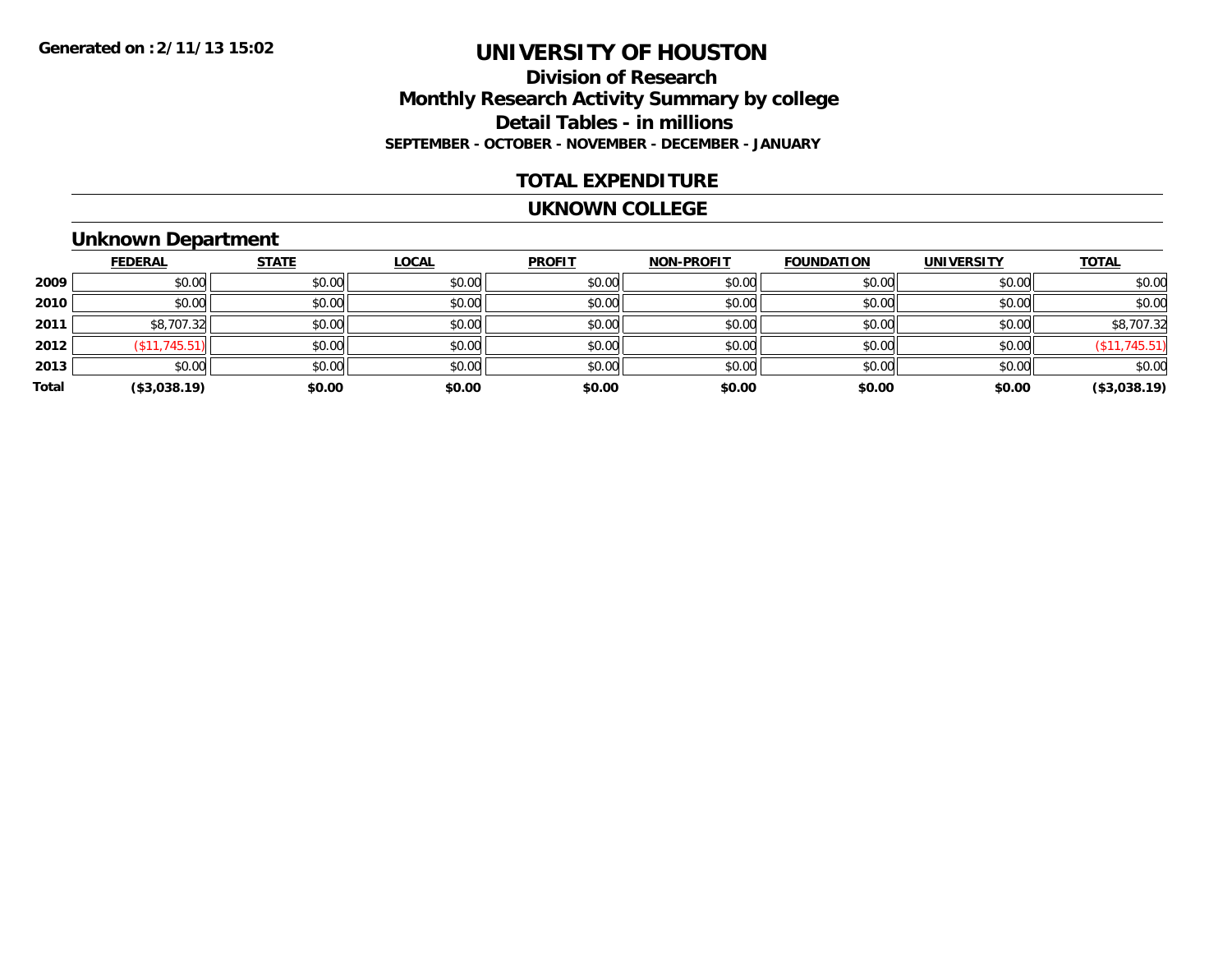**Division of Research Monthly Research Activity Summary by college Detail Tables - in millions SEPTEMBER - OCTOBER - NOVEMBER - DECEMBER - JANUARY**

## **TOTAL EXPENDITURE**

## **VICE PRESIDENT FOR ADMINISTRATION**

### **UH Police Department**

|              | <b>FEDERAL</b> | <b>STATE</b>                                                      | LOCAL  | <b>PROFIT</b>  | <b>NON-PROFIT</b> | <b>FOUNDATION</b> | <b>UNIVERSITY</b> | <b>TOTAL</b>        |
|--------------|----------------|-------------------------------------------------------------------|--------|----------------|-------------------|-------------------|-------------------|---------------------|
| 2009         | <b>JU.UU</b>   | $^{\circ}$ $^{\circ}$ $^{\circ}$ $^{\circ}$ $^{\circ}$ $^{\circ}$ | \$0.00 | ≮N UV<br>JU.UU | \$0.00            | \$0.00            | \$0.00            | 00000<br>\$4,000.00 |
| <b>Total</b> | \$0.00         | \$4,000.00                                                        | \$0.00 | \$0.00         | \$0.00            | \$0.00            | \$0.00            | \$4,000.00          |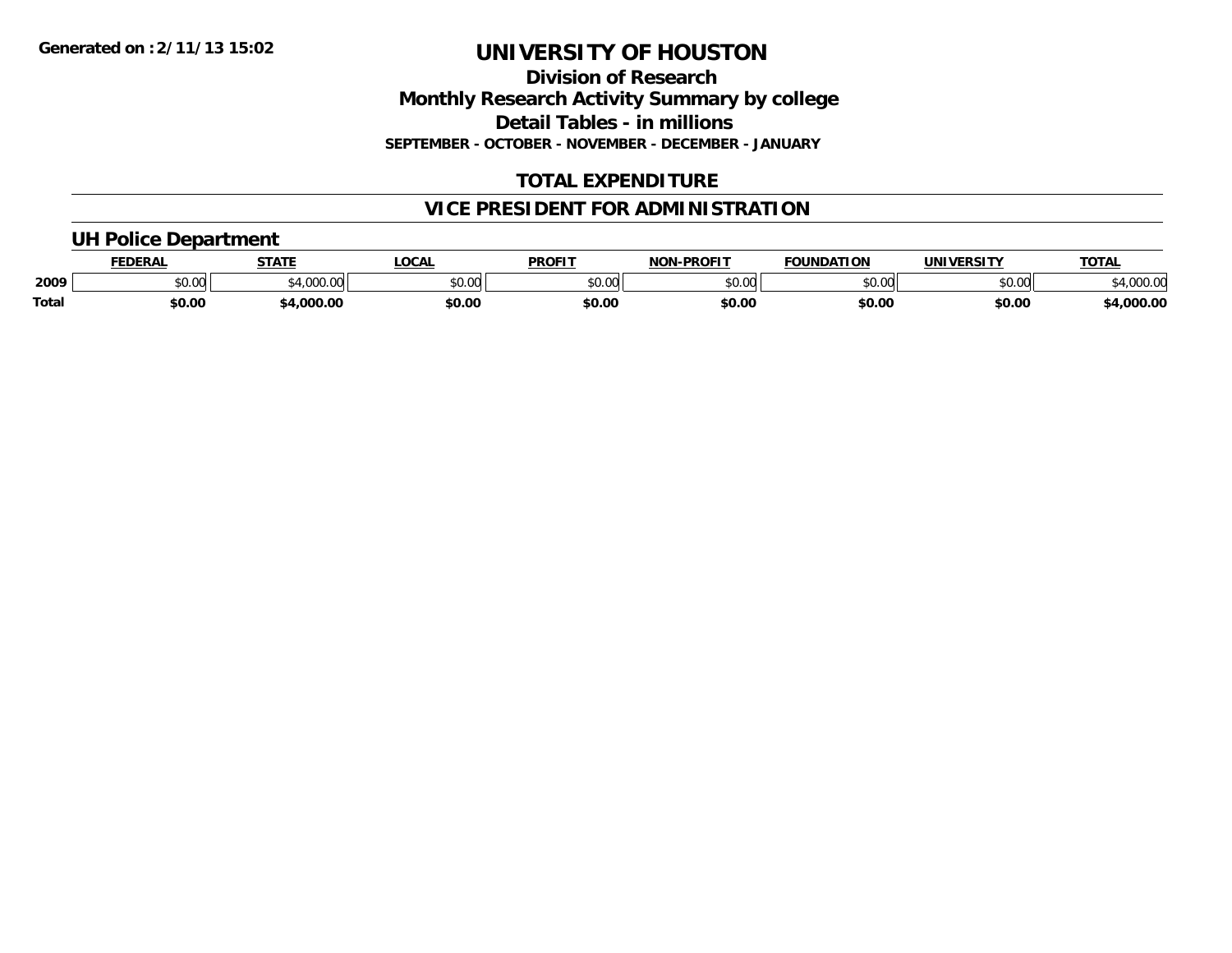## **Division of ResearchMonthly Research Activity Summary by college Detail Tables - in millions SEPTEMBER - OCTOBER - NOVEMBER - DECEMBER - JANUARY**

## **TOTAL EXPENDITURE**

### **VICE PRESIDENT FOR STUDENT AFFAIRS**

## **Dean, Student Affairs**

|      | <b>FEDERAL</b> | <b>STATE</b> | <b>LOCAL</b> | <b>PROFIT</b> | <b>NON-PROFIT</b> | <b>FOUNDATION</b> | <b>UNIVERSITY</b> | <b>TOTAL</b> |
|------|----------------|--------------|--------------|---------------|-------------------|-------------------|-------------------|--------------|
| 2009 | \$0.00         | \$0.00       | \$0.00       | \$0.00        | \$0.00            | \$0.00            | \$0.00            | \$0.00       |
| 2010 | \$0.00         | \$0.00       | \$0.00       | \$0.00        | \$0.00            | \$0.00            | \$0.00            | \$0.00       |
| 2011 | \$25,579.36    | \$0.00       | \$0.00       | \$0.00        | \$0.00            | \$0.00            | \$0.00            | \$25,579.36  |
| 2012 | \$34,919.61    | \$0.00       | \$0.00       | \$0.00        | \$0.00            | \$0.00            | \$0.00            | \$34,919.61  |
| 2013 | \$4,962.01     | \$0.00       | \$0.00       | \$0.00        | \$0.00            | \$0.00            | \$0.00            | \$4,962.01   |

## **Vice President, Student Affairs**

|       | <b>FEDERAL</b> | <b>STATE</b> | <b>LOCAL</b> | <b>PROFIT</b> | <b>NON-PROFIT</b> | <b>FOUNDATION</b> | <b>UNIVERSITY</b> | <b>TOTAL</b> |
|-------|----------------|--------------|--------------|---------------|-------------------|-------------------|-------------------|--------------|
| 2009  | \$83,667.22    | \$0.00       | \$0.00       | \$0.00        | \$0.00            | \$0.00            | \$0.00            | \$83,667.22  |
| 2010  | \$44,419.92    | \$0.00       | \$0.00       | \$0.00        | \$0.00            | \$0.00            | \$0.00            | \$44,419.92  |
| 2011  | \$92,744.02    | \$0.00       | \$0.00       | \$0.00        | \$0.00            | \$0.00            | \$0.00            | \$92,744.02  |
| 2012  | \$7,866.04     | \$0.00       | \$0.00       | \$0.00        | \$0.00            | \$0.00            | \$0.00            | \$7,866.04   |
| 2013  | \$32,176.65    | \$0.00       | \$0.00       | \$0.00        | \$0.00            | \$0.00            | \$0.00            | \$32,176.65  |
| Total | \$326,334.83   | \$0.00       | \$0.00       | \$0.00        | \$0.00            | \$0.00            | \$0.00            | \$326,334.83 |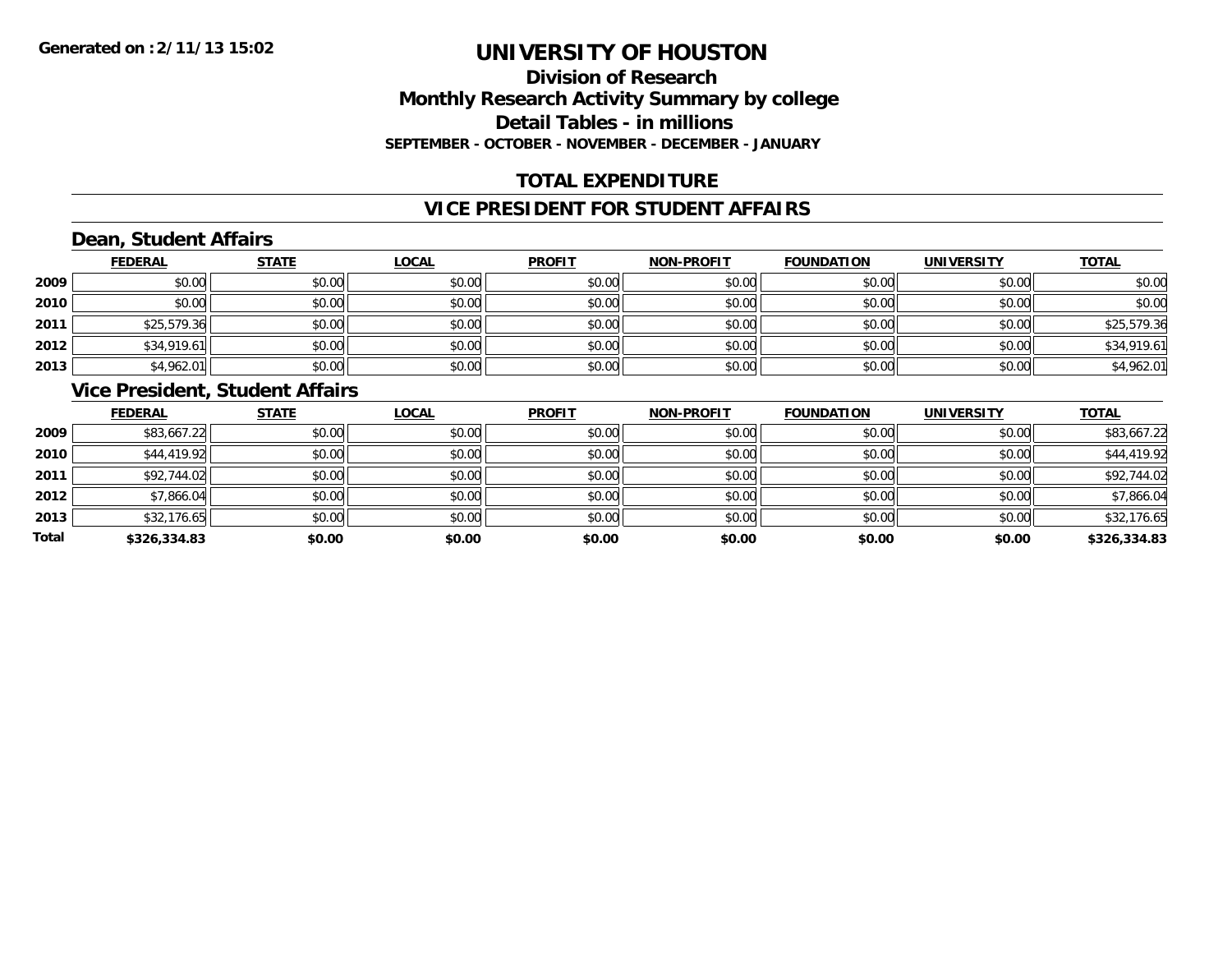### **Division of Research Monthly Research Activity Summary by college Detail Tables - in millions SEPTEMBER - OCTOBER - NOVEMBER - DECEMBER - JANUARY**

### **IDC RECOVERY**

#### **C.T. BAUER COLLEGE OF BUSINESS**

|              | <b>Finance</b>                           |              |              |               |                   |                   |                   |              |
|--------------|------------------------------------------|--------------|--------------|---------------|-------------------|-------------------|-------------------|--------------|
|              | <b>FEDERAL</b>                           | <b>STATE</b> | <b>LOCAL</b> | <b>PROFIT</b> | NON-PROFIT        | <b>FOUNDATION</b> | <b>UNIVERSITY</b> | <b>TOTAL</b> |
| 2009         | \$5,349.01                               | \$0.00       | \$0.00       | \$0.00        | \$0.00            | \$0.00            | \$0.00            | \$5,349.01   |
| 2010         | \$33,414.86                              | \$0.00       | \$0.00       | \$0.00        | \$0.00            | \$0.00            | \$0.00            | \$33,414.86  |
| 2011         | \$2,249.88                               | \$0.00       | \$0.00       | \$0.00        | \$0.00            | \$0.00            | \$0.00            | \$2,249.88   |
| 2012         | (\$1,980.84)                             | \$0.00       | \$0.00       | \$0.00        | \$0.00            | \$0.00            | \$0.00            | (\$1,980.84) |
| 2013         | \$1,200.00                               | \$0.00       | \$0.00       | \$0.00        | \$0.00            | \$0.00            | \$0.00            | \$1,200.00   |
|              | Management                               |              |              |               |                   |                   |                   |              |
|              | <b>FEDERAL</b>                           | <b>STATE</b> | <b>LOCAL</b> | <b>PROFIT</b> | <b>NON-PROFIT</b> | <b>FOUNDATION</b> | <b>UNIVERSITY</b> | <b>TOTAL</b> |
| 2009         | \$0.00                                   | \$0.00       | \$0.00       | \$0.00        | \$0.00            | \$0.00            | \$0.00            | \$0.00       |
| 2010         | \$0.00                                   | \$0.00       | \$0.00       | \$0.00        | \$0.00            | \$0.00            | \$0.00            | \$0.00       |
| 2011         | \$0.00                                   | \$0.00       | \$0.00       | \$0.00        | \$0.00            | \$0.00            | \$0.00            | \$0.00       |
| 2012         | \$0.00                                   | \$0.00       | \$0.00       | \$0.00        | \$0.00            | \$0.00            | \$0.00            | \$0.00       |
| 2013         | \$0.00                                   | \$0.00       | \$0.00       | \$0.00        | \$0.00            | \$0.00            | \$0.00            | \$0.00       |
|              | <b>Marketing</b>                         |              |              |               |                   |                   |                   |              |
|              | <b>FEDERAL</b>                           | <b>STATE</b> | <b>LOCAL</b> | <b>PROFIT</b> | <b>NON-PROFIT</b> | <b>FOUNDATION</b> | <b>UNIVERSITY</b> | <b>TOTAL</b> |
| 2013         | \$0.00                                   | \$0.00       | \$0.00       | \$0.00        | \$0.00            | \$0.00            | \$0.00            | \$0.00       |
|              | <b>Small Business Development Center</b> |              |              |               |                   |                   |                   |              |
|              | <b>FEDERAL</b>                           | <b>STATE</b> | <b>LOCAL</b> | <b>PROFIT</b> | NON-PROFIT        | <b>FOUNDATION</b> | <b>UNIVERSITY</b> | <b>TOTAL</b> |
| 2009         | \$33,579.41                              | \$0.00       | \$0.00       | \$0.00        | \$0.00            | \$0.00            | \$0.00            | \$33,579.41  |
| 2010         | \$35,777.29                              | \$0.00       | \$0.00       | \$0.00        | \$0.00            | \$0.00            | \$0.00            | \$35,777.29  |
| 2011         | \$32,968.93                              | \$0.00       | \$0.00       | \$0.00        | \$0.00            | \$0.00            | \$0.00            | \$32,968.93  |
| 2012         | \$49,628.41                              | \$0.00       | \$0.00       | \$0.00        | \$0.00            | \$0.00            | \$0.00            | \$49,628.41  |
| 2013         | \$249,674.63                             | \$0.00       | \$0.00       | \$0.00        | \$0.00            | (\$1,395.00)      | \$0.00            | \$248,279.63 |
| <b>Total</b> | \$441,861.58                             | \$0.00       | \$0.00       | \$0.00        | \$0.00            | (\$1,395.00)      | \$0.00            | \$440,466.58 |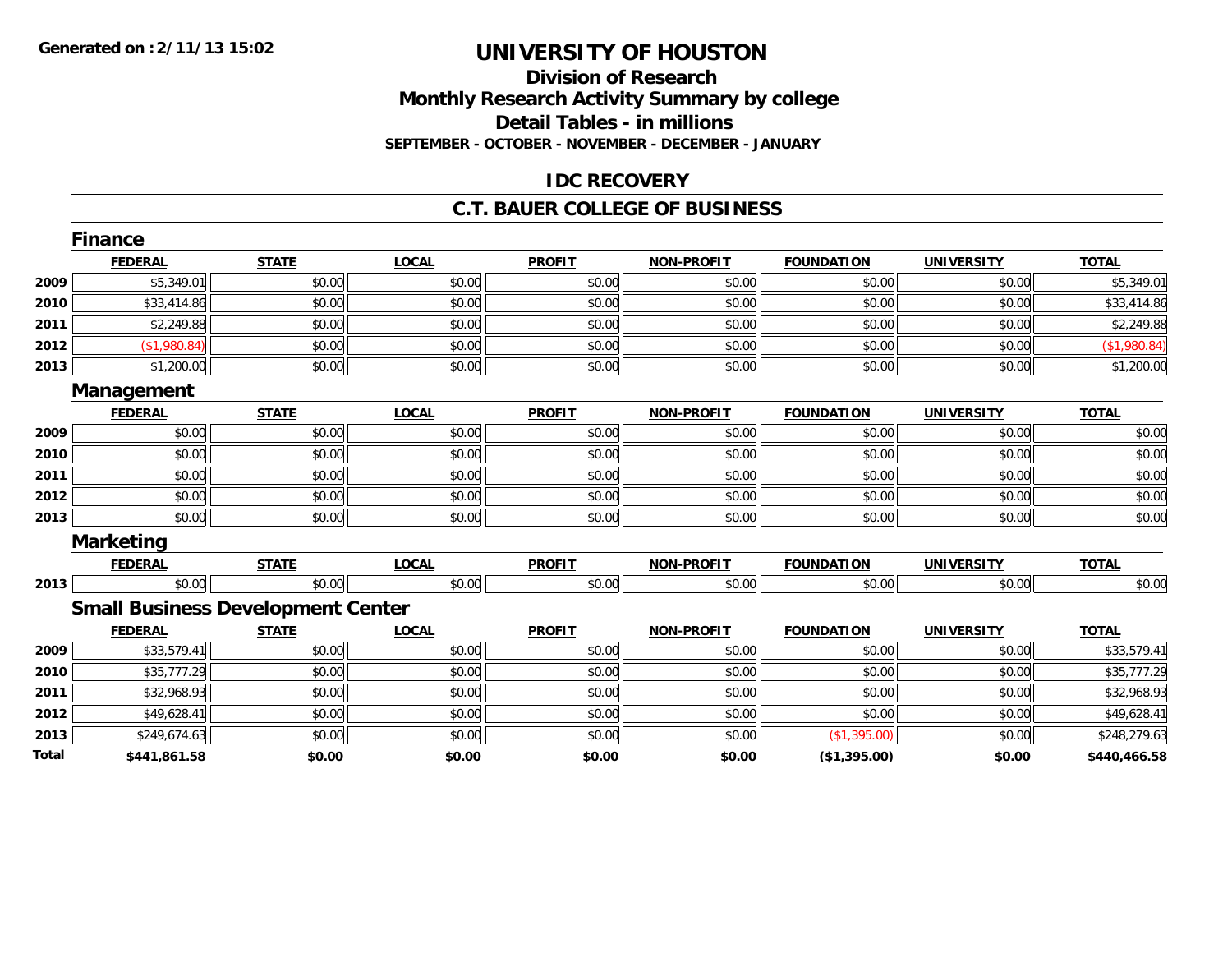**Division of Research Monthly Research Activity Summary by college Detail Tables - in millions SEPTEMBER - OCTOBER - NOVEMBER - DECEMBER - JANUARY**

## **IDC RECOVERY**

### **COLLEGE OF ARCHITECTURE**

|              | <u>FEDERAL</u> | <u>STATE</u> | <b>LOCAL</b> | <b>PROFIT</b>           | <b>NON-PROFIT</b> | <b>FOUNDATION</b> | <b>UNIVERSITY</b> | <b>TOTAL</b> |
|--------------|----------------|--------------|--------------|-------------------------|-------------------|-------------------|-------------------|--------------|
| 2009         | \$0.00         | \$0.00       | \$0.00       | 1 25<br>, , J J I . J J | \$0.00            | \$0.00            | \$0.00            | 521 25<br>.  |
| <b>Total</b> | \$0.00         | \$0.00       | \$0.00       | \$7,531.35              | \$0.00            | \$0.00            | \$0.00            | \$7,531.35   |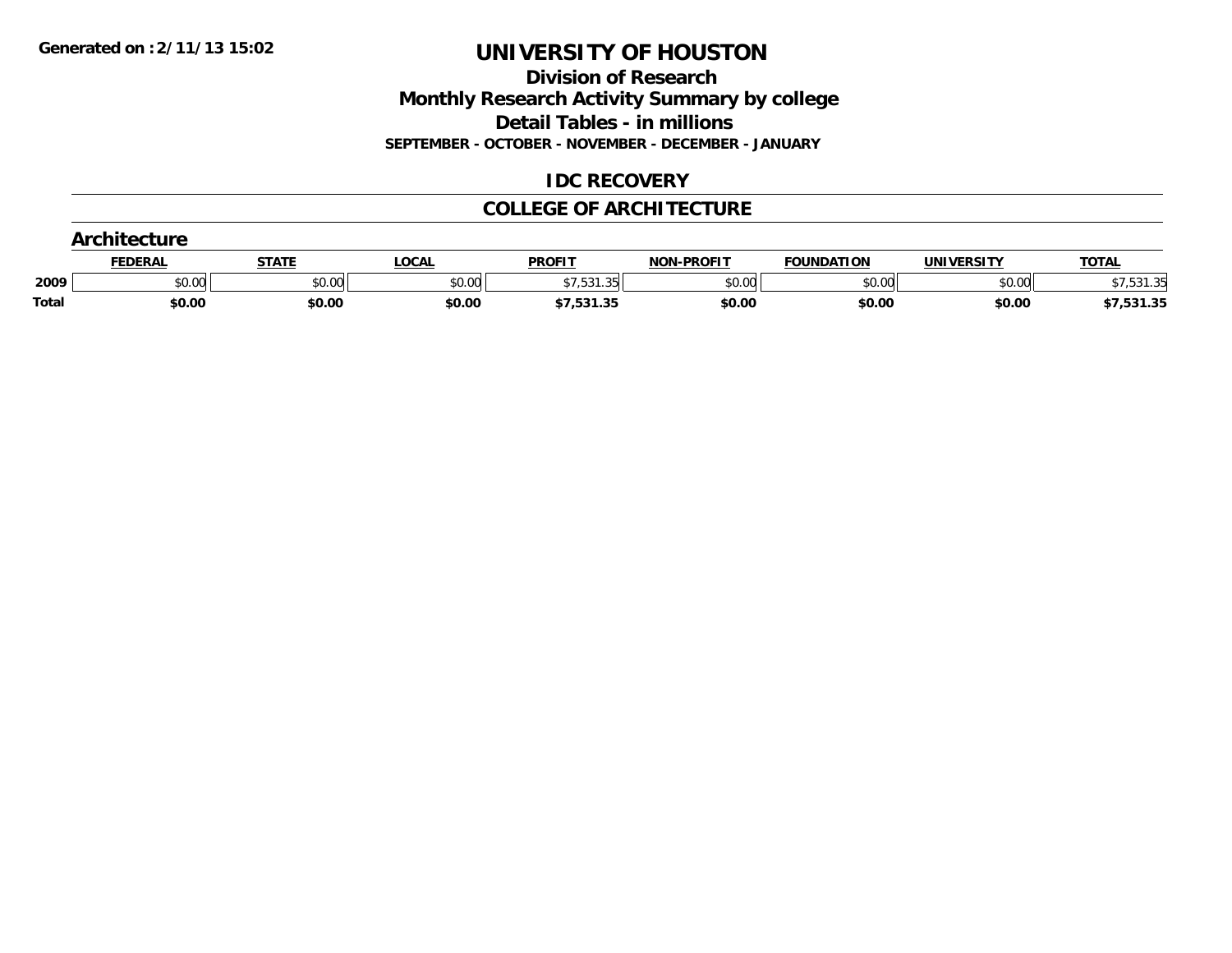**2010**

**2011**

## **UNIVERSITY OF HOUSTON**

## **Division of ResearchMonthly Research Activity Summary by college Detail Tables - in millions SEPTEMBER - OCTOBER - NOVEMBER - DECEMBER - JANUARY**

## **IDC RECOVERY**

## **COLLEGE OF EDUCATION**

## **Consistency Mgmt and Coop Disc**

|      | <b>FEDERAL</b>                                       | <b>STATE</b> | <b>LOCAL</b> | <b>PROFIT</b> | <b>NON-PROFIT</b> | <b>FOUNDATION</b> | <b>UNIVERSITY</b> | <b>TOTAL</b> |
|------|------------------------------------------------------|--------------|--------------|---------------|-------------------|-------------------|-------------------|--------------|
| 2011 | \$0.00                                               | \$0.00       | \$0.00       | \$0.00        | \$0.00            | \$0.00            | \$0.00            | \$0.00       |
| 2012 | \$0.00                                               | \$0.00       | \$0.00       | \$0.00        | \$0.00            | \$0.00            | \$0.00            | \$0.00       |
|      | <b>Curriculum and Instruction</b>                    |              |              |               |                   |                   |                   |              |
|      | <b>FEDERAL</b>                                       | <b>STATE</b> | <b>LOCAL</b> | <b>PROFIT</b> | <b>NON-PROFIT</b> | <b>FOUNDATION</b> | <b>UNIVERSITY</b> | <b>TOTAL</b> |
| 2009 | \$36,746.42                                          | \$0.00       | \$161.40     | \$0.00        | \$14,523.31       | \$0.00            | \$0.00            | \$51,431.13  |
| 2010 | \$5,837.50                                           | \$0.00       | \$414.35     | \$0.00        | \$17,335.88       | \$963.19          | \$0.00            | \$24,550.92  |
| 2011 | \$24,794.49                                          | \$0.00       | \$0.00       | \$0.00        | \$2,693.85        | \$5,310.26        | \$0.00            | \$32,798.60  |
| 2012 | \$33,725.70                                          | \$14,334.63  | \$0.00       | \$0.00        | \$5,193.25        | \$8,300.39        | \$0.00            | \$61,553.97  |
| 2013 | \$22,012.61                                          | \$6,807.21   | \$0.00       | \$0.00        | \$604.52          | \$7,945.49        | \$0.00            | \$37,369.83  |
|      | Dean, Education                                      |              |              |               |                   |                   |                   |              |
|      | <b>FEDERAL</b>                                       | <b>STATE</b> | <b>LOCAL</b> | <b>PROFIT</b> | <b>NON-PROFIT</b> | <b>FOUNDATION</b> | <b>UNIVERSITY</b> | <b>TOTAL</b> |
| 2010 | \$0.00                                               | \$0.00       | \$0.00       | \$0.00        | \$0.00            | \$0.00            | \$0.00            | \$0.00       |
| 2011 | \$0.00                                               | \$0.00       | \$0.00       | \$0.00        | \$0.00            | \$0.00            | \$0.00            | \$0.00       |
| 2012 | \$0.00                                               | \$0.00       | \$0.00       | \$0.00        | \$0.00            | \$0.00            | \$0.00            | \$0.00       |
| 2013 | \$0.00                                               | \$0.00       | \$0.00       | \$0.00        | \$0.00            | \$0.00            | \$0.00            | \$0.00       |
|      | <b>Educational Leadership &amp; Cultural Studies</b> |              |              |               |                   |                   |                   |              |
|      | <b>FEDERAL</b>                                       | <b>STATE</b> | <b>LOCAL</b> | <b>PROFIT</b> | NON-PROFIT        | <b>FOUNDATION</b> | <b>UNIVERSITY</b> | <b>TOTAL</b> |
| 2011 | \$0.00                                               | (\$20.03)    | \$0.00       | \$0.00        | \$0.00            | \$0.00            | \$0.00            | (\$20.03)    |
|      | <b>Educational Psychology</b>                        |              |              |               |                   |                   |                   |              |
|      | <b>FEDERAL</b>                                       | <b>STATE</b> | <b>LOCAL</b> | <b>PROFIT</b> | <b>NON-PROFIT</b> | <b>FOUNDATION</b> | <b>UNIVERSITY</b> | <b>TOTAL</b> |
| 2009 | \$4,144.35                                           | (\$1,385.73) | \$0.00       | \$0.00        | \$0.00            | \$10,952.93       | \$0.00            | \$13,711.55  |
| 2010 | \$0.00                                               | \$135.81     | \$0.00       | \$0.00        | \$322.83          | \$9,008.59        | \$0.00            | \$9,467.23   |
| 2011 | \$2,708.66                                           | \$2,579.61   | \$0.00       | \$0.00        | \$57.70           | \$5,296.54        | \$0.00            | \$10,642.51  |
| 2012 | \$4,594.30                                           | \$0.00       | \$0.00       | \$0.00        | \$0.00            | \$0.00            | \$0.00            | \$4,594.30   |
| 2013 | \$4,065.65                                           | \$0.00       | \$0.00       | \$0.00        | \$0.00            | (\$23.00)         | \$0.00            | \$4,042.65   |
|      | <b>Institute for Urban Education</b>                 |              |              |               |                   |                   |                   |              |
|      | <b>FEDERAL</b>                                       | <b>STATE</b> | <b>LOCAL</b> | <b>PROFIT</b> | <b>NON-PROFIT</b> | <b>FOUNDATION</b> | <b>UNIVERSITY</b> | <b>TOTAL</b> |
| 2009 | \$0.00                                               | \$0.00       | \$0.00       | \$0.00        | \$0.00            | \$0.00            | \$0.00            | \$0.00       |

0 \$0.00 \$0.00 \$0.00 \$0.00 \$0.00 \$0.00 \$0.00 \$0.00 \$0.00 \$0.00 \$0.00 \$0.00 \$0.00 \$0.00 \$0.00 \$0.00 \$0.00 \$0.00

\$0.00 \$0.00 \$0.00 \$0.00 \$0.00 \$0.00 \$0.00 \$0.00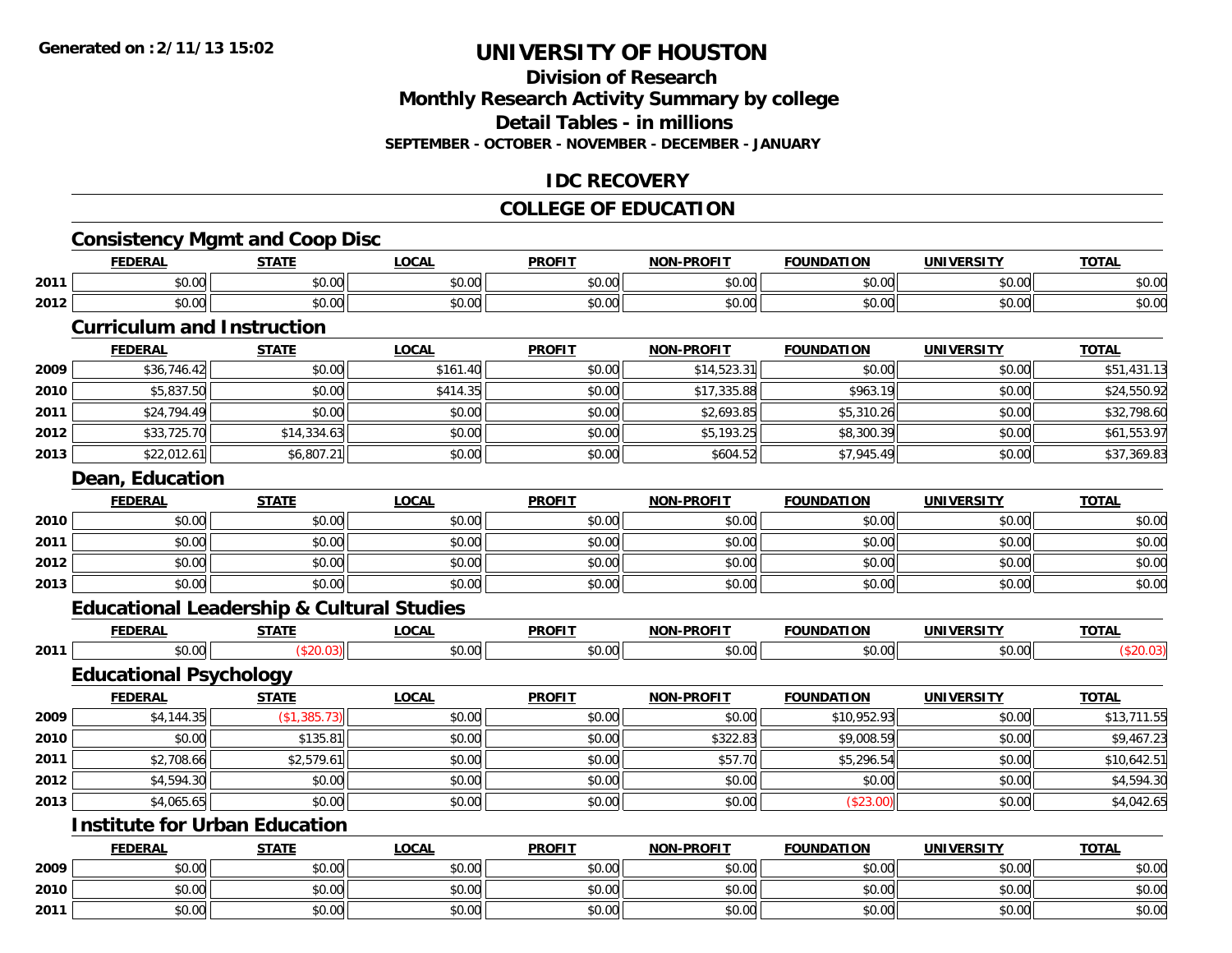### **Division of Research Monthly Research Activity Summary by college Detail Tables - in millions SEPTEMBER - OCTOBER - NOVEMBER - DECEMBER - JANUARY**

### **IDC RECOVERY**

## **COLLEGE OF EDUCATION**

#### **Institute for Urban Education**

|              | <b>FEDERAL</b> | STATE       | <b>LOCAL</b> | <b>PROFIT</b> | <b>NON-PROFIT</b> | <b>FOUNDATION</b> | <b>UNIVERSITY</b> | <u>TOTAL</u> |
|--------------|----------------|-------------|--------------|---------------|-------------------|-------------------|-------------------|--------------|
| 2012         | \$0.00         | \$0.00      | \$0.00       | \$0.00        | \$0.00            | \$0.00            | \$0.00            | \$0.00       |
| 2013         | \$0.00         | \$0.00      | \$0.00       | \$0.00        | \$0.00            | \$0.00            | \$0.00            | \$0.00       |
| <b>Total</b> | \$138,629.68   | \$22,451.50 | \$575.75     | \$0.00        | \$40,731.34       | \$47,754.38       | \$0.00            | \$250,142.65 |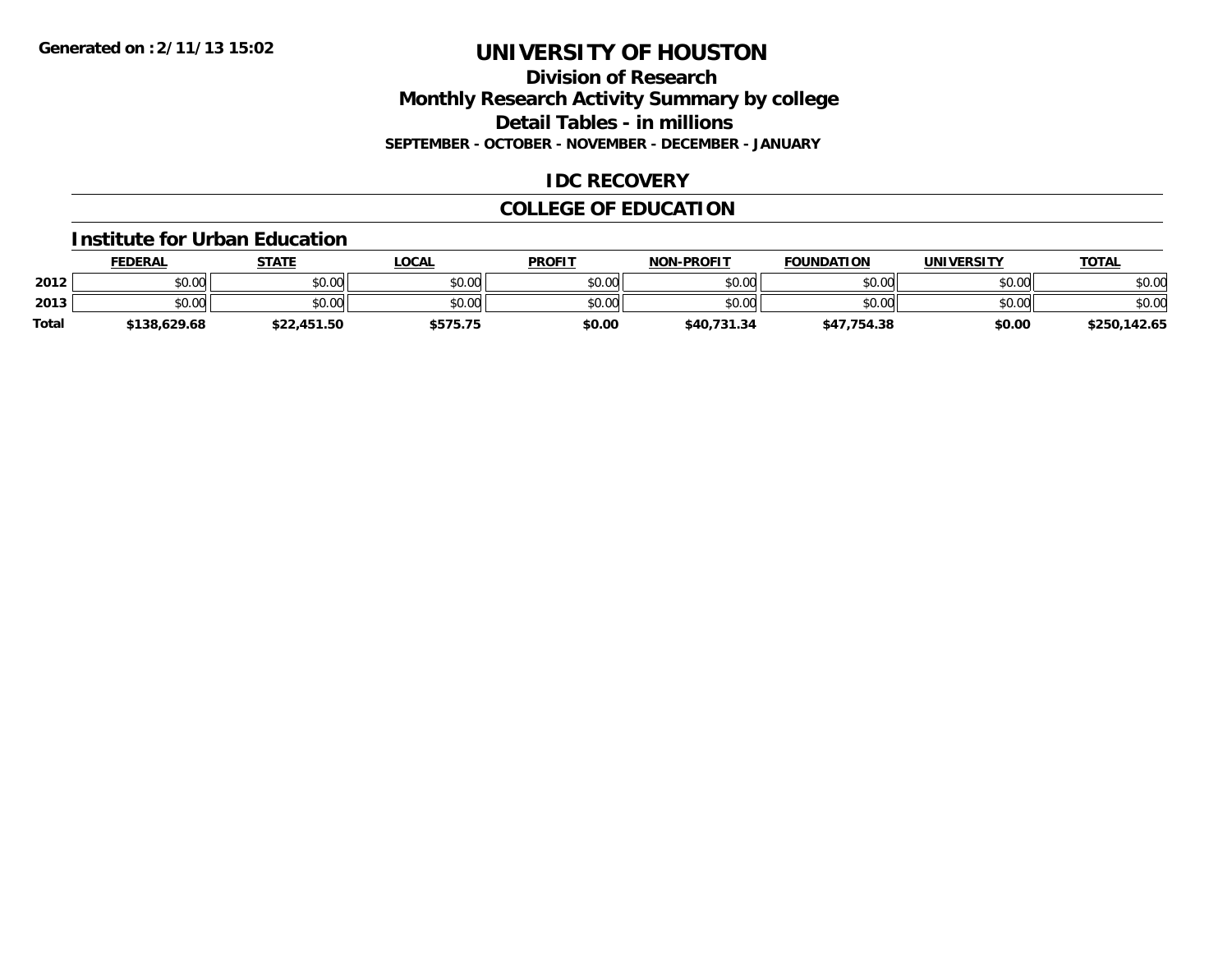#### **Division of Research Monthly Research Activity Summary by college**

**Detail Tables - in millions**

**SEPTEMBER - OCTOBER - NOVEMBER - DECEMBER - JANUARY**

## **IDC RECOVERY**

### **COLLEGE OF LIBERAL ARTS AND SOCIAL SCIENCES**

|      | Art                                    |              |              |               |                   |                   |                   |              |  |  |
|------|----------------------------------------|--------------|--------------|---------------|-------------------|-------------------|-------------------|--------------|--|--|
|      | <b>FEDERAL</b>                         | <b>STATE</b> | <b>LOCAL</b> | <b>PROFIT</b> | <b>NON-PROFIT</b> | <b>FOUNDATION</b> | <b>UNIVERSITY</b> | <b>TOTAL</b> |  |  |
| 2012 | \$157.34                               | \$0.00       | \$0.00       | \$0.00        | \$0.00            | \$0.00            | \$0.00            | \$157.34     |  |  |
| 2013 | \$1,809.98                             | \$0.00       | \$0.00       | \$0.00        | \$0.00            | \$0.00            | \$0.00            | \$1,809.98   |  |  |
|      | <b>Arte Publico Press</b>              |              |              |               |                   |                   |                   |              |  |  |
|      | <b>FEDERAL</b>                         | <b>STATE</b> | <b>LOCAL</b> | <b>PROFIT</b> | <b>NON-PROFIT</b> | <b>FOUNDATION</b> | <b>UNIVERSITY</b> | <b>TOTAL</b> |  |  |
| 2011 | \$0.00                                 | \$0.00       | \$0.00       | \$0.00        | \$0.00            | \$717.99          | \$0.00            | \$717.99     |  |  |
| 2013 | \$0.00                                 | \$0.00       | \$0.00       | \$0.00        | \$0.00            | \$7,062.40        | \$0.00            | \$7,062.40   |  |  |
|      | <b>Blaffer Gallery</b>                 |              |              |               |                   |                   |                   |              |  |  |
|      | <b>FEDERAL</b>                         | <b>STATE</b> | <b>LOCAL</b> | <b>PROFIT</b> | <b>NON-PROFIT</b> | <b>FOUNDATION</b> | <b>UNIVERSITY</b> | <b>TOTAL</b> |  |  |
| 2009 | \$320.04                               | \$0.00       | \$0.00       | \$0.00        | \$0.00            | \$0.00            | \$0.00            | \$320.04     |  |  |
| 2010 | \$4,583.83                             | \$0.00       | \$0.00       | \$0.00        | \$0.00            | \$0.00            | \$0.00            | \$4,583.83   |  |  |
| 2011 | \$1,431.32                             | \$0.00       | \$0.00       | \$0.00        | \$0.00            | \$0.00            | \$0.00            | \$1,431.32   |  |  |
|      | <b>Center for Public History</b>       |              |              |               |                   |                   |                   |              |  |  |
|      | <b>FEDERAL</b>                         | <b>STATE</b> | <b>LOCAL</b> | <b>PROFIT</b> | <b>NON-PROFIT</b> | <b>FOUNDATION</b> | <b>UNIVERSITY</b> | <b>TOTAL</b> |  |  |
| 2012 | \$96.55                                | \$0.00       | \$0.00       | \$0.00        | \$0.00            | \$0.00            | \$0.00            | \$96.55      |  |  |
| 2013 | \$3,772.00                             | \$0.00       | \$0.00       | \$0.00        | \$0.00            | \$0.00            | \$0.00            | \$3,772.00   |  |  |
|      | <b>Communication Disorders</b>         |              |              |               |                   |                   |                   |              |  |  |
|      | <b>FEDERAL</b>                         | <b>STATE</b> | <b>LOCAL</b> | <b>PROFIT</b> | <b>NON-PROFIT</b> | <b>FOUNDATION</b> | <b>UNIVERSITY</b> | <b>TOTAL</b> |  |  |
| 2009 | (\$8,832.31)                           | \$0.00       | \$0.00       | \$0.00        | \$0.00            | \$0.00            | \$0.00            | (\$8,832.31) |  |  |
| 2010 | \$0.00                                 | \$0.00       | \$0.00       | \$0.00        | \$0.00            | \$0.00            | \$0.00            | \$0.00       |  |  |
| 2011 | \$1,027.55                             | \$0.00       | \$0.00       | \$0.00        | \$0.00            | \$0.00            | \$0.00            | \$1,027.55   |  |  |
| 2012 | \$1,166.59                             | \$0.00       | \$0.00       | \$0.00        | \$0.00            | \$0.00            | \$0.00            | \$1,166.59   |  |  |
| 2013 | (\$0.01)                               | \$0.00       | \$0.00       | \$0.00        | \$0.00            | \$0.00            | \$0.00            | (\$0.01)     |  |  |
|      | <b>Comparative Cultural Studies</b>    |              |              |               |                   |                   |                   |              |  |  |
|      | <b>FEDERAL</b>                         | <b>STATE</b> | <b>LOCAL</b> | <b>PROFIT</b> | <b>NON-PROFIT</b> | <b>FOUNDATION</b> | <b>UNIVERSITY</b> | <b>TOTAL</b> |  |  |
| 2011 | \$0.00                                 | \$0.00       | \$0.00       | \$151.50      | \$0.00            | \$0.00            | \$0.00            | \$151.50     |  |  |
|      | Dean, Liberal Arts and Social Sciences |              |              |               |                   |                   |                   |              |  |  |
|      | <b>FEDERAL</b>                         | <b>STATE</b> | <b>LOCAL</b> | <b>PROFIT</b> | <b>NON-PROFIT</b> | <b>FOUNDATION</b> | <b>UNIVERSITY</b> | <b>TOTAL</b> |  |  |
| 2009 | \$22,403.35                            | \$0.00       | \$0.00       | \$0.00        | \$0.00            | \$0.00            | \$0.00            | \$22,403.35  |  |  |
| 2010 | \$495.20                               | \$0.00       | \$0.00       | \$0.00        | \$0.00            | \$0.00            | \$0.00            | \$495.20     |  |  |
| 2013 | \$0.00                                 | \$0.00       | \$0.00       | \$0.00        | \$0.00            | \$0.00            | \$0.00            | \$0.00       |  |  |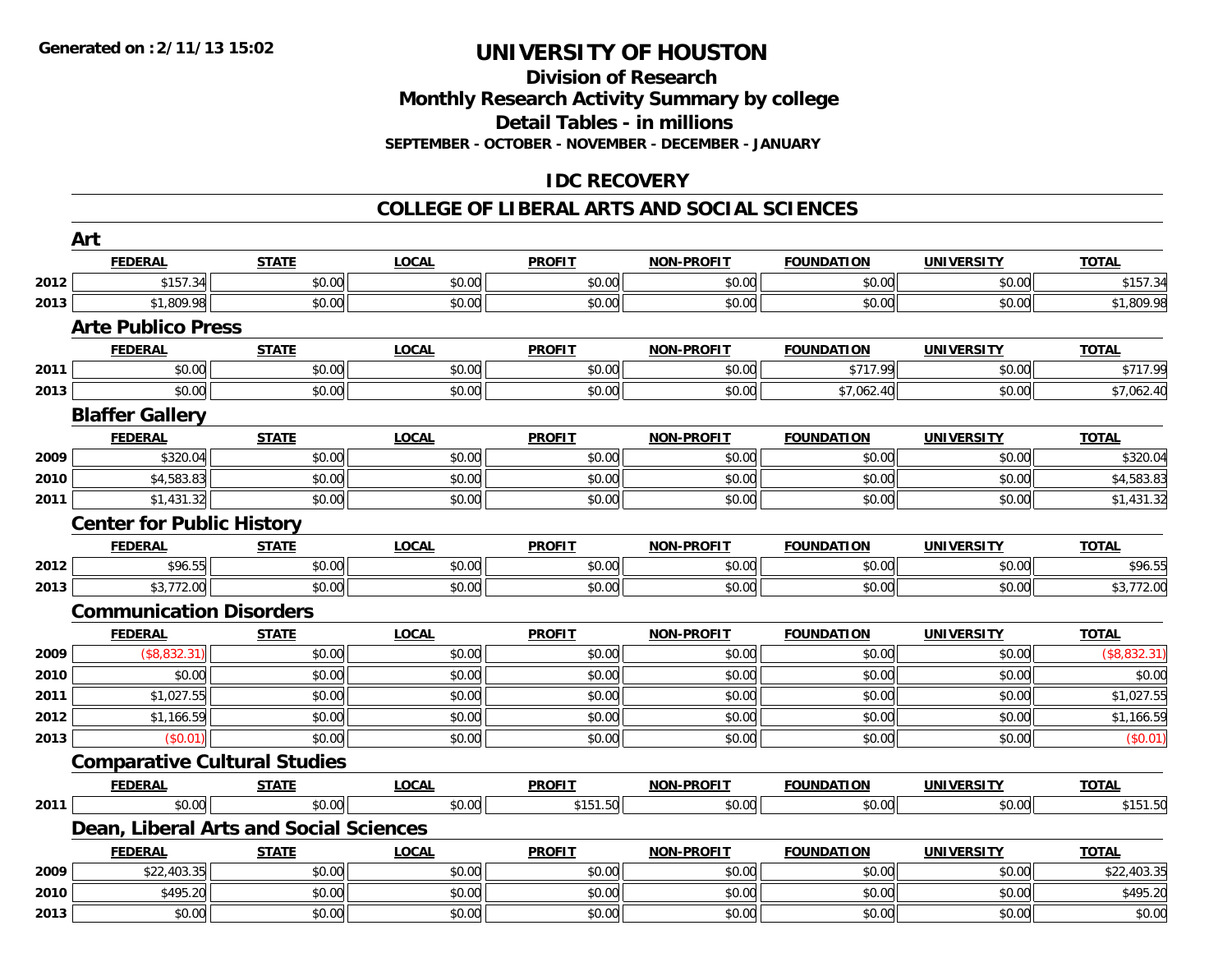### **Division of Research Monthly Research Activity Summary by college Detail Tables - in millions SEPTEMBER - OCTOBER - NOVEMBER - DECEMBER - JANUARY**

### **IDC RECOVERY**

#### **COLLEGE OF LIBERAL ARTS AND SOCIAL SCIENCES**

|      | <b>Economics</b>                      |              |              |               |                   |                   |                   |               |
|------|---------------------------------------|--------------|--------------|---------------|-------------------|-------------------|-------------------|---------------|
|      | <b>FEDERAL</b>                        | <b>STATE</b> | <b>LOCAL</b> | <b>PROFIT</b> | <b>NON-PROFIT</b> | <b>FOUNDATION</b> | <b>UNIVERSITY</b> | <b>TOTAL</b>  |
| 2009 | $($ \$5,923.89)                       | \$0.00       | \$0.00       | \$0.00        | \$0.00            | \$0.00            | \$0.00            | ( \$5,923.89) |
| 2010 | \$2,425.00                            | \$0.00       | \$0.00       | \$0.00        | \$0.00            | \$0.00            | \$0.00            | \$2,425.00    |
| 2012 | \$219.05                              | \$0.00       | \$0.00       | \$1,541.36    | \$0.00            | \$0.00            | \$0.00            | \$1,760.41    |
| 2013 | \$20,621.00                           | \$0.00       | \$0.00       | \$0.00        | \$5,900.00        | \$0.00            | \$0.00            | \$26,521.00   |
|      | English                               |              |              |               |                   |                   |                   |               |
|      | <b>FEDERAL</b>                        | <b>STATE</b> | <b>LOCAL</b> | <b>PROFIT</b> | <b>NON-PROFIT</b> | <b>FOUNDATION</b> | <b>UNIVERSITY</b> | <b>TOTAL</b>  |
| 2009 | \$0.00                                | \$0.00       | \$0.00       | \$0.00        | \$0.00            | \$0.00            | \$0.00            | \$0.00        |
| 2010 | \$0.00                                | \$0.00       | \$0.00       | \$0.00        | \$0.00            | \$0.00            | \$0.00            | \$0.00        |
| 2011 | \$0.00                                | \$0.00       | \$0.00       | \$0.00        | \$0.00            | \$0.00            | \$0.00            | \$0.00        |
| 2012 | \$0.00                                | \$0.00       | \$0.00       | \$0.00        | \$0.00            | \$0.00            | \$0.00            | \$0.00        |
| 2013 | \$5,816.26                            | \$0.00       | \$0.00       | \$0.00        | \$0.00            | \$0.00            | \$0.00            | \$5,816.26    |
|      | <b>Health and Human Performance</b>   |              |              |               |                   |                   |                   |               |
|      | <b>FEDERAL</b>                        | <b>STATE</b> | <b>LOCAL</b> | <b>PROFIT</b> | <b>NON-PROFIT</b> | <b>FOUNDATION</b> | <b>UNIVERSITY</b> | <b>TOTAL</b>  |
| 2009 | \$194,978.07                          | \$0.00       | \$0.00       | \$6,605.79    | \$0.00            | \$940.22          | \$0.00            | \$202,524.08  |
| 2010 | \$254,600.91                          | \$0.00       | \$0.00       | \$8,387.74    | \$0.00            | \$773.08          | \$0.00            | \$263,761.73  |
| 2011 | \$118,549.42                          | \$0.00       | \$0.00       | \$26,296.39   | \$0.00            | \$651.57          | \$0.00            | \$145,497.37  |
| 2012 | \$89,046.38                           | \$0.00       | \$0.00       | \$35,105.70   | \$0.00            | \$0.00            | \$0.00            | \$124,152.08  |
| 2013 | \$306,028.79                          | \$0.00       | \$0.00       | \$12,338.60   | \$0.00            | (\$7.67)          | \$0.00            | \$318,359.72  |
|      | <b>Hispanic Studies</b>               |              |              |               |                   |                   |                   |               |
|      | <b>FEDERAL</b>                        | <b>STATE</b> | <b>LOCAL</b> | <b>PROFIT</b> | <b>NON-PROFIT</b> | <b>FOUNDATION</b> | <b>UNIVERSITY</b> | <b>TOTAL</b>  |
| 2013 | \$0.00                                | \$0.00       | \$0.00       | \$0.00        | \$0.00            | \$0.00            | \$0.00            | \$0.00        |
|      | <b>History</b>                        |              |              |               |                   |                   |                   |               |
|      | <b>FEDERAL</b>                        | <b>STATE</b> | <b>LOCAL</b> | <b>PROFIT</b> | <b>NON-PROFIT</b> | <b>FOUNDATION</b> | <b>UNIVERSITY</b> | <b>TOTAL</b>  |
| 2009 | \$0.00                                | \$0.00       | \$0.00       | \$0.00        | \$0.00            | \$0.00            | \$0.00            | \$0.00        |
| 2010 | \$0.00                                | \$0.00       | \$0.00       | \$0.00        | \$0.00            | \$0.00            | \$0.00            | \$0.00        |
| 2013 | (\$2,206.75)                          | \$0.00       | \$0.00       | \$0.00        | (\$2,574.70)      | \$0.00            | \$0.00            | (\$4,781.45)  |
|      | <b>Hobby Center for Public Policy</b> |              |              |               |                   |                   |                   |               |
|      | <b>FEDERAL</b>                        | <b>STATE</b> | <b>LOCAL</b> | <b>PROFIT</b> | <b>NON-PROFIT</b> | <b>FOUNDATION</b> | <b>UNIVERSITY</b> | <b>TOTAL</b>  |
| 2010 | \$4,290.73                            | \$0.00       | \$0.00       | \$0.00        | \$0.00            | \$0.00            | \$0.00            | \$4,290.73    |
| 2011 | \$1,711.55                            | \$0.00       | \$0.00       | \$0.00        | \$0.00            | \$0.00            | \$0.00            | \$1,711.55    |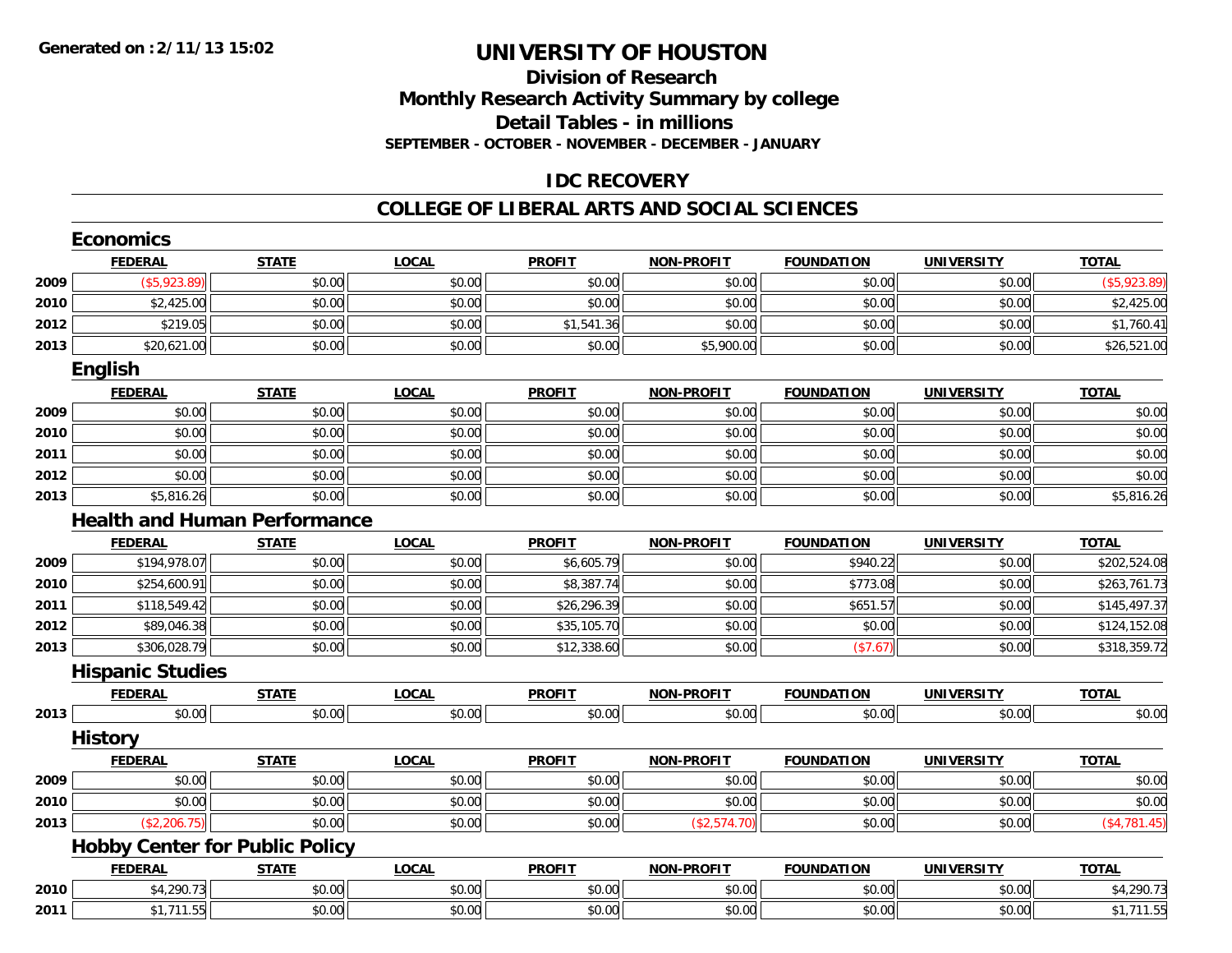**Division of Research**

**Monthly Research Activity Summary by college**

**Detail Tables - in millions**

**SEPTEMBER - OCTOBER - NOVEMBER - DECEMBER - JANUARY**

## **IDC RECOVERY**

#### **COLLEGE OF LIBERAL ARTS AND SOCIAL SCIENCES**

# **Modern/Classical Languages**

|      | <b>FEDERAL</b>                 | <b>STATE</b> | <b>LOCAL</b> | <b>PROFIT</b> | <b>NON-PROFIT</b> | <b>FOUNDATION</b> | <b>UNIVERSITY</b> | <b>TOTAL</b> |
|------|--------------------------------|--------------|--------------|---------------|-------------------|-------------------|-------------------|--------------|
| 2013 | (\$4,641.60)                   | \$0.00       | \$0.00       | \$0.00        | \$0.00            | \$0.00            | \$0.00            | (\$4,641.60) |
|      | <b>Philosophy</b>              |              |              |               |                   |                   |                   |              |
|      | <b>FEDERAL</b>                 | <b>STATE</b> | <b>LOCAL</b> | <b>PROFIT</b> | <b>NON-PROFIT</b> | <b>FOUNDATION</b> | <b>UNIVERSITY</b> | <b>TOTAL</b> |
| 2009 | \$0.00                         | \$0.00       | \$0.00       | \$0.00        | \$0.00            | \$0.00            | \$0.00            | \$0.00       |
| 2010 | \$0.00                         | \$0.00       | \$0.00       | \$0.00        | \$0.00            | \$0.00            | \$0.00            | \$0.00       |
| 2011 | \$0.00                         | \$0.00       | \$0.00       | \$0.00        | \$0.00            | \$0.00            | \$0.00            | \$0.00       |
| 2012 | \$969.78                       | \$0.00       | \$0.00       | \$0.00        | \$0.00            | \$0.00            | \$0.00            | \$969.78     |
| 2013 | \$1,477.67                     | \$0.00       | \$0.00       | \$0.00        | \$0.00            | \$0.00            | \$0.00            | \$1,477.67   |
|      | <b>Political Science</b>       |              |              |               |                   |                   |                   |              |
|      | <b>FEDERAL</b>                 | <b>STATE</b> | <b>LOCAL</b> | <b>PROFIT</b> | <b>NON-PROFIT</b> | <b>FOUNDATION</b> | <b>UNIVERSITY</b> | <b>TOTAL</b> |
| 2009 | \$12,333.33                    | \$0.00       | \$0.00       | \$0.00        | \$0.00            | \$0.00            | \$2,498.85        | \$14,832.18  |
| 2010 | \$166.49                       | \$0.00       | \$0.00       | \$0.00        | \$0.00            | \$0.00            | \$0.00            | \$166.49     |
| 2011 | \$0.00                         | \$0.00       | \$0.00       | \$0.00        | \$0.00            | \$0.00            | \$0.00            | \$0.00       |
| 2012 | \$0.00                         | \$0.00       | \$0.00       | \$0.00        | \$0.00            | \$0.00            | \$0.00            | \$0.00       |
| 2013 | \$2,756.01                     | \$0.00       | \$0.00       | \$0.00        | \$0.00            | \$0.00            | \$0.00            | \$2,756.01   |
|      | <b>Psychology</b>              |              |              |               |                   |                   |                   |              |
|      | <b>FEDERAL</b>                 | <b>STATE</b> | <b>LOCAL</b> | <b>PROFIT</b> | <b>NON-PROFIT</b> | <b>FOUNDATION</b> | <b>UNIVERSITY</b> | <b>TOTAL</b> |
| 2009 | \$533,127.24                   | \$9,041.77   | \$0.00       | \$3,667.62    | (\$0.29)          | \$1,283.16        | \$0.00            | \$547,119.50 |
| 2010 | \$208,586.71                   | \$11,571.68  | \$0.00       | \$2,108.83    | \$0.00            | \$172.63          | \$0.00            | \$222,439.85 |
| 2011 | \$339,419.42                   | \$9,872.49   | \$0.00       | \$2,516.44    | \$3,605.50        | \$5,618.34        | \$0.00            | \$361,032.19 |
| 2012 | \$342,713.07                   | \$628.78     | \$0.00       | \$1,290.87    | \$6,726.71        | \$10,598.20       | (\$3, 117.51)     | \$358,840.12 |
| 2013 | \$325,136.84                   | \$17,550.20  | \$0.00       | \$134.64      | \$4,156.35        | \$4,165.61        | \$0.00            | \$351,143.64 |
|      | <b>School of Communication</b> |              |              |               |                   |                   |                   |              |
|      | <b>FEDERAL</b>                 | <b>STATE</b> | <b>LOCAL</b> | <b>PROFIT</b> | <b>NON-PROFIT</b> | <b>FOUNDATION</b> | <b>UNIVERSITY</b> | <b>TOTAL</b> |
| 2010 | \$0.00                         | \$0.00       | \$0.00       | \$0.00        | \$0.00            | \$0.00            | \$0.00            | \$0.00       |
| 2011 | \$0.00                         | \$0.00       | \$0.00       | \$0.00        | \$0.00            | \$0.00            | \$0.00            | \$0.00       |
| 2012 | \$0.00                         | \$0.00       | \$0.00       | \$0.00        | \$0.00            | \$0.00            | \$0.00            | \$0.00       |
| 2013 | \$0.00                         | \$0.00       | \$0.00       | \$0.00        | \$0.00            | \$0.00            | \$0.00            | \$0.00       |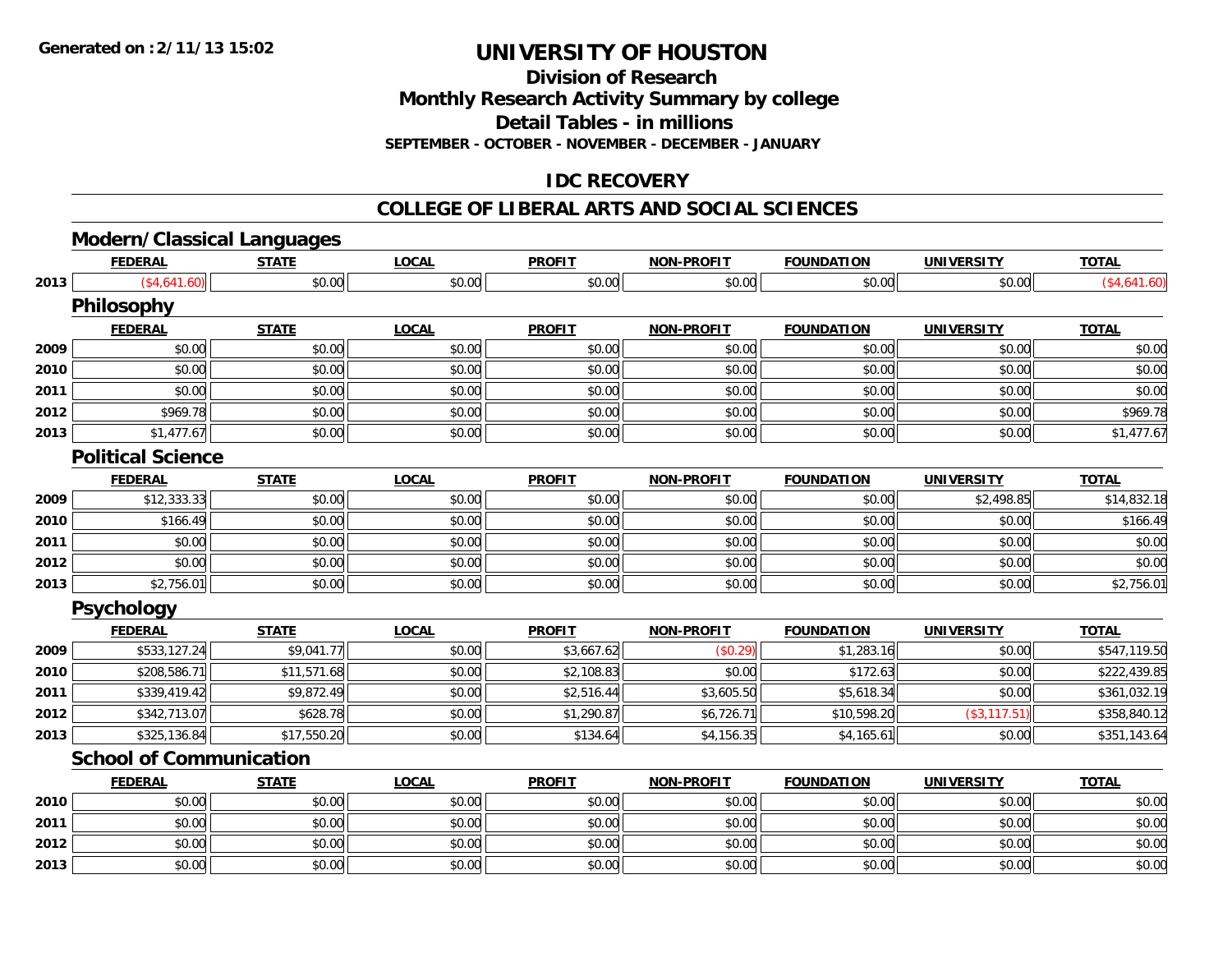### **Division of Research Monthly Research Activity Summary by college Detail Tables - in millions SEPTEMBER - OCTOBER - NOVEMBER - DECEMBER - JANUARY**

### **IDC RECOVERY**

#### **COLLEGE OF LIBERAL ARTS AND SOCIAL SCIENCES**

|       | <b>Sociology</b> |              |              |               |                   |                   |                   |                |
|-------|------------------|--------------|--------------|---------------|-------------------|-------------------|-------------------|----------------|
|       | <b>FEDERAL</b>   | <b>STATE</b> | <b>LOCAL</b> | <b>PROFIT</b> | <b>NON-PROFIT</b> | <b>FOUNDATION</b> | <b>UNIVERSITY</b> | <b>TOTAL</b>   |
| 2009  | \$10,636.84      | \$0.00       | \$1,080.03   | \$0.00        | \$0.00            | \$0.00            | \$0.00            | \$11,716.87    |
| 2010  | \$24,188.68      | \$0.00       | \$432.67     | \$0.00        | \$1,057.20        | \$0.00            | \$0.00            | \$25,678.55    |
| 2011  | \$20,066.54      | \$0.00       | \$0.00       | \$0.00        | \$0.00            | \$0.00            | \$0.00            | \$20,066.54    |
| 2012  | \$1,416.17       | \$0.00       | \$0.00       | \$0.00        | \$0.00            | \$0.00            | \$0.00            | \$1,416.17     |
| 2013  | \$406.42         | \$0.00       | \$0.00       | \$0.00        | \$0.00            | \$0.00            | \$0.00            | \$406.42       |
| Total | \$2,837,347.58   | \$48,664.91  | \$1,512.70   | \$100,145.47  | \$18,870.77       | \$31,975.54       | (\$618.66)        | \$3,037,898.31 |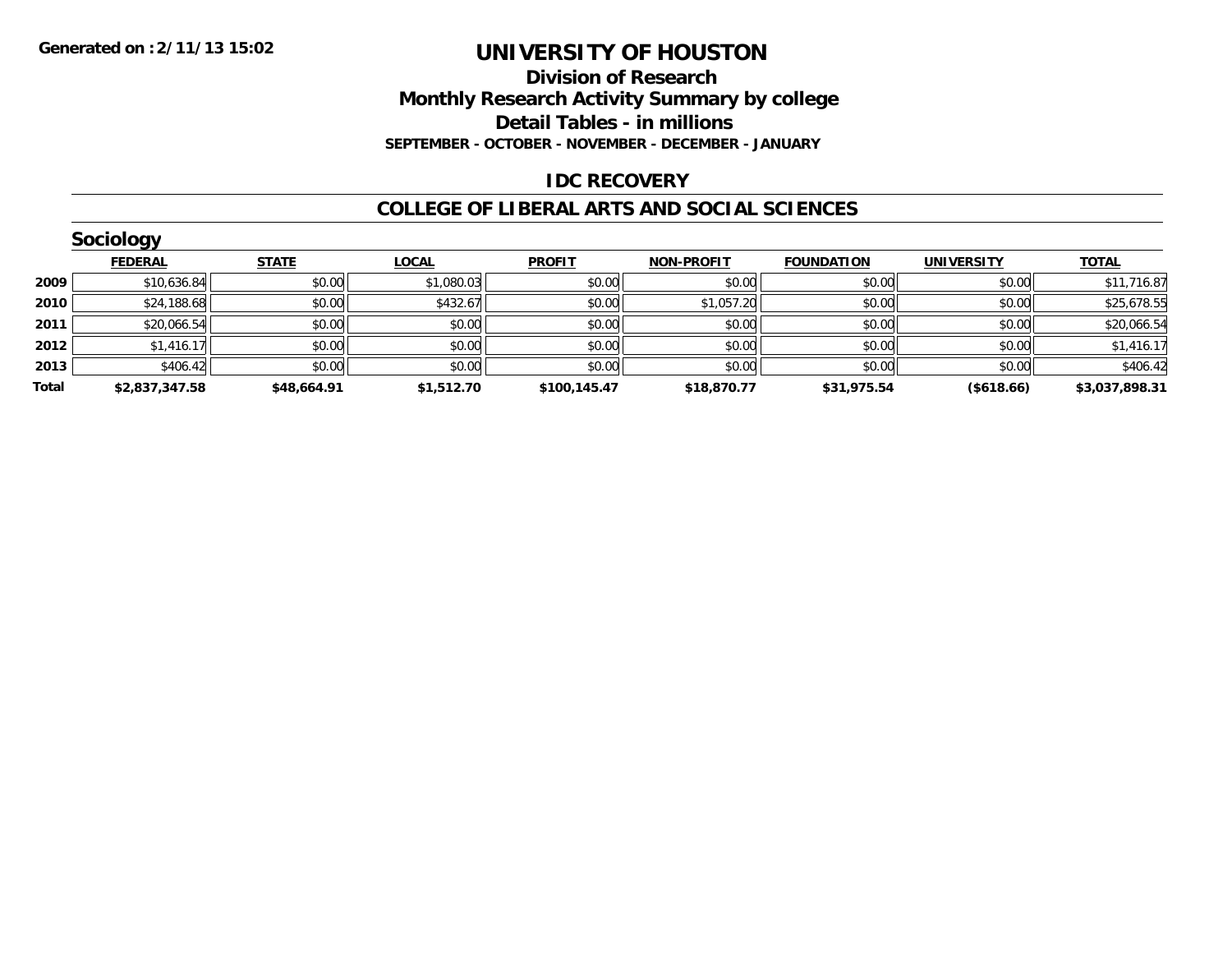## **Division of ResearchMonthly Research Activity Summary by college Detail Tables - in millions**

**SEPTEMBER - OCTOBER - NOVEMBER - DECEMBER - JANUARY**

## **IDC RECOVERY**

### **COLLEGE OF NATURAL SCIENCES AND MATHEMATICS**

## **Allied Geophysical Laboratories**

|      | <b>FEDERAL</b>                                         | <b>STATE</b> | <b>LOCAL</b> | <b>PROFIT</b> | <b>NON-PROFIT</b> | <b>FOUNDATION</b> | <b>UNIVERSITY</b> | <b>TOTAL</b> |
|------|--------------------------------------------------------|--------------|--------------|---------------|-------------------|-------------------|-------------------|--------------|
| 2011 | \$0.00                                                 | \$0.00       | \$0.00       | \$233.99      | \$0.00            | \$0.00            | \$0.00            | \$233.99     |
| 2012 | \$0.00                                                 | \$0.00       | \$0.00       | \$3,375.88    | \$0.00            | \$0.00            | \$0.00            | \$3,375.88   |
| 2013 | \$0.00                                                 | \$0.00       | \$0.00       | \$2,678.00    | \$0.00            | \$0.00            | \$0.00            | \$2,678.00   |
|      | <b>Biology/Biochemistry</b>                            |              |              |               |                   |                   |                   |              |
|      | <b>FEDERAL</b>                                         | <b>STATE</b> | <b>LOCAL</b> | <b>PROFIT</b> | <b>NON-PROFIT</b> | <b>FOUNDATION</b> | <b>UNIVERSITY</b> | <b>TOTAL</b> |
| 2009 | \$223,328.92                                           | \$0.00       | \$0.00       | \$0.00        | \$0.00            | \$1,277.89        | \$0.00            | \$224,606.81 |
| 2010 | \$364,679.39                                           | \$0.00       | \$0.00       | \$0.00        | \$10,822.10       | \$1,346.49        | \$0.00            | \$376,847.98 |
| 2011 | \$426,553.40                                           | \$643.78     | \$0.00       | \$0.00        | \$9,576.43        | \$0.00            | \$0.00            | \$436,773.61 |
| 2012 | \$363,280.75                                           | \$5,080.21   | \$0.00       | \$0.01        | \$21,658.43       | \$0.00            | \$0.00            | \$390,019.40 |
| 2013 | \$255,025.26                                           | \$3,449.17   | \$0.00       | \$3,509.78    | \$19,515.98       | \$5,491.96        | \$0.00            | \$286,992.15 |
|      | <b>Center for Applied Geoscience Excellence</b>        |              |              |               |                   |                   |                   |              |
|      | <b>FEDERAL</b>                                         | <b>STATE</b> | <b>LOCAL</b> | <b>PROFIT</b> | <b>NON-PROFIT</b> | <b>FOUNDATION</b> | <b>UNIVERSITY</b> | <b>TOTAL</b> |
| 2009 | \$0.00                                                 | \$0.00       | \$0.00       | \$0.00        | \$0.00            | \$0.00            | \$0.00            | \$0.00       |
| 2010 | \$0.00                                                 | \$0.00       | \$0.00       | \$0.00        | \$0.00            | \$0.00            | \$0.00            | \$0.00       |
|      | <b>Center for Nuclear Receptors and Cell Signaling</b> |              |              |               |                   |                   |                   |              |
|      | <b>FEDERAL</b>                                         | <b>STATE</b> | <b>LOCAL</b> | <b>PROFIT</b> | <b>NON-PROFIT</b> | <b>FOUNDATION</b> | <b>UNIVERSITY</b> | <b>TOTAL</b> |
| 2009 | \$0.00                                                 | \$0.00       | \$0.00       | \$0.00        | \$0.00            | \$0.00            | \$0.00            | \$0.00       |
| 2010 | \$49,336.74                                            | \$0.00       | \$0.00       | \$0.00        | \$0.00            | \$0.00            | \$0.00            | \$49,336.74  |
| 2011 | \$120,792.13                                           | \$274.56     | \$0.00       | \$0.00        | \$0.00            | \$0.00            | \$0.00            | \$121,066.69 |
| 2012 | \$153,975.00                                           | \$10,675.70  | \$0.00       | \$23,571.80   | \$0.00            | \$0.00            | \$0.00            | \$188,222.50 |
| 2013 | \$141,531.60                                           | \$6,399.43   | \$0.00       | \$1,208.88    | \$0.00            | \$0.00            | \$0.00            | \$149,139.91 |
|      | Chemistry                                              |              |              |               |                   |                   |                   |              |
|      | <b>FEDERAL</b>                                         | <b>STATE</b> | <b>LOCAL</b> | <b>PROFIT</b> | <b>NON-PROFIT</b> | <b>FOUNDATION</b> | <b>UNIVERSITY</b> | <b>TOTAL</b> |
| 2009 | \$156,778.64                                           | \$0.00       | \$0.00       | \$12,559.79   | \$0.00            | \$0.00            | \$18,036.28       | \$187,374.71 |
| 2010 | \$279,327.37                                           | \$0.00       | \$0.00       | \$12,128.09   | (\$11.01)         | \$0.00            | \$26,301.86       | \$317,746.31 |
| 2011 | \$364,634.47                                           | \$340.20     | \$0.00       | \$793.77      | \$0.00            | \$0.00            | \$782.42          | \$366,550.86 |
| 2012 | \$275,547.91                                           | \$8,624.47   | \$0.00       | \$5,009.22    | \$0.00            | \$0.00            | \$6,767.79        | \$295,949.38 |
| 2013 | \$232,587.52                                           | \$10,549.04  | \$0.00       | \$14,772.22   | \$0.00            | \$0.00            | (\$14,596.82)     | \$243,311.95 |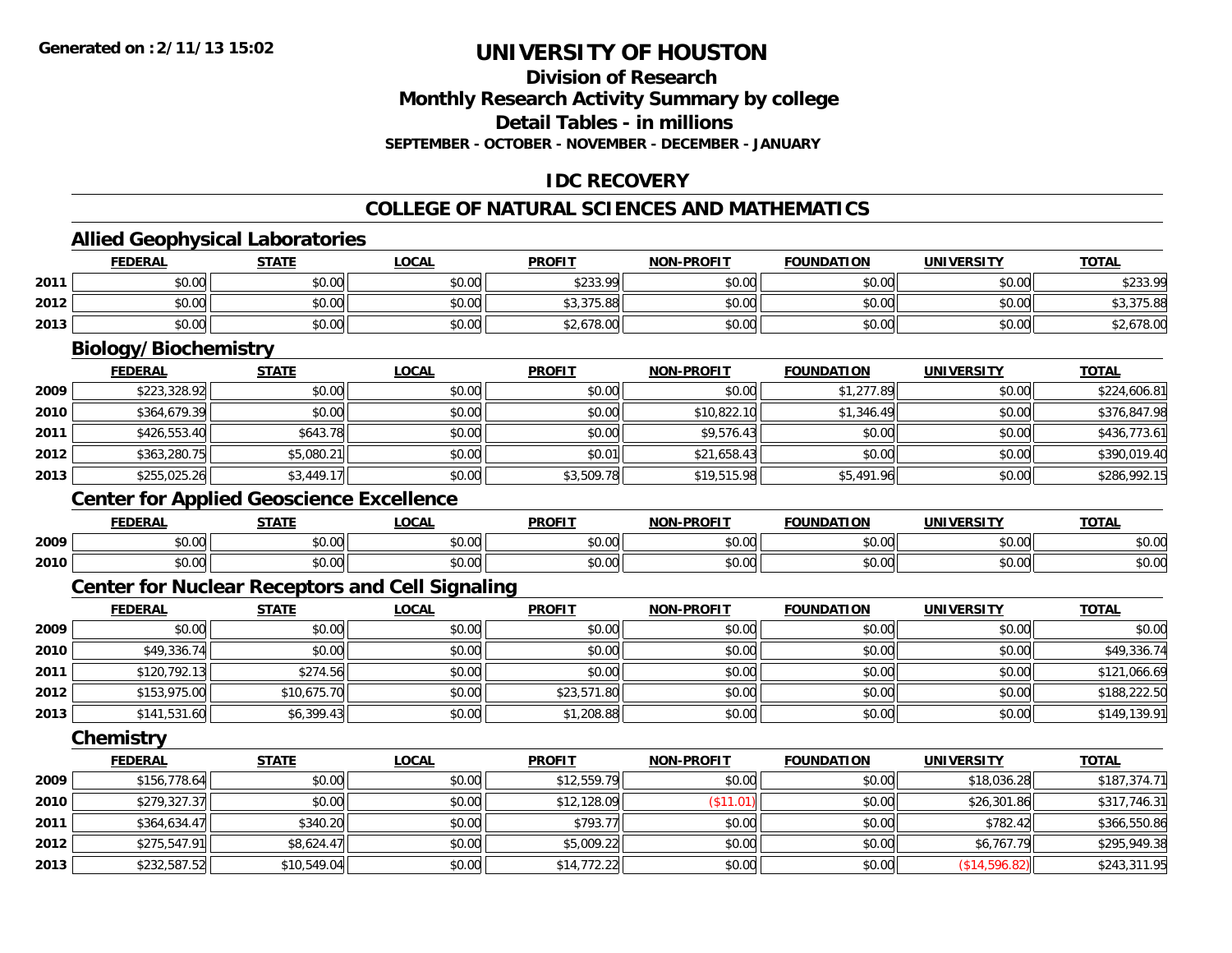## **Division of ResearchMonthly Research Activity Summary by college Detail Tables - in millionsSEPTEMBER - OCTOBER - NOVEMBER - DECEMBER - JANUARY**

## **IDC RECOVERY**

## **COLLEGE OF NATURAL SCIENCES AND MATHEMATICS**

## **Computer Science**

|      | <b>FEDERAL</b> | <b>STATE</b> | <b>LOCAL</b> | <b>PROFIT</b> | <b>NON-PROFIT</b> | <b>FOUNDATION</b> | <b>UNIVERSITY</b> | <b>TOTAL</b> |
|------|----------------|--------------|--------------|---------------|-------------------|-------------------|-------------------|--------------|
| 2009 | \$326,916.94   | \$0.00       | \$0.00       | \$9,424.67    | \$0.00            | \$0.00            | \$0.00            | \$336,341.61 |
| 2010 | \$391,268.75   | \$4,582.42   | \$0.00       | \$9,706.56    | \$0.00            | \$0.00            | \$0.00            | \$405,557.73 |
| 2011 | \$510,054.55   | \$8,626.55   | \$0.00       | \$6,650.74    | \$49,604.80       | \$0.00            | \$0.00            | \$574,936.64 |
| 2012 | \$252,386.81   | \$416.17     | \$0.00       | \$56,677.42   | \$44,236.45       | \$0.00            | \$0.00            | \$353,716.84 |
| 2013 | \$268,349.34   | \$2,590.06   | \$0.00       | \$35,987.26   | \$16,550.38       | \$0.00            | \$0.00            | \$323,477.05 |

## **Dean, Natural Sciences and Mathematics**

|      | <u>FEDERAL</u> | <b>STATE</b> | <b>LOCAL</b> | <b>PROFIT</b> | <b>NON-PROFIT</b> | <b>FOUNDATION</b> | <b>UNIVERSITY</b> | <b>TOTAL</b> |
|------|----------------|--------------|--------------|---------------|-------------------|-------------------|-------------------|--------------|
| 2009 | \$0.00         | \$0.00       | \$0.00       | \$0.00        | \$0.00            | \$0.00            | \$0.00            | \$0.00       |
| 2010 | \$0.00         | \$0.00       | \$0.00       | \$0.00        | \$0.00            | \$0.00            | \$0.00            | \$0.00       |
| 2011 | \$0.00         | \$0.00       | \$0.00       | \$0.00        | \$0.00            | \$0.00            | \$0.00            | \$0.00       |
| 2012 | \$3,879.10     | \$0.00       | \$0.00       | \$0.00        | \$0.00            | \$0.00            | \$0.00            | \$3,879.10   |
| 2013 | \$35,587.09    | \$0.00       | \$0.00       | \$0.00        | \$0.00            | \$0.00            | \$0.00            | \$35,587.09  |

## **Earth & Atmospheric Sciences**

|      | <b>FEDERAL</b> | <b>STATE</b> | <u>LOCAL</u> | <b>PROFIT</b> | <b>NON-PROFIT</b> | <b>FOUNDATION</b> | <b>UNIVERSITY</b> | <b>TOTAL</b> |
|------|----------------|--------------|--------------|---------------|-------------------|-------------------|-------------------|--------------|
| 2009 | \$108,029.87   | \$6,962.42   | \$0.00       | \$88,848.98   | \$24,259.22       | \$0.00            | \$0.00            | \$228,100.49 |
| 2010 | \$75,398.31    | \$23,359.18  | \$0.00       | \$161,812.38  | \$25,616.65       | \$0.00            | \$0.00            | \$286,186.52 |
| 2011 | \$109,679.98   | \$31,440.38  | \$0.00       | \$131,847.07  | \$17,562.72       | \$0.00            | \$0.00            | \$290,530.15 |
| 2012 | \$170.714.25   | \$42,376.92  | \$0.00       | \$117.332.57  | \$16,280.32       | \$0.00            | \$0.00            | \$346,704.06 |
| 2013 | \$134,947.69   | \$5,440.38   | \$0.00       | \$170,032.19  | \$15,706.66       | \$0.00            | \$0.00            | \$326,126.92 |

## **Institute for Climate and Atmospheric Science**

|      | <u>FEDERAL</u> | <b>STATE</b> | <u>LOCAL</u> | <b>PROFIT</b> | <b>NON-PROFIT</b> | <b>FOUNDATION</b> | <b>UNIVERSITY</b> | <b>TOTAL</b> |
|------|----------------|--------------|--------------|---------------|-------------------|-------------------|-------------------|--------------|
| 2009 | \$0.00         | \$0.00       | \$0.00       | \$0.00        | \$0.00            | \$0.00            | \$0.00            | \$0.00       |
| 2010 | \$0.00         | \$0.00       | \$0.00       | \$0.00        | \$0.00            | \$0.00            | \$0.00            | \$0.00       |
| 2011 | \$0.00         | \$0.00       | \$0.00       | \$0.00        | \$0.00            | \$0.00            | \$0.00            | \$0.00       |
| 2012 | \$0.00         | \$0.00       | \$0.00       | \$0.00        | \$0.00            | \$0.00            | \$0.00            | \$0.00       |
| 2013 | \$0.00         | \$0.00       | \$0.00       | \$0.00        | \$0.00            | \$0.00            | \$0.00            | \$0.00       |

### **Mathematics**

|      | <b>FEDERAL</b>       | <b>STATE</b>                  | .OCAI          | <b>PROFIT</b>                                          | <b>-PROFIT</b><br><b>NON</b> | .<br><b>FOUNDAT</b> | <b>IINIVERSIT</b>      | <b>TOTAL</b> |
|------|----------------------|-------------------------------|----------------|--------------------------------------------------------|------------------------------|---------------------|------------------------|--------------|
| 2009 | 0.470<br><b>ሐሰሰ</b>  | 0000<br>10.U                  | ሶስ ስስ<br>DU.UU | $\sim$ $\sim$ $\sim$<br>90<br>$\overline{\phantom{a}}$ | \$0.00                       | 0000<br>JU.UU       | $\sim$ $\sim$<br>vv.vv |              |
| 2010 | 1570<br>.<br>.437.03 | ሖ へ<br>$\sim$ $\sim$<br>JU.UU | ሶስ ስስ<br>JU.UU | \$0.00                                                 | \$0.00                       | 0000<br>JU.UU       | \$0.00                 | 47.0<br>,,,, |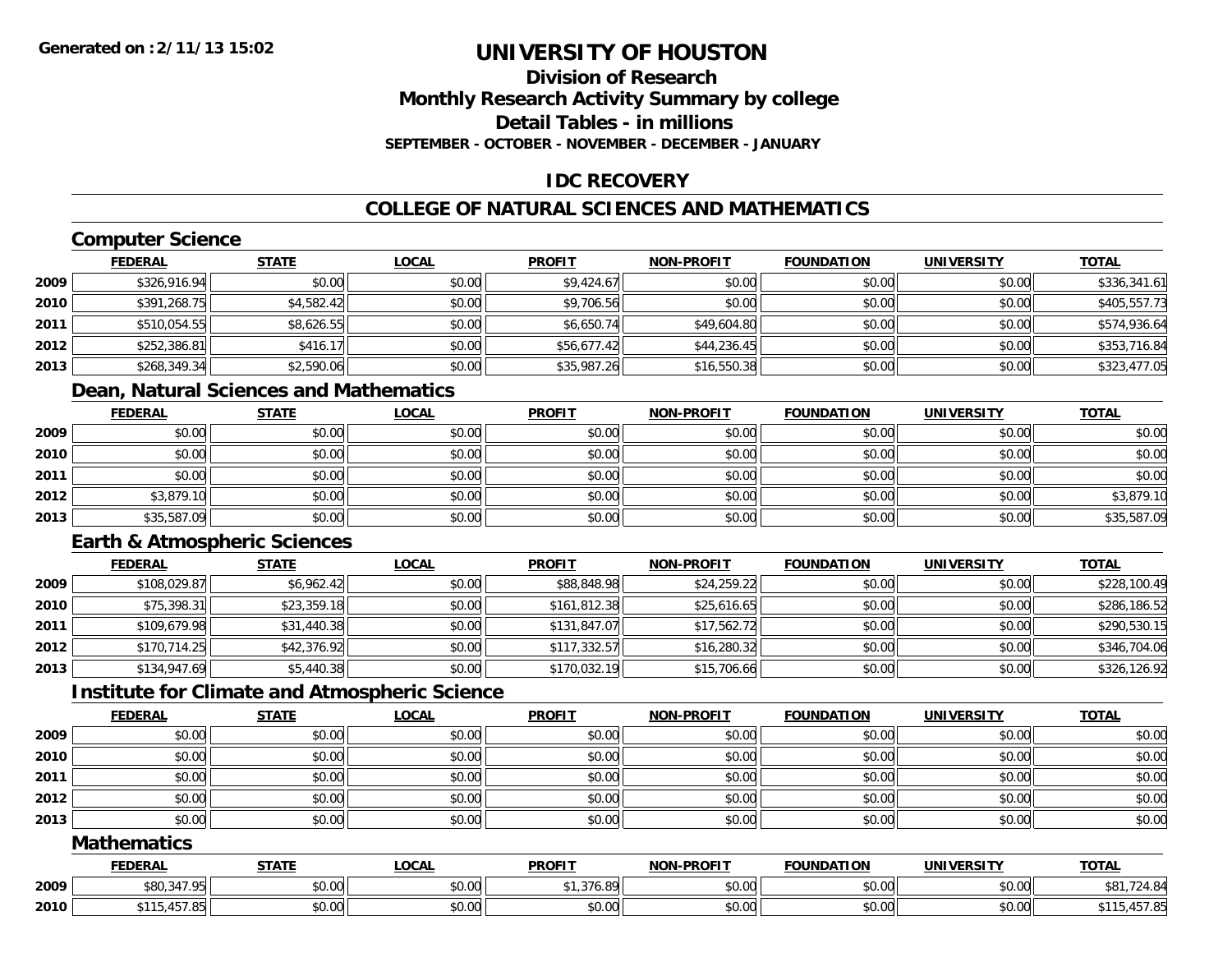#### **Division of ResearchMonthly Research Activity Summary by college Detail Tables - in millions SEPTEMBER - OCTOBER - NOVEMBER - DECEMBER - JANUARY**

#### **IDC RECOVERY**

#### **COLLEGE OF NATURAL SCIENCES AND MATHEMATICS**

|       | <b>Mathematics</b> |              |              |                |                   |                   |                   |                |
|-------|--------------------|--------------|--------------|----------------|-------------------|-------------------|-------------------|----------------|
|       | <b>FEDERAL</b>     | <b>STATE</b> | <b>LOCAL</b> | <b>PROFIT</b>  | <b>NON-PROFIT</b> | <b>FOUNDATION</b> | <b>UNIVERSITY</b> | <b>TOTAL</b>   |
| 2011  | \$93,668.76        | \$1,685.73   | \$0.00       | \$7,177.18     | \$17,720.82       | \$0.00            | \$0.00            | \$120,252.48   |
| 2012  | \$78,088.11        | \$6,848.88   | \$0.00       | \$21,714.68    | \$9,667.41        | (\$252.50)        | \$0.00            | \$116,066.57   |
| 2013  | \$115,824.30       | \$0.00       | \$0.00       | \$18,691.12    | \$0.00            | \$653.69          | \$0.00            | \$135,169.11   |
|       | <b>Physics</b>     |              |              |                |                   |                   |                   |                |
|       | <b>FEDERAL</b>     | <b>STATE</b> | <b>LOCAL</b> | <b>PROFIT</b>  | <b>NON-PROFIT</b> | <b>FOUNDATION</b> | <b>UNIVERSITY</b> | <b>TOTAL</b>   |
| 2009  | \$91,205.84        | \$0.00       | \$0.00       | \$62,722.33    | \$3,890.58        | \$0.00            | \$0.00            | \$157,818.75   |
| 2010  | \$183,910.12       | \$0.00       | \$0.00       | \$47,839.20    | \$5,525.82        | \$0.00            | \$0.00            | \$237,275.13   |
| 2011  | \$246,514.98       | \$575.27     | \$0.00       | \$83,062.78    | \$0.96            | \$0.00            | \$0.00            | \$330,153.98   |
| 2012  | \$318,515.42       | (\$61.33)    | \$0.00       | (\$3,920.80)   | \$394.22          | \$0.00            | \$0.00            | \$314,927.52   |
| 2013  | \$268,978.99       | \$0.00       | \$0.00       | \$80,531.31    | \$0.00            | \$0.00            | \$0.00            | \$349,510.30   |
| Total | \$7,387,104.09     | \$180,879.58 | \$0.00       | \$1,187,355.92 | \$308,578.94      | \$8,517.53        | \$37,291.53       | \$9,109,727.59 |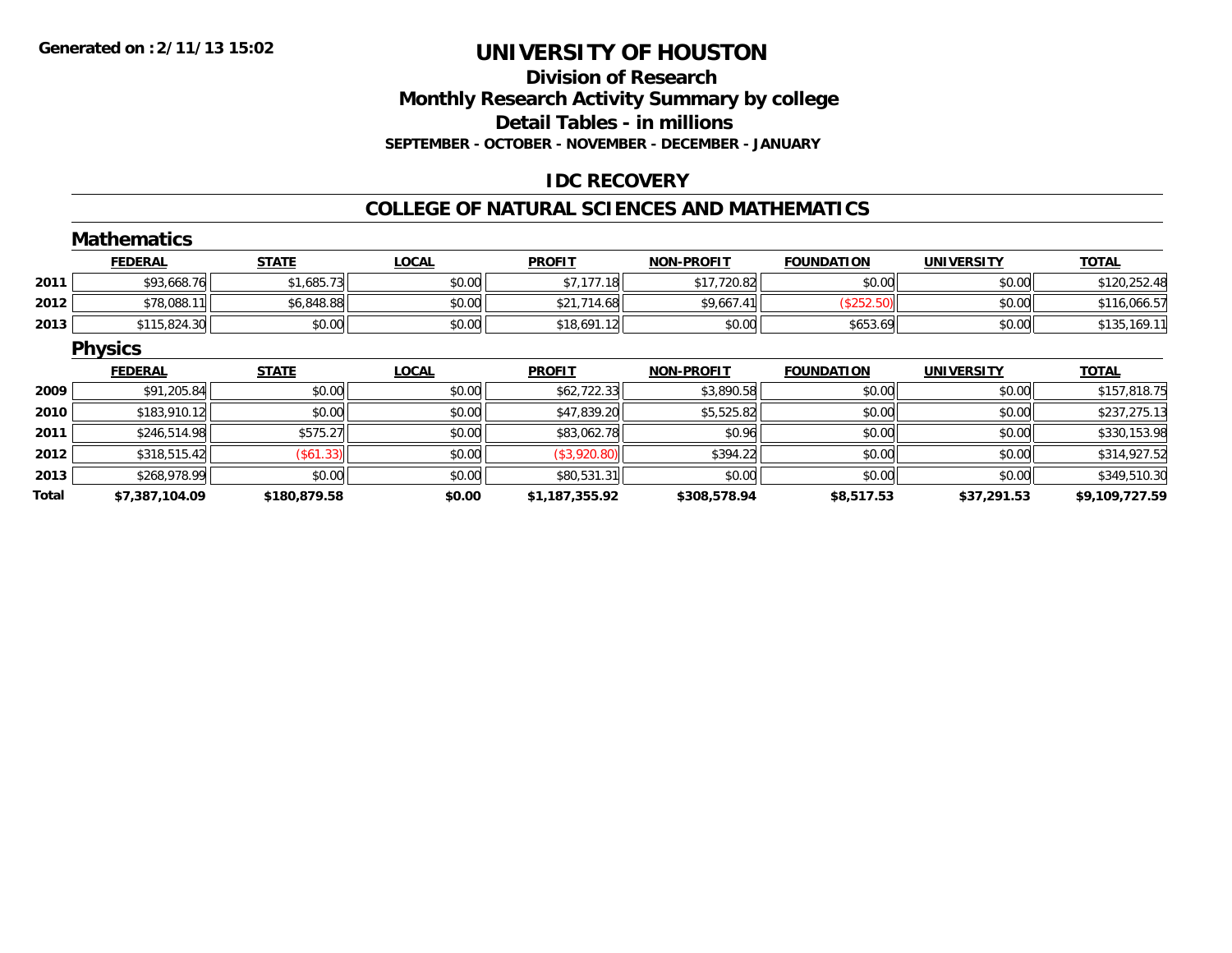#### **Division of Research Monthly Research Activity Summary by college Detail Tables - in millions SEPTEMBER - OCTOBER - NOVEMBER - DECEMBER - JANUARY**

#### **IDC RECOVERY**

#### **COLLEGE OF OPTOMETRY**

### **Optometry, Community**

|       | .              |              |              |               |                   |                   |                   |                |
|-------|----------------|--------------|--------------|---------------|-------------------|-------------------|-------------------|----------------|
|       | <b>FEDERAL</b> | <b>STATE</b> | <b>LOCAL</b> | <b>PROFIT</b> | <b>NON-PROFIT</b> | <b>FOUNDATION</b> | <b>UNIVERSITY</b> | <b>TOTAL</b>   |
| 2009  | \$244,123.29   | \$0.00       | \$0.00       | \$13,780.59   | \$0.00            | \$0.00            | \$21,992.12       | \$279,896.00   |
| 2010  | \$475,603.53   | \$1,421.14   | \$0.00       | \$37,848.01   | \$0.00            | \$0.00            | \$15,793.26       | \$530,665.94   |
| 2011  | \$364,213.87   | \$1,035.57   | \$0.00       | \$20,004.35   | \$0.00            | \$0.00            | \$16,421.32       | \$401,675.11   |
| 2012  | \$406,633.11   | \$0.00       | \$0.00       | \$32,948.92   | \$0.00            | \$0.00            | \$26,915.71       | \$466,497.74   |
| 2013  | \$483,936.39   | \$2,002.36   | \$0.00       | \$77,076.72   | \$0.00            | \$0.00            | \$16,137.61       | \$579,153.08   |
| Total | \$1,974,510.20 | \$4,459.07   | \$0.00       | \$181,658.59  | \$0.00            | \$0.00            | \$97,260.02       | \$2,257,887.88 |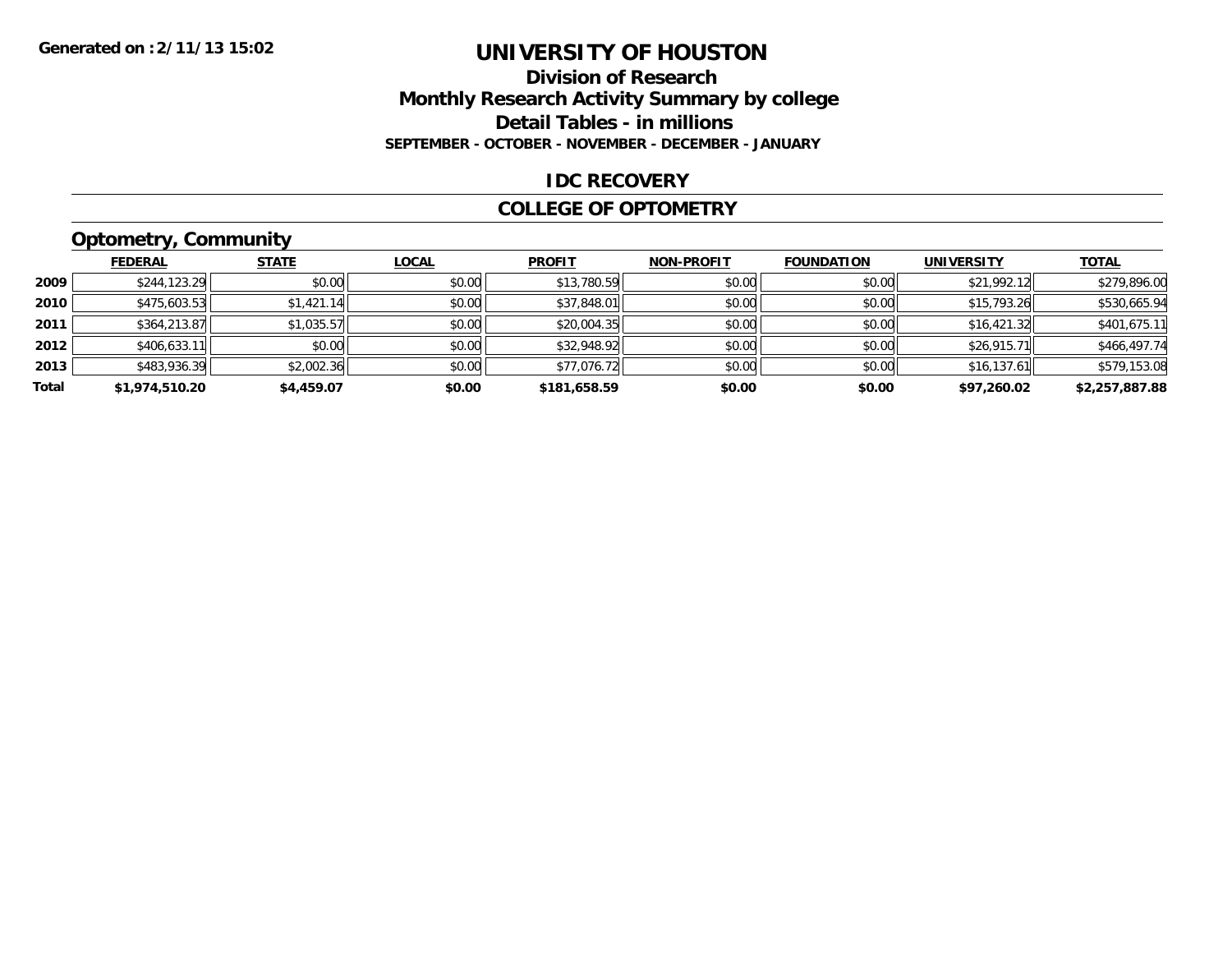#### **Division of ResearchMonthly Research Activity Summary by college Detail Tables - in millionsSEPTEMBER - OCTOBER - NOVEMBER - DECEMBER - JANUARY**

#### **IDC RECOVERY**

#### **COLLEGE OF PHARMACY**

# **Clinical Sciences and Administration**

|      | <b>FEDERAL</b> | <b>STATE</b> | <b>LOCAL</b> | <b>PROFIT</b> | <b>NON-PROFIT</b> | <b>FOUNDATION</b> | <b>UNIVERSITY</b> | <b>TOTAL</b> |
|------|----------------|--------------|--------------|---------------|-------------------|-------------------|-------------------|--------------|
| 2009 | \$14,859.83    | \$0.00       | \$0.00       | \$34,121.83   | \$0.00            | \$105.38          | \$0.00            | \$49,087.04  |
| 2010 | \$13,944.32    | \$0.00       | \$0.00       | \$30,097.10   | \$6,358.34        | \$0.00            | \$216.08          | \$50,615.84  |
| 2011 | \$30,635.58    | \$0.00       | \$0.00       | \$27,523.85   | \$9,215.90        | \$0.00            | \$4.97            | \$67,380.30  |
| 2012 | \$22,897.38    | \$0.00       | \$0.00       | \$23,473.68   | 2.071<br>ن کے ا   | \$0.00            | \$0.00            | \$46,359.79  |
| 2013 | \$43,230.86    | \$0.00       | \$0.00       | \$29,551.12   | \$0.00            | \$0.00            | \$0.00            | \$72,781.98  |

#### **Dean, Pharmacy**

|      | <b>FEDERAL</b> | <b>STATE</b> | <u>LOCAL</u> | <b>PROFIT</b> | <b>NON-PROFIT</b> | <b>FOUNDATION</b> | <b>UNIVERSITY</b> | <b>TOTAL</b> |
|------|----------------|--------------|--------------|---------------|-------------------|-------------------|-------------------|--------------|
| 2009 | \$0.00         | \$0.00       | \$0.00       | \$0.00        | \$0.00            | \$0.00            | \$0.00            | \$0.00       |
| 2010 | \$0.00         | \$0.00       | \$0.00       | \$0.00        | \$0.00            | \$0.00            | \$0.00            | \$0.00       |
| 2011 | \$0.00         | \$0.00       | \$0.00       | \$0.00        | \$0.00            | \$0.00            | \$0.00            | \$0.00       |
| 2012 | \$0.00         | \$0.00       | \$0.00       | \$0.00        | \$0.00            | \$0.00            | \$0.00            | \$0.00       |
| 2013 | \$0.00         | \$0.00       | \$0.00       | \$0.00        | \$0.00            | \$0.00            | \$0.00            | \$0.00       |

#### **Pharmacological and Pharmaceutical Sciences**

|       | <b>FEDERAL</b> | <b>STATE</b> | <b>LOCAL</b> | <b>PROFIT</b> | <b>NON-PROFIT</b> | <b>FOUNDATION</b> | <b>UNIVERSITY</b> | <u>TOTAL</u>   |
|-------|----------------|--------------|--------------|---------------|-------------------|-------------------|-------------------|----------------|
| 2009  | \$161,615.01   | \$0.00       | \$0.00       | \$4,655.14    | \$2,573.60        | \$0.00            | \$0.00            | \$168,843.75   |
| 2010  | \$290,786.06   | \$0.00       | \$0.00       | \$2,380.16    | \$5,007.23        | \$945.99          | \$0.00            | \$299,119.44   |
| 2011  | \$312,481.96   | \$5,557.01   | \$0.00       | \$0.00        | \$8,739.19        | \$0.00            | \$0.00            | \$326,778.16   |
| 2012  | \$208,643.91   | \$0.01       | \$0.00       | \$0.00        | \$4,472.83        | \$175.81          | \$0.00            | \$213,292.56   |
| 2013  | \$218,915.19   | \$0.00       | \$0.00       | \$0.00        | \$1,110.15        | \$942.28          | \$0.00            | \$220,967.62   |
| Total | \$1,318,010.10 | \$5,557.02   | \$0.00       | \$151,802.88  | \$37,465.97       | \$2,169.46        | \$221.05          | \$1,515,226.48 |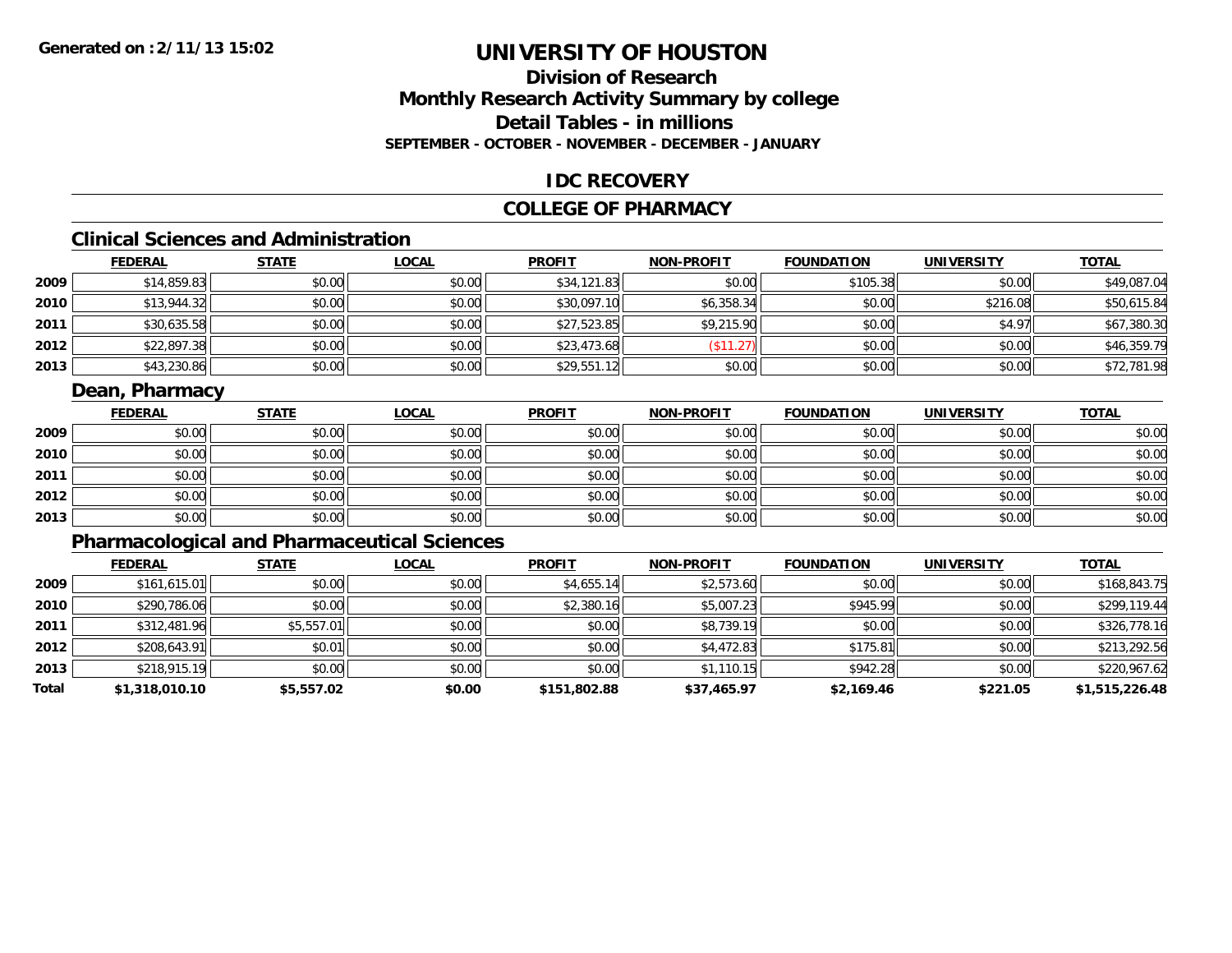**2013**

# **UNIVERSITY OF HOUSTON**

#### **Division of ResearchMonthly Research Activity Summary by college Detail Tables - in millions SEPTEMBER - OCTOBER - NOVEMBER - DECEMBER - JANUARY**

#### **IDC RECOVERY**

#### **COLLEGE OF TECHNOLOGY**

|      | <b>Center for Life Sciences Technology</b>    |              |              |               |                   |                   |                   |              |
|------|-----------------------------------------------|--------------|--------------|---------------|-------------------|-------------------|-------------------|--------------|
|      | <b>FEDERAL</b>                                | <b>STATE</b> | <b>LOCAL</b> | <b>PROFIT</b> | <b>NON-PROFIT</b> | <b>FOUNDATION</b> | <b>UNIVERSITY</b> | <b>TOTAL</b> |
| 2009 | \$0.00                                        | \$0.00       | \$0.00       | \$0.00        | \$0.00            | \$0.00            | \$0.00            | \$0.00       |
| 2010 | \$0.00                                        | \$0.00       | \$0.00       | \$0.00        | \$0.00            | \$0.00            | \$0.00            | \$0.00       |
|      | <b>Center for Technology Literacy</b>         |              |              |               |                   |                   |                   |              |
|      | <b>FEDERAL</b>                                | <b>STATE</b> | <b>LOCAL</b> | <b>PROFIT</b> | <b>NON-PROFIT</b> | <b>FOUNDATION</b> | <b>UNIVERSITY</b> | <b>TOTAL</b> |
| 2010 | \$228.97                                      | \$0.00       | \$0.00       | \$0.00        | \$0.00            | \$0.00            | \$0.00            | \$228.97     |
| 2011 | \$63,362.33                                   | \$0.00       | \$0.00       | \$0.00        | \$0.00            | \$0.00            | \$0.00            | \$63,362.33  |
| 2012 | \$77,572.08                                   | \$0.00       | \$0.00       | \$0.00        | \$0.00            | \$0.00            | \$0.00            | \$77,572.08  |
| 2013 | \$13,194.56                                   | \$0.00       | \$0.00       | \$0.00        | \$0.00            | \$0.00            | \$0.00            | \$13,194.56  |
|      | Dean, Technology                              |              |              |               |                   |                   |                   |              |
|      | <b>FEDERAL</b>                                | <b>STATE</b> | <b>LOCAL</b> | <b>PROFIT</b> | <b>NON-PROFIT</b> | <b>FOUNDATION</b> | <b>UNIVERSITY</b> | <b>TOTAL</b> |
| 2009 | \$78,026.70                                   | \$0.00       | \$0.00       | \$0.00        | \$0.00            | \$0.00            | \$0.00            | \$78,026.70  |
| 2010 | \$38,178.79                                   | \$0.00       | \$0.00       | \$0.00        | \$0.00            | \$0.00            | \$0.00            | \$38,178.79  |
| 2011 | \$10,595.49                                   | \$0.00       | \$0.00       | \$0.00        | \$0.00            | \$0.00            | \$0.00            | \$10,595.49  |
| 2012 | \$17,294.25                                   | \$0.00       | \$0.00       | \$0.00        | \$0.00            | \$0.00            | \$0.00            | \$17,294.25  |
| 2013 | \$13,593.85                                   | \$621.03     | \$0.00       | \$0.00        | \$0.00            | \$0.00            | \$0.00            | \$14,214.88  |
|      | <b>Engineering Technology</b>                 |              |              |               |                   |                   |                   |              |
|      | <b>FEDERAL</b>                                | <b>STATE</b> | <b>LOCAL</b> | <b>PROFIT</b> | <b>NON-PROFIT</b> | <b>FOUNDATION</b> | <b>UNIVERSITY</b> | <b>TOTAL</b> |
| 2009 | \$13,897.28                                   | \$0.00       | \$0.00       | \$0.00        | \$2,107.78        | \$0.00            | \$2,252.51        | \$18,257.57  |
| 2010 | \$17,853.56                                   | \$0.00       | \$0.00       | \$411.47      | \$0.00            | \$11,758.52       | \$38.22           | \$30,061.77  |
| 2011 | \$28,071.00                                   | \$0.00       | \$0.00       | \$0.00        | \$0.00            | \$8,442.58        | \$0.00            | \$36,513.58  |
| 2012 | \$39,770.91                                   | \$0.00       | \$0.00       | \$3,254.27    | \$0.00            | \$0.00            | \$0.00            | \$43,025.18  |
| 2013 | \$83,087.26                                   | \$155.26     | \$0.00       | \$7,835.35    | \$0.00            | \$922.46          | \$0.00            | \$92,000.33  |
|      | <b>Human Development and Consumer Science</b> |              |              |               |                   |                   |                   |              |
|      | <b>FEDERAL</b>                                | <b>STATE</b> | <b>LOCAL</b> | <b>PROFIT</b> | <b>NON-PROFIT</b> | <b>FOUNDATION</b> | <b>UNIVERSITY</b> | <b>TOTAL</b> |
| 2009 | \$4,366.02                                    | \$0.00       | \$0.00       | \$350.61      | \$0.00            | \$0.00            | \$0.00            | \$4,716.63   |
| 2010 | \$495.79                                      | \$0.00       | \$0.00       | \$415.56      | \$0.00            | \$0.00            | \$0.00            | \$911.35     |
| 2011 | \$213.79                                      | \$0.00       | \$0.00       | \$124.93      | \$0.00            | \$0.00            | \$0.00            | \$338.72     |
| 2012 | \$127.81                                      | \$0.00       | \$0.00       | \$0.00        | \$0.00            | \$0.00            | \$0.00            | \$127.81     |

 $\textbf{3} \hspace{14mm} |\hspace{14mm} \text{$0.00]} \hspace{14mm} \text{$0.5.56}$   $\text{$0.00]} \hspace{14mm} \text{$0.00}$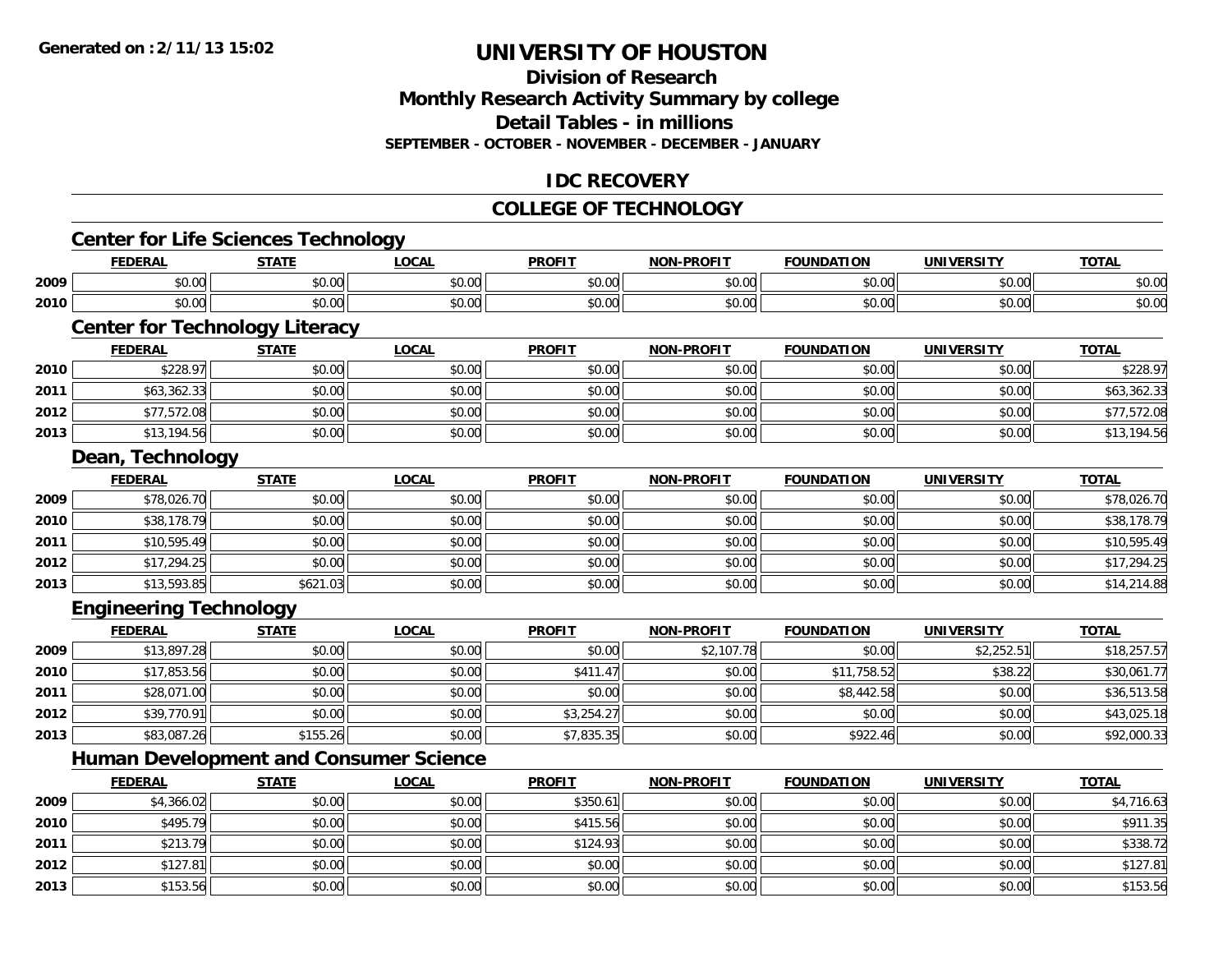#### **Division of ResearchMonthly Research Activity Summary by college Detail Tables - in millions SEPTEMBER - OCTOBER - NOVEMBER - DECEMBER - JANUARY**

#### **IDC RECOVERY**

#### **COLLEGE OF TECHNOLOGY**

#### **Information & Logistics Technology**

|      | <b>FEDERAL</b> | <b>STATE</b> | <u>LOCAL</u> | <b>PROFIT</b> | <b>NON-PROFIT</b> | <b>FOUNDATION</b> | <b>UNIVERSITY</b> | <b>TOTAL</b> |
|------|----------------|--------------|--------------|---------------|-------------------|-------------------|-------------------|--------------|
| 2009 | \$4,772.56     | \$0.00       | \$0.00       | \$0.00        | \$0.00            | \$0.00            | \$0.00            | \$4,772.56   |
| 2010 | \$1,978.67     | \$0.00       | \$0.00       | \$0.00        | \$0.00            | \$0.00            | \$0.00            | \$1,978.67   |
| 2011 | \$100.4        | \$0.00       | \$0.00       | \$0.00        | \$0.00            | \$0.00            | \$0.00            | \$100.40     |
| 2012 | \$7,373.96     | \$0.00       | \$0.00       | \$0.00        | \$0.00            | \$0.00            | \$0.00            | \$7,373.96   |
| 2013 | \$0.00         | \$0.00       | \$0.00       | \$0.00        | \$0.00            | \$0.00            | \$0.00            | \$0.00       |

### **Texas Manufacturing Assistance Center**

|              | <b>FEDERAL</b> | <b>STATE</b> | <b>LOCAL</b> | <b>PROFIT</b> | <b>NON-PROFIT</b> | <b>FOUNDATION</b> | <b>UNIVERSITY</b> | <b>TOTAL</b> |
|--------------|----------------|--------------|--------------|---------------|-------------------|-------------------|-------------------|--------------|
| 2009         | \$0.00         | \$0.00       | \$0.00       | \$0.00        | \$0.00            | \$0.00            | \$0.00            | \$0.00       |
| 2010         | \$0.00         | \$0.00       | \$0.00       | \$0.00        | \$0.00            | \$0.00            | \$0.00            | \$0.00       |
| 2011         | \$0.00         | \$0.00       | \$0.00       | \$0.00        | \$0.00            | \$0.00            | \$0.00            | \$0.00       |
| 2012         | \$0.00         | \$0.00       | \$0.00       | \$0.00        | \$0.00            | \$0.00            | \$0.00            | \$0.00       |
| 2013         | \$0.00         | \$0.00       | \$0.00       | \$0.00        | \$0.00            | \$0.00            | \$0.00            | \$0.00       |
| <b>Total</b> | \$514,108.77   | \$776.29     | \$0.00       | \$12,392.19   | \$2,107.78        | \$21,123.56       | \$2,290.73        | \$552,799.32 |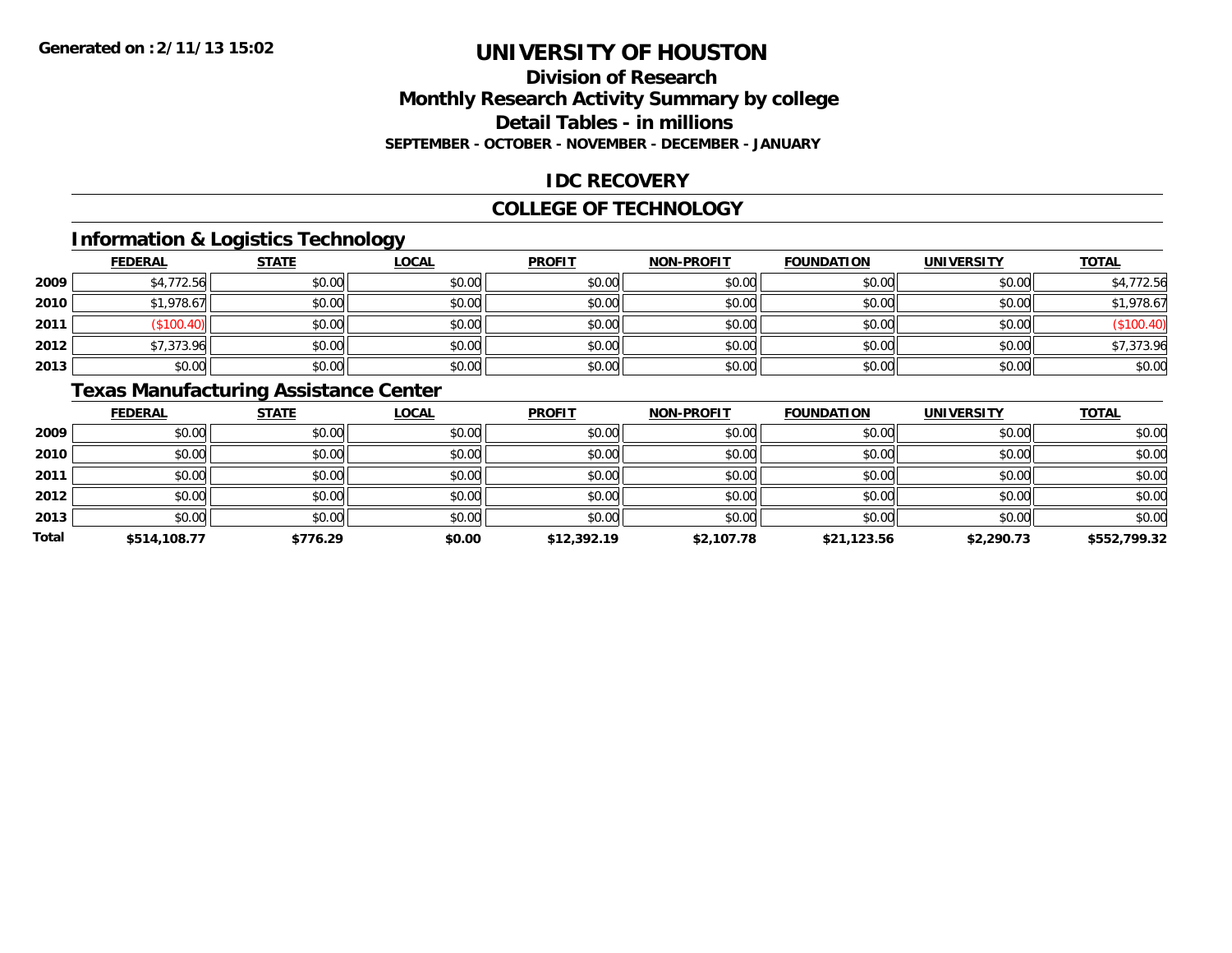#### **Division of ResearchMonthly Research Activity Summary by college Detail Tables - in millionsSEPTEMBER - OCTOBER - NOVEMBER - DECEMBER - JANUARY**

#### **IDC RECOVERY**

#### **CULLEN COLLEGE OF ENGINEERING**

#### **Biomedical Engineering**

|      | <b>FEDERAL</b>              | <b>STATE</b>                                             | <b>LOCAL</b> | <b>PROFIT</b> | <b>NON-PROFIT</b> | <b>FOUNDATION</b> | <b>UNIVERSITY</b> | <b>TOTAL</b>  |
|------|-----------------------------|----------------------------------------------------------|--------------|---------------|-------------------|-------------------|-------------------|---------------|
| 2009 | \$11,371.53                 | \$0.00                                                   | \$0.00       | \$0.00        | \$0.00            | \$544.78          | \$0.00            | \$11,916.31   |
| 2010 | \$31,081.60                 | \$0.00                                                   | \$0.00       | \$0.00        | \$0.00            | \$0.00            | \$0.00            | \$31,081.60   |
| 2011 | \$29,910.37                 | \$0.00                                                   | \$0.00       | \$0.00        | \$0.00            | \$0.00            | \$0.00            | \$29,910.37   |
| 2012 | \$42,844.41                 | \$0.00                                                   | \$0.00       | \$0.00        | \$0.00            | \$0.00            | \$0.00            | \$42,844.41   |
| 2013 | \$92,178.59                 | \$0.00                                                   | \$0.00       | \$0.00        | \$0.00            | \$0.00            | \$0.00            | \$92,178.59   |
|      |                             | <b>Center for Innovative Grouting Materials and Tech</b> |              |               |                   |                   |                   |               |
|      | <b>FEDERAL</b>              | <b>STATE</b>                                             | <b>LOCAL</b> | <b>PROFIT</b> | <b>NON-PROFIT</b> | <b>FOUNDATION</b> | <b>UNIVERSITY</b> | <b>TOTAL</b>  |
| 2011 | \$0.00                      | \$0.00                                                   | \$0.00       | \$0.00        | \$0.00            | \$0.00            | \$0.00            | \$0.00        |
| 2012 | \$0.00                      | \$0.00                                                   | \$0.00       | \$0.00        | \$0.00            | \$0.00            | \$0.00            | \$0.00        |
| 2013 | \$0.00                      | \$0.00                                                   | \$0.00       | \$0.00        | \$0.00            | \$0.00            | \$0.00            | \$0.00        |
|      | <b>Chemical Engineering</b> |                                                          |              |               |                   |                   |                   |               |
|      | <b>FEDERAL</b>              | <b>STATE</b>                                             | <b>LOCAL</b> | <b>PROFIT</b> | <b>NON-PROFIT</b> | <b>FOUNDATION</b> | <b>UNIVERSITY</b> | <b>TOTAL</b>  |
| 2009 | \$178,429.81                | \$72,288.21                                              | \$1,823.48   | \$73,474.92   | \$0.00            | \$492.93          | \$0.00            | \$326,509.35  |
| 2010 | \$162,783.89                | (\$73,202.02)                                            | \$296.19     | \$45,066.44   | \$0.00            | \$0.00            | \$25,939.45       | \$160,883.95  |
| 2011 | \$296,968.52                | (\$422, 729.82)                                          | \$0.00       | \$73,990.52   | \$0.00            | (\$219.31)        | \$20,040.79       | (\$31,949.31) |
| 2012 | \$359,163.54                | \$1,793.90                                               | \$0.00       | \$122,831.40  | \$0.00            | \$0.00            | \$0.02            | \$483,788.87  |

#### **Civil Engineering**

**2013**

|      | <b>FEDERAL</b> | <b>STATE</b> | <b>LOCAL</b> | <b>PROFIT</b> | <b>NON-PROFIT</b> | <b>FOUNDATION</b> | <b>UNIVERSITY</b> | <b>TOTAL</b> |
|------|----------------|--------------|--------------|---------------|-------------------|-------------------|-------------------|--------------|
| 2009 | \$99,028.36    | \$7,702.20   | \$819.60     | \$226.46      | \$3,201.39        | \$0.00            | \$0.00            | \$110,978.01 |
| 2010 | \$53,110.40    | \$11,013.18  | \$12,705.28  | \$11,362.20   | \$9,553.09        | \$0.00            | \$0.00            | \$97,744.15  |
| 2011 | \$123,133.98   | \$10,188.50  | \$0.00       | \$27,205.63   | \$8,578.96        | \$0.00            | \$5,260.31        | \$174,367.38 |
| 2012 | \$96,703.95    | \$9,170.52   | \$21,209.84  | \$11,543.75   | \$5,537.84        | \$0.00            | \$0.00            | \$144,165.90 |
| 2013 | \$175,917.11   | \$10,675.97  | \$3,214.74   | \$20,164.61   | \$7,615.03        | \$0.00            | \$1,694.48        | \$219,281.94 |

\$304,340.51 \$338.63 \$0.00 \$84,398.60 \$0.00 (\$15.16) (\$6,637.83) \$382,424.74

# **Composites Engineering and Applications Center**

|      | <b>FEDERAL</b>               | <b>STATE</b> | _OCAL          | <b>PROFIT</b> | MON-PROFIT | <b>FOUNDATION</b> | <b>UNIVERSITY</b> | <b>TOTAL</b> |
|------|------------------------------|--------------|----------------|---------------|------------|-------------------|-------------------|--------------|
| 2011 | טע.טע                        | \$0.00       | ስስ ስስ<br>JU.UU | \$0.00        | \$0.00     | \$0.00            | \$0.00            | \$0.00       |
| 2012 | <b>↑∩</b><br>$\sim$<br>וטטוע | \$0.00       | ስስ ስስ<br>DU.UU | \$0.00        | \$0.00     | \$0.00            | \$0.00            | \$0.00       |
| 2013 | <b>↑^</b><br>$\sim$<br>וטטוע | \$0.00       | \$0.00         | \$0.00        | \$0.00     | \$0.00            | \$0.00            | \$0.00       |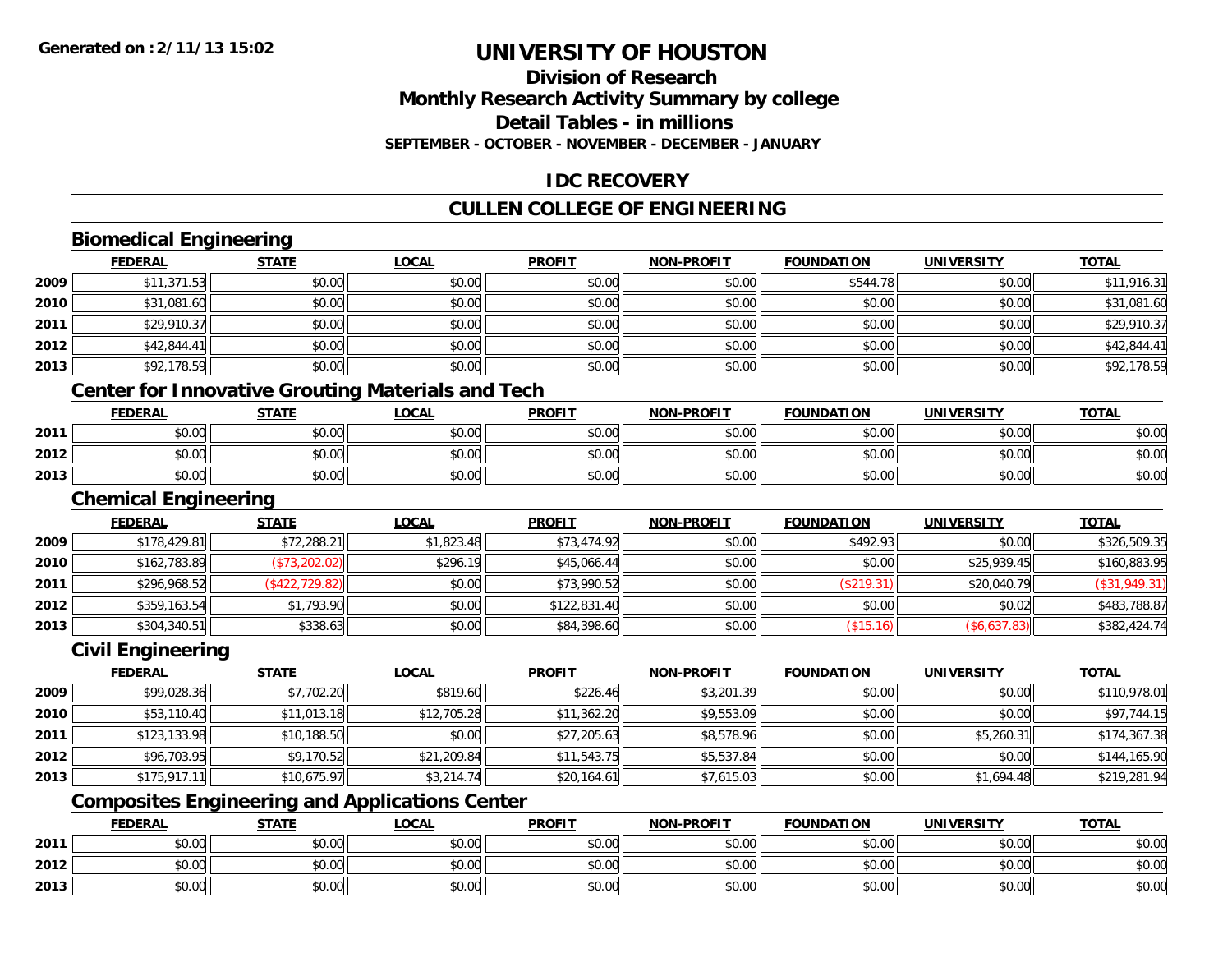**2013**

# **UNIVERSITY OF HOUSTON**

#### **Division of ResearchMonthly Research Activity Summary by college Detail Tables - in millions SEPTEMBER - OCTOBER - NOVEMBER - DECEMBER - JANUARY**

#### **IDC RECOVERY**

# **CULLEN COLLEGE OF ENGINEERING**

|      | Dean, Engineering             |                                              |              |               |                   |                   |                   |              |
|------|-------------------------------|----------------------------------------------|--------------|---------------|-------------------|-------------------|-------------------|--------------|
|      | <b>FEDERAL</b>                | <b>STATE</b>                                 | <b>LOCAL</b> | <b>PROFIT</b> | <b>NON-PROFIT</b> | <b>FOUNDATION</b> | <b>UNIVERSITY</b> | <b>TOTAL</b> |
| 2010 | \$1,935.91                    | \$0.00                                       | \$0.00       | \$0.00        | \$0.00            | \$0.00            | \$0.00            | \$1,935.91   |
| 2011 | \$2,170.22                    | \$0.00                                       | \$0.00       | \$0.00        | \$0.00            | \$0.00            | \$0.00            | \$2,170.22   |
| 2012 | \$1,799.96                    | \$0.00                                       | \$0.00       | \$0.00        | \$0.00            | \$0.00            | \$0.00            | \$1,799.96   |
| 2013 | \$2,060.36                    | \$0.00                                       | \$0.00       | \$0.00        | \$0.00            | \$0.00            | \$0.00            | \$2,060.36   |
|      |                               | <b>Electrical &amp; Computer Engineering</b> |              |               |                   |                   |                   |              |
|      | <b>FEDERAL</b>                | <b>STATE</b>                                 | <b>LOCAL</b> | <b>PROFIT</b> | <b>NON-PROFIT</b> | <b>FOUNDATION</b> | <b>UNIVERSITY</b> | <b>TOTAL</b> |
| 2009 | \$165,145.12                  | \$10,169.49                                  | \$0.00       | \$16,816.08   | \$15,806.81       | \$0.00            | \$5,255.87        | \$213,193.36 |
| 2010 | \$146,166.57                  | \$5,407.80                                   | \$0.00       | \$39,847.74   | \$5,342.27        | \$0.00            | \$89.18           | \$196,853.56 |
| 2011 | \$247,890.59                  | \$25,697.70                                  | \$0.00       | \$23,496.89   | \$3,412.77        | \$0.00            | \$1,708.26        | \$302,206.21 |
| 2012 | \$299,010.24                  | \$804.78                                     | \$0.00       | \$39,666.84   | \$1,262.73        | (\$16, 163.66)    | \$0.21            | \$324,581.13 |
| 2013 | \$304,404.97                  | \$139.27                                     | \$0.00       | \$25,423.44   | \$1,291.66        | \$0.00            | \$0.00            | \$331,259.35 |
|      | <b>Industrial Engineering</b> |                                              |              |               |                   |                   |                   |              |
|      | <b>FEDERAL</b>                | <b>STATE</b>                                 | <b>LOCAL</b> | <b>PROFIT</b> | <b>NON-PROFIT</b> | <b>FOUNDATION</b> | <b>UNIVERSITY</b> | <b>TOTAL</b> |
| 2009 | \$14,401.51                   | \$0.00                                       | \$0.00       | \$2,158.44    | \$0.00            | \$0.00            | \$0.00            | \$16,559.95  |
| 2010 | \$15,665.43                   | \$146.45                                     | \$0.00       | \$0.00        | \$0.00            | \$0.00            | \$0.00            | \$15,811.88  |
| 2011 | \$11,465.85                   | \$1,517.54                                   | \$6,686.26   | \$0.00        | \$0.00            | \$0.00            | \$0.00            | \$19,669.65  |
| 2012 | \$11,695.24                   | \$0.00                                       | \$8,089.52   | \$0.00        | \$0.00            | \$0.00            | \$0.00            | \$19,784.76  |
| 2013 | \$11,493.21                   | \$4,815.48                                   | \$1,747.50   | \$0.00        | \$0.00            | \$0.00            | \$0.00            | \$18,056.19  |
|      | <b>Mechanical Engineering</b> |                                              |              |               |                   |                   |                   |              |
|      | <b>FEDERAL</b>                | <b>STATE</b>                                 | <b>LOCAL</b> | <b>PROFIT</b> | <b>NON-PROFIT</b> | <b>FOUNDATION</b> | <b>UNIVERSITY</b> | <b>TOTAL</b> |
| 2009 | \$122,070.01                  | \$0.00                                       | \$0.00       | \$49,214.42   | \$6,078.95        | \$0.00            | \$0.00            | \$177,363.38 |
| 2010 | \$227,370.60                  | \$0.00                                       | \$0.00       | \$30,107.59   | \$22,693.53       | \$0.00            | \$0.00            | \$280,171.72 |
| 2011 | \$303,470.54                  | \$3,483.83                                   | \$0.00       | \$91,588.95   | \$8,102.88        | \$0.00            | \$0.00            | \$406,646.19 |
| 2012 | \$231,881.84                  | \$13,955.61                                  | \$0.00       | \$35,591.06   | \$10,223.93       | \$0.00            | \$0.00            | \$291,652.44 |
| 2013 | \$306,273.78                  | \$5,112.75                                   | \$0.00       | \$35,678.55   | \$0.00            | \$4,192.22        | \$0.00            | \$351,257.30 |
|      |                               | <b>National Wind Energy Center</b>           |              |               |                   |                   |                   |              |
|      | <b>FEDERAL</b>                | <b>STATE</b>                                 | <b>LOCAL</b> | <b>PROFIT</b> | NON-PROFIT        | <b>FOUNDATION</b> | <b>UNIVERSITY</b> | <b>TOTAL</b> |
| 2011 | \$0.00                        | \$0.00                                       | \$0.00       | \$0.00        | \$0.00            | \$0.00            | \$0.00            | \$0.00       |
| 2012 | \$0.00                        | \$0.00                                       | \$0.00       | \$0.00        | \$0.00            | \$0.00            | \$0.00            | \$0.00       |

 $\textbf{3} \mid \textbf{3} \mid \textbf{5} \mid \textbf{5} \mid \textbf{6} \mid \textbf{7} \mid \textbf{8} \mid \textbf{1} \mid \textbf{1} \mid \textbf{1} \mid \textbf{1} \mid \textbf{1} \mid \textbf{1} \mid \textbf{1} \mid \textbf{1} \mid \textbf{1} \mid \textbf{1} \mid \textbf{1} \mid \textbf{1} \mid \textbf{1} \mid \textbf{1} \mid \textbf{1} \mid \textbf{1} \mid \textbf{1} \mid \textbf{1} \mid \textbf{1} \mid \textbf{1} \mid \textbf{$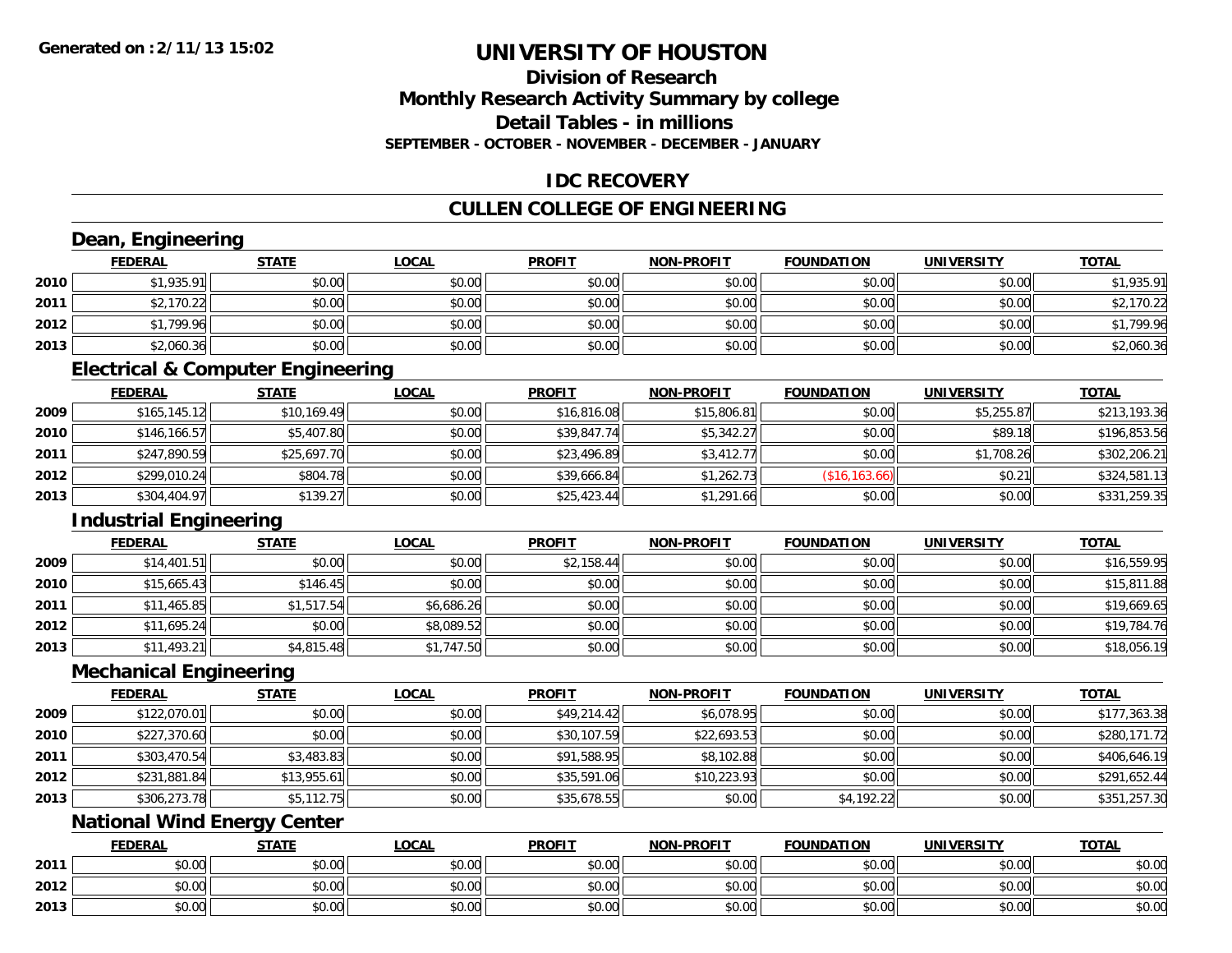**Division of Research Monthly Research Activity Summary by college Detail Tables - in millions**

**SEPTEMBER - OCTOBER - NOVEMBER - DECEMBER - JANUARY**

#### **IDC RECOVERY**

# **CULLEN COLLEGE OF ENGINEERING**

#### **SW Public Safety Technology Center**

|       | <b>FEDERAL</b> | <b>STATE</b>   | <b>LOCAL</b> | <b>PROFIT</b>          | <b>NON-PROFIT</b> | <b>FOUNDATION</b> | <b>UNIVERSITY</b> | <b>TOTAL</b>        |
|-------|----------------|----------------|--------------|------------------------|-------------------|-------------------|-------------------|---------------------|
| 2009  | ስስ ስስ<br>, שט  | \$0.00         | \$0.00       | $n \cap \neg$<br>DU.UU | \$0.00            | \$0.00            | nn nn<br>וטט.טע   | \$0.00              |
| Total | \$4.483.338.51 | (\$301.510.04) | \$56,592.41  | \$859.854.53           | \$108,701.84      | .168.20)          | \$53.350.74       | ,159.79<br>\$5,249, |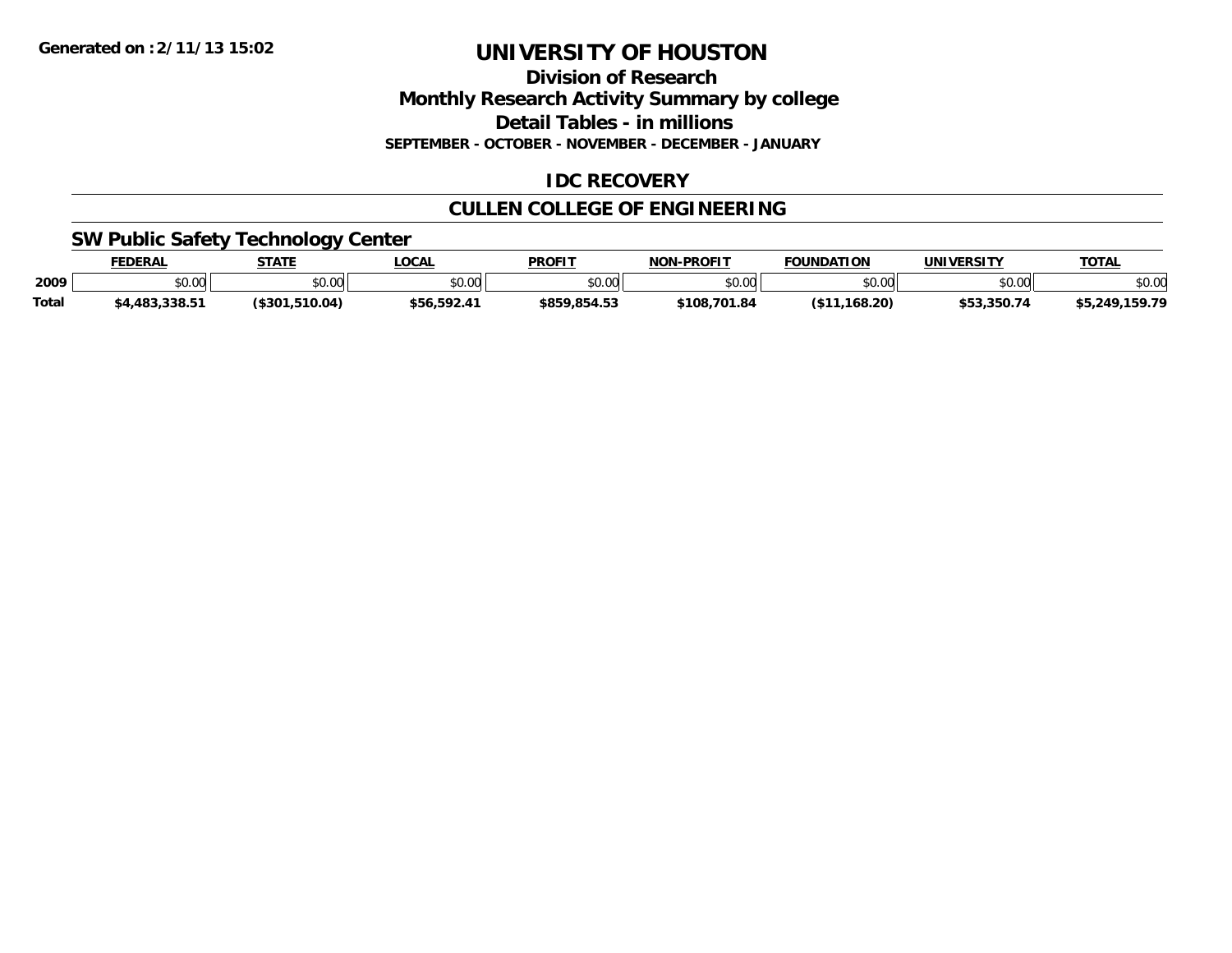#### **Division of ResearchMonthly Research Activity Summary by college Detail Tables - in millionsSEPTEMBER - OCTOBER - NOVEMBER - DECEMBER - JANUARY**

#### **IDC RECOVERY**

#### **DIVISION OF RESEARCH**

#### **Center for Advanced Materials**

|      | <b>FEDERAL</b> | <b>STATE</b> | <b>LOCAL</b> | <b>PROFIT</b> | <b>NON-PROFIT</b> | <b>FOUNDATION</b> | <b>UNIVERSITY</b> | <b>TOTAL</b> |
|------|----------------|--------------|--------------|---------------|-------------------|-------------------|-------------------|--------------|
| 2009 | \$2,502.65     | \$0.00       | \$0.00       | \$0.00        | \$0.00            | \$0.00            | \$0.00            | \$2,502.65   |
| 2010 | \$0.34)        | \$0.00       | \$0.00       | \$0.00        | \$0.00            | \$0.00            | \$0.00            | (\$0.34)     |
| 2011 | \$4,912.13     | \$7,638.75   | \$0.00       | \$2,843.25    | \$0.00            | \$0.00            | \$0.00            | \$15,394.13  |
| 2012 | \$1,305.29     | \$0.00       | \$0.00       | \$0.00        | \$0.00            | \$0.00            | \$0.00            | \$1,305.29   |
| 2013 | \$366.83       | \$0.00       | \$0.00       | \$0.00        | \$0.00            | \$0.00            | \$0.00            | \$366.83     |

#### **Center for Biomedical & Environmental Genomics**

|      | <u>FEDERAL</u> | <u>STATE</u> | <u>LOCAL</u> | <b>PROFIT</b> | <b>NON-PROFIT</b> | <b>FOUNDATION</b> | <b>UNIVERSITY</b> | <b>TOTAL</b> |
|------|----------------|--------------|--------------|---------------|-------------------|-------------------|-------------------|--------------|
| 2009 | \$0.00         | \$0.00       | \$0.00       | \$0.00        | \$0.00            | \$0.00            | \$0.00            | \$0.00       |
| 2010 | \$0.00         | \$0.00       | \$0.00       | \$0.00        | \$0.00            | \$0.00            | \$0.00            | \$0.00       |
| 2011 | \$0.00         | \$0.00       | \$0.00       | \$0.00        | \$0.00            | \$0.00            | \$0.00            | \$0.00       |
| 2012 | \$0.00         | \$0.00       | \$0.00       | \$0.00        | \$0.00            | \$0.00            | \$0.00            | \$0.00       |
| 2013 | \$0.00         | \$0.00       | \$0.00       | \$0.00        | \$0.00            | \$0.00            | \$0.00            | \$0.00       |

#### **Center for Industrial Partnerships**

|      | <u>FEDERAL</u> | <b>STATE</b> | <b>LOCAL</b> | <b>PROFIT</b> | <b>NON-PROFIT</b> | <b>FOUNDATION</b> | <b>UNIVERSITY</b> | <b>TOTAL</b> |
|------|----------------|--------------|--------------|---------------|-------------------|-------------------|-------------------|--------------|
| 2009 | \$5,754.39     | \$0.00       | \$0.00       | \$1,865.42    | \$0.00            | \$0.00            | \$0.00            | \$7,619.81   |
| 2010 | \$12,519.90    | \$0.00       | \$0.00       | \$930.16      | \$0.00            | \$0.00            | \$0.00            | \$13,450.06  |
| 2011 | \$33,961.83    | \$0.00       | \$0.00       | \$3,463.64    | \$0.00            | \$0.00            | \$0.00            | \$37,425.47  |
| 2012 | \$6,865.42     | \$0.00       | \$0.00       | \$5,757.70    | \$0.00            | \$0.00            | \$0.00            | \$12,623.12  |
| 2013 | \$825.76       | \$0.00       | \$0.00       | \$4,112.87    | \$0.00            | \$0.00            | \$0.00            | \$4,938.63   |

#### **Center for Neuromotor & Biomechanics Research**

|      | <b>FEDERAL</b> | <b>STATE</b> | <b>LOCAL</b> | <b>PROFIT</b> | <b>NON-PROFIT</b> | <b>FOUNDATION</b> | <b>UNIVERSITY</b> | <b>TOTAL</b> |
|------|----------------|--------------|--------------|---------------|-------------------|-------------------|-------------------|--------------|
| 2009 | \$0.00         | \$0.00       | \$0.00       | \$0.00        | \$0.00            | \$0.00            | \$0.00            | \$0.00       |
| 2010 | \$0.00         | \$0.00       | \$0.00       | \$0.00        | \$0.00            | \$0.00            | \$0.00            | \$0.00       |
| 2011 | \$0.00         | \$0.00       | \$0.00       | \$0.00        | \$0.00            | \$0.00            | \$0.00            | \$0.00       |
| 2012 | \$0.00         | \$0.00       | \$0.00       | \$0.00        | \$0.00            | \$0.00            | \$0.00            | \$0.00       |
| 2013 | \$0.00         | \$0.00       | \$0.00       | \$0.00        | \$0.00            | \$0.00            | \$0.00            | \$0.00       |

#### **Division of Research**

|      | <b>FEDERAL</b>                   | <b>CTATI</b>                                          | .OCAL              | <b>PROFIT</b>  | <b>DDAEIT</b><br><b>NION</b> | <b>INDA</b><br>$\sim$ | i iriil<br>$\mathbf{u}$ | TOTAL                      |
|------|----------------------------------|-------------------------------------------------------|--------------------|----------------|------------------------------|-----------------------|-------------------------|----------------------------|
| 2009 | \$361<br>. ن                     | $\mathsf{A} \cap \mathsf{A} \cap \mathsf{A}$<br>vv.vv | $\sim$ 00<br>vv.vu | 0.00<br>ູນບ.ບບ | \$0.00                       | JU.UU                 | $\sim$ $\sim$<br>vu.vu  | \$361.6                    |
| 2010 | $\sim$ $\sim$ $\sim$<br>-------- | $\sim$ 00<br>vv.vv                                    | $\sim$ 00<br>vu.uu | 0000<br>JU.UU  | \$0.00                       | JU.J                  | امہ مہ<br>JU.UU         | $\Omega$<br>י יו+.∪∠ט, ט ק |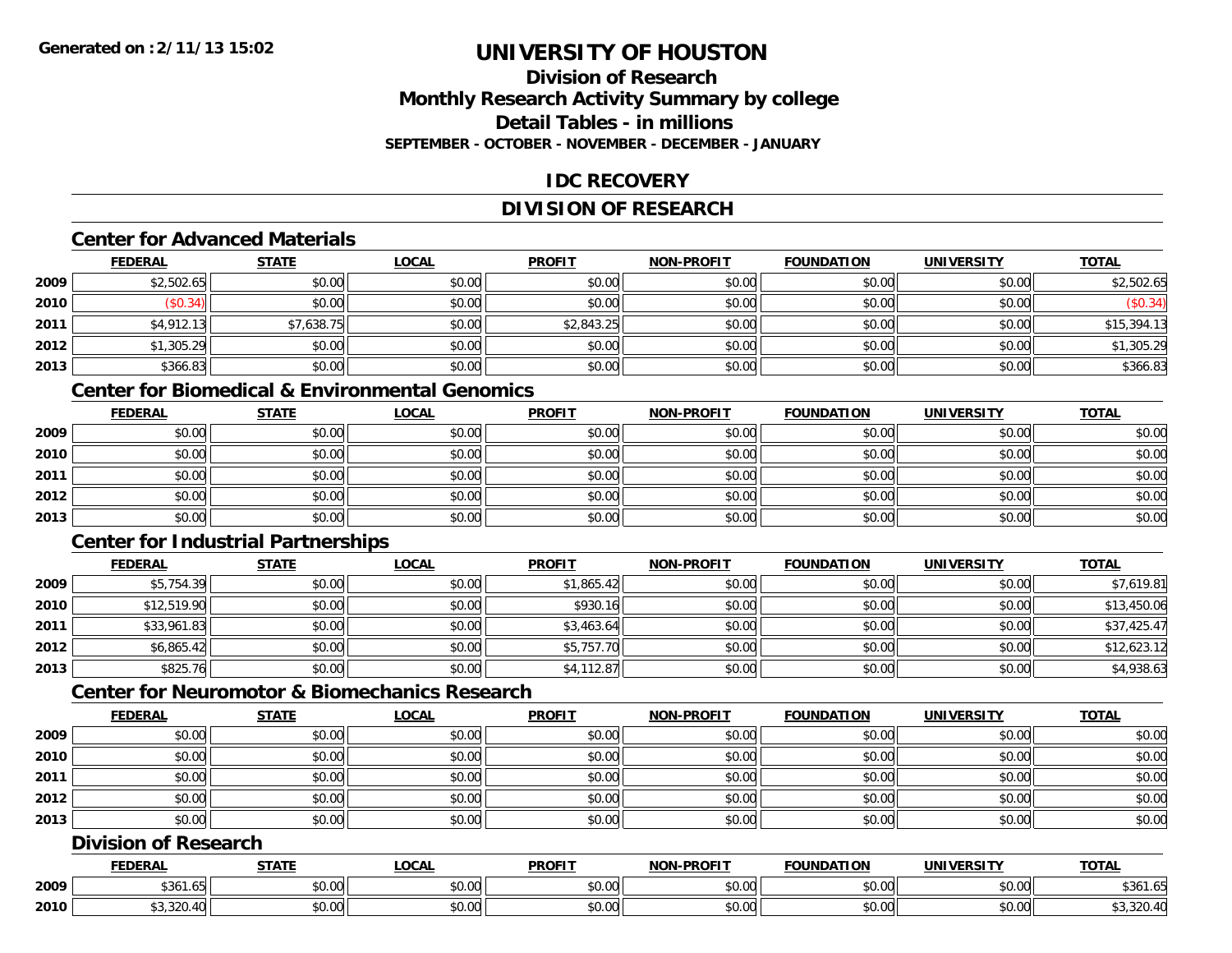#### **Division of ResearchMonthly Research Activity Summary by college Detail Tables - in millions SEPTEMBER - OCTOBER - NOVEMBER - DECEMBER - JANUARY**

#### **IDC RECOVERY**

#### **DIVISION OF RESEARCH**

|      | <b>Division of Research</b>        |                                       |              |               |                   |                   |                   |                   |
|------|------------------------------------|---------------------------------------|--------------|---------------|-------------------|-------------------|-------------------|-------------------|
|      | <b>FEDERAL</b>                     | <b>STATE</b>                          | <b>LOCAL</b> | <b>PROFIT</b> | <b>NON-PROFIT</b> | <b>FOUNDATION</b> | <b>UNIVERSITY</b> | <b>TOTAL</b>      |
| 2011 | (\$985.18)                         | \$0.00                                | \$0.00       | \$0.00        | \$0.00            | \$0.00            | \$0.00            | (\$985.18)        |
| 2012 | (\$0.00)                           | \$0.00                                | \$0.00       | \$0.00        | \$0.00            | \$0.00            | \$0.00            | (\$0.00)          |
|      | <b>Institute for Nanoenergy</b>    |                                       |              |               |                   |                   |                   |                   |
|      | <b>FEDERAL</b>                     | <b>STATE</b>                          | <b>LOCAL</b> | <b>PROFIT</b> | <b>NON-PROFIT</b> | <b>FOUNDATION</b> | <b>UNIVERSITY</b> | <b>TOTAL</b>      |
| 2009 | \$0.00                             | \$0.00                                | \$0.00       | \$0.00        | \$0.00            | \$0.00            | \$0.00            | \$0.00            |
| 2010 | \$0.00                             | \$0.00                                | \$0.00       | \$0.00        | \$0.00            | \$0.00            | \$0.00            | \$0.00            |
| 2011 | \$0.00                             | \$0.00                                | \$0.00       | \$0.00        | \$0.00            | \$0.00            | \$0.00            | \$0.00            |
| 2012 | \$0.00                             | \$0.00                                | \$0.00       | \$0.00        | \$0.00            | \$0.00            | \$0.00            | \$0.00            |
| 2013 | \$0.00                             | \$0.00                                | \$0.00       | \$0.00        | \$0.00            | \$0.00            | \$0.00            | \$0.00            |
|      |                                    | <b>Office of Contracts and Grants</b> |              |               |                   |                   |                   |                   |
|      | <b>FEDERAL</b>                     | <b>STATE</b>                          | <b>LOCAL</b> | <b>PROFIT</b> | NON-PROFIT        | <b>FOUNDATION</b> | <b>UNIVERSITY</b> | <b>TOTAL</b>      |
| 2009 | \$0.00                             | \$0.00                                | \$0.00       | \$0.00        | \$0.00            | \$0.00            | \$0.00            | $\frac{1}{2}0.00$ |
| 2010 | \$0.00                             | \$0.00                                | \$0.00       | \$0.00        | \$0.00            | \$0.00            | \$0.00            | \$0.00            |
| 2011 | \$0.00                             | \$0.00                                | \$0.00       | \$0.00        | \$0.00            | \$0.00            | \$0.00            | \$0.00            |
| 2012 | \$0.00                             | \$0.00                                | \$0.00       | \$0.00        | \$0.00            | \$0.00            | \$0.00            | \$0.00            |
| 2013 | \$0.00                             | \$0.00                                | \$0.00       | \$0.00        | \$0.00            | \$0.00            | \$0.00            | \$0.00            |
|      | <b>Research Financial Services</b> |                                       |              |               |                   |                   |                   |                   |
|      | <b>FEDERAL</b>                     | <b>STATE</b>                          | <b>LOCAL</b> | <b>PROFIT</b> | NON-PROFIT        | <b>FOUNDATION</b> | <b>UNIVERSITY</b> | <b>TOTAL</b>      |
| 2009 | \$0.00                             | \$0.00                                | \$0.00       | \$0.00        | \$0.00            | \$0.00            | \$0.00            | \$0.00            |
| 2010 | \$0.00                             | \$0.00                                | \$0.00       | \$0.00        | \$0.00            | \$0.00            | \$0.00            | \$0.00            |
| 2011 | \$0.00                             | \$0.00                                | \$0.00       | \$0.00        | \$0.00            | \$0.00            | \$0.00            | \$0.00            |
| 2012 | \$0.00                             | \$0.00                                | \$0.00       | \$0.00        | \$0.00            | \$0.00            | \$0.00            | \$0.00            |
| 2013 | \$0.00                             | \$0.00                                | \$0.00       | \$0.00        | \$0.00            | \$0.00            | \$0.00            | \$0.00            |
|      | <b>TcSAM</b>                       |                                       |              |               |                   |                   |                   |                   |
|      | <b>FEDERAL</b>                     | <b>STATE</b>                          | <b>LOCAL</b> | <b>PROFIT</b> | NON-PROFIT        | <b>FOUNDATION</b> | <b>UNIVERSITY</b> | <b>TOTAL</b>      |
| 2009 | \$0.00                             | \$0.00                                | \$0.00       | \$0.00        | \$0.00            | \$0.00            | \$0.00            | \$0.00            |
| 2010 | \$0.00                             | \$0.00                                | \$0.00       | \$0.00        | \$0.00            | \$0.00            | \$0.00            | \$0.00            |
| 2011 | \$0.00                             | \$0.00                                | \$0.00       | \$0.00        | \$0.00            | \$0.00            | \$0.00            | \$0.00            |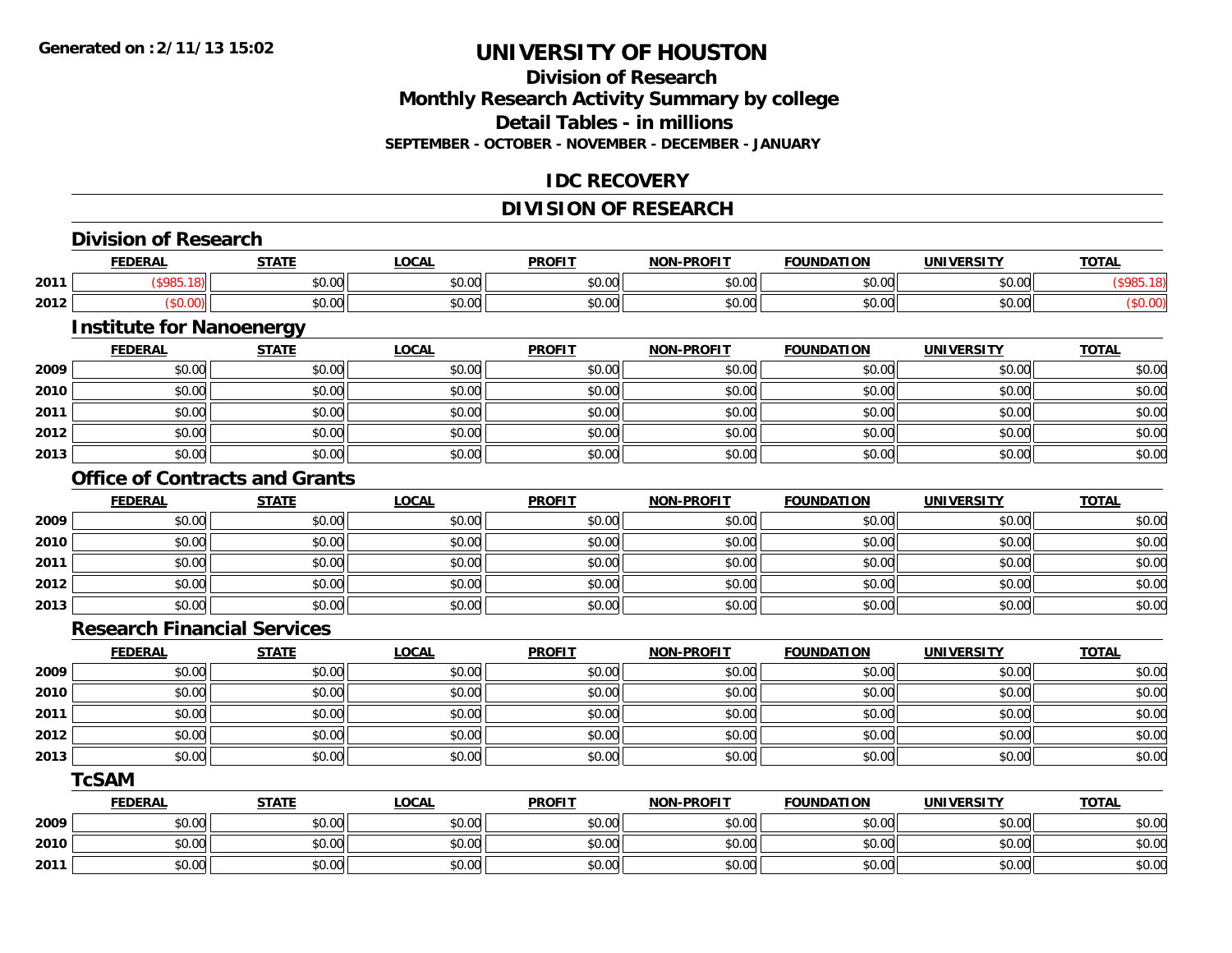**TCSUM** 

# **UNIVERSITY OF HOUSTON**

#### **Division of ResearchMonthly Research Activity Summary by college Detail Tables - in millions SEPTEMBER - OCTOBER - NOVEMBER - DECEMBER - JANUARY**

#### **IDC RECOVERY**

#### **DIVISION OF RESEARCH**

|              | I CSUH                                   |              |              |               |                   |                   |                   |                |
|--------------|------------------------------------------|--------------|--------------|---------------|-------------------|-------------------|-------------------|----------------|
|              | <b>FEDERAL</b>                           | <b>STATE</b> | <b>LOCAL</b> | <b>PROFIT</b> | <b>NON-PROFIT</b> | <b>FOUNDATION</b> | <b>UNIVERSITY</b> | <b>TOTAL</b>   |
| 2009         | \$2,445.84                               | \$0.00       | \$0.00       | \$0.00        | \$0.00            | \$0.00            | \$0.00            | \$2,445.84     |
| 2010         | \$3,352.38                               | \$0.00       | \$0.00       | \$16,410.79   | \$0.00            | \$0.00            | \$0.00            | \$19,763.17    |
| 2011         | \$8,626.26                               | \$0.00       | \$0.00       | \$19,182.50   | \$0.00            | \$0.00            | \$0.00            | \$27,808.76    |
| 2012         | \$7,774.63                               | \$1,207.17   | \$0.00       | \$19,928.46   | \$0.00            | \$0.00            | \$0.00            | \$28,910.26    |
| 2013         | \$5,516.84                               | \$208.91     | \$0.00       | \$9,865.84    | \$0.00            | \$0.00            | \$0.00            | \$15,591.59    |
|              | <b>Texas Learning/Computation Center</b> |              |              |               |                   |                   |                   |                |
|              | <b>FEDERAL</b>                           | <b>STATE</b> | <b>LOCAL</b> | <b>PROFIT</b> | <b>NON-PROFIT</b> | <b>FOUNDATION</b> | <b>UNIVERSITY</b> | <b>TOTAL</b>   |
| 2009         | \$0.00                                   | \$0.00       | \$0.00       | \$0.00        | \$0.00            | \$0.00            | \$0.00            | \$0.00         |
| 2010         | \$0.00                                   | \$0.00       | \$0.00       | \$0.00        | \$0.00            | \$0.00            | \$0.00            | \$0.00         |
| 2011         | \$2,224.04                               | \$0.00       | \$0.00       | \$0.00        | \$0.00            | \$0.00            | \$0.00            | \$2,224.04     |
| 2012         | \$6,402.83                               | \$0.00       | \$0.00       | \$0.00        | \$0.00            | \$0.00            | \$0.00            | \$6,402.83     |
| 2013         | \$300.34                                 | \$0.00       | \$0.00       | \$0.00        | \$0.00            | \$0.00            | \$0.00            | \$300.34       |
|              | <b>Texas Obesity Research Center</b>     |              |              |               |                   |                   |                   |                |
|              | <b>FEDERAL</b>                           | <b>STATE</b> | <b>LOCAL</b> | <b>PROFIT</b> | <b>NON-PROFIT</b> | <b>FOUNDATION</b> | <b>UNIVERSITY</b> | <b>TOTAL</b>   |
| 2011         | \$0.00                                   | \$0.00       | \$0.00       | \$0.00        | \$0.00            | \$0.00            | \$0.00            | \$0.00         |
| 2012         | \$0.00                                   | \$0.00       | \$0.00       | \$0.00        | \$0.00            | \$0.00            | \$0.00            | \$0.00         |
| 2013         | \$0.00                                   | \$0.00       | \$0.00       | \$0.00        | \$0.00            | \$0.00            | \$0.00            | \$0.00         |
|              | <b>TIMES</b>                             |              |              |               |                   |                   |                   |                |
|              | <b>FEDERAL</b>                           | <b>STATE</b> | <b>LOCAL</b> | <b>PROFIT</b> | <b>NON-PROFIT</b> | <b>FOUNDATION</b> | <b>UNIVERSITY</b> | <b>TOTAL</b>   |
| 2009         | \$127,528.67                             | \$32,834.94  | \$0.00       | \$0.00        | \$0.00            | \$0.00            | \$1,282.32        | \$161,645.93   |
| 2010         | \$57,128.90                              | \$96,513.83  | \$0.00       | \$0.00        | \$0.00            | \$0.00            | \$162.29          | \$153,805.02   |
| 2011         | \$185,455.58                             | \$2,770.35   | \$0.00       | \$0.00        | \$0.00            | \$0.00            | \$0.00            | \$188,225.92   |
| 2012         | \$306,595.64                             | (\$12.88)    | \$0.00       | \$0.00        | \$0.00            | \$0.00            | \$0.00            | \$306,582.75   |
| 2013         | \$464,317.74                             | (\$99.10)    | \$0.00       | \$0.00        | \$0.00            | \$0.00            | \$0.00            | \$464,218.64   |
| <b>Total</b> | \$1,249,380.40                           | \$141,061.97 | \$0.00       | \$84,360.62   | \$0.00            | \$0.00            | \$1,444.61        | \$1,476,247.60 |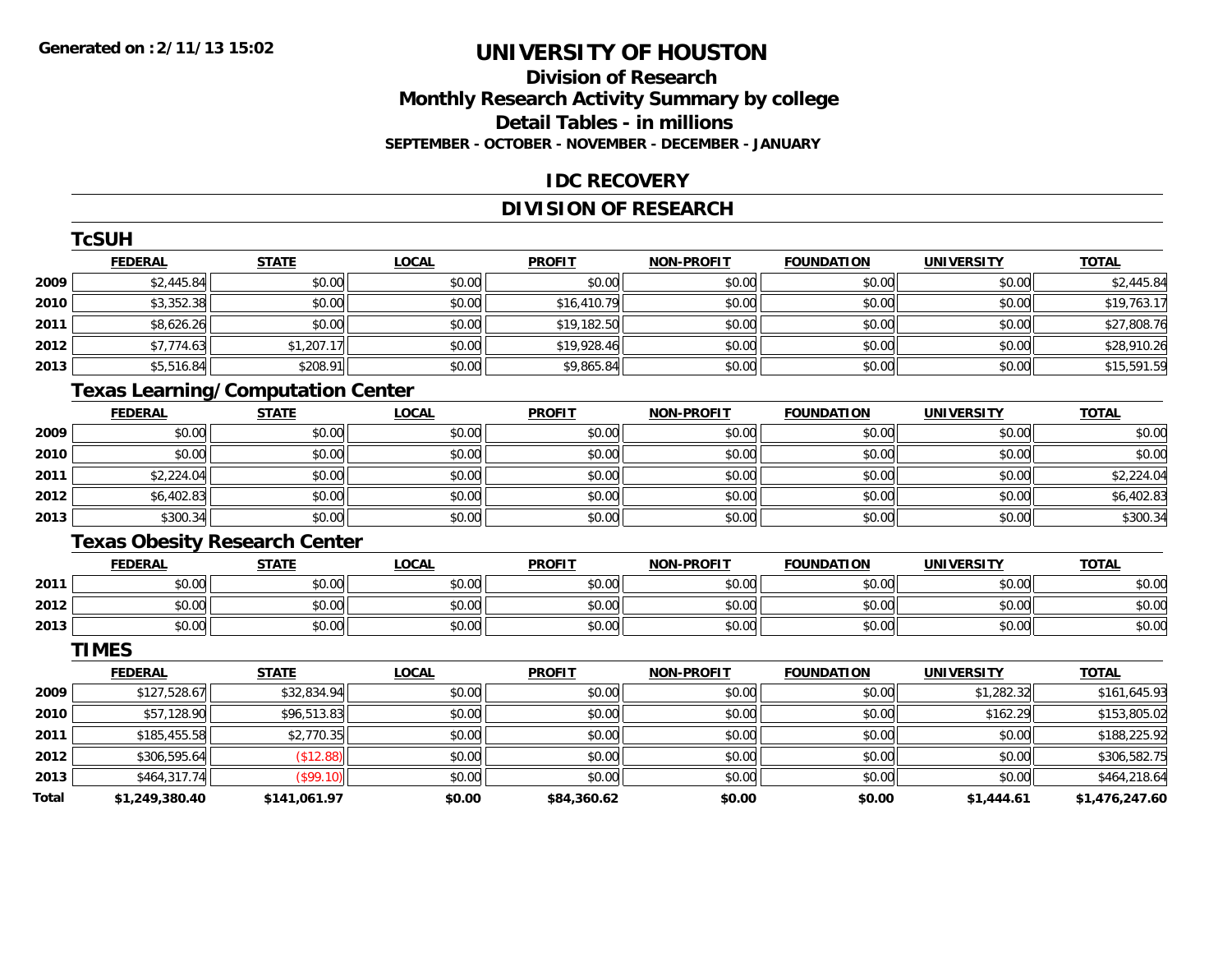**2013**

# **UNIVERSITY OF HOUSTON**

**Division of Research**

**Monthly Research Activity Summary by college**

**Detail Tables - in millions**

**SEPTEMBER - OCTOBER - NOVEMBER - DECEMBER - JANUARY**

#### **IDC RECOVERY**

#### **GRADUATE COLLEGE OF SOCIAL WORK**

#### **Center for Health Equities & Evaluation Research FEDERAL STATE LOCAL PROFIT NON-PROFIT FOUNDATION UNIVERSITY TOTALTOTAL 2013** \$5,975.94 \$0.00 \$0.00 \$0.00 \$0.00 \$0.00 \$0.00 \$5,975.94 **Child & Family for Innovative Research FEDERAL STATE LOCAL PROFIT NON-PROFIT FOUNDATION UNIVERSITY TOTALTOTAL 20099** \$0.00 \$0.00 \$0.00 \$8,362.41 \$0.00 \$0.00 \$0.00 \$0.00 \$0.00 \$0.00 \$0.00 \$9,374.67 **2010** \$861.13 \$976.11 \$0.00 \$0.00 \$0.00 \$0.00 \$0.00 \$1,837.24 **2011** \$352.45 \$0.00 \$0.00 \$0.00 \$0.00 \$0.00 \$0.00 \$352.45 **2012**2 \$24.74|| \$0.00|| \$0.00|| \$4,409.48|| \$0.00|| \$0.00|| \$0.00|| \$4,434.22 **2013** $\textbf{3} \hspace{14mm} |\hspace{14mm}|\hspace{14mm}|\hspace{14mm}|\hspace{14mm}|\hspace{14mm}|\hspace{14mm}|\hspace{14mm}|\hspace{14mm}|\hspace{14mm}|\hspace{14mm}|\hspace{14mm}|\hspace{14mm}|\hspace{14mm}|\hspace{14mm}|\hspace{14mm}|\hspace{14mm}|\hspace{14mm}|\hspace{14mm}|\hspace{14mm}|\hspace{14mm}|\hspace{14mm}|\hspace{14mm}|\hspace{14mm}|\hspace{14mm}|\hspace{14mm}|\hspace{14$ **Community Projects - Social Work FEDERAL STATE LOCAL PROFIT NON-PROFIT FOUNDATION UNIVERSITY TOTAL20099** \$4,256.43 \$50.00 \$0.00 \$0.00 \$0.00 \$0.00 \$0.00 \$0.00 \$533.29 \$533.29 \$0.00 \$0.00 \$0.00 \$4,789.72 **2010**0 \$0.00 \$0.00 \$0.00 \$0.00 \$0.00 \$0.00 \$0.00 \$0.00 \$0.00 \$0.00 \$0.00 \$0.00 \$0.00 \$0.00 \$0.00 \$0.00 \$0.00 **2011** \$0.00 \$0.00 \$0.00 \$0.00 \$0.00 \$0.00 \$0.00 \$0.00 **2012** $\texttt{2} \mid \texttt{3} \mid \texttt{4} \mid \texttt{5} \mid \texttt{5} \mid \texttt{5} \mid \texttt{6} \mid \texttt{7} \mid \texttt{6} \mid \texttt{7} \mid \texttt{7} \mid \texttt{8} \mid \texttt{7} \mid \texttt{8} \mid \texttt{8} \mid \texttt{8} \mid \texttt{9} \mid \texttt{1} \mid \texttt{1} \mid \texttt{1} \mid \texttt{1} \mid \texttt{1} \mid \texttt{1} \mid \texttt{1} \mid \texttt{1} \mid \texttt{1} \mid \texttt{1} \mid \texttt{$ **2013** $\textbf{3} \hspace{14mm} |\hspace{14mm} \text{ $60.01]} \hspace{14mm} |\hspace{14mm} \text{ $60.00]} \hspace{14mm} |\hspace{14mm} \text{ $60.01]} \hspace{14mm}$ **Dean, Social Work FEDERAL STATE LOCAL PROFIT NON-PROFIT FOUNDATION UNIVERSITY TOTALTOTAL 2009** \$123,577.06 \$18,643.62 \$0.00 \$0.00 \$0.00 \$0.00 \$0.00 \$142,220.68 **2010** \$196,101.06 \$7,720.24 \$0.00 \$0.00 \$0.00 \$80.87 \$0.00 \$203,902.16 **2011** \$173,033.11 \$1,041.98 \$0.00 \$0.00 \$0.00 \$108.59 \$0.00 \$174,183.69 **2012** \$110,547.26 \$0.00 \$0.00 \$0.00 \$0.00 \$0.00 \$0.00 \$110,547.26 **2013** $\textbf{3} \quad \textbf{\textcolor{blue}{81,200.02}} \quad \textbf{\textcolor{blue}{81,200.85}} \quad \textbf{\textcolor{blue}{80.00}} \quad \textbf{\textcolor{blue}{80.00}} \quad \textbf{\textcolor{blue}{80.83}} \quad \textbf{\textcolor{blue}{80.83}} \quad \textbf{\textcolor{blue}{80.00}} \quad \textbf{\textcolor{blue}{80.00}} \quad \textbf{\textcolor{blue}{80.83}} \quad \textbf{\textcolor{blue}{80.00}} \quad \textbf{\textcolor{blue}{80.00}} \quad \textbf{\textcolor{blue}{80.00}} \quad$ **Drug and Social Policy Research FEDERAL STATE LOCAL PROFIT NON-PROFIT FOUNDATION UNIVERSITY TOTALTOTAL 2009** \$0.00 \$0.00 \$0.00 \$0.00 \$0.00 \$0.00 \$0.00 \$0.00 **2010** $\, \mathsf{0} \, \vert \qquad \qquad \mathsf{0.00} \vert \qquad \qquad \mathsf{0.00} \vert \qquad \qquad \mathsf{0.00} \vert \qquad \qquad \mathsf{0.00} \vert \qquad \qquad \mathsf{0.00} \vert \qquad \qquad \mathsf{0.00} \vert \qquad \qquad \mathsf{0.00} \vert \qquad \qquad \mathsf{0.00} \vert \qquad \qquad \mathsf{0.00} \vert \qquad \qquad \mathsf{0.00} \vert \qquad \qquad \mathsf{0.01} \vert \qquad \qquad \mathsf{0.01} \vert \qquad \$ **2011** \$0.00 \$0.00 \$0.00 \$0.00 \$0.00 \$0.00 \$0.00 \$0.00 **2012**

2 | \$0.00 \$0.00 \$0.00 \$0.00 \$0.00 \$0.00 \$0.00 \$0.00 \$0.00 \$0.00 \$0.00 \$0.00 \$0.00 \$0.00 \$0.00 \$0.00 \$0.00 \$0.0

3 \$0.00 | \$0.00 | \$0.00 | \$0.00 | \$0.00 | \$0.00 | \$0.00 | \$0.00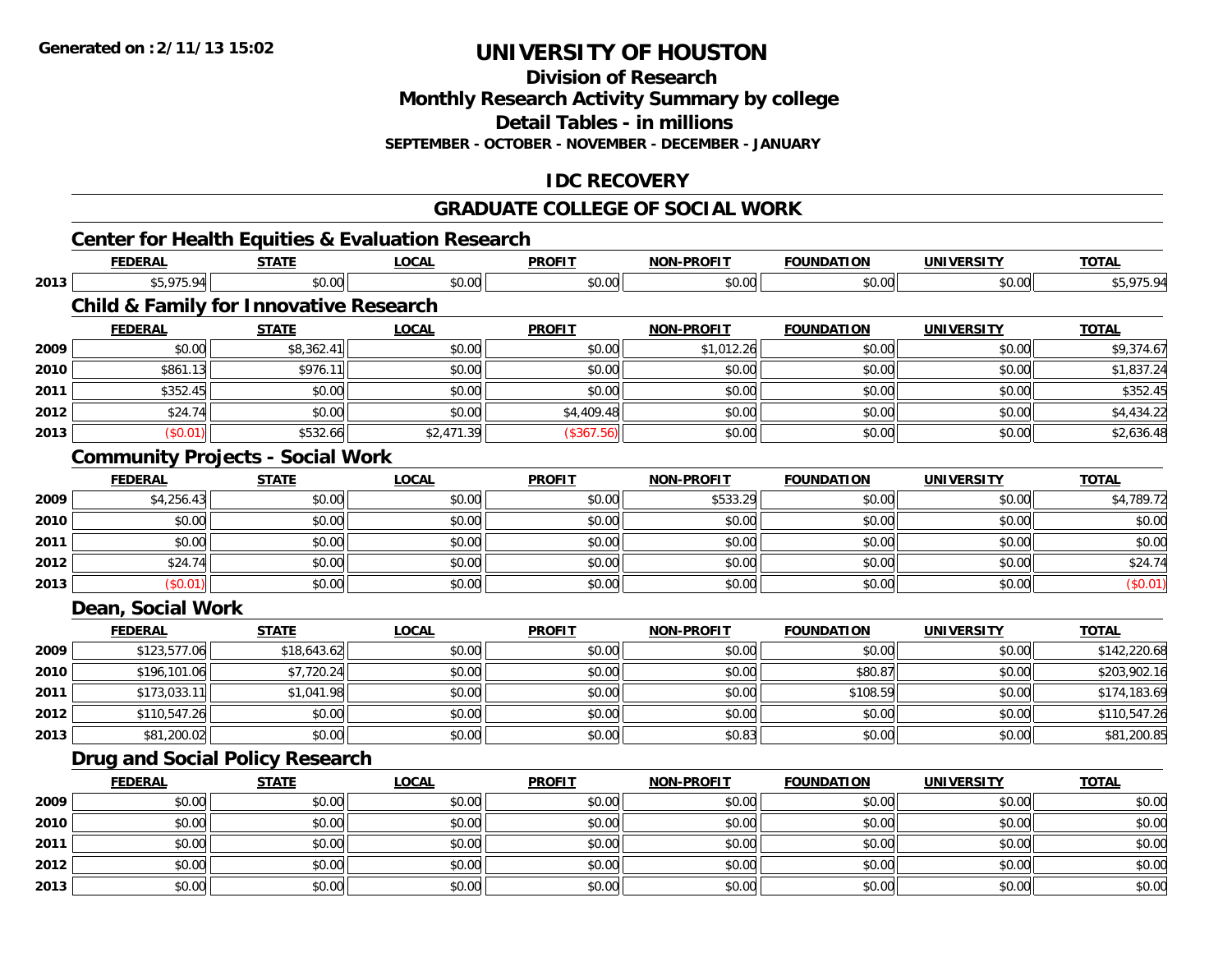#### **Division of Research Monthly Research Activity Summary by college Detail Tables - in millions SEPTEMBER - OCTOBER - NOVEMBER - DECEMBER - JANUARY**

#### **IDC RECOVERY**

#### **GRADUATE COLLEGE OF SOCIAL WORK**

# **Office for Drug SPR**

|       | <b>FEDERAL</b> | <b>STATE</b> | <b>LOCAL</b> | <b>PROFIT</b> | <b>NON-PROFIT</b> | <b>FOUNDATION</b> | <b>UNIVERSITY</b> | <b>TOTAL</b> |
|-------|----------------|--------------|--------------|---------------|-------------------|-------------------|-------------------|--------------|
| 2009  | \$0.00         | \$0.00       | \$0.00       | \$0.00        | \$0.00            | \$0.00            | \$0.00            | \$0.00       |
| 2010  | \$0.00         | \$0.00       | \$0.00       | \$0.00        | \$0.00            | \$0.00            | \$0.00            | \$0.00       |
| 2011  | \$0.00         | \$0.00       | \$0.00       | \$0.00        | \$0.00            | \$0.00            | \$0.00            | \$0.00       |
| 2012  | \$0.00         | \$0.00       | \$0.00       | \$0.00        | \$0.00            | \$0.00            | \$0.00            | \$0.00       |
| 2013  | \$0.00         | \$0.00       | \$0.00       | \$0.00        | \$0.00            | \$0.00            | \$0.00            | \$0.00       |
| Total | \$695,953.91   | \$37,277.02  | \$2,471.39   | \$4,041.92    | \$1,546.38        | \$189.46          | \$0.00            | \$741,480.08 |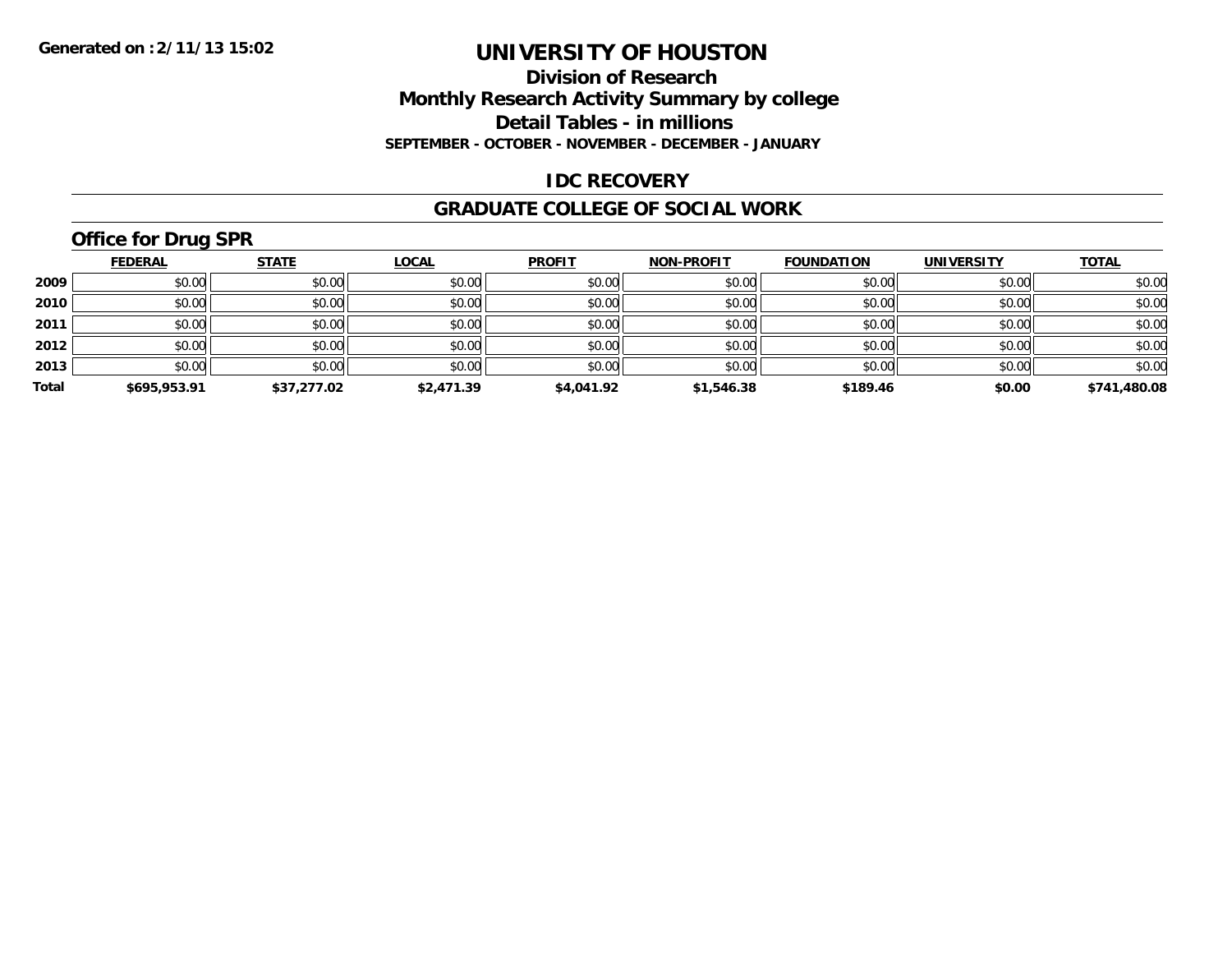#### **Division of ResearchMonthly Research Activity Summary by college Detail Tables - in millions SEPTEMBER - OCTOBER - NOVEMBER - DECEMBER - JANUARY**

#### **IDC RECOVERY**

#### **HILTON COLLEGE OF HOTEL AND RESTAURANT MANAGEMENT**

#### **Hotel and Restaurant Management**

|              | <b>FEDERAL</b> | <b>STATE</b> | <u>LOCAL</u> | <b>PROFIT</b> | <b>NON-PROFIT</b> | <b>FOUNDATION</b> | <b>UNIVERSITY</b> | <b>TOTAL</b> |
|--------------|----------------|--------------|--------------|---------------|-------------------|-------------------|-------------------|--------------|
| 2011         | \$626.64       | \$0.00       | \$0.00       | \$0.00        | \$305.48          | \$0.00            | \$0.00            | \$932.12     |
| 2012         | \$2,013.13     | \$3,197.64   | \$0.00       | \$8.59        | \$2,072.37        | \$0.00            | \$0.00            | \$7,291.73   |
| 2013         | \$1,707.71     | \$804.38     | \$0.00       | \$0.00        | \$0.00            | \$0.00            | \$0.00            | \$2,512.09   |
| <b>Total</b> | \$4,347.48     | \$4,002.02   | \$0.00       | \$8.59        | \$2,377.85        | \$0.00            | \$0.00            | \$10,735.94  |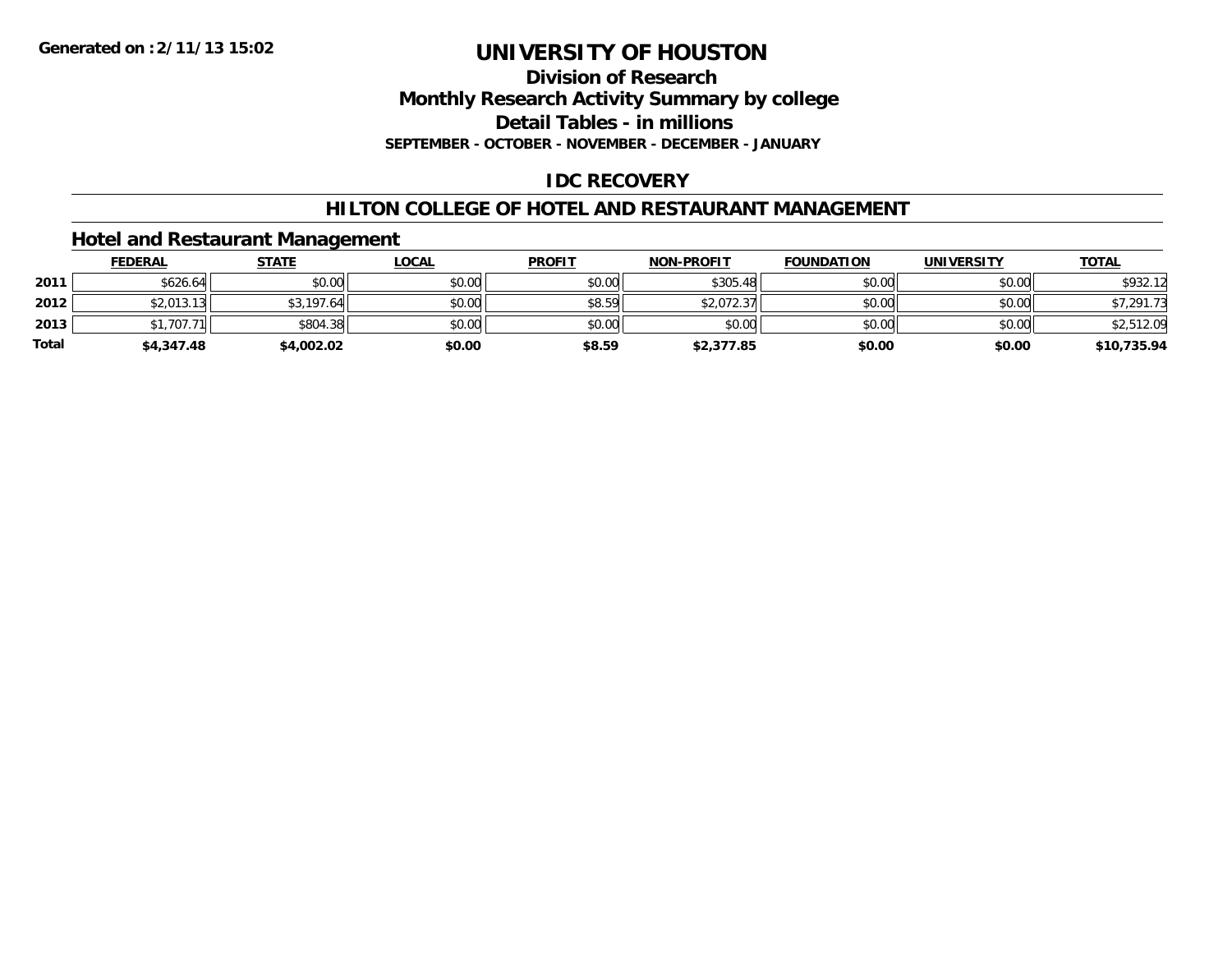#### **Division of Research Monthly Research Activity Summary by college Detail Tables - in millions SEPTEMBER - OCTOBER - NOVEMBER - DECEMBER - JANUARY**

#### **IDC RECOVERY**

#### **HONORS COLLEGE**

#### **Houston Teachers Institute**

|       | <b>FEDERAL</b> | <b>STATE</b> | <b>LOCAL</b> | <b>PROFIT</b> | <b>NON-PROFIT</b> | <b>FOUNDATION</b> | <b>UNIVERSITY</b> | <b>TOTAL</b> |
|-------|----------------|--------------|--------------|---------------|-------------------|-------------------|-------------------|--------------|
| 2010  | \$5,998.84     | \$0.00       | \$0.00       | \$0.00        | \$0.00            | \$0.00            | \$0.00            | \$5,998.84   |
| 2011  | \$1,205.31     | \$0.00       | \$0.00       | \$0.00        | \$0.00            | \$0.00            | \$0.00            | \$1,205.31   |
| 2012  | \$3,979.51     | \$0.00       | \$0.00       | \$0.00        | \$2,178.1         | \$0.00            | \$0.00            | \$6,157.61   |
| 2013  | \$4,165.60     | \$0.00       | \$0.00       | \$0.00        | \$2,797.81        | \$0.00            | \$0.00            | \$6,963.41   |
| Total | \$15,349.25    | \$0.00       | \$0.00       | \$0.00        | \$4,975.92        | \$0.00            | \$0.00            | \$20,325.17  |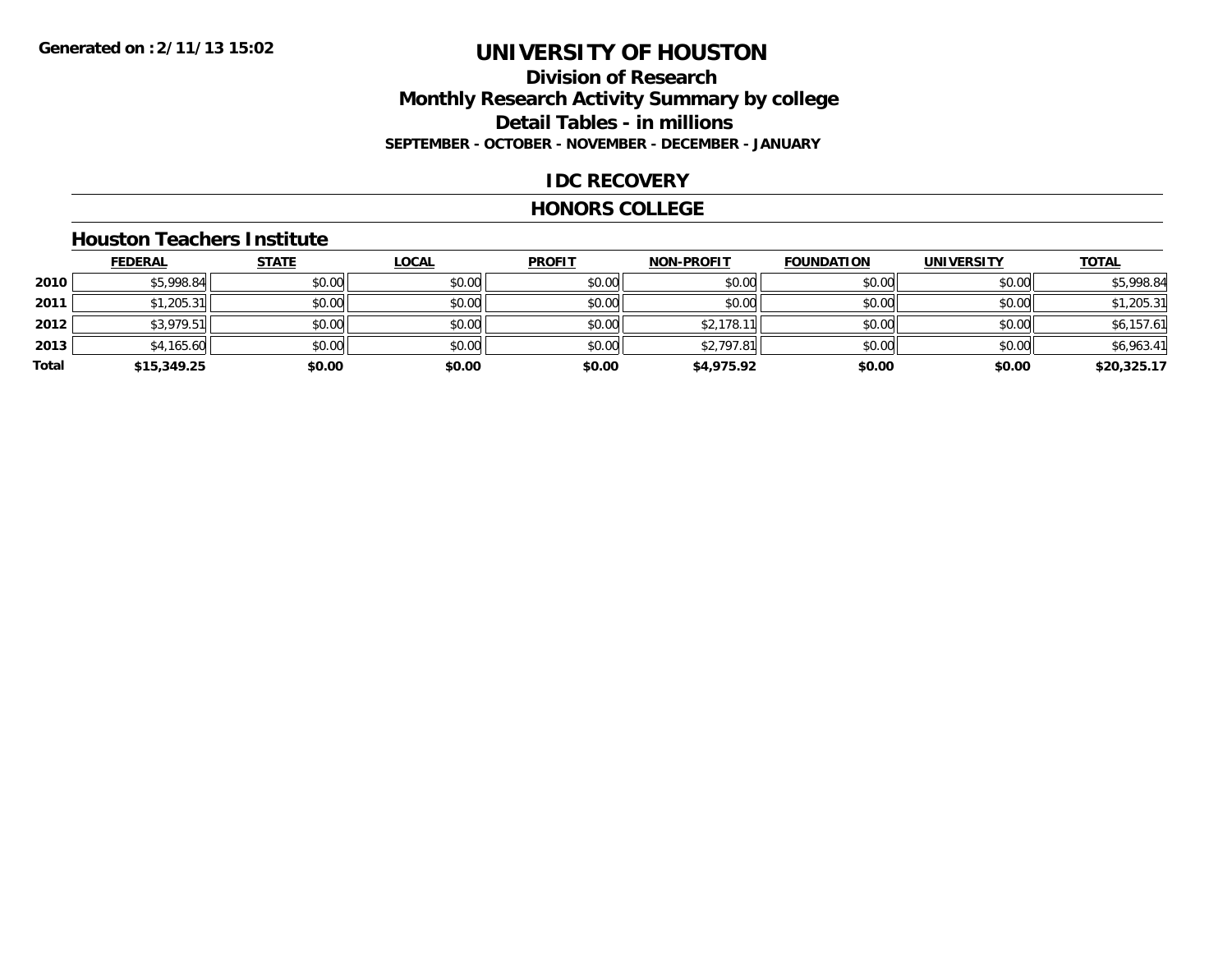#### **Division of Research Monthly Research Activity Summary by college Detail Tables - in millions SEPTEMBER - OCTOBER - NOVEMBER - DECEMBER - JANUARY**

#### **IDC RECOVERY**

#### **LIBRARY**

#### **Administration, Library**

|       | <b>FEDERAL</b> | <b>STATE</b> | <b>LOCAL</b> | <b>PROFIT</b> | <b>NON-PROFIT</b> | <b>FOUNDATION</b> | <b>UNIVERSITY</b> | <b>TOTAL</b> |
|-------|----------------|--------------|--------------|---------------|-------------------|-------------------|-------------------|--------------|
| 2009  | \$4,892.57     | \$0.00       | \$0.00       | \$0.00        | \$0.00            | \$0.00            | \$0.00            | \$4,892.57   |
| 2010  | \$3,649.08     | \$0.00       | \$0.00       | \$0.00        | \$0.00            | \$0.00            | \$0.00            | \$3,649.08   |
| 2011  | \$718.08       | \$0.00       | \$0.00       | \$0.00        | \$0.00            | \$0.00            | \$0.00            | \$718.08     |
| 2012  | \$0.00         | \$0.00       | \$0.00       | \$0.00        | \$0.00            | \$0.00            | \$0.00            | \$0.00       |
| 2013  | \$0.00         | \$0.00       | \$0.00       | \$0.00        | \$0.00            | \$0.00            | \$0.00            | \$0.00       |
| Total | \$9,259.73     | \$0.00       | \$0.00       | \$0.00        | \$0.00            | \$0.00            | \$0.00            | \$9,259.73   |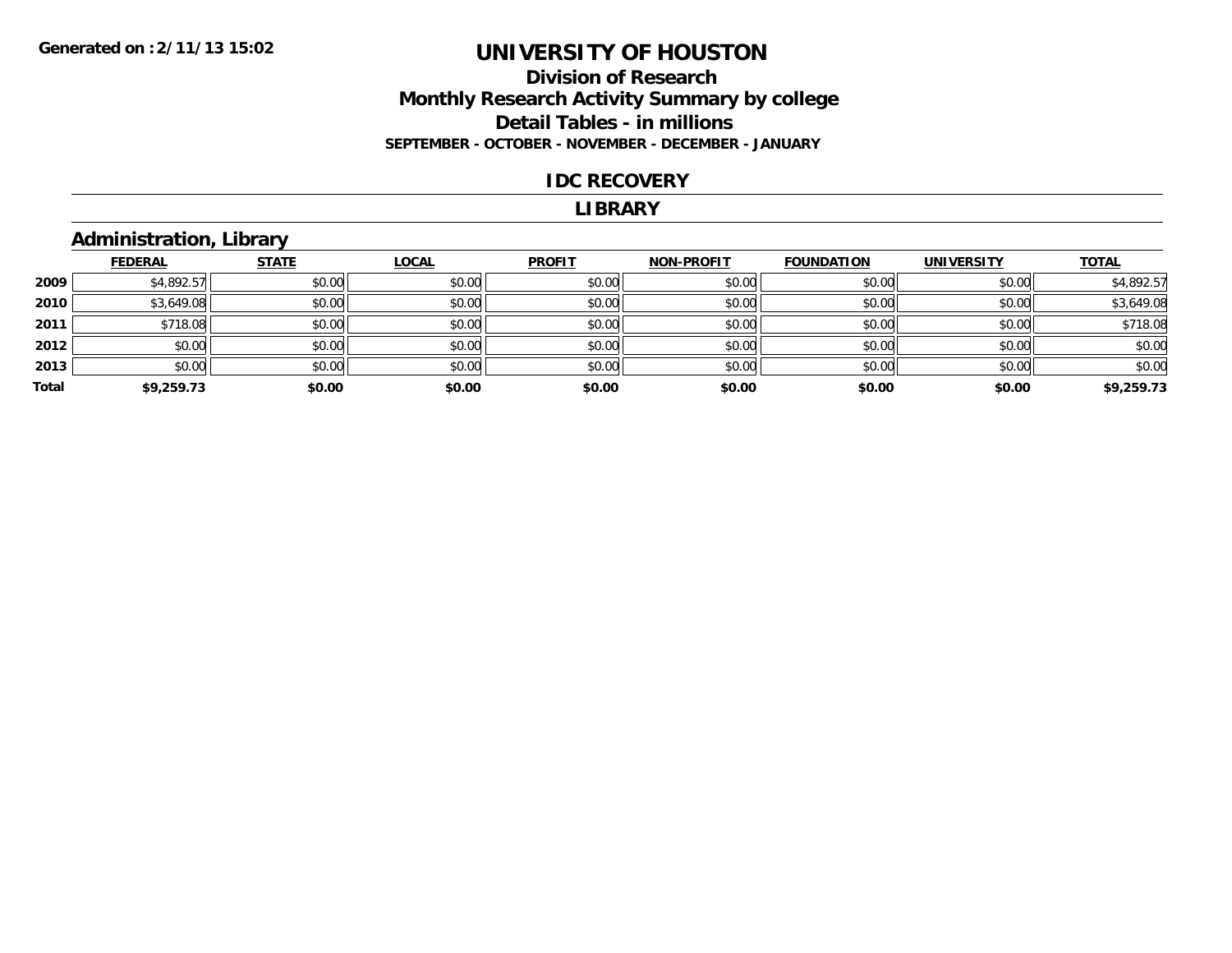**Division of Research**

**Monthly Research Activity Summary by college**

**Detail Tables - in millions**

**SEPTEMBER - OCTOBER - NOVEMBER - DECEMBER - JANUARY**

#### **IDC RECOVERY**

#### **SENIOR V.P. FOR ACADEMIC AFFAIRS AND PROVOST**

# **Continuing Education**

**2013**

**Total**

|      | FEDERAL                                 | <b>STATE</b> | LOCAL                                               | <b>PROFIT</b> | <b>NON-PROFIT</b> | <b>FOUNDATION</b> | UNIVERSITY        | <u>TOTAL</u> |
|------|-----------------------------------------|--------------|-----------------------------------------------------|---------------|-------------------|-------------------|-------------------|--------------|
| 2011 | \$0.00                                  | \$79.12      | \$0.00                                              | \$0.00        | \$0.00            | \$0.00            | \$0.00            | \$79.12      |
|      | <b>Learning and Assessment Services</b> |              |                                                     |               |                   |                   |                   |              |
|      | <b>FEDERAL</b>                          | <b>STATE</b> | <b>LOCAL</b>                                        | <b>PROFIT</b> | <b>NON-PROFIT</b> | <b>FOUNDATION</b> | <b>UNIVERSITY</b> | <b>TOTAL</b> |
| 2009 | \$9,241.35                              | \$2,759.57   | \$0.00                                              | \$0.00        | \$0.00            | \$0.00            | \$0.00            | \$12,000.92  |
| 2010 | \$11,673.27                             | \$2,889.97   | \$0.00                                              | \$0.00        | \$0.00            | \$0.00            | \$0.00            | \$14,563.24  |
| 2011 | \$10,290.89                             | \$3,853.69   | \$0.00                                              | \$0.00        | (\$102.24)        | \$0.00            | \$0.00            | \$14,042.34  |
| 2012 | \$10,031.22                             | (\$121.33)   | \$0.00                                              | \$0.00        | \$0.00            | \$0.00            | \$0.00            | \$9,909.89   |
| 2013 | \$9,659.86                              | \$3,973.06   | \$0.00                                              | \$0.00        | \$0.00            | \$0.00            | \$0.00            | \$13,632.92  |
|      | <b>Learning Support Services</b>        |              |                                                     |               |                   |                   |                   |              |
|      | <b>FEDERAL</b>                          | <b>STATE</b> | <b>LOCAL</b>                                        | <b>PROFIT</b> | <b>NON-PROFIT</b> | <b>FOUNDATION</b> | <b>UNIVERSITY</b> | <b>TOTAL</b> |
| 2009 | \$2,300.08                              | \$0.00       | \$0.00                                              | \$0.00        | \$0.00            | \$0.00            | \$0.00            | \$2,300.08   |
| 2010 | \$7,052.16                              | \$0.00       | \$0.00                                              | \$0.00        | \$0.00            | \$0.00            | \$0.00            | \$7,052.16   |
|      |                                         |              | <b>Senior V.P. for Academic Affairs and Provost</b> |               |                   |                   |                   |              |
|      | <b>FEDERAL</b>                          | <b>STATE</b> | <b>LOCAL</b>                                        | <b>PROFIT</b> | <b>NON-PROFIT</b> | <b>FOUNDATION</b> | <b>UNIVERSITY</b> | <b>TOTAL</b> |
| 2009 | (\$35.46)                               | \$0.00       | \$0.00                                              | \$0.00        | \$0.00            | \$0.00            | \$0.00            | (\$35.46)    |

 $\textbf{3} \mid \textbf{3} \mid \textbf{5} \mid \textbf{5} \mid \textbf{6} \mid \textbf{7} \mid \textbf{8} \mid \textbf{1} \mid \textbf{1} \mid \textbf{1} \mid \textbf{1} \mid \textbf{1} \mid \textbf{1} \mid \textbf{1} \mid \textbf{1} \mid \textbf{1} \mid \textbf{1} \mid \textbf{1} \mid \textbf{1} \mid \textbf{1} \mid \textbf{1} \mid \textbf{1} \mid \textbf{1} \mid \textbf{1} \mid \textbf{1} \mid \textbf{1} \mid \textbf{1} \mid \textbf{$ 

**\$60,213.37 \$13,434.08 \$0.00 \$0.00 (\$102.24) \$0.00 \$0.00 \$73,545.21**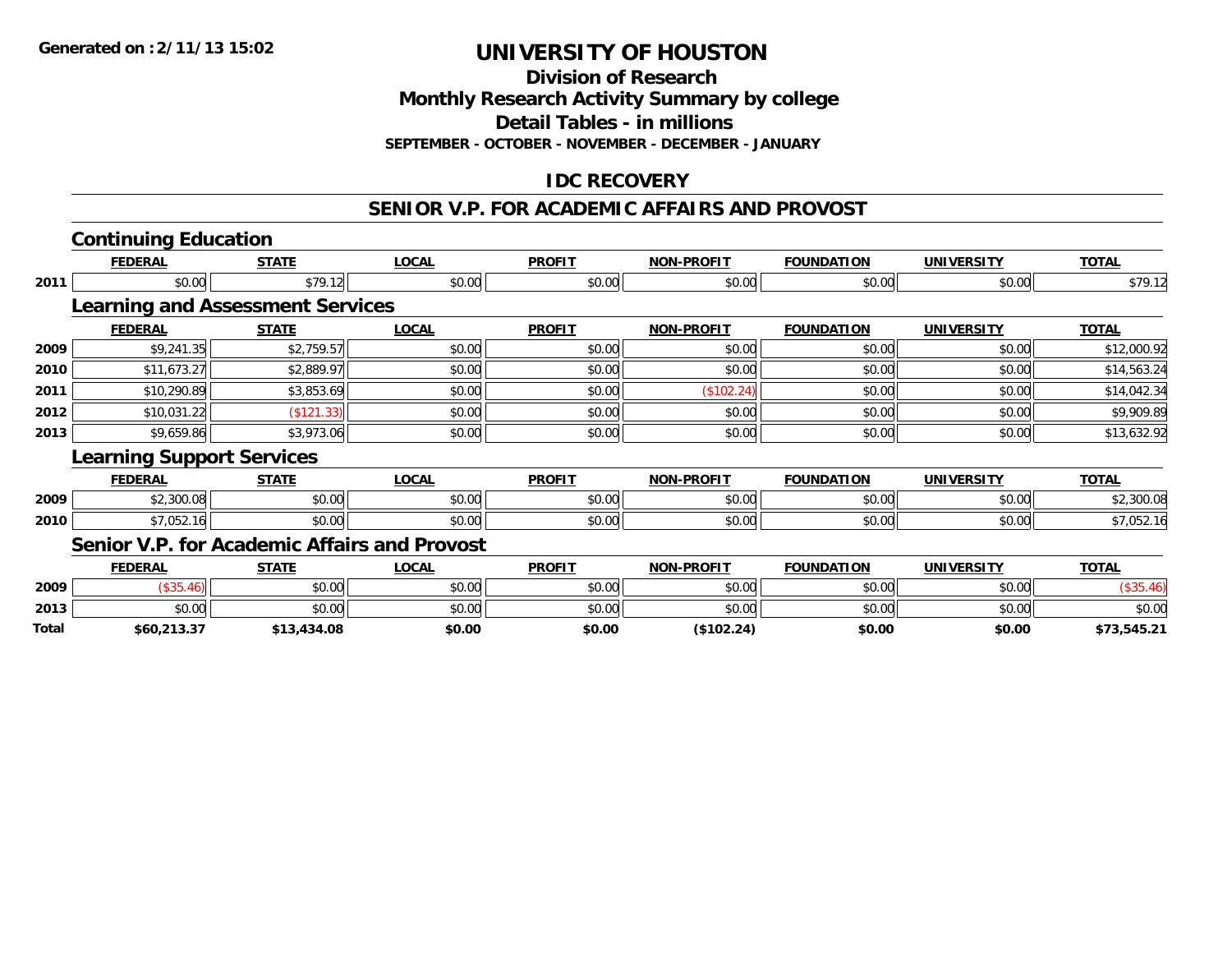#### **Division of Research Monthly Research Activity Summary by college Detail Tables - in millions SEPTEMBER - OCTOBER - NOVEMBER - DECEMBER - JANUARY**

#### **IDC RECOVERY**

#### **UH LAW CENTER**

|       | Dean, Law            |              |              |               |                   |                   |                   |               |
|-------|----------------------|--------------|--------------|---------------|-------------------|-------------------|-------------------|---------------|
|       | <b>FEDERAL</b>       | <b>STATE</b> | <b>LOCAL</b> | <b>PROFIT</b> | <b>NON-PROFIT</b> | <b>FOUNDATION</b> | <b>UNIVERSITY</b> | <b>TOTAL</b>  |
| 2009  | \$1,647.24           | \$0.00       | \$0.00       | \$0.00        | \$0.00            | \$0.00            | \$0.00            | \$1,647.24    |
| 2010  | \$31,074.26          | \$0.00       | \$0.00       | \$0.00        | \$0.00            | \$0.00            | \$0.00            | \$31,074.26   |
| 2011  | \$4,402.21           | \$0.00       | \$0.00       | \$0.00        | \$0.00            | \$0.00            | \$0.00            | \$4,402.21    |
| 2012  | $($ \$69,334.79) $ $ | \$0.00       | \$0.00       | \$0.00        | \$0.00            | \$0.00            | \$0.00            | (\$69,334.79) |
| 2013  | \$0.00               | \$0.00       | \$0.00       | \$0.00        | \$0.00            | \$0.00            | \$0.00            | \$0.00        |
|       | <b>Law-UH</b>        |              |              |               |                   |                   |                   |               |
|       | <b>FEDERAL</b>       | <b>STATE</b> | <b>LOCAL</b> | <b>PROFIT</b> | <b>NON-PROFIT</b> | <b>FOUNDATION</b> | <b>UNIVERSITY</b> | <b>TOTAL</b>  |
| 2009  | \$14,008.69          | \$0.00       | \$0.00       | \$0.00        | \$0.00            | \$0.00            | \$0.00            | \$14,008.69   |
| 2010  | \$2,668.04           | \$0.00       | \$0.00       | \$0.00        | \$0.00            | \$0.00            | \$0.00            | \$2,668.04    |
| 2011  | \$4,537.99           | \$2,755.67   | \$0.00       | \$0.00        | \$0.00            | \$2,977.08        | \$0.00            | \$10,270.74   |
| 2012  | \$1,226.03           | \$0.00       | \$0.00       | \$0.00        | \$0.00            | \$2,040.68        | \$0.00            | \$3,266.71    |
| 2013  | \$38,623.38          | \$6,987.87   | \$0.00       | \$0.00        | \$0.00            | \$2,475.41        | \$0.00            | \$48,086.66   |
| Total | \$28,853.05          | \$9,743.54   | \$0.00       | \$0.00        | \$0.00            | \$7,493.17        | \$0.00            | \$46,089.76   |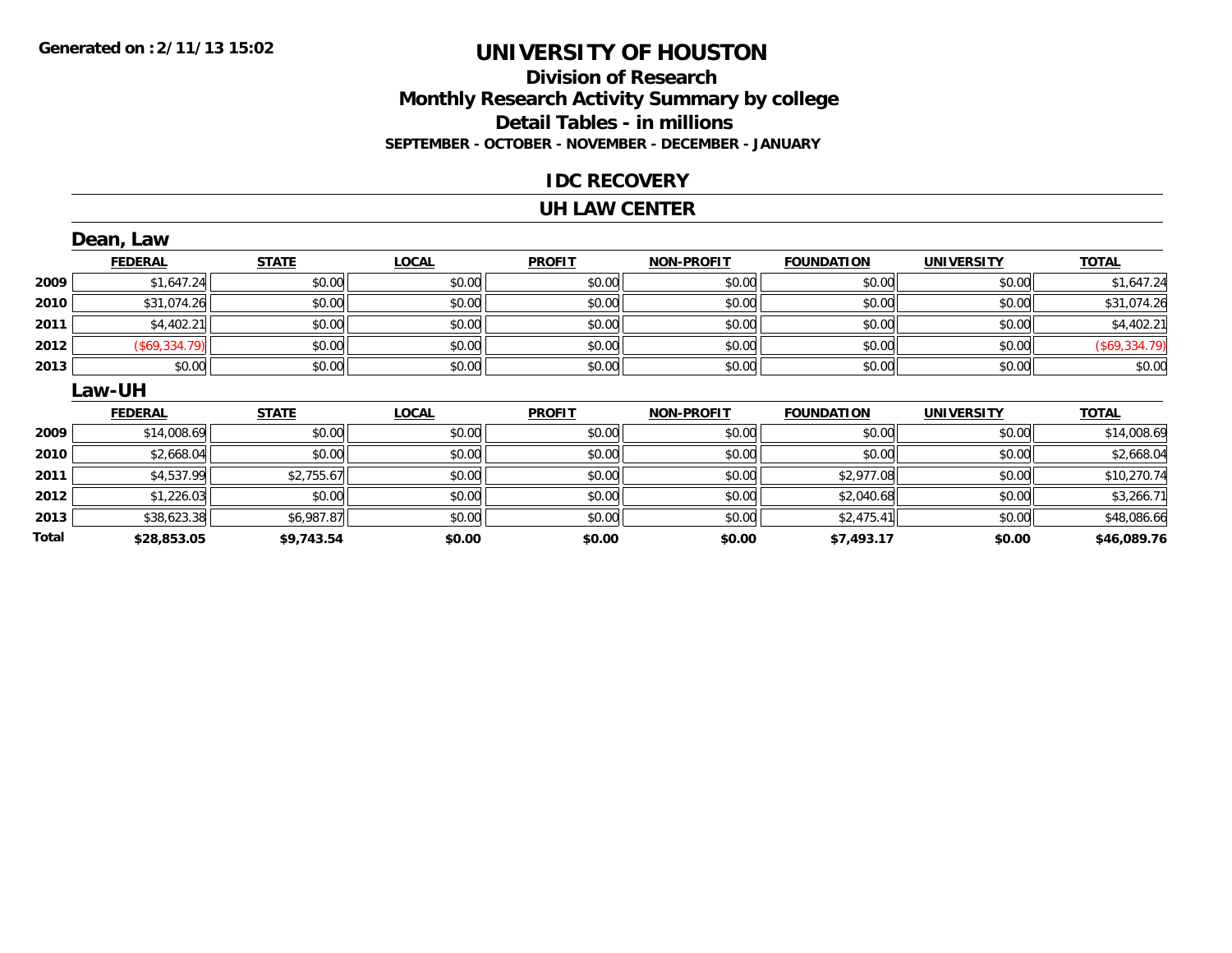#### **Division of Research Monthly Research Activity Summary by college Detail Tables - in millions SEPTEMBER - OCTOBER - NOVEMBER - DECEMBER - JANUARY**

#### **IDC RECOVERY**

#### **UH SYSTEM**

|              | <b>KUHT-TV</b> |              |              |               |                   |                   |                   |              |  |  |
|--------------|----------------|--------------|--------------|---------------|-------------------|-------------------|-------------------|--------------|--|--|
|              | <b>FEDERAL</b> | <b>STATE</b> | <u>LOCAL</u> | <u>PROFIT</u> | <b>NON-PROFIT</b> | <b>FOUNDATION</b> | <b>UNIVERSITY</b> | <b>TOTAL</b> |  |  |
| 2009         | (\$35.46)      | \$0.00       | \$0.00       | \$0.00        | \$0.00            | \$0.00            | \$0.00            | (\$35.46"    |  |  |
| 2010         |                | \$0.00       | \$0.00       | \$0.00        | \$0.00            | \$0.00            | \$0.00            | ,503.85      |  |  |
| <b>Total</b> | (\$2,539.31)   | \$0.00       | \$0.00       | \$0.00        | \$0.00            | \$0.00            | \$0.00            | (\$2,539.31) |  |  |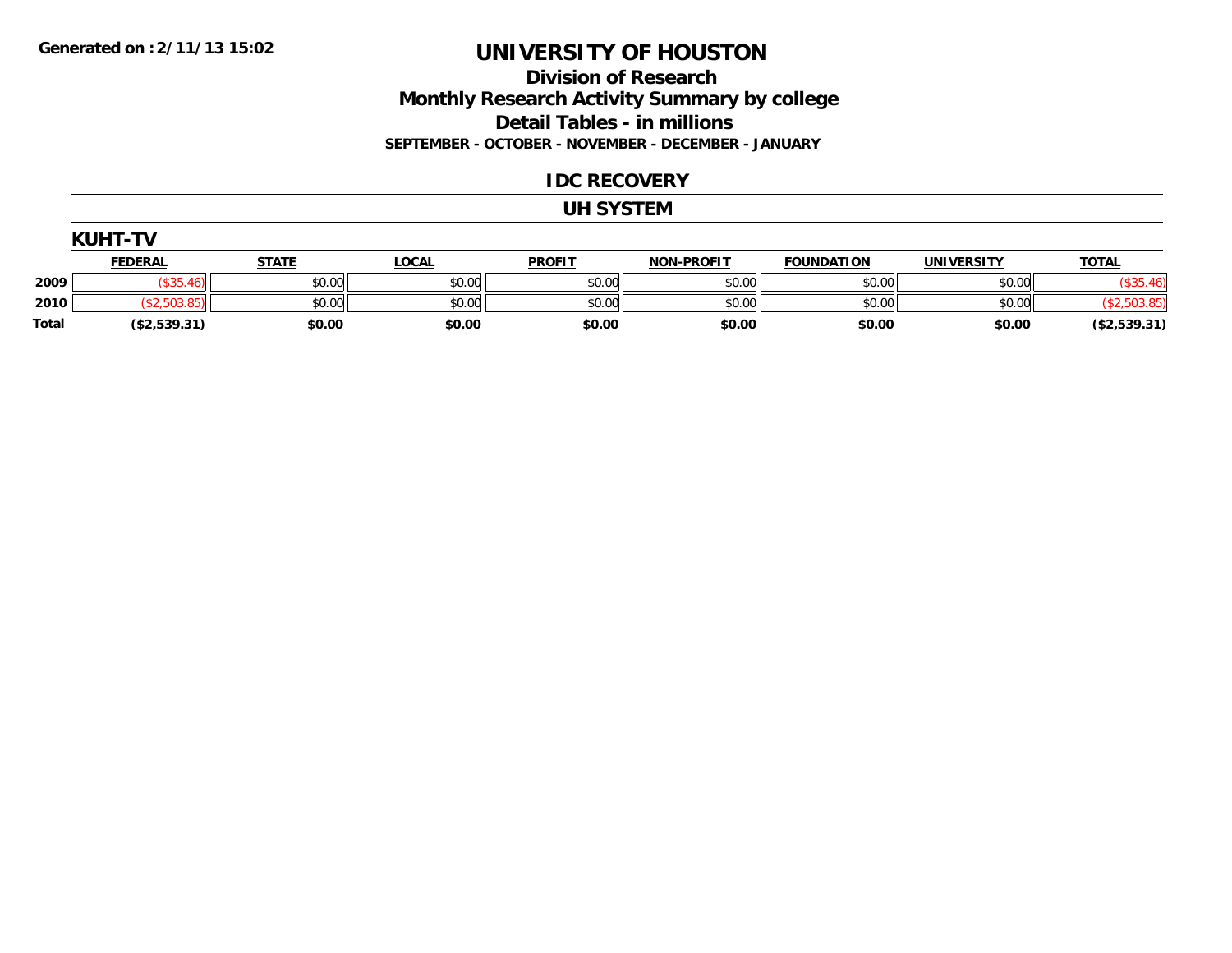#### **Division of Research Monthly Research Activity Summary by college Detail Tables - in millions SEPTEMBER - OCTOBER - NOVEMBER - DECEMBER - JANUARY**

#### **IDC RECOVERY**

#### **UKNOWN COLLEGE**

#### **Unknown Department**

|       | <b>FEDERAL</b>  | <b>STATE</b> | <b>LOCAL</b> | <b>PROFIT</b> | <b>NON-PROFIT</b> | <b>FOUNDATION</b> | <b>UNIVERSITY</b> | <b>TOTAL</b>       |
|-------|-----------------|--------------|--------------|---------------|-------------------|-------------------|-------------------|--------------------|
| 2009  | \$0.00          | \$0.00       | \$0.00       | \$0.00        | \$0.00            | \$0.00            | \$0.00            | \$0.00             |
| 2010  | \$0.00          | \$0.00       | \$0.00       | \$0.00        | \$0.00            | \$0.00            | \$0.00            | \$0.00             |
| 2011  | \$2,902.44      | \$0.00       | \$0.00       | \$0.00        | \$0.00            | \$0.00            | \$0.00            | \$2,902.44         |
| 2012  | $($ \$3,915.17) | \$0.00       | \$0.00       | \$0.00        | \$0.00            | \$0.00            | \$0.00            | $($ \$3,915.17 $)$ |
| 2013  | \$0.00          | \$0.00       | \$0.00       | \$0.00        | \$0.00            | \$0.00            | \$0.00            | \$0.00             |
| Total | (\$1,012.73)    | \$0.00       | \$0.00       | \$0.00        | \$0.00            | \$0.00            | \$0.00            | (\$1,012.73)       |